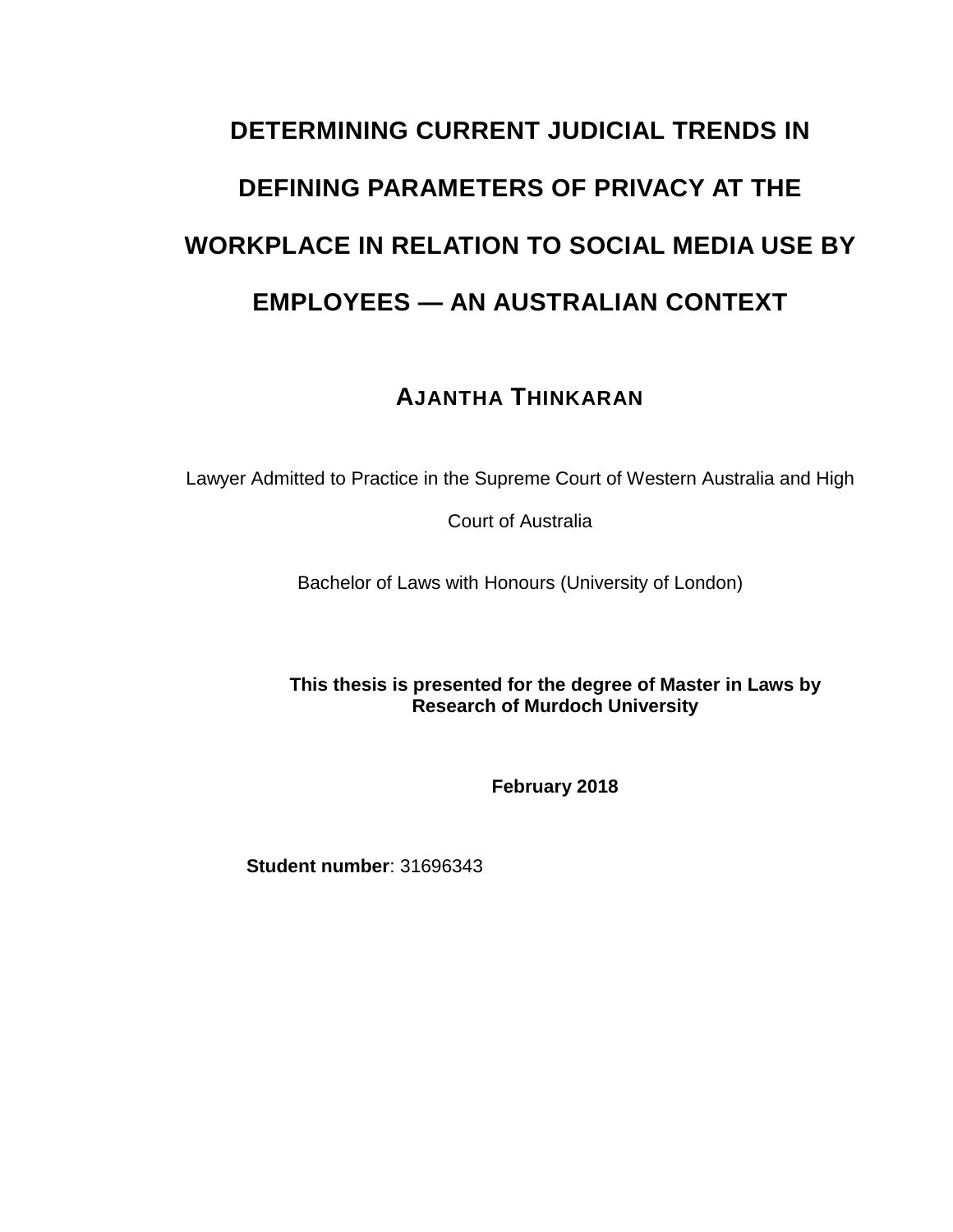# **Declaration**

I declare that this thesis is my own account of my research and contains as its main content work which has not previously been submitted for a degree at any tertiary education institution.

This Thesis was submitted for professional editing by Capstone Editing Pty Ltd of 15 Moore Street, Cannberra, ACT 2601 and that the editing and proof-reading by professional editors complies with the approved standards as set out on the GR website.

……………………………………………………………

(Ajantha Thinakaran)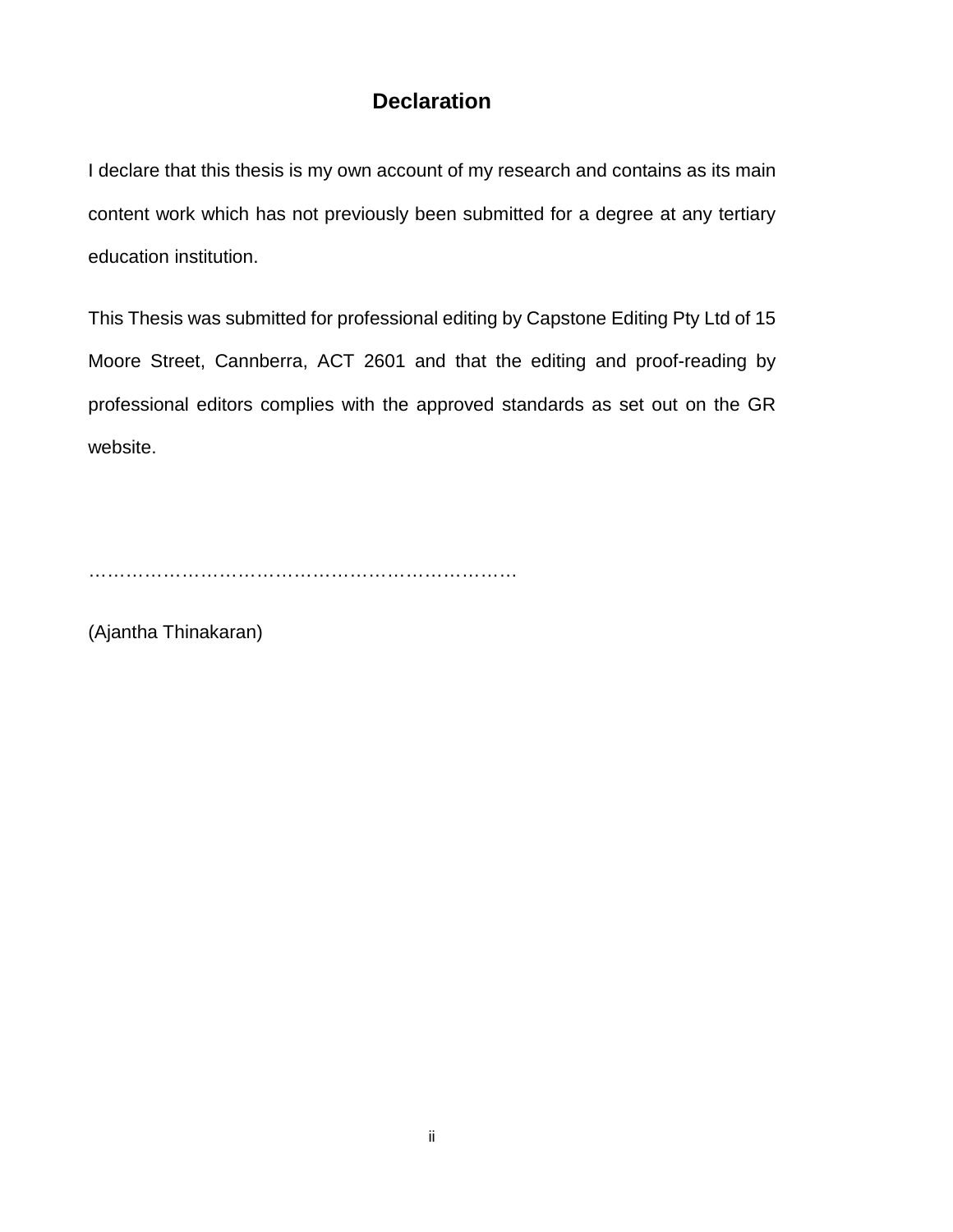#### **Abstract**

The legal issues that relate to the realm of privacy, social media communication and technology are ever growing. In Australia, over the past five years or so, there have been a series of dismissals resulting from the use of personal social media communications by employees. One area of dismissals is employers terminating employees for complaining about their colleagues in the employee's personal social media space. Another example is employees discussing workplace processes and procedures in the employee's personal social media space leading to alleged disclosures of confidential information.

Several questions concern these dismissals. These include determining how courts view individual employees' personal social media sites, either as a private space or a public space. This appears to provide a basis for how courts view employer regulation of employees' social media interaction, regardless of whether such interaction relates directly, or is incidental, to workplace activities. When employer control is permitted, judicial decisions are also relevant in understanding the extent to which courts may permit employers to exercise such control.

As this area is still new, much of the body of cases referred to lie in Fair Work Commission decisions. The above is researched under the overarching theme of identifying current judicial trends in determining parameters of privacy in the workplace in relation to social media use by employees. Judicial determination of these issues is important, as legislation still lags behind the massive and rapid technological advances in social media communication. In Australia, the courts are still the primary influencers and protectors of privacy as a human right. Judicial

iii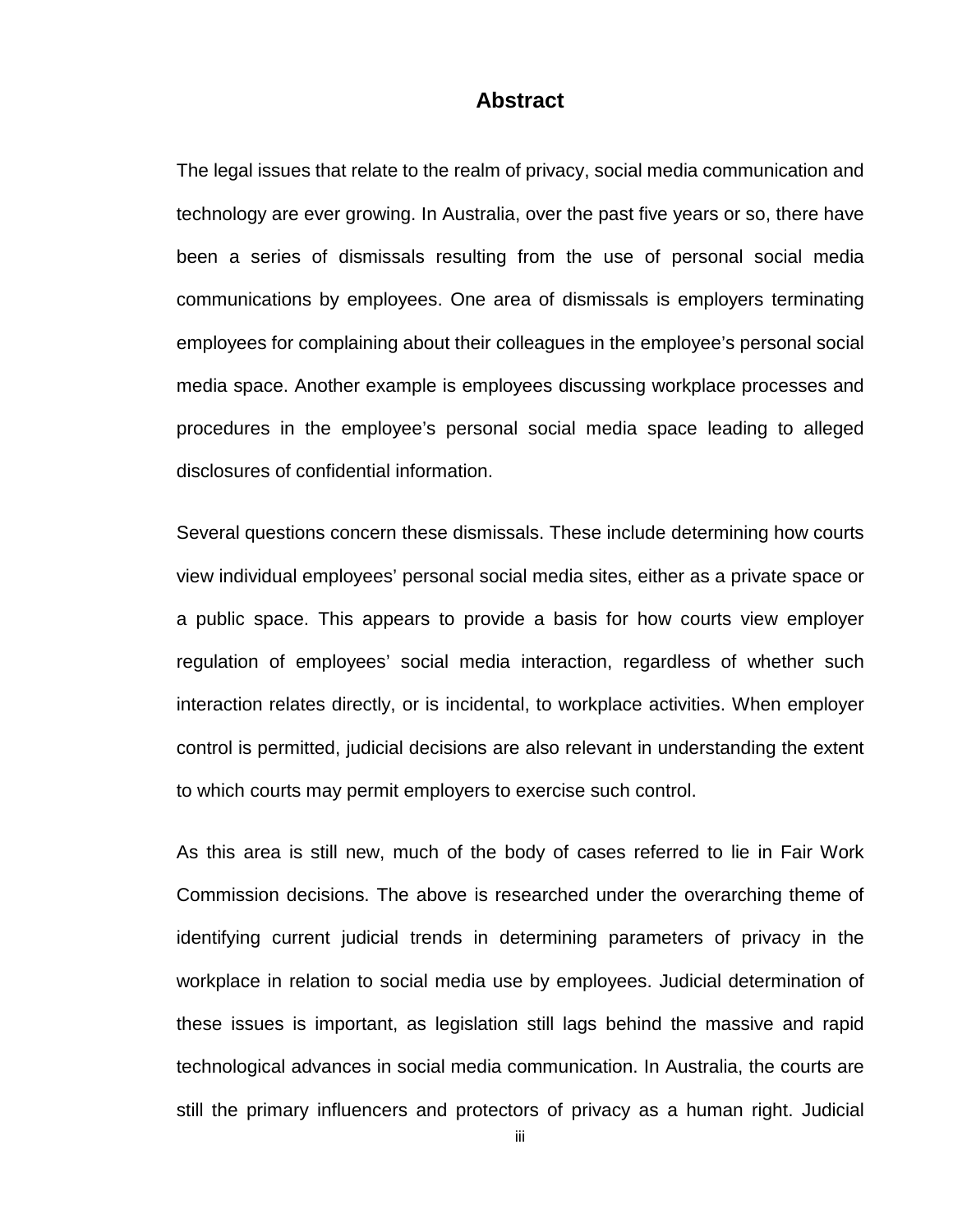clarification of privacy, employer control over employees and employee dismissals within the existing workplace legislation is important for both employers and employees alike.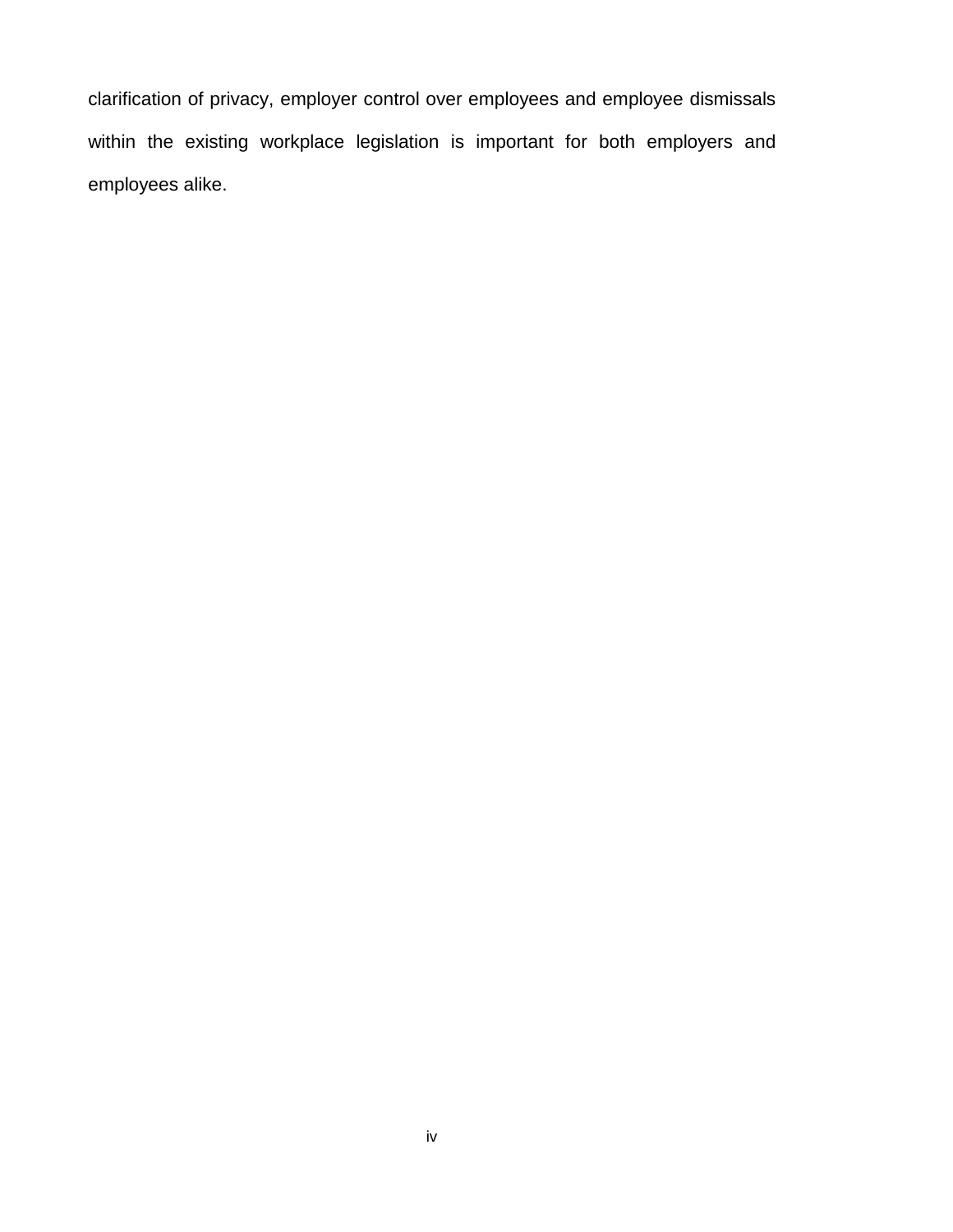# **Contents**

| 1.3. Current Focus of Research Relating to Employment Law and SMedia 28  |  |
|--------------------------------------------------------------------------|--|
|                                                                          |  |
| 1.3.2. Monitoring or surveillance of employees through their SMedia 39   |  |
|                                                                          |  |
|                                                                          |  |
|                                                                          |  |
|                                                                          |  |
|                                                                          |  |
| 2.2.2. Overview of Australian employer-employee privacy common law       |  |
|                                                                          |  |
|                                                                          |  |
|                                                                          |  |
|                                                                          |  |
|                                                                          |  |
|                                                                          |  |
|                                                                          |  |
|                                                                          |  |
| 3.2. Scope and Ambit of Employees' Rights to Privacy When Using SMedia86 |  |
|                                                                          |  |
|                                                                          |  |
| 3.3. Scope and Ambit of Duties Employees Owe Employers to Restrain       |  |
|                                                                          |  |
|                                                                          |  |
|                                                                          |  |
| 3.4.1. Scope and ambit of an employer's right to restrain or monitor     |  |
| employees' activity on personal SMedia accounts122                       |  |
|                                                                          |  |
|                                                                          |  |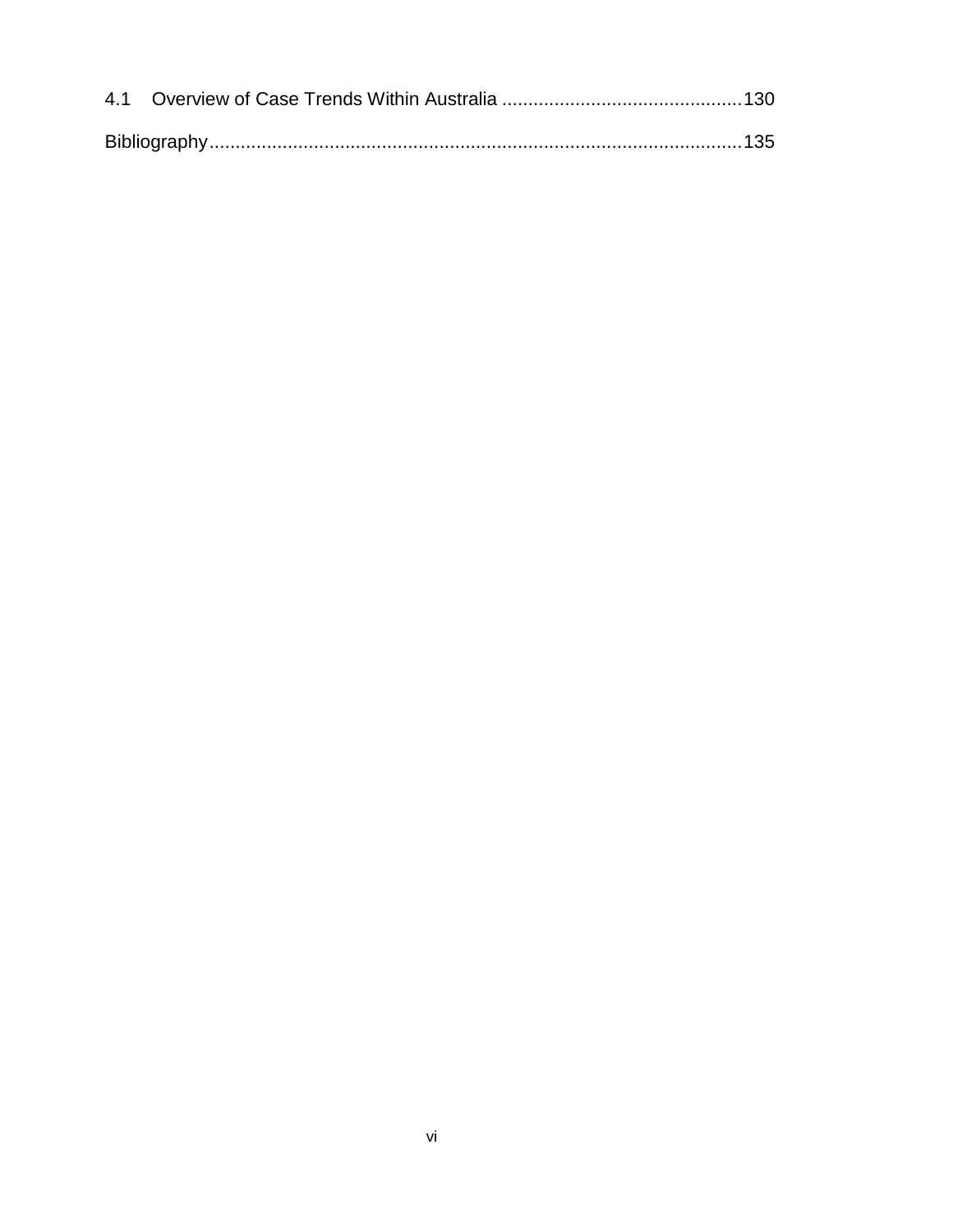# **Acknowledgments**

This Master's Thesis would not have been possible without the support, encouragement and patience of my supervisors, in particular Dr Steve Shaw who wielded the whip and served ice cream in equal measure, Dr Peter Waring who believed in me when no else did, my colleagues at Murdoch Singapore, Ms Natalie Van der Waarden and Ms Anne Clear, Dr Julia Hobson, and my family in particular my siblings Dhinesh Thinakaran and Brindha Dyer and uncles, aunties, and cousins. I acknowledge the services of Capstone Editing for the final edit.

This Thesis is dedicated to my parents, Uma and Thinakaran, and my Guru, Swami Shantanand Saraswathy.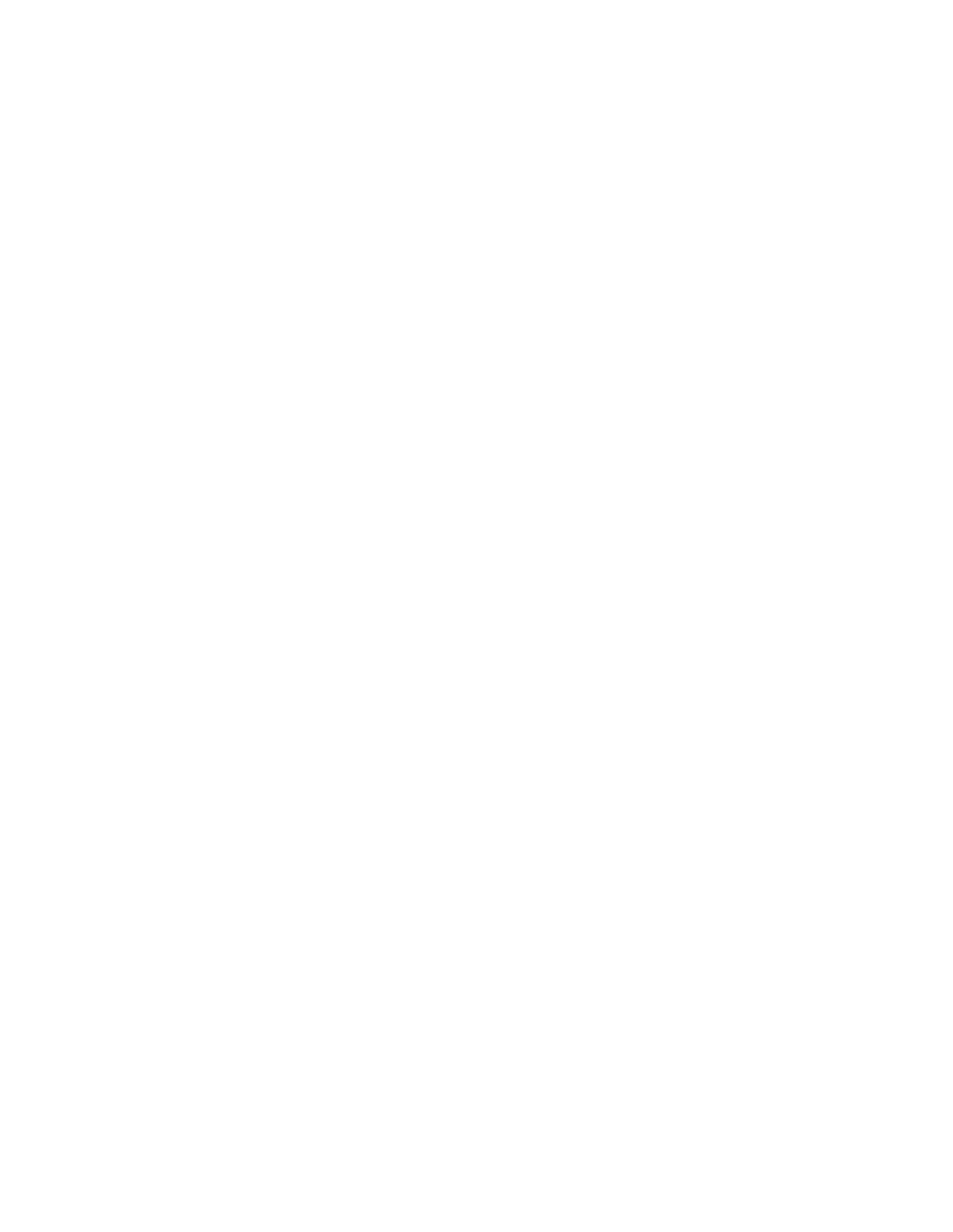# Part 1: Literature Review

## 1.1. Introduction

Contemporary or digital social media, most often described as social media (SMedia), has fundamentally transformed communication.<sup>[1](#page-8-0)</sup> Many individuals use their SMedia accounts as their primary mode of social interaction.[2](#page-8-1) Dedicated SMedia platforms such as Facebook, Yahoo and Google incorporate both SMedia and general news media. By 30 June 2017, Facebook had an average of 1.32 billion daily active users and 2.01 billion monthly active users worldwide.<sup>[3](#page-8-2)</sup> In Australia, the use of SMedia has increased significantly in recent years.<sup>[4](#page-8-3)</sup> Instagram is one of fastest growing SMedia sites in terms of user numbers.<sup>[5](#page-8-4)</sup> In the last year, Instagram users increased from 1.[6](#page-8-5) million to 5 million. $6$  The majority (66 per cent) of the Australian population use SMedia outside work as a place for social interaction.<sup>[7](#page-8-6)</sup> These statistics show the sheer volume of SMedia users and indicate that the majority of online activity is predominantly social interaction of some form or another. The statistics also show the prevalence of SMedia as a significant mode of social

<https://newsroom.fb.com/company-info/>.

<span id="page-8-0"></span><sup>1</sup> Stephanie Vass, 'The Anti-Social Network? Unfair Dismissal and Facebook' (2011) 2(4) *Workplace Review* 139.

<span id="page-8-1"></span><sup>2</sup> Pauline Rappaport, 'Social Media Policies and Unfair Dismissal' (2013) 18(2) *Media and Arts Law Review* 75.

<span id="page-8-2"></span><sup>3</sup> Facebook, *Company Info — Stats* (2017) Facebook Newsroom

<span id="page-8-3"></span><sup>4</sup> Sally Wood, 'Statistics for Social Media Usage in Australia: What They Mean for Your Online Marketing Efforts', *Marketing.com.au*, 3 July 2015 <https://marketing.com.au/statistics-for-socialmedia-usage-in-australia/>.

<span id="page-8-5"></span><span id="page-8-4"></span> $5$  Ibid. <sup>6</sup> Ibid.

<span id="page-8-6"></span><sup>7</sup> Australian Bureau of Statistics, *8146.0 — Household Use of Information Technology, Australia, 2012–13: Patterns of Home Internet Use* (25 February 2014)

<sup>&</sup>lt;http://www.abs.gov.au/ausstats/abs@.nsf/Lookup/8A12E6E0D07D36A0CA257C89000E3FB7>.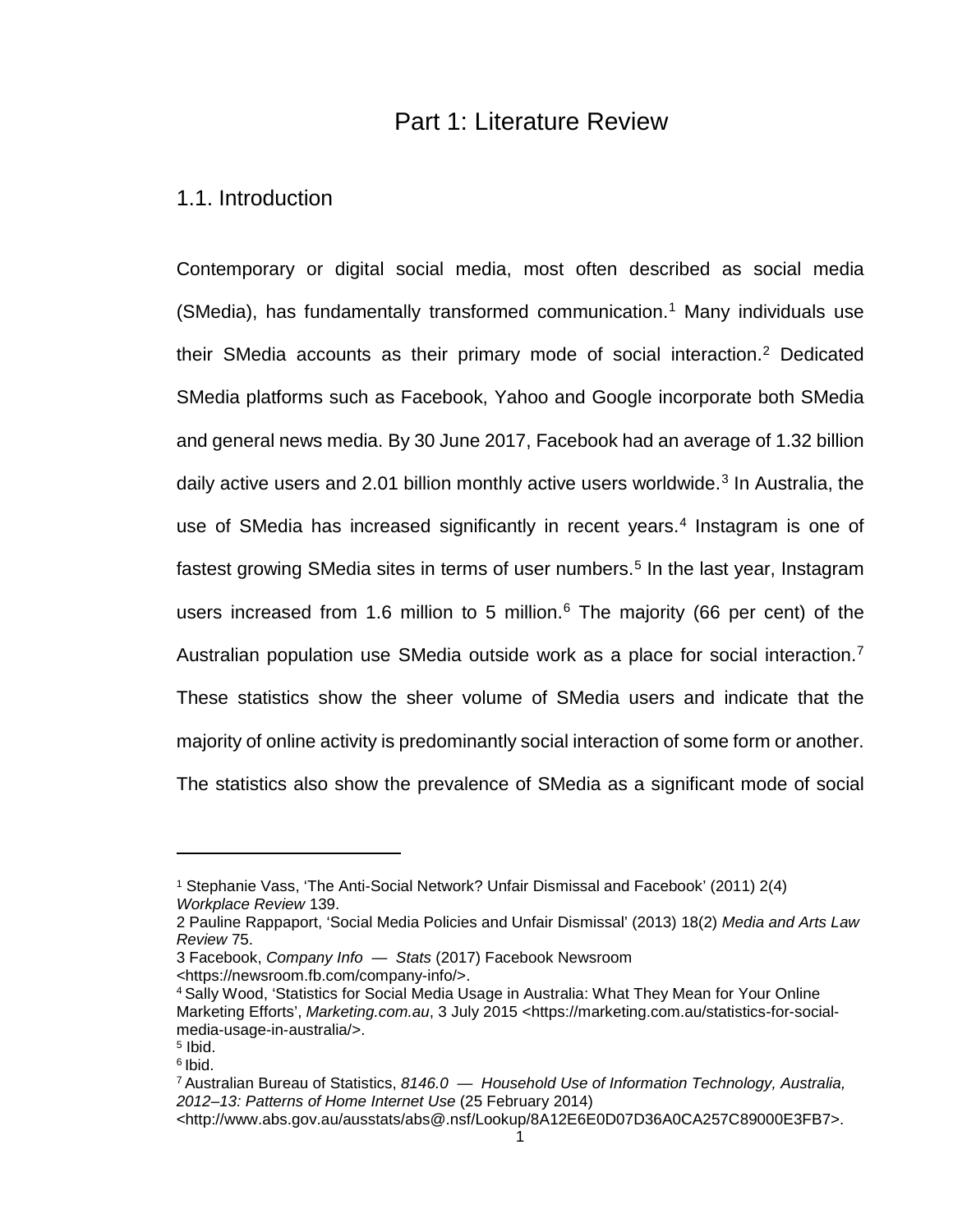interaction — one that, until recently, did not exist. Previously, social interaction would have occurred face-to-face, by telephone or through traditional postal services. From a sociological context, SMedia is sometimes regarded as an impersonal mode of communication. $8$  Despite high interaction between users, there is no human eye, touch or voice contact. Whether this affects users of SMedia in the workplace and whether it is a legally relevant issue will be discussed in the definition of SMedia later in this paper.

By February 2011, 49 per cent of personal SMedia use was initiated from the workplace.<sup>[9](#page-9-1)</sup> The increased use of SMedia in the workplace as a primary mode of communication, both within the employment context and as a form of social interaction, has created uncertainty in relation to balancing individual privacy and employer control.<sup>[10](#page-9-2)</sup> Some of the questions that arise in SMedia use at work are based on the right to privacy. Other questions focus on determining what rights employers have to oversee their employees' SMedia use.

It is becoming increasingly common for employees to lose their jobs because of some aspect of their personal SMedia use.<sup>[11](#page-9-3)</sup> This has led to allegations of unfair dismissal by the affected employees[.12](#page-9-4) Conversely, employers have their own

l

<span id="page-9-0"></span><sup>8</sup> Robin Dunbar, 'You've Got to Have (150) Friends', *New York Times* (online), 25 December 2010 <http://www.nytimes.com/2010/12/26/opinion/26dunbar.html>. Robin Dunbar is a professor of evolutionary anthropology at Oxford University. See generally, Robin Dunbar, *How Many Friends Does One Person Need? Dunbar's Number and Other Evolutionary Quirks* (Harvard University Press, 2010).

<span id="page-9-1"></span><sup>9</sup> Australian Bureau of Statistics, *8146.0 — Household Use of Information Technology, Australia, 2010–11: Personal Internet Use* (15 December 2011)

<span id="page-9-2"></span><sup>&</sup>lt;http://www.abs.gov.au/ausstats/abs@.nsf/0/D11394A54F8B9ED1CA25796600152C62>. <sup>10</sup> Vass, above n 1.

<span id="page-9-3"></span><sup>11</sup> Andrew Carney, 'Unfair Dismissal Relating to the Use of Social Media — An Analysis of Case History' (2014) 12(1) *Canberra Law Review* 144.

<span id="page-9-4"></span><sup>12</sup> See, eg, *Pearson v Linfox Australia Pty Ltd* [2014] FWC 446 [46]. In this case, an employee was dismissed for reasons including his failure to sign the company's social media policy. The employee had argued that the social media policy affected his life 'outside' work hours. His allegation of unfair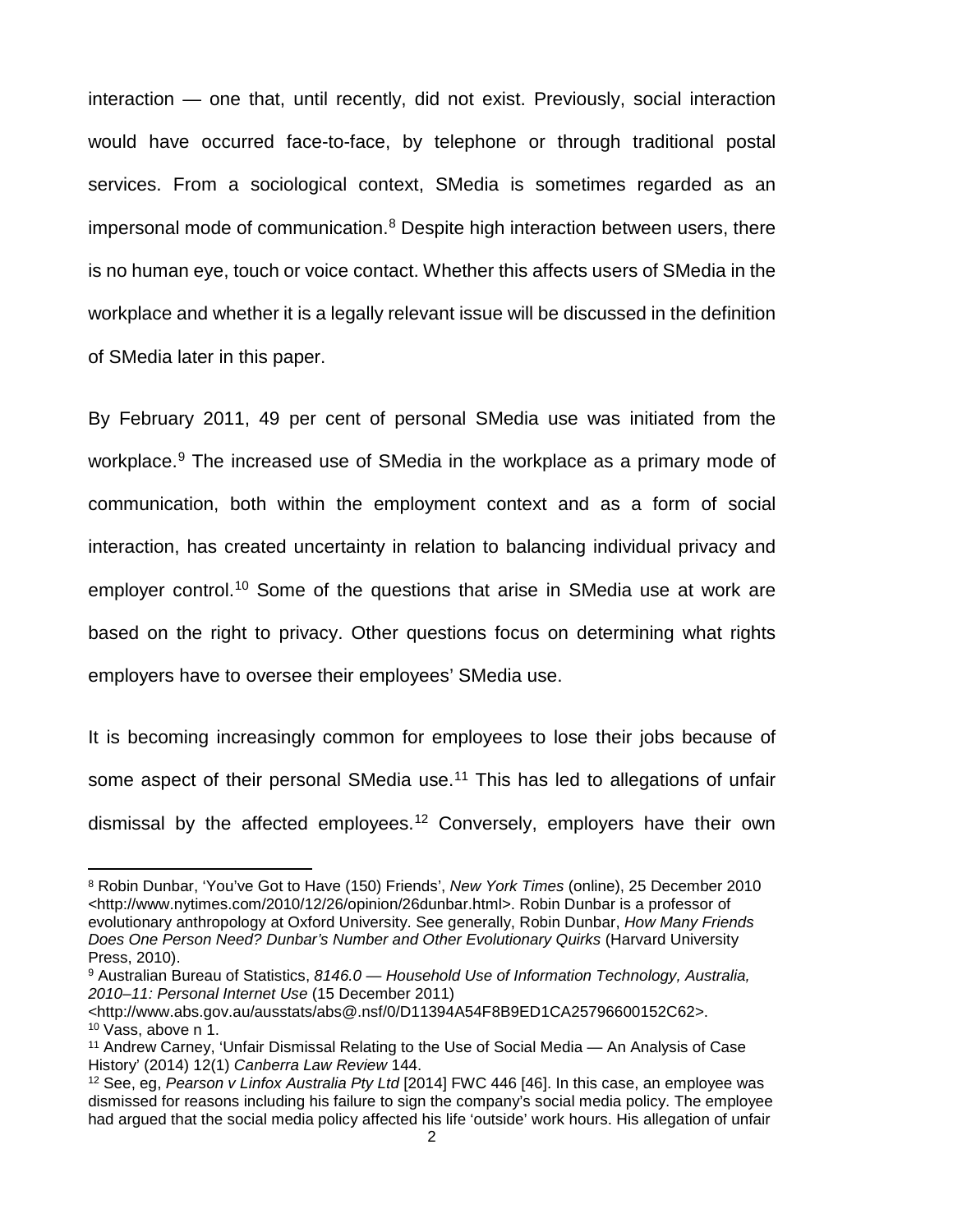perspective and priorities. These priorities include safeguarding their brand reputation,<sup>[13](#page-10-0)</sup> keeping their corporate secrets safe<sup>[14](#page-10-1)</sup> and maintaining the internal harmony of the workplace environment (eg, preventing the harassment of other employees).<sup>[15](#page-10-2)</sup> The body of rigorous academic literature in this area is still 'very much in its infancy'.<sup>[16](#page-10-3)</sup> For that reason, the literature that forms the basis of this thesis is sourced not only from case law, legislation and academic discourse, but also from discussions on SMedia sites. These will include, for example, practitioner blogs and commentary in legal firm law updates and reviews, Twitter feeds, news reports, academic books and other generalist publications.[17](#page-10-4) Two queries or issues emerge from early research into this area. First, why is there a lack of rigorous academic research in this specific area of employment? Second, what areas involving employment law and SMedia use are the focus of academic research? This thesis will address and attempt to answer these two questions.

### 1.2. The Gaps in Research

 $\overline{a}$ 

The first question this thesis addresses is: why is there a lack of rigorous academic

research in this specific area of employment?

dismissal did not succeed. In relation to this specific ground, the court opined that the company was entitled to protect its reputation and that the SMedia policy was a means of placing parameters of acceptable SMedia communication. The court further indicated that social media can no longer be considered a private realm of communication.

<span id="page-10-0"></span><sup>13</sup> See *Mayberry v Kijani Investments Pty Ltd ATF The Dawe Investments Trust Subway Wallsend*  [2011] FWA 3496.

<span id="page-10-1"></span><sup>&</sup>lt;sup>14</sup> See Press Trust of India, 'Corporate Business Secrets Getting Leaked on Social Media Websites', *Economic Times* (online), 21 November 2011

<sup>&</sup>lt;https://economictimes.indiatimes.com/tech/internet/corporate-business-secrets-getting-leaked-onsocial-media-websites/articleshow/10816341.cms>.

<sup>15</sup> See *Stutsel v Linfox Australia Pty Ltd* [2011] FWA 8444.

<span id="page-10-4"></span><span id="page-10-3"></span><span id="page-10-2"></span><sup>16</sup> Louise Thornthwaite, 'Social Media, Unfair Dismissal, and the Regulation of Employees' Conduct Outside Work' (2013) 26 *Australian Journal of Labour Law* 164.  $17$  Ibid.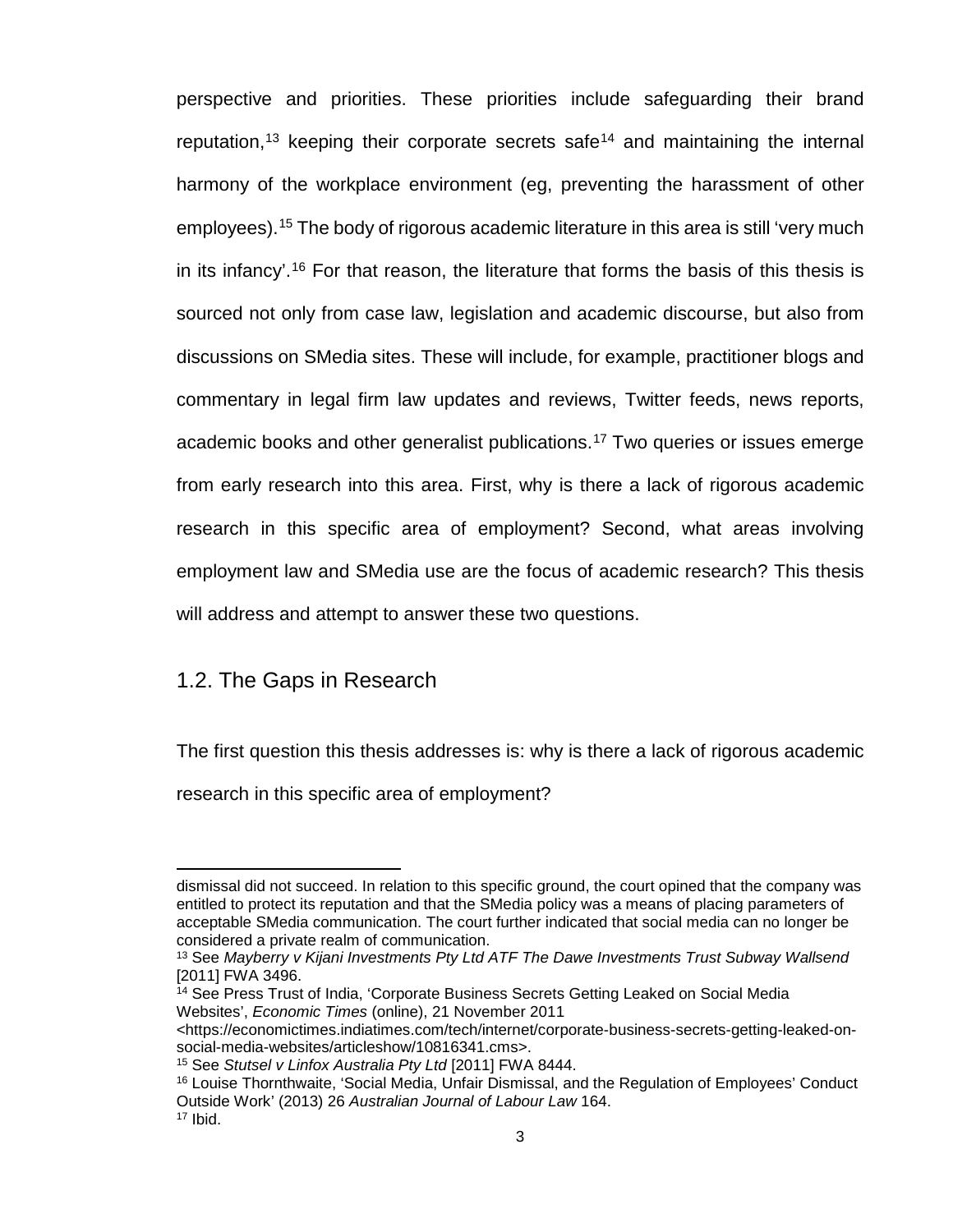Briefly, research in the employment sector is mainly focused on other areas of privacy. The freedoms and restrictions with which employees use SMedia sites have been outside the scope of this research. The two primary areas that are researched are data privacy<sup>[18](#page-11-0)</sup> and cybersecurity.<sup>[19](#page-11-1)</sup> These areas overarch and branch into other areas of law that will be examined below.

#### 1.2.1. Data privacy

Before beginning a discussion of what data privacy is, a definition of *data* must be considered. One classification of data is 'informational data', meaning personal information relating to individuals that SMedia companies such as Facebook collect through their platforms.[20](#page-11-2) Another description of data is 'any information relating to an identified or identifiable individual'.<sup>[21](#page-11-3)</sup> SMedia companies collect the data when individuals access websites and provide this to advertisers to aid in predicting target markets.<sup>[22](#page-11-4)</sup> Issues relating to privacy arise when individual consumers have not authorised the collection and use of their personal information or personal preferences.[23](#page-11-5)

 $\overline{\phantom{a}}$ 

<span id="page-11-0"></span><sup>18</sup> A Michael Froomkin, 'The Death of Privacy?' (2000) 52(5) *Stanford Law Review* 1461.

<span id="page-11-1"></span><sup>19</sup> Michael Pattison, 'Australia' in Alan Charles Raul (ed), *Privacy, Data Protection and Cybersecurity Law Review* (Law Business Research Ltd, 2nd ed, 2015) 38.

<span id="page-11-2"></span> $20$  Ibid.

<span id="page-11-3"></span><sup>21</sup> *Regulation (EC) No 45/2001 of the European Parliament and of the Council of 18 December 2000 on the protection of individuals with regard to the processing of personal data by the Community institutions and bodies and on the free movement of such data* [2001] OJ L 8/1, art 2(a). See also European Union Agency for Fundamental Rights, *Data Protection* (2017) European Union Agency for Fundamental Rights <http://fra.europa.eu/en/data-protection>.

<span id="page-11-4"></span><sup>22</sup> Julia Angwin, 'The Web's New Gold Mine: Your Secrets', *The Wall Street Journal* (online), 30 July 2010 <https://www.wsj.com/articles/SB10001424052748703940904575395073512989404>; Aleksandra Korolova, 'Privacy Violations Using Microtargeted Ads: A Case Study' (2011) 3(1) *Journal of Privacy and Confidentiality* 27.

<span id="page-11-5"></span><sup>23</sup> Alex Hern, 'Windows 10: Microsoft Under Attack Over Privacy', *The Guardian* (online) 1 August 2015 <https://www.theguardian.com/technology/2015/jul/31/windows-10-microsoft-faces-criticismover-privacy-default-settings>.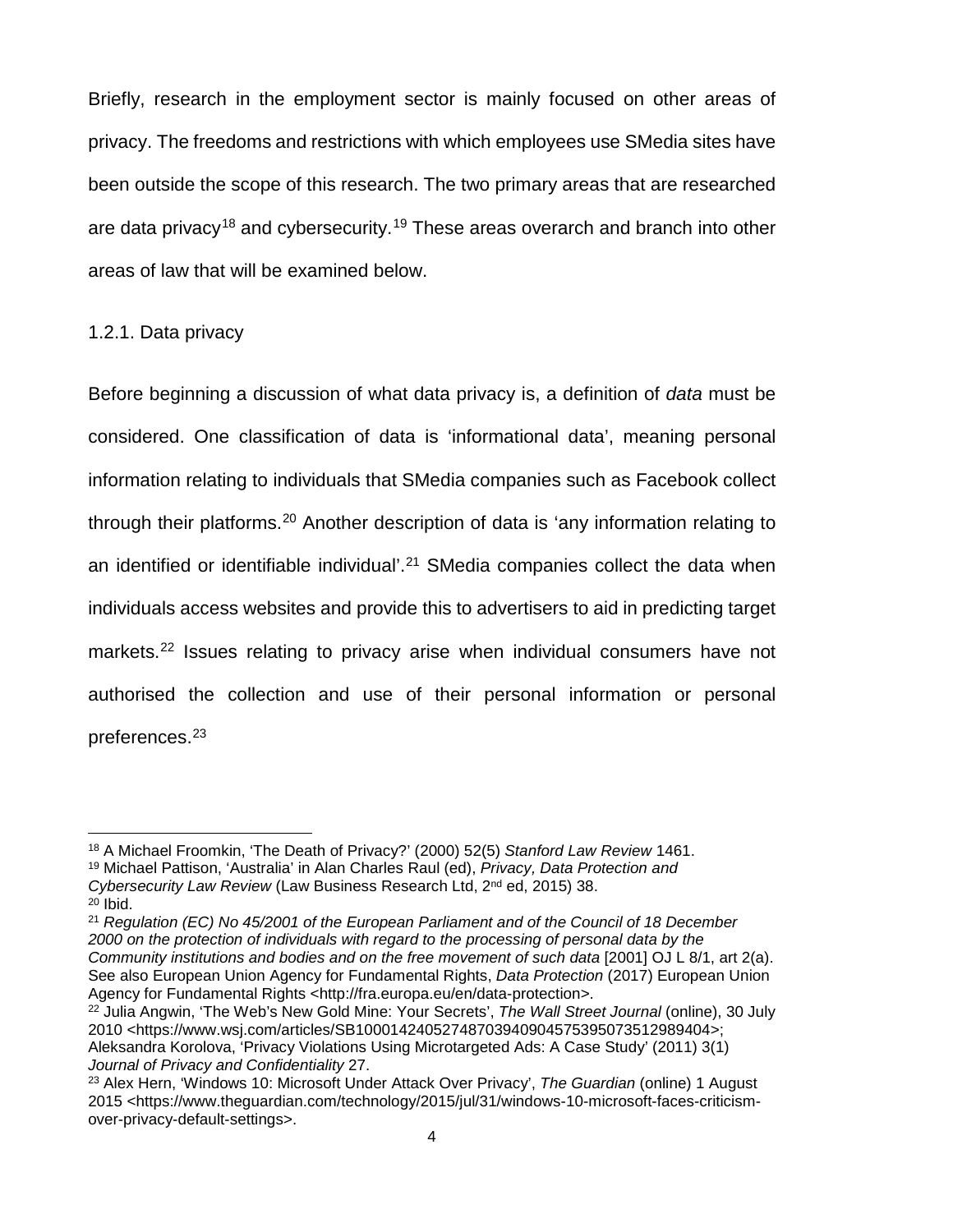One contemporary issue related to the collection of unauthorised data and data privacy is the European Union's collective legal assault against the unauthorised collection of personal information of citizens belonging to European Union (EU) member states by corporations and entities incorporated in the United States (US). This assault is conducted through legal actions in the European Court of Justice and European Court of Human Rights and is spearheaded by EU member states. It is an attack against the actions of SMedia giants Facebook and Google in relation to the collection, use and transfer of data belonging to individuals residing in EU member states.[24](#page-12-0) One example is *Maximillian Schrems v Data Protection Commissioner* (Court of Justice of the European Union, C-362/14, 6 October 2015). [25](#page-12-1) This matter involved an Austrian Facebook user who had all or some of his Facebook account data moved between servers to be processed. The data was moved from Facebook's subsidiary in Ireland to its servers in the US. This case is discussed further below. These actions have had a socio-political effect on privacy laws and treaty arrangements regarding the transfer of data between the US and the EU. This has led to the *Safe Harbor Privacy Principles*[26](#page-12-2) (*SHPPs*), a joint agreement between the EU and the US, being rendered defunct by the European Union Court of Justice.<sup>[27](#page-12-3)</sup>

The *SHPPs* were developed to facilitate the transfer of personal information belonging to individuals from the EU to the US. The *SHPPs* were meant to ensure

<span id="page-12-0"></span><sup>&</sup>lt;sup>24</sup> Court of Justice of the European Union, 'The Court of Justice Declares that the Commission's US Safe Harbour Decision is Invalid' (Press Release, 117/15, 6 October 2015).

<span id="page-12-1"></span><sup>25</sup> *Maximillian Schrems v Data Protection Commissioner* (Court of Justice of the European Union, C-362/14, 6 October 2015).

<span id="page-12-2"></span><sup>26</sup> PrivacyTrust*, PrivacyTrust Safe Harbor Program <*https://www.privacytrust.com/safeharbor/>.

<span id="page-12-3"></span><sup>27</sup> Hern, above n 23.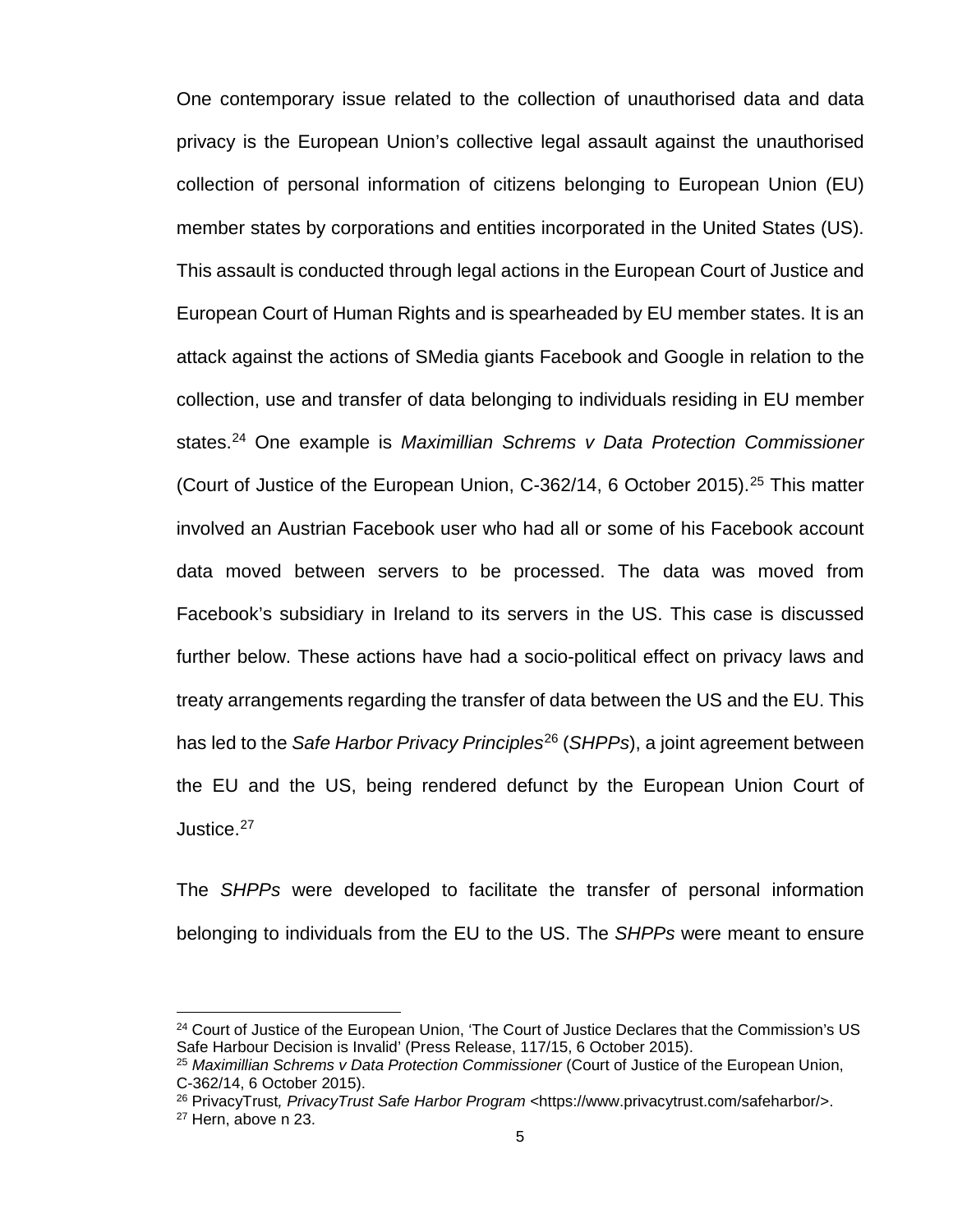that any data transferred would be in accordance with the requirements of the EU's *Data Protection Directive [1995] OJ L 281/31*. [28](#page-13-0) The *SHPPs* were given legal recognition via the European Commission's adoption of the same.<sup>[29](#page-13-1)</sup> The *SHPPs* were only applicable to entities incorporated in the US and adherence to the *SHPPs* was not mandatory. The *SHPPs* merely required that US-based entities register with the US Department of Commerce. Once registered, the entities were deemed to be compliant with EU data protection legislation.<sup>[30](#page-13-2)</sup> Compliance was based on selfcertification and self-assessment by the entities that were then deemed to be regulated, if required, by the intervention of the US Department of Commerce.<sup>[31](#page-13-3)</sup> This thesis submits that the idea was that as a signatory of the *SHPPs* the US and its corresponding departments would be compliant. *Maximillian Schrems v Data Protection Commissioner*[32](#page-13-4) highlighted the weaknesses in the *SHPPs*. It appears that the main flaw was that once the data had been transferred it was subject to the laws of the US, meaning that the data could be scrutinised by security agencies in the US or be used in a way that was not compatible with the EU's concepts of individual privacy.[33](#page-13-5)

 $\overline{\phantom{a}}$ 

<span id="page-13-0"></span><sup>28</sup> *Council Directive 95/46/EC of the European Parliament and of the Council of the 24 October 1995 on the protection of individuals with regard to the processing of personal data and on the free movement of such data* [1995] OJ L 281/31.

<span id="page-13-1"></span><sup>29</sup> European Commission, *Communication from the Commission to the European Parliament and the Council: Rebuilding Trust in EU–US Data Flows* (27 November 2013) <http://ec.europa.eu/justice/data-protection/files/com\_2013\_846\_en.pdf>.  $30$  Ibid.

<span id="page-13-3"></span><span id="page-13-2"></span><sup>31</sup> *Maximillian Schrems v Data Protection Commissioner* (Court of Justice of the European Union, C-362/14, 6 October 2015) [14] [17].

<span id="page-13-4"></span><sup>32</sup> *Maximillian Schrems v Data Protection Commissioner* (Court of Justice of the European Union, C-362/14, 6 October 2015).

<span id="page-13-5"></span><sup>33</sup> Ibid [53].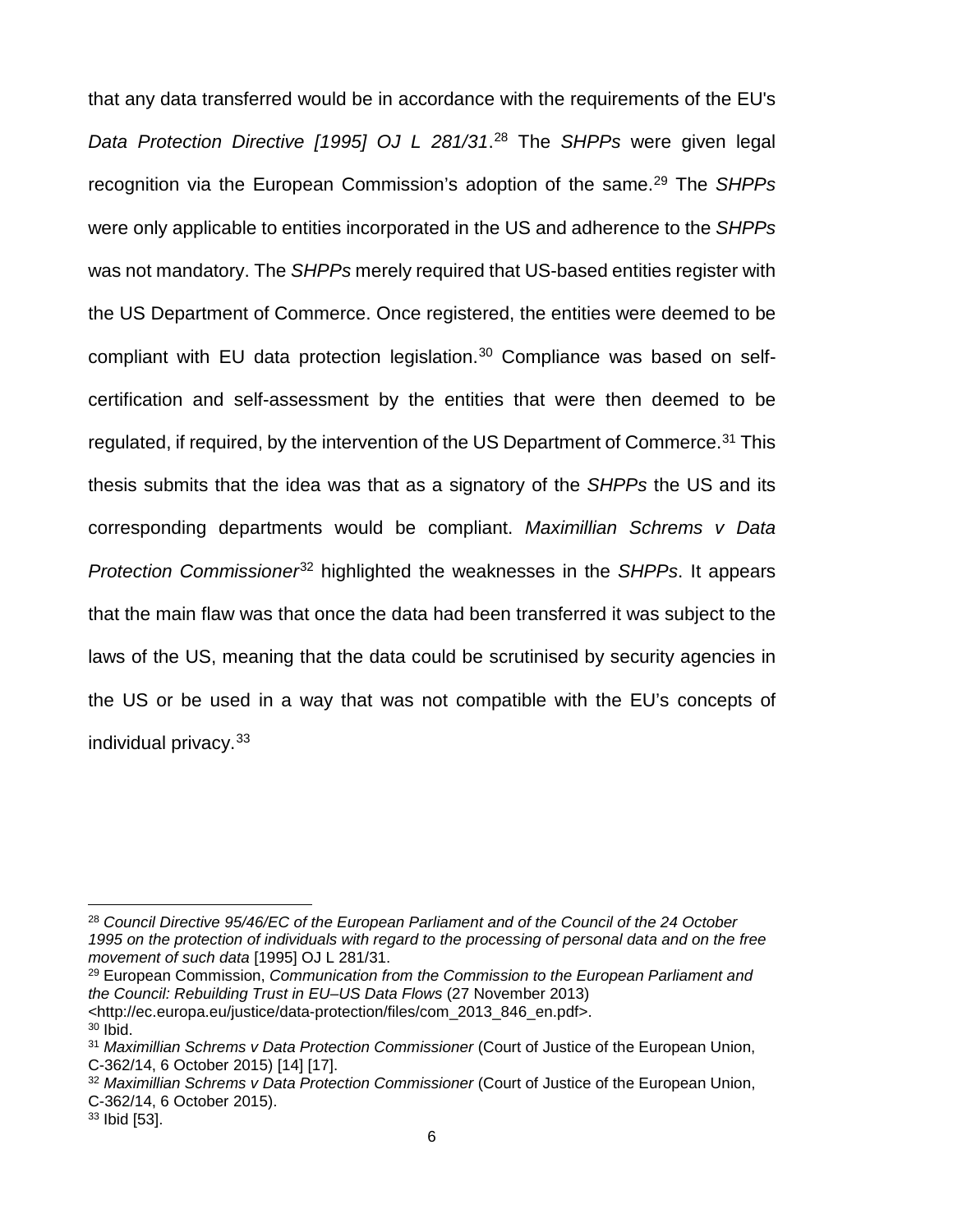The judgment in *Maximillian Schrems v Data Protection Commissioner[34](#page-14-0)* highlights a fundamental difference between European and American concepts of privacy. European law seeks to protect individual privacy with less regulatory interception.<sup>[35](#page-14-1)</sup> Conversely, the US has, especially since the September 11 terrorist attacks, encroached individual privacies through increased surreptitious, albeit lawful, surveillance of individuals.<sup>[36](#page-14-2)</sup> This difference, and the effect it may have on a comprehensive and coherent data privacy regime (particularly regarding the US-proposed Privacy Shield)<sup>[37](#page-14-3)</sup> will undoubtedly be the subject of much scrutiny and research. The management of how data is currently transferred from EU to the US will have an overarching effect within the context of the international legal framework that has been set up to manage the privacy and control of data transfer from one country to another. While this is a fascinating area of research, it is not the subject matter of this thesis.

In relation to current data privacy frameworks, the judgment in *Maximillian Schrems v Data Protection Commissioner* has the potential to render unlawful any transfer of personal data from the EU to the US. The SMedia giants involved in the case, Facebook and Google, both continue to be under intense legal scrutiny in Europe

<span id="page-14-0"></span><sup>34</sup> *Maximillian Schrems v Data Protection Commissioner* (Court of Justice of the European Union, C-362/14, 6 October 2015).

<span id="page-14-1"></span> $35$  Ibid.

<span id="page-14-2"></span><sup>36</sup> Marguerite Rigoglioso, 'Civil Liberties and the Law in the Era of Surveillance' (2014) 49(91) *Stanford Lawyer*, Cover Story.

<span id="page-14-3"></span><sup>37</sup> Following the above decision in *Maximillian Schrems v Data Protection Commissioner* (Court of Justice of the European Union, C-362/14, 6 October 2015), the two nations agreed to establish a new (and as yet unratified by the European Union) *European Union–United States of America Privacy Shield* to replace the *Safe Harbor Framework*. See Federal Trade Commission, *Privacy Enforcement and Safe Harbor: Comments of FTC Staff to European Commission Review of the US–EU Safe Harbor Framework* (12 November 2013)

<sup>&</sup>lt;https://www.ftc.gov/sites/default/files/documents/public\_statements/privacy-enforcement-safeharbor-comments-ftc-staff-european-commission-review-u.s.eu-safe-harborframework/131112europeancommissionsafeharbor.pdf>.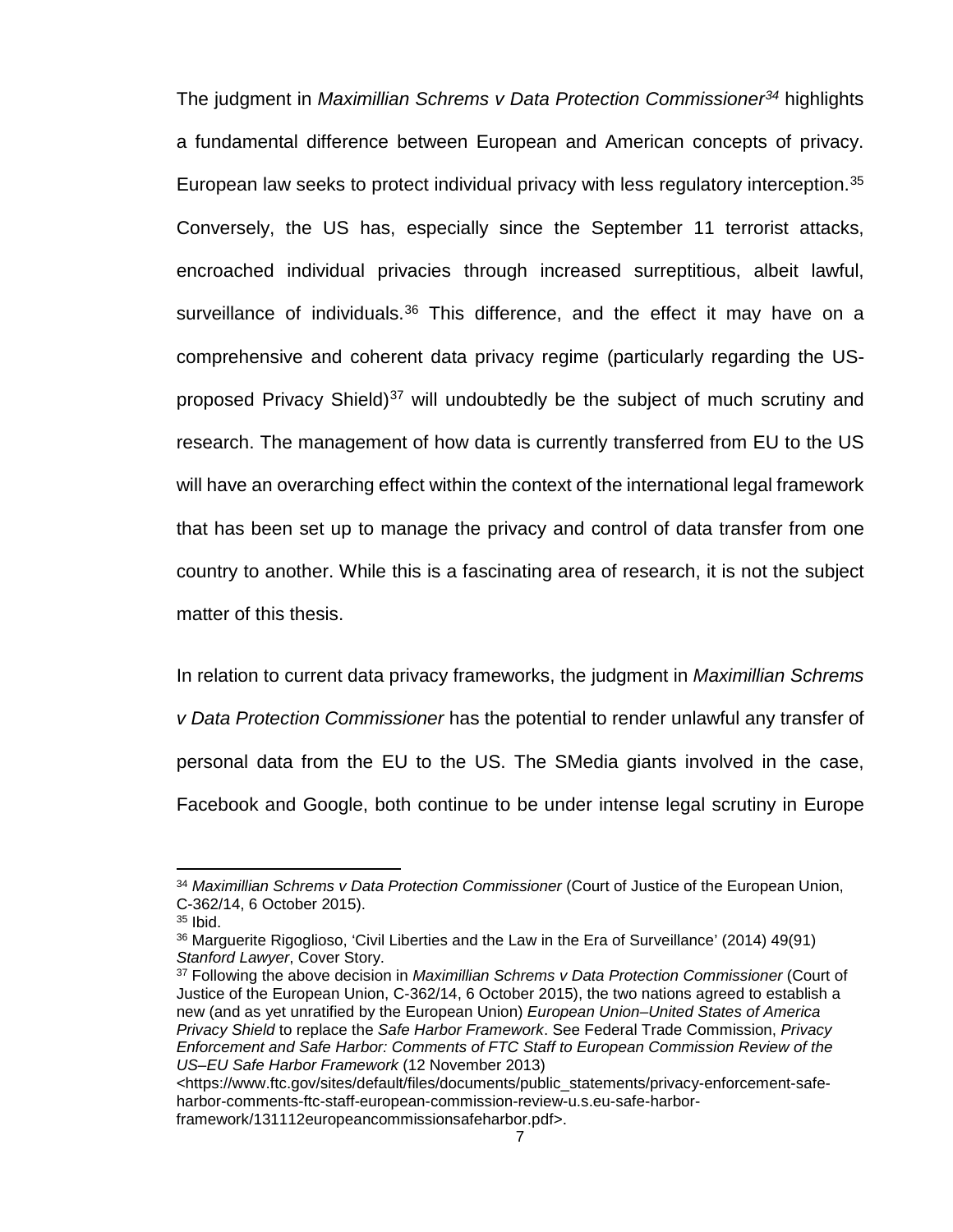for unlawfully collecting and transferring the information of private individuals in various European countries such as France<sup>[38](#page-15-0)</sup> and Belgium.<sup>39</sup>

There is a large body of literature that focuses on this area of privacy. Some fall within the purview of employer–employee relationships and will be discussed later in this thesis. Other areas of research into data privacy include data collected by various (non-media) government and private agencies such as data relating to health and education. However, the principles of law related to these are established law in most developed countries and such data has varying degrees of privacy protection.

In Australia, the *Australian Privacy Principles* (*APPs*) mandate that personal information should be safeguarded.[40](#page-15-2) The 13 principles of *APPs* are set out in Schedule 1 of the *Privacy Amendment (Enhancing Privacy Protection) Act 2012* (Cth) that amends the *Privacy Act 1988* (Cth) (the *Act*). As part of an effort to protect personal information, the *APPs* set out clear guidelines as to when and how personal information can be collected or stored by any entity seeking to collect such information. The informed consent to authorise collection, storage and disclosure of personal information of the person whose details are being collected remains at the forefront of this legislation.<sup>[41](#page-15-3)</sup> However, there are separate guidelines as to the use of an individual's information without consent.<sup>[42](#page-15-4)</sup> The use of collected data is limited, whether it be authorised by an individual or not. In the absence of any specific

l

<span id="page-15-0"></span><sup>38</sup> David Meyer, 'Here's Why France's Demands Could Hammer Facebook's Business Model', *Fortune* (9 February 2016) <http://fortune.com/2016/02/09/france-facebook-advertising/>. <sup>39</sup> David Meyer*,* 'Belgian Police Say Facebook Reactions Could Be Dangerous', *Time* (online), 12

<span id="page-15-1"></span>May 2016 <http://time.com/4327641/belgian-police-facebook-reactions-dangerous>.

<span id="page-15-2"></span><sup>40</sup> Schedule 1 of the *Privacy Amendment (Enhancing Privacy Protection) Act 2012* (Cth) amends the *Privacy Act 1988* (Cth).

<span id="page-15-3"></span> $41$  Ibid.

<span id="page-15-4"></span><sup>42</sup> See ss 95, 95A and 95AA of the *Privacy Act 1988* (Cth).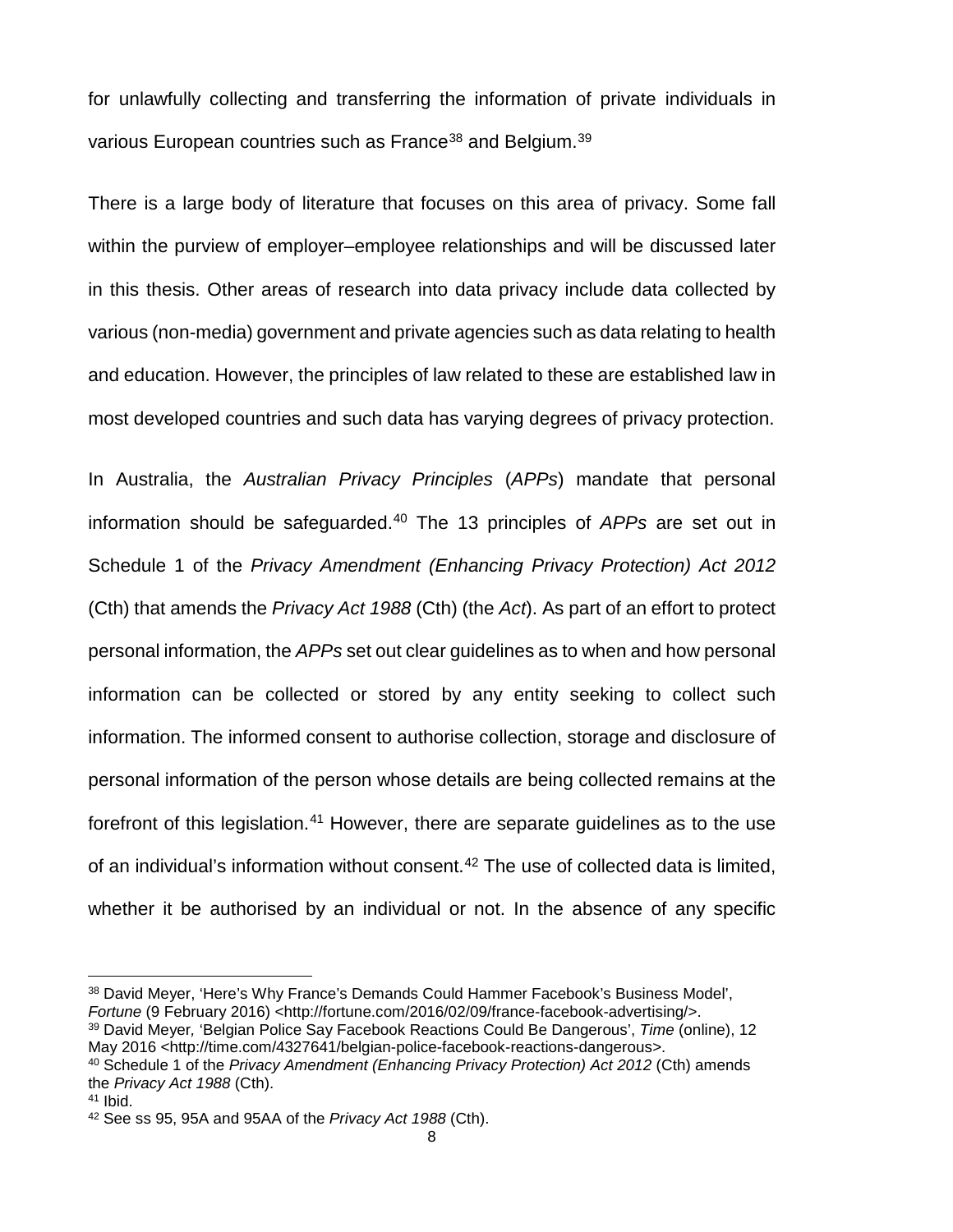authorisation to the contrary, such data is only used after de-identifying it from the individual.[43](#page-16-0) This signifies that a shift is occurring within the Australian government, specifically the Office of the Australian Information Commissioner (OAIC).<sup>[44](#page-16-1)</sup>

The OAIC is responsible for determining the scope and ambit of the *APPs*. Its guidelines demonstrate a move towards the ideal of open access to the government-held private information of individuals.<sup>[45](#page-16-2)</sup> A speech by the Acting Australian Information Commissioner, Timothy Pilgrim, indicates that, in line with the above approach, the portions of personal information held by government agencies may be declared 'open access by default' and not be protected by the *Act*. [46](#page-16-3) The rationale for this is that personal information collected and stored by government agencies presents 'an immensely valuable data resource for policy, planning, research and innovation — ultimately providing better services to Australian businesses and communities'.<sup>[47](#page-16-4)</sup> This may well herald a new approach to data privacy that may directly or indirectly effect employee data collected by the employer. This thesis submits that one potential effect on employee data is a new and possibly analogous approach by the courts and other bodies in determining how personal information is perceived. For example, in deciding whether such information is classified as being private and consequently protected by the *APPs*, courts may follow the Information Commissioner's view that there are public policy reasons to reduce privacy

<span id="page-16-0"></span><sup>43</sup> *Privacy Act 1988* (Cth), Part III — Information Privacy in conjunction with the *APPs* (particularly Policy 1) lays down the circumstances in which personal information of an individual may be disclosed and when it may not be disclosed.

<span id="page-16-1"></span><sup>44</sup> Previously the Office of the Australian Privacy Commissioner.

<span id="page-16-2"></span><sup>45</sup> Timothy Pilgrim, 'The Value of Public Sector Information' (Speech delivered at the AGS FOI and Privacy Forum, Canberra, 4 May 2016) [<https://www.oaic.gov.au/media-and-](https://www.oaic.gov.au/media-and-speeches/speeches/the-value-of-public-sector-information)

[speeches/speeches/the-value-of-public-sector-information>](https://www.oaic.gov.au/media-and-speeches/speeches/the-value-of-public-sector-information). Note, this speech does not make a distinction between health data and other data.

<span id="page-16-3"></span><sup>46</sup> Ibid.

<span id="page-16-4"></span> $47$  Ibid.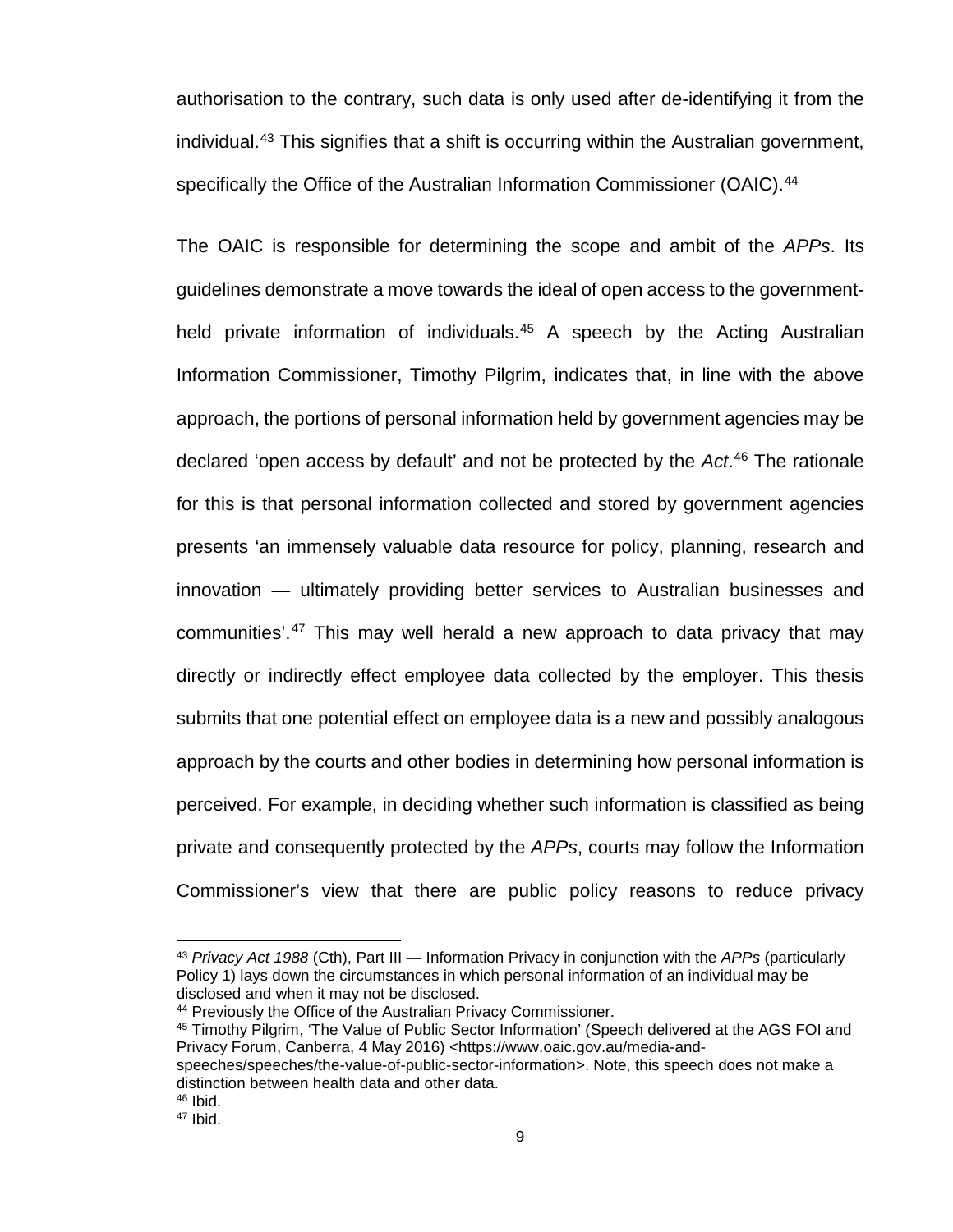restrictions.<sup>[48](#page-17-0)</sup> This thesis submits that such an approach by the courts may even lead to amendments in related workplace legislation with regards to privacy.

A different model of consent to disclosure suggested by a cohort of medical data researchers is the Dynamic Consent Model.<sup>49</sup> This model allows for patients to retain some degree of control over their personal information and how it is used.<sup>[50](#page-17-2)</sup> It proposes that a patient electronically control their consent with reference to the transmission and use of their own data over time. The model rests on the premise that by so doing, public trust will be maintained and this will consequently benefit medical research to leverage positively for both the patient and society as a whole.<sup>[51](#page-17-3)</sup> The Dynamic Consent Model research considers the United Kingdom (UK) health information management system that provides the basis for the Australian system.

Another emerging research area surrounding privacy of health data examines the privacy issues around data personally collected by individuals in relation to their own bodies through purchased or free applications.<sup>[52](#page-17-4)</sup> In this self-quantification of data, the data is collected in a device that belongs to the individual but is potentially accessible by the software provider who owns the application. People using these types of devices or applications sign a privacy agreement with the software provider.

l

<span id="page-17-0"></span><sup>48</sup> Ibid.

<span id="page-17-1"></span><sup>49</sup> Hawys Williams et al, 'Dynamic Consent: A Possible Solution to Improve Patient Confidence and Trust in How Electronic Patient Records Are Used in Medical Research' (2015) 3(1) *JMIR Medical Informatics* e3.

<span id="page-17-2"></span><sup>50</sup> Ibid.

<span id="page-17-3"></span> $51$  Ibid.

<span id="page-17-4"></span><sup>52</sup> Angela Daly, 'The Law and Ethics of 'Self-Quantified' Health Information: An Australian Perspective' (2015) 5(2) *International Data Privacy Law* 144.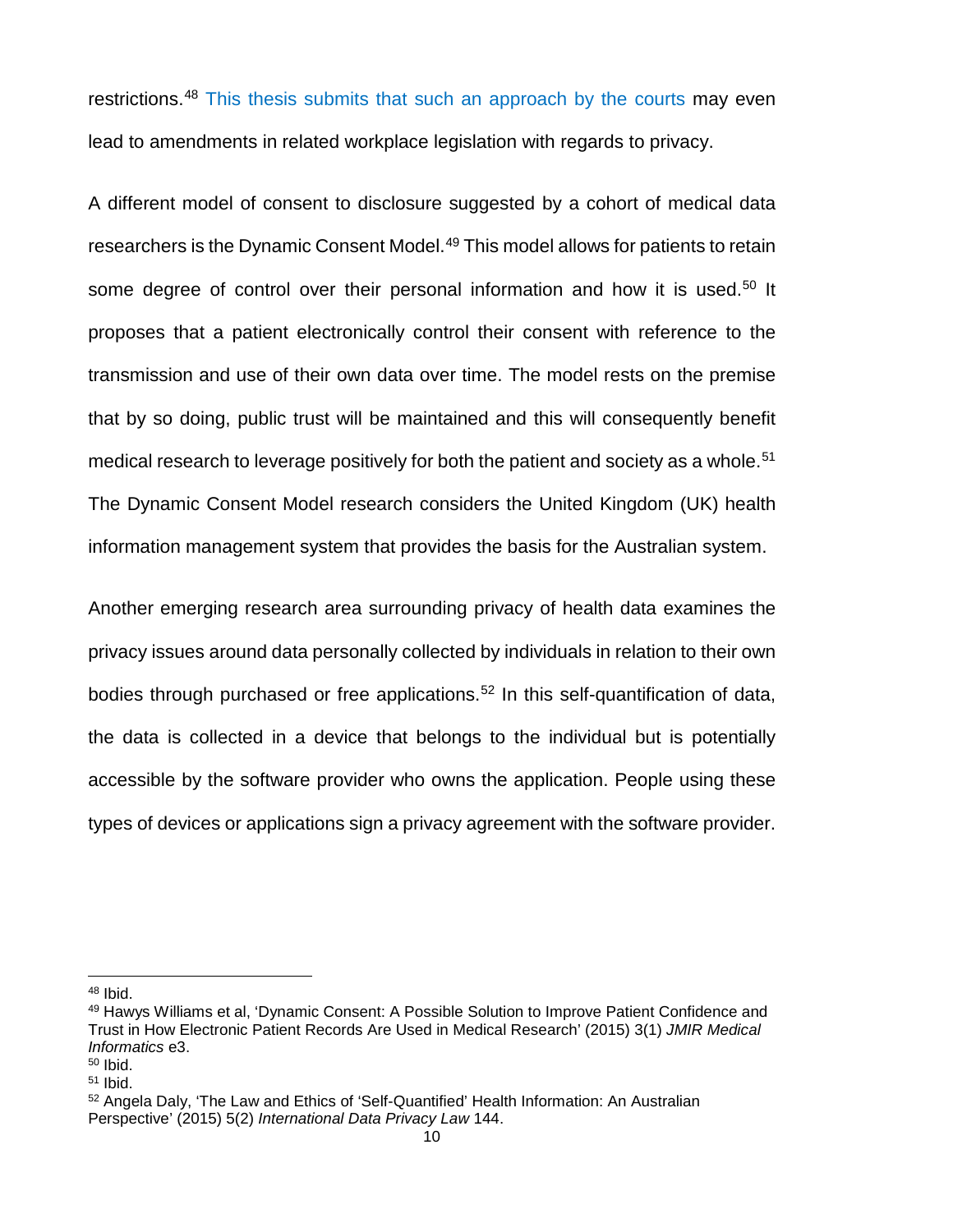Research in this area examines the information collected, how it may be stored and the purpose for which such information may be used. $53$ 

One example is the personal health data collected by Apple Inc through its iOS (mobile operating system) applications. One such application, or app, is the 'Health App' that comes standard with the iPhone operating system.<sup>54</sup> This application reassures the user that they can choose which other applications can access their personal data. However, the application automatically updates and shares health data across all of the user's various devices and uploads it onto iCloud automatically — unless the user takes the time and effort to turn off this sharing setting. The iCloud is an information storage and computing service from Apple Inc that allows information to be stored in a remote server instead of on a particular device.<sup>[55](#page-18-2)</sup> It allows access to the stored information from any device with an internet connection.<sup>[56](#page-18-3)</sup> As of February 2016, the service had 782 million users.<sup>[57](#page-18-4)</sup> Once the data is uploaded onto iCloud, it is encrypted as a security measure to prevent unauthorised access from third parties and remains stored on the iCloud servers.<sup>[58](#page-18-5)</sup> Although the data is encrypted, it remains in cyberspace and is potentially accessible to hackers.

<span id="page-18-0"></span><sup>53</sup> Ibid.

<span id="page-18-2"></span><span id="page-18-1"></span><sup>54</sup> Apple Inc, *A Bold Way To Look at Your Health* (2017) <https://www.apple.com/au/ios/health/>. <sup>55</sup> David Price, *How to Use iCloud* (16 May 2017) Macworld <https://www.macworld.co.uk/howto/mac-software/how-use-icloud-3659150/>.

<span id="page-18-3"></span><sup>56</sup> Ibid.

<span id="page-18-4"></span><sup>57</sup> AppleInsider Staff, *Apple Music Passes 11M Subscribers and iCloud Hits 782M Users* (12 February 2016) AppleInsider <http://appleinsider.com/articles/16/02/12/apple-music-passes-11msubscribers-as-icloud-hits-782m-users>.

<span id="page-18-5"></span><sup>58</sup> Apple Inc, *iCloud Security Overview* (7 November 2017) <https://support.apple.com/ensg/HT202303>.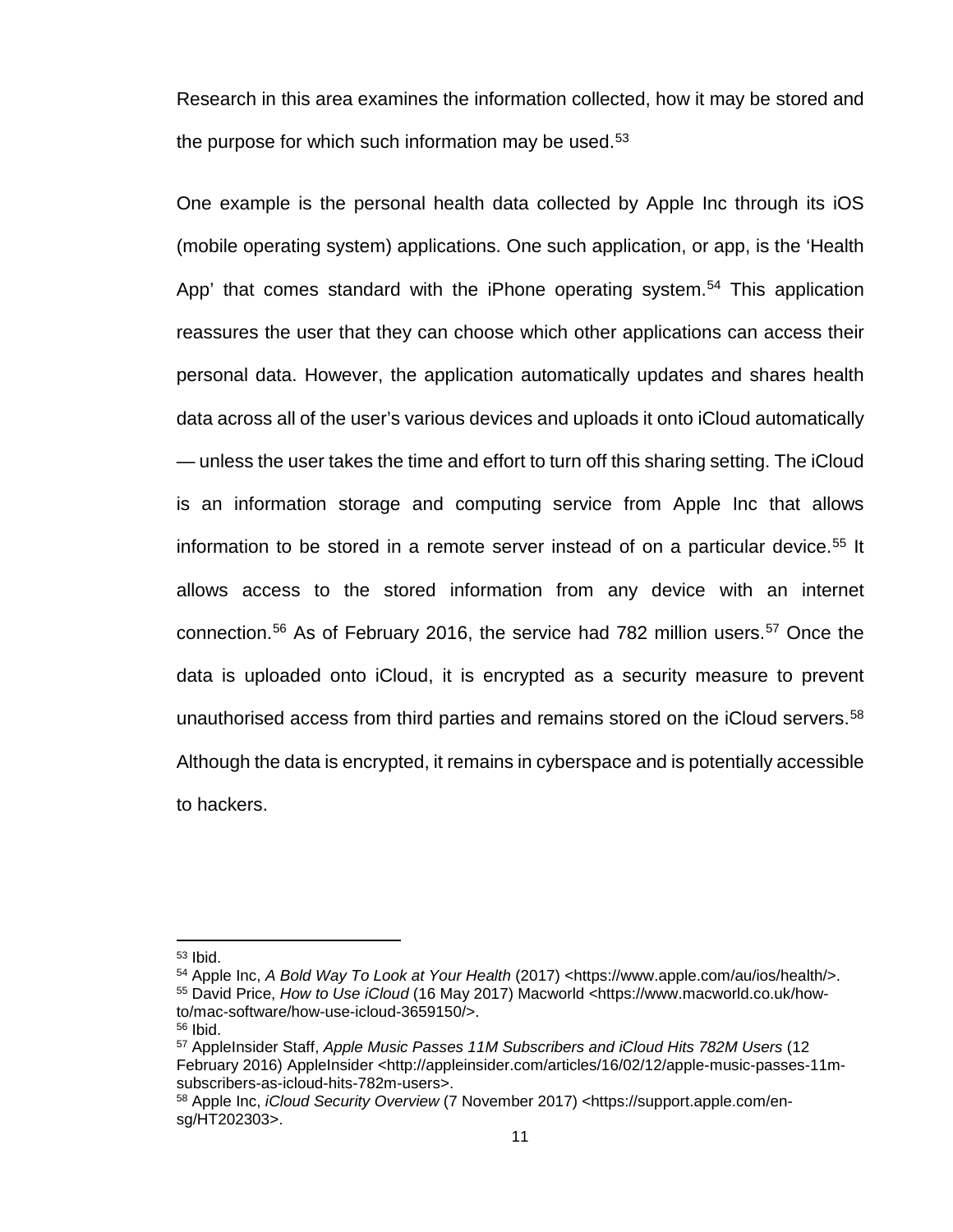The above are useful, but not exhaustive, examples that showcase some current areas of data privacy research, even though they are not specifically about employment and SMedia. It is worth noting that with regards to self-quantified health data, an individual collecting their own data may choose to share their personal information with others who utilise the same application. For example, Apple Inc provides the opportunity for Apple device users to connect and use a popular third-party sport and fitness device known as Fitbit.<sup>[59](#page-19-0)</sup> Fitbit allows for an individual's personal fitness goals and activity to be disseminated through sharing information with others (such as friends and family) who also wear the same device or through a related Apple device such as an iPhone.<sup>[60](#page-19-1)</sup>

An interesting issue related to the employer–employee data relationship research in this paper is the use of such data when the device is given to an employee as part of an employment package. $61$  A question that arises is whether such information that may lead to inferences regarding the employee's health status is considered 'public' information and accessible by the employer for use against the employee. However, this issue is beyond the scope of this thesis.

#### 1.2.2. Data privacy and education

The next primary area of research on data privacy is the education sector. The reasons for this are clearly articulated by Barnes and Kowalski, who state that

l

<span id="page-19-0"></span><sup>59</sup> Fitbit Inc, *How Do I Connect with Friends with Fitbit?* (2017)

<sup>&</sup>lt;https://help.fitbit.com/articles/en\_US/Help\_article/1858>.

<span id="page-19-1"></span> $60$  Ibid.

<span id="page-19-2"></span> $61$  Examples of workplace fitness challenges include 'Powering Employee Engagement – Investing in your employees health and well-being is really an investment in your company's bottom line> Homepage, Wellteq <wellteq.co> (Accessed 17 January 2018) and previously known as Globetrekker , <http://www.globetrekkerchallenge.com> and Homepage, Ritualize <https://ritualize.com/main/?>(Accessed 17 January 2018).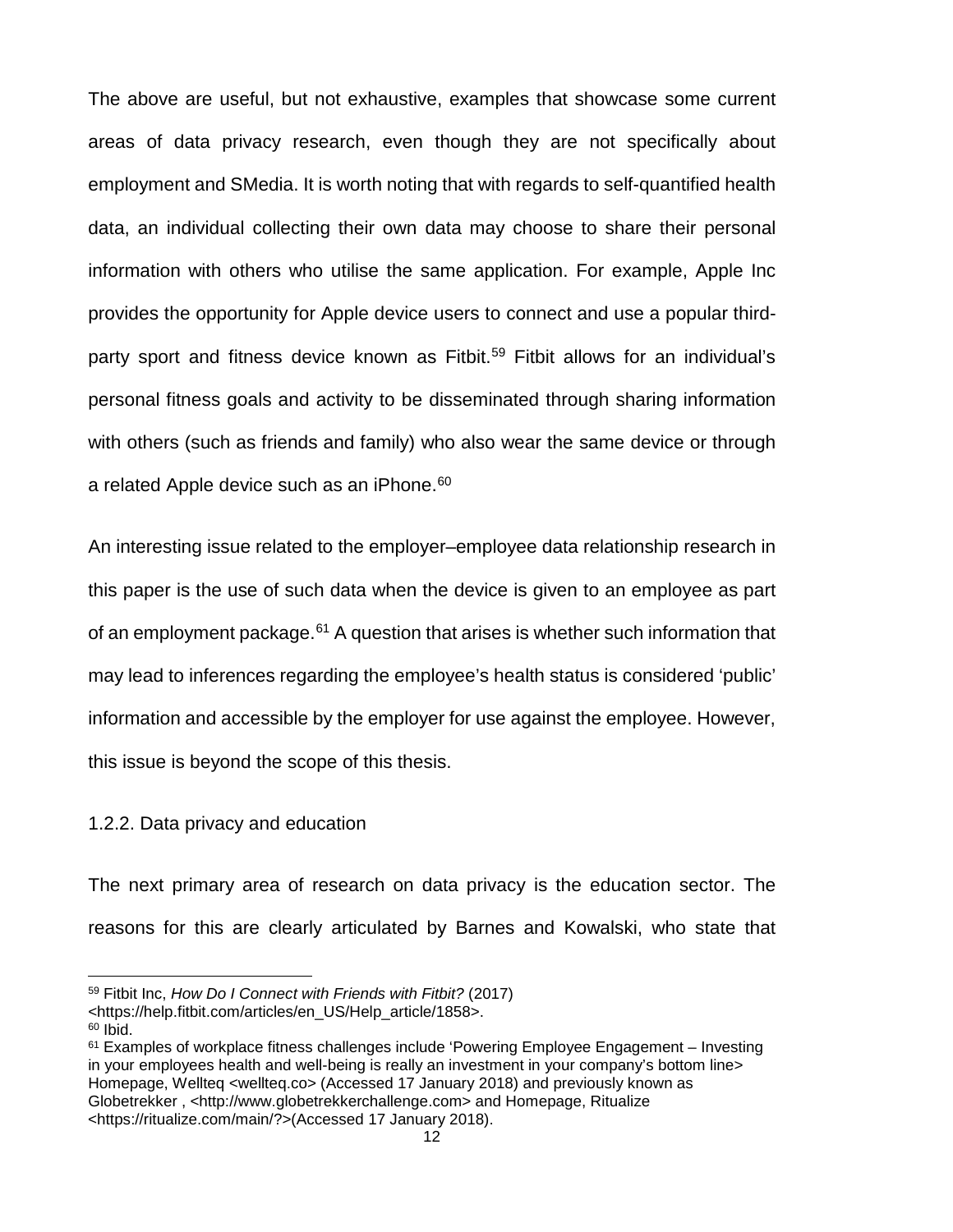schools find it nearly impossible to manage and safeguard the mass of student data they collect.[62](#page-20-0) This difficulty has led to almost routine data breaches of student personal information. Examples of student personal information include: student grades, financial information and disciplinary and special education records. This data is being compromised by companies who use the data without the authorisation of the individual student or who do not put in place appropriate security to prevent breaches.<sup>[63](#page-20-1)</sup> Although these findings were made in the context of the US, the issue is equally problematic in Australia. The Department of Education and Training<sup>[64](#page-20-2)</sup> is subject to the *Act* and thus, the *APPs* as discussed above. The Department also has in place a privacy policy developed in accordance with Australian Privacy Principle 1.<sup>[65](#page-20-3)</sup> The privacy policy sets out the management of personal information held by the Department.<sup>[66](#page-20-4)</sup> It details the types, methods and purposes for which personal information is collected, held or disclosed by the Department. The Department is responsible for the national policies that flow into the state levels of education encompassing all levels of education from early childhood education through to higher education, as well as aspects of the international education sector.<sup>[67](#page-20-5)</sup>

Professor Bruce Baer Arnold from the School of Law, University of Canberra, suggests that perhaps what is lacking in this policy is clear direction concerning the methods of protection and enforcement of the existing *APPs* and the Department's

<span id="page-20-0"></span><sup>&</sup>lt;sup>62</sup> Khaliah Barnes and Paige Kowalski, 'Role for Federal Government in Safeguarding Student Data Privacy' (2016) 16(2) *State Education Standard* 18.

<span id="page-20-1"></span> $63$  Ibid.

<span id="page-20-2"></span><sup>64</sup> Department of Education and Training, *The Department*.

<sup>&</sup>lt;https://www.education.gov.au/department>.

<span id="page-20-3"></span><sup>65</sup> Department of Education and Training, *Privacy Policy* (9 August 2017)

<sup>&</sup>lt;https://www.education.gov.au/privacy-policy>.

<sup>66</sup> Ibid.

<span id="page-20-5"></span><span id="page-20-4"></span><sup>67</sup> Australian Government Department of Education and Training, home page (at 14 November 2017) <https://www.education.gov.au>.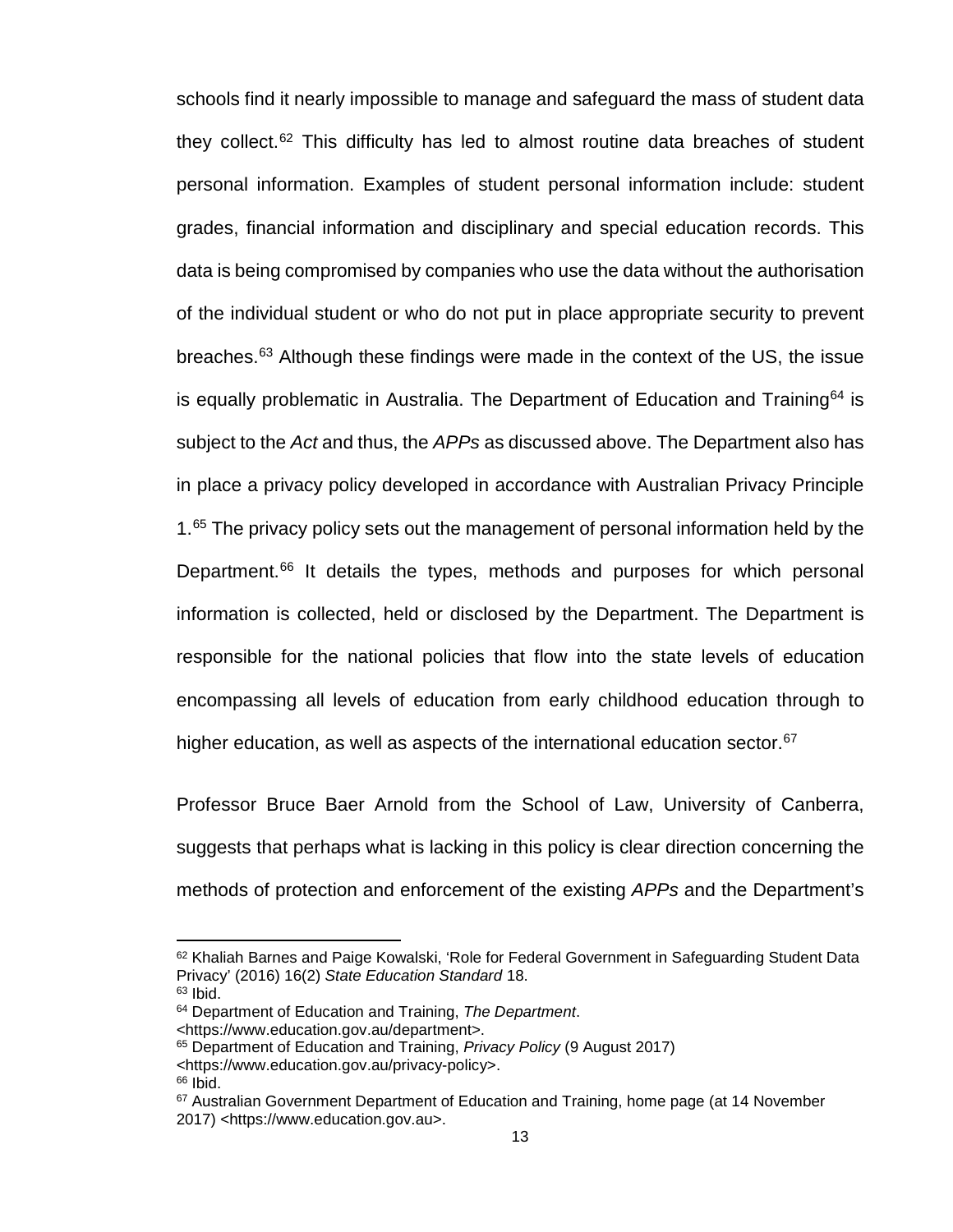privacy policy and corresponding sanctions (if any). $68$  The discussion around this area of law is closely related to the cybersecurity segment discussed below and will be addressed in that context. This paper's purpose in highlighting data breaches in the education sector is to point to the fact that it will cover an area in the research that is not yet addressed.

1.2.3. Social media use in education

l

Research on the use of SMedia in the field of education is fairly broad and covers a spectrum of diverse issues. Some examples of research focus include the use of SMedia as a pedagogical tool, as a form of interaction between teachers and students and as a form of peer learning or education-related interaction between students. All these areas have their respective privacy-related issues.

An analysis by Schwartz and Caduri finds that teachers utilised SMedia sites such as Facebook to manage student behaviour, enhance social learning, promote active engagement of students and encourage a degree of autonomy in student learning.<sup>[69](#page-21-1)</sup> This analysis and the various studies provided in support of their findings are not relevant to the context of this thesis. However, the report by Schwartz and Caduri highlights that this is a focus of SMedia research in the education discipline. The privacy issues that arise in this area are more apparent in the following discussion of SMedia interaction between teachers and students.

<span id="page-21-0"></span><sup>68</sup> Bruce Baer Arnold, 'Care Don't Share: What Medvet Breach Says About Australian Privacy Laws', *The Conversation*, 8 August 2011 <http://theconversation.com/care-dont-share-whatmedvet-breach-says-about-australian-privacy-laws-2594>.

<span id="page-21-1"></span><sup>&</sup>lt;sup>69</sup> Baruch Schwartz and Galit Caduri, 'Novelties in the Use of Social Networks by Leading Teachers in their Classes' (2016) 102 *Computers and Education* 35.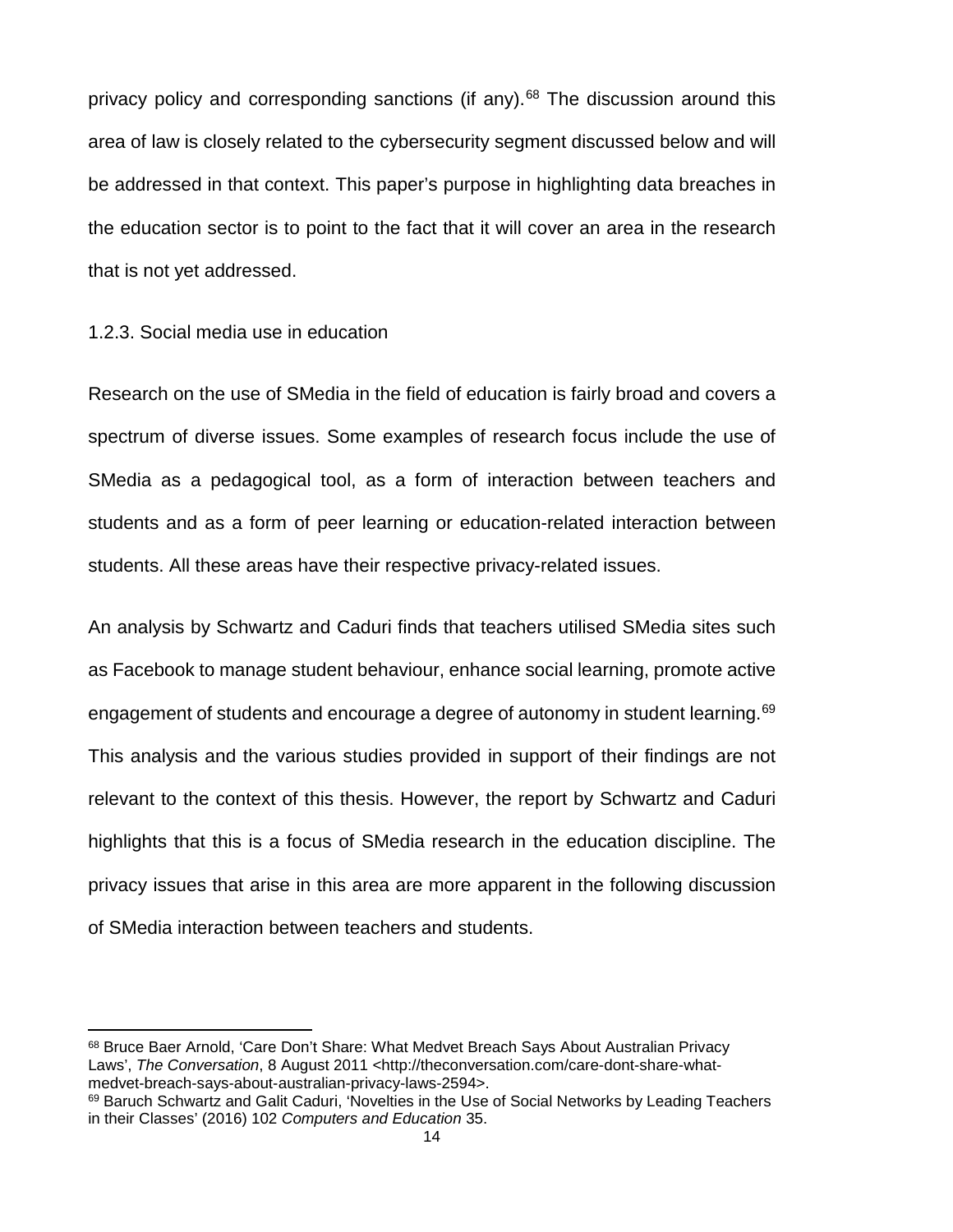In Israel, a 2011 survey showed that about 27 per cent of students were online friends with at least several of their teachers.<sup>[70](#page-22-0)</sup> In April 2013, the Israel Ministry of Education issued a national ban restricting the type and mode of SMedia communication in which teachers may engage with students.<sup>[71](#page-22-1)</sup> Hence, teachers may only communicate through distinct, professional SMedia profiles that are specially created for teacher–student interactions.[72](#page-22-2) It appears that the Ministry's rationale for regulating and managing teacher–student online communication was to minimise the perceived 'already eroding status of teachers'.<sup>[73](#page-22-3)</sup> SMedia interaction between students and teachers seems to have led to the blurring of professional and social 'online conduct', resulting in an unbecoming familiarity and removing teachers' authority.

1.2.4. Cybersecurity

Cybersecurity can be simplistically defined as the process of securing digital information assets from being tracked, hacked or stolen.<sup>[74](#page-22-4)</sup> The meaning of the verb

<span id="page-22-0"></span><sup>70</sup> Christa Asterhan et al, 'Secondary School Teacher-Student Communication in Facebook: Potentials and Pitfalls' (Paper presented at Chair Conference on Instructional Technologies Research 2013: Learning in the Technological Era, Raanana, 19–20 February 2013). See also, for a discussion of social media and education, Israel Internet Association, *That's How the Internet Looks to Your Children <*https://www.isoc.org.il/sts-data/23150>.

<span id="page-22-1"></span><sup>71</sup> Arnon Hershkovitz and Alona Forkosh-Baruch, 'Student-Teacher Relationship in the Facebook Era: The Student Perspective' (2013) 23(1) *International Journal Continuing Engineering Education and Life-Long Learning* 35, citing Israeli Ministry of Education, *Director General Communication, Instruction 9.4-1: Education to Protectedness, to Ethic Keeping and to Appropriate and Wise Behaviour on the Web* [In Hebrew].< ttps://www.researchgate.net/publication/264821418\_Studentteacher\_relationship\_in\_the\_Facebook\_era\_the\_student\_perspective> Accessed 17 January 2018 <sup>72</sup> Christa S C Asterhan and Hananel Rosenberg, 'The Promise, Reality and Dilemmas of Secondary School Teacher-Student Interactions in Facebook: The Teacher Perspective' (2015) 85 *Computers and Education* 134.

<span id="page-22-3"></span><span id="page-22-2"></span><sup>73</sup> Ibid 134.

<span id="page-22-4"></span><sup>74</sup> Scott Shakelford, Scott Russell and Andreas Kuehn, 'Unpacking the International Law on Cybersecurity Due Diligence: Lessons from Public and Private Sectors' (2016) 17(1) *Chicago Journal of International Law* 1, citing 'Cyber Due Diligence: Pre-Transaction Assessments Can Uncover Costly Risks' on Kroll Intelligence Center (28 January 2015)

[<sup>&</sup>lt;http://blog.kroll.com/2015/cyber-due-diligence-pre-transaction-assessments-can-uncover-costly](http://blog.kroll.com/2015/cyber-due-diligence-pre-transaction-assessments-can-uncover-costly-risks/)[risks/>](http://blog.kroll.com/2015/cyber-due-diligence-pre-transaction-assessments-can-uncover-costly-risks/).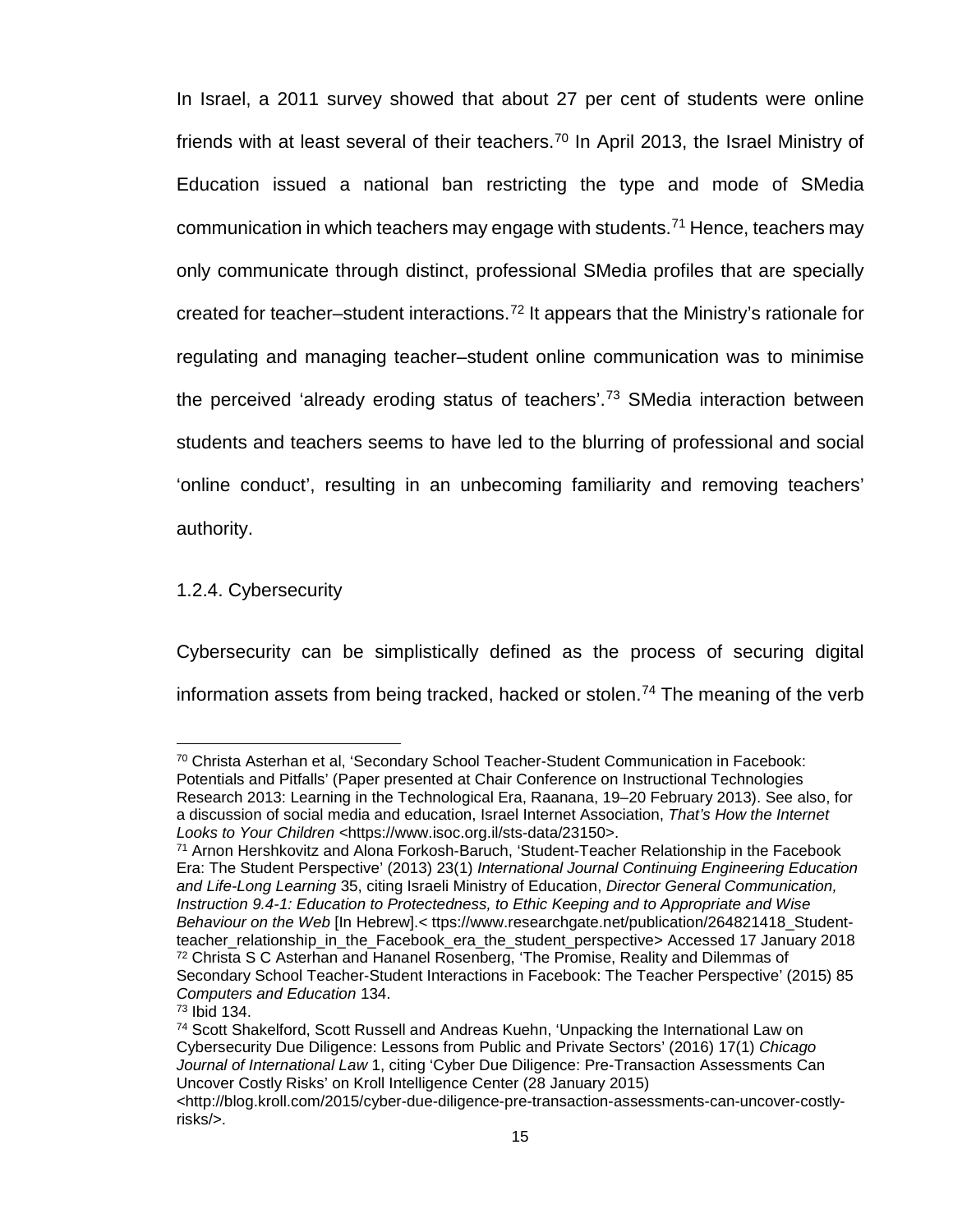'hack' has gained contemporary linguistic acceptance to include the process of accessing a computer illegally.[75](#page-23-0) Cybersecurity is targeted to prevent the illegal access of digital information, be it personal, corporate or governmental and is important in a diverse range of areas. These include, but are not limited to, identity theft<sup>[76](#page-23-1)</sup> (individual and corporate), national security<sup>[77](#page-23-2)</sup> and corporate espionage.<sup>[78](#page-23-3)</sup> Other areas that overlap with cybersecurity and the prevention or protection of the use, misuse or abuse of personal information include cyber wellness and child pornography.[79](#page-23-4) Cyber wellness encompasses various negative aspects of online environments including cyberbullying, cyberstalking and internet addiction. Although internet addiction is not an offence<sup>[80](#page-23-5)</sup> it can have an effect on health<sup>[81](#page-23-6)</sup> and; therefore, may affect workplace productivity and employer–employee relationships.<sup>[82](#page-23-7)</sup>

 $\overline{\phantom{a}}$ 

<span id="page-23-0"></span><sup>75</sup> Cambridge Dictionary, (online ed, 2018) 'Hack' extracted 17 January 2018 <http://dictionary.cambridge.org/us/dictionary/english/hack>.

<span id="page-23-1"></span><sup>&</sup>lt;sup>76</sup> See Kenneth D Ngyuen, Heather Rosoff and Richard S John, 'The Effects of Attacker Identity and Individual User Characteristics on the Value of Information Privacy' (2016) 55 *Computers in Human Behaviour* 372.

<span id="page-23-2"></span><sup>77</sup> Jeroen van den Hoven et al, 'Privacy and Information Technology' *Stanford Encyclopedia of Philosophy* (online, 21 March 2016) [<https://plato.stanford.edu/archives/win2014/entries/it](https://plato.stanford.edu/archives/win2014/entries/it-privacy/)[privacy/>](https://plato.stanford.edu/archives/win2014/entries/it-privacy/). See also Danny Yadron, 'Edward Snowden: "I'm Not An Unhappy Ending" for Future Whistleblowers', *Guardian* (online), 3 April 2016 <https://www.theguardian.com/usnews/2016/apr/01/edward-snowden-whistleblower-russia-exile>.

<span id="page-23-3"></span><sup>78</sup>Jeroen van den Hoven et al, 'Privacy and Information Technology' *Stanford Encyclopedia of Philosophy* (online, 21 March 2016) < [https://plato.stanford.edu/archives/win2014/entries/it](https://plato.stanford.edu/archives/win2014/entries/it-privacy/)[privacy/>](https://plato.stanford.edu/archives/win2014/entries/it-privacy/). See also Alex Hern, 'Former Microsoft Employee Arrested over Windows 8 Leaks', *The Guardian (International Edition)* (online), 20 March 2014

<sup>&</sup>lt;https://www.theguardian.com/technology/2014/mar/20/former-microsoft-employee-arrested-overwindows-8-leaks>

<span id="page-23-4"></span><sup>79</sup> United States Department of Justice, *Child Pornography* (25 July 2017)

<sup>&</sup>lt;https://www.justice.gov/criminal-ceos/child-pornography>, para 'Child Pornography Today'.

<span id="page-23-5"></span><sup>80</sup> Ajantha Comment: Although the concept of internet addiction as an offence may seem absurd, this thesis submits that the increasing emergence of studies identifying pornography, gaming and facebook use as addictions affecting the mental health of various segments of the community may prompt some form of regulatory intervention in the forseeable future.

<span id="page-23-6"></span><sup>81</sup> Kimberly S Young, 'Internet Addiction: The Emergence of a Clinical Disorder' (1998) 1(3) *Cyberpsychology & Behaviour* 237, 242.

<span id="page-23-7"></span><sup>82</sup> Ibid 237.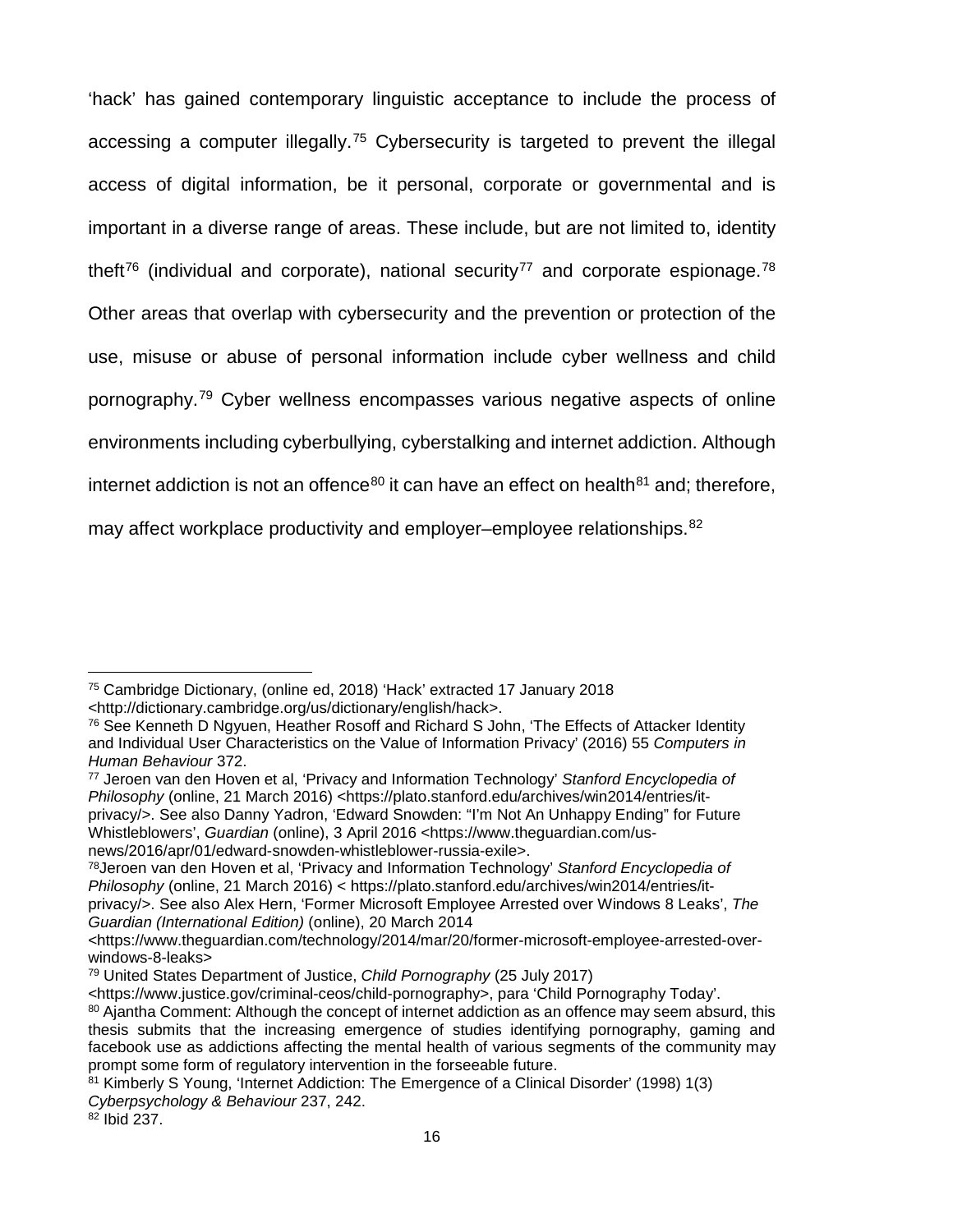In Australia, recent news sources report that internet addiction requires more studies before it can be classified as primary mental health issue.<sup>[83](#page-24-0)</sup> This thesis will briefly examine some of these areas to support the rationale for focusing on a specific area intersecting between privacy and workplace law. This focus will fill a gap in the literature with reference to an individual's expectations of privacy and security in relation to information or comments made about work-related matters on their personal SMedia accounts.

1.2.5. Identity theft

The definition of identity theft has no common consensus. $84$  The chief security officer of NetLok Inc, a prominent cybersecurity company in the US, opines that commonly held understandings of 'identity theft' are too narrow (eg, theft of online information including email addresses, passwords, credit card details and social security numbers). [85](#page-24-2) He notes that a hacker or thief who steals such information often does so to control the victim and is not merely using the information for outright financial gain, such as online shopping.<sup>[86](#page-24-3)</sup> The example he provides of control-based gain is of a thief who hacks into a dentist's records, discovers that the dentist has HIV and uses that information to blackmail the dentist by threatening to inform the dentist's clients.[87](#page-24-4)

<span id="page-24-0"></span><sup>83</sup> Mary Pascaline Dharshini, 'Vitality: Internet Addiction May Lead to More Mental Health Problems Study Finds', *Medical Daily* (online), 19 September 2016 < http://www.medicaldaily.com/internetaddiction-internet-usage-mental-health-depression-and-anxiety-398216>.

<span id="page-24-1"></span><sup>84</sup> Australian Law Reform Commission, *Australian Privacy Law and Practice*, Report No 108 (2008) [12.3]–[12.4].

<span id="page-24-2"></span><sup>85</sup> Ian Lopez, 'Happy Holidays — Tis the Season for Identity Theft: Consumers and Law Firms Need Increased Vigilance Against More Sophisticated Hackers' (2015) 38(14) *National Law Journal* 18. <sup>86</sup> Ibid.

<span id="page-24-4"></span><span id="page-24-3"></span><sup>87</sup> Ibid.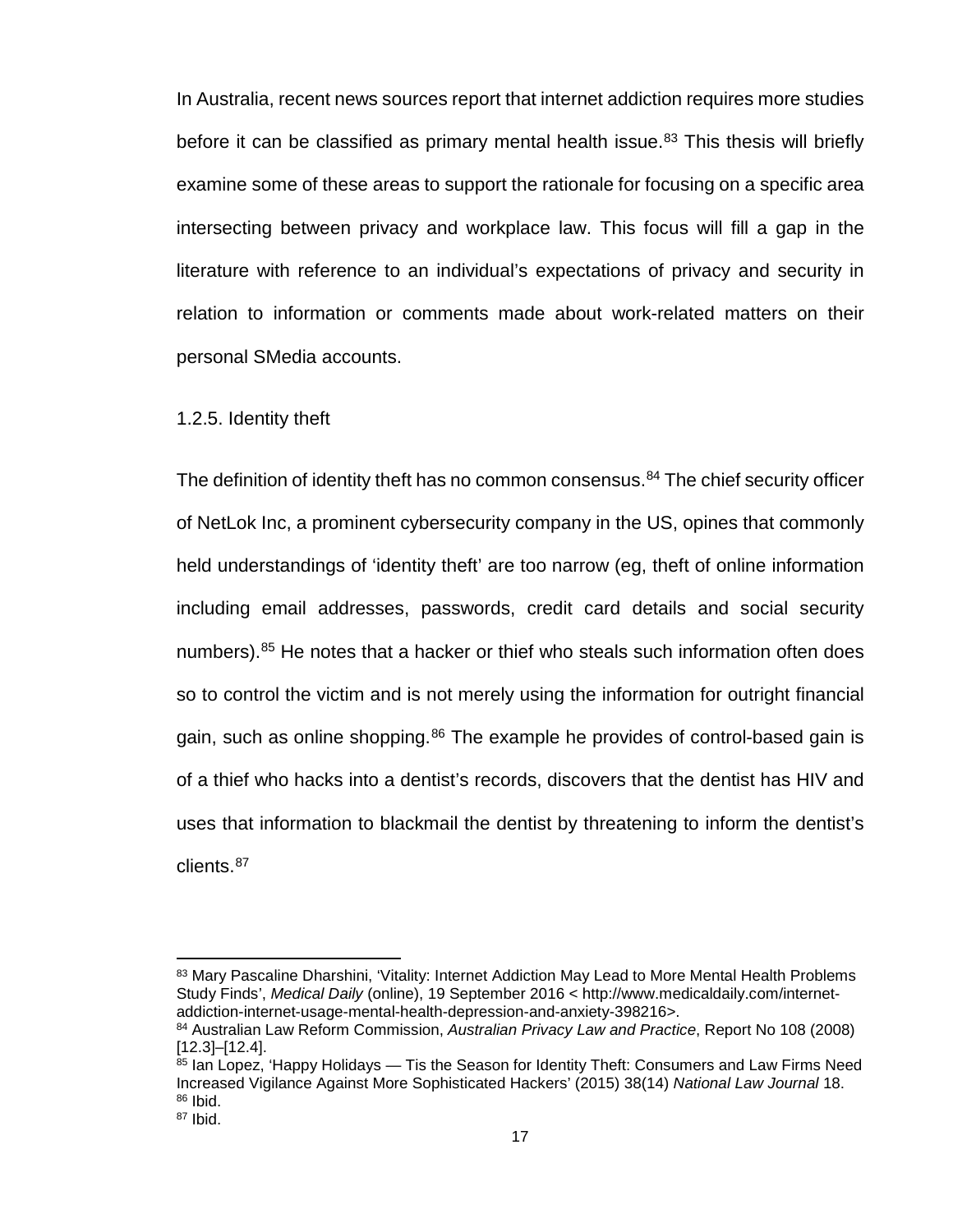The implication that may be taken from this is that identity theft is moving from impersonal financial loss to a more targeted and control-based victimisation against individuals, with the actual identity theft being a means to cause more than mere financial loss. A 2014 survey by the US Bureau of Justice<sup>[88](#page-25-0)</sup> that used the narrower and more common definition of identity theft, recorded that 86 per cent of victims (aged 16 years and older) of identity theft reported only financial loss due to the theft. The statistics show that the number of elderly victims of identity theft in the US increased from 2.1 million in 2012 to 2.6 million in 2014.<sup>[89](#page-25-1)</sup> Research proposes that the elderly may have low impulse control and; therefore, expose themselves to an avoidably higher degree of risk to identity theft when they make internet purchases from unverified vendors.<sup>[90](#page-25-2)</sup> However, the elderly described in this instance are not the focus of this paper, as the research is based on retirees and not current members of the workforce.

In Australia, the Australian Law Reform Commission (ALRC) also states that there is no clear definition of 'identity theft'.<sup>[91](#page-25-3)</sup> It uses the following terminology to discuss the concept: identity crime, identity fraud and identify theft. The ALRC considers 'identity crime' as a broader concept, encompassing any criminal act carried out that uses 'fabricated, manipulated or stolen identity'.<sup>[92](#page-25-4)</sup> In this instance, fabricated means

l

<span id="page-25-0"></span><sup>88</sup> Erika Harrel, *Victims of Identity Theft, 2014* (27 September 2015) Bureau of Justice Statistics <https://www.bjs.gov/index.cfm?ty=pbdetail&iid=5408>.

<span id="page-25-1"></span> $89$  Ibid.

<span id="page-25-2"></span><sup>90</sup> Kirsty Holtfretera et al, 'Risky Remote Purchasing and Identity Theft Victimization Among Older Internet Users' (2015) 21(7) *Psychology, Crime and Law* 681.

<span id="page-25-3"></span><sup>91</sup> Australian Law Reform Commission, *Australian Privacy Law and Practice*, Report No 108 (2008) [12.3].

<span id="page-25-4"></span><sup>92</sup> Australasian Centre for Policing Research and Australian Transaction Reports and Analysis Centre Proof of Identity Steering Committee, *Standardisation of Definitions of Identity Crime Terms: A Step Towards Consistency* (2006) 15, cited in Australian Law Reform Commission, *Australian Privacy Law and Practice*, Report No 108 (2008).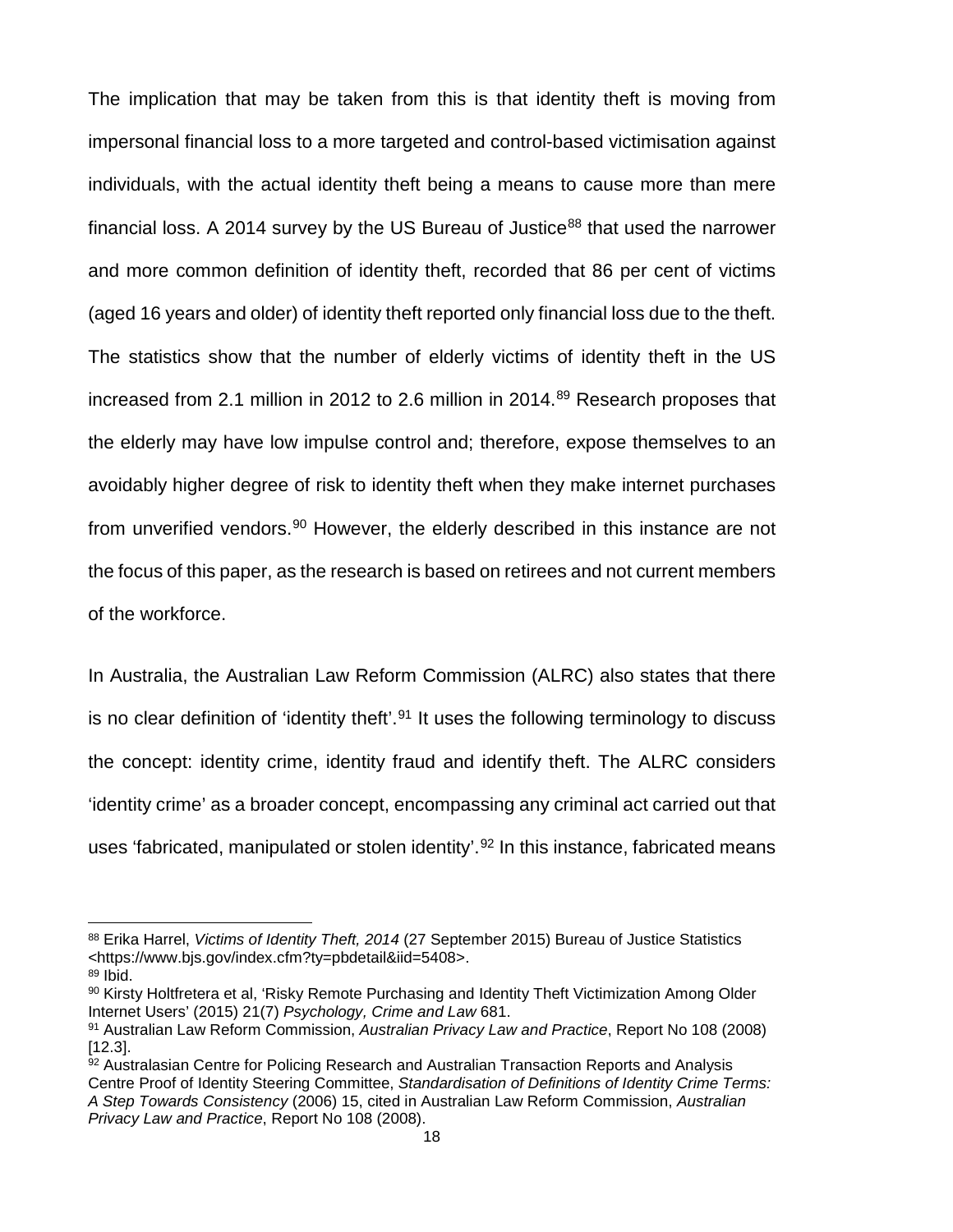the creation of a new or previously non-existent identity. This is relevant when we examine the remaining definitions below.

Identity fraud is defined more narrowly as akin to, though not the same as, the common understanding of identity theft described earlier. Thus, identity fraud includes utilising an imaginary *non-existent* or *stolen* identity.<sup>[93](#page-26-0)</sup> Identity fraud is a type of identity theft; however, it is considered separately in the ALRC Report.<sup>[94](#page-26-1)</sup> The ALRC refers to 'identity theft' as an unlawful assumption or 'takeover' of an individual's *pre-existing* identity.<sup>[95](#page-26-2)</sup> The victimised individual may be living or dead. Alternatively, 'identity theft' can also refer to the assumption of the identity of an existing artificial legal entity such as a corporation.<sup>96</sup> In this instance, the person or persons who have created the assumed identity use it to commit an unlawful act. Examples include using the stolen identity for personal gain such as accessing financial services or online shopping.

One clear example of the commission of identity fraud is the case of the Singaporean national who lived in the US and practiced immigration law from 2006 to 2009.<sup>[97](#page-26-4)</sup> He had faced criminal charges of fraud in Singapore when he applied for a passport using another person's details. He used the passport obtained by identity fraud to

<span id="page-26-0"></span><sup>93</sup> Australian Law Reform Commission, *Australian Privacy Law and Practice*, Report No 108 (2008) [12.4].

<span id="page-26-1"></span><sup>94</sup> Ibid.

<span id="page-26-2"></span><sup>95</sup> Ibid, citing Australasian Centre for Policing Research and Australian Transaction Reports and Analysis Centre Proof of Identity Steering Committee, *Standardisation of Definitions of Identity Crime Terms: A Step Towards Consistency* (2006) 15.

<span id="page-26-3"></span><sup>96</sup> Australasian Centre for Policing Research, *Australasian Identity Crime Policing Strategy 2006– 2008 of the Australasian and South West Pacific Region Police Commissioners' Conference* (2005) 1, cited in Australian Law Reform Commission, *Australian Privacy Law and Practice*, Report No 108 (2008).

<span id="page-26-4"></span><sup>97</sup> Selina Lum, 'S'porean Fugitive Lived a Lie in US as a 'Lawyer' for Years', *Straits Times* (online), 19 May 2016 <http://www.straitstimes.com/singapore/courts-crime/sporean-fugitive-lived-a-lie-in-usas-lawyer-for-years>.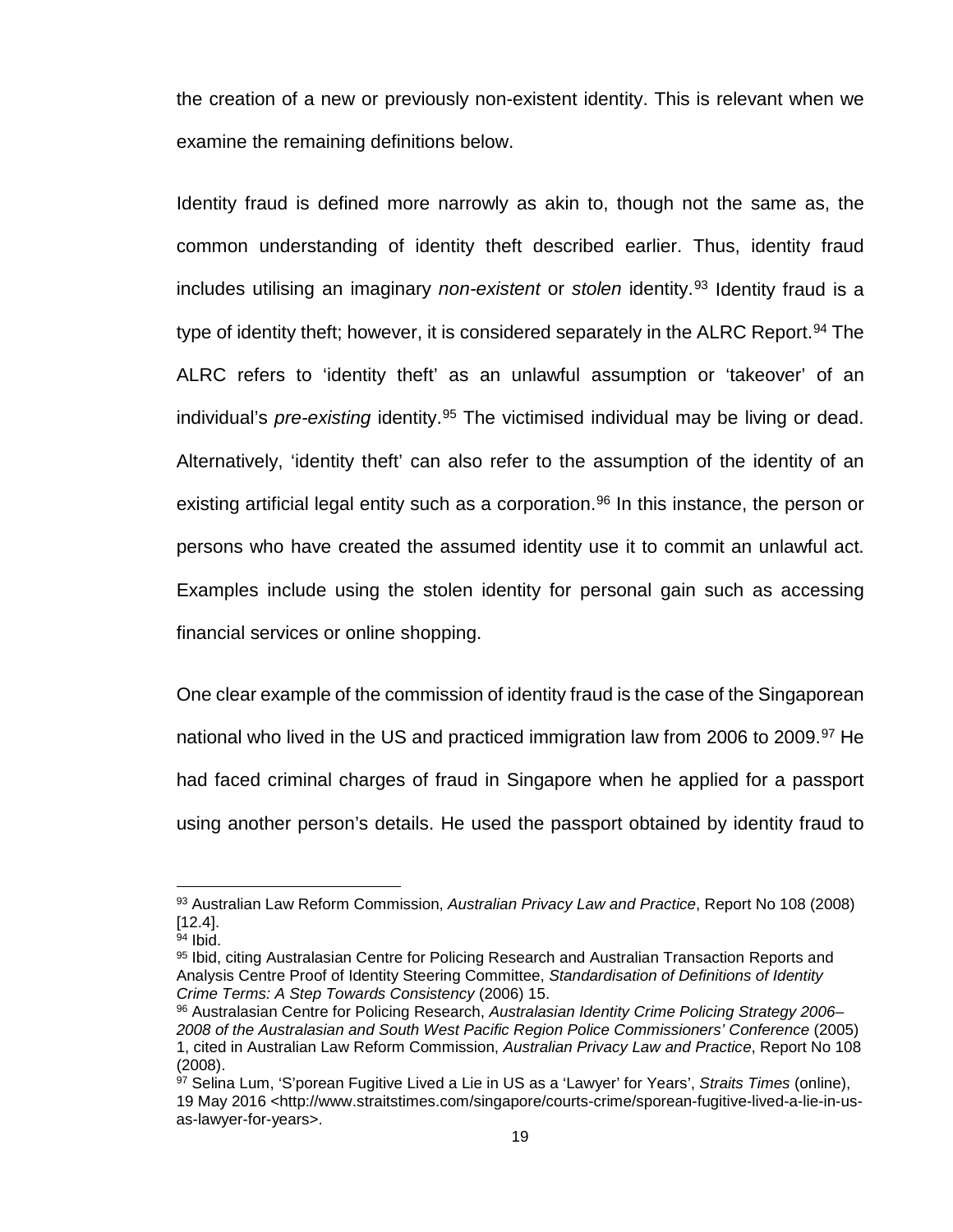flee Singapore for the US where he is alleged to have used as many as seven aliases. $98$  An alias is a false or assumed identity that may be stolen from a pre-existing identity or simply created.<sup>[99](#page-27-1)</sup> An example of a non-fraudulent alias is a pseudonym. A negative, fraudulent or illegal example of an alias is the case of the Singaporean using the particulars of another person to obtain a passport.

Through bodies such as the ALRC, Australian policymakers are mindful of the threat of identity theft to individuals and industry. They are trying to differentiate the crime between instances in which the theft is of pre-existing identities compared with situations in which criminals create new and false identities. This may be because the internet provides opportunities for individuals to create such 'new' identities, particularly in the area of SMedia in which people may have multiple accounts with different or fake public profiles, enabling them to interact and potentially abuse the people with whom they communicate while taking advantage of a level of anonymity.[100](#page-27-2)

Research regarding identity theft is not new. More than a decade ago, Milne, Rohm and Bahl discussed consumer behaviour related to identity theft through the analysis of three varying consumer groups.[101](#page-27-3) Their study examined demographic behaviours and attitudes as a means to determine the criteria that policymakers should consider in enhancing the protection of online data and the prevention of identity theft.

l

<span id="page-27-2"></span><sup>100</sup> Jason Pelish, '10 Different Types of Fake Facebook Accounts' on Jason Pelish, *The Click*  Whisperer (4 April 2014) <https://www.clickwhisperer.com/2014/04/04/the-10-types-of-fakefacebook-accounts/>.

<span id="page-27-0"></span><sup>98</sup> Ibid.

<span id="page-27-1"></span><sup>99</sup>Cambridge Dictionary, *Cambridge Academic Content Dictionary* (online ed, 2018) 'Alias' extracted 17 January 2018 <http://dictionary.cambridge.org/us/dictionary/english/alias>.

<span id="page-27-3"></span><sup>101</sup> George R Milne, Andrew J Rohm and Shalini Bahl, 'Consumers' Protection of Online Privacy and Identity' (2004) 38(2) *Journal of Consumer Affairs* 217.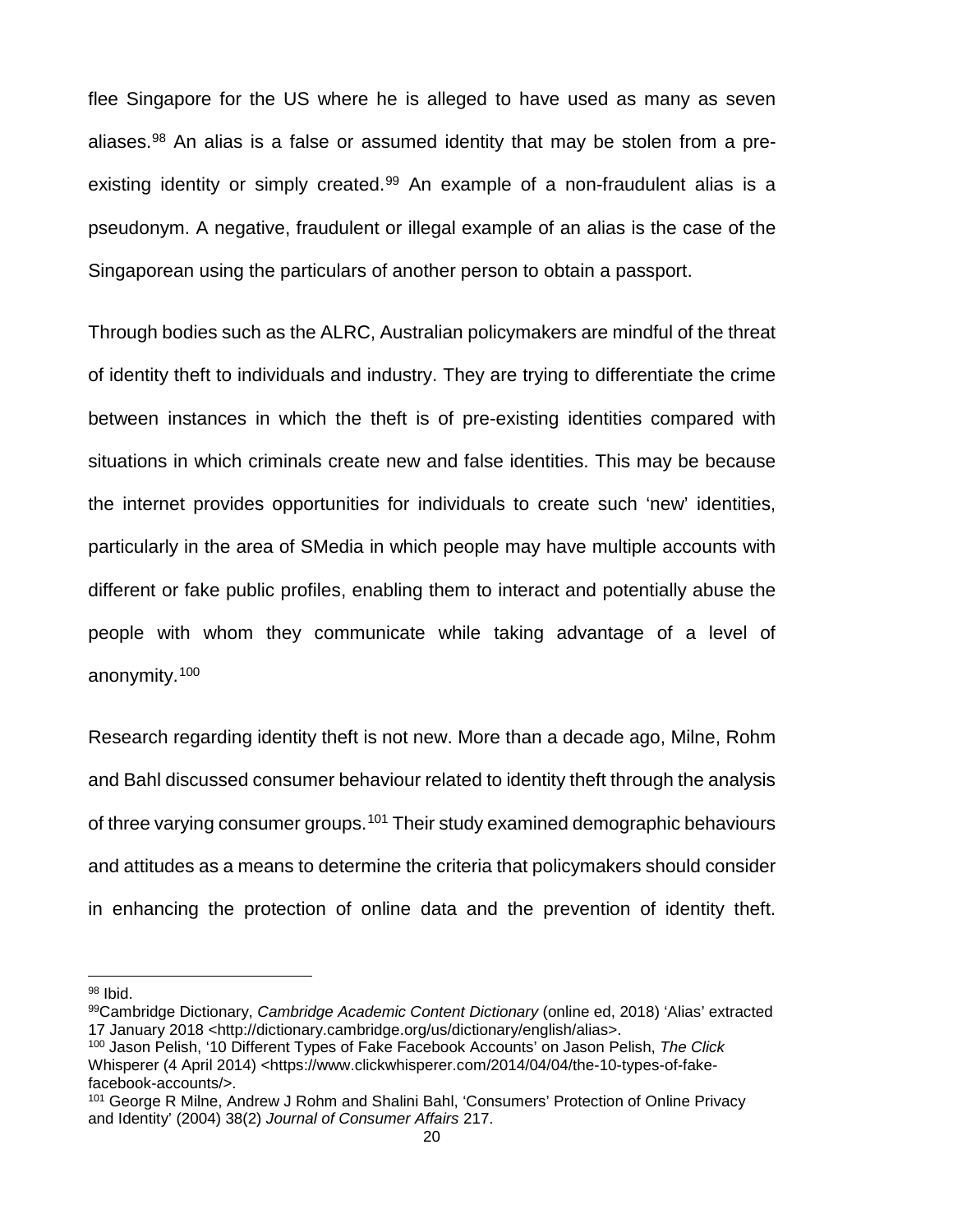However, all the consumer groups they used in their analysis were from the US and this perspective may not be properly representative of the exponentially multicultural, multinational community that is the internet today.

This thesis takes the view that the ALRC recommendations are valuable, even if they are not perfect. However, identity theft is a form of privacy research that is beyond the scope of this thesis. It has been included to demonstrate that this is an area that is well researched. This thesis will focus on employee use of personal SMedia that leads to unfair dismissal. This is an area that is not well researched in the literature. Thus, this thesis will provide a valuable understanding of the direction that Australian courts are moving towards when determining issues on employee privacy with regards to their personal SMedia use.

1.2.6. Privacy and the contemporary employee

The focus of this thesis is on privacy and the workplace. The material reviewed earlier is incidental to the focus of this thesis and is reviewed for the purposes of identifying the gap in contemporary research in this area.

Conventionally, workplace law deals with the issue of balancing employer control with an employee's right to privacy. In Australia, an employee's privacy as it relates to using the employee's personal SMedia accounts while at work is a developing issue. Traditional workplace relationships and the issues that arise from these are primarily governed by legislation, both at Commonwealth<sup>[102](#page-28-0)</sup> and state<sup>[103](#page-28-1)</sup> levels.

<sup>102</sup> See *Fair Work Act 2009* (Cth) pt 3-2.

<span id="page-28-1"></span><span id="page-28-0"></span><sup>103</sup> See *Industrial Relations Act 1979* (WA) s 23A.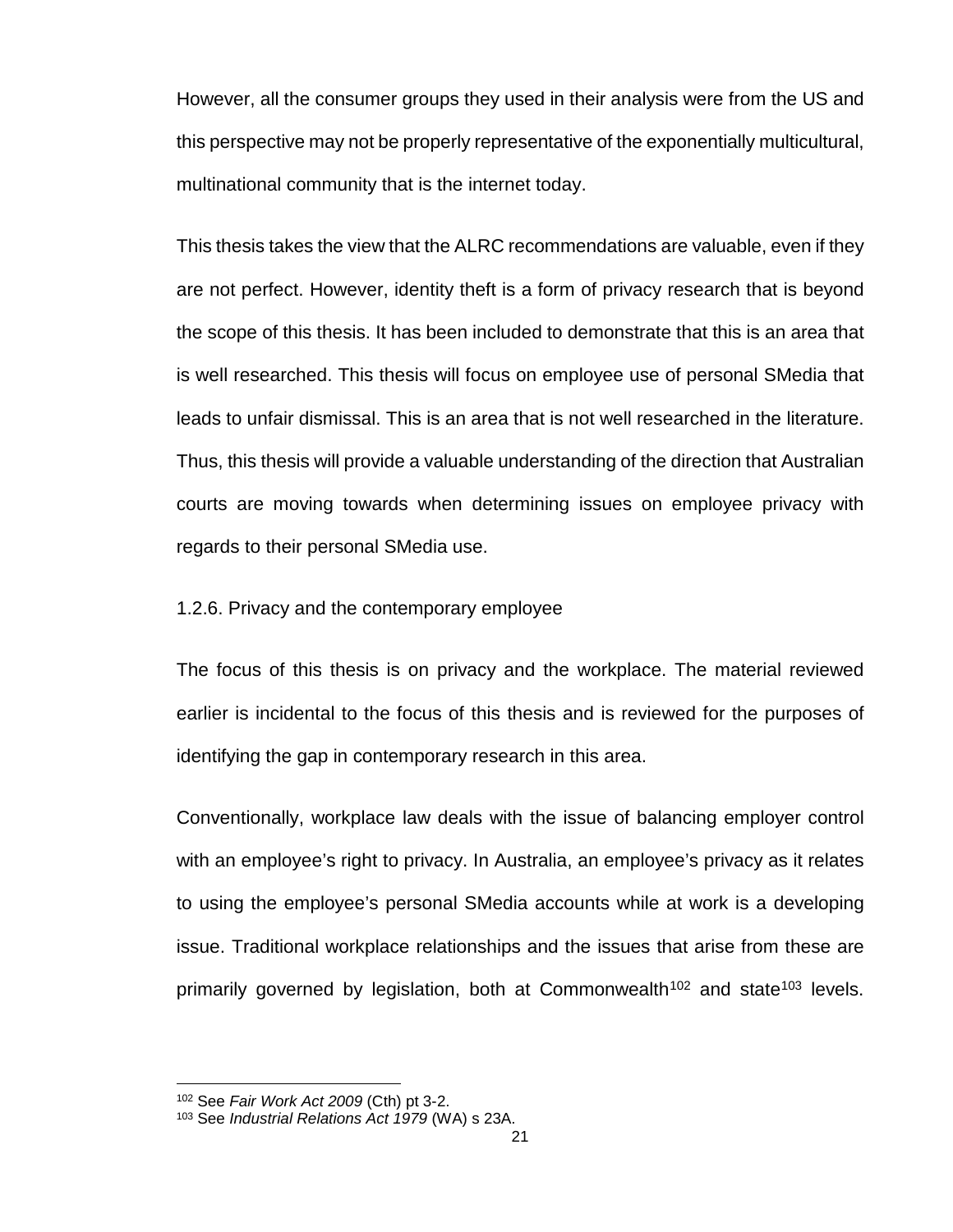Between them, the jurisdictions provide a legislative framework that covers the full range of employment relationships, both public and private.

In addition to the legislative framework, common law principles are utilised by the bodies that adjudicate employer–employee disputes<sup>[104](#page-29-0)</sup> and are often considered by the Fair Work Commission (FWC) when determining unfair dismissal cases.[105](#page-29-1) If an employee is found to have not breached a common law duty as well as found to have committed no specific statutory breach, their dismissal will usually be found to have been unfair.<sup>[106](#page-29-2)</sup> One example of a common law principle adopted by the judiciary can be seen is the FWC ruling that the common law duty of loyalty and fidelity is a facet of employment law.[107](#page-29-3) Another common law principle still considered good law is the duty of the employee to act in the best interests of the employer.[108](#page-29-4) Andrew Frazer, Associate Professor from the School of Law, University of Wollongong, discusses this duty and goes on to accept the House of Lords' (in particular Lord Steyn's) articulation of the duty being an implied responsibility by the employee 'to serve his employer loyally and not contrary to his employer's interests'.<sup>[109](#page-29-5)</sup> Frazer likens it to the employee's contractual duty of fidelity.<sup>[110](#page-29-6)</sup>

l

<span id="page-29-3"></span><sup>107</sup> *Rose v Telstra Corporation Ltd* [1998] AIRC 1592.

<span id="page-29-0"></span><sup>104</sup> *Rose v Telstra Corporation Ltd* [1998] AIRC 1592.

<span id="page-29-1"></span><sup>105</sup> *Byrne v Australian Airline* (1995) 185 CLR 410 at 436. The Court referred to the evolution of the employment relationship from the ancient common law status of master and servant to the more recent employment contract position between two parties. McHugh and Gummow JJ observed that the 'evolution in the common law as to the relationship of employment has been seen as a classic illustration of the shift from status (that of master and servant) to that of contract (between employer and employee)'.

<span id="page-29-2"></span><sup>106</sup> See Louise Thornthwaite, 'Chilling Times: Social Media Policies, Labour Law and Employment Relations' (2016) 54 *Pacific Journal of Human Resources* 332.

<span id="page-29-4"></span><sup>&</sup>lt;sup>108</sup> McDonald v South Australia; McDonald v Minister for Education and Child Development [2017] SASCFC 146.

<span id="page-29-5"></span><sup>109</sup> Andrew Frazer, *The Employee's Contractual Duty of Fidelity* (2015) University of Wollongong Research Online [<http://ro.uow.edu.au/lhapapers/2057/>](http://ro.uow.edu.au/lhapapers/2057/), citing *Mahmud v Bank of Credit and Commerce International SA* [1998] AC 20, 46.

<span id="page-29-6"></span><sup>110</sup> Andrew Frazer, *The Employee's Contractual Duty of Fidelity* (2015) University of Wollongong Research Online <http://ro.uow.edu.au/lhapapers/2057/>.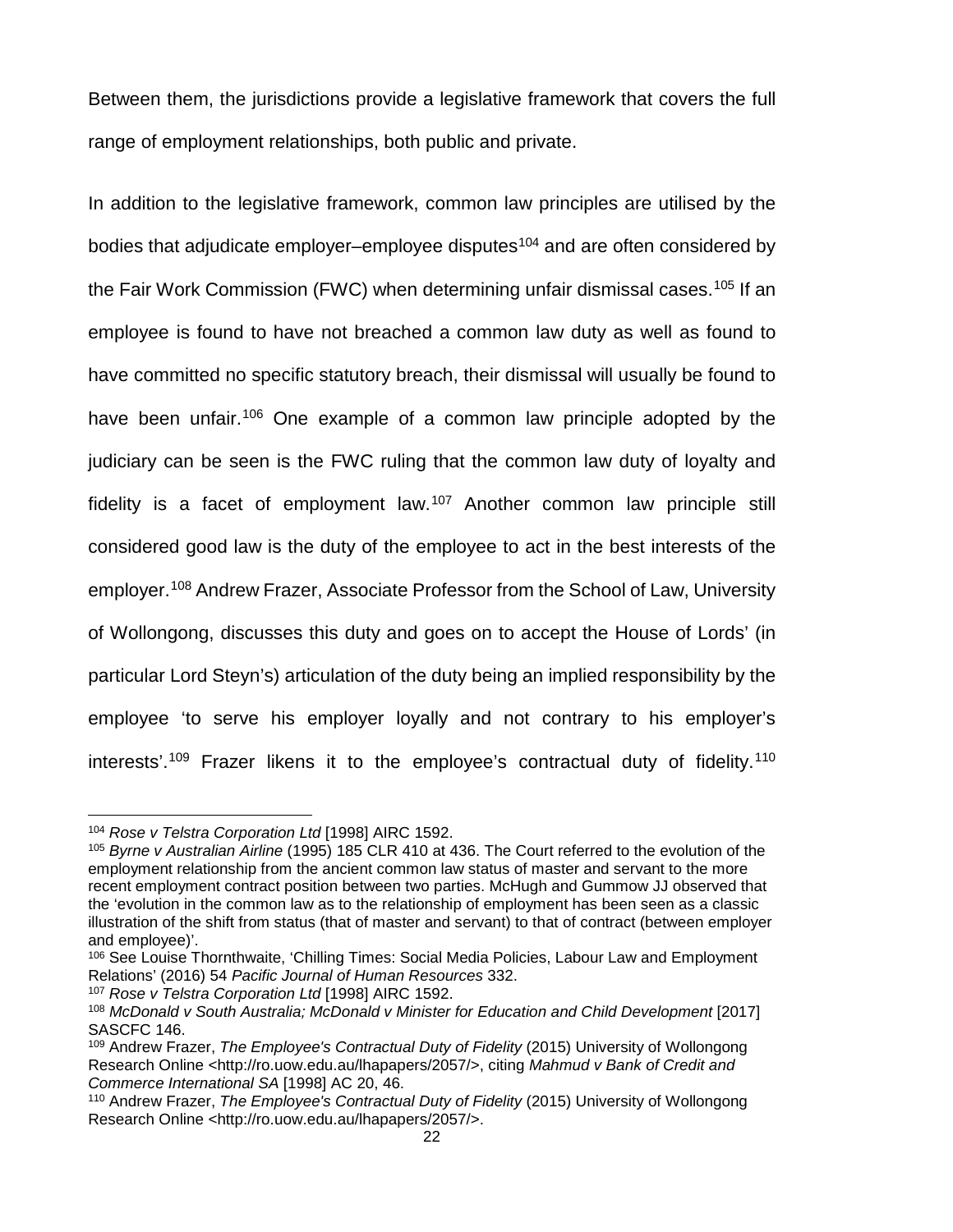However, he states that the duty is broader than a mere fiduciary duty.<sup>[111](#page-30-0)</sup> It includes concepts of 'honesty, faithfulness, good faith, confidentiality and trust as befitting the personal nature of the relationship — but always with regard to the nature and purposes of the engagement and the interests of both parties'. [112](#page-30-1) Therefore, the common law duty is limited by the extent and nature of the employment relationship.

Similarly, the contractual duty may be restricted to the scope and ambit of the terms of the contract.[113](#page-30-2) Neither the contractual nor the common law duty of employee fidelity creates an unfettered loyalty to the employer.<sup>[114](#page-30-3)</sup> However, fiduciary duties are absolute and require the subsuming of one's interest to further the interests of the party to whom the fiduciary duty is owed.<sup>[115](#page-30-4)</sup> Frazer distinguishes these duties by stating that contractual fidelity protects the employer by serving the mutual intentions of both employer and employee,<sup>[116](#page-30-5)</sup> whereas the common law duty of fidelity operates to find a balance between the individual as an employee and also the employee's interest in improving 'their own human capital for future employability'.<sup>[117](#page-30-6)</sup>

Conversely, in *Commonwealth Bank of Australia v Barker* (2014) 253 CLR 169 the High Court of Australia was reluctant to imply the common law duty of mutual trust

<span id="page-30-0"></span><sup>111</sup> Andrew Frazer, *The Employee's Contractual Duty of Fidelity* (2015) University of Wollongong Research Online [<http://ro.uow.edu.au/lhapapers/2057/>](http://ro.uow.edu.au/lhapapers/2057/), citing *Bray v Ford* [1896] AC 44, 51 per Lord Herschell; Robert Flannigan, 'The Boundaries of Fiduciary Accountability' (2004) 83 *Canadian Bar Review* 35; Robert Flannigan, 'Access or Expectation: The Test for Fiduciary Accountability' (2010) 89 *Canadian Bar Review* 1, 4, 11.

<sup>112</sup> Frazer, above n 109.

<span id="page-30-2"></span><span id="page-30-1"></span><sup>113</sup> Ian Curlewis, *Commission Confirms That There is No Contractual Right to Dismiss 'At Will' in Australia* (9 November 2017) Lavan

<sup>&</sup>lt;https://www.lavan.com.au/advice/employment\_safety/commission-confirms-that-there-is-nocontractual-right-to-dismiss-at-will-i>.

<span id="page-30-3"></span><sup>114</sup> Frazer, above n 109.

<span id="page-30-4"></span><sup>115</sup> Ibid, citing Mark Freedland, *The Personal Employment Contract* (Oxford University Press, 2003), 176–7.

<span id="page-30-5"></span><sup>116</sup> Frazer, above 109, citing *Vestergaard Frandsen A/S v Bestnet Europe Ltd* [2013] UKSC 31 [44].

<span id="page-30-6"></span><sup>117</sup> Frazer, above n 109.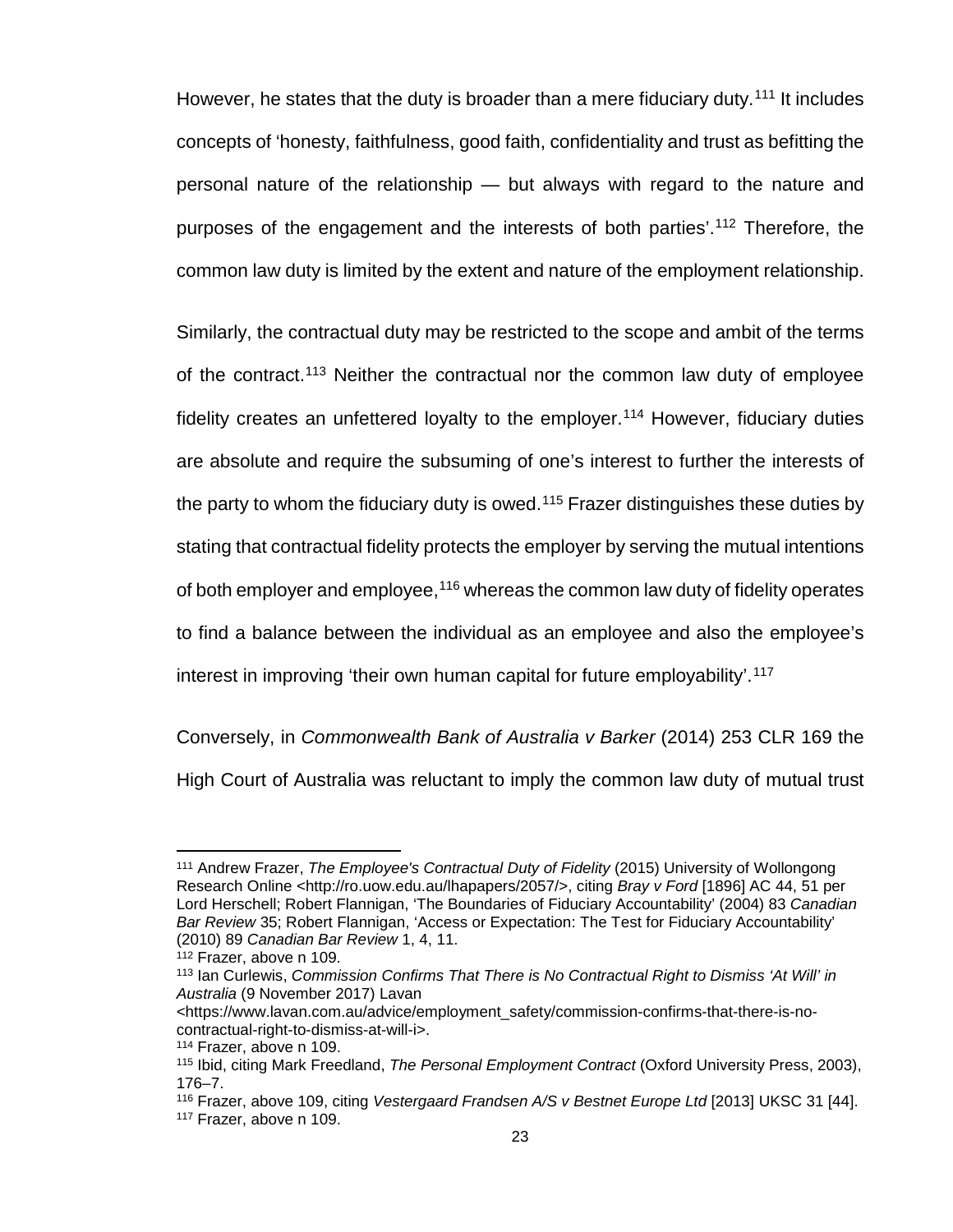and confidence.<sup>[118](#page-31-0)</sup> This common law duty is a mutual duty owed by both parties to each other to preserve the integrity of and confidence in the relationship.<sup>[119](#page-31-1)</sup> While the courts may not imply this mutual duty, employers owe common law duties to their employees. An employee's perception that there has been a breach of the employer's duty to provide a safe environment, systems of work and competent fellow employees and reasonable remuneration are often the cause of complaints made by employees on Facebook.<sup>[120](#page-31-2)</sup> These seemingly private complaints can lead to dismissal and, when challenged, these dismissals may be found to be unfair. To determine how the court views such dismissals, these duties together with examples of cases that relate to them will be discussed in Parts 2 and 3 of this thesis.

#### 1.2.7. Contemporary workplace privacy

As will be discussed further in this thesis, privacy is not an entrenched right in Australia. There is some measure of protection for an employee's privacy at the workplace through workplace legislation.<sup>[121](#page-31-3)</sup> However, this is limited to data protection rather than an active protection of an individual employee's right to privacy. This is because the *Act* is not specifically designed to protect employees. It is enacted to protect individual data or personal information that leads to the identification of an individual from being released without their knowledge or consent[.122](#page-31-4)

 $\overline{\phantom{a}}$ 

<span id="page-31-0"></span><sup>118</sup> *Commonwealth Bank of Australia v Barker* (2014) 253 CLR 169.

<span id="page-31-1"></span><sup>119</sup> Beatrix M P van Dissel, 'Social Media and the Employee's Right to Privacy in Australia' (2014) 4(3) *International Data Privacy Law* 222, 224, citing Rosemary Owens, Joellen Riley and Jill Murray, Law of Work (Oxford University Press, 2<sup>nd</sup> ed, 2011).

<span id="page-31-2"></span><sup>120</sup> See *O'Keefe v Williams Muir's Pty Ltd* [2011] FWA 5311.

<span id="page-31-3"></span><sup>121</sup> *Privacy Act 1988* (Cth).

<span id="page-31-4"></span><sup>122</sup> Section 2A of the *Privacy Act 1988* (Cth).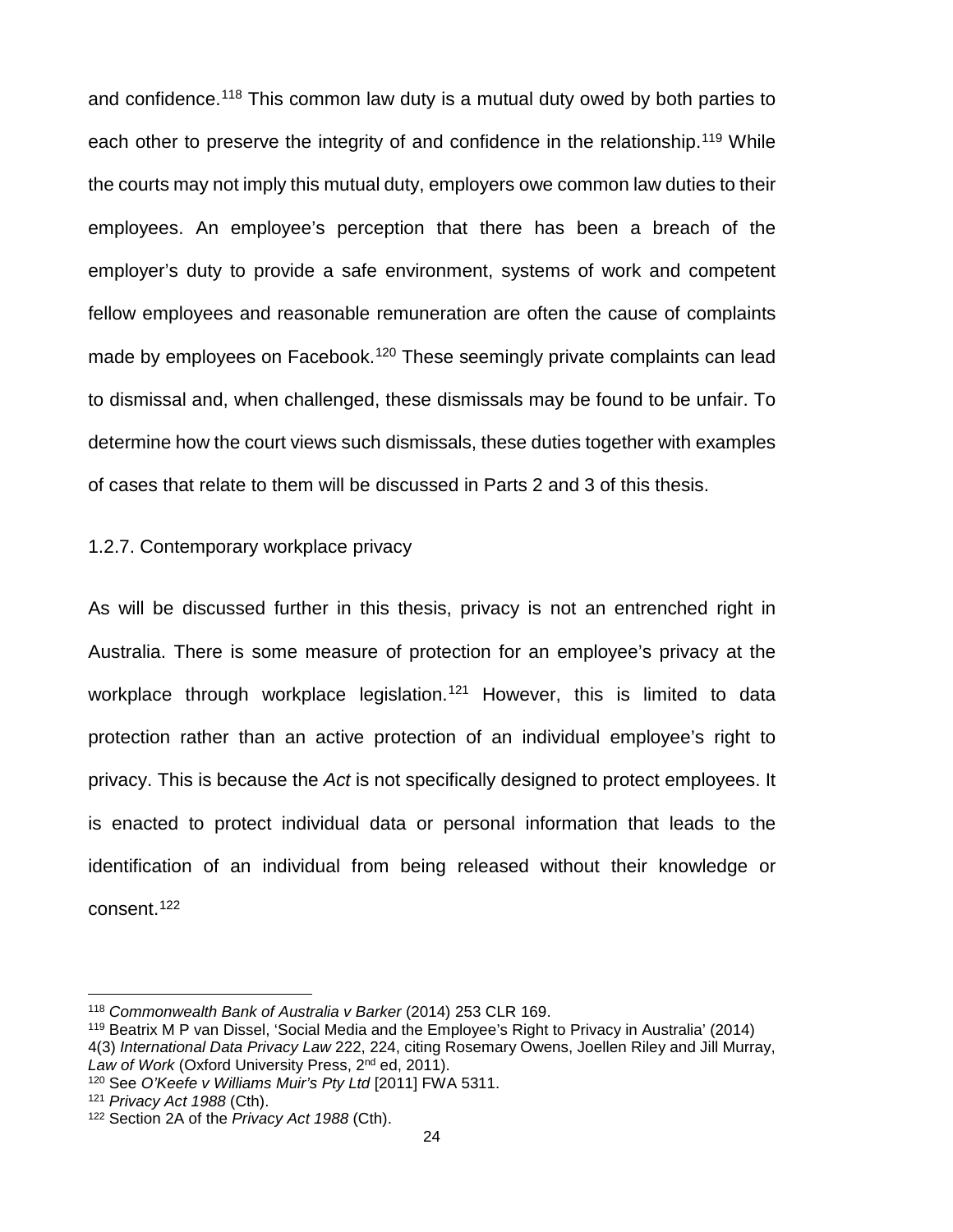Twentieth century individual rights are caught in a digital dichotomy. An employer has the ability to find information about an employee through the internet without an employee's knowledge. For example, this can be done as easily as performing an internet search of an employee's name, their email address or looking up an SMedia profile.[123](#page-32-0) Pipl is one example of a website that operates to specifically search for people and their SMedia profiles.<sup>[124](#page-32-1)</sup> Thus, access to 'private' information is easy and this raises the question of whether or not the information is actually private. This also raises questions about what an employer or potential employer can do with the information they retrieve.

It is only recently that the repercussions of an individual employee's use of personal SMedia have begun to be recognised as an area in which conventional employment protections alone may not be sufficient.<sup>[125](#page-32-2)</sup> In the absence of clear legislation in the area, the reference to common law principles by the bodies that adjudicate employer–employee disputes are important, as it is the common law that is regarded as having an innate power to create a right to employee privacy in Australia.[126](#page-32-3) As can be seen from the High Court's decision in *Commonwealth Bank of Australia v Barker,* is unclear whether the bodies that adjudicate on these matters will choose to use their innate power to imply, entrench or create common law rights.<sup>[127](#page-32-4)</sup>

<span id="page-32-0"></span><sup>&</sup>lt;sup>123</sup> Jacinta Buchbach, 'Regulating the Boundary Between Work and Self: Emerging Legal Tensions Around Social Media in the Workplace' (Paper presented at the 15th Annual Meeting of the Association of Internet Researchers, Daegu, Korea, 22–24 October 2014).

<span id="page-32-1"></span><sup>124</sup> Pipl, home page <https://pipl.com>.

<span id="page-32-2"></span><sup>125</sup> Thornthwaite, above n 105.

<span id="page-32-3"></span><sup>126</sup> *ABC v Lenah Game Meats Pty Ltd* [2001] 208 CLR 199.

<span id="page-32-4"></span><sup>127</sup> *Commonwealth Bank of Australia v Barker* (2014) 253 CLR 169.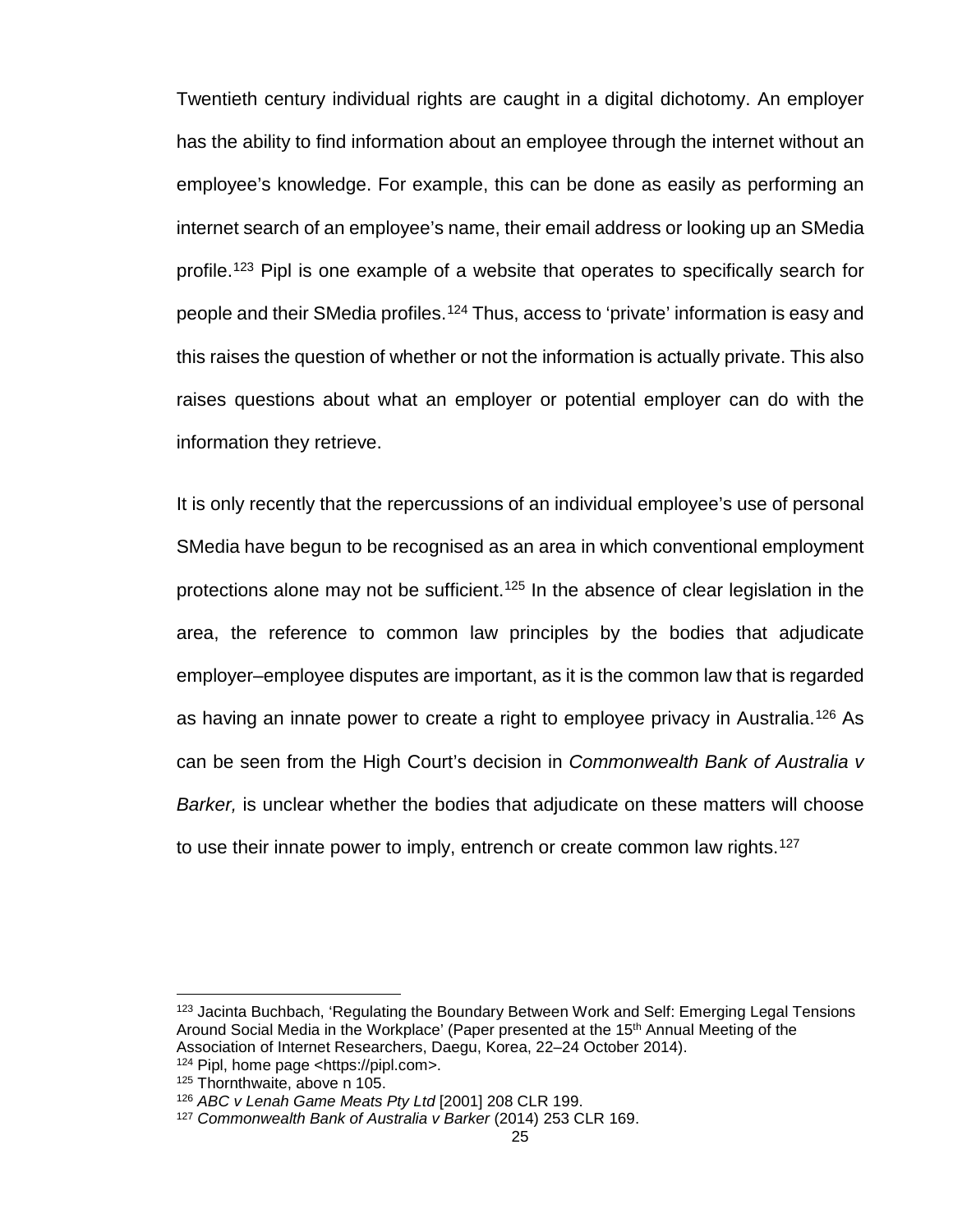Another reason that may explain the lack of rigorous academic research in the specific area of employment and use of SMedia by employees is that many employment relationships are governed by employment contracts. Therefore, the established areas of contract law and agreed mutual obligations set out the parameters of discussion in the event of an employer–employee dispute.<sup>[128](#page-33-0)</sup> It is only recently that the specific area of the employer's right to scrutinise and discipline an employee's conduct on SMedia platforms has become an issue.<sup>129</sup> From a contractual point of view, scrutiny is required in the area of express or implied terms that may be incorporated into an employment contract through the employer's SMedia policy.<sup>[130](#page-33-2)</sup> The implications of contract, and in particular the effect of an employer's SMedia policy, are discussed further as part of the review of strategies to overcome employees' SMedia related solecisms that result in adverse publicity for employers.

As mentioned earlier, the current lack of academic research on employment and SMedia use by employees is due to the focus on the challenges to individual privacy and human rights infringements through pre-hiring screening of prospective employees, data protection and cybersecurity at the workplace. Another area of research that intersects between the workplace and personal use of SMedia is the use of SMedia for advertising and marketing.<sup>[131](#page-33-3)</sup> Other areas that are parallel to the

l

<span id="page-33-0"></span><sup>128</sup> Ibid 169.

<span id="page-33-1"></span><sup>129</sup> Daniel Ornstein, 'Social Media Usage in the Workplace Around the World — Developing Law and Practices' (2012) 13 *Business Law International* 195. <sup>130</sup> Ibid.

<span id="page-33-3"></span><span id="page-33-2"></span><sup>&</sup>lt;sup>131</sup> See Edward C Malthouse, 'Managing Customer Relationships in the Social Media Era: Introducing the Social CRM House' (2013) 27(4) *Journal of Interactive Marketing* 270; Joonas Rokka, Katariina Karlsson and Janne Tienan, 'Balancing Acts: Managing Employees and Reputation in Social Media' (2014) 30(7–8) *Journal of Marketing Management* 802.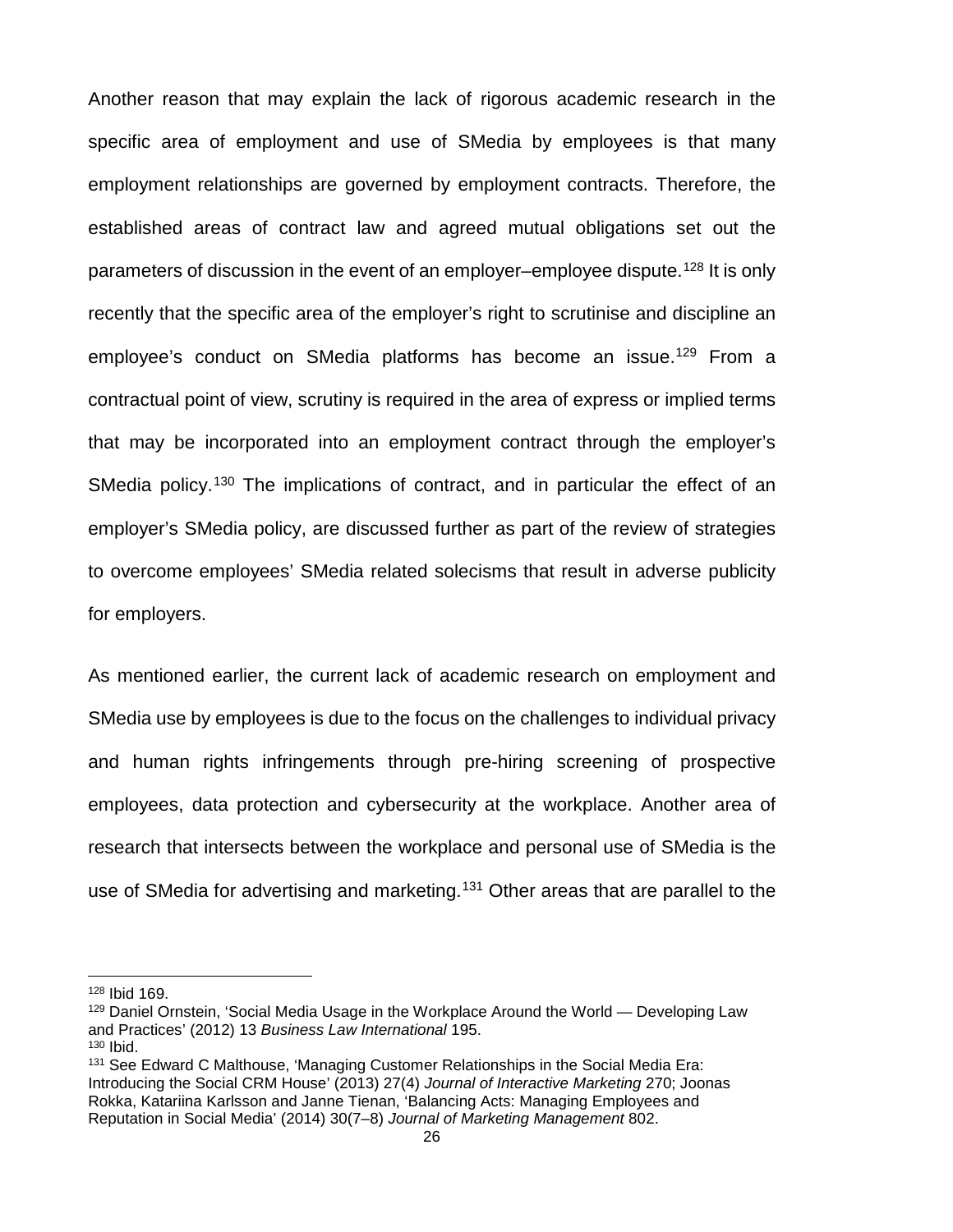workplace and involve SMedia use include the use of SMedia platforms to participate in national security breaches,<sup>[132](#page-34-0)</sup> cyberterrorism,<sup>[133](#page-34-1)</sup> child pornography<sup>[134](#page-34-2)</sup> and other criminal activities. Among the many areas of focus of industry, academic and legal researchers are data privacy issues both within and across international borders, <sup>[135](#page-34-3)</sup> collection of data about users by SMedia companies and the implications of such collection<sup>[136](#page-34-4)</sup> and the use and abuse of the information collected.<sup>[137](#page-34-5)</sup> Some sociopsychological areas that impinge on the borders of privacy issues include cyberbullying in schools<sup>[138](#page-34-6)</sup> and suicide games such as Blue Whale,<sup>[139](#page-34-7)</sup> while body image issues<sup>140</sup> that involve 'slut shaming' and 'fat shaming'<sup>[141](#page-34-9)</sup> are also areas of interest.

<span id="page-34-0"></span><sup>132</sup> Norman Vasu and Benjamin Ang, *CO16312 — Society, Technology and National Security* (23 December 2016) S Rajaratham School of International Studies, Nanyang Technological University <https://www.rsis.edu.sg/rsis-publication/cens/co16312-society-technology-and-nationalsecurity/#.Whkx90xL3BI>.

<span id="page-34-1"></span><sup>133</sup> Farzan Kolini and Lech Janczewski, 'Clustering and Topic Modelling: A New Approach for Analysis of National Cyber Security Strategies' (Paper presented at Pacific Asia Conference on Information Systems (PACIS), Langkawi, Malaysia, 16–20 July 2017).

<span id="page-34-3"></span><span id="page-34-2"></span><sup>134</sup> Dorothy L Espelage and Jun Sung Hong, 'Cyberbullying Prevention and Intervention Efforts: Current Knowledge and Future Directions' (2016) 62(6) *Canadian Journal of Psychiatry* 374. <sup>135</sup> 'Global Overview' (2016) 3 *Privacy, Data Protection and Cybersecurity Law Review* 1–5 (ed) Alan Charles Raul (Law Business Research Ltd, London 2016). This is an example of a comprehensive publication which is published as an annual edition which encompasses issues related to data privacy and protection across the world. This issue includes research from 27 jurisdictions including EU, APEC, Australia, Belgium, Brazil, Canada, China and France. <sup>136</sup> Kathryn C Montgomery, Jeff Chester and Tijana Milosevic, 'Children's Privacy in the Big Data Era: Research Opportunities' (2017) 140(2) *Pediatrics*.

<span id="page-34-5"></span><span id="page-34-4"></span><sup>137</sup> Jungwoo Ryoo, 'Big Data Security Problems Threaten Consumers' Privacy', *The Conversation*, 23 March 2016 < [https://theconversation.com/big-data-security-problems-threaten-consumers](https://theconversation.com/big-data-security-problems-threaten-consumers-privacy-54798)[privacy-54798>](https://theconversation.com/big-data-security-problems-threaten-consumers-privacy-54798). Jungwoo Ryoo is an Associate Professor of Information Sciences and Technology at Altoona campus, Penn State University.

<span id="page-34-6"></span><sup>138</sup> Robin M Kowalski and Megan E Morgan, 'Cyberbullying in Schools' in Peter Sturmey (ed), *The Wiley Handbook of Violence and Aggression* (John Wiley & Sons, 2017) vol 3, 1–12.

<span id="page-34-7"></span><sup>&</sup>lt;sup>139</sup> Paul W C Wong, Gilbert K H Wong and Tim M H Li, 'Suicide Communications on Facebook as a Source of Information in Suicide Research: A Case Study' (2017) 8(1) *Suicidology Online* 1; Richa Mukhra et al, 'Blue Whale Challenge: A Game or Crime?' (2017) *Science and Engineering Ethics* 1. <sup>140</sup> Rachel Andrew, Marika Tiggemann and Levina Clark, 'Predicting Body Appreciation in Young Women: An Integrated Model of Positive Body Image' (2016) 18 *Body Image* 34.

<span id="page-34-9"></span><span id="page-34-8"></span><sup>141</sup> Mina Park, Yao Sun and Margaret L McLaughlin, 'Social Media Propagation of Content Promoting Risky Health Behaviour' (2017) 20(5) *Cyberpsychology, Behaviour, and Social Networking* 278.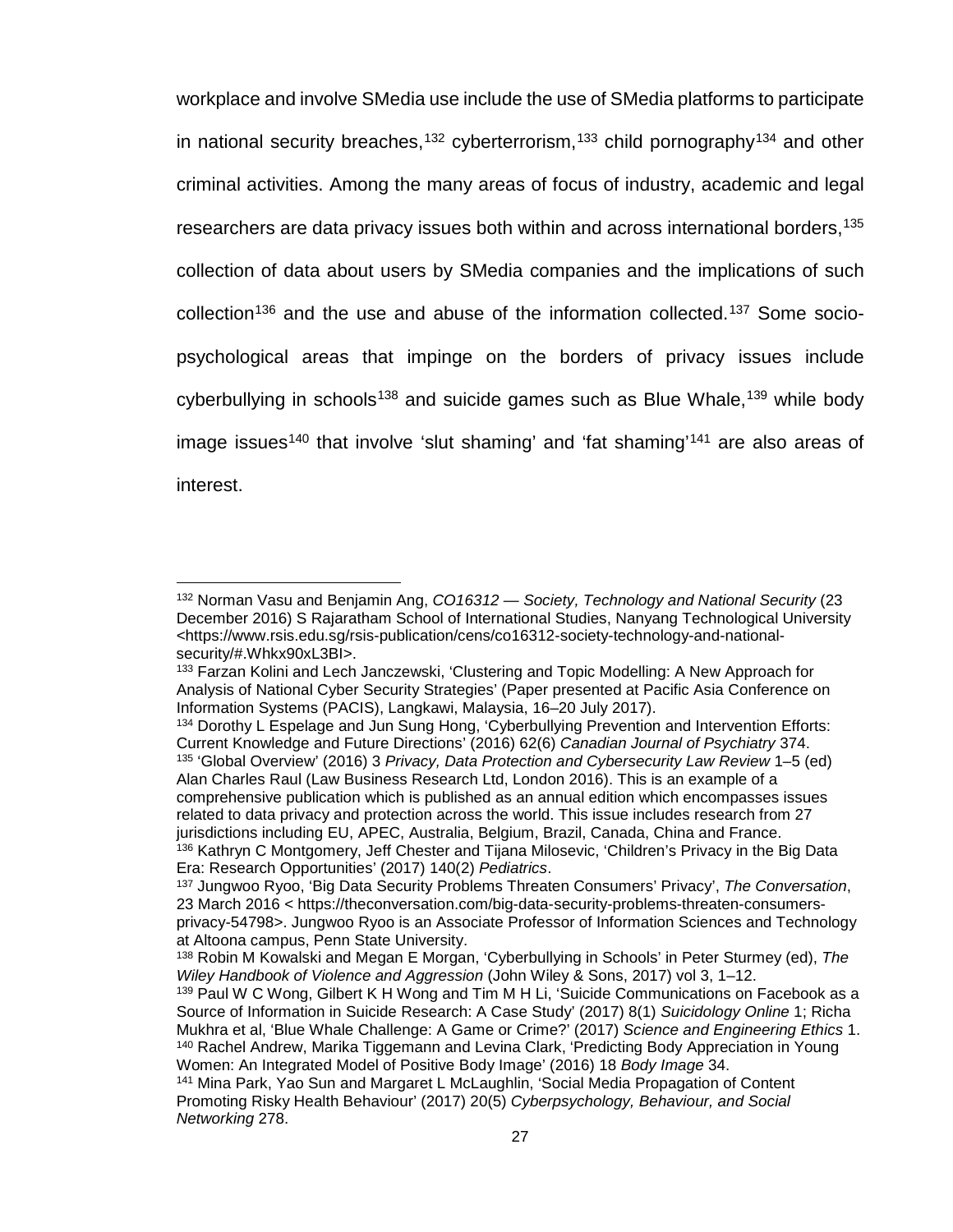# 1.3. Current Focus of Research Relating to Employment Law and SMedia

The next question to be addressed in this thesis is the main focus of current academic research around the issues of employment law and SMedia. This part of the literature review discusses and reviews current academic literature in areas in which employee use of SMedia intersects with the workplace environment and relevant employment law principles. This section demonstrates the gap in existing academic research that the thesis will later address. It begins with a discussion of pre-employment scenarios and the growing area of pre-hiring screening practices whereby employers access an employee's personal SMedia with the aim of using the information obtained as a tool for hiring or recruitment evaluation.

#### 1.3.1. Pre-hiring practices

l

The law as it exists in Australia does not expressly prohibit prospective employers from accessing any information that is publicly available from a potential employee's SMedia accounts. However, the implications of using information that is obtained through online SMedia activities to decide whether to hire or reject a potential employee are still unsettled in the law.<sup>[142](#page-35-0)</sup> It is a grey area because there is no clear legislation or definitive case law on this topic. In an article,  $143$  Murray Brown examines the *Act*, the *Information Privacy Principles* (*IPPs*) that apply to public sector employers and the *National Privacy Principles* (*NPPs*) that apply to private

<span id="page-35-1"></span><span id="page-35-0"></span><sup>&</sup>lt;sup>142</sup> Murray Brown, 'Applying for a Job with Big Brother: Is Online Vetting of Job Applicants Lawful in Australia?' (2012) 37(3) *Alternative Law Journal* 186.  $143$  Ibid.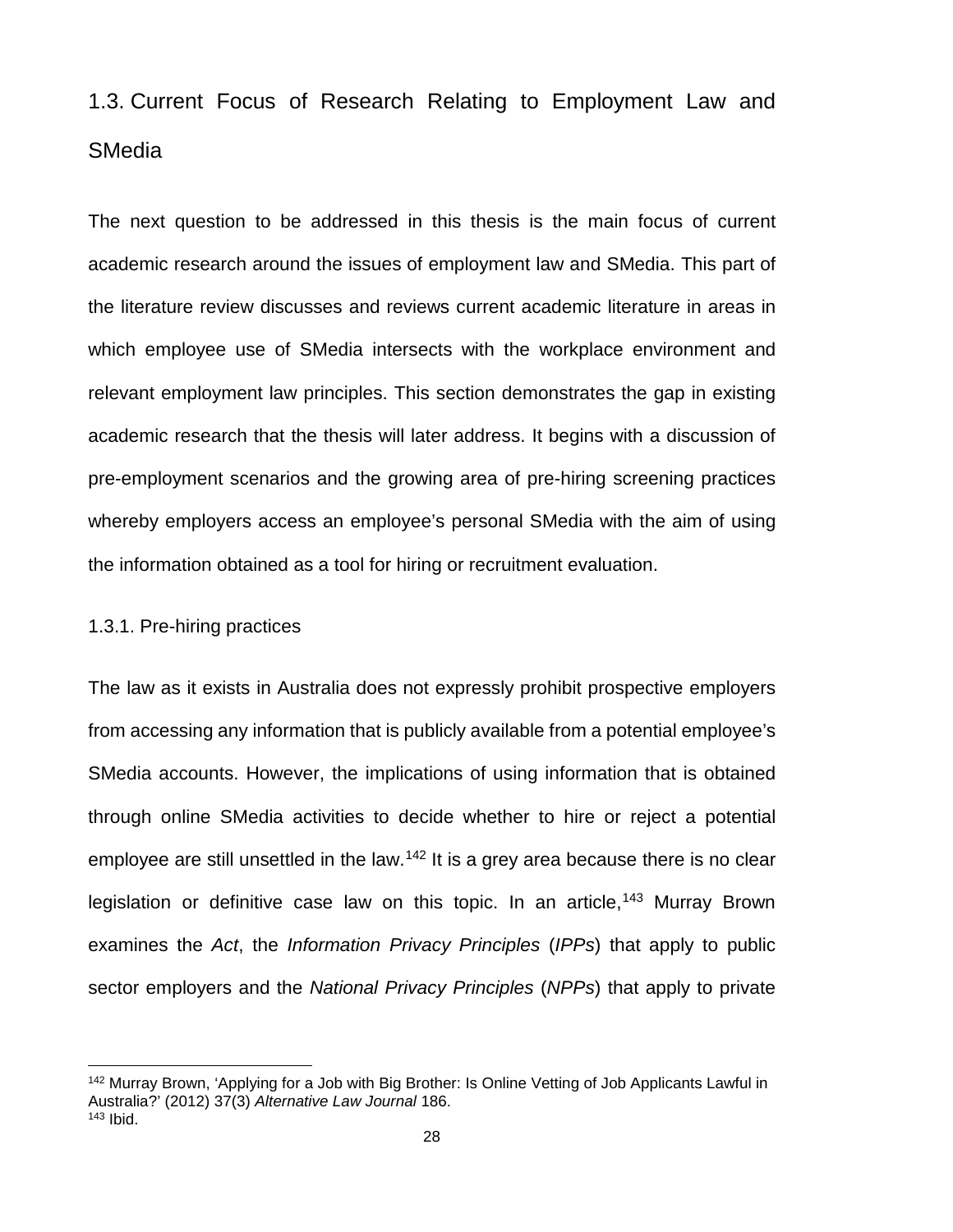entities. Since March 2014, the *Act*, the *IPPs* and the *NPPs* are collectively known as the *APPs*. [144](#page-36-0) Brown discusses the limitations that are placed on employers when collecting such information and the extent to which they can use the information to reject potential employees.<sup>[145](#page-36-1)</sup> Conceding that the legislation imposes some requirement for an employer to obtain a prospective employee's consent prior to accessing the prospective employee's personal information, Brown concludes that Australia provides no clear protection against employers accessing employees' SMedia as part of the hiring pre-hiring screening process.<sup>[146](#page-36-2)</sup>

There is one school of thought that theorises that an employer's action of accessing a potential employee's SMedia and viewing any information contained therein may result in the employer being exposed to an action under the *Fair Work Act 2009*  (Cth).[147](#page-36-3) An employer who has viewed the information on the potential employee's SMedia accounts and decides to hold, not proceed with or reject the said potential employee's application may expose themselves to a claim under the adverse action and general protections provisions in s 342 of the *Fair Work Act* 2009 (Cth).<sup>[148](#page-36-4)</sup> Such liability arises because the *Fair Work Act 2009* (Cth) specifically identifies discrimination that results in a refusal to hire a prospective employee as an adverse action.[149](#page-36-5) This appears to place the employer in a vulnerable position when attempting to pre-screen employees through their SMedia activities by reversing the

<sup>144</sup> *Privacy Act 1988* (Cth).

<span id="page-36-2"></span><span id="page-36-1"></span><span id="page-36-0"></span><sup>145</sup> Brown, above n 141.

<sup>146</sup> Ibid; and s 27 of the *Privacy Act 1988* (Cth).

<span id="page-36-3"></span><sup>147</sup> Rima Newman, Kristopher Cook and Zoe Brick, 'The Risks of Using Social Media to Screen Job Candidates', Lexology, 17 May 2016 <https://www.lexology.com/library/detail.aspx?g=5e6172ce*f5f5-471a-ab1f-2a6f12ff0ca4>.*

<span id="page-36-4"></span><sup>148</sup> Section 342 of the *Fair Work Act 2009* (Cth).

<span id="page-36-5"></span><sup>149</sup> Section 351(1) of the *Fair Work Act 2009* (Cth).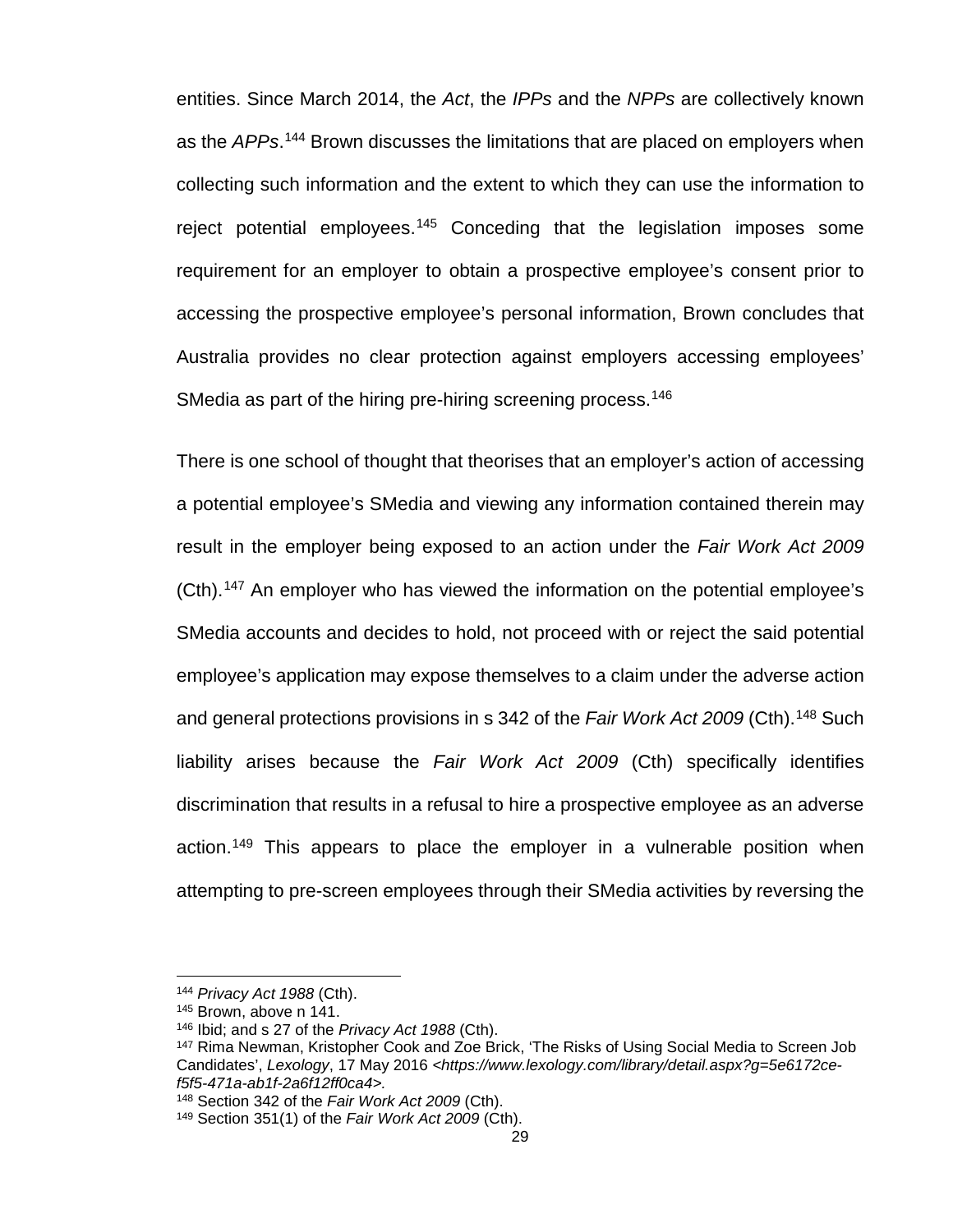burden of proof.[150](#page-37-0) Legislation places the burden of proof on the employer to show that the decision not to proceed with the individual's employment application was not discriminatory.[151](#page-37-1) When hearing such actions, the court will take into account the information available on the potential employee's SMedia that was open for viewing by the employer.<sup>[152](#page-37-2)</sup>

Some potentially discriminatory factors include age, gender, sexuality, political or religious belief, marital or familial status and disability.[153](#page-37-3) However, before the burden of proof is passed to the employer, the court will require a potential employee to demonstrate an objective belief that they were rejected due to some discrimination arising as a result of the prospective employer accessing information through their SMedia.<sup>[154](#page-37-4)</sup> In 2014, the Queensland Civil and Administrative Tribunal held an employer liable under the *Queensland Anti-Discrimination Act 1991* (Qld) for requesting information about the applicant's birth date and gender in an online application form.[155](#page-37-5) The employer was ordered to pay \$5000 in compensation to the individual.[156](#page-37-6)

If Brown's conclusion is accepted that Australia provides no clear protection against employers accessing employees' SMedia as part of the pre-hiring screening process

<span id="page-37-0"></span><sup>150</sup> Section 361 of the *Fair Work Act 2009* (Cth).

<span id="page-37-1"></span><sup>151</sup> Ibid.

<span id="page-37-2"></span><sup>152</sup> Rima Newman, Kristopher Cook and Zoe Brick, 'The Risks of Using Social Media to Screen Job Candidates', *Lexology*, 17 May 2016 *<https://www.lexology.com/library/detail.aspx?g=5e6172cef5f5-471a-ab1f-2a6f12ff0ca4>.*

<span id="page-37-3"></span><sup>153</sup> *Willmott v Woolworths Ltd* [2014] QCAT 601, in which Woolworths was held to have contravened the *Anti-Discrimination Act 1991* (Qld) ss 7, 8 and 124 by requiring information about the applicant's date of birth and gender in the online job application. The defence under s 209 was held not to apply on the facts.

<span id="page-37-5"></span><span id="page-37-4"></span><sup>154</sup> *Jones v Queensland Tertiary Admissions Centre Ltd* (No 2) (2010) FCA 339 [10]. <sup>155</sup> *Willmott v Woolworths Ltd* [2014] QCAT 601.

<span id="page-37-6"></span><sup>156</sup> Ibid.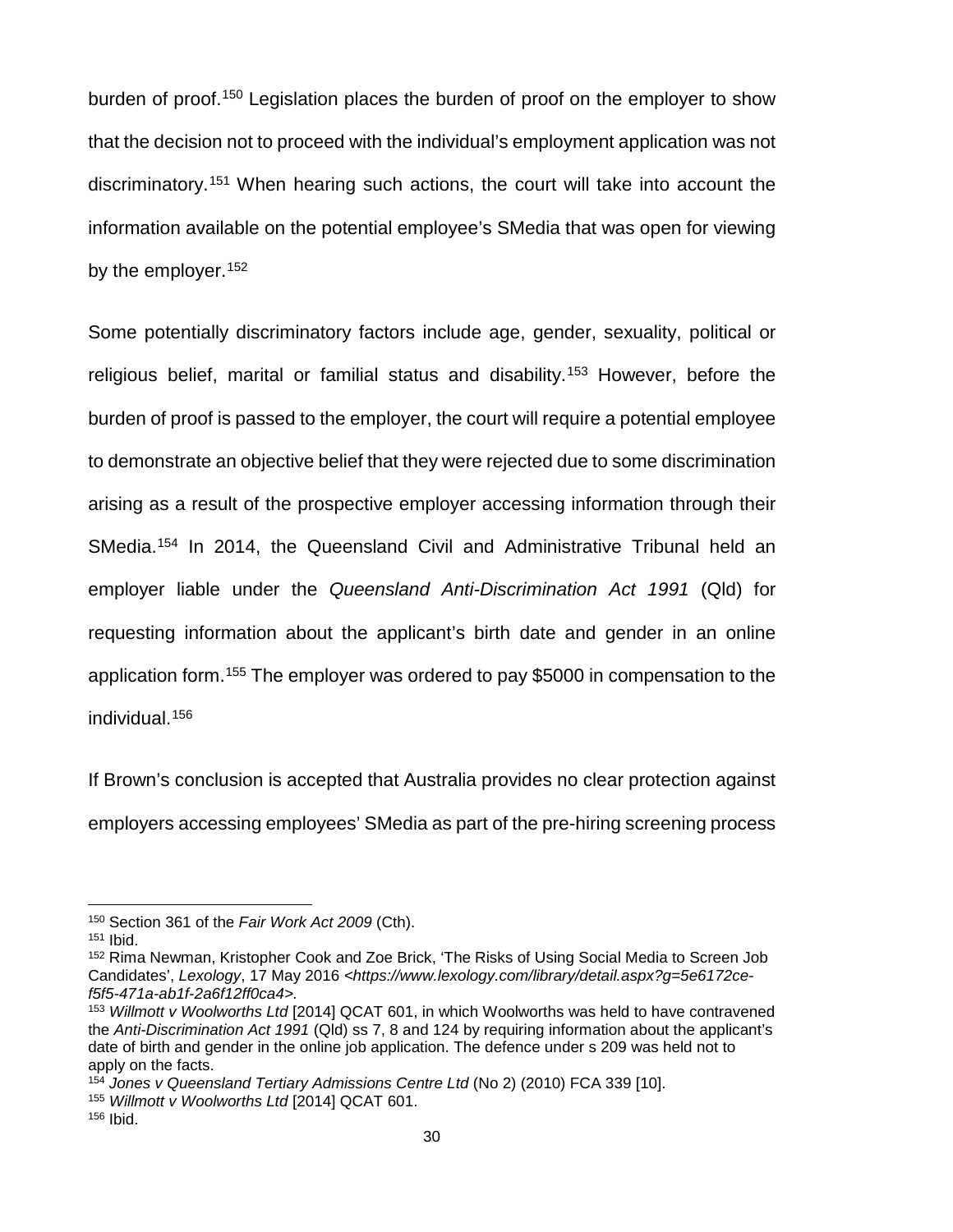it may indicate that, unless the courts or legislation step in, the burden of protecting individual privacy belongs to the employee. One argument that supports this rationale is that most SMedia platforms including Facebook and emerging SMedia sites Instagram,<sup>[157](#page-38-0)</sup> Snapchat<sup>[158](#page-38-1)</sup> and WhatsApp<sup>[159](#page-38-2)</sup> have privacy settings that allow the user (the potential employee) to control who can access their SMedia profile and the material they post. This is done through the user's choice of SMedia platforms that they use and their choice to utilise all available privacy protection settings. This will be discussed in detail following the analysis of case law later in this thesis.

It appears that SMedia platforms are becoming more aware of the privacy issues that surround their users' posts. WhatsApp is a recent example of an SMedia application that has enhanced its security and privacy settings. WhatsApp has implemented automatic encryption of messages sent by a user.<sup>[160](#page-38-3)</sup> Essentially, this is a software security feature that prevents messages within a WhatsApp chat or conversation from being accessed or accessible by anyone who is not in the particular conversation.<sup>[161](#page-38-4)</sup> This feature is automatically activated and cannot be turned off by the user. Each individual message has its own specific security encryption feature<sup>[162](#page-38-5)</sup> that aims to protect the privacy of a user's communications by encoding a message and rendering it unintelligible to any party who attempts to access the message without authorisation.<sup>[163](#page-38-6)</sup>

<span id="page-38-4"></span> $161$  Ibid.

<span id="page-38-0"></span><sup>157</sup> Instagram, home page <https://www.instagram.com>.

<span id="page-38-1"></span><sup>158</sup> Snap Inc, home page [<https://www.snapchat.com>](https://www.snapchat.com/).

<span id="page-38-2"></span><sup>159</sup> WhatsApp Inc home page <https://www.whatsapp.com>.

<span id="page-38-3"></span><sup>160</sup> End-to-End Encryption WhatsApp Inc, home page (2017) WhatsApp Web

<sup>&</sup>lt;https://faq.whatsapp.com/en/general/28030015>.

<sup>162</sup> Ibid.

<span id="page-38-6"></span><span id="page-38-5"></span><sup>163</sup> Nate Lord, 'What is Data Encryption?' on *Data Insider* (27 July 2017) <https://digitalguardian.com/blog/what-data-encryption>.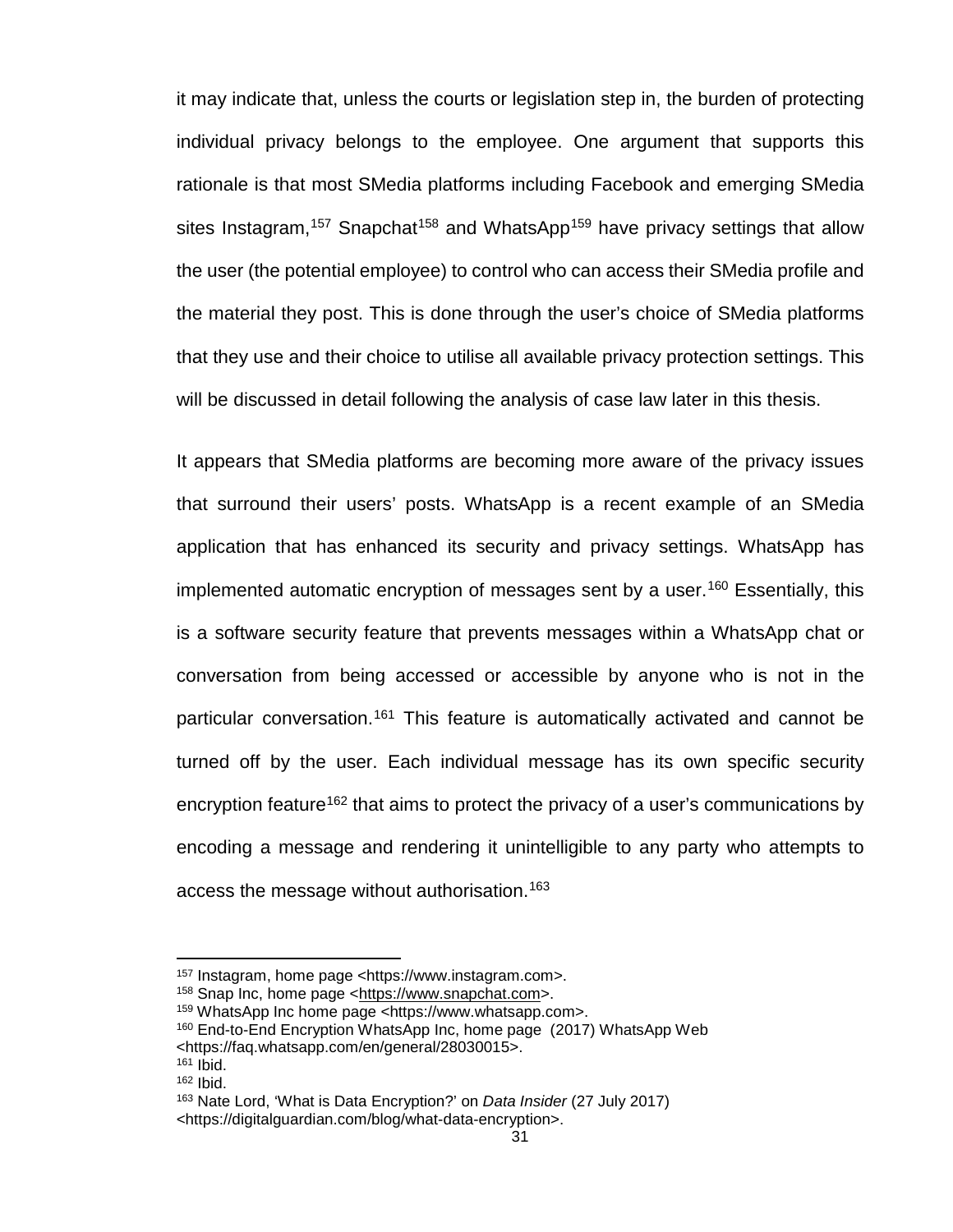While WhatsApp's encryption feature is not directly relevant to the usual prescreening conducted by employers, it is an indication of how seriously SMedia platforms view the protection and privacy of interaction and communication between their users. Such mindfulness results in an increased commitment to protect the privacy of individual users and their information contained within the WhatsApp system and the communications they make through it. The rationale explaining or theorising the reason SMedia sites are committed to protecting individual communications is not within the purview of the present discussion, as it is not directly related to the legality of pre-screening of potential employees. However, the increased protection offered by some SMedia sites leads to a conclusion that the individual employee's concerns, responsibilities and potential resulting liabilities to otherwise secure the privacy of their SMedia posts from online pre-employment screening are being reduced. It also supports this thesis' earlier statement that this trend may be a reason why Australian law is slow to expressly safeguard an individual employee's information in the area of SMedia.

Internationally, the perspective is widely different. There appears to be a more structured legislative approach overseas. For example, in Europe, legal and quasilegal frameworks have been created to limit or regulate the practice of employers accessing information from prospective employees. Germany has enacted limited data access protection legislation.<sup>[164](#page-39-0)</sup> Its approach is innovative in that it expressly prohibits pre-screening of an employee but allows some forms of post-recruitment

<span id="page-39-0"></span><sup>164</sup> Falk Hagedorn, *Privacy in the Workplace: National Report on Germany* (June 2011) <http://pawproject.eu/en/sites/default/files/page/web\_national\_report\_germany\_en.pdf>; and *Bundesdatenschutzgesetz* [Federal Data Protection Act] (Germany) 14 August 2009, BDSG, 2009, 2814 [32].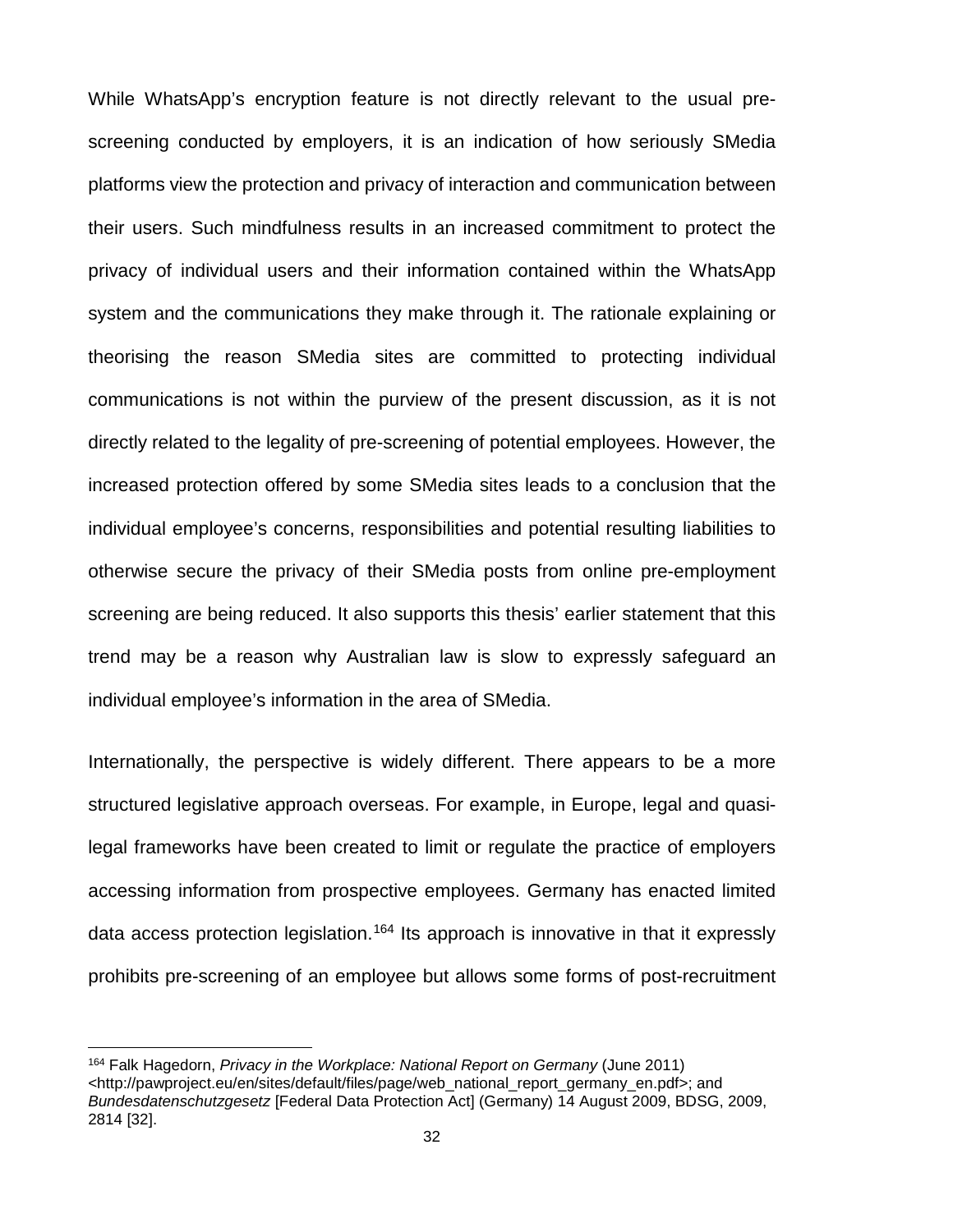screening. For example, an employer is allowed to screen for criminal offences as part of the confirmation of employment.<sup>[165](#page-40-0)</sup>

The UK has best practice standards in place for pre-hiring screening.<sup>[166](#page-40-1)</sup> One example is that an employer is required to obtain the consent of the prospective employee to access information from the prospective employee's SMedia accounts.<sup>[167](#page-40-2)</sup> This suggests that the UK appears to be developing a quasi-legal rather than a strict legal framework to regulate employer pre-screening. The effect of, or advantages and disadvantages of a quasi-legal approach, as compared to pure legal regulation (as in Germany) of pre-hiring screening is beyond the scope of this thesis. A relevant commonality in the jurisdictions of Germany and the UK is that employee consent must obtained prior to such screening being conducted.

In Australia, some industries have best practice standards and formal pre-hiring screenings in place.<sup>[168](#page-40-3)</sup> Some critical industries include mining and public transport (eg, train and ferry services). [169](#page-40-4) Screening for drugs in specific industries is justified based on the industry requirements and to ensure workplace safety, productivity and the protection of the public.<sup>[170](#page-40-5)</sup> It appears that the courts are adopting a strict

<span id="page-40-0"></span><sup>165</sup> Ibid.

<span id="page-40-1"></span><sup>166</sup> British Standards Institution, *BS 7858:2012 Security Screening of Individuals Employed in a Security Environment. Code of Practice* (31 October 2012)

<sup>&</sup>lt;https://shop.bsigroup.com/ProductDetail?pid=000000000030237324>; Centre for the Protection of National Infrastructure, *Pre-Employment Screening: A Good Practice Guide* (5<sup>th</sup> ed, 2015) <https://www.cpni.gov.uk/system/files/documents/61/e9/pre-employment-screening-A-goodpractice-guide-edition-5.pdf>.

 $167$  Ibid.

<span id="page-40-3"></span><span id="page-40-2"></span><sup>168</sup> The Privacy Committee of New South Wales, *Drug Testing in the Workplace*, Report No 64 (1992) 7.

<span id="page-40-5"></span><span id="page-40-4"></span><sup>169</sup> For an example of ferry services see *Toms v Harbour City Ferries Pty Ltd* [2014] FWC 2327. For a discussion on pre-hiring screening in the mining industry, see Peter Holland, 'Drug Testing in the Australian Workplace: Still a Contested Terrain' (2016) 58(5) *Journal of Industrial Relations* 688. 170 Ken Pidd and Ann M Roche, 'How Effective is Drug Testing as a Workplace Safety Strategy? A Systematic Review of the Evidence' (2014) 71 *Accident Analysis and Prevention* 154.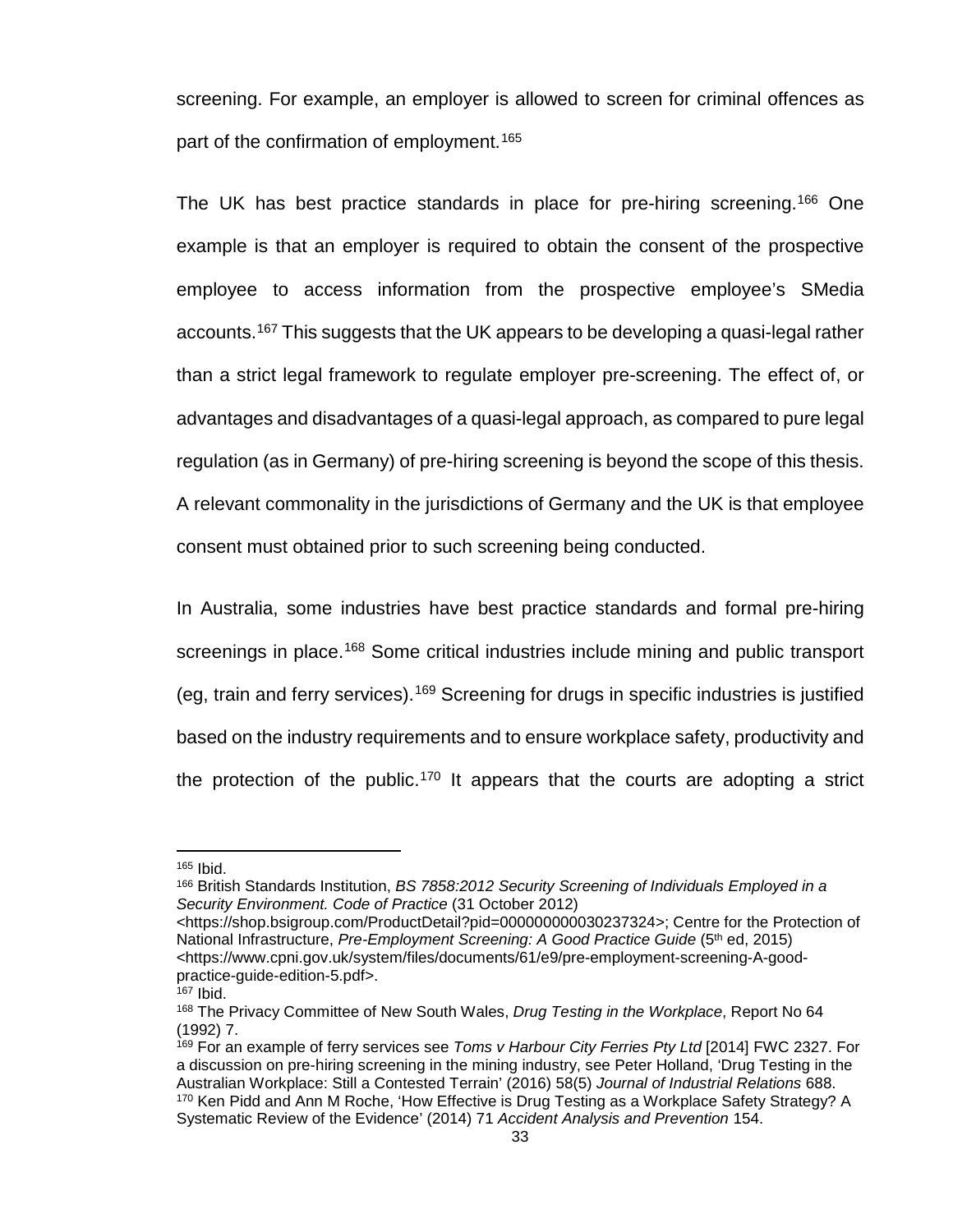approach towards supporting corporate policies that seek to enforce a 'zero tolerance' rule with regards to the use of intoxicants at the workplace. *Toms v Harbour City Ferries Pty Ltd* [2014] FWC 2327 (*Toms*) provides an example of the FWC supporting an employer's zero tolerance approach.[171](#page-41-0) In *Toms* the employee was dismissed due to his drug use.<sup>[172](#page-41-1)</sup> The employee, Toms, had used marijuana for pain relief.<sup>[173](#page-41-2)</sup> He had a good employment record and had only smoked a marijuana cigarette as he was not scheduled to work on the particular day.[174](#page-41-3) He was suddenly called to replace another Ferry Master who had taken ill.<sup>[175](#page-41-4)</sup> The ferry Toms was driving hit the quay.[176](#page-41-5) The damage incurred by the ferry colliding with the quay was attributed to a process defect (not Toms' intoxication) and resulted in the formulation of new training protocols for all the Ferry Masters.<sup>[177](#page-41-6)</sup> At first instance, the FWC reinstated Toms, as they found that the dismissal was unfair.<sup>[178](#page-41-7)</sup> Later, upon appeal, the Full Bench upheld Toms' dismissal.<sup>[179](#page-41-8)</sup> This case was followed by the Full Bench of the FWC in *Construction, Forestry, Mining and Energy Union — Construction and General Division v Port Kembla Coal Terminal (PKCT)* [2015] FWCFB 4075[.180](#page-41-9)

Pidd and Roche theorise that decisions such as *Toms* emphasise the importance courts place on supporting a 'zero tolerance' policy that moves beyond the actual incident in the workplace.<sup>[181](#page-41-10)</sup> Such decisions may indicate that employers can and

 $\overline{\phantom{a}}$ 

<span id="page-41-2"></span><sup>173</sup> Ibid [14].

- <span id="page-41-5"></span><sup>176</sup> Ibid [10].
- <span id="page-41-7"></span><span id="page-41-6"></span><sup>177</sup> Ibid [31]. <sup>178</sup> Ibid [83].

<span id="page-41-0"></span><sup>171</sup> *Toms v Harbour City Ferries Pty Ltd* [2014] FWC 2327.

<span id="page-41-1"></span><sup>172</sup> Ibid [13].

<span id="page-41-3"></span><sup>174</sup> Ibid [12].

<span id="page-41-4"></span><sup>175</sup> Ibid [14].

<span id="page-41-8"></span><sup>179</sup> *Harbour City Ferries Pty Ltd v Toms* [2014] FWCFB 6249.

<span id="page-41-9"></span><sup>180</sup> *Construction, Forestry, Mining and Energy Union — Construction and General Division v Port Kembla Coal Terminal (PKCT)* [2015] FWCFB 4075 [17].

<span id="page-41-10"></span><sup>181</sup> Pidd and Roche, above n 169.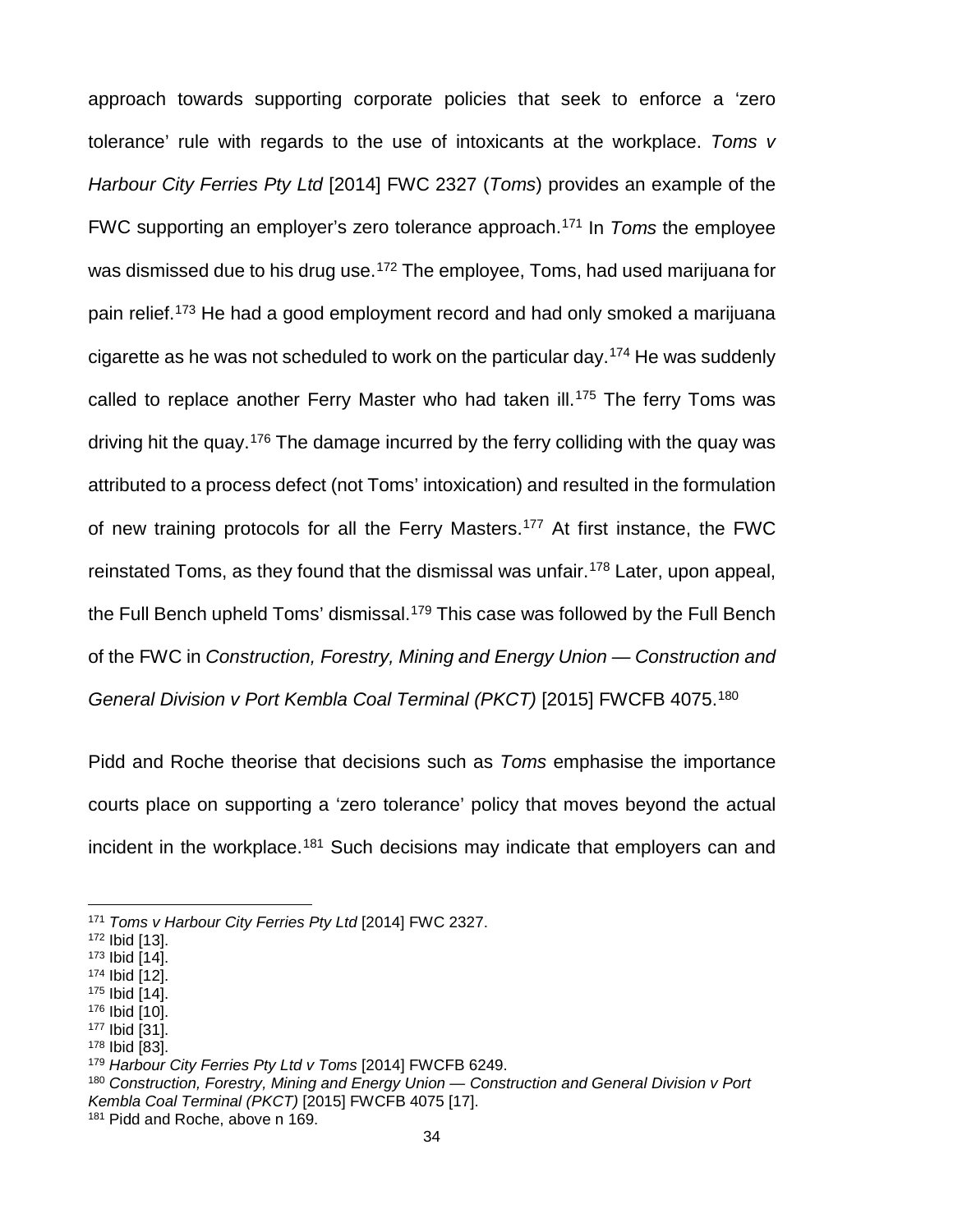will discipline employees for actions that occur outside the workplace.<sup>[182](#page-42-0)</sup> Pidd suggests that this control is limited to situations in which safety in the workplace is a crucial element of the employee's job.<sup>[183](#page-42-1)</sup> As a critique, this thesis submits that these types of decisions do affect an employee's life and conduct outside the workplace. On the facts, Toms was on leave with no expectation of being called into work. In addition, he was using the marijuana specifically for medicinal purposes or pain management, not for recreational purposes and not to support any kind of addiction. This thesis takes the view is that there is always the possibility for this apparently limited encroachment into employee privacy, and particularly privacy outside the workplace, to be extended into an employee's use of SMedia. As discussed earlier, the lines between work and personal time are increasingly blurred. The case law discussed below may provide some indication of whether such intrusions into the privacy of the employee will continue.

In certain pre-hiring screenings, testing for drugs requires clear consent from the employee.[184](#page-42-2) That said, a job applicant who refuses such a test is not likely to be employed. Allegorically, if a prospective employer asks a prospective employee for consent to access their SMedia account, there is an underlying concern as to whether or not the person, whether currently employed or being considered for employment, has a real and unequivocal right to refuse such a screening as they may fear either losing or not getting the job if they do.<sup>[185](#page-42-3)</sup> An SMedia account is

<span id="page-42-0"></span><sup>182</sup> Saul Harben and Steve Bowler, *Drug and Alcohol Use: When Zero Tolerance is Tolerable* (2 April 2015) Clayton Utz, <https://www.claytonutz.com/knowledge/2015/april/drug-and-alcohol-usewhen-zero-tolerance-is-tolerable>.

<span id="page-42-2"></span><span id="page-42-1"></span><sup>183</sup> Pidd and Roche, above n 169.

<sup>184</sup> Section 27 of the *Privacy Act 1988* (Cth).

<span id="page-42-3"></span><sup>185</sup> *Construction, Forestry, Mining and Energy Union — Construction and General Division v Port Kembla Coal Terminal (PKCT)* [2015] FWCFB 4075.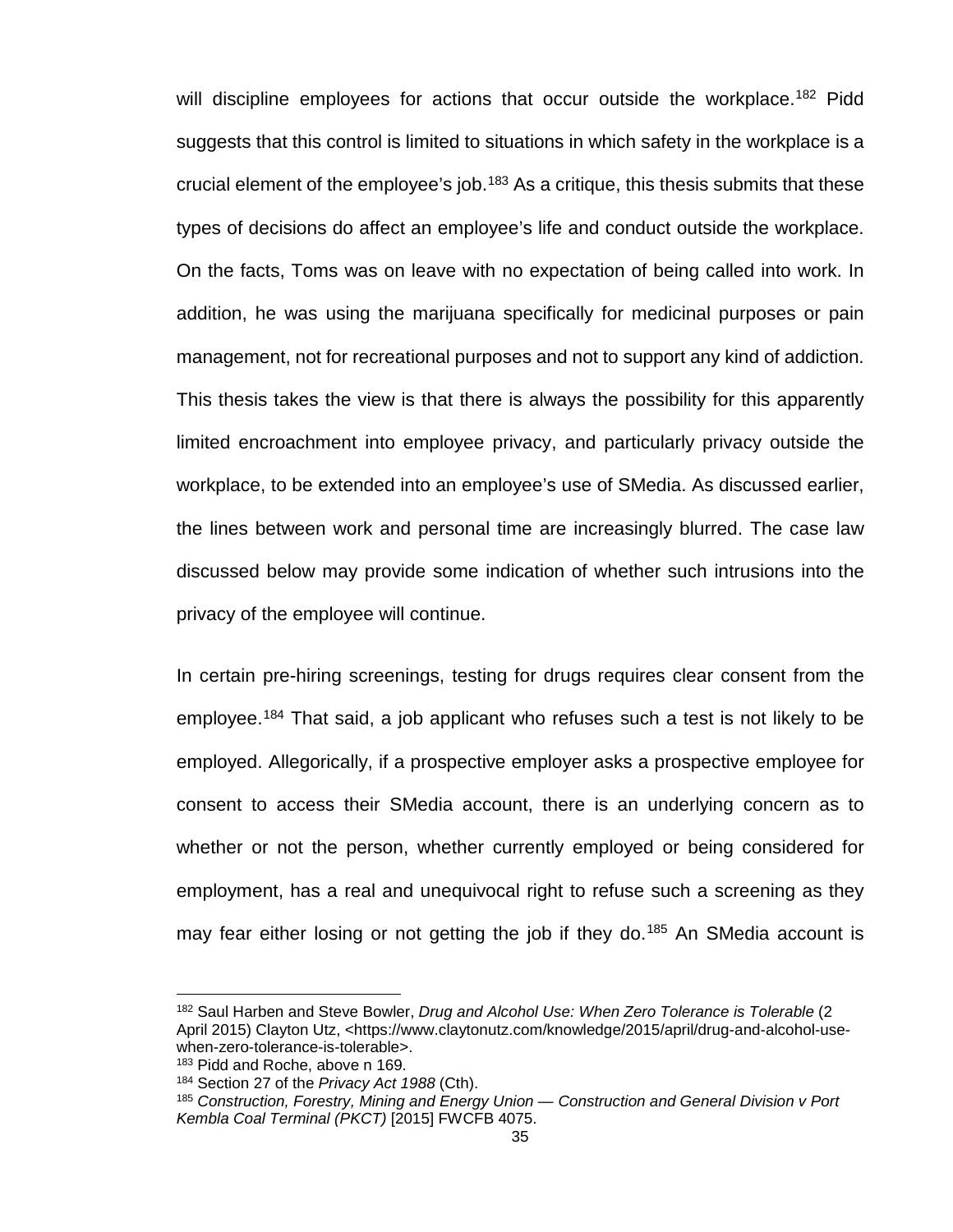arguably a reflection of an employee's personal or social life as opposed to their professional persona.[186](#page-43-0) For that reason, the information in an SMedia account is arguably not relevant to the potential employment. Nonetheless, an applicant's failure to give permission for access may result in them not being considered for the job. At the end of the hiring process, this access to, or use of information obtained, from a prospective employee's SMedia account may raise questions of indirect discrimination. The ALRC is clear that, overall, Australian legislation has broadly identified four primary categories of unlawful discrimination: race, sex, equal opportunity and disabilities.<sup>[187](#page-43-1)</sup> Unlawful discrimination includes 'harm or less favourable treatment resulting from indirect discrimination'.[188](#page-43-2)

To be unlawful, discrimination must be based on a specific attribute set out in a particular piece of legislation. For example, discrimination based on gender is unlawful by way of the *Sex Discrimination Act 1984* (Cth). Yet any discrimination that arises from an attribute that is not listed in legislation precludes the victim from applying for a relief under anti-discrimination law.<sup>[189](#page-43-3)</sup> An example given by the ALRC of such a situation is when there is discrimination of a person based on a simple personal dislike by the discriminator.<sup>[190](#page-43-4)</sup> In this context, pre-screening of a prospective employee's SMedia may give rise to something as intangible as a dislike of the type of humour displayed by the prospective employee. If this dislike influences the hiring process, there will be no legal recourse for the said employee

<span id="page-43-1"></span><span id="page-43-0"></span><sup>186</sup> Patricia Sanchez Abril, Avner Levine, and Alissa Del Reigo, 'Blurred Boundaries: Social Media Privacy and the Twenty First Century Employee' (2012) 49(1) *American Business Law Journal* 64. <sup>187</sup> Australian Law Reform Commission, *Essentially Yours: The Protection of Human Genetic Information in Australia*, Report No 96 (2003) [9.4]–[9.6].

<span id="page-43-3"></span><span id="page-43-2"></span><sup>188</sup> Ibid [9.17].

<sup>189</sup> Ibid [9.18].

<span id="page-43-4"></span><sup>190</sup> Ibid.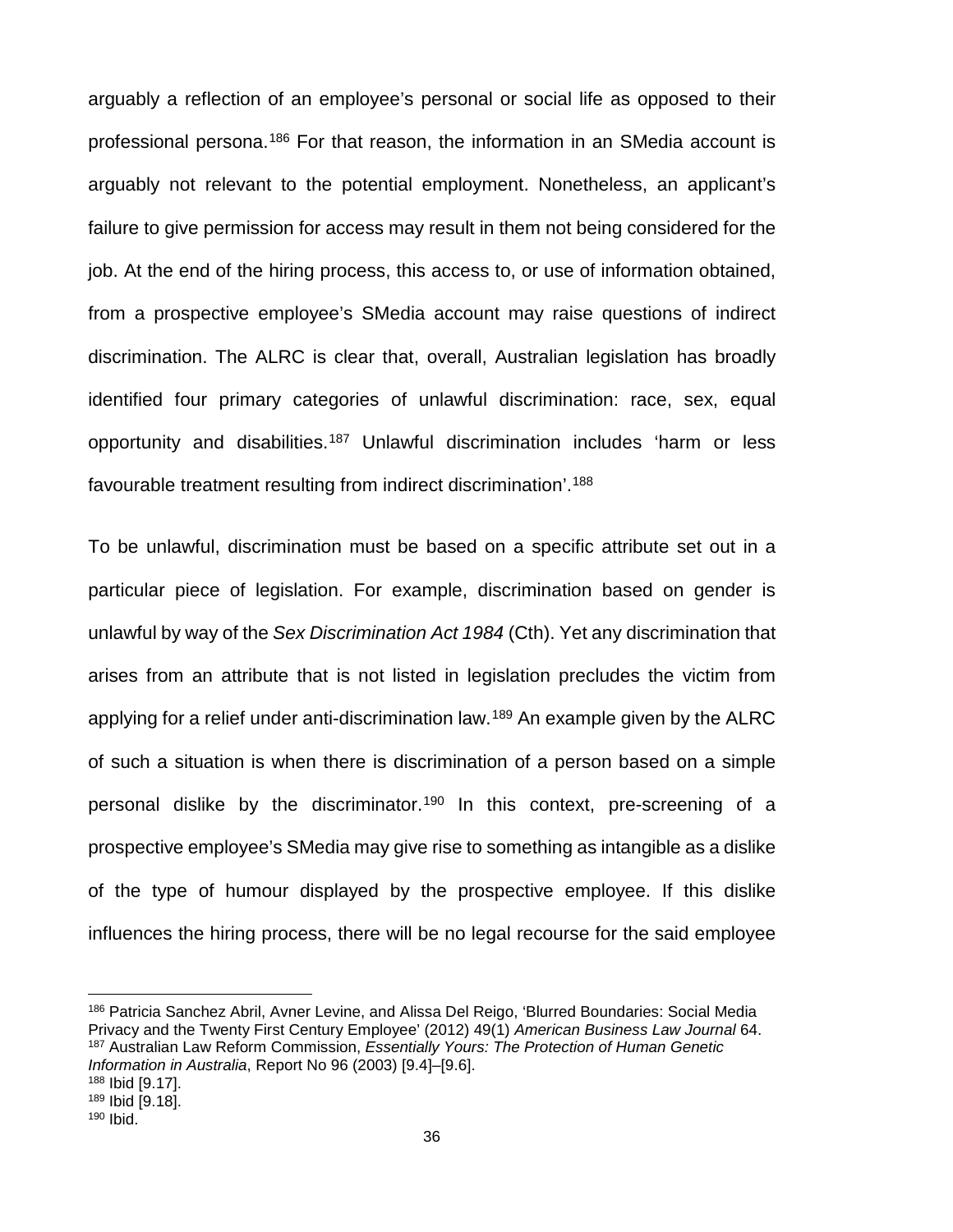as it would be too difficult to prove that the existence of dislike or discrimination was the reason that the applicant was not employed. This raises the question of whether this is a remote likelihood. In the prevailing tumultuous socio-economic climate of Australia, I am of the view that it is unlikely to be too remote.

In the same vein, such pre-hiring screenings may raise allegations of a failure of natural justice or question the fairness of allowing an employer to access or use information that is obtained from an employee's SMedia to determine employment, rather than proceeding based on the employee's qualifications and skill suitability for the position. In the US, there appears to be latitude that allows employers to conduct pre-hiring screening through accessing employees' SMedia accounts if these accounts are available for the potential employer to access. For example, in 2010 a Microsoft-commissioned survey of recruitment professionals in the US showed that nearly 80 per cent of recruiters did online research into the reputation of prospective employees.[191](#page-44-0) This may be because there is no definitive national legislative framework in place, nor any clear American jurisprudence.<sup>[192](#page-44-1)</sup> The law that is closest to providing some regulation in this area is in legislation that is related to antidiscrimination. One specific example is the prohibition on employers making hiring or firing decisions based on race, colour, religion, sex or national origin.<sup>[193](#page-44-2)</sup> However, these laws generally relate more to the use of information obtained from pre-hiring

<span id="page-44-0"></span><sup>191</sup> Cross-tab, 'Online Reputation in a Connected World' (January 2010)

<sup>&</sup>lt;download.microsoft.com/.../dpd\_online%20reputation%20research\_overview.doc>, *Alternative site*: Braak, Nick, 'Online Reputation in a Connected World' *LinkedIn Slideshare* 27 January 2010 <https://www.slideshare.net/nickbraak/online-reputation-in-a-connected-world> cited in Robert Sprague, 'Invasion of the Social Networks: Blurring the Line between Personal Life and the Employment Relationship' (2011) 50(1) *University of Louisville Law Review* 4.

<span id="page-44-1"></span><sup>192</sup> Francois Quintin Cilliers, 'The Role and Effect of Social Media in the Workplace' (2013) 40(3) *Northern Kentucky Law Review* 568.

<span id="page-44-2"></span><sup>193</sup> 42 USC, beginning 2000 Title *VII Civil Rights Act 1964* (Cth).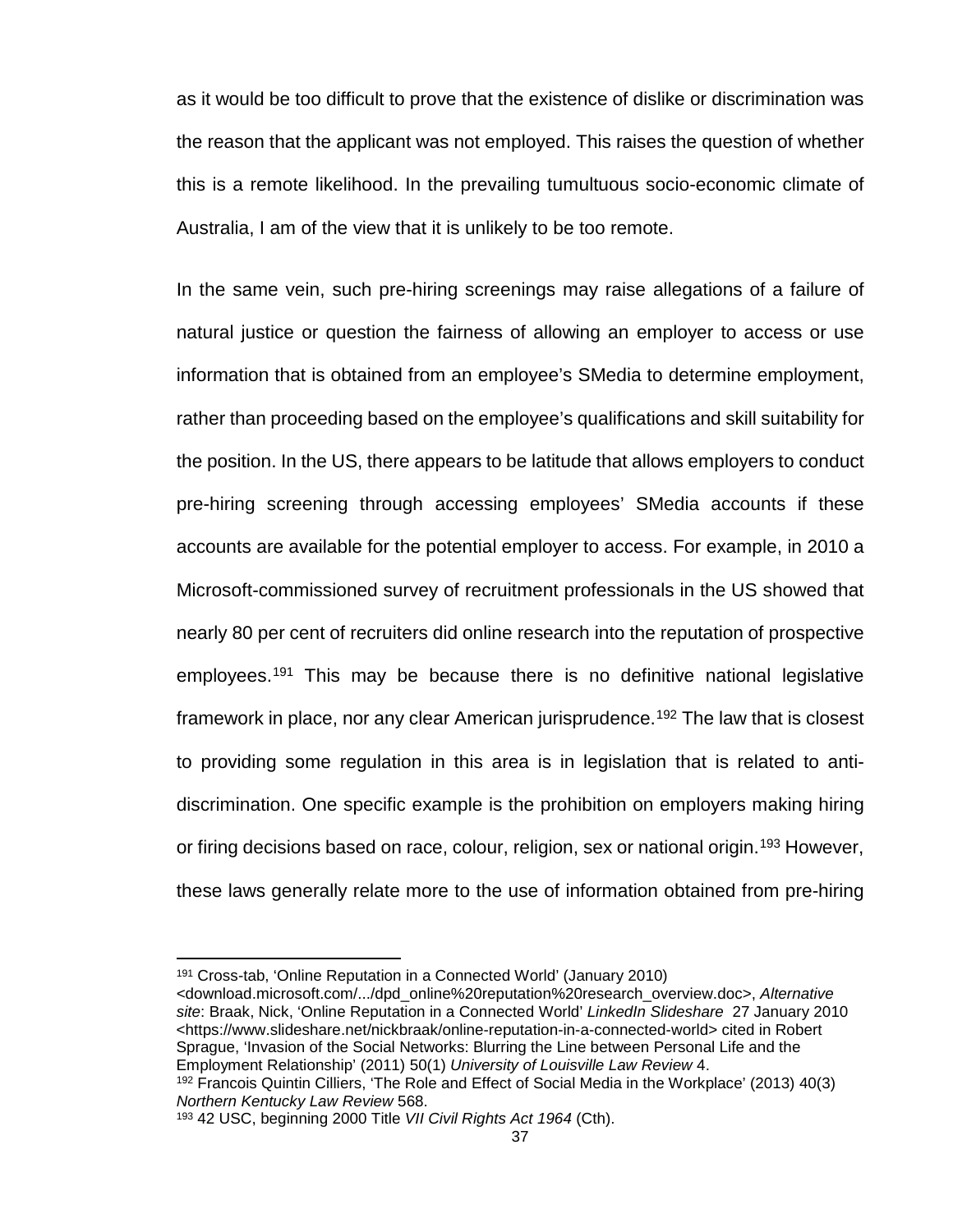screening as opposed to the act of accessing a prospective employee's SMedia or other online presence.

According to Buchbach, almost 50 per cent of recruitment personnel in the US examined the SMedia of prospective employees.<sup>[194](#page-45-0)</sup> The paper by Buchbach raises more questions than answers. For example, Buchbach alludes that from an employer's perspective an individual's SMedia profile may provide a greater insight into the individual's fit into the employer's organisational culture.[195](#page-45-1) This is not strictly related to an employee's professional competencies and may well open the door of intangible discrimination. However, Buchbach does conclude that resolving employer–employee issues in the digital age requires a more unorthodox methodology, compared with existing legal mechanisms for dealing with the employment relationship.[196](#page-45-2)

The above discussion only deals with the pre-recruitment process and does not address the issue of employer control over employee use of SMedia within the employment period that is a later focus in this thesis.

<span id="page-45-2"></span><span id="page-45-1"></span><span id="page-45-0"></span><sup>194</sup> Donald H Kluemper, 'Social Network Screening: Pitfalls, Possibilities, and Parallels in Employment Selection', in Tanya Bondarouk and Miguel R Olivas-Luján (eds), *Social Media in Human Resources Management (Advanced Series in Management, Volume 12)* (Emerald Group Publishing Ltd, 2013), 1; Jacinta Buchbach, 'Regulating the Boundary Between Work and Self: Emerging Legal Tensions Around Social Media in the Workplace' (Paper presented at the 15<sup>th</sup> Annual Meeting of the Association of Internet Researchers, Daegu, Korea, 22–24 October 2014). <sup>195</sup> Jacinta Buchbach, 'Regulating the Boundary Between Work and Self: Emerging Legal Tensions Around Social Media in the Workplace' (Paper presented at the 15th Annual Meeting of the Association of Internet Researchers, Daegu, Korea, 22–24 October 2014). <sup>196</sup> Ibid.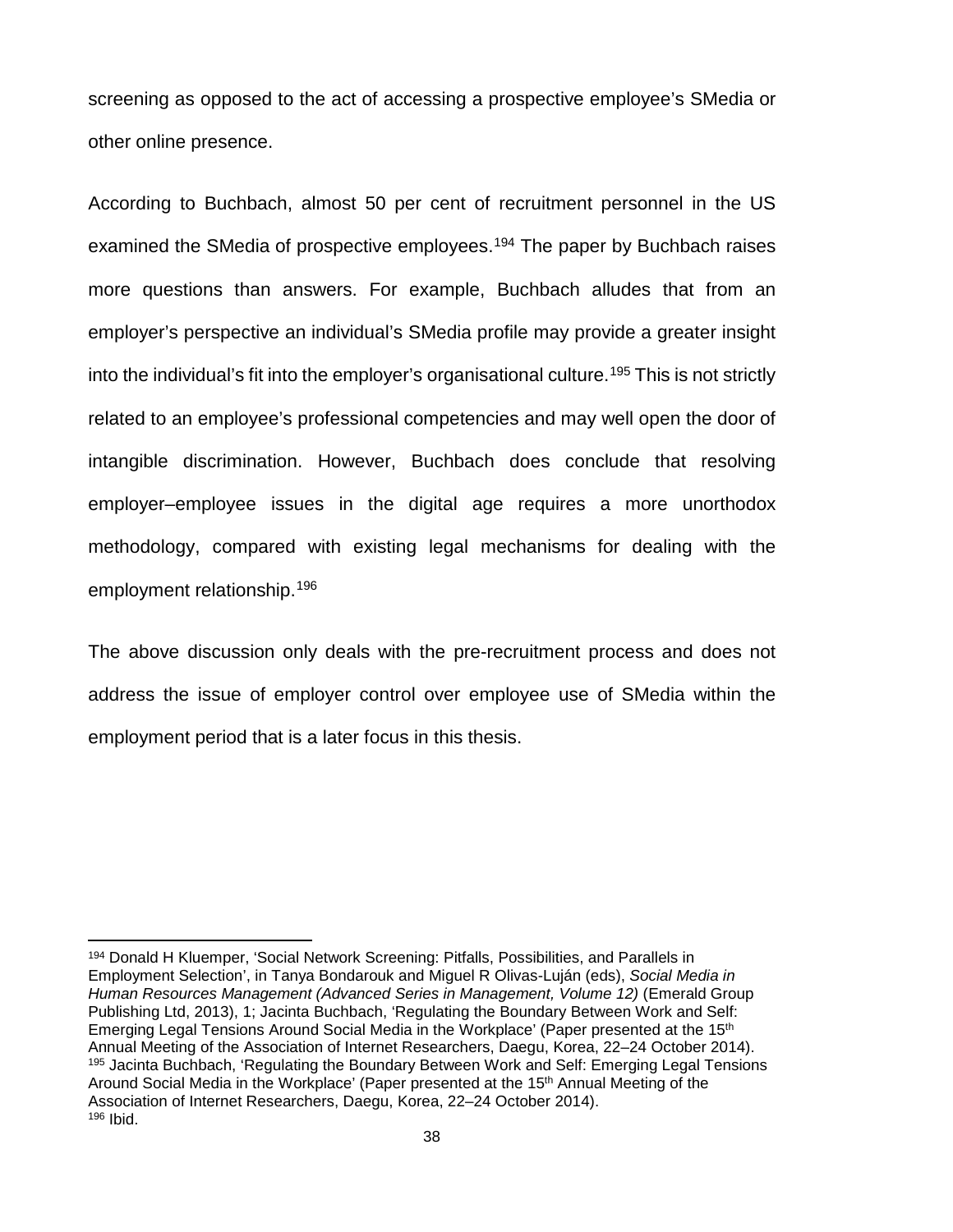1.3.2. Monitoring or surveillance of employees through their SMedia

Another question is whether employers have a right to monitor an employee's SMedia use if employees are using devices or internet facilities or networks that are provided by the employer. In Australia, the existing privacy legislation is geared to protect personal information of an employee (eg, medical records). [197](#page-46-0) The law also includes special provisions covering 'sensitive' information as to a person's race, political, religious and philosophical beliefs, sexual preference and criminal records.<sup>[198](#page-46-1)</sup> The law does not yet deal with situations in which there is private employee use of employer-provided technology.

If the employee uses equipment or facilities that are provided by an employer, the employer's expectation is that employees are to use these only in the best interests and productivity of the employer.<sup>[199](#page-46-2)</sup> The employer's expectation derives from common law duties such as an employee's duty of loyalty.<sup>[200](#page-46-3)</sup> Another duty is the employee's duty to obey lawful and reasonable instructions.<sup>[201](#page-46-4)</sup> Such instructions could be made through corporate policies, SMedia policies and so forth. As discussed earlier, this is in line with the general flow of case law that supports the position that the common law duty of loyalty to an employer should be upheld.<sup>[202](#page-46-5)</sup>

 $\overline{a}$ 

<http://www.law.ed.ac.uk/ahrc/complaw/papers.asp>.

<span id="page-46-3"></span><sup>200</sup> *Concut Pty Ltd v Worrell* (2000) 176 ALR 693, in which an employee used the employer's materials and fellow employees' skill to construct his personal dwelling was held to be a breach of this duty of faithful service to his employer and valid grounds for dismissal.

<span id="page-46-0"></span><sup>197</sup> *Privacy Act 1988* (Cth); *Australian Privacy Principles*.

<span id="page-46-1"></span><sup>198</sup> Section 51 of the *Privacy Act 1988* (Cth).

<span id="page-46-2"></span><sup>&</sup>lt;sup>199</sup> Julie de Rooy, 'Workplace Privacy in a Technological Environment' (Paper presented at  $6<sup>th</sup>$ Computer World Conference, Edinburgh, Scotland, 4–8 September 2006

<span id="page-46-4"></span><sup>201</sup> *[Parmalat Food Products Pty Ltd v Wililo](https://www.fwc.gov.au/documents/decisionssigned/html/2011fwafb1166.htm)* [2011] FWAFB 1166 [9], [35],[121], in which an employee refused to comply with a company policy or procedure.

<span id="page-46-5"></span> $202$  Julie de Rooy, 'Workplace Privacy in a Technological Environment' (Paper presented at  $6<sup>th</sup>$ Computer World Conference, Edinburgh, Scotland, 4–8 September 2006 <http://www.law.ed.ac.uk/ahrc/complaw/papers.asp>.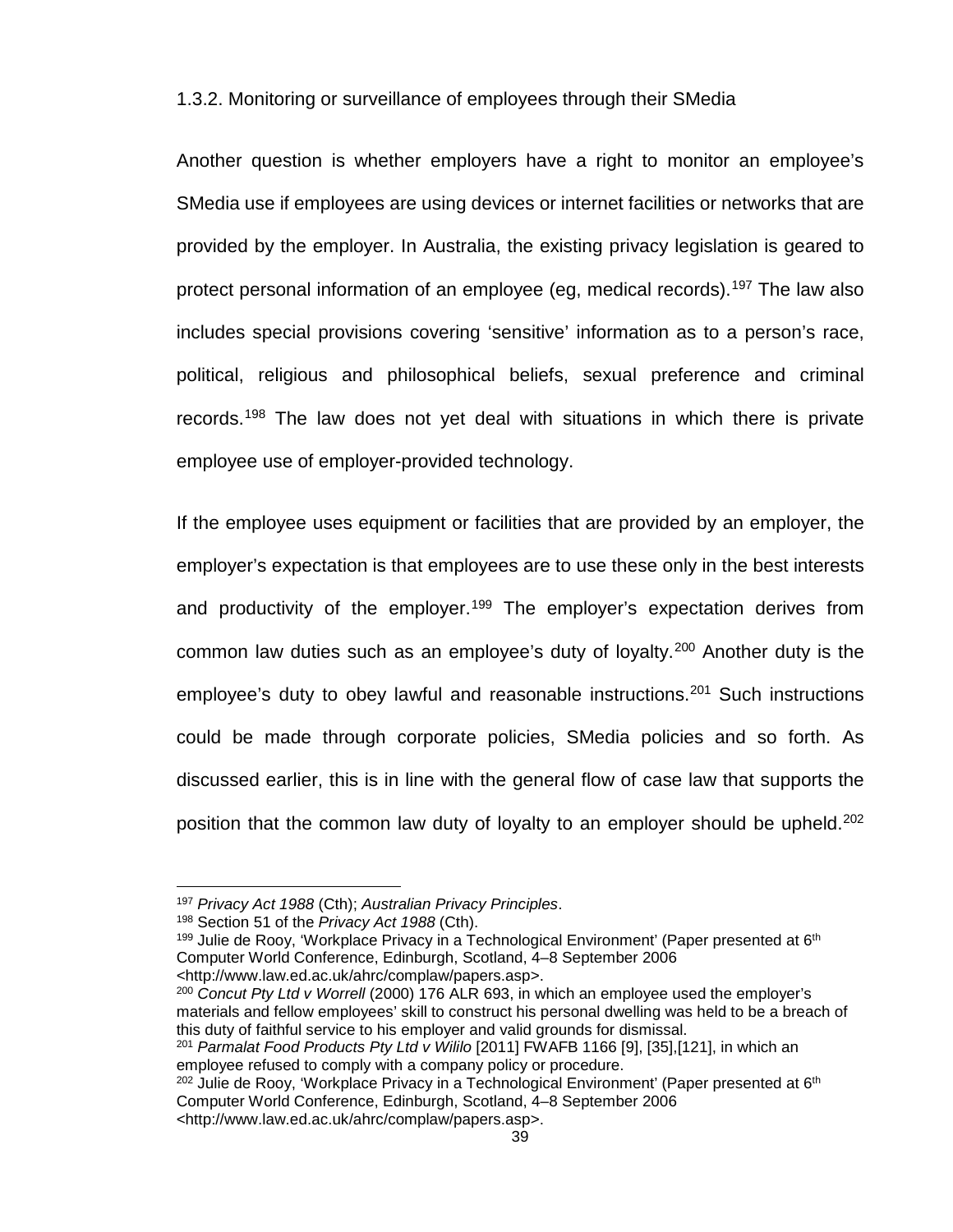There is no legislation that expressly prohibits an employer from monitoring an employee's use of SMedia during work.<sup>[203](#page-47-0)</sup> This may be because such monitoring can be seen as an employer ensuring that the employee is upholding the duty of loyalty. Employer monitoring may be an attempt to stop 'cyberslacking', a growing concern in the workforce.<sup>[204](#page-47-1)</sup> Cyberslacking, also known as 'cyberloafing' or 'time banditry', refers to workers who spend (or steal) more time online on non–workrelated activities than on work-related activities. [205](#page-47-2) In Australia, *O'Connor v Outdoor Creations Pty Ltd* [2011] FWA 3081 is authority that 'excessive use of social media during work hours may constitute a valid reason for the termination of employment'. [206](#page-47-3) The cyberslacking phenomenon is not a focus of this thesis as it is not related to the privacy of an employee's information and thus, will not be discussed further.

Despite the lack of protective legislation, an employee may find some rights under the common law. The duty of mutual trust and confidence has been unanimously rejected by the Australian High Court.<sup>[207](#page-47-4)</sup> However, if the employment contract does not have an express clause that authorises the employer or informs the employee of the employer's intention to monitor employees on devices provided by the employer, then the employer may be held to be in breach of the employer's contractual

<span id="page-47-0"></span><sup>203</sup> Dan Jerker B Svantesson, 'Online Workplace Surveillance — The View from Down Under' (2012) 2(3) *International Data Privacy Law* 179.

<span id="page-47-1"></span><sup>204</sup> Wilnelia Hernández, Yair Levy and Michelle M Ramim, 'An Empirical Assessment of Employee Cyberslacking in the Public Sector: The Social Engineering Threat' (2016) *CEC Faculty Articles* 340 <http://nsuworks.nova.edu/gscis\_facarticles/340>.

<span id="page-47-2"></span><sup>205</sup> Emily Lowe-Calverley and Rachel Grieve, 'Web of Deceit: Relationships Between the Dark Triad, Perceived Ability to Deceive and Cyberloafing' (2017) 11(2) *Cyberpsychology: Journal of Psychosocial Research on Cyberspace* 5.

<span id="page-47-3"></span><sup>206</sup> *O'Connor v Outdoor Creations Pty Ltd* [2011] FWA 3081.

<span id="page-47-4"></span><sup>207</sup> *Commonwealth Bank of Australia v Barker* (2014) 253 CLR 169.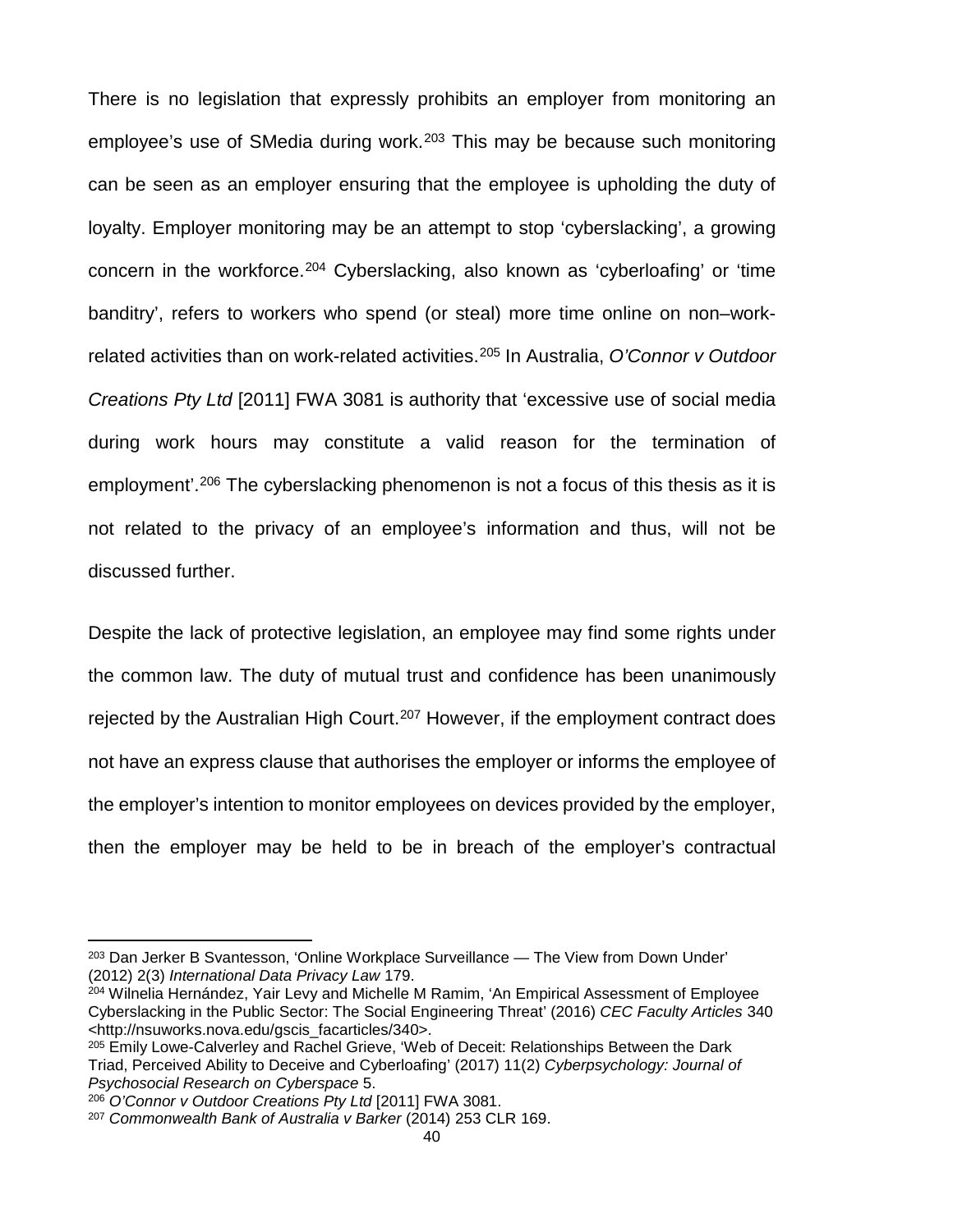obligations.[208](#page-48-0) It can be argued that an employee using employer-provided devices has a reasonable expectation of privacy unless otherwise informed.<sup>[209](#page-48-1)</sup> In the US, a 'reasonable expectation of privacy' has been formulated as a two-step process: 'First, the claimant must have a subjective expectation of privacy. Second, there must be a legitimate expectation of privacy which society accepts and legitimises'. [210](#page-48-2) The former is deemed to be based on the contractual obligations of the parties.<sup>[211](#page-48-3)</sup> The latter is broader and dependent on the social and cultural norms of the region or country.[212](#page-48-4) For example, in a country like the US where individual freedoms are considered important a high level of employer intrusion may lead to higher levels of worker stress and a decline in productivity.<sup>[213](#page-48-5)</sup> Whether Australian law allows employees to raise 'a reasonable expectation of privacy' is unclear. This will be discussed in Part 3, in relation to unfair dismissals that resulted from employers monitoring employees' SMedia.

## *1.3.2.1. Effect of deleting records of use on an employer-provided device*

The next situation to be examined is when an employee uses a device provided by an employer for a personal purpose but later deletes records of that use. Sometimes employees use devices provided by an employer for personal use and then delete the email or clear the internet browser history to remove traces of such use.

<span id="page-48-0"></span><sup>208</sup> Ronald McCallum and Andrew Stewart, 'The Impact of Electronic Technology on Workplace Disputes in Australia' (2002) 24(19) *Computer Labor Law and Policy Journal* 36. <sup>209</sup> Sanchez Abril et al, above n 185, 71.

<span id="page-48-1"></span><sup>210</sup> Ibid.

<span id="page-48-5"></span><span id="page-48-4"></span><span id="page-48-3"></span><span id="page-48-2"></span><sup>211</sup> Jeffery M Stanton, 'Traditional and Electronic Monitoring from an Organizational Justice Perspective' (2000) 15 *Journal of Business & Psychology* 129, 130, 142–5, cited by Patricia Sanchez Abril, Avner Levine and Alissa Del Reigo, 'Blurred Boundaries: Social Media Privacy and the Twenty First Century Employee' (2012) 49(1) *American Business Law Journal* 71. <sup>212</sup> Ibid.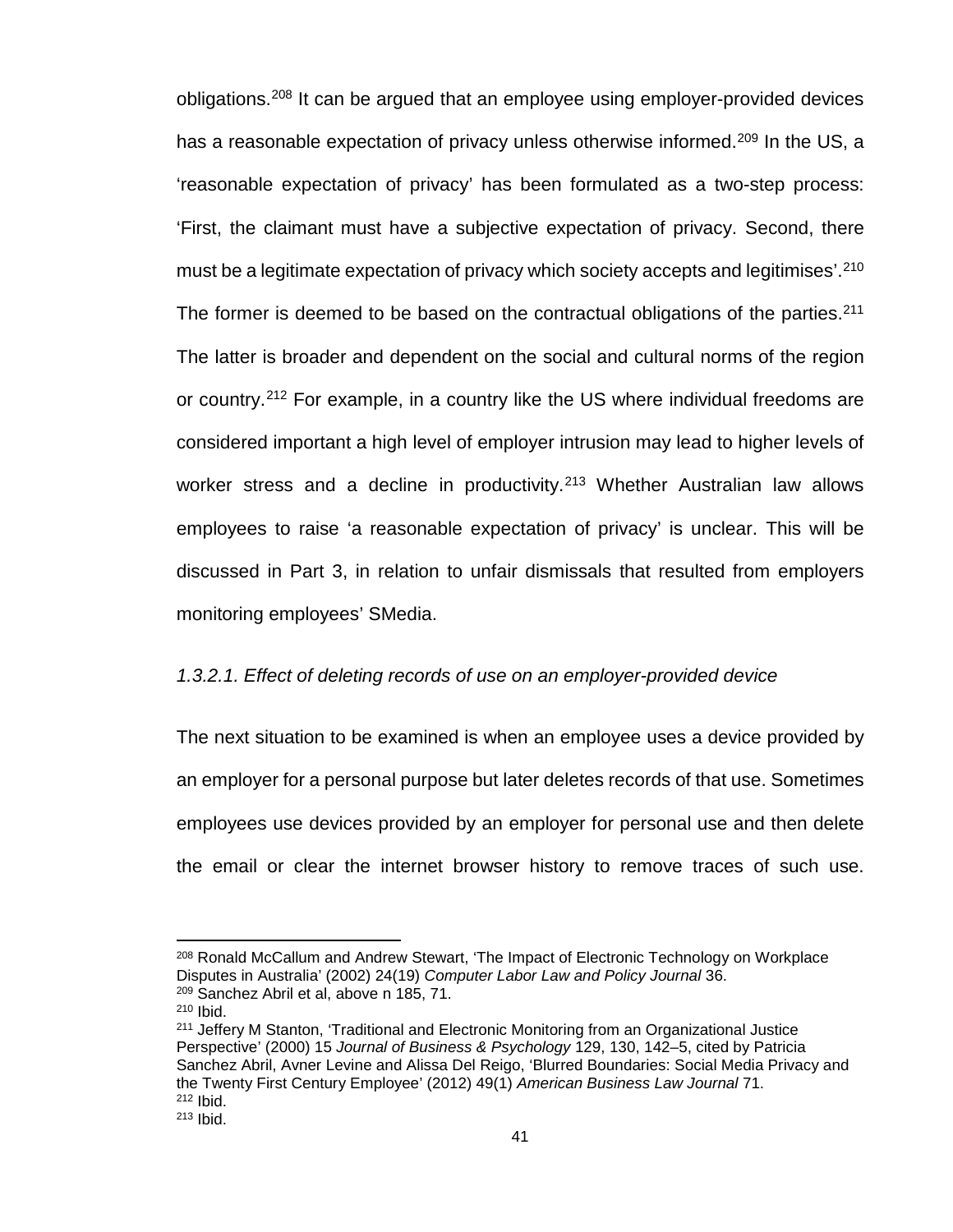However, copies and remnants of deleted emails and prior online activity of an employee can remain on the device and employers may access these to track employee activity using specific technology known as desktop logging systems.<sup>[214](#page-49-0)</sup>

One example from case law is when a public employee accessed pornography using an employer-provided device (ie, a laptop).<sup>[215](#page-49-1)</sup> This activity occurred over a period of three weeks and the employee deleted all traces of the access from the device's internet browser history.[216](#page-49-2) However, his conduct was discovered when his employer conducted a standard operational check on the device and software installed on the device.[217](#page-49-3) The employee clearly intended his actions to be private. On the facts, the employee was found to be in breach of a clear work policy for which the employee had signed his acceptance.<sup>[218](#page-49-4)</sup> The policy prohibited employees from using the employer-given facilities to access pornography.<sup>[219](#page-49-5)</sup> This raises the spectre of potential breaches of privacy. For example, when employers monitor employee behaviour and discover personal information relating to the employee under the umbrella of safeguarding or enforcing corporate policy, in this instance a policy against pornography.

The question for the employee may be whether the employer had granted the employee a reasonable expectation to privacy.<sup>[220](#page-49-6)</sup> In *City of Ontario v Quon* 130 (2010) S Ct 2619, a police officer claimed invasion of privacy when his employer

<span id="page-49-0"></span><sup>214</sup> See *Griffiths v Rose* (2011) 192 FCR 130, 133, discussing Spector360 software, a type of desktop logging system.

<span id="page-49-1"></span><sup>215</sup> Ibid 132.

<span id="page-49-2"></span><sup>216</sup> Ibid 133. <sup>217</sup> Ibid 133.

<span id="page-49-3"></span><sup>218</sup> Ibid 138.

<span id="page-49-5"></span><span id="page-49-4"></span><sup>219</sup> Ibid 138.

<span id="page-49-6"></span><sup>220</sup> Above n 208.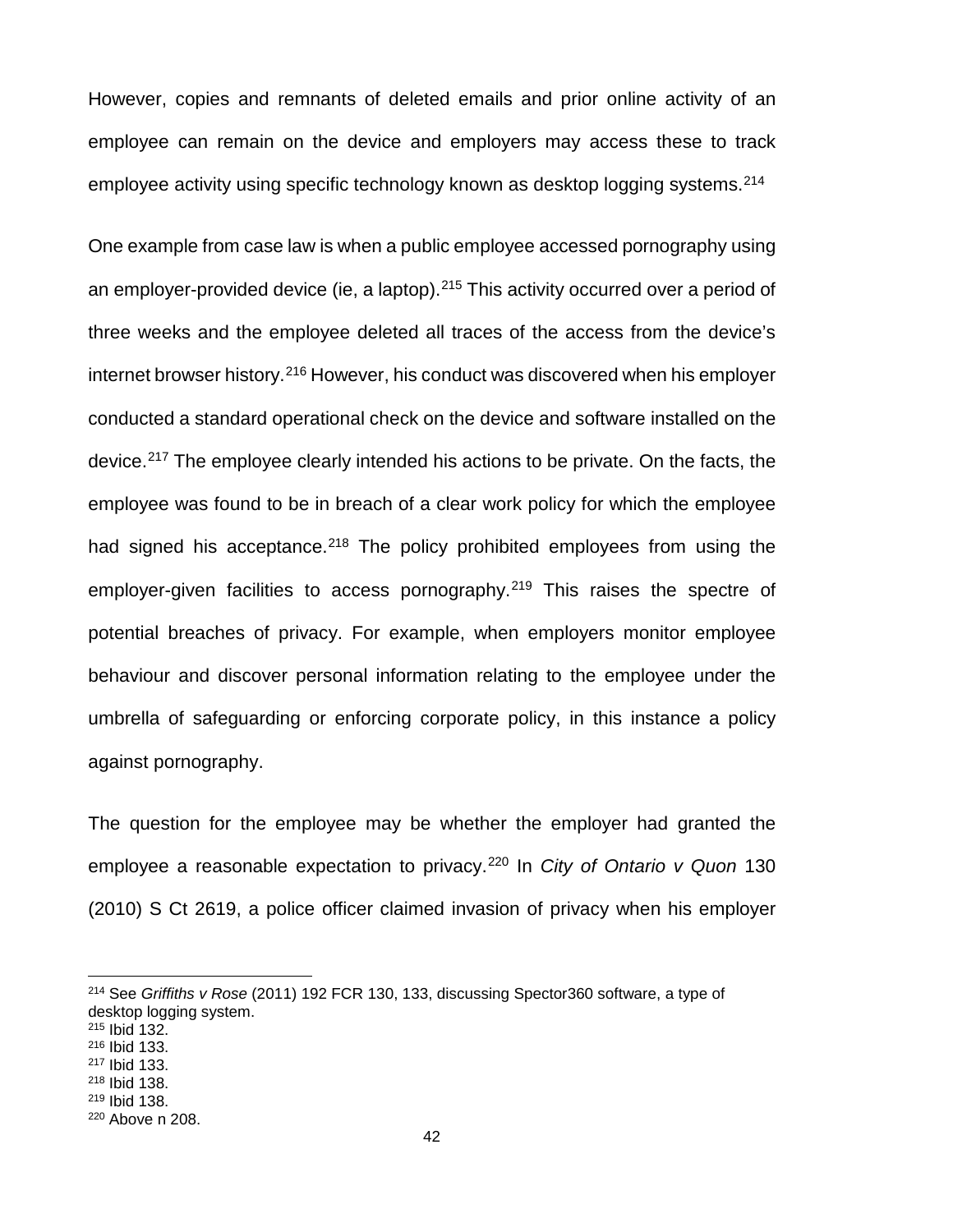scrutinised the personal messages he sent on the pager provided by his employer. [221](#page-50-0) The Supreme Court of the United States was cautious in its approach. It took the view that a balance may need to be found between the need for privacy and rapid advances in technology.<sup>[222](#page-50-1)</sup> The Court stated that these rapid changes in technology are re-shaping boundaries of privacy expectations between employees and employers.<sup>[223](#page-50-2)</sup> Sanchez et al are of the view that this question is usually answered by examining the surrounding circumstances of the particular employer– employee relationship.<sup>[224](#page-50-3)</sup> This thesis agrees with Sanchez et al, and argues that the surrounding circumstances are factors that should also be considered in the Australian context. As stated earlier, a factor to be considered is whether there is an express authorisation by the employee that allows the employer to access all records of any communication carried out using the employer-provided device.

A recent decision of the European Court of Human Rights appears to narrowly interpret the boundaries of employer monitoring of employee communication. In September 2017, the Grand Chamber of the European Court of Human Rights upheld an employee's appeal to privacy under Article 8 of the European Convention of Human Rights.[225](#page-50-4) Article 8 provides that an individual has a right to privacy for their private and family life, home and correspondence.<sup>[226](#page-50-5)</sup> The Grand Chamber determined that an employee's termination due to his employer monitoring his use

<span id="page-50-0"></span><sup>221</sup> *City of Ontario v Quon* 130 (2010) S Ct 2619, 2625; Patricia Sanchez Abril, Avner Levine and Alissa Del Reigo, 'Blurred Boundaries: Social Media Privacy and the Twenty First Century Employee' (2012) 49(1) *American Business Law Journal* 71. <sup>222</sup> Ibid.

<span id="page-50-2"></span><span id="page-50-1"></span><sup>223</sup> Ibid.

<span id="page-50-3"></span><sup>224</sup> Sanchez Abril et al, above n 185, 68.

<span id="page-50-4"></span><sup>225</sup> *Barbulescu v Romania* [2017] ECHR 754.

<span id="page-50-5"></span><sup>226</sup> Article 8 of the *European Convention on Human Rights*.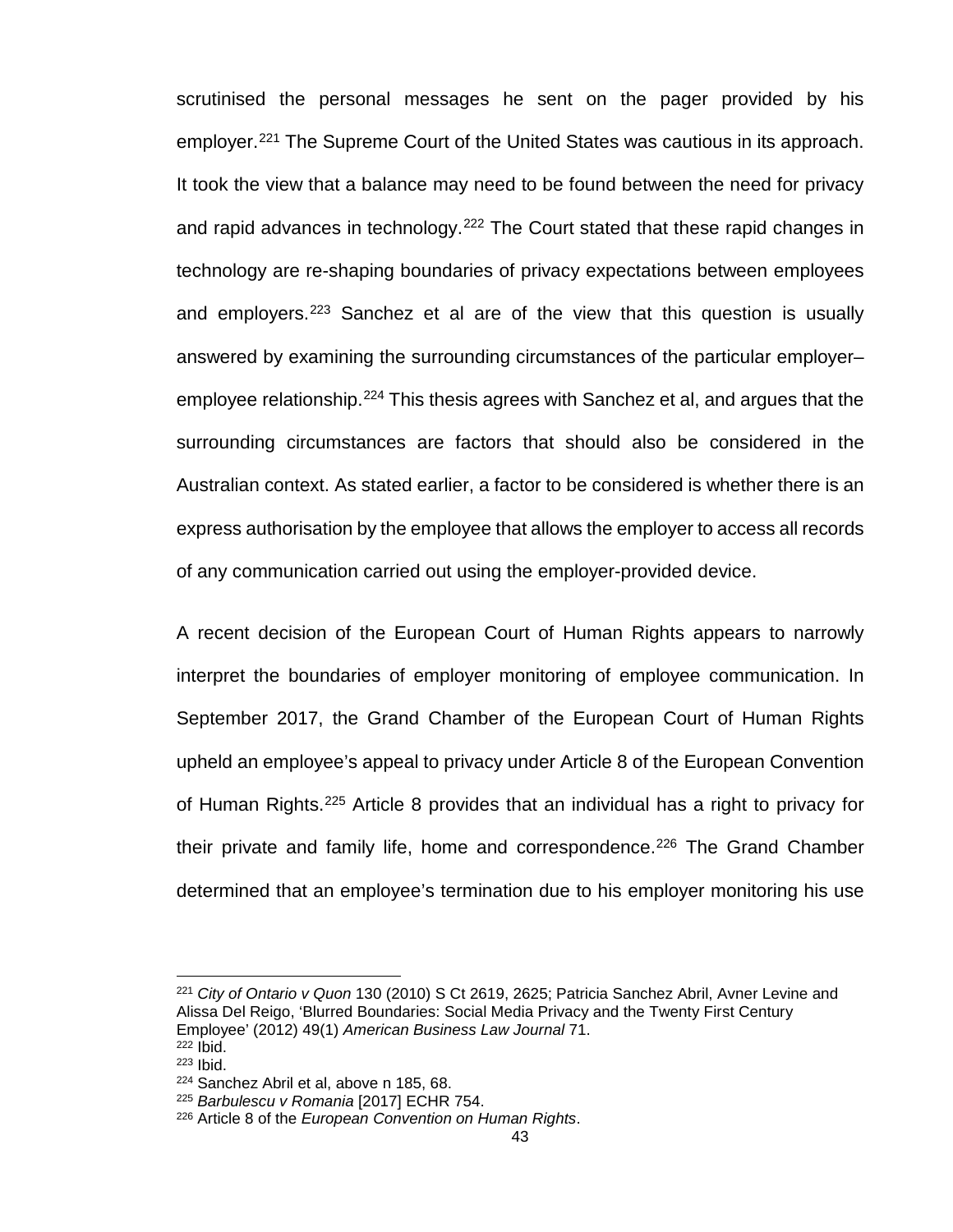of his Yahoo professional and personal messenger accounts without his express consent was improper.[227](#page-51-0) The employee had used his personal Yahoo Messenger account to message his brother and his fiancée while he also messaged workrelated matters on the separate Yahoo Messenger account set up for that purpose by his employer.<sup>[228](#page-51-1)</sup> Both actions were conducted during work time.<sup>[229](#page-51-2)</sup> The employer had, in line with the company's SMedia policy, monitored the employee and extracted some communication that included the personal communication.<sup>[230](#page-51-3)</sup> Among other items, the employer's SMedia policy prohibited the use of employer resources for personal use.<sup>[231](#page-51-4)</sup> The employee claimed that his privacy had been breached.[232](#page-51-5)

The Grand Chamber of the European Court of Human Rights upheld this claim on the following grounds. The Grand Chamber found that, on the facts, the employer had placed its interests to safeguard company rights over the employee's right to privacy of communication under Article  $8^{233}$  $8^{233}$  $8^{233}$  Among the facts that the Grand Chamber considered was the employer's failure to justify the precise reason as to why the employee's communications were being monitored.<sup>[234](#page-51-7)</sup> Another consideration was whether the employer could have used less intrusive ways of monitoring that would have limited the access of their monitoring from encroaching into the employee's personal communications.[235](#page-51-8) The Grand Chamber also stated

- <span id="page-51-2"></span><sup>229</sup> Ibid [7].
- <span id="page-51-3"></span><sup>230</sup> Ibid [7].
- <span id="page-51-4"></span><sup>231</sup> Ibid [10]. 232 Ibid [7].
- <span id="page-51-6"></span><span id="page-51-5"></span><sup>233</sup> Ibid [7].
- <span id="page-51-7"></span><sup>234</sup> Ibid [7].
- <span id="page-51-8"></span><sup>235</sup> Ibid [7].

<span id="page-51-0"></span><sup>227</sup> *Barbulescu v Romania* [2017] ECHR 754.

<span id="page-51-1"></span><sup>228</sup> Ibid [21].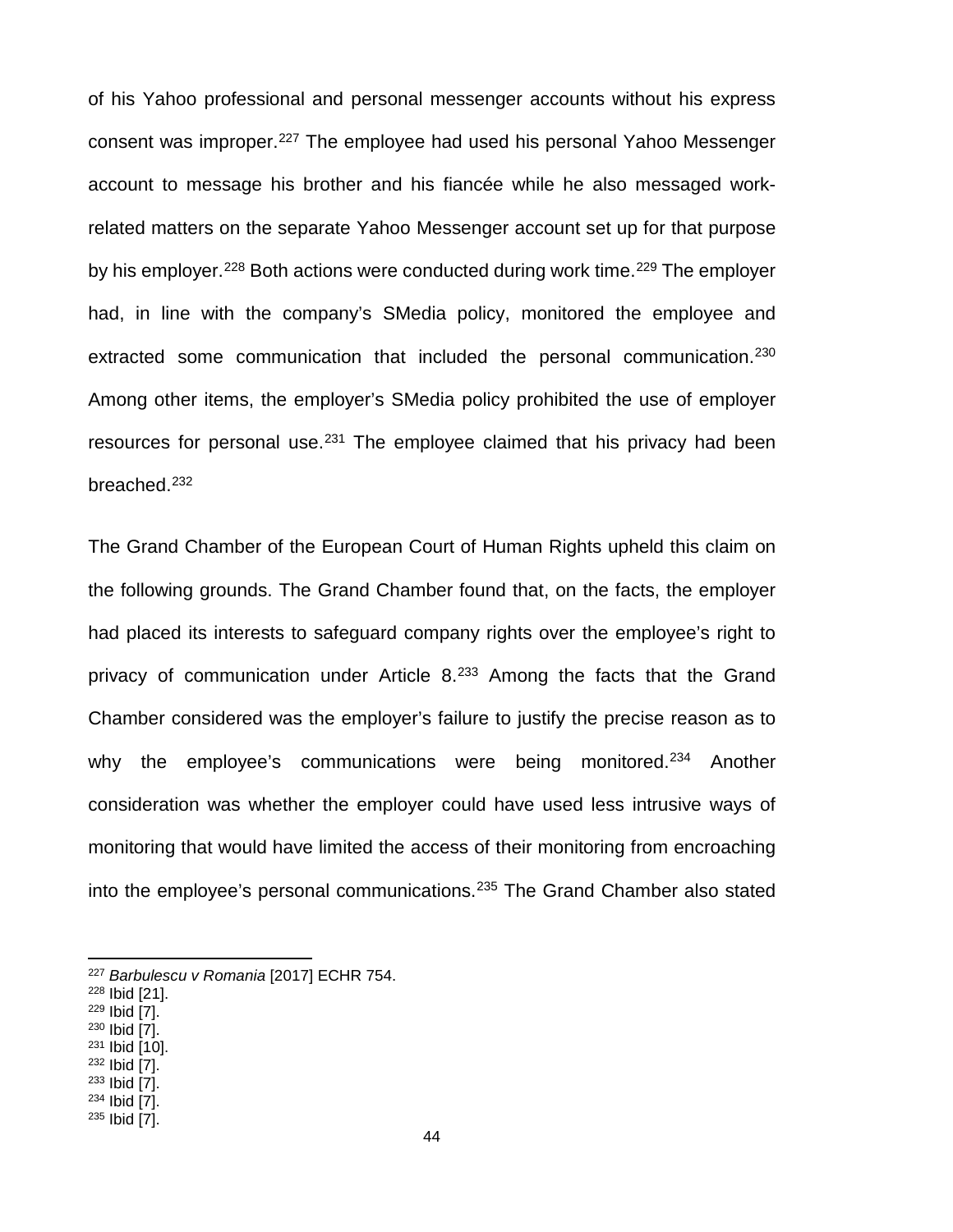that to validly monitor an employee's communications, the employer should inform the employee of the full scope and ambit of their proposed monitoring policy prior to commencing such monitoring.<sup>[236](#page-52-0)</sup> The facts in this decision are similar to the Canadian case of *City of Ontario v Quon* 130 (2010) S Ct 2619, 2625, in which the court found that despite the employer having in place a clear SMedia policy of which the aggrieved employee was fully aware, the employer's access of the employee's personal messages on the employee's personal SMedia account without the employee's express consent or knowledge was held to be a breach of that employee's privacy.<sup>[237](#page-52-1)</sup>

The above two cases from jurisdictions as diverse as Europe and the US appear to indicate a narrow interpretation of how and when an employer may monitor the communications of an employee — even when those communications are on devices given by employer<sup>[238](#page-52-2)</sup> or on SMedia sites set up for work purposes.<sup>[239](#page-52-3)</sup> In Australia, the situation is more complicated as there is no overarching protection of employee communication.<sup>[240](#page-52-4)</sup> Following the 2014 amendments that replaced the *NPPs* and *IPPs* with the now generic *APPs*, only employee records and personal information related to an employee are exempt from the *Act*. Forsyth, a researcher and a lawyer, takes the view that this is a murky area and two questions need to be answered before anyone can determine if the disputed communication falls within the exemption of the *Act*. [241](#page-52-5) First, does the communication contain personal

<span id="page-52-0"></span><sup>236</sup> Ibid [7].

<span id="page-52-1"></span><sup>&</sup>lt;sup>237</sup> Above n 220.

<span id="page-52-2"></span><sup>238</sup> *Barbulescu v Romania* [2017] ECHR 754.

<span id="page-52-3"></span><sup>239</sup> Above n 220.

<span id="page-52-4"></span><sup>240</sup> Thornthwaite, above n 16, 164.

<span id="page-52-5"></span><sup>241</sup> Anthony Forsyth, 'A Thin Wall of Privacy Protection, with Gaps and Cracks: Regulation of Employees' Personal Information and Workplace Privacy in Australia*'* in Roger Blanpain (ed),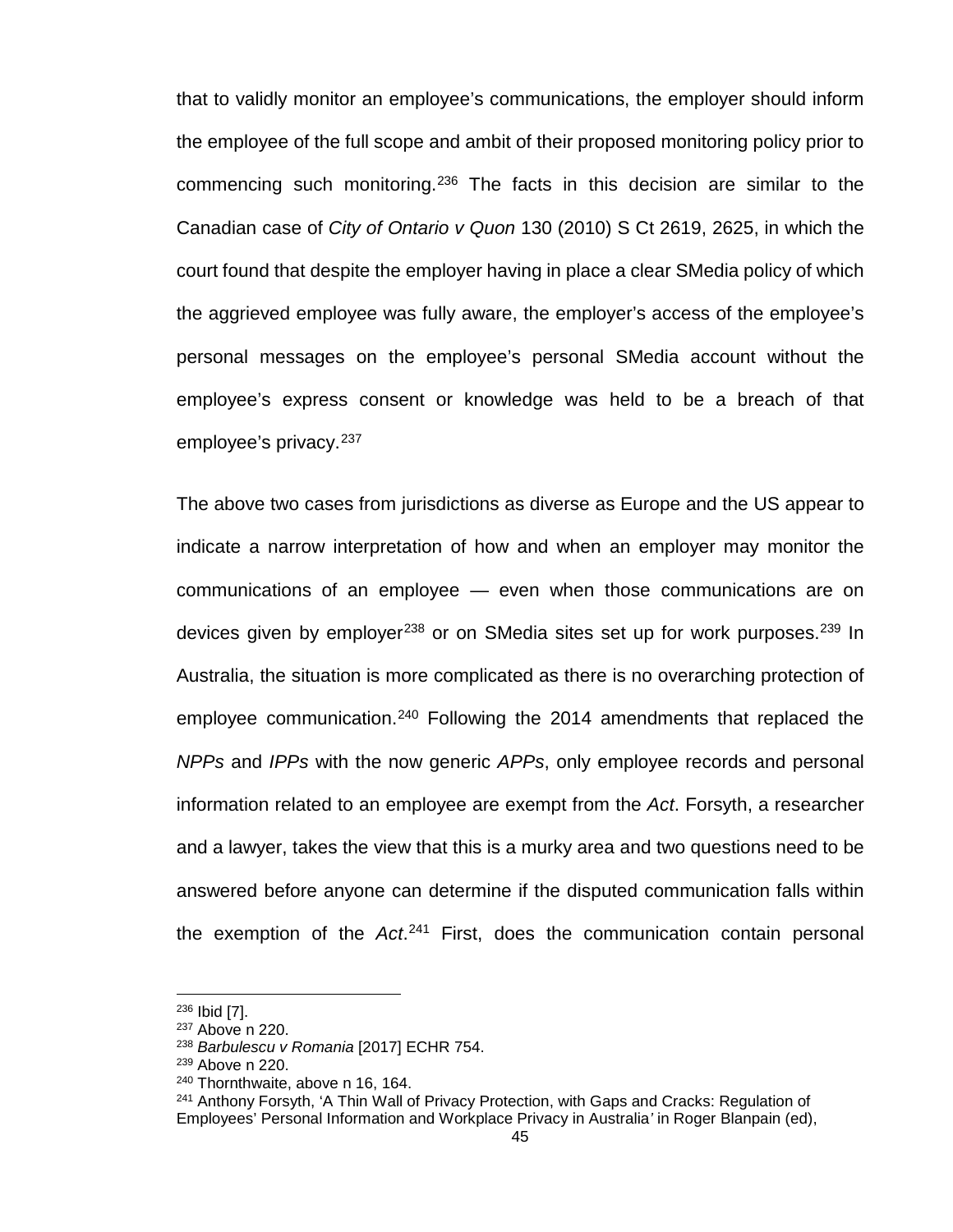information (eg, some detail that enables the employee to be identified such as their name)? If it does, the *Act* may protect the employee's communication.<sup>[242](#page-53-0)</sup> Second, does the employee's communication fall within the definition of an 'employee record' in the *Act*? If it does, then potentially the exemption to the *Act* applies and the communication may be open to employer scrutiny. Forsyth notes that SMedia policies and their effect on employee privacy are yet another factor that complicates this issue. Forsyth summarises the complexities of determining whether an employee can be monitored or if the information that is obtained through such monitoring can be used against the employee and notes that it is a legal minefield for employers.[243](#page-53-1)

Another factor that may be relevant is the nature of the industry in which the work relationship exists. For example, the banking and securities industries have strict industry guidelines about employee use of employer-provided devices.<sup>[244](#page-53-2)</sup> The Commonwealth Bank of Australia (CBA) has a SMedia policy that appears to render an innocuous comment made by an employee about teacups in the workplace as a potential breach of the policy.[245](#page-53-3) Item 4 of the *CBA Social Media Policy* requires employees to report any comments by their respective SMedia connections that may be not complimentary to CBA.<sup>[246](#page-53-4)</sup> More concerning is that Item 4 of the Policy seemingly renders employees responsible for the comments or opinions of others

<sup>&#</sup>x27;Protection of Employees' Personal Information and Privacy' (2014) 88 *Bulletin of Comparative Labour Relations* 7.

<span id="page-53-0"></span><sup>242</sup> Sections 13 and 14 of the *Privacy Act 1988* (Cth).

<span id="page-53-1"></span><sup>243</sup> Ibid 24.

<span id="page-53-4"></span><span id="page-53-3"></span><span id="page-53-2"></span><sup>244</sup> Commonwealth Bank of Australia, *CBA Social Media Policy* (1 December 2010) [<https://www.google.com.au/url?sa=t&rct=j&q=&esrc=s&source=web&cd=1&ved=0ahUKEwiW7ZiZ](https://www.google.com.au/url?sa=t&rct=j&q=&esrc=s&source=web&cd=1&ved=0ahUKEwiW7ZiZ8cnXAhUCy7wKHRuXCTkQFggoMAA&url=http%3A%2F%2Fcommetrics.com%2Fdownload%2F37%2F&usg=AOvVaw1QPkYpp3H4Oa-JV0u0wTJB) [8cnXAhUCy7wKHRuXCTkQFggoMAA&url=http%3A%2F%2Fcommetrics.com%2Fdownload%2F37](https://www.google.com.au/url?sa=t&rct=j&q=&esrc=s&source=web&cd=1&ved=0ahUKEwiW7ZiZ8cnXAhUCy7wKHRuXCTkQFggoMAA&url=http%3A%2F%2Fcommetrics.com%2Fdownload%2F37%2F&usg=AOvVaw1QPkYpp3H4Oa-JV0u0wTJB) [%2F&usg=AOvVaw1QPkYpp3H4Oa-JV0u0wTJB>](https://www.google.com.au/url?sa=t&rct=j&q=&esrc=s&source=web&cd=1&ved=0ahUKEwiW7ZiZ8cnXAhUCy7wKHRuXCTkQFggoMAA&url=http%3A%2F%2Fcommetrics.com%2Fdownload%2F37%2F&usg=AOvVaw1QPkYpp3H4Oa-JV0u0wTJB). <sup>245</sup> Ibid. <sup>246</sup> Ibid.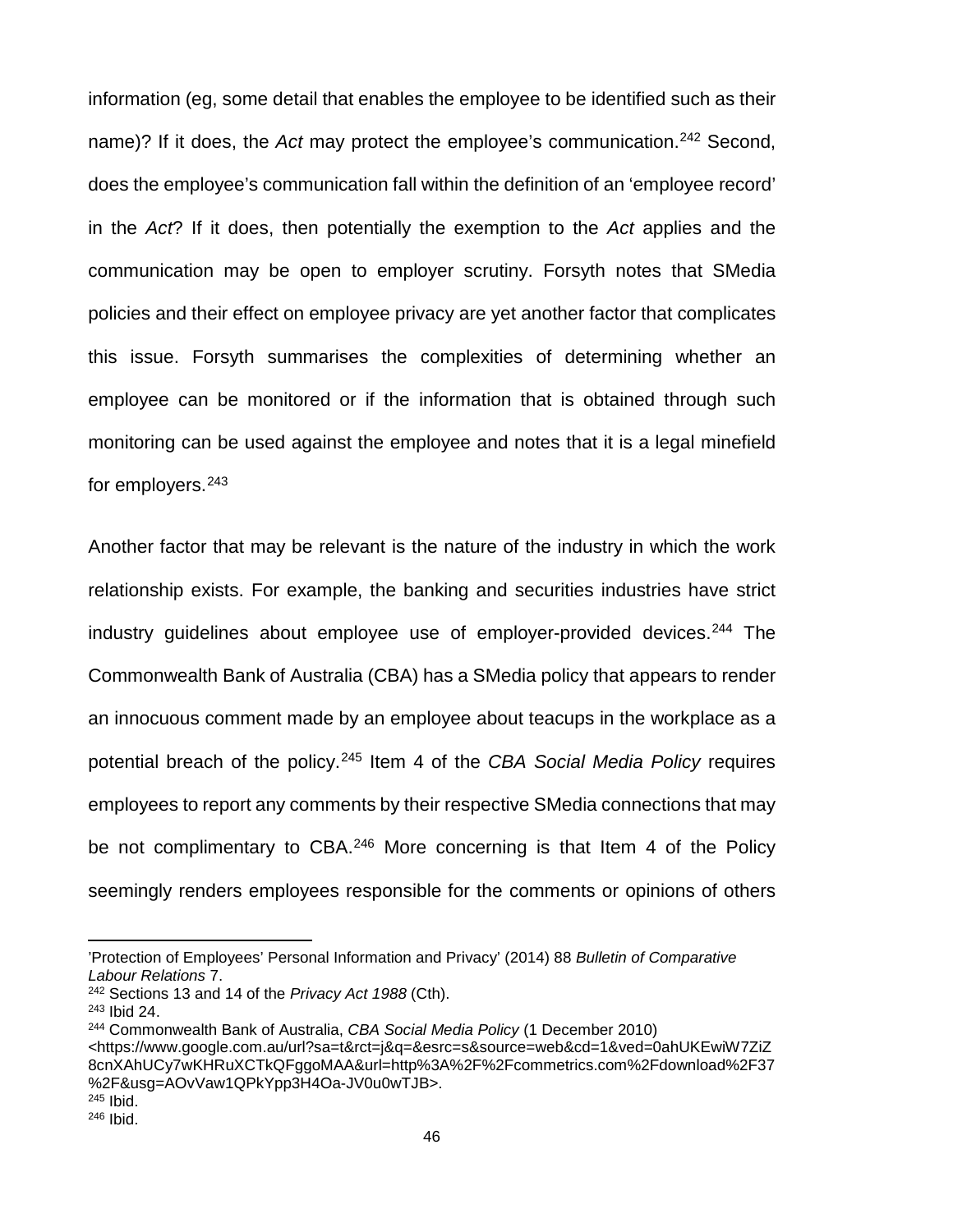on their SMedia connections. If a SMedia connection's comment is negative or against CBA, the employee may be considered in breach of the policy.<sup>[247](#page-54-0)</sup> The Financial Services Union has taken umbrage about this policy and is in ongoing negotiations with CBA to have the policy altered.<sup>[248](#page-54-1)</sup> From an employee perspective, this level of employer control is excruciatingly challenging to comply with. It appears to require that employees of CBA sacrifice SMedia activity to avoid risk of breaching of the policy. The right to freedom of association, discrimination and other potential human rights issues are all relevant to the operation of such a policy and are provided for in various Australian legislation and case law as discussed in Part 2 of this thesis. To date, there has been no case law concerning the application of the *CBA Social Media Policy*. We can only speculate whether CBA applies the policy in a strict matter or if it approaches SMedia issues more realistically than its policy suggests.

Other industries that utilise SMedia either directly or indirectly may allow much more latitude for employees to use SMedia for personal purposes. One example is Google.<sup>[249](#page-54-2)</sup> Google's approach is at the opposite end of the spectrum compared with the conservative approach taken by CBA. Google appears to penalise employees who do not aggressively utilise their SMedia accounts to encourage their contacts to use Google as their preferred mode of online interaction.<sup>[250](#page-54-3)</sup> The penalty is through

<span id="page-54-0"></span><sup>&</sup>lt;sup>247</sup> Jeffry Pilcher, 'Banks Social Media Policy Says Snitch & Spy on Your Friends or You're Fired' (7 February 2011) *The Financial Brand* <https://thefinancialbrand.com/16718/commonwealth-banksocial-media-policy/>.

<span id="page-54-1"></span><sup>248</sup> Ibid.

<span id="page-54-3"></span><span id="page-54-2"></span><sup>249</sup> Nicholas Carlson, 'Larry Page Just Tied ALL Employees' Bonuses to the Success of Google's Social Strategy', *Business Insider* (online), 7 April 2011 <http://www.businessinsider.com/larrypage-just-tied-employee-bonuses-to-the-success-of-the-googles-social-strategy-2011-4>.  $250$  Ibid.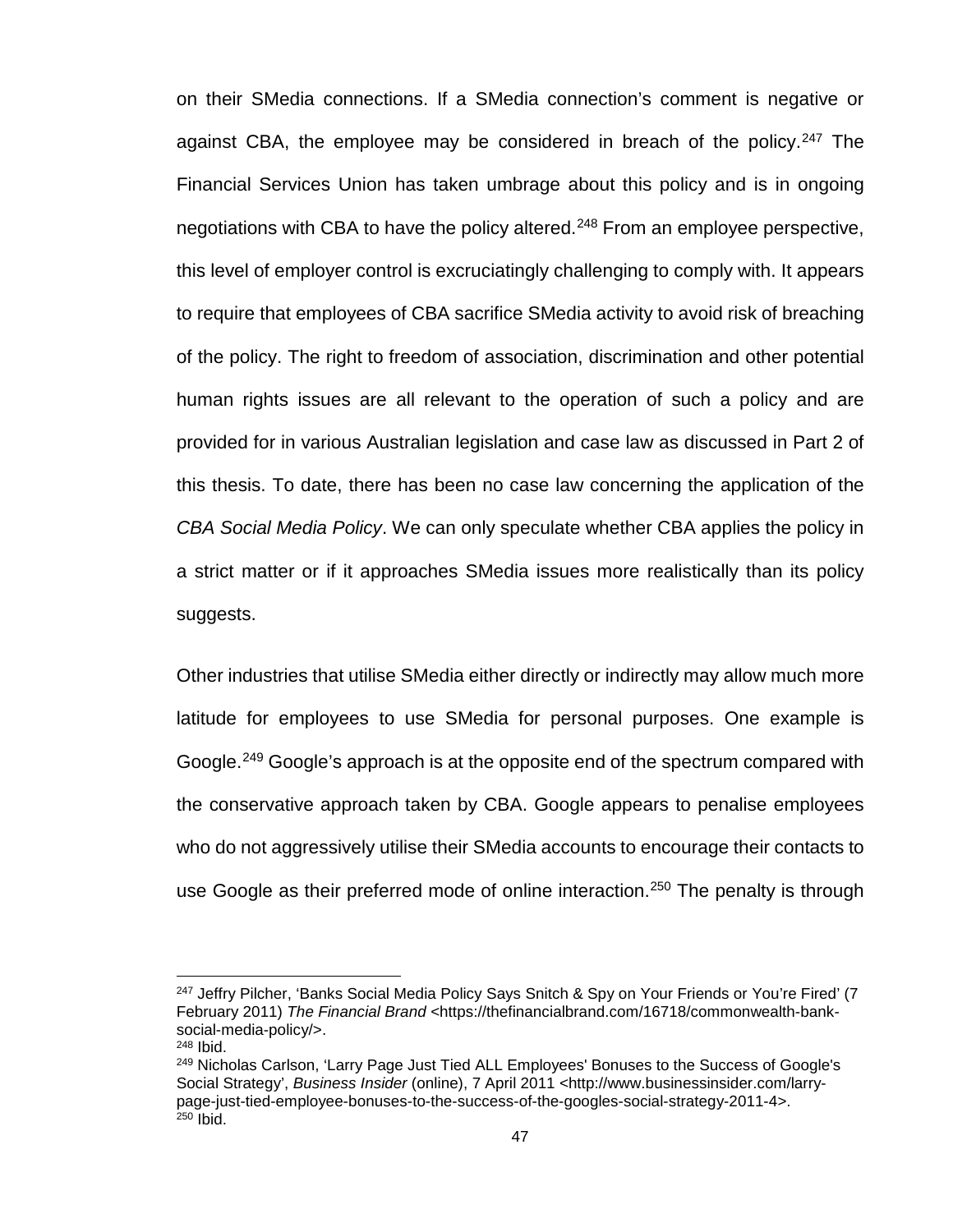performance appraisals and the volume of employee contacts that interact through Google might well be a key performance indicator for bonus allocations.<sup>[251](#page-55-0)</sup>

<span id="page-55-0"></span>SMedia policies, and how these are viewed by employers, employees and bodies that adjudicate employer–employee disputes in determining unfair dismissals due to SMedia use, will be discussed in depth later in this thesis as part of the analysis of case law.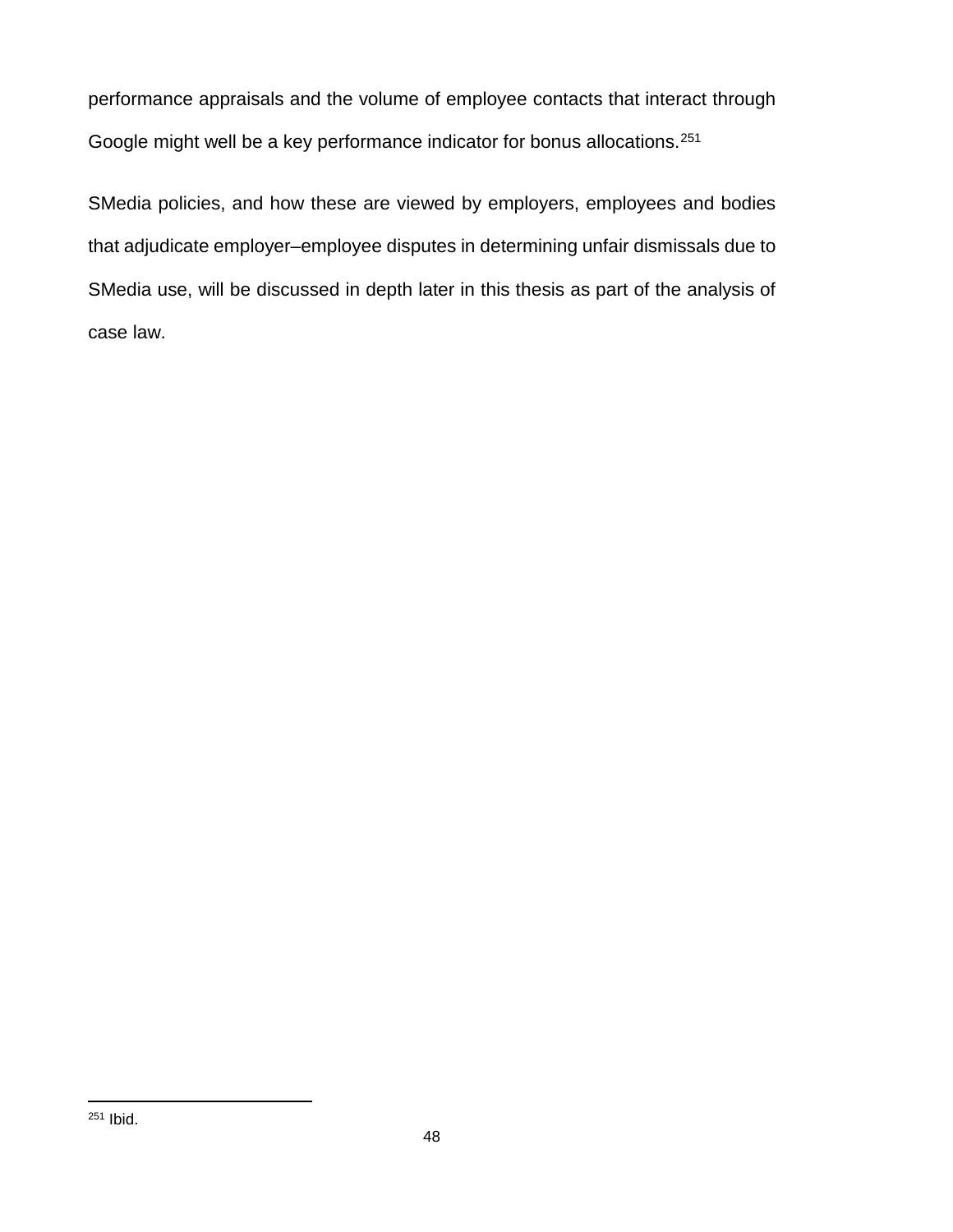# Part 2: Privacy and Australian Employees

This discussion is distinct from Part 1 of this thesis that identifies the knowledge gap this thesis will fill. Part 2 deals with contemporary perceptions of privacy, especially in relation to the areas of digital and SMedia platforms. The recurring theme in this discussion about SMedia and digital research centres on the employee's right to privacy when utilising their personal SMedia accounts.

It is important to determine the scope, if any, of the duties that employees owe to their employer when using their personal SMedia at work or away from work. Whether an employee has rights to privacy that may prohibit an employer from accessing or taking action against an employee for comments they make on SMedia must be considered. Answering these questions will help determine the level of restraint required from an employee in relation to the employee's 'freedom' of speech when communicating opinions about their work, employer or any other related matters through their personal SMedia. These questions will form the foundation for the analysis of judicial decisions and descriptions of current trends in dealing with the issues surrounding personal SMedia and the employment relationship. This analysis is presented in Part 3.

In answering the above questions, Part 2 will discuss the following:

 $\circ$  contextual definitions of privacy  $\sim$  a brief examination defining the idea or notion of privacy as it has evolved over time and the current prevailing views with regard to online privacy that are relevant to this thesis

49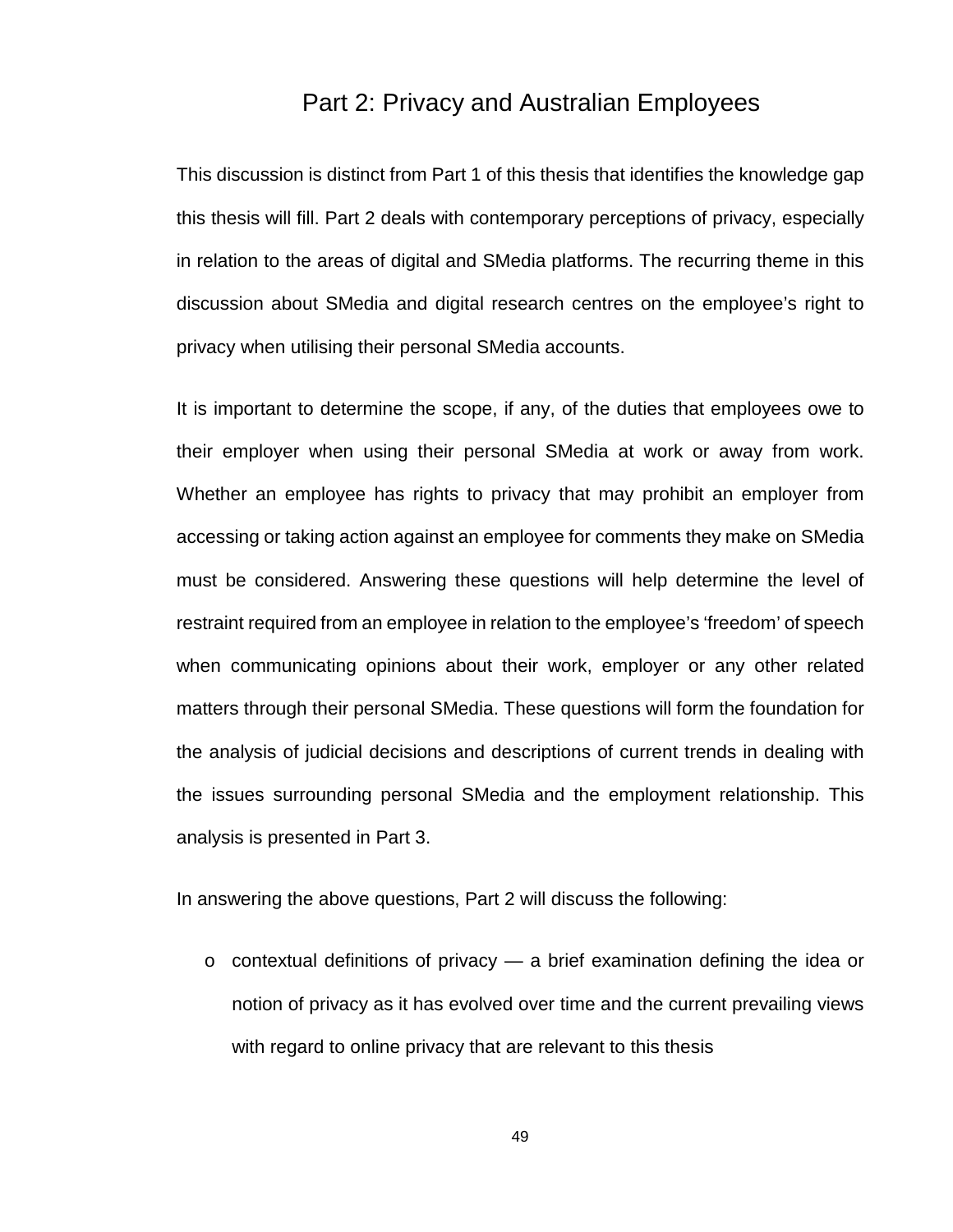o the Australian position on privacy — an overview of the legislation and case law that relates to privacy in Australia.

# 2.1. Contextual Definitions of Privacy

For the context of this thesis, notions of privacy can be separated into two distinct zones. These zones are spatial privacy and personal privacy.

## 2.1.1. Spatial privacy

Spatial privacy is contextualised as a right to or about property that includes a definitive space used, managed or controlled exclusively by an individual. In the context of this thesis, spatial privacy will include the virtual online space of SMedia sites used by employees.

More commonly, spatial privacy is exemplified as a physical space. This is evidenced by common adages such as 'a man's home is his castle' or 'good fences make good neighbours' and is well accepted in doctrinal notions of privacy. As far back as the Talmud, an official of the court was not allowed to enter the home of a judgment debtor to seize money for a creditor.<sup>[252](#page-57-0)</sup> Similarly, the Quran prohibits entry into a person's home without the agreement of the homeowner or residents, whether the home is empty or if there are people present.<sup>[253](#page-57-1)</sup> These historic rules show that the physical space of an individual's home is usually considered a personal space and private to the individual.

<span id="page-57-0"></span><sup>252</sup> Chabad Sola – South Cienega, CA (Jewish.tv) home page Talmud, *Bava Metzia* 113, 8:35– 49:16 [<http://dot\\_net-origin.chabad.org/dailystudy/talmud\\_cdo/aid/3446486/jewish/Talmud-Bava-](http://dot_net-origin.chabad.org/dailystudy/talmud_cdo/aid/3446486/jewish/Talmud-Bava-Metzia-113.htm)[Metzia-113.htm>](http://dot_net-origin.chabad.org/dailystudy/talmud_cdo/aid/3446486/jewish/Talmud-Bava-Metzia-113.htm).

<span id="page-57-1"></span><sup>253</sup> Quran *Al-Nur*, 24:27–28 [<https://quran.com/24/27-28>](https://quran.com/24/27-28).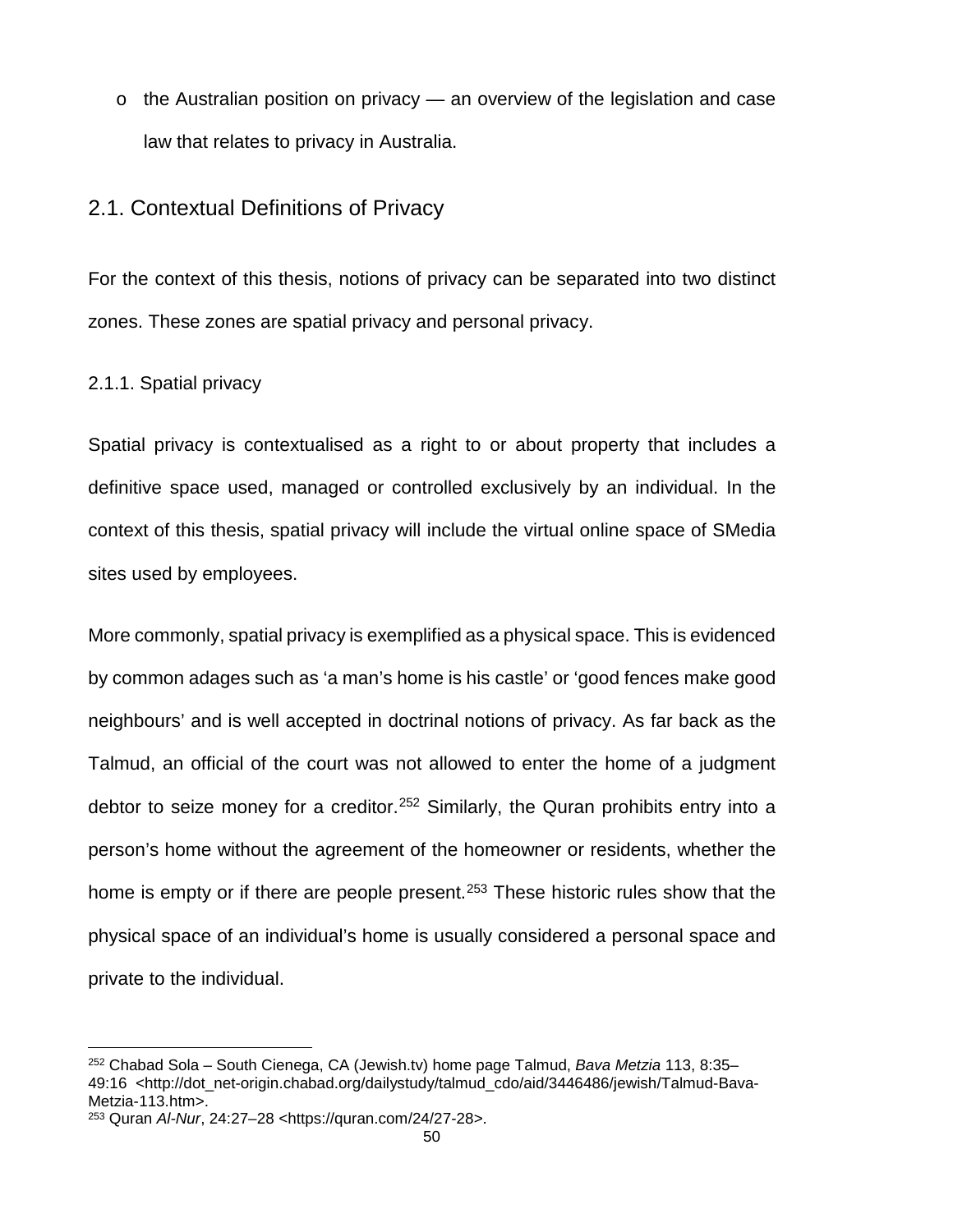Futuristically, Daniel Joyce presents an interesting commentary with regards to the use of 'spatial' in relation to the internet. I refer to his comments allegorically regarding SMedia. While accepting that the spatial correlation is somewhat like a real estate model, Joyce suggests that viewing the internet in more holistic terms 'as an environment rather than a mechanism or extension of the public' may prove more constructive, as the internet is a more than a conceptualisation of a new world or a 'binary conception of online/offline' realm.<sup>254</sup> In light of the pervasiveness of SMedia (as discussed in Part 1), the word 'environment' seems to encapsulate the notion that is SMedia today. However, the above definition of spatial privacy is maintained for the purposes of this thesis. Joyce's idea is too abstract for this paper and may open a broad area of debate and discourse too wide for this space.

2.1.2. Personal privacy

 $\overline{a}$ 

## *2.1.2.1. Privacy of person (bodily privacy)*

Historically, notions of personal privacy can be traced to the Bible, Quran and other ancient texts. One example of personal privacy is exemplified in the book of Genesis when Adam and Eve are expelled from the Garden of Eden after being made conscious of their 'shame' from the nakedness of their bodies.[255](#page-58-1) This was an

<span id="page-58-0"></span><sup>254</sup> Daniel Joyce, 'Privacy in the Digital Era: Human Rights Online?' (2015) 16(1) *Melbourne Journal of International Law* 270, 6. Daniel Joyce is a lecturer at the School of Law, University of New South Wales, Project Director of the Digital Media and Human Rights, Australian Human Rights Centre and an Affiliated Research Fellow at the Erik Castren Institute of International Law and Human Rights, University of Helsinki.

<span id="page-58-1"></span><sup>255</sup> Henry F Fradella et al, 'Quantifying Katz: Empirically Measuring "Reasonableness Expectations of Privacy" in the Fourth Amendment Context' (2011) 38(3) *American Journal of Criminal Law* 289, 299.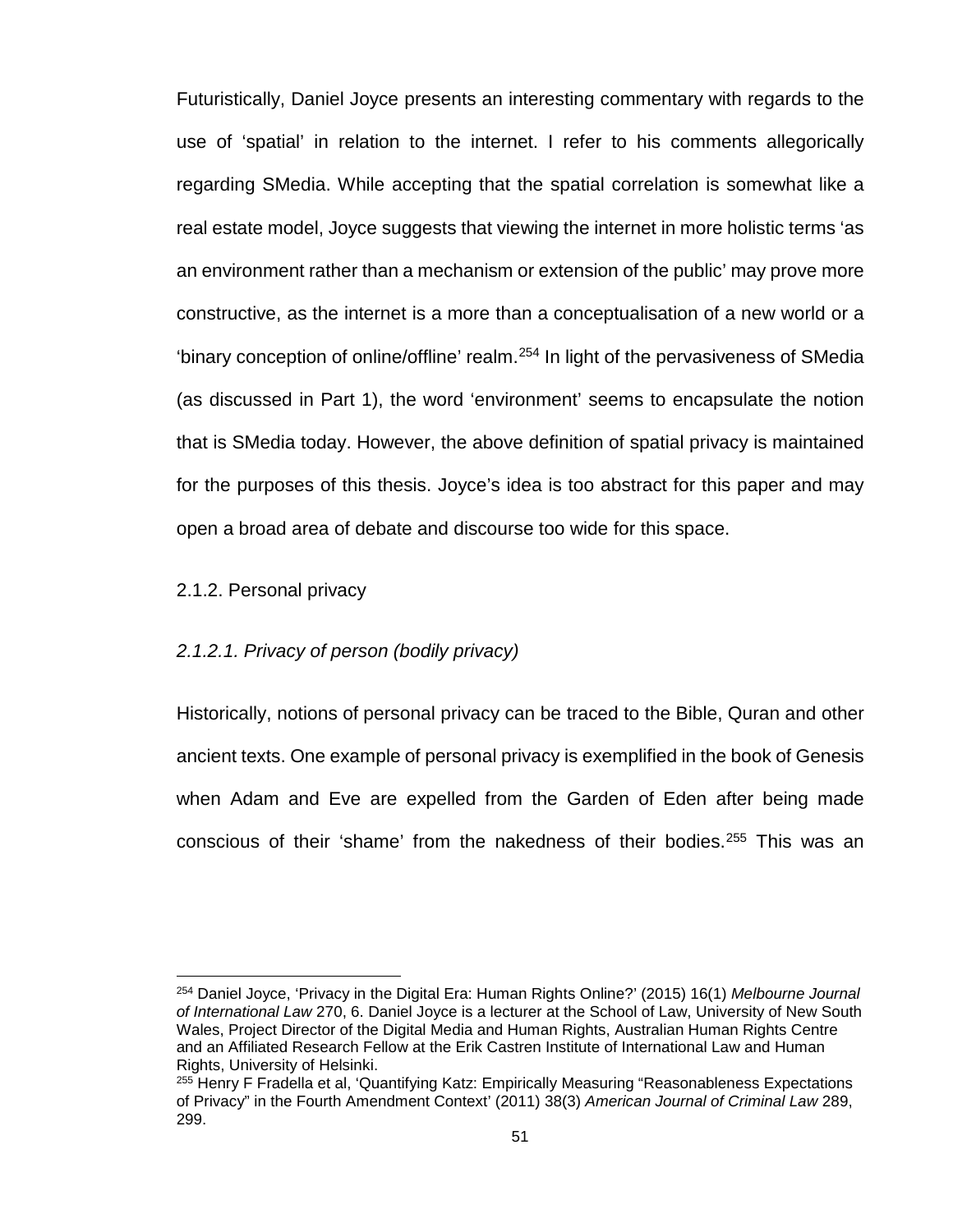awareness of exposure, of their nakedness being disclosed to the world around them.[256](#page-59-0)

The *Mahabharata* is another example from an ancient civilisation in which personal privacy is evidenced. The *Mahabharata* is an Indian legend passed down through oral tradition and reputed to be about 5000 years old.<sup>[257](#page-59-1)</sup> In this legend, an example of personal privacy is expressed in the non-criminal circumstance of the protagonist Draupadi's experience of being humiliated when the villain Dhusasana pulls at the garments she is wearing and the way in which the hero Krishna saves her modesty.[258](#page-59-2) In this context, Draupadi's unwillingness to expose her body to eyes other than those whom she permitted to view her body may be said to be a personal right of bodily privacy. Another example is the Biblical sixth commandment that prohibits adultery.[259](#page-59-3) This example suggests that the body of a married person belongs to the spouse and that bodily privacy is an exclusive property right rather than a personal right.<sup>[260](#page-59-4)</sup> These two examples may be taken to indicate that an individual's privacy in relation to their (human) body overlaps between spatial privacy (property) and personal privacy.

This overlap is relevant when discussing the images of people posted on personal SMedia sites. One contemporary example is when an incensed third party posted a screenshot of a video. The video was uploaded by two naval nurses in the US. It

<span id="page-59-0"></span><sup>256</sup> Kenneth Mathews, *The New American Commentary: Genesis 1-11:26 (New American Commentary)* (B & H Publishing Group, 1996) 26.

<span id="page-59-1"></span><sup>257</sup> The *Mahabharata* is originally attributed to Vyasa and has been translated by various people in multiple languages including English.

<span id="page-59-3"></span><span id="page-59-2"></span><sup>258</sup> Kamala Subramaniam, *Mahabharata* (Bhavan's Book University, 19th ed, 2015) 192–3. <sup>259</sup> Henry F Fradella et al, above n 254, 289, 301, citing Arnold N Enker, 'Error Juris in Jewish Criminal Law' (1994–1995) 11 *Journal of Law and Religion* 23, 42.

<span id="page-59-4"></span><sup>&</sup>lt;sup>260</sup> Henry F Fradella et al, above n 254, 289, 301, citing Jill Elaine Hasday, 'Contest and Consent: A Legal History of Marital Rape' (2000) 88(5) *California Law Review* 1373, 1397 n 68.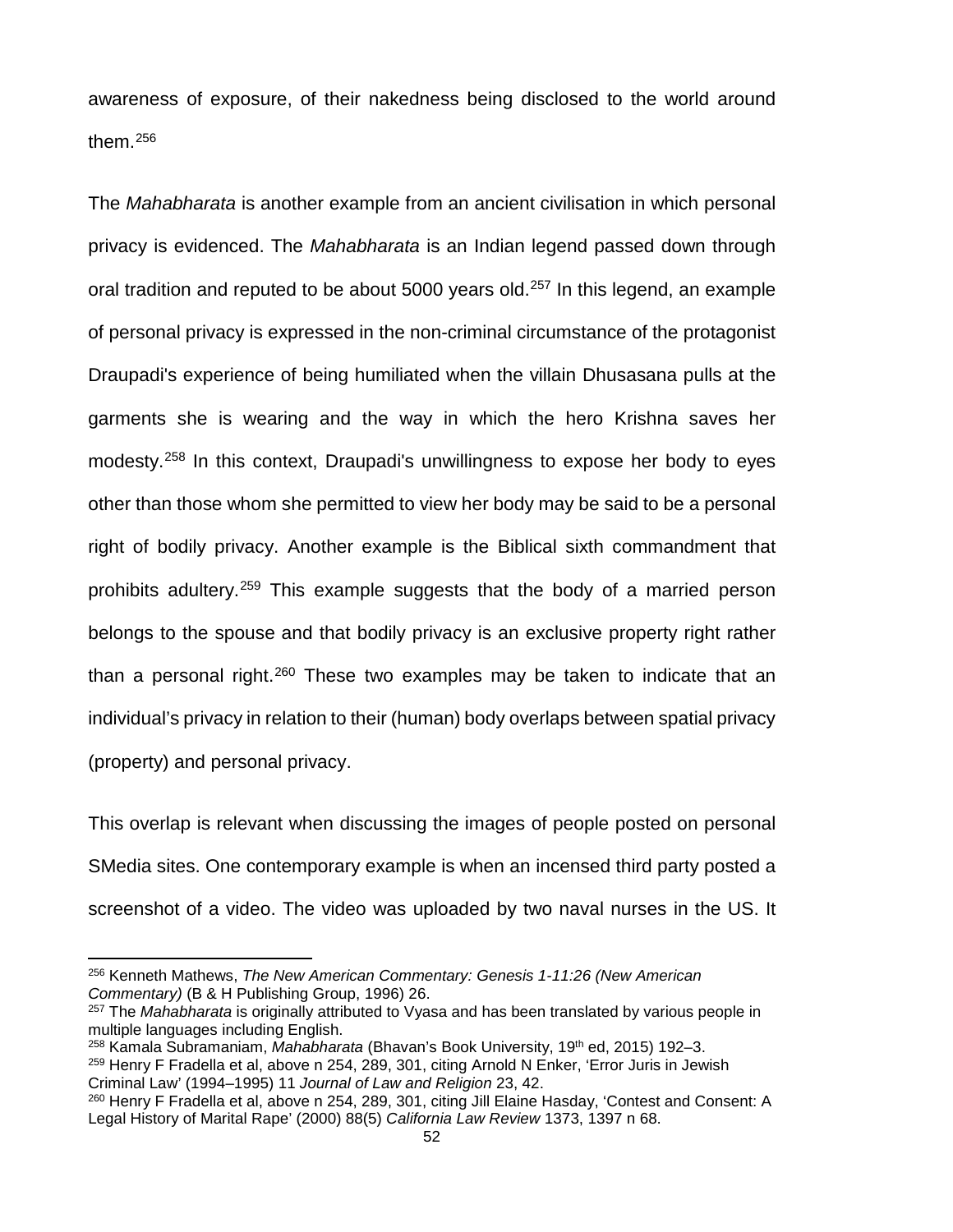showed the nurses making a newborn infant dance to rap music.<sup>[261](#page-60-0)</sup> The third party shared the images posted by one of the nurses outside the SMedia site of the person posting the image. Could it be argued that the third party had no right to 'share' the screenshot of the video that was presumably posted for the select audience of the person (nurse) on her personal SMedia site? In this instance, it is expected that the nurses will face both military (criminal) and legal (civil) repercussions.<sup>[262](#page-60-1)</sup> The expected repercussions for the two nurses may indicate that a posting on a personal SMedia site is tantamount to a story in the public media. The question of whether an employee's comments on personal SMedia are made on a public or private space is detailed below**.**

### *2.1.2.2. Privacy and secrecy*

Does privacy mean secrecy? This is a question that has existed since ancient times. For example, in the Chinese legend *Butterfly Lovers* issues that relate to personal privacy and secrecy are central to the theme of the female protagonist pretending to be a man.<sup>[263](#page-60-2)</sup> In the legend, the female protagonist dresses as a man to obtain an education in an era when it was unlawful for women to study or to be scholarly. Thus, she had to keep her gender a secret. To keep this secret (information about her person), she had to protect her personal privacy of identity, body, clothing and behaviour. This intersection between privacy (personal and spatial) and secrets is

<span id="page-60-0"></span><sup>261</sup> 9News, '*Nurses Removed From Duty After Making Newborn Dance for Video'* (20 September 2017) <http://www.9news.com.au/world/2017/09/20/07/54/nurses-removed-from-duty-after-makingnewborn-dance-for-video>.

<span id="page-60-1"></span><sup>262</sup> Ibid.

<span id="page-60-2"></span><sup>263</sup> Victor Mair, 'An Eighteenth-Century Version of "Liand Shanbo and Zhu Yingtai" from Suzhou' in Victor Mair (ed), *The Columbia Anthology of Chinese Folk and Popular Literature* (Columbia University Press, 2011) 503.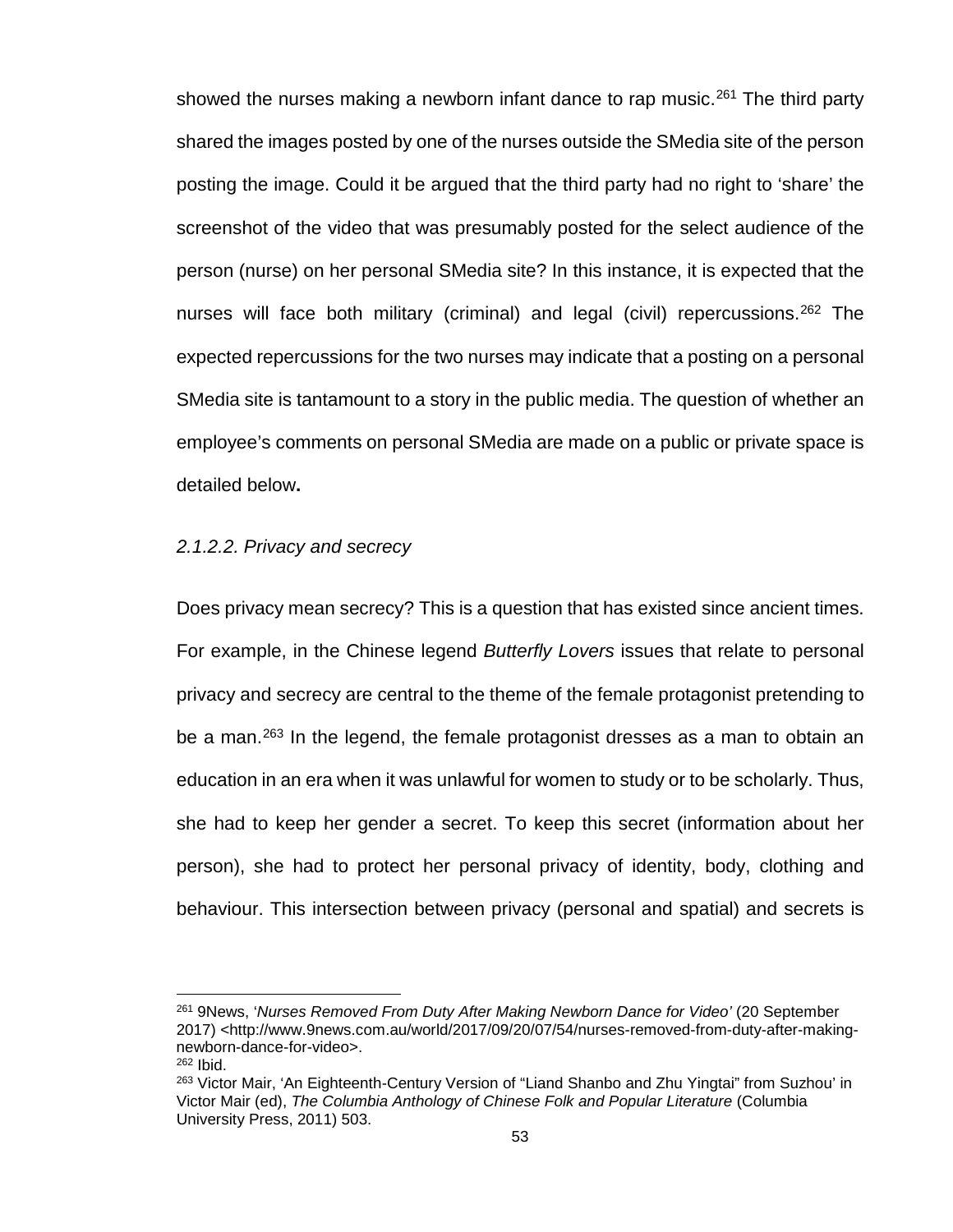well discussed by Bier.<sup>[264](#page-61-0)</sup> Bier considers this intersection of maintaining privacy to support maintaining secrecy as the beginnings of legal privacy in the  $20<sup>th</sup>$  century.<sup>[265](#page-61-1)</sup> Bier goes on to quote Warren and Brandis's simplistic concept of privacy as 'the right to be left alone'.[266](#page-61-2)

Des Butler, Professor of Law at the Queensland University of Technology, states that case law has firmly recognised that information 'with the requisite quality of confidence' includes secrets, whether they be trade secrets or personal secrets.<sup>[267](#page-61-3)</sup> However, information that is made public is no longer a secret.[268](#page-61-4) In *Wilson v Ferguson* [2015] WASC 15 a spurned lover uploaded to the internet intimate pictures of his ex-fiancée. The court commented that pictures, 'implicitly provided on condition that they were not to be shown in public', were made public when they entered a domain in which others could access them and the secret was then exposed.<sup>[269](#page-61-5)</sup> This intersection between secrecy and privacy is a relevant consideration. This is particularly the case in relation to determining if an employee breaches confidentiality of employer information when the employee posts their opinion on SMedia.[270](#page-61-6)

<span id="page-61-0"></span><sup>264</sup> William Christian Bier, *Privacy, A Vanishing Value?* (Fordham University Press, 1980), citing Samuel Warran and Louis Brandeis 'The Right to Privacy' (1890) 4 *Harvard Law Review* 193, 195. <sup>265</sup> Ibid.

<span id="page-61-2"></span><span id="page-61-1"></span><sup>266</sup> Ibid.

<span id="page-61-3"></span><sup>267</sup> Des Butler, 'Protecting Personal Privacy in Australia: Quo Vadis?' (2016) 42(1) *Australian Bar Review* 116.

<span id="page-61-4"></span><sup>268</sup> *Wilson v Ferguson* [2015] WASC 15.

<span id="page-61-5"></span><sup>269</sup> Ibid [56].

<span id="page-61-6"></span><sup>270</sup> Butler, above n 266.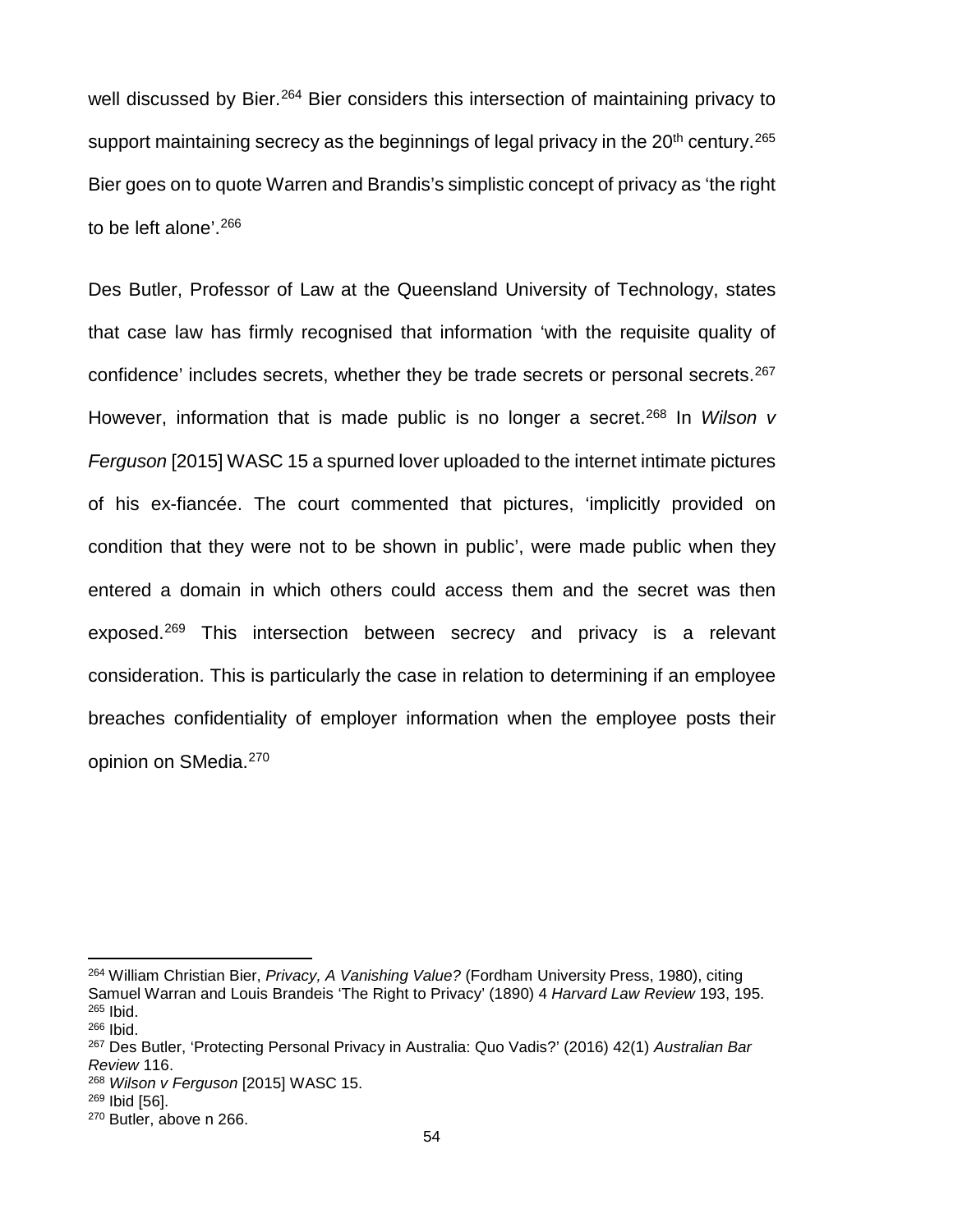#### *2.1.2.3. Informational privacy*

Informational privacy is the area of privacy most commonly discussed in relation to SMedia privacy. An example of informational privacy in Ancient Greece is the Hippocratic Oath that is still in use today. Through the Oath, doctors swear to protect patient confidentiality.<sup>[271](#page-62-0)</sup> The Oath includes the words:

What I may see or hear in the course of the treatment or even outside of the treatment in regard to the life of men, which on no account one must spread abroad, I will keep to myself, holding such things shameful to be spoken about. [272](#page-62-1)

As far back 1769, there is common law authority to state that it is the sole right of the maker of a statement to determine if he wants to share or publish a personal comment, opinion or any visual depiction of the same, including images and pictures.[273](#page-62-2) Warren and Brandis' 1890 treatise on privacy expands personal privacy violations to include any information that is exploited through media, specifically print media.[274](#page-62-3) The sentiments in their treatise echo through time and are relevant to the realm of SMedia today. Their treatise holds relevance to the issue of safeguarding the privacy and rights of an individual to communicate their thoughts and actions on SMedia.

<span id="page-62-0"></span><sup>&</sup>lt;sup>271</sup> John C Moskop et al, 'From Hippocrates to HIPAA: Privacy and Confidentiality in Emergency Medicine Part I: Conceptual, Moral, and Legal Foundations' (2005) 45(1) *Annals of Emergency Medicine* 59.

<span id="page-62-1"></span><sup>272</sup> 'Oath of Hippocrates' in Warren Thomas Reich, *Encyclopaedia of Bioethics* (Macmillan, rev. ed 1995) vol 5, 2632.

<sup>273</sup> *Millar v Taylor* (1769) 98 ER 201.

<span id="page-62-3"></span><span id="page-62-2"></span><sup>274</sup> Samuel D Warren and Louis D Brandeis, 'The Right to Privacy' (1890) 4(5) *Harvard Law Review* 193.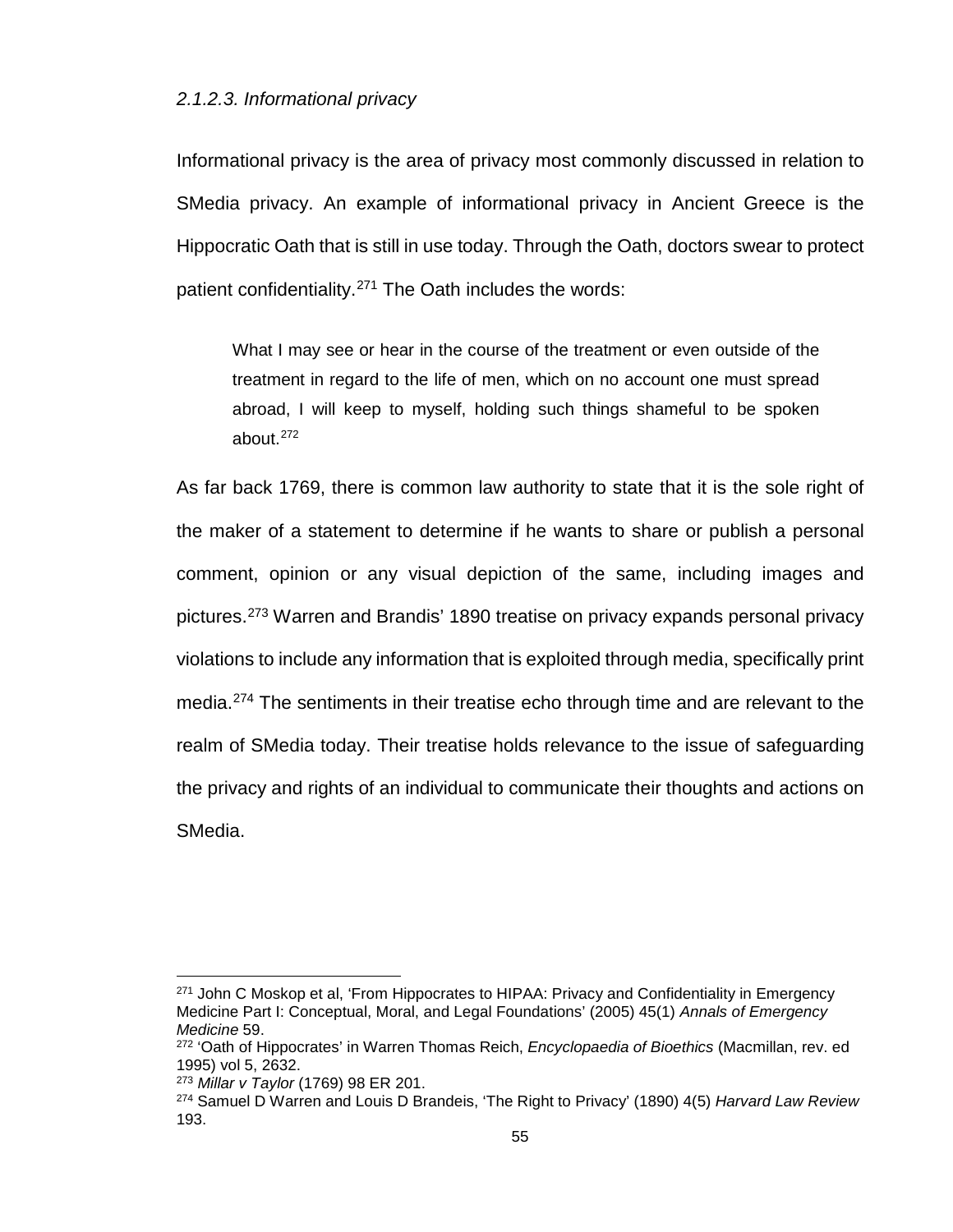In the Australian context, the importance of an individual's rights to control what is posted about an individual or entity on SMedia is underlined by the Commonwealth government's ongoing initiative to impose civil penalties on people who take, share or threaten to share nude images without consent.<sup>[275](#page-63-0)</sup> The proposed legislation will empower the Office of the eSafety Commissioner to administer and enforce civil penalties such as fines, injunctions and orders to 'take down' (remove) such images.<sup>[276](#page-63-1)</sup> This legislation is targeted to overarch the existing, fragmented state legislation and provide equality across all Australian jurisdictions. At present, the only states that have specific offences for such actions are New South Wales, <sup>[277](#page-63-2)</sup> South Australia<sup>[278](#page-63-3)</sup> and Victoria.<sup>[279](#page-63-4)</sup> One of the ways in which the legislation aims to assist in protecting the privacy of victims, is by speeding up the process to remove such pictures from circulation. It will be interesting to see how the proposed legislation discusses sharing of such images, and whether a more extended reading of the legislation may render people who view and go on to share such posts as accountable in any way.[280](#page-63-5)

The context of personal privacy in this thesis refers to the privacy of an employee with regards to an individual's personal information (ie, information about

<span id="page-63-0"></span><sup>275</sup> Angela Lavoipierre, 'National Revenge Porn Legislation to Impose Fines for Abusers Slated for This Year' *ABC News*, 10 November 2017 <http://www.abc.net.au/news/2017-11-10/new-revengeporn-legislation-to-impose-civil-penalties/9138040>. <sup>276</sup> Ibid.

<span id="page-63-2"></span><span id="page-63-1"></span><sup>277</sup> *The Crimes Act 1900* (NSW), amended by *Crimes Amendment (Intimate Images) Act 2017*  (NSW).

<span id="page-63-3"></span><sup>278</sup> *Summary Offences (Filming and Sexting Offences) Amendment* Act *2016* (SA).

<span id="page-63-4"></span><sup>279</sup> Section 41DA of the *Summary Offences Act 1966* (Vic) that deals with the distribution of intimate images.

<span id="page-63-5"></span><sup>&</sup>lt;sup>280</sup> Such sharing by third parties could and should be limited in circumstances. For example, when an individual has, or ought to have, reasonable knowledge that the original post constituted a breach of privacy, then any sharing should render the individual accountable for increasing the enormity or severity of the breach. Such accountability need not be subject to harsh punishments but rather emphasise that people should have respect for individual privacy and encourage a culture of consent and respect in SMedia.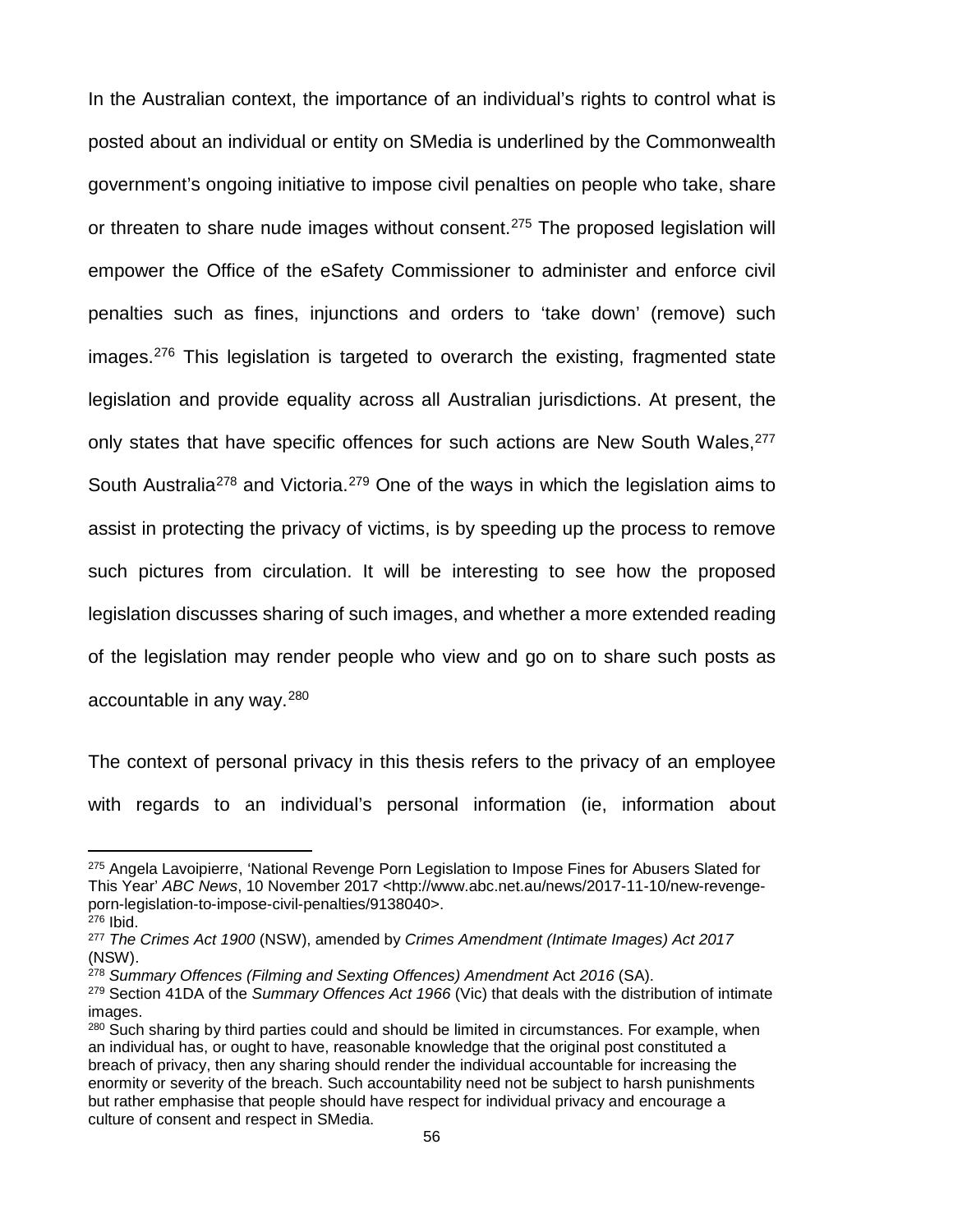themselves). Captured within this concept are the data, images, words, conduct and so forth that a person would consider confidential to them and those they choose to share these with. For the purposes of this thesis, personal privacy includes any information that identifies or causes an individual to be identified and information that neither an employer nor an employee may want published to any third party. This broadly follows the definition in the *Privacy Act 1988* (Cth). The *Privacy Act 1988* specifically defines 'personal information' as:

> $\circ$  information or an opinion about an identified individual or an individual who is reasonably identifiable a) whether the information or opinion is true or not and b) whether the information or opinion is recorded in a material form or not.<sup>[281](#page-64-0)</sup>

It should be noted that s 6(1) of the *Privacy Act 1988* has an addendum to the definition of personal information, wherein the meaning of personal information is extended by s 187LA of the *Telecommunications (Interception and Access) Act 1979*  (Cth) to cover information that is stored pursuant to Part 5–1A of that *Act*. [282](#page-64-1) In practice this means that the *Telecommunications (Interception and Access) Act 1979*  (Cth), prohibits unauthorised access to, or interceptions of, stored telecommunication information except in limited circumstances.<sup>[283](#page-64-2)</sup>

The courts have elaborated on the meaning of personal information as it applies to such information stored under the *Telecommunications (Interception and Access)*

 $\overline{a}$ 

<span id="page-64-2"></span><span id="page-64-1"></span><sup>282</sup> *Telecommunications (Interception and Access) Act 1979* (Cth) (as amended by the *Telecommunications (Interception and Access) Amendment (Data Retention) Act 2015* (Cth)). <sup>283</sup> *Telecommunications (Interception and Access) Act 1979* (Cth), see long title of the Act.

<span id="page-64-0"></span><sup>281</sup> Section 6(1) of the *Privacy Act 1988* (Cth).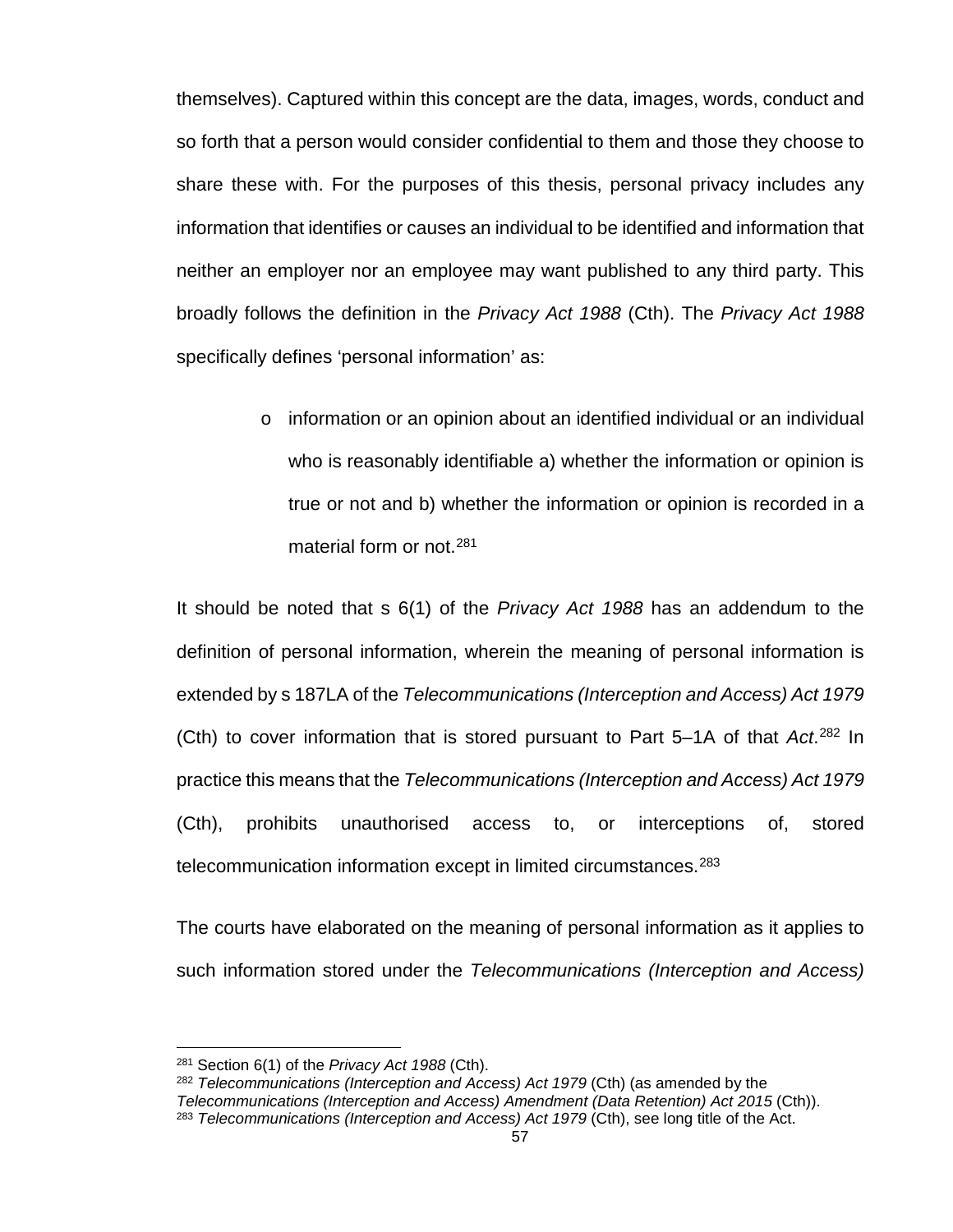*Act 1979* (Cth). For example, in *Privacy Commissioner v Telstra Corporation Ltd* [2017] FCAFC 4,<sup>[284](#page-65-0)</sup> an individual (Grubb) requested his telecommunication provider Telstra provide him with 'all the metadata information' that it had stored about him in his mobile phone service.<sup>[285](#page-65-1)</sup> He then filed a complaint with the OAIC,<sup>[286](#page-65-2)</sup> alleging that Telstra had not provided him with all his personal information as requested. The Court determined that 'metadata' was not defined in the Act. [287](#page-65-3) The Court determined the issue by a narrow interpretation of the meaning of 'personal information' of the individual.<sup>[288](#page-65-4)</sup> The Court held that 'personal information' within the *Telecommunications (Interception and Access) Act 1979* (Cth) only included information that may become known to third parties.<sup>[289](#page-65-5)</sup>

In information technology and information systems, metadata is defined as an underlying layer of data that describes other data. For example, a text document's metadata contains information about the length of the document, author, when the document was written and, often, a short summary of the document.<sup>[290](#page-65-6)</sup> Metadata makes finding and working with primary data easier as it operates more like a tool than a primary source of information such as a library catalogue.<sup>[291](#page-65-7)</sup> As a tool, metadata is deemed to be part of the intellectual property of the information technology system of the service provider rather than raw information. Thus, metadata or information contained therein is not disclosed to third parties as it is not

- <span id="page-65-3"></span><sup>287</sup> *Privacy Commissioner v Telstra Corporation Ltd* [2017] FCAFC 4 [6].
- <span id="page-65-4"></span><sup>288</sup> *Privacy Commissioner v Telstra Corporation Ltd* [2017] FCAFC 4 [3].
- <span id="page-65-5"></span><sup>289</sup> Ibid.

l

<span id="page-65-7"></span><sup>291</sup> Margaret Rouse, *Metadata* (July 2014) TechTarget

<span id="page-65-0"></span><sup>284</sup> *Privacy Commissioner v Telstra Corporation Ltd* [2017] FCAFC 4.

<span id="page-65-1"></span><sup>285</sup> *Privacy Commissioner v Telstra Corporation Ltd* [2017] FCAFC 4 [6].

<span id="page-65-2"></span> $286$  Previously known as the Office of the Australian Privacy Commissioner (OAPC).

<span id="page-65-6"></span><sup>290</sup> P Christensson, 'Metadata' (2006) *TechTerms* <https://techterms.com/definition/metadata>.

<sup>&</sup>lt;http://whatis.techtarget.com/definition/metadata>.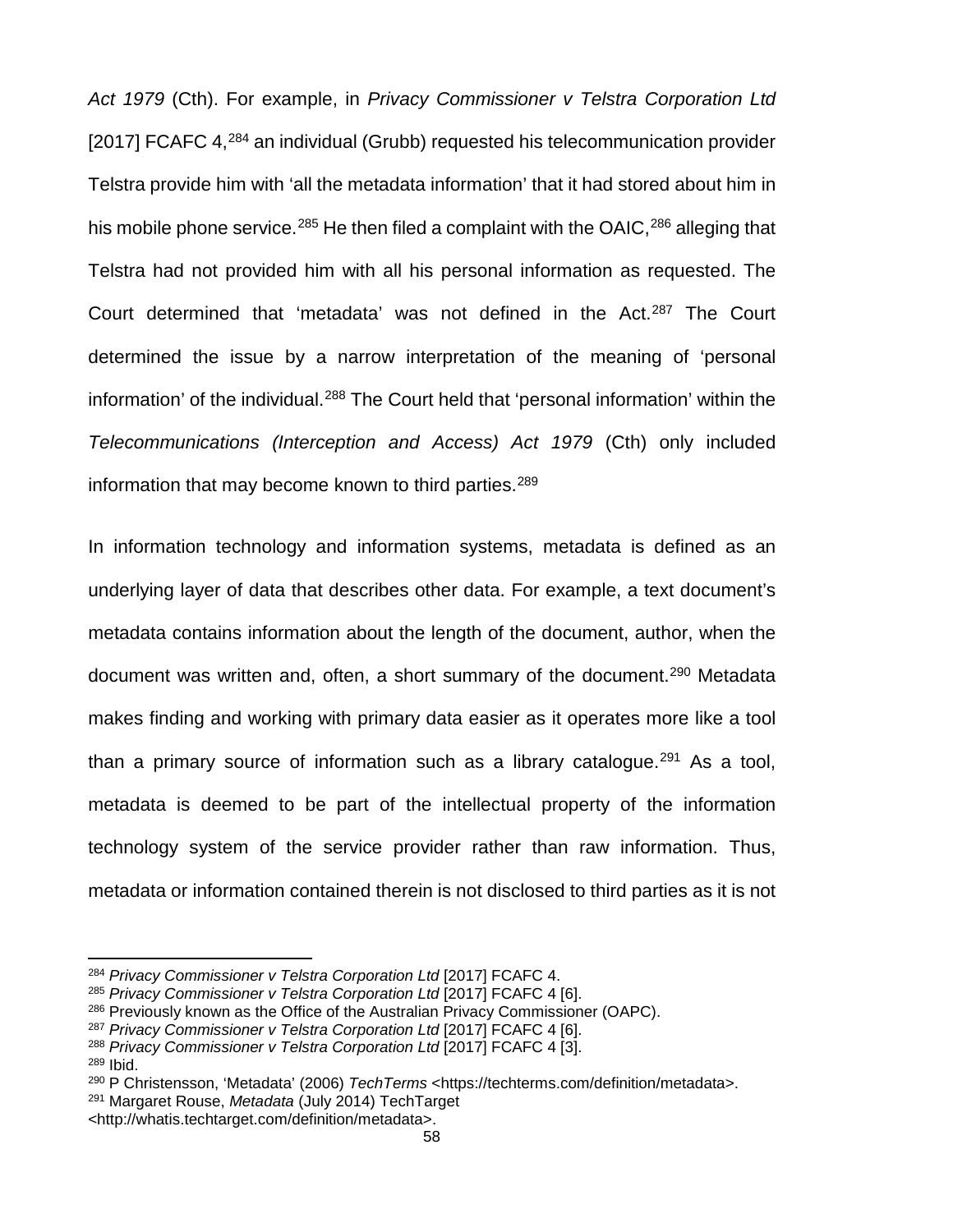considered relevant.[292](#page-66-0) On the facts of *Privacy Commissioner v Telstra Corporation Ltd*, the metadata requested by Grubb was deemed not to be 'personal information' about Grubb.[293](#page-66-1)

It should be noted that this interpretation of personal information was construed narrowly in the light of Principle 6 of the *NPPs*. The Court determined that Principle 6 was enacted to 'ensure that a person has access to information held by a relevant entity, information may become known to third parties'.[294](#page-66-2) If *Privacy Commissioner v Telstra Corporation Ltd* were to be filed today, the relevant *APP* would be Principle 12.1 that provides guidelines about the access of an individual to their personal information.[295](#page-66-3) However, Flannery, an Australian legal practitioner, commented that the decision in *Privacy Commissioner v Telstra Corporation Ltd* has acknowledged that 'personal information' is a 'broad concept' that requires a case-by-case evaluation to determine if information or opinion is about a particular individual or not.[296](#page-66-4)

This thesis submits that the narrow interpretation in *Privacy Commissioner v Telstra Corporation Ltd* is the Court's attempt to balance the protection of individual personal privacy with the economics of data management in relation to business entities. Businesses would have to safeguard their corporate intelligence, customised

<span id="page-66-0"></span><sup>292</sup> *Privacy Commissioner v Telstra Corporation Ltd* [2017] FCAFC 4.

<span id="page-66-1"></span><sup>293</sup> Angela Flannery, 'Grubb's Case and the Meaning of Personal Information' (3 March 2017) Mondaq

<sup>&</sup>lt;http://www.mondaq.com/australia/x/573252/Data+Protection+Privacy/Grubbs+case+and+the+mea ning+of+personal+information>.

<span id="page-66-2"></span><sup>294</sup> *Privacy Commissioner v Telstra Corporation Ltd* [2017] FCAFC 4.

<span id="page-66-3"></span><sup>295</sup> Office of the Information Commissioner, *Chapter 1: APP 12.1—Open and Transparent Management of Personal Information* (February 2014) [<https://www.oaic.gov.au/agencies-and](https://www.oaic.gov.au/agencies-and-organisations/app-guidelines/chapter-1-app-1-open-and-transparent-management-of-personal-information)[organisations/app-guidelines/chapter-1-app-1-open-and-transparent-management-of-personal](https://www.oaic.gov.au/agencies-and-organisations/app-guidelines/chapter-1-app-1-open-and-transparent-management-of-personal-information)[information>](https://www.oaic.gov.au/agencies-and-organisations/app-guidelines/chapter-1-app-1-open-and-transparent-management-of-personal-information).

<span id="page-66-4"></span><sup>296</sup> Flannery, above n 292.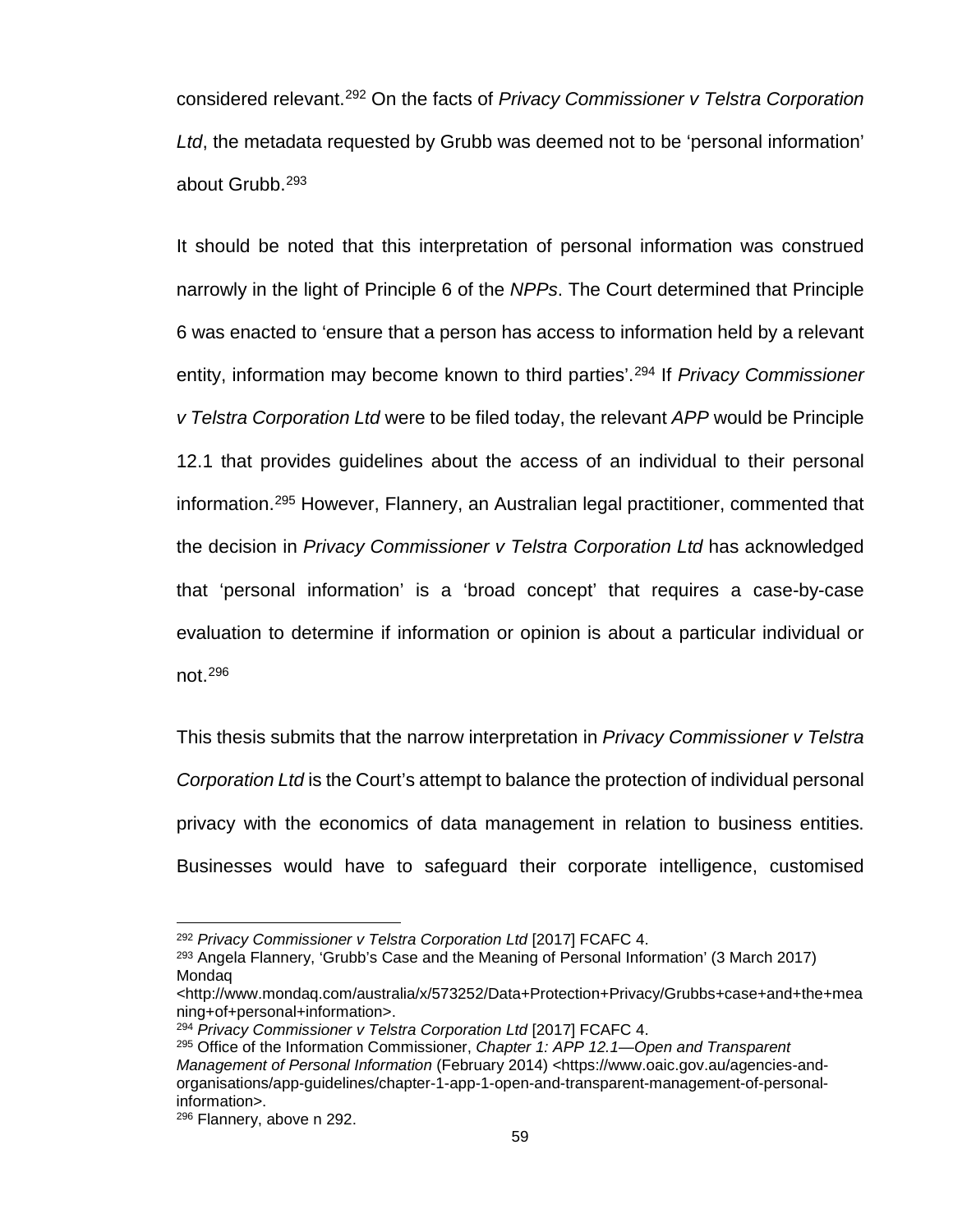equipment and technology and moderate their transactional costs of safeguarding against cyberthreats and increased compliance with security regulations. This interpretation is broader than that suggested by the ALRC. [297](#page-67-0) The ALRC's *Serious Invasions of Privacy in the Digital Era* report suggests that privacy of the individual need only give way to the public interest.<sup>[298](#page-67-1)</sup> In the report, the ALRC recommends that the criteria for 'public interest' includes 'freedom of expression, freedom of the media, public health and safety and national security'. [299](#page-67-2)

The above submission is supported by the view of Peter Leonard, a practitioner and a director of the International Association of Privacy Professionals ANZ (iappNZ).<sup>[300](#page-67-3)</sup> Leonard states that Principle 1 (privacy policy) and Principle 5 (obligations to notify upon collection of personal information) of the *APPs* set the tone for the main changes brought about by the *APPs*. [301](#page-67-4) Leonard's view is that the Information Commissioner's role will develop to determine if corporate entities are implementing the legislative safeguards in relation to informational privacy.  $302$  Such implementation requires that corporate entities that deal with informational data will have to move beyond merely setting up policies towards ensuring that relevant processes and procedures are in place to implement said policies.<sup>[303](#page-67-6)</sup> This thesis submits that such compliance requirements would require corporate entities and

<span id="page-67-0"></span><sup>297</sup> Australian Law Reform Commission, *Serious Invasions of Privacy in the Digital Era*, Report No 123 (2014).

<span id="page-67-1"></span><sup>298</sup> Ibid 143 [9.2]–[9.3]

<span id="page-67-2"></span><sup>299</sup> Ibid 143 [9.4].

<span id="page-67-3"></span><sup>300</sup> Peter Leonard, 'An Overview of Privacy Law in Australia: Part 1' (2014) 33(1) *Communication Law Bulletin* 1.

<span id="page-67-4"></span><sup>301</sup> Ibid.

<span id="page-67-5"></span><sup>302</sup> Ibid.

<span id="page-67-6"></span><sup>303</sup> Ibid.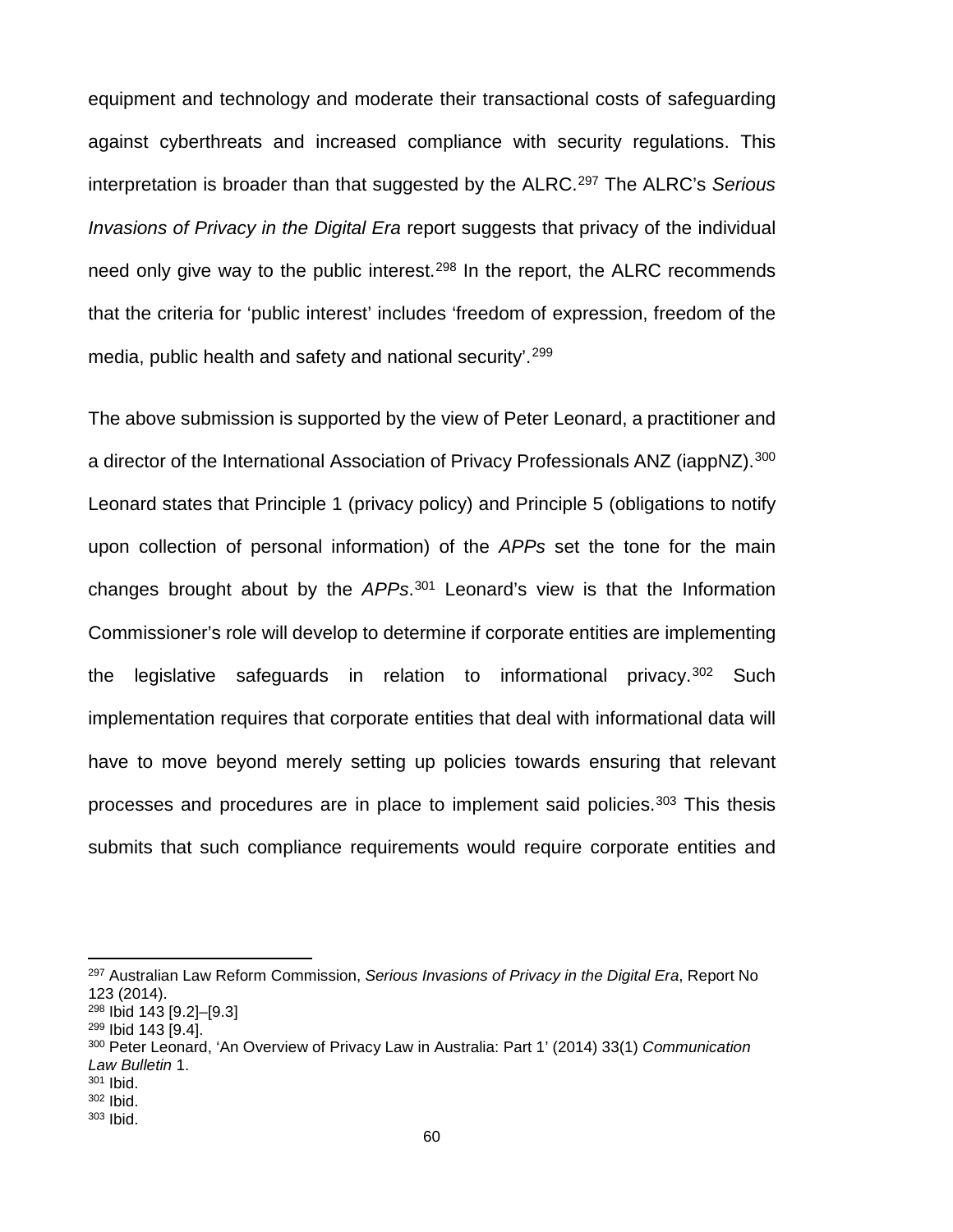employers to balance the economies of scale to invest in appropriate mechanisms to comply with privacy regulations.

As compliance with privacy protections increase, the courts may take into consideration the economies of scale (costs of compliance protections) with a narrower or more considered definition of what is required to be protected (personal information). This is to be fair to employers and corporate entities that need to safeguard their business intelligence (eg, computing systems or intellectual property) that also require protection from exposure. Importantly, the protection of corporate entities and their interests in performing their activities forms part of the *Act*. [304](#page-68-0) Further, the ubiquitous nature of information technology, information systems, information management and information architecture has had an effect on the evolving nature of privacy as a concept in contemporary society.<sup>[305](#page-68-1)</sup> Arguably, any judicial decisions may involve a meaningful discussion on the understanding of contemporary views regarding privacy. Such a discussion is far broader than the scope of this thesis.

<span id="page-68-0"></span><sup>304</sup> Section 2A(b) of the *Privacy Act 1988* (Cth).

<span id="page-68-1"></span><sup>305</sup> See Gry Hasselbalch Lapenta and Rikke Frank Jørgensen, 'Youth, Privacy and Online Media: Framing the Right to Privacy in Public Policy-Making' (2015) 20(3) *First Monday*  <http://firstmonday.org/ojs/index.php/fm/article/view/5568/4373>. Although the number of students surveyed is small, the discussion and experiences in this article resonate with my informal findings and discussions with my own students. These students are future consumers, users and arbiters of online privacy in the not-too-distant future and their perceptions of privacy and standards of privacy are what we should be considering when discussing the future of SMedia privacy. Another interesting comment on the possible evolution of SMedia privacy is Mark Zuckerberg's public letter *Building Global Community* (17 February 2017) Facebook <https://www.facebook.com/notes/markzuckerberg/building-global-community/10154544292806634>.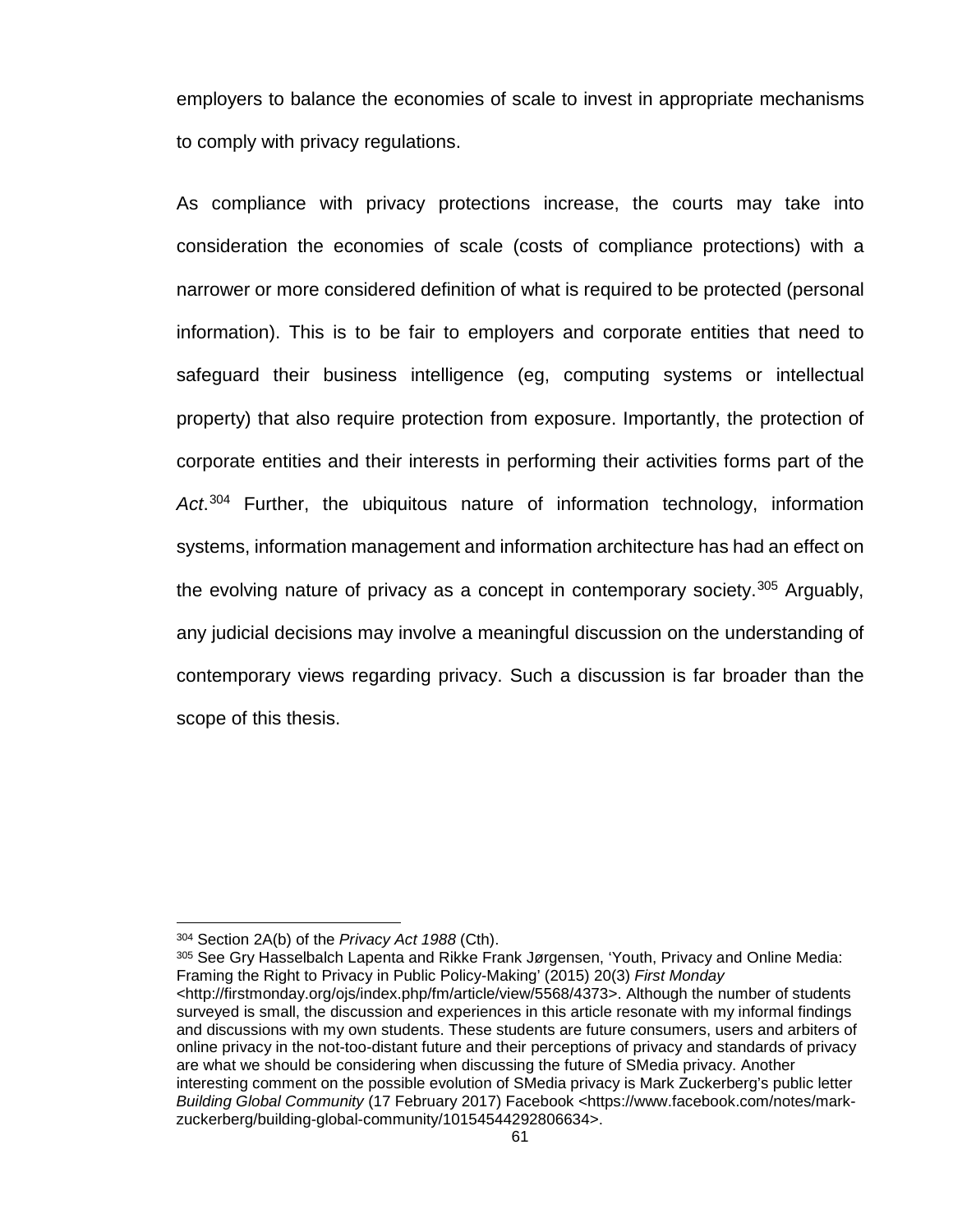# 2.2. The Australian Position on Employee Privacy

The next relevant area of privacy is the Australian framework of privacy protections, particularly in relation to employees. This section provides a brief overview, as much of this content is considered elsewhere throughout this paper.

An employee's right to privacy as a specific concept is not protected by the *Australian Constitution* or common law.[306](#page-69-0) However, the current Australian legal framework does afford an individual privacy rights through a range of legislative and common law safeguards.<sup>[307](#page-69-1)</sup> The following provides an overview of these safeguards. This section is broad, although this thesis has a narrow focus on the relevant legislation and common law principles during the discussion of the unfair dismissal cases. If relevant, such discussion is specifically in relation to employee use of SMedia. In some instances, it may include a discussion of cases that may be regarded as relevant analogies to the context of employees using SMedia.

### 2.2.1. Overview of Australian privacy legislation

The primary piece of legislation dealing with protecting personal information in Australia is the *Act* that, together with the *APPs*, attempts to craft a regulatory framework that is overarching and consistent across Australia. These have been referred to in Part 1. The 13 *APPs* were established by Schedule 1 of the *Privacy Amendment (Enhancing Privacy Protection) Act 2012* (Cth) that amends the *Act*. The *APPs* serve to emphasise that 'personal information' as provided by the *Act* 

<span id="page-69-0"></span><sup>306</sup> Leonard, above n 299, 1, 4.

<span id="page-69-1"></span><sup>307</sup> Ibid.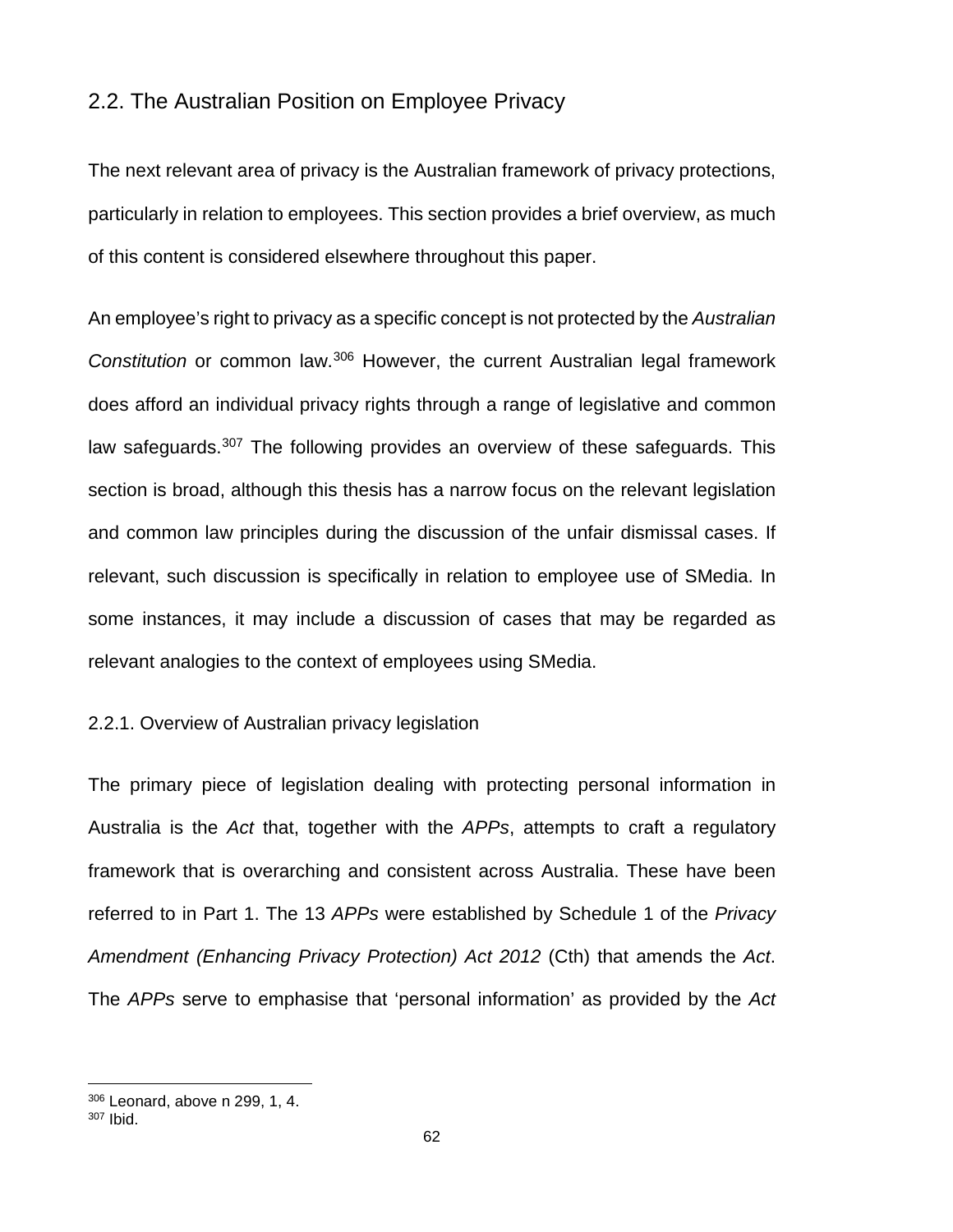should be safeguarded. These are not discussed separately, but instead form part of the overarching discussion of case law when contextually relevant to this thesis.

A recent step towards embracing a more secure stance in relation to privacy of personal information in the age of digital information technology, is the *Privacy Amendment (Notifiable Data Breaches) Act 2017* (Cth) (the *Data Breaches Act*) that will take effect on 22 February 2018.[308](#page-70-0) The *Data Breaches Act* places a responsibility on corporate entities that store or possess personal information, including employers, to notify the OAIC if there has been, or is likely to be, a breach of personal information that does, or is likely to, cause serious harm to the said individuals.[309](#page-70-1) There is no definition of 'serious harm' in the *Data Breaches Act.* However, the Explanatory Memorandum provides some guidance.<sup>[310](#page-70-2)</sup> It states that 'serious harm' could include 'serious physical, psychological, emotional, economic and financial harm' as well as 'as serious harm to reputation and other forms of serious harm that a reasonable person in the entity's position would identify as a possible outcome of the data breach'. [311](#page-70-3)

However, as Selvadurai et al note, the Explanatory Memorandum states that mere distress over unauthorised disclosure of personal information will not constitute serious harm.[312](#page-70-4) The *Data Breaches Act* is specific in that it relates to exposure of employee, customers and other related persons' personal information from an

<span id="page-70-0"></span><sup>308</sup> Nick Abrahams and Jamie Griffin, 'Privacy Law: The End of a Long Road: Mandatory Data Breach Notification Becomes Law' (2017) 32 *LSJ: Law Society of NSW Journal* 76.

<span id="page-70-1"></span>309 Niloufer Selvadurai, Nazzal Kisswani and Yaser Khalaileh, 'Strengthening Data Privacy: The Obligation of Organisations to Notify Affected Individuals of Data Breaches' (2017) *International Review of Law, Computers & Technology* 1 [4.2.2].

<span id="page-70-3"></span><span id="page-70-2"></span><sup>310</sup> Explanatory Memorandum, Privacy Amendment (Notifiable Data Breaches) Bill 2016 [9]. <sup>311</sup> Ibid n 50.

<span id="page-70-4"></span><sup>312</sup> Ibid n 49.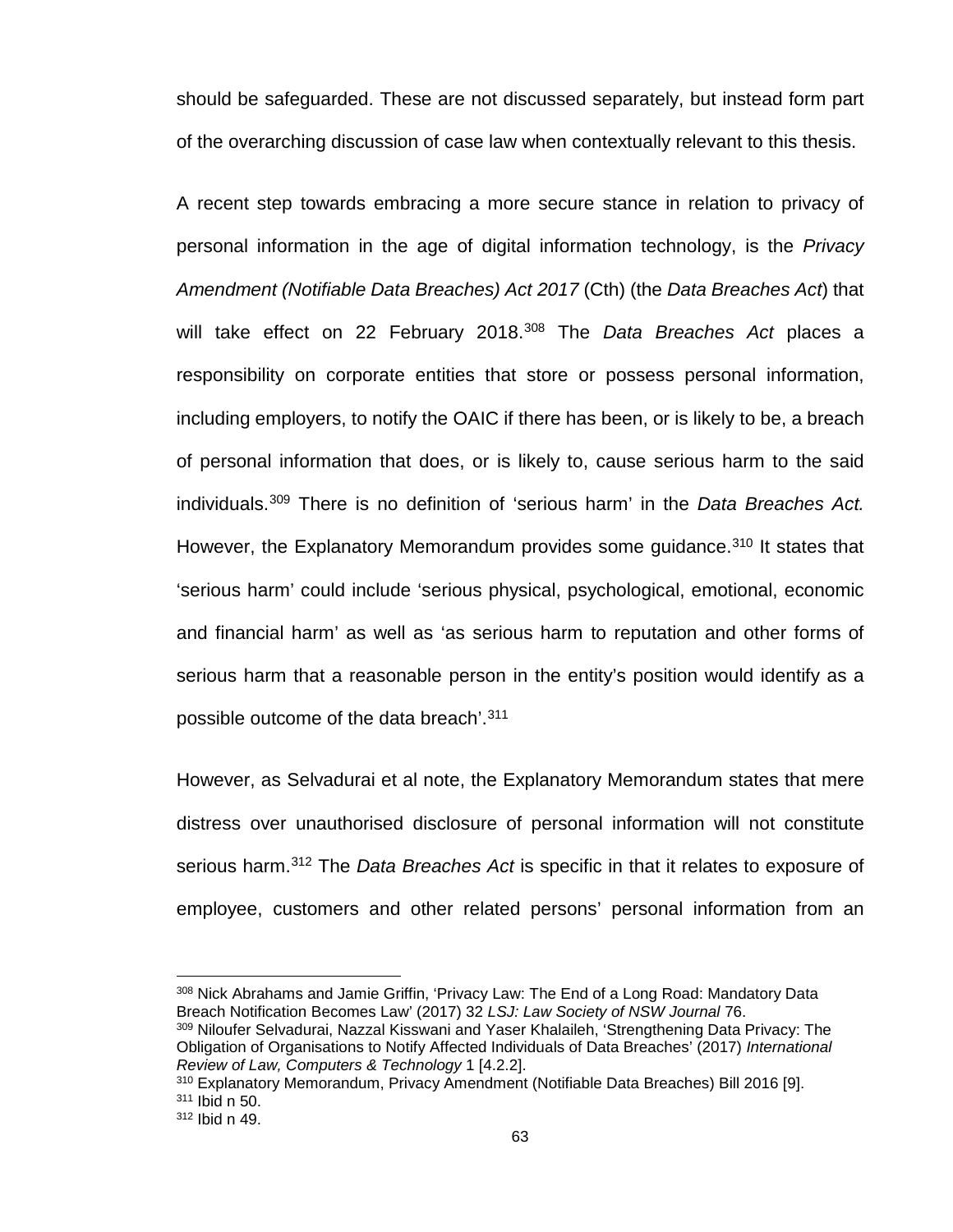entity's database whereby the entity itself must be one that falls within the purview of the *Data Breaches Act.* For companies that collect and store data, it raises issues of more, and potentially stricter, regulatory compliance requirements, increased cybersecurity costs and possible privacy-related legal actions resulting from data breaches.[313](#page-71-0)

The *Data Breaches Act* does not address potential threats to individuals in relation to personal information that may be available to third parties. An example of this is any information in the public domain that is easily discoverable by third parties who perform a simple internet search or phone directory search.<sup>[314](#page-71-1)</sup> Some examples of such information include an individual's name, change of name (if any) by deed poll, postal address (that may be an individual's residential address) and details of an individual's profession or business.<sup>[315](#page-71-2)</sup> Other information that is outside the scope of the *Data Breaches Act* may relate to the financial standing of an individual such as being declared bankrupt, stating any unclaimed monies that are owed, the value of a residential house, an official valuation, rates charged and so forth. [316](#page-71-3) The availability of such information can lead to a general idea of an individual's financial worth. This has implications to the individual in relation to various areas such as being targeted for unwanted marketing, scams (eg, identity theft and credit card fraud) and perhaps even becoming a target for kidnapping.

<span id="page-71-0"></span><sup>313</sup> Abrahams and Griffin, above n 307.

<span id="page-71-1"></span><sup>314</sup> Judith Bannister, 'The Public/Private Divide: Personal Information in the Public Domain' (2002) 8(8) *Privacy Law and Privacy Reporter* 157. <sup>315</sup> Ibid.

<span id="page-71-3"></span><span id="page-71-2"></span><sup>316</sup> Ibid.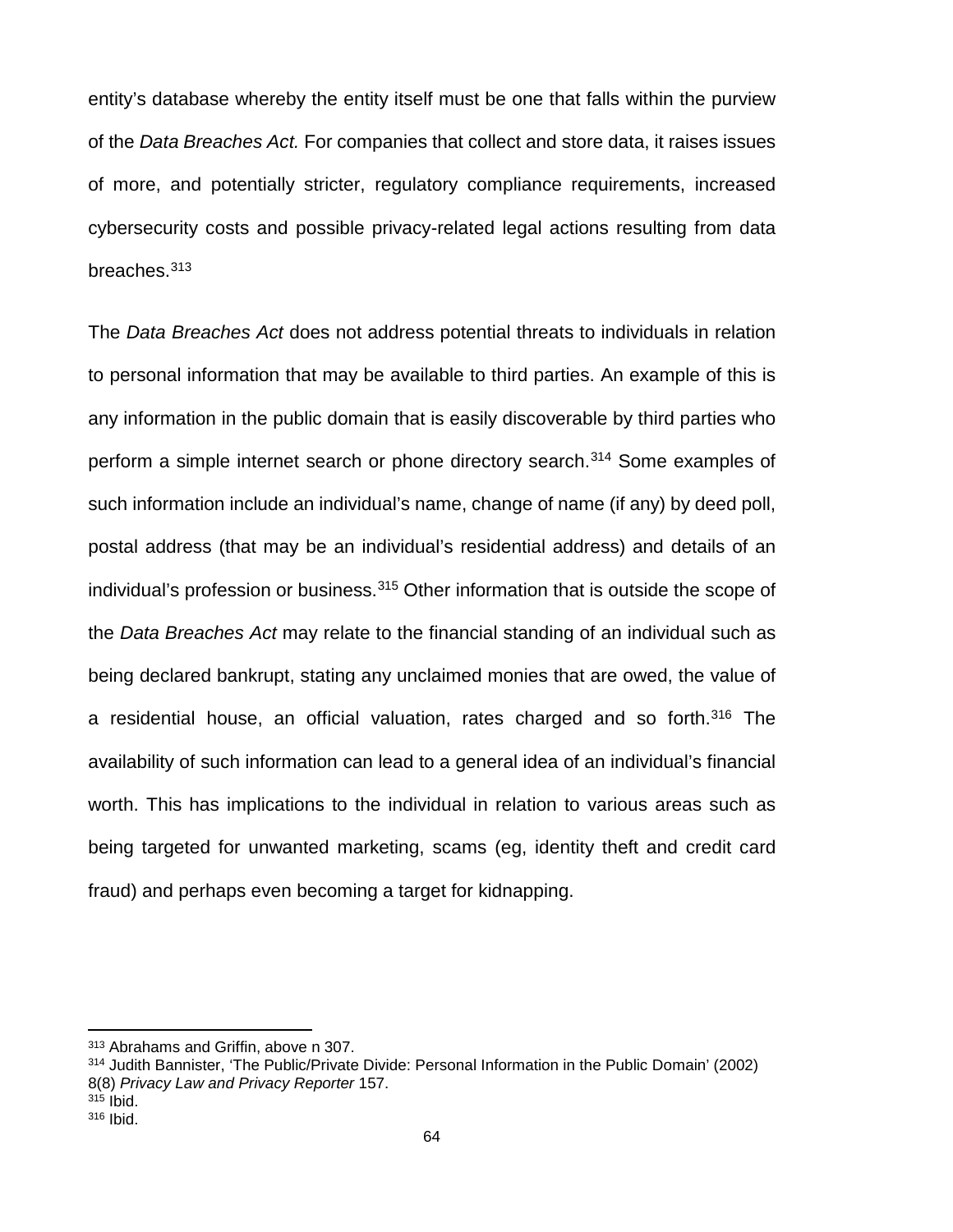From an opposing and more commercial perspective, Bannister examines the needs of businesses operating in an environment of e-commerce, the anonymity of emails and the competing interests of balancing personal privacy with the requirement for businesses who want to verify the identities of prospective clients when sourcing for clientele.[317](#page-72-0) Bannister argues that, in Australia, personal information is private or confidential when it is information that is 'not generally known' and hence, is protected by the various privacy laws of Australia.<sup>[318](#page-72-1)</sup> However, once such information is available to the public, it no longer receives the same extent of legal protection.[319](#page-72-2) Bannister's argument appears to support the view that an SMedia account is a public domain.

Other legislation regulating privacy issues in Australia include the plethora of national anti-discrimination legislation such as the *Age Discrimination Act 2004* (Cth), *Australian Human Rights Commission Act 1986* (Cth), *Disability Discrimination Act 1992* (Cth), *Racial Discrimination Act 1975* (Cth) and the *Sex Discrimination Act 1984* (Cth).[320](#page-72-3) This collection of legislation attempts to protect individuals from discrimination by making it an offence for them to be treated in a manner different from anyone else in any particular situation. These legislative protections are a separate protection from workplace discrimination. Workplace laws have their own additional and specific provisions to prevent discriminatory behaviour in the workplace. This is discussed below, together with the common law duty of an

<span id="page-72-0"></span><sup>317</sup> Ibid.

<span id="page-72-1"></span><sup>318</sup> Ibid.

<span id="page-72-2"></span><sup>319</sup> Ibid.

<span id="page-72-3"></span><sup>320</sup> Australian Human Rights Commission, *A Quick Guide to Australian Discrimination Laws* (October 2016) <https://www.humanrights.gov.au/employers/good-practice-good-businessfactsheets/quick-guide-australian-discrimination-laws>.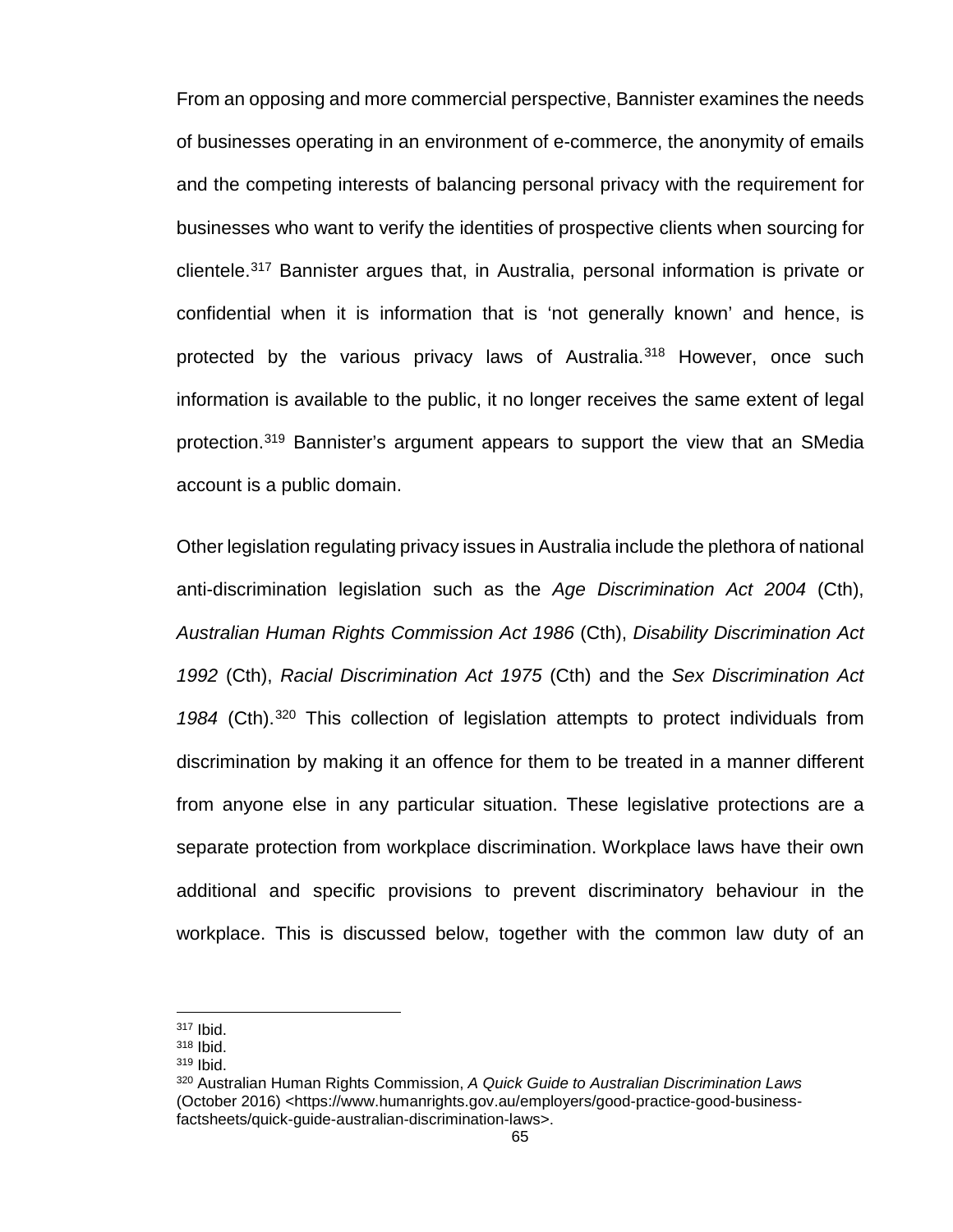employer to provide a safe workplace.<sup>[321](#page-73-0)</sup> This legislation also protects the privacy of an individual, as shown by the overall aim of such legislation to prevent discrimination against, or unfair treatment of, an individual in any situation. This includes protection against unfair treatment in the workplace based on the individual's age, gender, gender identity and so forth.

This legislation only prohibits a party from acting unfairly against an individual based on any personal information of which they may have knowledge. It does not necessarily prohibit or protect personal information from being disclosed to a third party. Protection against disclosure only comes from the *Act* and any specific law requiring disclosure (eg, anti-terrorism legislation) or when the information is accessed under some other law (eg, with a warrant to investigate an offence under criminal law or national security). It is the same with regards to employees governed under the *Fair Work Act 2009* (Cth). Another area of legislative protections designed to regulate access to personal information is the collection of Freedom of Information legislation that is enacted at both Commonwealth and state levels.<sup>[322](#page-73-1)</sup> A limited right of protection is provided to 'information related to personal affairs' being released from government records.[323](#page-73-2) The definition of personal information in this framework is akin to 'data' as discussed above.

<span id="page-73-0"></span><sup>321</sup> Sections 352 and 772 of the *Fair Work Act 2009* (Cth).

<span id="page-73-1"></span><sup>322</sup> See, eg, the *Freedom of Information Act 1982* (Cth) and *Freedom of Information Amendment (Reform) Act 2010* (Cth), the primary amendment to reduce costs of freedom of information applications.

<span id="page-73-2"></span><sup>323</sup> *Colakovski v Australian Telecommunications Corporation* (1991) 100 ALR 111.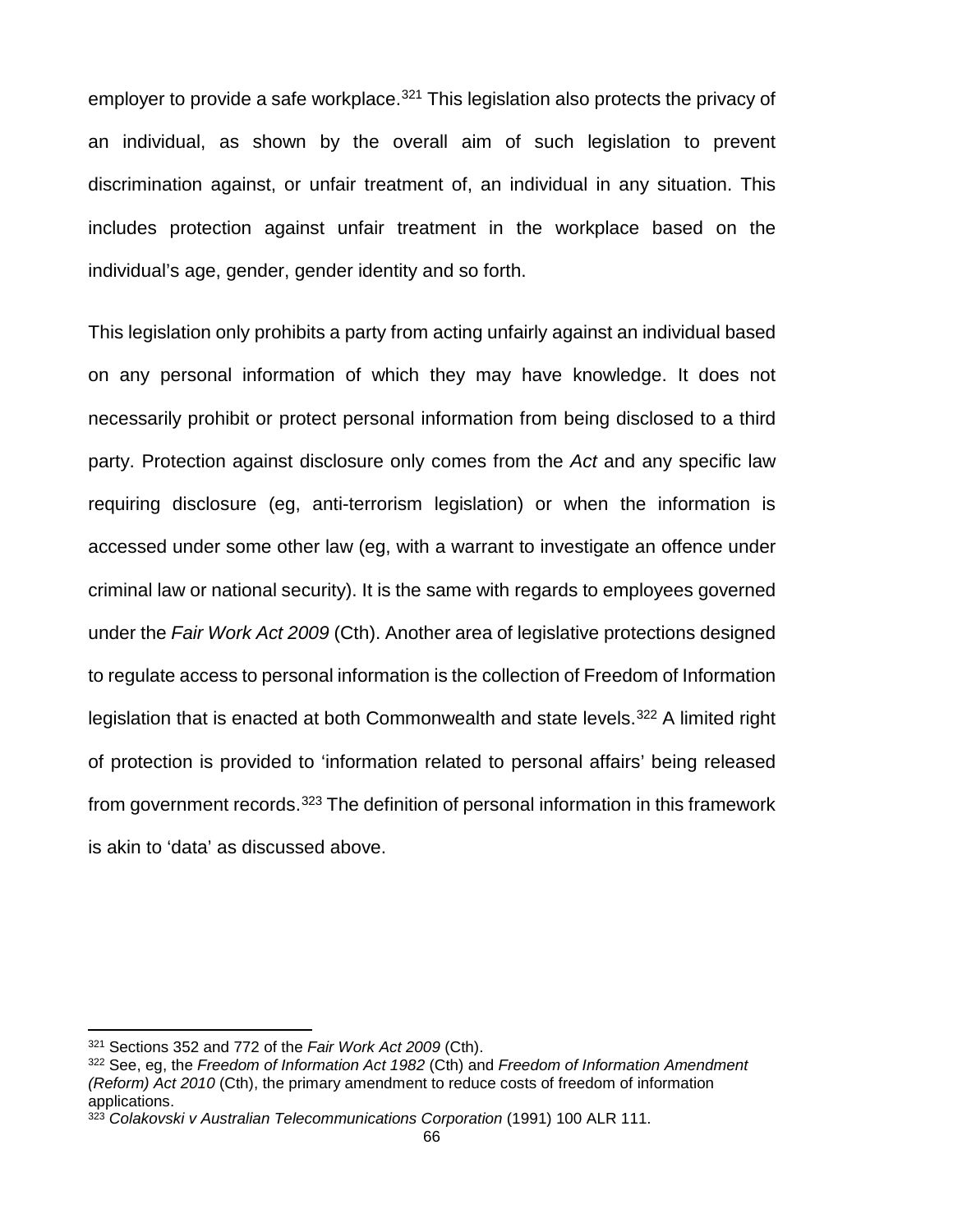2.2.2. Overview of Australian employer–employee privacy common law duties

#### *2.2.2.1. Employer duties*

As stated earlier, the common law in relation to workplace law does not provide any clear duties for an employer to protect an employee's personal information. However, the employer does owe a duty to employees to provide a safe workplace. This duty would include protecting an employee from discriminatory behaviour through bullying or harassment in the workplace.[324](#page-74-0) Workplace bullying costs the Australian economy an estimated \$6 billion annually.<sup>[325](#page-74-1)</sup> The increased use of information communication technologies in the workplace has contributed to cyberbullying.[326](#page-74-2) This common law duty against bullying may be said to incorporated or received additional legislative protections under the *Fair Work Act 2009* (Cth)[.327](#page-74-3)

At present, and in the absence of specific workplace-related cyberbullying legislation in Australia, cyberbullying in the workplace is still under the purview of the *Fair Work*  Act 2009 (Cth).<sup>[328](#page-74-4)</sup> With regards to employee privacy the *Fair Work Act 2009* (Cth) defines bullying as occurring when an employee is repeatedly subjected to unreasonable treatment by someone or a group of people within a workplace *and* which creates a risk to the health and safety of the discriminated employee.<sup>[329](#page-74-5)</sup> Brown and Dent note that, in the case of *Ms SB* [2014] FWC 2104, the FWC determined 'a

<span id="page-74-0"></span><sup>324</sup> Section 789FD of the *Fair Work Act 2009* (Cth).

<span id="page-74-1"></span><sup>325</sup> Anne O'Rourke and Sarah Kathryn Antioch, 'Workplace Bullying Laws in Australia — Placebo or Panacea' (2016) 45(1) *Common Law World Review* 3, 3.

<span id="page-74-2"></span><sup>326</sup> Ivana Vranjes et al, 'When Workplace Bullying Goes Online: Construction and Validation of the Inventory of Cyberbullying Act at Work (ICA-W)' (2017) *European Journal of Work and Organizational Psychology* 1.

<sup>327</sup> Section 789FD of the *Fair Work Act 2009* (Cth).

<span id="page-74-4"></span><span id="page-74-3"></span><sup>328</sup> Section 789FD of the *Fair Work Act 2009* (Cth).

<span id="page-74-5"></span><sup>329</sup> Section 789FD of the *Fair Work Act 2009* (Cth).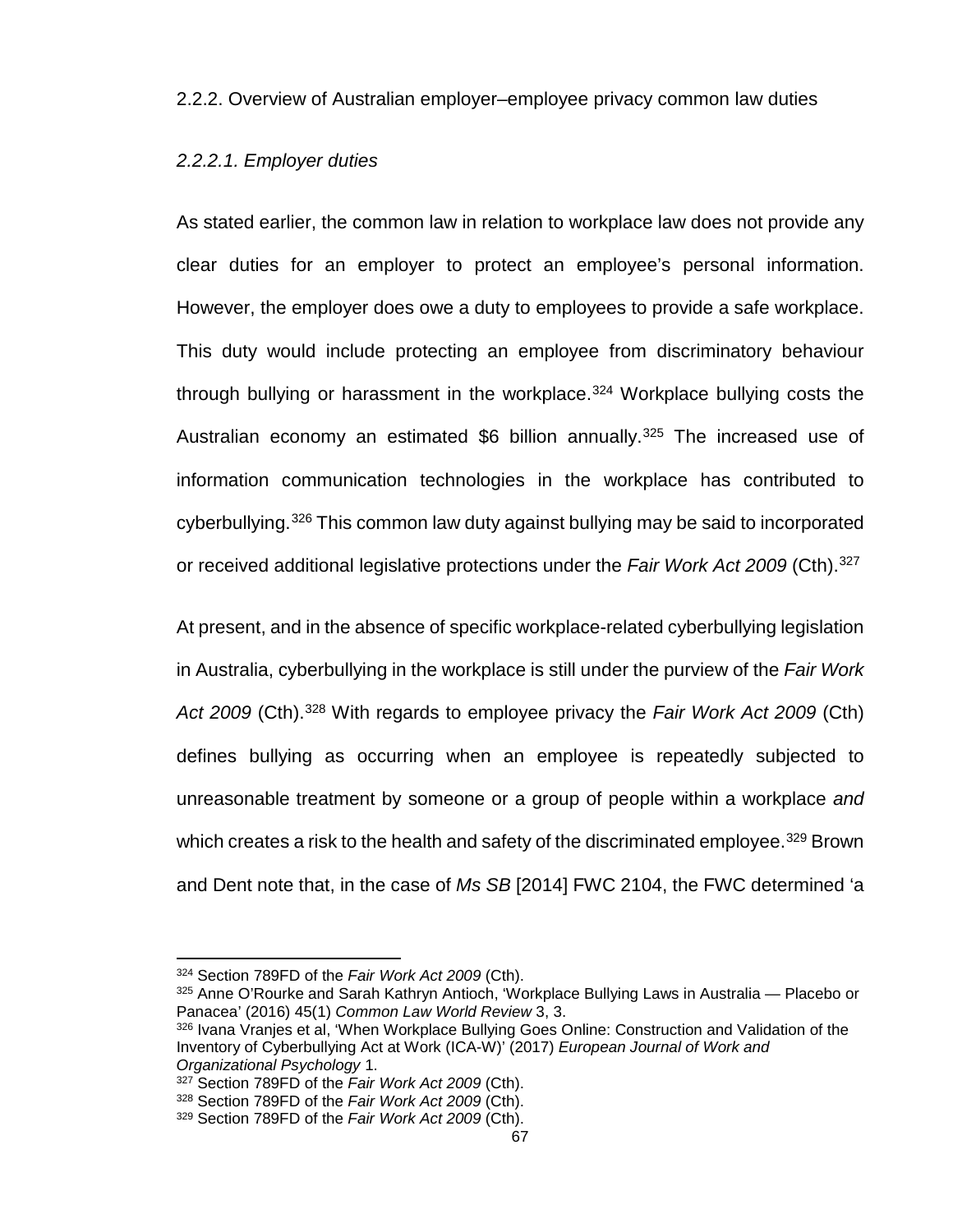reasonable management action' would not constitute 'bullying'.<sup>[330](#page-75-0)</sup> An example of a reasonable management decision is *Tao Sun* [2014] FWC 3839, in which the FWC held that an employer who had instructed an employee to do work that was not in their job description was not guilty of bullying the employee.<sup>331</sup> Brown and Dent also observe that the legislative provisos do not protect all employees.<sup>[332](#page-75-2)</sup> They only protect employees who work in entities that are covered by the *Fair Work Act 2009* (Cth).[333](#page-75-3) The *Fair Work Act 2009* (Cth) also provides that an allegation of discrimination must be evidenced by repetitive behaviour.<sup>[334](#page-75-4)</sup> Arguably, any ongoing surveillance of an employee's SMedia accounts may fulfil this requirement of repeated behaviour.[335](#page-75-5)

An example of bullying via SMedia is *Application by Roberts 1* [2015] FWC 6556. In this case, the FWC ruled that 'unfriending' an employee or co-worker amounted to bullving.<sup>[336](#page-75-6)</sup> On the facts of this case, there was a series of incidents between Mrs Bird, the supervisor, and Ms Roberts, the plaintiff.<sup>[337](#page-75-7)</sup> One incident that happened towards the end of their working relationship was the action of Mrs Bird, who deleted Ms Roberts as a friend from her Facebook page a few minutes after a particularly fractious altercation between the two.[338](#page-75-8) Wells DP characterised the action of

<span id="page-75-1"></span><sup>331</sup> *Tao Sun* [2014] FWC 3839. 332 Brown and Dent, above n 329.

<span id="page-75-0"></span><sup>330</sup> Murray Brown and Chris Dent, 'Employer Access to Employee Social Media — Privacy and Regulations' (2017) 43(3) *Monash Law Review* (forthcoming) 21; *Ms SB* [2014] FWC 2104.

<span id="page-75-3"></span><span id="page-75-2"></span><sup>333</sup> Brown and Dent, above n 329; s 789FD(3) of the *Fair Work Act 2009* (Cth) and *Re Ms SW* [2014] FWC 3288.

<span id="page-75-4"></span><sup>334</sup> Section 789D(1)(b) of the *Fair Work Act 2009* (Cth).

<span id="page-75-5"></span><sup>335</sup> Brown and Dent, above n 329.

<span id="page-75-6"></span><sup>336</sup> *Application by Roberts 1* [2015] FWC 6556 [89].

<span id="page-75-7"></span><sup>337</sup> Ibid [3].

<span id="page-75-8"></span><sup>338</sup> Ibid [87].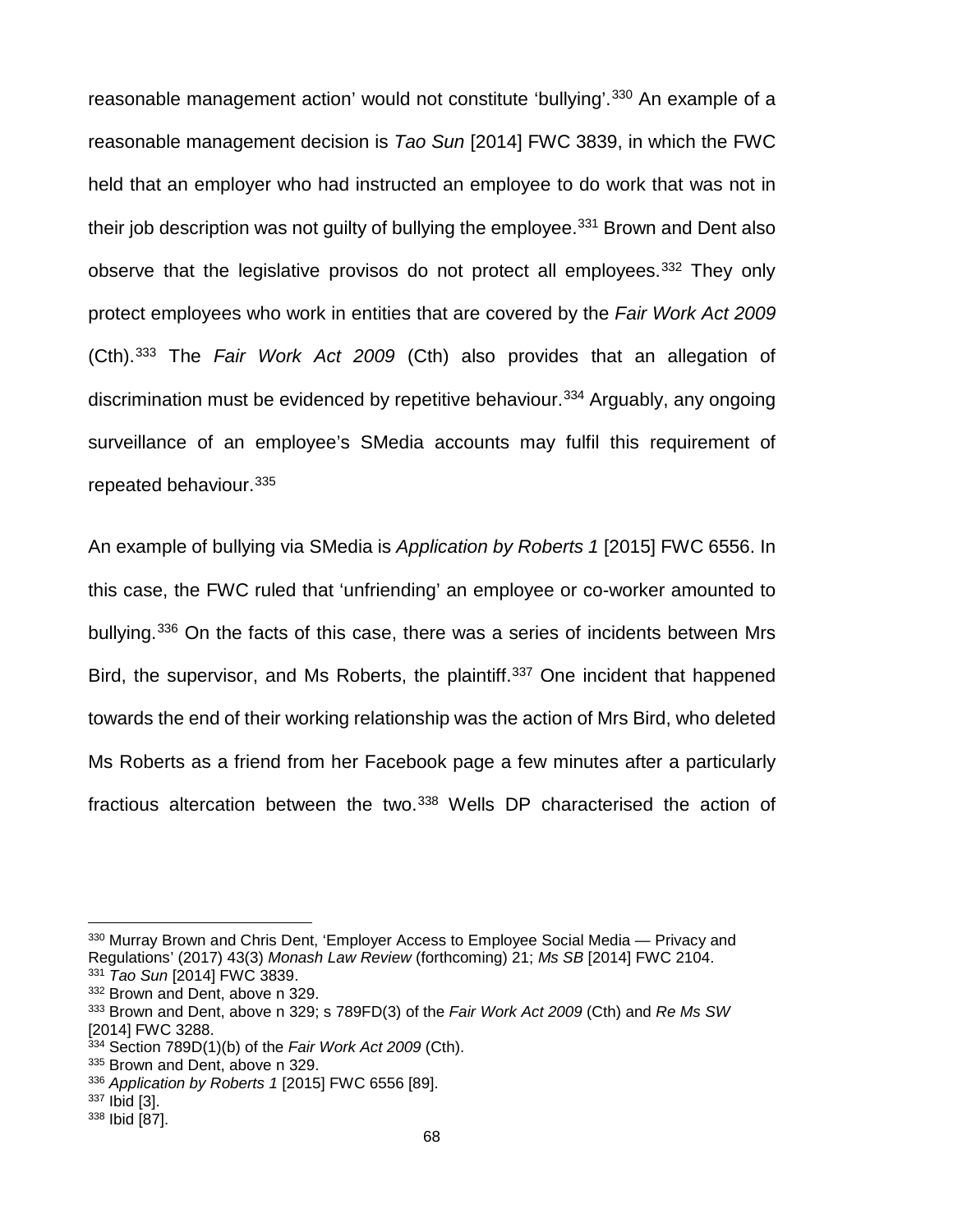'defriending' as one that 'evinces a lack of emotional maturity and is indicative of unreasonable behaviour<sup>'</sup>.<sup>[339](#page-76-0)</sup>

#### *2.2.2.2. Employee duties in relation to employer privacy*

From an employee's perspective, the common law clearly states that employees owe several duties to protect their employer's privacy. The question is, are these duties, or possible breaches of them, relevant considerations that the court may take into account in determining whether an employer has any rights to access or request access to an employee's SMedia site? There are four common law duties for employees that are relevant to this discussion. These duties are: the duty of care and competence, the duty to protect, the duty of fidelity and the duty to obey.

The duties in relation to an employee's duty of care and competence and duty to protect the employer's property are not usually directly relevant to this thesis. This is because these duties usually operate in relation to employee conduct and employee activities on employer-built SMedia sites. Such sites are often created by the employer for marketing outreach, brand building, customer relationship purposes or as an enhanced avenue for customer service.

An employee's duty of care and competence is an implied warranty to exercise reasonable care at work.<sup>[340](#page-76-1)</sup> It is an established duty and extends to all employees. not just professionals.<sup>[341](#page-76-2)</sup> In the context of this thesis, the former may broadly defined as an employee's duty to use reasonable care and competence in relation to posts

<sup>339</sup> Ibid [89].

<span id="page-76-1"></span><span id="page-76-0"></span><sup>340</sup> *Harmer v Cornelius* (1858) 5 CNBC 236.

<span id="page-76-2"></span><sup>341</sup> Ibid 246.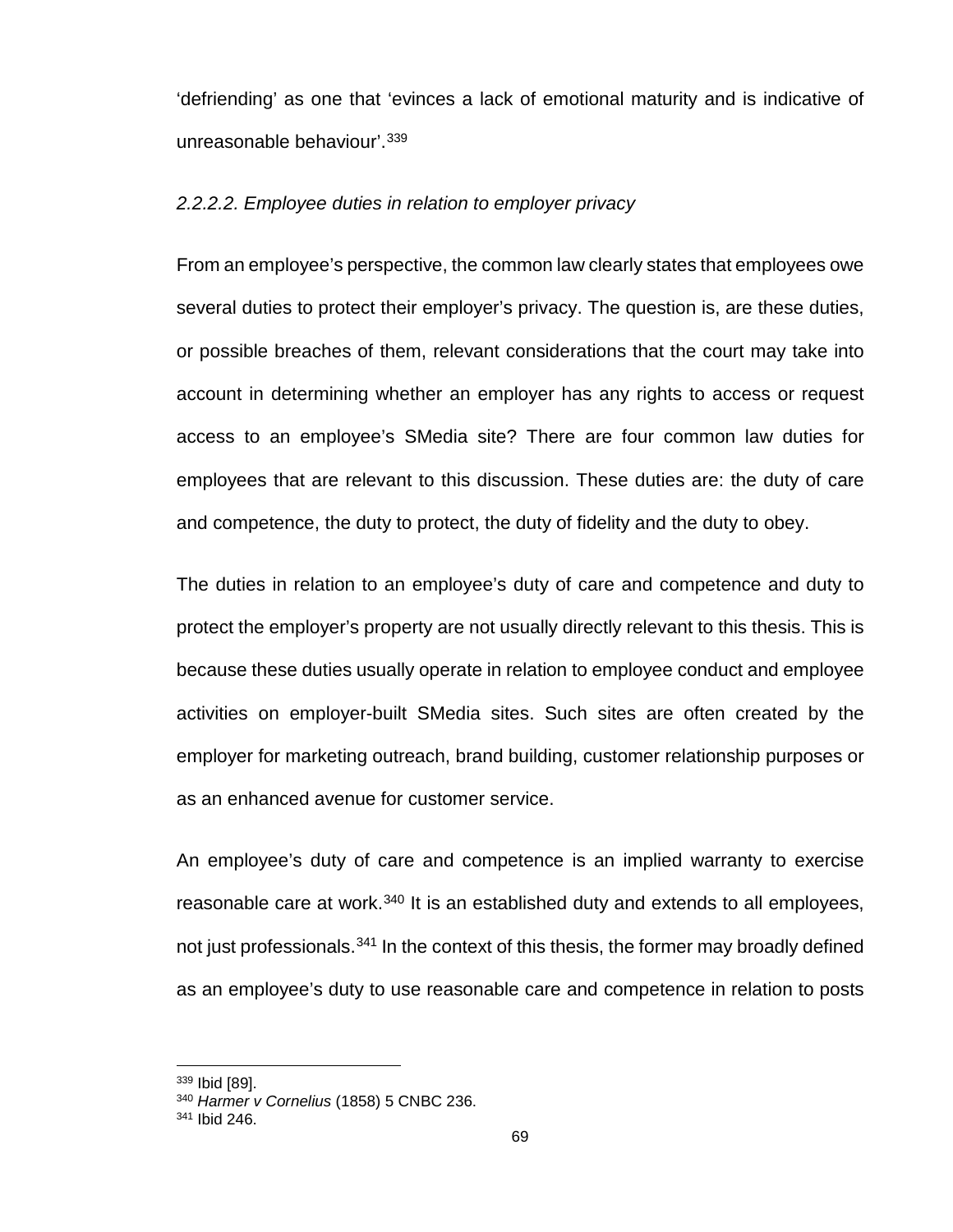made on the employer's SMedia sites.<sup>[342](#page-77-0)</sup> For example, I would theorise that whoever was in charge of the Russian Coca-Cola advertising campaign would not have held on to their position after making the following mishap. In this instance, a Coca-Cola campaign in Russia showed an inaccurate map of Russia. This led to a backlash by Russian consumers who then posted Facebook posts of Coca-Cola being flushed down the toilet.[343](#page-77-1) A simple error in geography unrelated to the actual product led to an unexpected and unprecedented adverse repercussion to the brand. The real-time accountability to use due care and competence when utilising SMedia may be said to be of a higher standard than in previous, perhaps more forgiving, consumer eras.

The latter duty is an extension of the former. $344$  When an employer gives an employee a task, they place their property within the control of the employee who is expected to take reasonable care of that property. $345$  Arguably, this duty can be amplified to include employee posts on employer-related SMedia activities that result in the employer's reputation being damaged. One example is when MTV Australia posted an offensive tweet asking for English subtitles when Eva Longoria and America Ferrera, both actresses of Mexican decent, were onstage during the Golden Globe awards.<sup>346</sup> Neither of these examples are directly relevant to employee posts on their personal SMedia sites that result in dismissals and is the focus of this thesis.

<span id="page-77-0"></span><sup>342</sup> Lindsay Friedman, *The 12 Worst Social-Media Fails of 2016* (22 September 2016) Entrepreneur <https://www.entrepreneur.com/slideshow/272286#0>.  $343$  lbid.

<span id="page-77-2"></span><span id="page-77-1"></span><sup>344</sup> Natalie van der Waarden, *Understanding Employment Law: Concepts and Cases* (LexisNexis Butterworths, 3rd ed, 2014) 122 [6.11].

<span id="page-77-3"></span><sup>345</sup> Ibid; *Lister v Romford Ice and Cold Storage Co Ltd* [1957] AC 555.

<span id="page-77-4"></span> $346$  Friedman, above n 341. In this instance, the apparent racism lead to the tweet being considered extraordinarily offensive.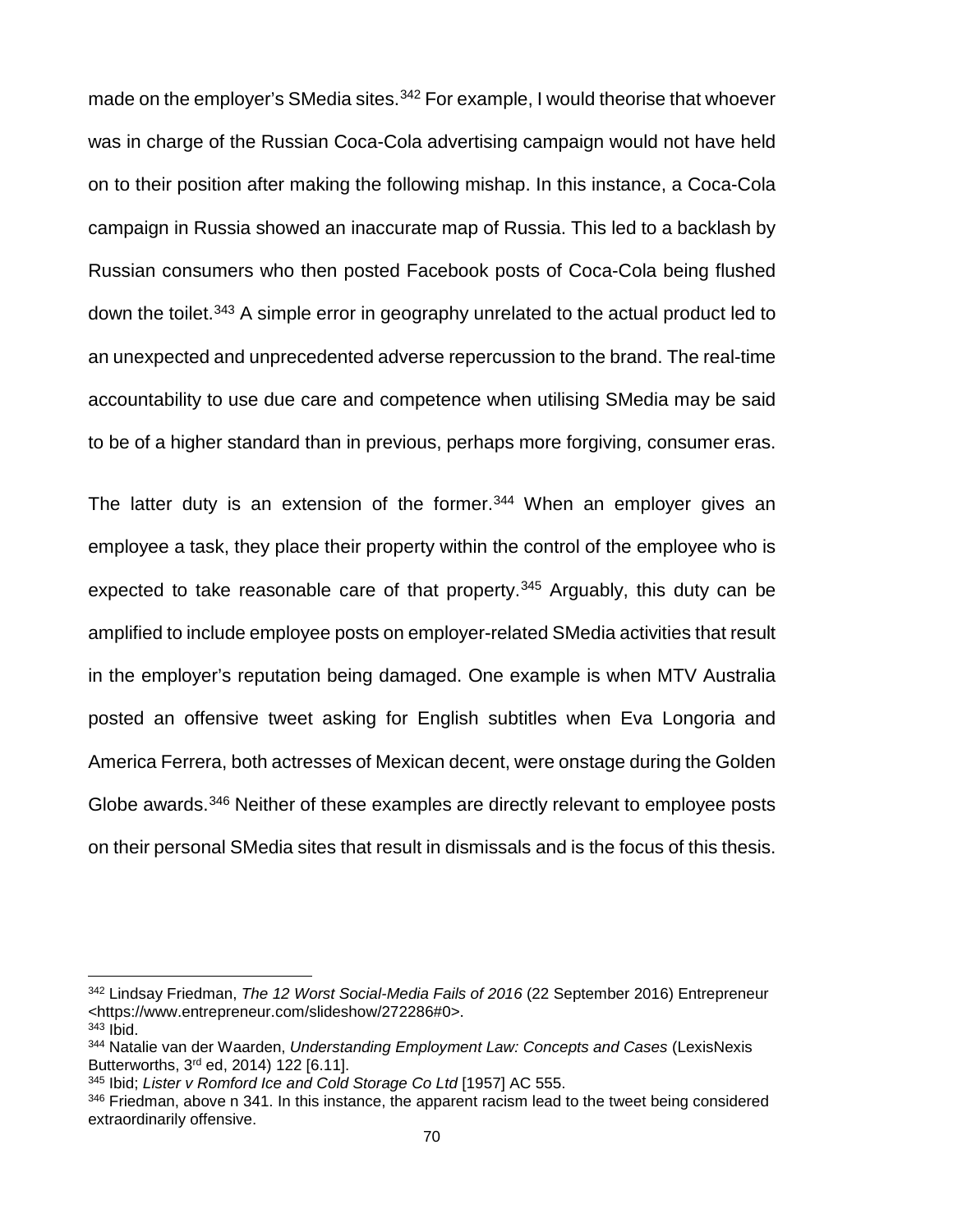Employee duties that are more commonly construed as being directly relevant to protecting an employer's privacy are the duties of fidelity and obedience. It is an established common law principle that an employee owes an employer the duty of fidelity.<sup>[347](#page-78-0)</sup> This implies a duty to safeguard the employer's reputation.<sup>348</sup> For instance, an employee must act in a manner befitting the scope of employment when not to do so may injure the employer's reputation. Such injury may result in an adverse reaction from the employer's customer base. One example is the case of Justine Sacco, previously the director of communications at media company IAC. At the time, IAC also owned online dating site Tinder and the *Daily Beast* (an American news and opinion website focused on politics and pop culture). Sacco was sacked soon after she tweeted 'Going to Africa. Hope I don't get AIDS. Just kidding. I'm white!'.<sup>[349](#page-78-2)</sup>

The duty of fidelity also includes the duty to maintain the confidentiality of any information related to an employer's work, processes and other aspects that may impinge adversely on the employer if disclosed.<sup>[350](#page-78-3)</sup> This duty may be said to incorporate an employee's duty to report the misconduct of others. Some of the unfair dismissals discussed are a result of a person other than the dismissed employee (ie, either a co-worker or a superior) reporting to their management the employee's posts on their personal SMedia.<sup>[351](#page-78-4)</sup> The Victorian Supreme Court has

<sup>347</sup> *Blyth Chemicals v Bushnell* (1933) 49 CLR 66, 81–82.

<span id="page-78-2"></span><span id="page-78-1"></span><span id="page-78-0"></span><sup>348</sup> *Orr v University of Tasmania* (1957) 100 CLR 526.

<sup>349</sup> Carolyn Sun, *These Social Media Fails Got People Fired* (18 March 2016) Entrepreneur [<https://www.entrepreneur.com/article/271823>](https://www.entrepreneur.com/article/271823). Note the example of Justine Sacco who tweeted about getting AIDS before flying to Africa.

<span id="page-78-3"></span><sup>350</sup> *Faccenda Chicken Ltd v Fowler* [1986] 1 All ER 617, 625–8.

<span id="page-78-4"></span><sup>351</sup> *Linfox Australia Pty Ltd v Stutsel* [2012] FWAFB 7097 [2]. In this instance, a manager accessed the Facebook page of an employee and reported what she saw to management, leading to the alleged unfair dismissal of the employee.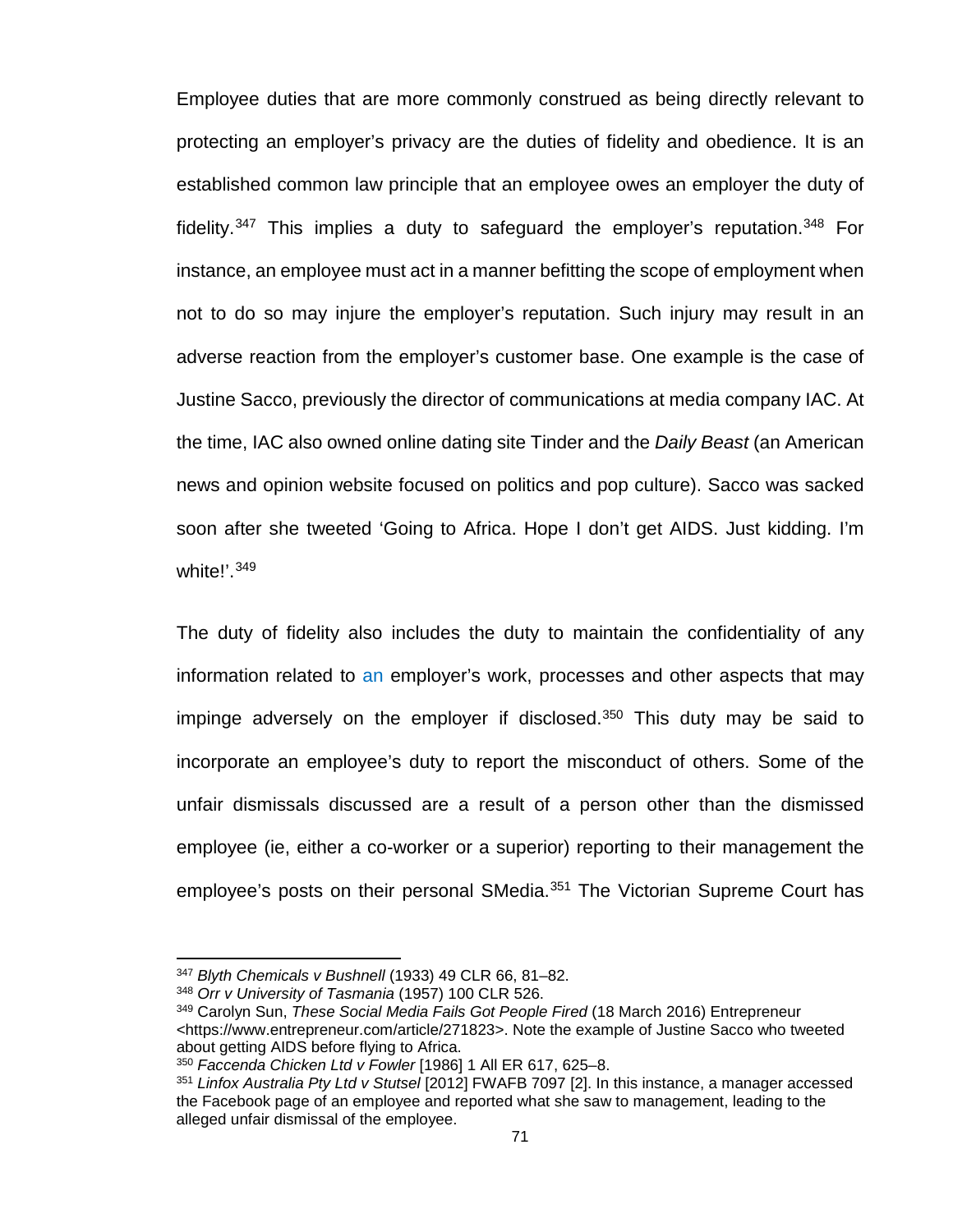ruled that there is no such employee duty at common law (nor statute).[352](#page-79-0) In *Hodgson v Amcor* [2012] VSC 94, Vickery J held that employees are under no general duty to report fellow employees' misconduct. Exceptions to this may arise when it is required by an express term in a contract of service, or by virtue of an employee's position such as supervisory levels, who may be required to report misconduct of people under their supervision as not to do so may breach the supervisor's duty to act in the best interest of their employer.[353](#page-79-1)

Another common law duty that an employee owes to the employer is the duty to obey lawful and reasonable orders. This duty is discussed particularly in relation to an employee's knowledge of, acceptance and obedience to, an employer's workplace and SMedia policies in Part 3 of this thesis. Part 3 discusses the central issue of this thesis — how the Australian courts view disgruntled employees who are dismissed as a result of complaining about or posting about their co-workers, workplace, jobs or supervisors on the employees' personal SMedia sites. Part 3 brings together some of the issues previously discussed such as employee duties, privacy and the specific context of an employee's posts on their personal SMedia sites that result in their dismissal.

<span id="page-79-1"></span><span id="page-79-0"></span><sup>352</sup> *Hodgson v Amcor* [2012] VSC 94 [1575]–[1576], cited by Dan Trindale, 'Employees' Duty to Report Misconduct of Themselves or Others' on Clayton Utz, *Knowledge* (26 April 2012) <https://www.claytonutz.com/knowledge/2012/april/employees-duty-to-report-misconduct-ofthemselves-or-others>. *<sup>353</sup>* Ibid.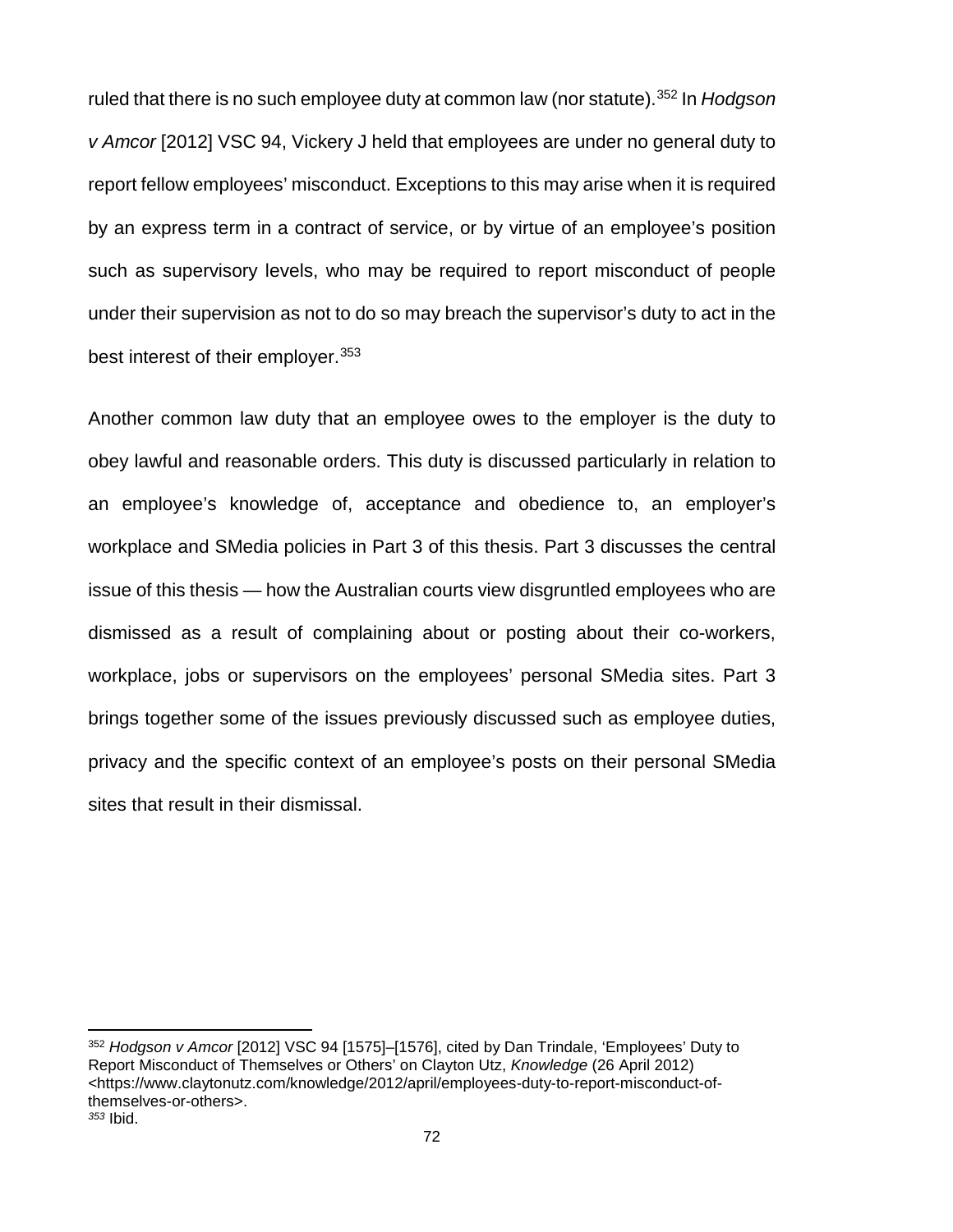## Part 3: Employee Privacy on SMedia

There are three interrelated areas of discussion for this part of the thesis. First, a discussion to determine the scope and ambit of an employee's rights to privacy when using SMedia. This will include whether SMedia is considered to be a public or private space. More particularly, this portion of the thesis will explore what rights, if any, employees have in the realm of SMedia to protect their private communications about their job, colleagues or employer. This discussion will canvas all SMedia media activities including communications made to friends and family through posts, pictures, comments, likes and so forth. Several seemingly disparate issues will be examined including employer control of employees' after-work activities, political freedom of speech, the means by which the information was obtained by the employer, characteristics of the employee (eg, length of service, age and digital literacy) and the possibility of obtaining another position.

The second area of discussion will involve determining the scope, if any, of the duties that employees owe their employer that may act to restrain the employee's 'freedom' of speech when communicating through SMedia opinions about their work, employer or any other work-related matter. This discussion will continue from the common law duties discussed earlier.

The third area for discussion flows from the first two areas and involves determining the rights, if any, that employers have to restrain or oversee their employee's personal SMedia communication.

73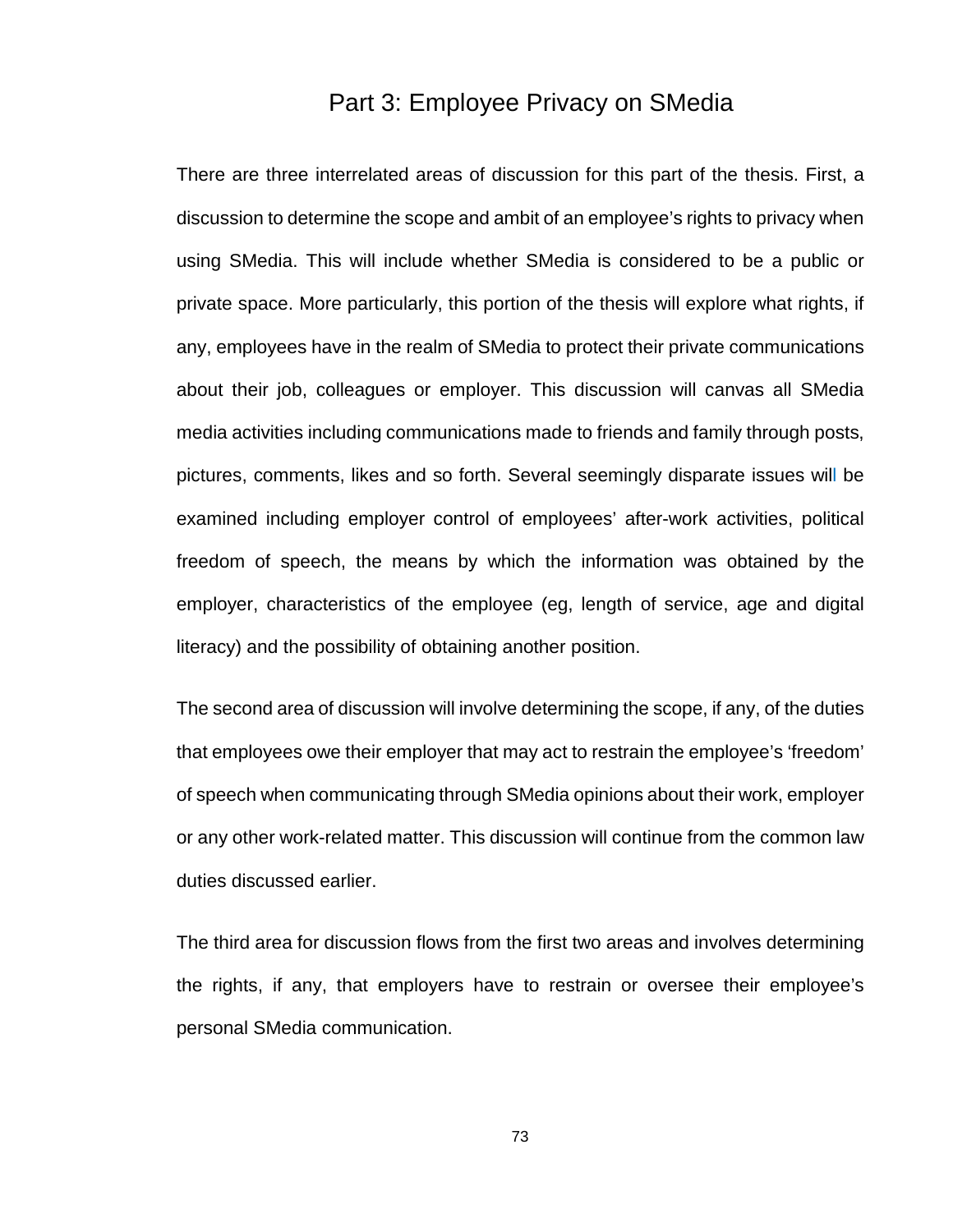A discussion of these three areas involves a review of relevant court decisions. This is required to determine if there is a trend in judicial decision-making related to unfair dismissals, employees and their use of personal SMedia. First, a brief overview is provided of the law that surrounds the termination of employees due to perceived wrongdoings. This overview provides the context for the later discussion. The overview supplements material that has been discussed in Part 1 of this thesis as part of the discussion of contemporary workplace and employee privacy. The overview will also provide an appreciation for the legal principles used by the courts in delivering their judgments.

### 3.1. Termination of Employment in Australia

#### 3.1.1. *Fair Work Act 2009* (Cth)

 $\overline{\phantom{a}}$ 

Most employment relationships are governed by contracts of service that provide for agreed termination and for situational breaches of contract. However, the types of termination discussed in this paper primarily involve terminations under the *Fair Work Act 2009* (Cth) (*Fair Work Act)*. For example, consider the situation of an employee who is dismissed for posting on their personal SMedia site a comment or picture to which the employer takes offence. [354](#page-81-0) Whether such a dismissal is valid is the purview of the judicial system based on the law as stated in the *Fair Work Act*. [355](#page-81-1) The adjudication system under the *Fair Work Act* begins with decisions from the FWC. Those decisions can, in certain circumstances (including by way of leave from

<span id="page-81-1"></span><span id="page-81-0"></span><sup>354</sup> *Smith v Fitzgerald* [2011] FWAFB 1422 [13]–[15]. The Full Bench of the Fair Work Commission found the dismissal unfair, as it was not consistent with the Small Business Fair Dismissal Code and the employee's conduct both on and off Facebook did not warrant their dismissal. <sup>355</sup> Sections 340–345 and ss 379–405 of the *Fair Work Act 2009* (Cth).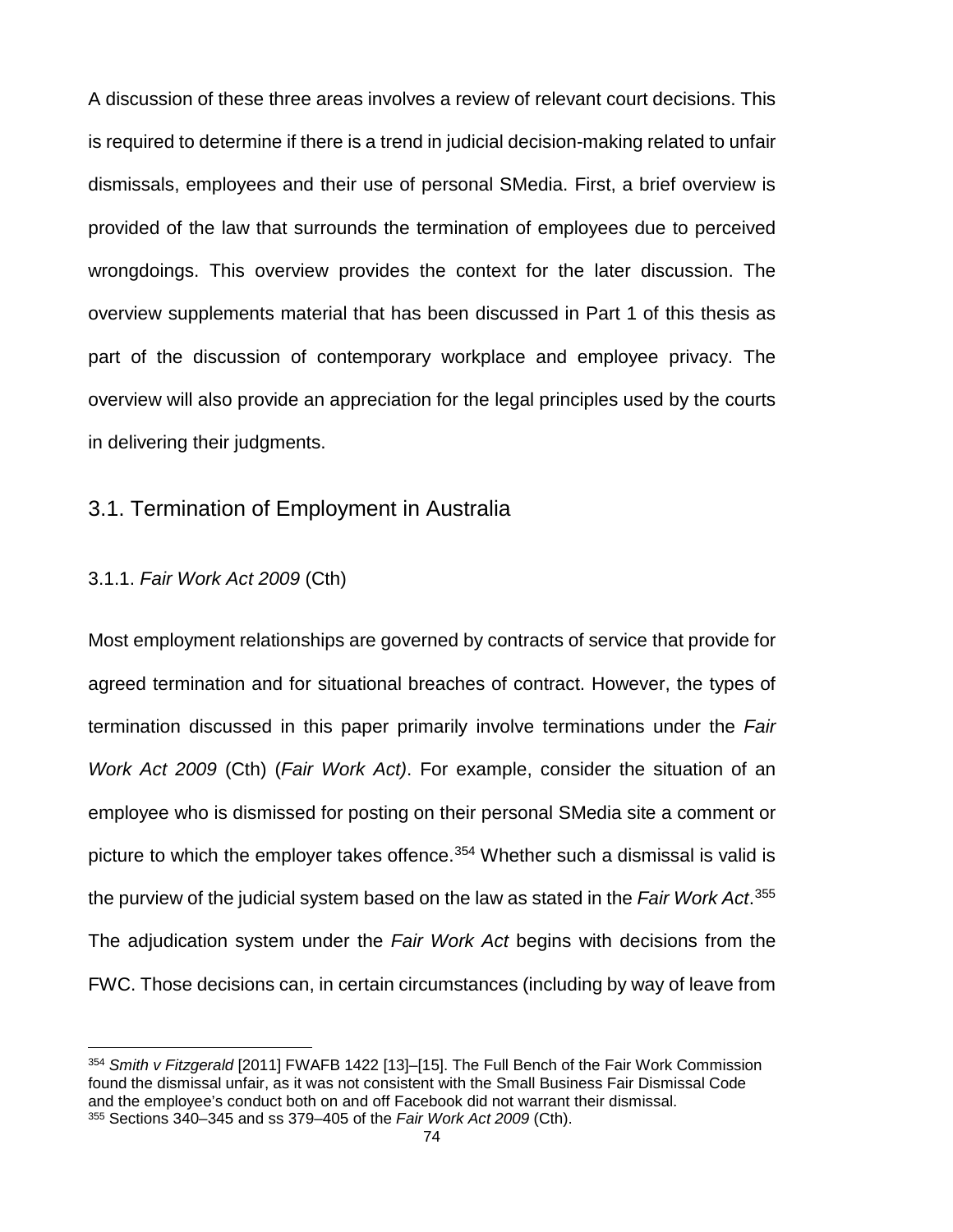the court on an error of law or in the public interest), be appealed to the High Court. The *Fair Work Act* provides that a dismissal may be valid if it does not contravene the unfair dismissal $356$  or general protections (adverse actions $357$  and unlawful termination) provisions.[358](#page-82-2)

#### 3.1.2. Unfair dismissal

The *Fair Work Act* defines 'unfair dismissal' as a dismissal that is 'harsh, unjust or unreasonable'.[359](#page-82-3) The *Fair Work Act* provides some guidance as to the criteria that may constitute 'harsh, unjust or unreasonable' that includes both situational and procedural factors. The most relevant criteria for the purposes of this paper are the situational factors that require the court to consider 'whether there was a valid reason for dismissal related to the person's capacity or conduct (including its effect on the safety and welfare of other employees)'.[360](#page-82-4) Conduct is defined by the *Fair Work Act* to include omissions by an employee.  $361$ 

When will the courts accept a termination as justified?

The Act presents a two-step test in which the employer must show a valid reason for the termination. [362](#page-82-6) The employer must do this by demonstrating a nexus between the employee's conduct and their employment.[363](#page-82-7) The courts use a common sense

 $\overline{a}$ 

<span id="page-82-4"></span><sup>360</sup> Ibid s 387(a).

<span id="page-82-0"></span><sup>356</sup> Sections 379–405 of the *Fair Work Act 2009* (Cth).

<span id="page-82-1"></span><sup>357</sup> Ibid s 342.

<span id="page-82-2"></span><sup>358</sup> Ibid ss 379–405.

<span id="page-82-3"></span><sup>359</sup> Ibid s 385(b).

<span id="page-82-5"></span><sup>361</sup> Ibid s 12 (definition of 'conduct').

<span id="page-82-6"></span><sup>362</sup> Ibid s 387(a).

<span id="page-82-7"></span><sup>363</sup> *Rose v Telstra* [1998] AIRC 1592.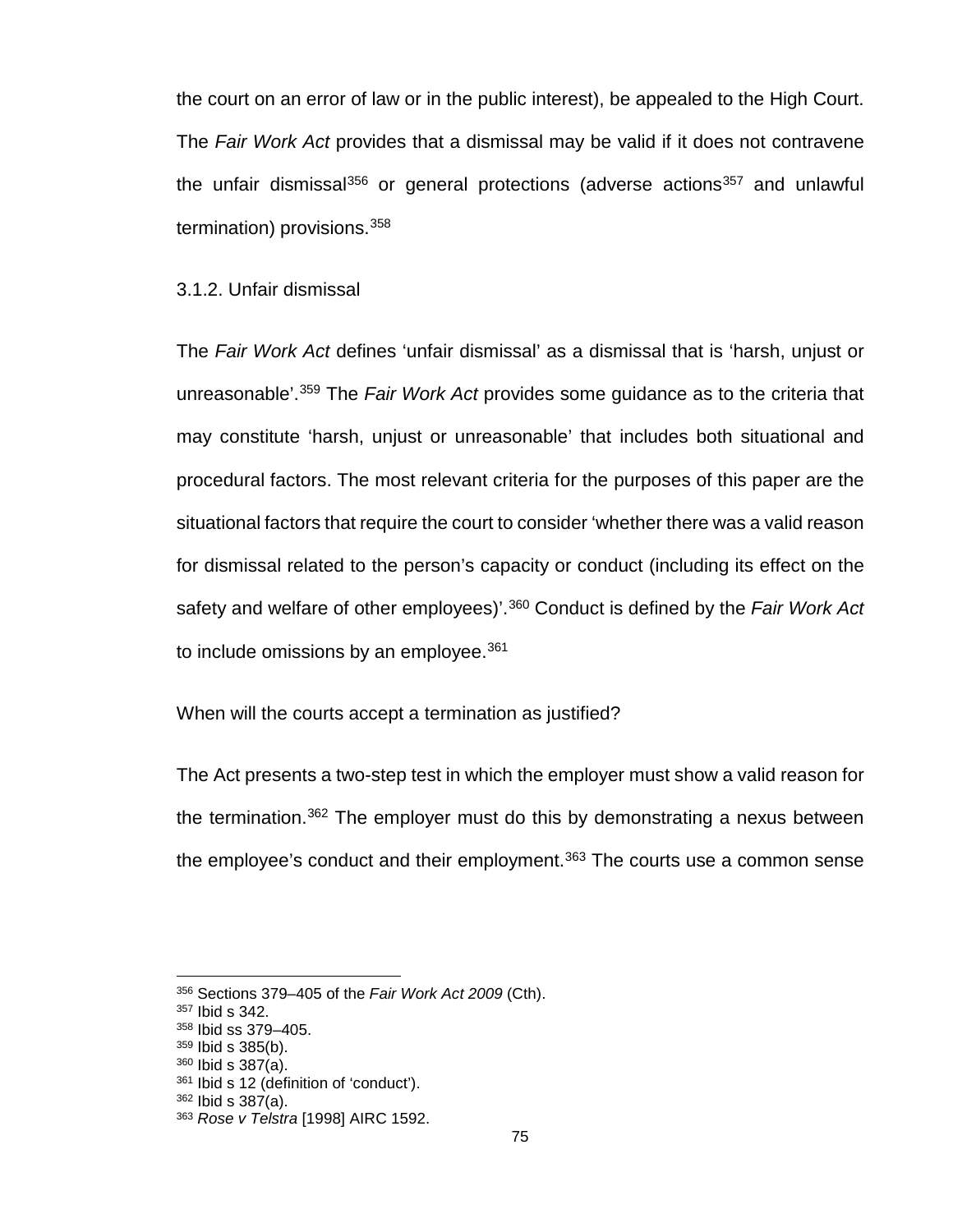approach to determine if a valid reason exists.<sup>[364](#page-83-0)</sup> For example, Justice Moore stated that the (mis)conduct must have both occurred and be sufficiently grievous or repetitive to validate termination as a consequence.<sup>[365](#page-83-1)</sup> The employer must satisfy the usual burden of proof 'on balance of probabilities'. However, the courts have indicated that 'the strength of the evidence necessary to establish a fact or facts on the balance of probabilities may vary according to the nature of what it is sought to prove'.<sup>[366](#page-83-2)</sup>

The second and separate consideration that the courts will examine is whether the termination is 'harsh, unjust or unreasonable' in the circumstances of the individual case.[367](#page-83-3) The Act provides for a variety of (non-exhaustive) factors to be considered. [368](#page-83-4) Some factors that courts have considered include the economic situation of the employee and the consequences of termination that are personal to their particular situation in life.<sup>[369](#page-83-5)</sup> Justices McHugh and Gummow noted that a termination will not be upheld if the court considers termination a disproportionate consequence in relation to the employee's misconduct.[370](#page-83-6) One example is *Linfox Australia Pty Ltd v Stutsel* [2012] FWAFB 7097 in which the court took into account the employee's age and lack of knowledge in relation to the operation of his SMedia account when determining his dismissal as unfair.[371](#page-83-7)

 $\overline{\phantom{a}}$ 

<span id="page-83-0"></span><sup>364</sup> *Selvachandran v Peteron Plastics Pty Ltd* (1995) 62 IR 371 [373], reg 1.07 Fair Work Regulations 2009 (Cth).

<span id="page-83-1"></span><sup>365</sup> *Edwards v Guidice* [1999] FCA 1836 [4] [6]–[7].

<span id="page-83-2"></span><sup>366</sup> *Neat Holdings Pty Ltd v Karajan Holdings Pty Ltd* (1992) HC 67 ALJR 170, per Mason CJ, Brennan, Deane and Gaudron JJ [2].

<span id="page-83-3"></span><sup>367</sup> Section 385 *Fair Work Act 2009* (Cth).

<span id="page-83-4"></span><sup>368</sup> Ibid s 387.

<span id="page-83-5"></span><sup>369</sup> *NSW AG Department v Miller* [2007] NSWIRComm 33 [113]–[123].

<span id="page-83-6"></span><sup>370</sup> *Byrne v Australian Airlines Ltd* (1995) 185 CLR 410.

<span id="page-83-7"></span><sup>371</sup> *Linfox Australia Pty Ltd v Stutsel* [2012] FWAFB 7097 [34].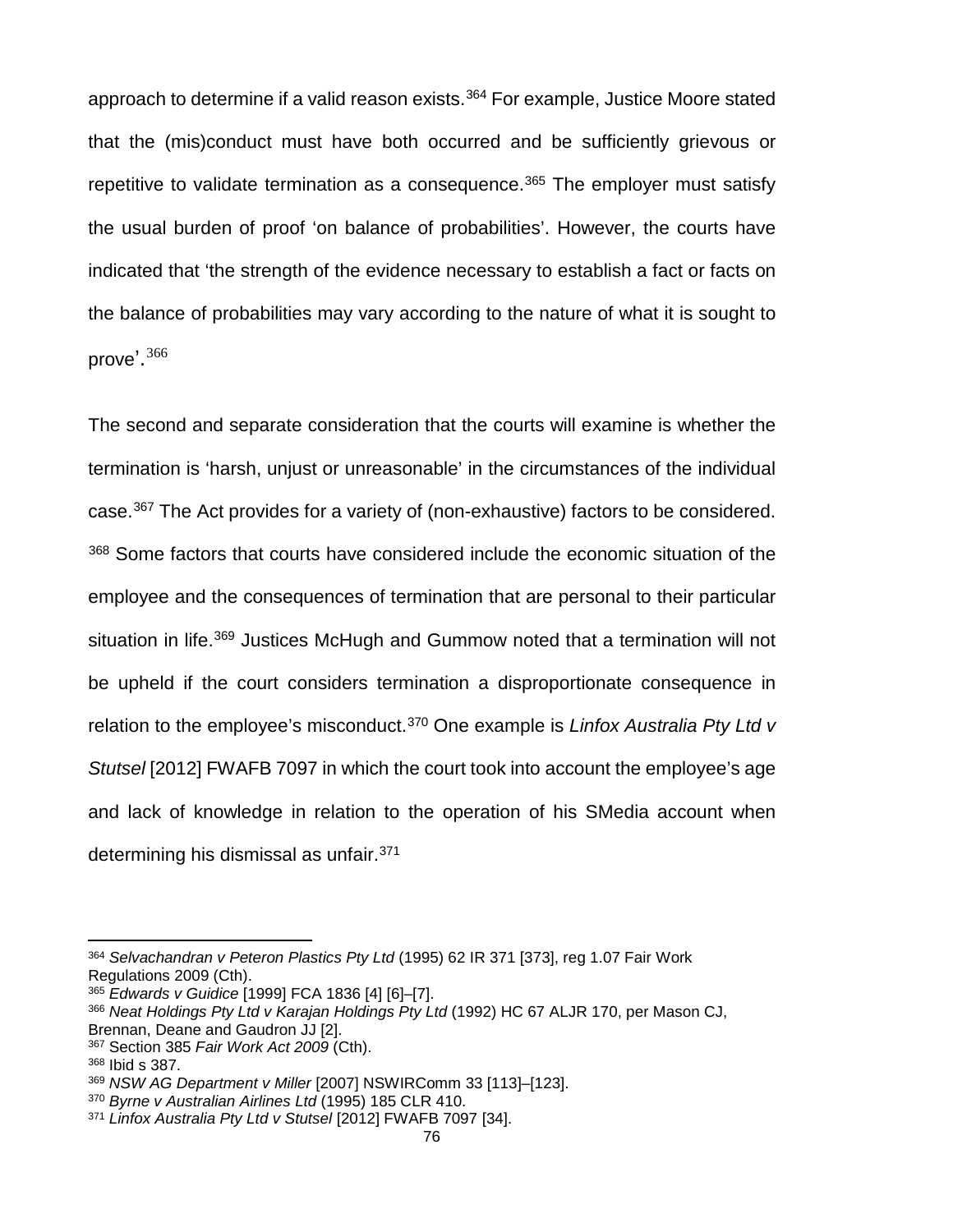The cases that follow illustrate that unfair dismissal is a common form of court adjudicated dismissals in relation to employees being dismissed due to their usage of SMedia.

3.1.3. Adverse action and unlawful termination

In *McIntyre v Special Broadcasting Services Corporation* [2015] FWC 6768, the Court referred to the relationship between the general protections and unlawful terminations under the *Fair Work Act*. [372](#page-84-0) The Court referred to the Explanatory Memorandum to the Fair Work Bill 2008 (Cth) to explain that while both these employee remedies against dismissals are similar in nature, they are intended to protect different classes of people. In fact:

the unlawful termination provisions are only intended to be an extension of these (general) protections to persons who are not covered by the general protections in relation to the termination. [373](#page-84-1)

With this explanation in mind, the following discussion aims to set out a brief overview of the adverse action remedy. This remedy is an integral part of the general protections and unlawful termination.

#### *3.1.3.1. Adverse action*

 $\overline{a}$ 

A cause of action under adverse action is made specifically in relation to termination of employment. An employer who dismisses an employee in breach of a workplace right may face a claim for adverse action under s 342 of the *Fair Work Act.*[374](#page-84-2) To

<sup>&</sup>lt;sup>372</sup> McIntyre v Special Broadcasting Services Corporation [2015] FWC 6768 [38].

<span id="page-84-1"></span><span id="page-84-0"></span><sup>373</sup> Explanatory Memorandum, Fair Work Bill 2008 (Cth) cl 723 [2702].

<span id="page-84-2"></span><sup>374</sup> Section 342 of the *Fair Work Act 2009* (Cth).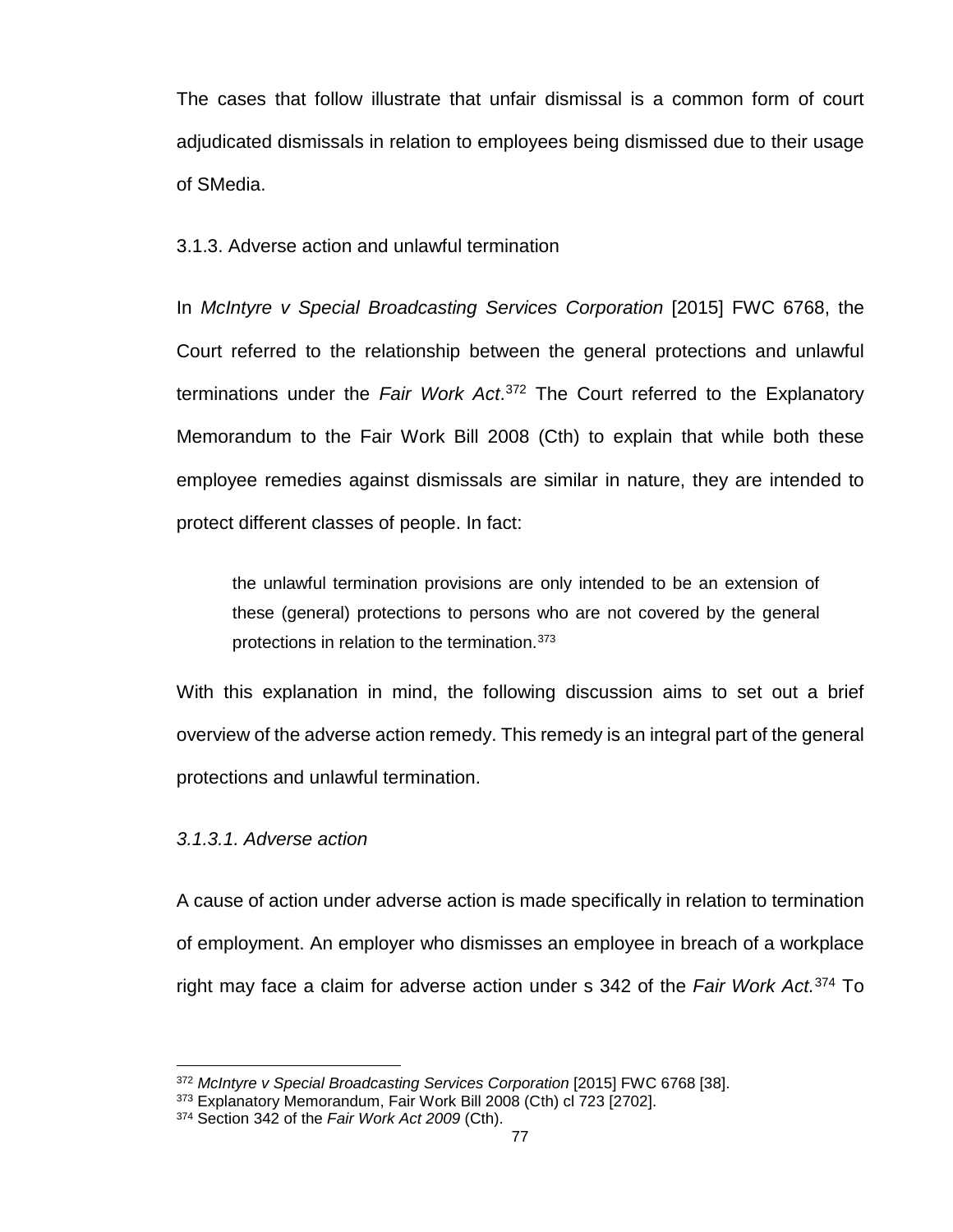succeed under a claim for adverse action, the aggrieved employee must prove the elements provided for in s 340 of the *Fair Work Act*. [375](#page-85-0) Employees alleging adverse action must prove that they have been dismissed (ie, they have suffered adverse action) as a result of them having, using or abstaining from using a workplace right. The burden then shifts to the employer to disprove that the dismissal was not caused by the employee's exercise of their workplace right. The term 'workplace right' is broadly defined and includes rights under the *Fair Work Act* as well as rights that arise from ratified collective agreements and modern awards.<sup>[376](#page-85-1)</sup> An employee may succeed in a claim of adverse action even if the workplace right is only one of many factors that resulted in the dismissal.[377](#page-85-2) For example, in *CFMEU v Hail Creek Coal Pty Ltd* [2016] FCA 1032 a miner suffered a back injury while at work. When he returned to work, his injury prevented him from completing his usual duties and he was re-trained as a drill operator. While working as a drill operator, he brought an action against his employer in relation to his injury and was awarded damages on 15 November 2013. On 18 November 2013, at a pre-arranged medical assessment it was found that the miner's back injury had become worse and he was unfit to continue with his existing duties as a drill operator. The miner was immediately stood down (effectively dismissed) on 19 November 2013. The miner alleged that he was stood down, not because he was unfit to operate the rig, but because he had pursued the employer for damages arising from his back injury (a 'workplace right' that he

[<https://www.fwc.gov.au/documents/documents/organisations/reports/kpmg\\_review.pdf>](https://www.fwc.gov.au/documents/documents/organisations/reports/kpmg_review.pdf), cited by Louise Floyd and Max Spry, 'Four Burgeoning IR issues for 2013 and Beyond: Adverse Action; Social Media & Workplace Policy; Trade Union Regulation (After the HSU Affair) and the QANTAS aftermath' (2013) 37 *Australian Bar Review* 153, 157.

<span id="page-85-2"></span><sup>377</sup> Section 360 of the *Fair Work Act 2009* (Cth).

<span id="page-85-0"></span><sup>375</sup> Section 340 of the *Fair Work Act 2009* (Cth) prohibits adverse action.

<span id="page-85-1"></span><sup>376</sup> KPMG, *Process Review of Fair Work Australia's Investigations into the Health Services Union* (17 August 2012), Fair Work Commission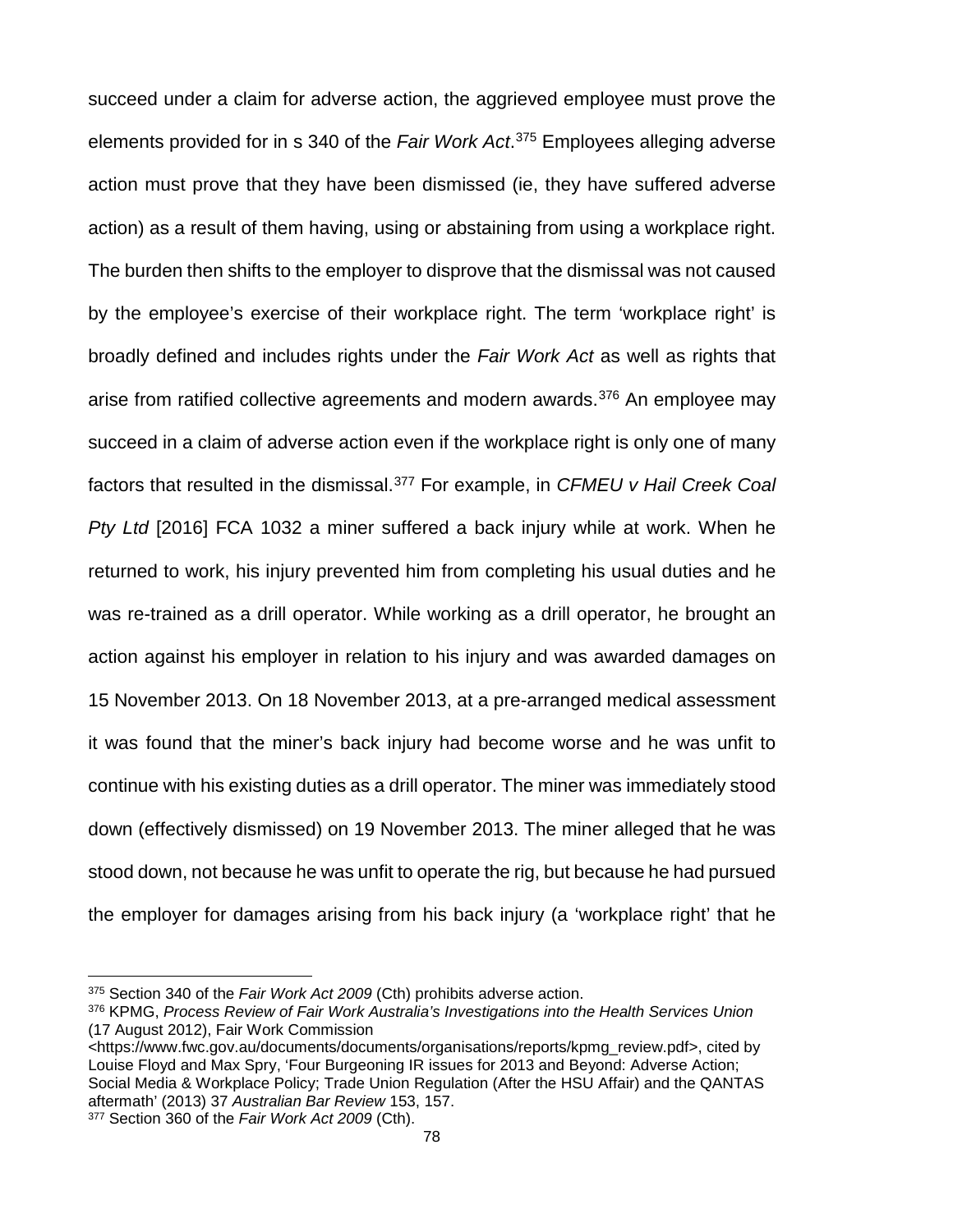was entitled to pursue). Conversely, the employer claimed that the 'primary and only' reason for their decision to stand down the miner was because the miner had failed to comply with Coal Mining Safety and Health Regulations.<sup>[378](#page-86-0)</sup> However, the employer was unable to discharge the 'reverse onus of proof' to prove that the miner's back injury was not a reason for his dismissal. The Federal Court found that the employer's standing down of the miner was an adverse action and the employee succeeded in his action. [379](#page-86-1)

A claim for adverse action is also available when an employee is dismissed as a result of some form of discrimination. Such an 'adverse' action may amount to a breach of the 'other protections', [380](#page-86-2) in particular s 351 of the *Fair Work Act*. This section is to be read in conjunction with other specific anti-discrimination provisions in the *Fair Work Act* such as s 772(1)(f).<sup>[381](#page-86-3)</sup> A claim for adverse action citing discrimination is to be treated as a remedy in addition to the various anti-discrimination legislation previously discussed in Part 1 under pre-hiring practices.<sup>[382](#page-86-4)</sup> This means an employee who is dismissed as a result of discrimination has the option to claim adverse action under the *Fair Work Act*, s 772(1)(f) of the *Fair Work Act* or other relevant anti-discrimination legislation.

Unlawful termination occurs when employers dismiss employees in relation to actions prohibited by s 772 of the *Fair Work Act*. These include termination of

<span id="page-86-0"></span><sup>378</sup> Section 46 Coal Mining Safety and Health Regulations.

<span id="page-86-1"></span><sup>379</sup> *CFMEU v Hail Creek Coal Pty Ltd* [2016] FCA 1032 [95].

<span id="page-86-2"></span><sup>380</sup> Sections 351–356 of the *Fair Work Ac*t *2009* (Cth).

<span id="page-86-3"></span><sup>381</sup> Ibid s 772(1)(a)–(h).

<span id="page-86-4"></span><sup>382</sup> Louise Floyd and Max Spry, 'Four Burgeoning IR issues for 2013 and Beyond: Adverse Action; Social Media & Workplace Policy; Trade Union Regulation (After the HSU Affair) and the QANTAS aftermath' (2013) 37 *Australian Bar Review* 153, 157.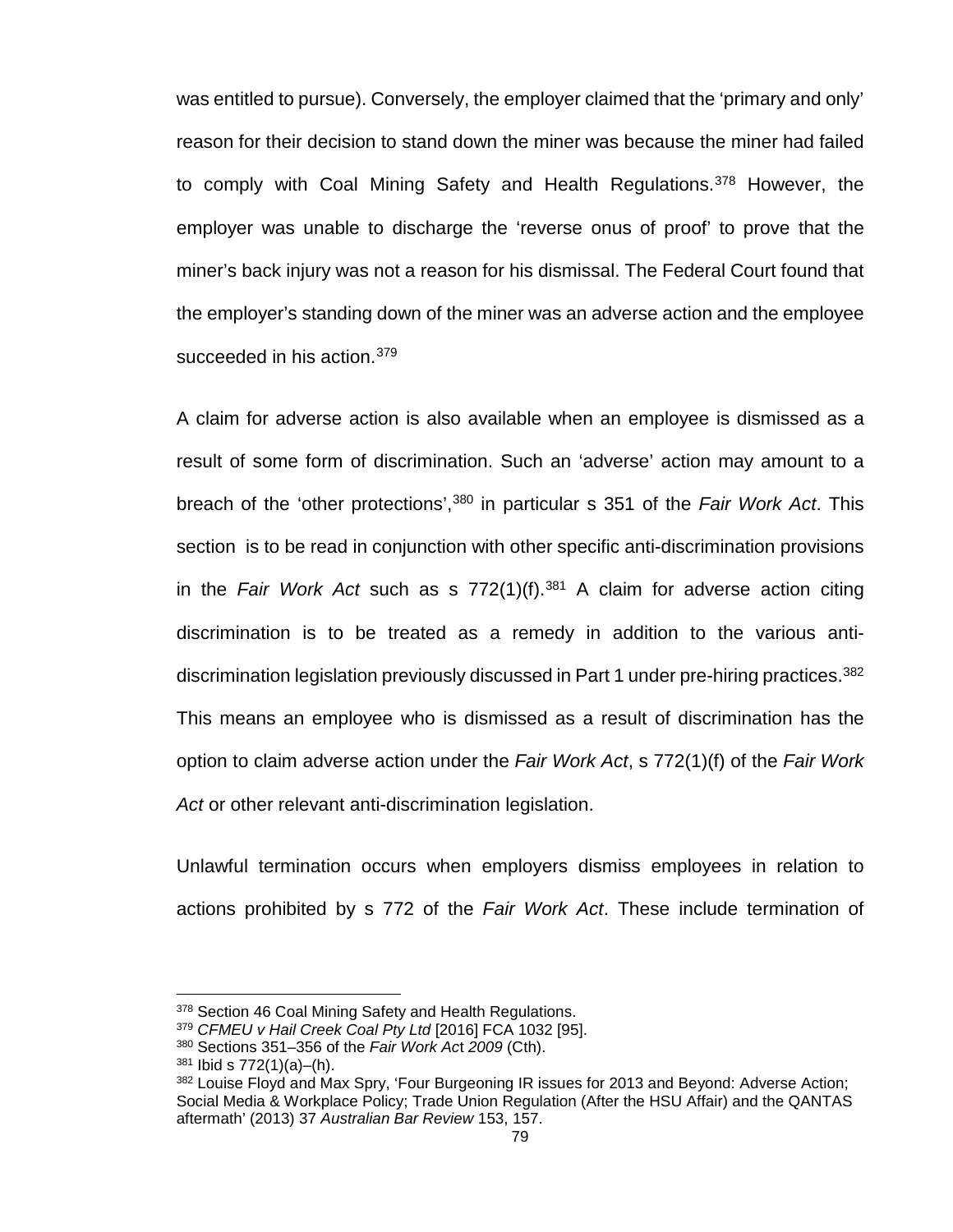employment due to temporary absence from work due to illness<sup>[383](#page-87-0)</sup> or parental or maternity leave, [384](#page-87-1) membership or non-membership of a trade union, [385](#page-87-2) political opinions of an employee [386](#page-87-3) and so forth.

*McIntyre v Special Broadcasting Services Corporation* [2015] FWC 6768 is one case of an employee who alleged his dismissal was due to unlawful termination as a result of his SMedia use.<sup>387</sup> The case involved an application for unlawful termination under s 772(1)(g) of the *Fair Work Act*. McIntyre was employed as a reporter with SBS.[388](#page-87-5) He was dismissed for expressing his personal political opinions on his SMedia site. His opinions were made on ANZAC Day in relation to Australian Defence personnel.[389](#page-87-6) The disputed issues in this case relate to jurisdictional objections and limitation of time, not specifically with regards to SMedia.<sup>[390](#page-87-7)</sup> Unfortunately, no issue of law or fact was determined directly in relation to the alleged dismissal resulting from McIntyre's comments on his SMedia. However, the presiding Commissioner did comment, in passing, on the irony of McIntyre's comments regarding the very same class of people (ie, defence personnel) who had 'lost their lives in the earnest pursuit of the protection of rights and freedoms such as the access to a fair hearing which the applicant (McIntyre) was entitled to claim'. [391](#page-87-8) The Commissioner's remark can be read as implying that an employee's comments on SMedia are covered by an inherent right to freedom of speech. This view is echoed clearly in *Starr v* 

<span id="page-87-0"></span><sup>383</sup> Section 772(1)(a) of the *Fair Work Act 2009* (Cth).

<span id="page-87-1"></span><sup>384</sup> Ibid s 772(1)(g).

<span id="page-87-2"></span> $385$  lbid s  $772(1)(b)$ , (c).

<span id="page-87-3"></span><sup>386</sup> Ibid s 772(1)(g).

<span id="page-87-4"></span><sup>387</sup> *McIntyre v Special Broadcasting Services Corporation* [2015] FWC 6768 [7].

<span id="page-87-5"></span><sup>388</sup> Ibid.

<span id="page-87-6"></span><sup>389</sup> Ibid.

<span id="page-87-7"></span><sup>390</sup> Ibid [43].

<span id="page-87-8"></span><sup>391</sup> Ibid [46].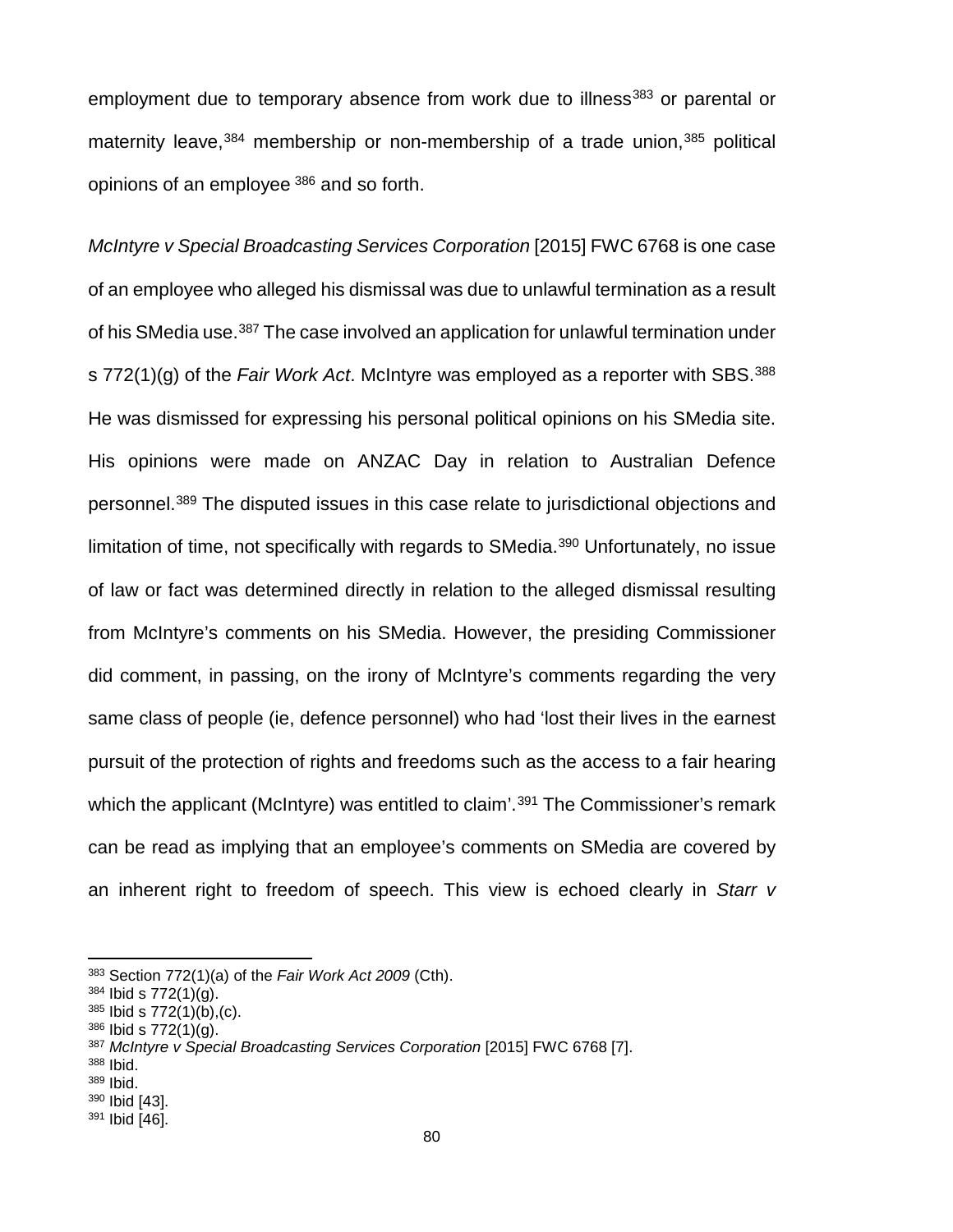*Department of Human Services* [2016] FWC 1460 and is discussed further below. The decision in *McIntyre v Special Broadcasting Services Corporation* also suggests that an employee's SMedia is personal to the owner of the SMedia account. This case is, perhaps, a singular example of an alleged unlawful termination in relation to employee comments on SMedia.<sup>[392](#page-88-0)</sup>

3.1.4. Termination for breach of workplace policies

A separate cause of dismissals that is more affiliated with termination in relation to a breach of contract (rather than breach of legislation) involves breaches of workplace policies, in particular SMedia policies.

It is increasingly common for companies to formulate SMedia policies and internet policies that employees must abide by. These policies have emerged as a coherent body of policy-based remedy for employers to manage conflicts that arise from employee SMedia use to minimise any potential adverse effect on a company's brand or reputation.<sup>[393](#page-88-1)</sup> The prevailing corporate view is that to prevent any conflict around defining the SMedia space as being either private or public, a SMedia policy is articulated as part of the contract of employment. Once accepted by the employee, such contractual obligations might be viewed as placing employee SMedia posts within the legal purview of the employer's Orwellian-like gaze and management. However, it should be noted that the courts have indicated an unwillingness to allow

<sup>392</sup> Brown and Dent, above n 329,18.

<span id="page-88-1"></span><span id="page-88-0"></span><sup>393</sup> Aliah D Wright, *Necessary Evil: Managing Employee Activity on Facebook, LinkedIn and the Hundreds of Other Social Media Sites* (Society for Human Resource Managers, 2013) Abstract.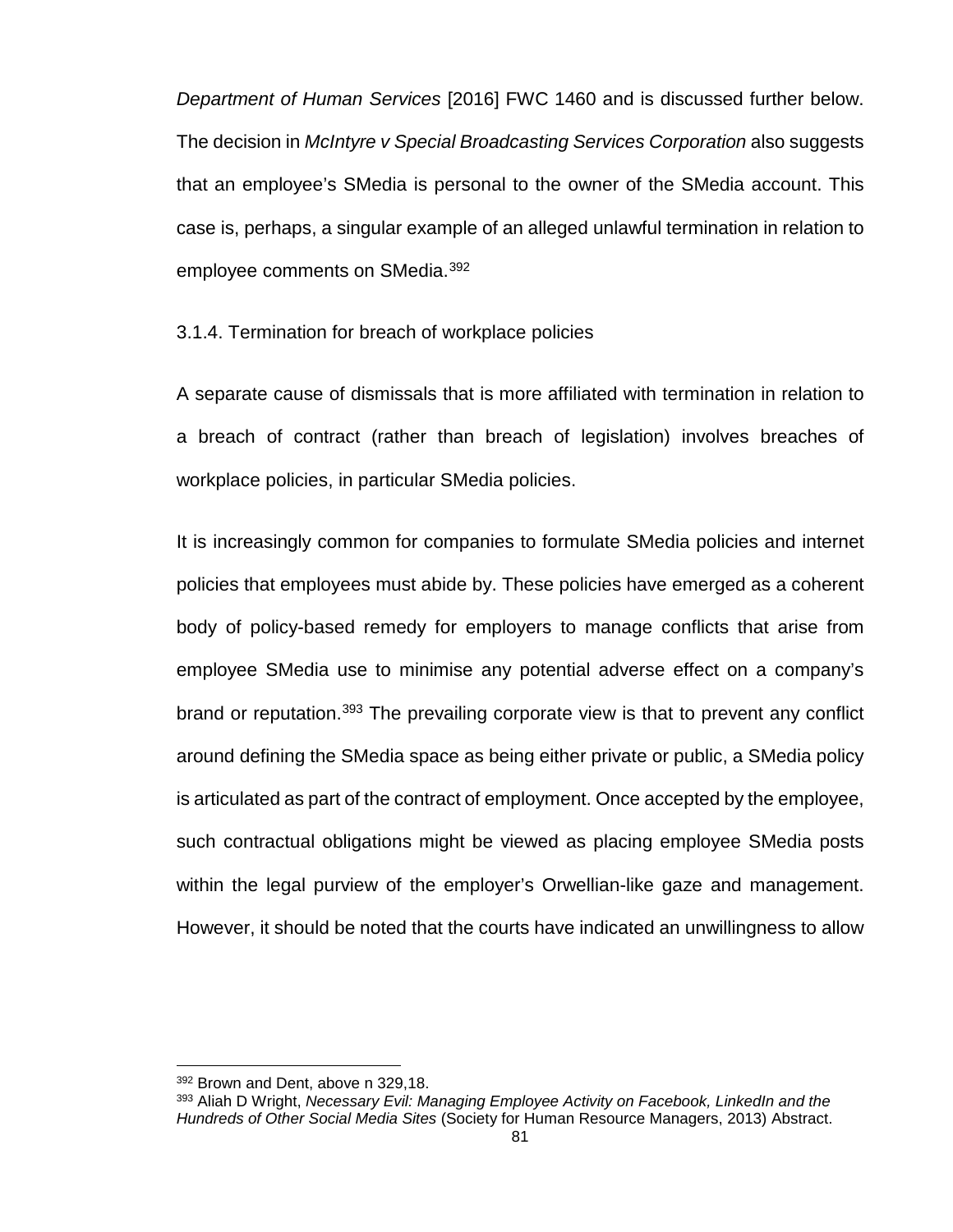employers to enforce such policies unless they comply with certain protocols, as will be discussed below.

#### 3.1.5. Australian courts and SMedia policies

The Australian courts have struggled to balance the equities of employee privacy and professionalism when determining cases related to dismissals resulting from employees' SMedia posts. Through various decisions, the courts have indicated the importance of companies having clear, transparent and up-to-date SMedia policies. It seems the prevailing judicial view that in this digital age employers must implement a SMedia policy to clarify codes of conduct in the workplace.<sup>[394](#page-89-0)</sup> Such policies should, insofar as is practicable, be incorporated into the contract of employment. If they are not, employees may not be penalised for comments made on SMedia.<sup>[395](#page-89-1)</sup>

In one example, the Federal Court of Australia held that an employee who was fired for using inappropriate language to criticise his management on his personal Facebook account was unfairly dismissed.[396](#page-89-2) In *Linfox Australia Pty Ltd v Fair Work Commission and Stutsel* [2013] FCAFC 157, the employee (Stutsel) had posted uncomplimentary remarks about his employer (Linfox) and its staff on his personal Facebook page.[397](#page-89-3) He had also posted specific and unfavourable remarks about two of his managers.<sup>[398](#page-89-4)</sup> His Facebook friends viewed and commented on his post.<sup>[399](#page-89-5)</sup> Two pertinent factors in this instance were that Stutsel did not remove these

 $\overline{\phantom{a}}$ 

<span id="page-89-1"></span><span id="page-89-0"></span><sup>394</sup> *Linfox Australia Pty Ltd v Fair Work Commission and Stutsel* [2013] FCAFC 157. Note, this reference is for the lower court's judgment as the appeal did not comment on this point. <sup>395</sup> Ibid. <sup>396</sup> Ibid. <sup>397</sup> Ibid [2].

<span id="page-89-4"></span><span id="page-89-3"></span><span id="page-89-2"></span><sup>398</sup> Ibid.

<span id="page-89-5"></span><sup>399</sup> Ibid [3].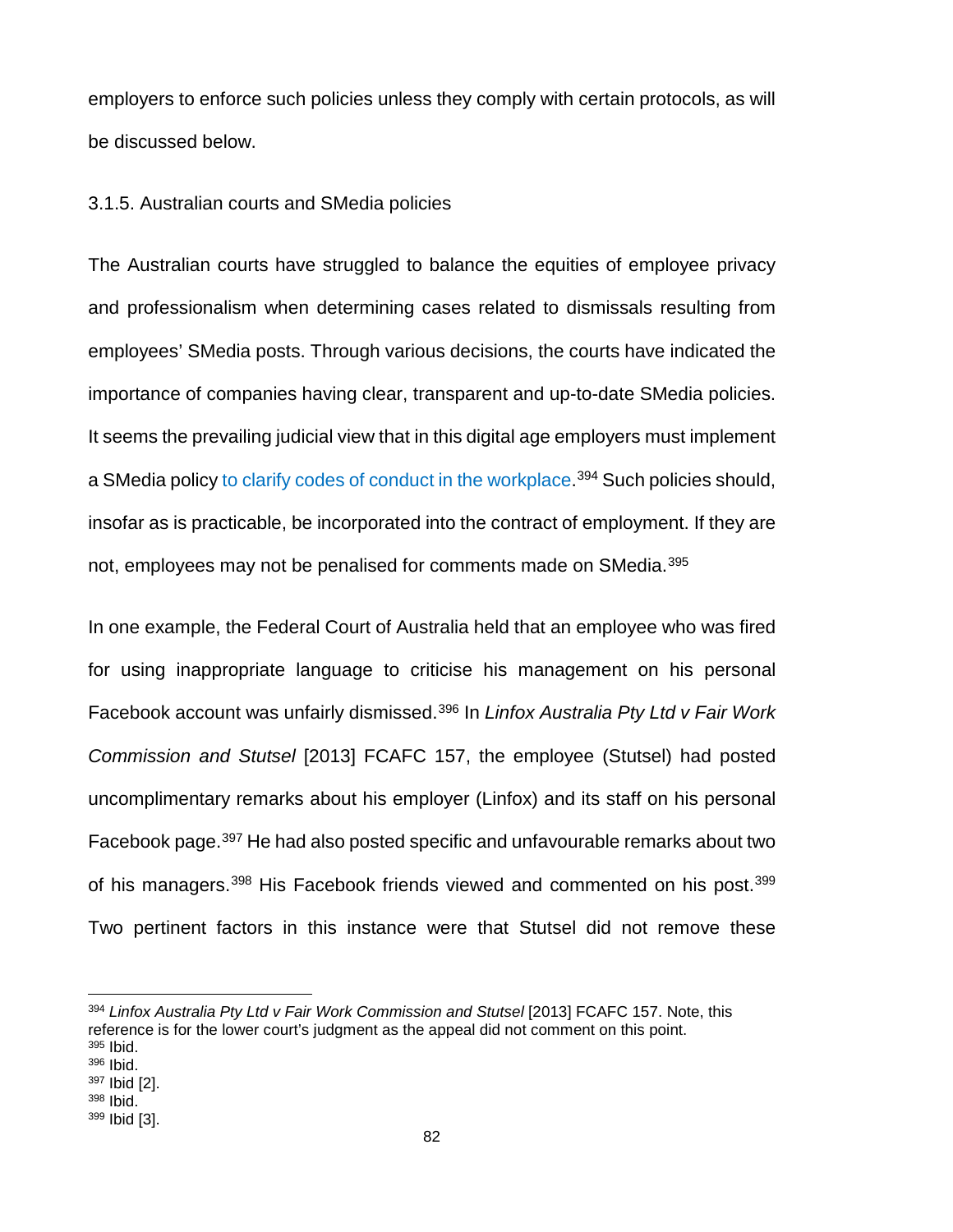comments and his privacy settings were not limited; therefore, anyone who had a Facebook account could view his post and his friends' comments.[400](#page-90-0) One of his managers used her Facebook account to access Stutsel's post and subsequently made a complaint to the employer. This complaint resulted in Stutsel being dismissed for making derogatory, racially offensive and sexually discriminatory comments about his two managers.<sup>[401](#page-90-1)</sup> The manager who complained was not a Facebook friend of Stutsel and had accessed his Facebook post on her own accord. As noted above, she could do so because Stutsel's Facebook privacy settings allowed public access to his profile.

Thornthwaite refers to the fact that the Court accepted that Stutsel was a mature age employee who may not have understood the privacy settings available to him on Facebook.[402](#page-90-2) Thornthwaite goes on to point out Prensky's findings that such challenges of SMedia are peculiar to those born before the internet age.<sup>[403](#page-90-3)</sup> Arguably, the courts may not be so forgiving of lax privacy settings from a younger employee. In the employer's appeal, Dowsett, Flick and Griffiths JJ upheld the Fair Work Commissioner's decision that Stutsel's dismissal was unfair. The portion relevant in relation to this discussion on SMedia policy is that, in his judgment, the Commissioner noted that Linfox had no SMedia policy in place.<sup>[404](#page-90-4)</sup> By categorising this as a relevant factor the Commissioner, by implication, has indicated that had the employer formulated an SMedia policy to set boundaries on employee conduct, the decision may have been different. A similar notion may be imputed from *McIntyre v* 

<span id="page-90-1"></span><span id="page-90-0"></span><sup>400</sup> *Linfox Australia Pty Ltd v Fair Work Commission and Stutsel* [2013] FCAFC 157 [3]–[4]. <sup>401</sup> Ibid [4]–[5].

<span id="page-90-2"></span><sup>402</sup> Louise Thornthwaite, 'Social Media and Work: An Emerging Privacy' (2016) 135 *Precedent* 8.

<span id="page-90-3"></span><sup>403</sup> Ibid, citing Marc Prensky, 'Digital Natives, Digital Immigrants' (2001) 9(5) *On the Horizon* 1.

<span id="page-90-4"></span><sup>404</sup> *Stutsel v Linfox Australia Pty Ltd* [2011] FWA 8444 [87].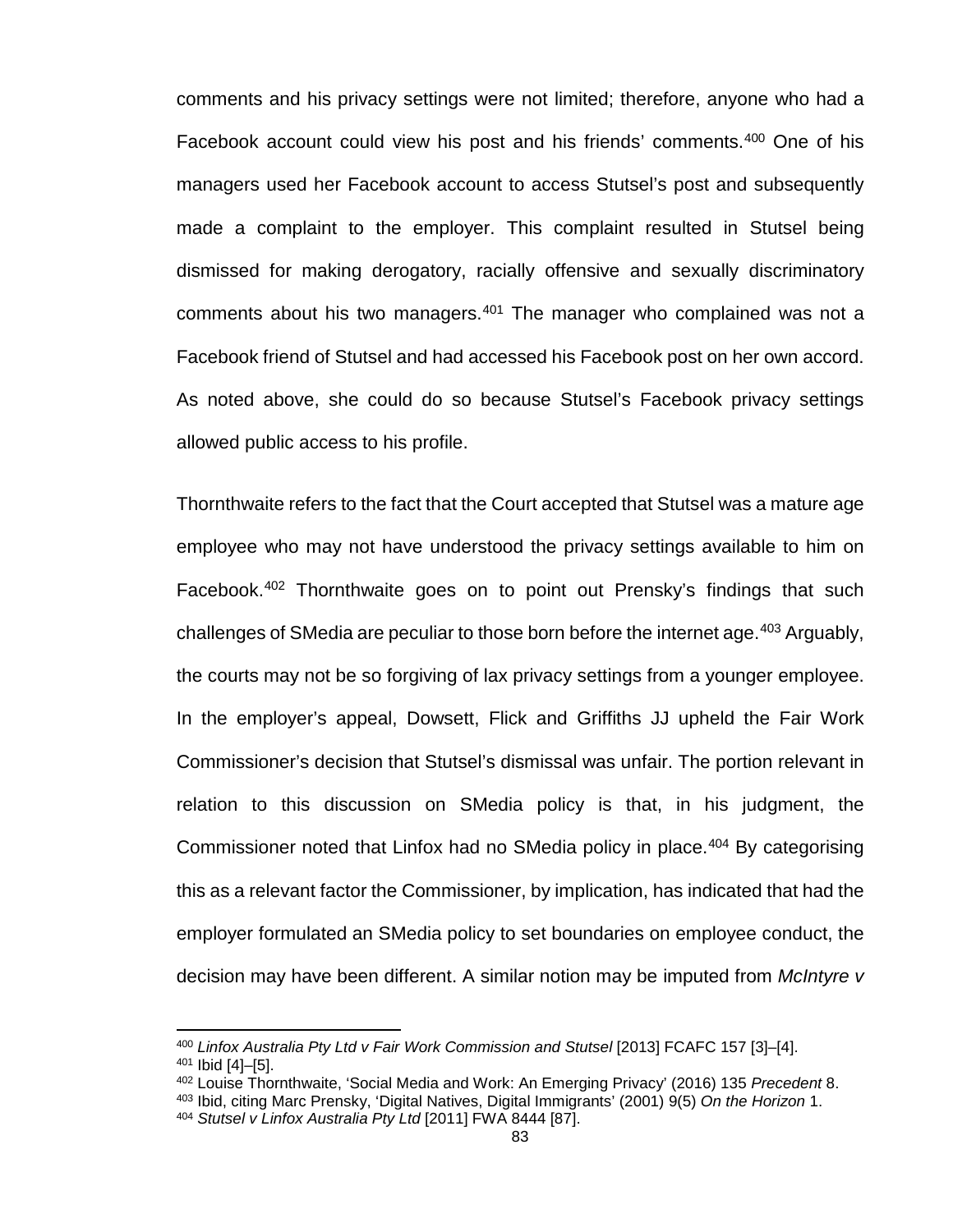*Special Broadcasting Services Corporation,* in which the employee's dismissal for his use of SMedia could have potentially been avoided by the implementation of a clear SMedia policy by the employer.  $405$  This is because if there had been a policy that was made known to him and fairly enforced, the employee would have been under contractual obligation not to write such things. Disobedience would be a breach of a clear contractual term, not an allegation under the *Fair Work Act* for unfair dismissal.

In *Pearson v Linfox Australia Pty Ltd* [2014] FWC 446, the FWC provided some focus areas for employers to formulate their SMedia policies.<sup>[406](#page-91-1)</sup> The FWC provided a definitive endorsement for the applicability of SMedia policies. It stated that 'the establishment of a social media policy is clearly a legitimate exercise in acting to protect the reputation and security of a business … it also serves a useful purpose by making clear to employees what is expected of them'. [407](#page-91-2) The employee (Pearson) was dismissed for breaching several of the employer's (Linfox's) workplace policies including a policy requiring contact with a relevant supervisor or manager when absent from work, a policy about mobile phone use, a policy concerning SMedia and the Safe Working Procedures policy.<sup>[408](#page-91-3)</sup> In relation to the SMedia policy, Pearson had been given one-on-one training and had attended a group training session.<sup>[409](#page-91-4)</sup>

However, this decision is not a blanket approval of the indiscriminate use of SMedia policies against employees. In another case, the majority of the Full Bench of the

<span id="page-91-0"></span>*<sup>405</sup> McIntyre v Special Broadcasting Services Corporation* [2015] FWC 6768.

<span id="page-91-1"></span><sup>406</sup> *Pearson v Linfox Australia Pty Ltd* [2014] FWC 446.

<span id="page-91-3"></span><span id="page-91-2"></span><sup>407</sup> Ibid [46].

<sup>408</sup> Ibid [45], [49].

<span id="page-91-4"></span><sup>409</sup> Ibid [14], [45].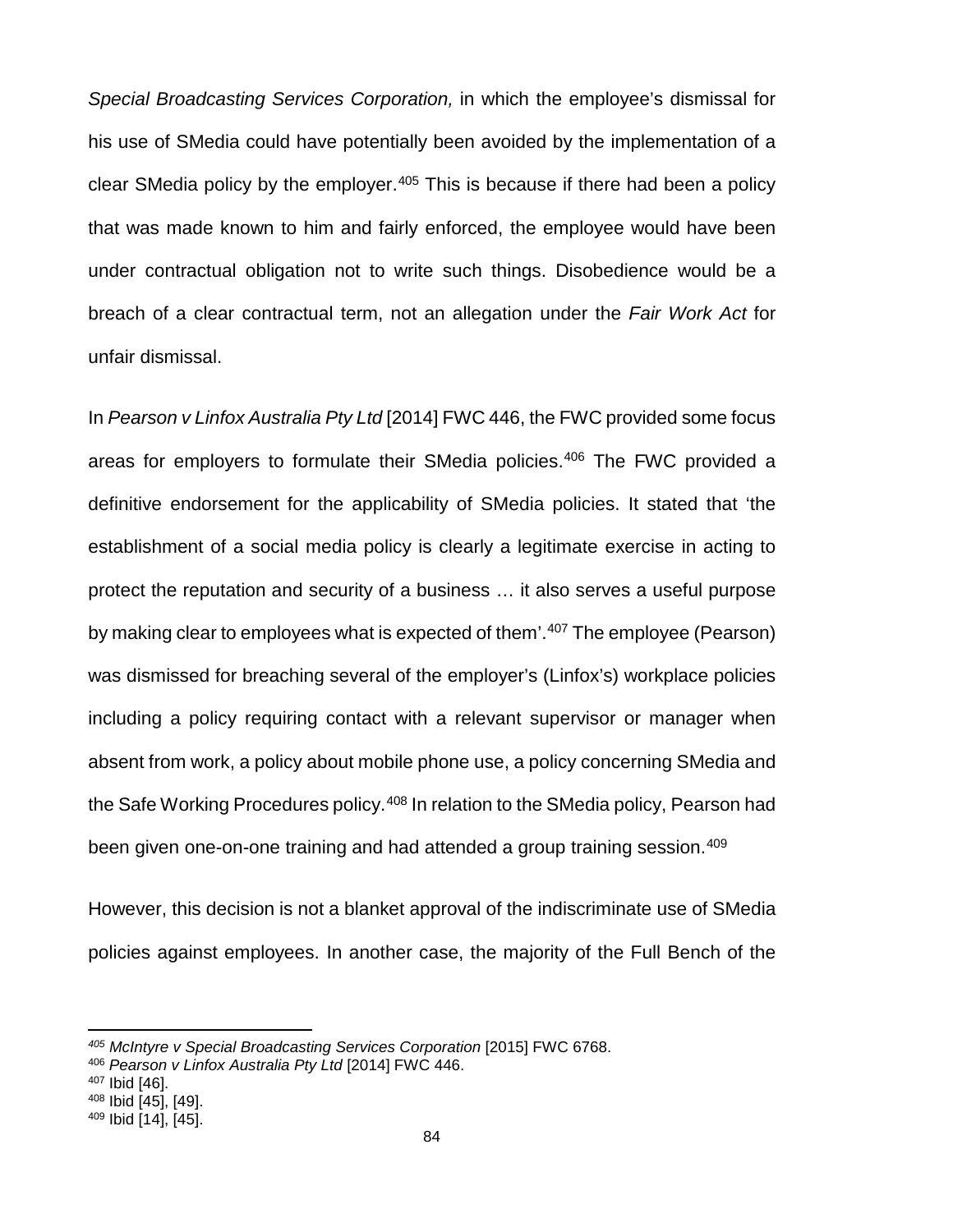FWC clearly indicate that even when it is part of a contractual obligation, an employer is bound to bring a SMedia policy to the attention of the employee against whom it is seeking to enforce the policy.<sup>[410](#page-92-0)</sup> It went on to point out that when employers are not consistent in enforcing such a policy, they may be precluded from relying on it.<sup>[411](#page-92-1)</sup> A takeaway from the decision in *B, C and D v Australian Postal Corporation* [2013] FWCFB 6191 is that the mere proof, even if clear, of a breach of the SMedia policy does not in itself provide a definitive right to dismiss an employee, especially not to do so summarily.

In this case, three employees of Australia Post had emailed each other pornographic material in contravention of Australian Post's SMedia policy. While many employees were found embroiled in the emails, the three employees were the only ones who were dismissed, while others were warned or reprimanded. In examining the validity of the dismissals, the court viewed several factors including notice and enforcement of the SMedia policy, the employees' age, length of service, previous conduct, potential to obtain other employment and the absence of actual harm or damage suffered by Australian Post.<sup>[412](#page-92-2)</sup> The original decision was subject to appeal. On appeal from the Full Bench, the Federal Court decided on jurisdictional issues. Additionally they considered whether there had been a failure to consider the public interest factor when the Full Bench refused an appeal by one of the appellants. These considerations were not directly related to the discussion on the existence or

<sup>410</sup> *B, C and D v Australian Postal Corporation* [2013] FWCFB 6191 [68].

<span id="page-92-1"></span><span id="page-92-0"></span><sup>411</sup> Ibid [96].

<span id="page-92-2"></span><sup>412</sup> Ibid [88].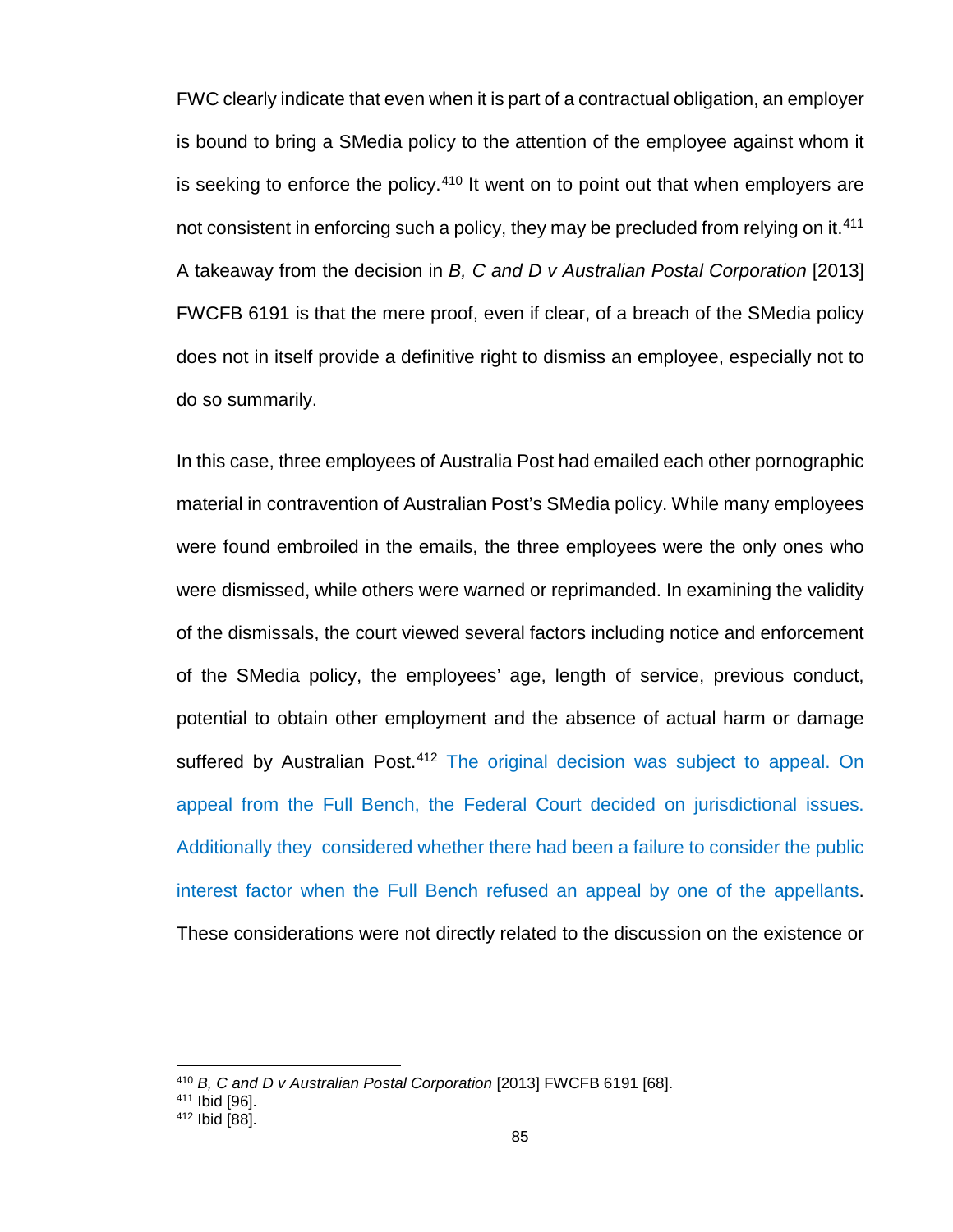enforcement of the SMedia policy.<sup>[413](#page-93-0)</sup> Therefore, the law as discussed in the original case and approved by the Fair Work Full Bench is still valid at present.

From the discussion above, it is possible to conclude that when an employer has a transparent SMedia policy in place that is consistently and fairly enforced, the courts will hold employees bound by the policy when the employees use SMedia platforms.

# 3.2. Scope and Ambit of Employees' Rights to Privacy When Using **SMedia**

Referring to the first of three areas of discussion outlined earlier, this section will discuss the scope and ambit of an employee's rights to privacy when using SMedia. In the absence of constitutional or common law protections of privacy as a right, and the focus of legislative privacy protections leaning towards security of data and personal information, employees using SMedia are left in a state of doubt. They are left in uncertainty as to their privacy rights in relation to social commentary which may involve work related persons or grumbles on their personal SMedia sites. This leaves the judicial system as the arbiter to determine the breadth and width of the space that may be considered private within SMedia. The two main legal perspectives involved in this discussion are workplace laws and privacy principles. Both of these are, and must be, engaged to protect the rights of individual employees who are dismissed for communications on their personal SMedia accounts. [414](#page-93-1) This is because the individual perspective of how employers and employees view

 $\overline{\phantom{a}}$ 

<span id="page-93-1"></span><span id="page-93-0"></span><sup>413</sup> *Australian Postal Corporation v D'Rozario* [2014] FCAFC 89. Note, in *B, C and D v Australian Postal Corporation* [2013] FWCFB 6191 the employees were not identified. After the employer's appeal was dismissed, the employees used their own names to continue with legal action. <sup>414</sup> Brown and Dent, above n 329, 1.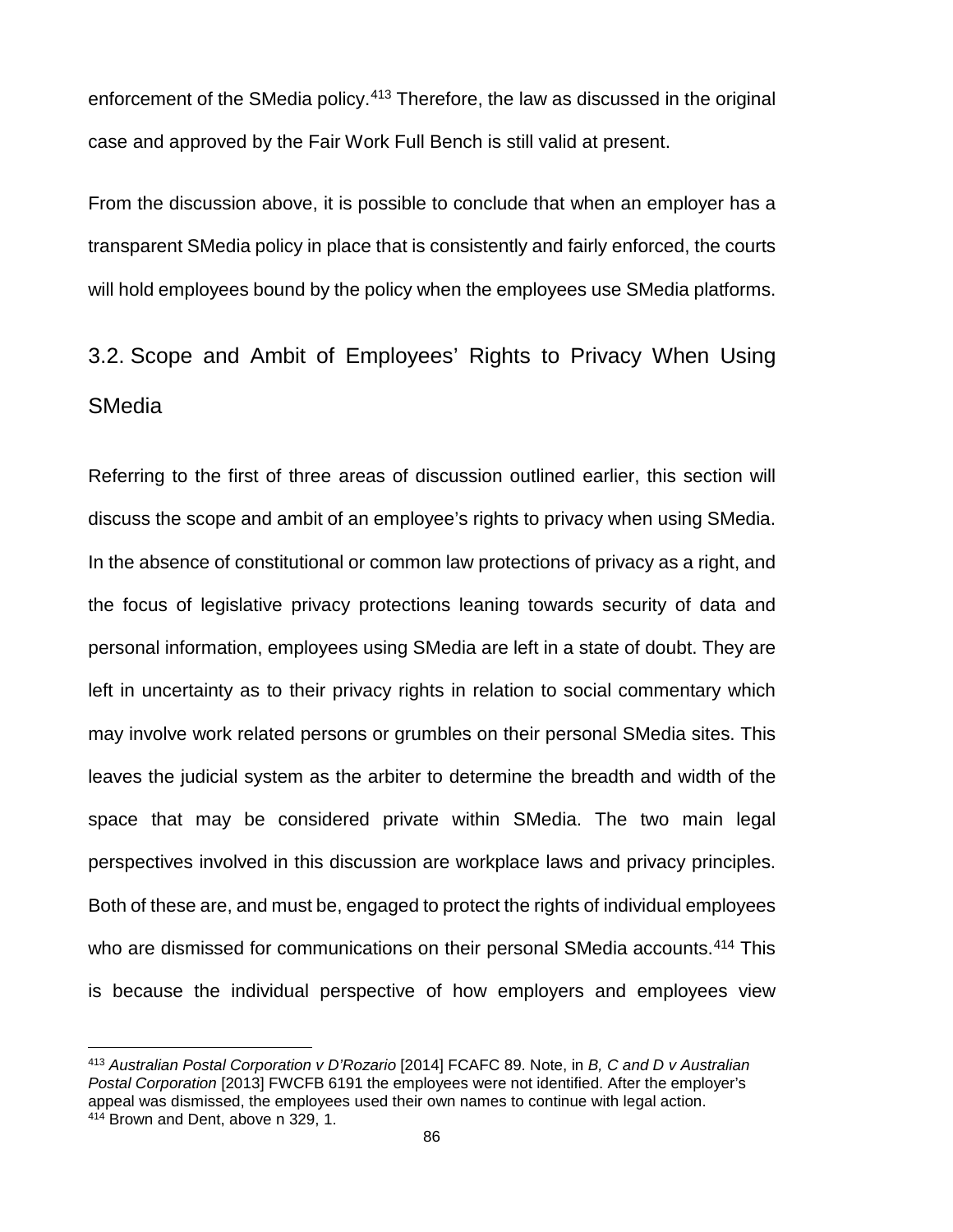communications via SMedia platforms — either as a personal communication, a privacy-related issue (employee) or as an action that warrants dismissal for breach of workplace laws or policies (employer) — is dependent on who feels disadvantaged. Unfortunately, in most situations both parties are disadvantaged and thus, a less divisive, more permeable approach to privacy and workplace laws might provide fairer outcomes for both employer and employee.<sup>[415](#page-94-0)</sup>

Brown and Dent categorise three competing tensions surrounding the regulation of SMedia that are pertinent to the workplace relationship and the role of the employee.[416](#page-94-1) Thornthwaite describes this as being the individual employee's standpoint to being 'entitled to a private life'.<sup>[417](#page-94-2)</sup> This relates to the question of how courts view the space that is SMedia. Are employees' personal SMedia accounts and their communications made on a personal or public space?

#### 3.2.1. SMedia — public or private space?

As stated earlier, despite the high level of interaction between users through posts (eg, Tweets, Facebook posts, Instagram pictures or private messaging) no direct human contact is made through eye, physical touch or voice. The reach of SMedia communication in the sense of one post or message being communicated to many people has often rendered SMedia communications being perceived as being 'public' communications to the 'world at large' rather than as private communications.[418](#page-94-3) This also seems to be the way in which the FWC previously

<span id="page-94-0"></span><sup>415</sup> Ibid.

<span id="page-94-1"></span><sup>416</sup> Ibid.

<span id="page-94-2"></span><sup>417</sup> Thornthwaite above n 16,164, 170, citing *Rose v Telstra* [1998] AIRC 1592.

<span id="page-94-3"></span><sup>418</sup> Thornthwaite, above n 401.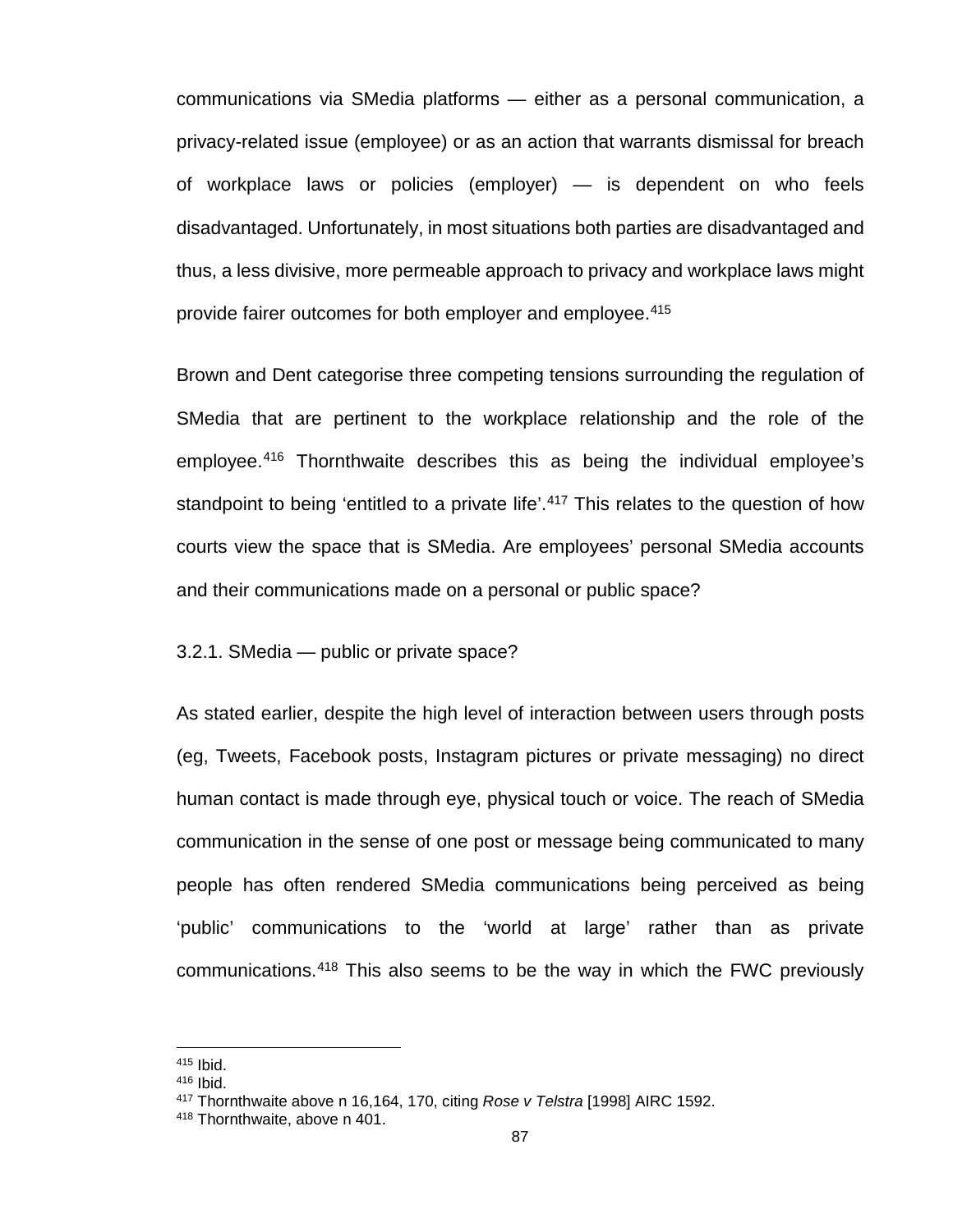viewed SMedia communication in relation to employee postings, as evidenced in several cases in which the FWC considered posts on Facebook and other SMedia platforms as being sufficient grounds for dismissal.<sup>[419](#page-95-0)</sup> However, in more recent cases the view of Australian courts seems to be shifting from viewing SMedia as a purely public forum to one that has a clear delineation of privacy within the public space.

*Wilson v Ferguson* is a non–employment-related case that alludes to the online space as a public space.<sup>[420](#page-95-1)</sup> As previously discussed in section 2.1.2.2, Ferguson had posted explicit photographs and videos of his ex-fiancée on his Facebook page.<sup>[421](#page-95-2)</sup> These images were taken while the two individuals were in a relationship together and were subsequently posted on Ferguson's Facebook page after Wilson ended the relationship.<sup>[422](#page-95-3)</sup> Wilson's case may be distinguished from the general employment law cases in that the court held that the parties were in a 'special relationship' that gave rise to a mutual duty of confidence that had been breached by Ferguson's actions.<sup>[423](#page-95-4)</sup> Importantly, the Court commented that 'the images were not in a public domain in any sense prior to the defendant's publication of them'.<sup>[424](#page-95-5)</sup> This indicates that the posting of such intimate images, even within a controlled, password-protected personal SMedia site, will be contextually deemed to be in a public place.

<span id="page-95-0"></span><sup>419</sup> See *Little v Credit Corp Ltd* [2013] FWC 9642; *Dover Ray v Real Insurance Pty Ltd (2010) FWA 8544,* (2010) 204 IR 399; *O'Keefe v William Muir's Pty Ltd* [2011] FWA 5311; *Mayberry v Kijani Investments Pty Ltd ATF The Dawe Investments Trust Subway Wallsend* [2011] FWA 3496. <sup>420</sup> *Wilson v Ferguson* [2015] WASC 15.

<span id="page-95-2"></span><span id="page-95-1"></span><sup>421</sup> Ibid [5].

<span id="page-95-3"></span><sup>422</sup> Ibid.

<span id="page-95-5"></span><span id="page-95-4"></span><sup>423</sup> Ibid [4]. <sup>424</sup> Ibid [56].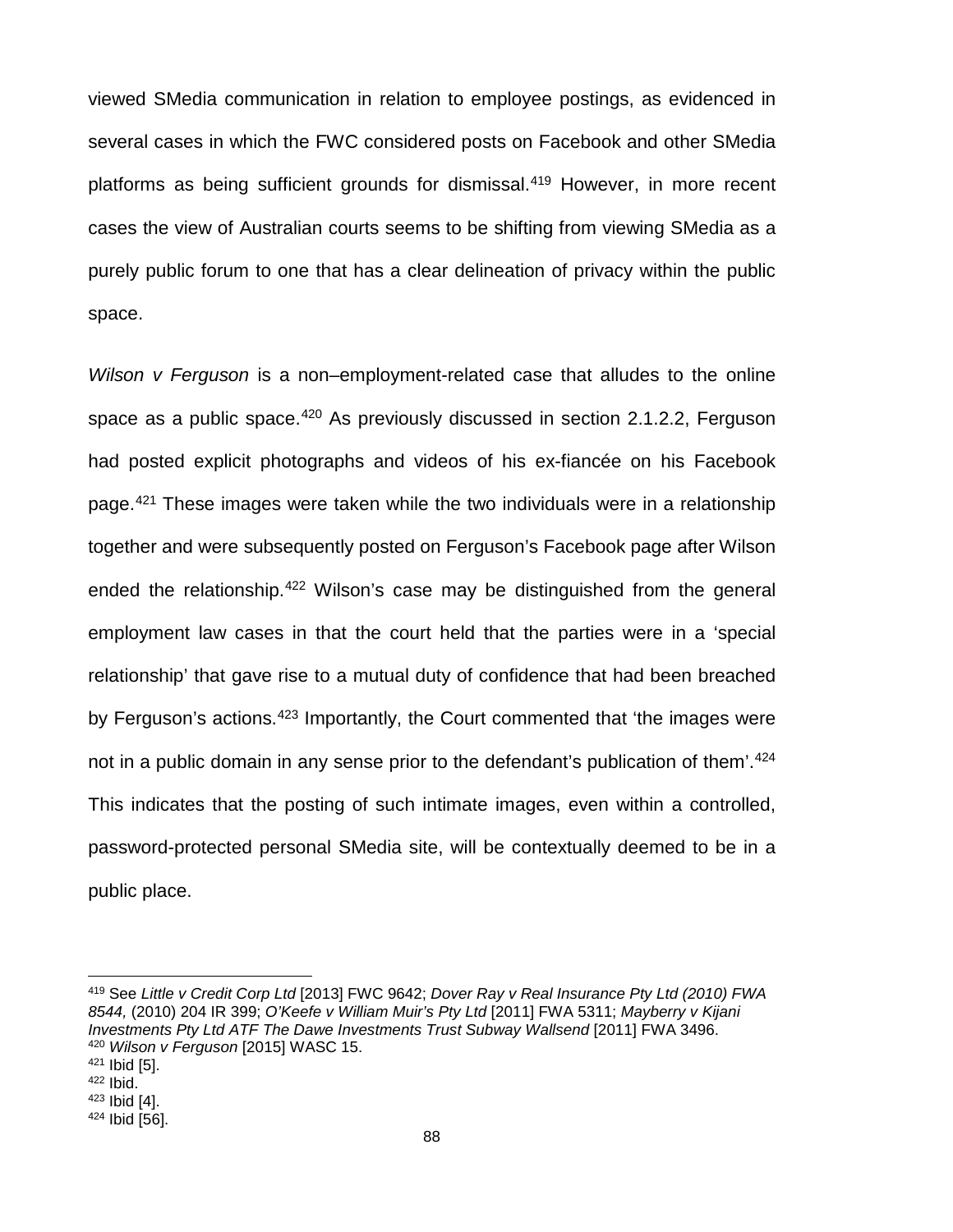The question that arises is whether this context would be considered differently when dealing with employment relationships. In *Vosper v Solibrooke Pty Ltd* [2016] FWC 1168, an employee (Vosper) who complained on Facebook about her treatment at work and her rights as an employee and was then dismissed was held to be unfairly dismissed.[425](#page-96-0) The facts in relation to the Facebook posts by Vosper are that following a transfer of a business (Angie's Cake Emporium) to new owners (Solibrooke), Vosper was accused of breaching confidentiality when she used Facebook to private message the previous owner (her sister) regarding her unhappiness with the way the new owners treated her.<sup>[426](#page-96-1)</sup> Vosper's sister then expressed her unhappiness at how Vosper was being treated by the new owner by saying 'Robyn isn't being treated very well at all' to another employee who went on to inform the owner about Vosper's communication.[427](#page-96-2) Vosper also posted the news that she was leaving her job on Facebook, saying that she was 'finishing up at Angie's at the end of the week. Time to move on with a new focus'.<sup>[428](#page-96-3)</sup> However, she did not resign but was terminated for not accepting the new employers' change in her working hours and the move to make her position a casual one from a part-time one. She then expressed her dissatisfaction on SMedia after which she brought an action against the employer for unfair dismissal. The allegation of unfair dismissal was upheld for many reasons. In their defence, the employer alleged that Vosper had breached confidentiality by expressing her dissatisfaction on Facebook. Commissioner Roe did not find any employee misconduct<sup>[429](#page-96-4)</sup> and stated that employees are entitled to complain or

<span id="page-96-0"></span><sup>425</sup> *Vosper v Solibrooke Pty Ltd* [2016] FWC 1168 [20]. An appeal against this decision was dismissed in *Solibrooke Pty Ltd v Vosper* [2016] FWCFB 2421.

<span id="page-96-1"></span><sup>426</sup> Vosper v Solibrooke Pty Ltd [2016] FWC 1168 [12].

<sup>427</sup> Ibid [14].

<span id="page-96-3"></span><span id="page-96-2"></span><sup>428</sup> Ibid [19].

<span id="page-96-4"></span><sup>429</sup> Ibid [36].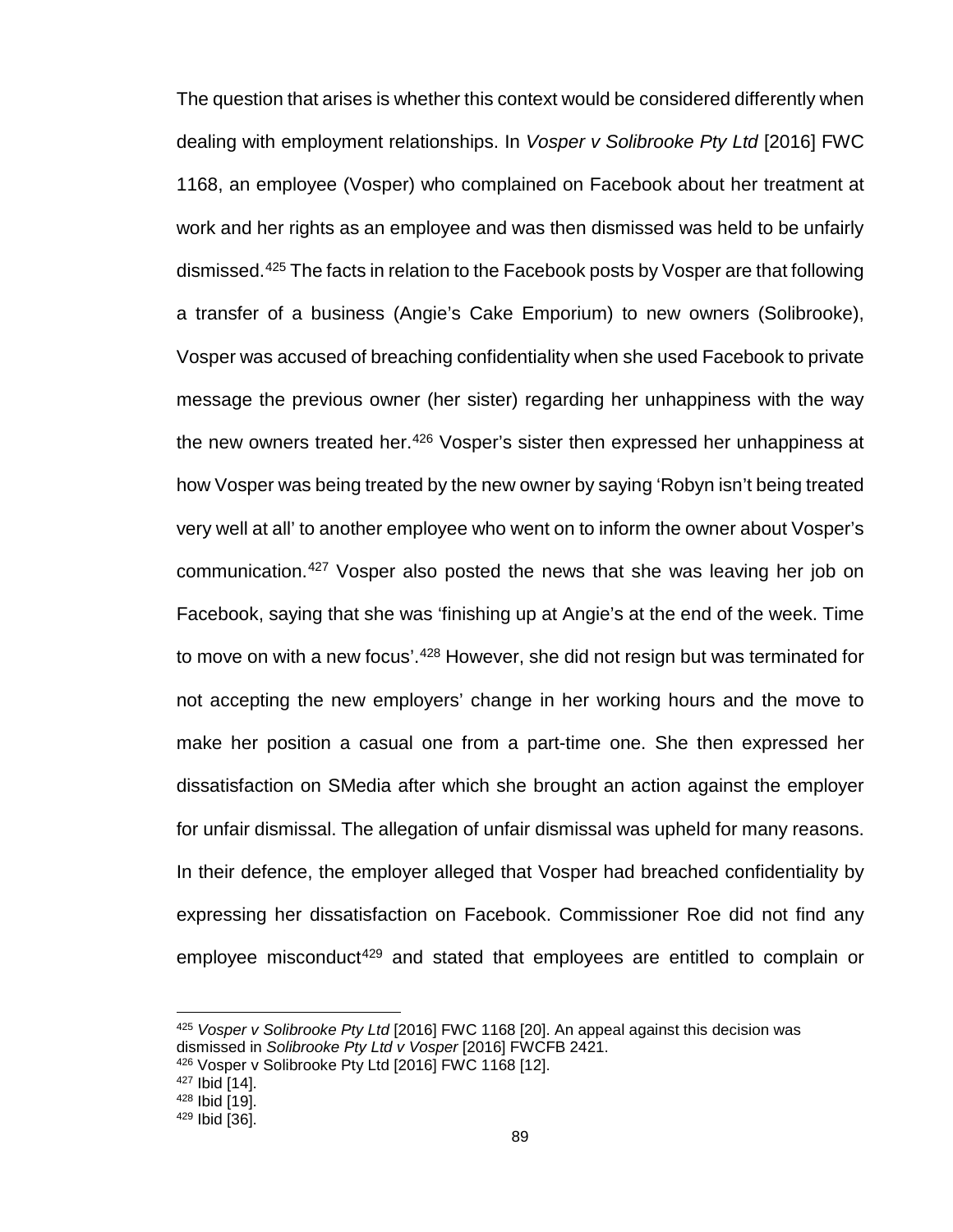express their opinion about their status or treatment at work to others.<sup>[430](#page-97-0)</sup> Commissioner Roe also commented that, in the circumstances of the case, Vosper's comments did not amount to damaging the reputation of, or working against, the best interests of her employer. Her comments were viewed as being merely an unexaggerated expression of her own opinion on how she felt she was being treated.[431](#page-97-1) Brown and Dent have put forward that 'self-expression is a key interest' of SMedia users.[432](#page-97-2) From Vosper's case, it appears that the courts will seek to balance this 'self interest' against harm done to the employer. The FWC stated that 'An employee has the right to complain about their employment rights and their treatment at work. We do not live in a society in which employees are prohibited from discussing their employment status or their treatment at work with others'.<sup>[433](#page-97-3)</sup> By implication, this decision could be taken to allude to an individual's communication on Facebook as being private even though it was made on SMedia.

*Starr v Department of Human Services* [2016] FWC 1460 is an employment law case that involves a public servant.<sup>[434](#page-97-4)</sup> The nature of public servants' positions in dealing with the public, with the expectation of impartiality and confidentiality requirements, usually subject public servants to higher, more orthodox norms of behaviour.[435](#page-97-5) Starr had been a public servant with Centrelink for 21 years and dealt with the public daily. Over three years, and on only two separate occasions, Starr had expressed his own albeit uncomplimentary views on SMedia platforms (ie, Sportal and Whirlpool) in

 $\overline{\phantom{a}}$ 

<span id="page-97-0"></span><sup>430</sup> Ibid [20].

<span id="page-97-1"></span><sup>431</sup> Ibid [2016] FWC 1168 [21].

<span id="page-97-2"></span><sup>432</sup> Brown and Dent, above n 329, 5.

<span id="page-97-3"></span><sup>433</sup> *Vosper v Solibrooke Pty Ltd* [2016] FWC 1168 [20].

<span id="page-97-4"></span><sup>434</sup> *Starr v Department of Human Services* [2016] FWC 1460.

<span id="page-97-5"></span><sup>435</sup> Thornthwaite, above n 401, 8,10.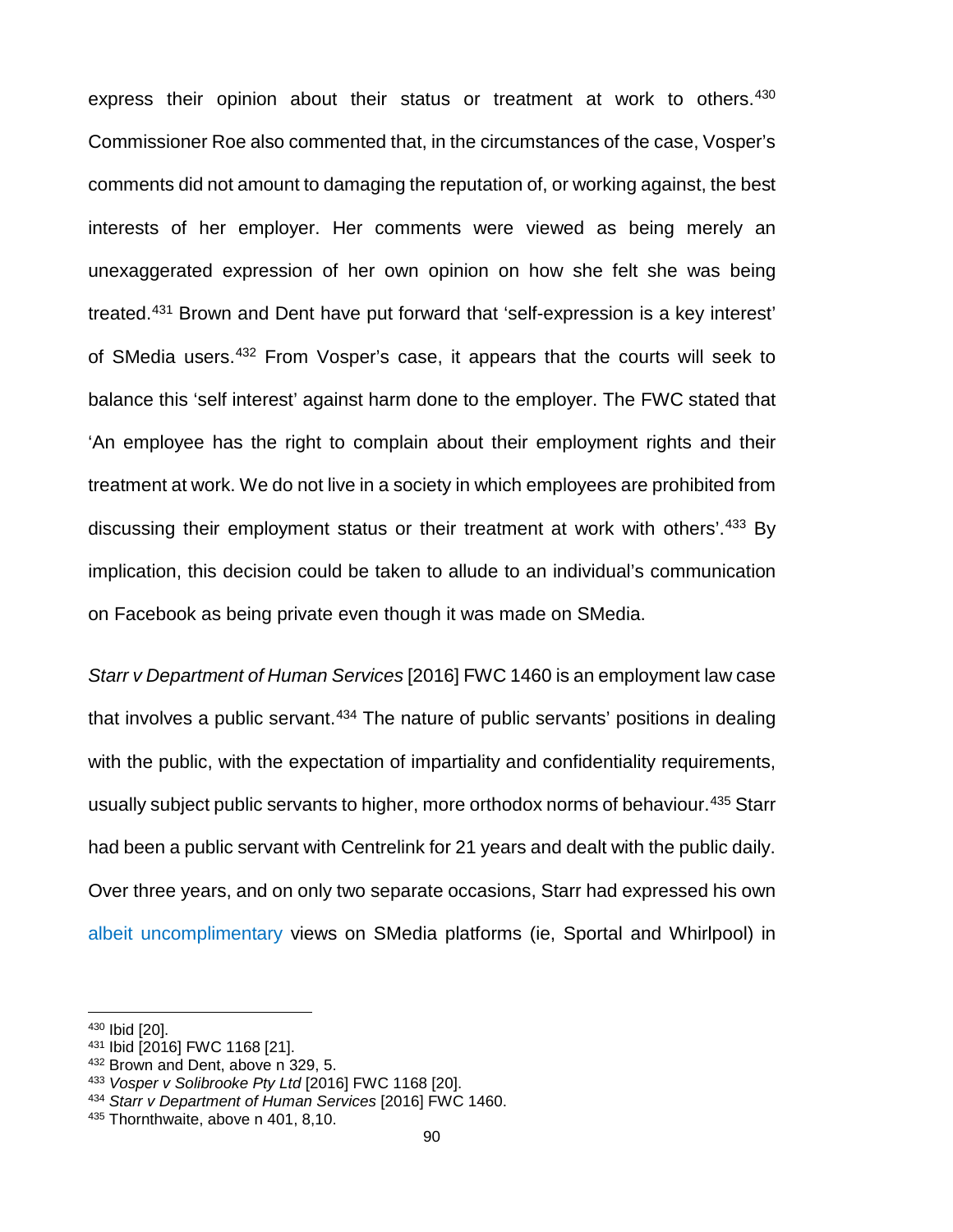relation to the length of time it took to process client applications, the paucity of federal budgets and the poor mental health and poverty of Centrelink clients.[436](#page-98-0) He was dismissed for, among other things, behaviour that was inconsistent with Departmental policies and against the standards of 'professional probity' as a public service employee.  $437$ 

The FWC acknowledged that on the facts there was a SMedia policy and a unit dedicated to maintaining the SMedia presence of the Department and that Starr was aware of and had breached that SMedia policy. However, the FWC rejected the reasons for Starr's dismissal and noted that for such dismissal to be valid it:

would have to be construed expansively so as to confer on APS [Australian Public Service] departments a general right to discipline their employees for political speech communicated outside of working hours. I do not consider that the provisions should be so expansively construed.<sup>[438](#page-98-2)</sup>

This decision follows the High Court of Australia's ruling that the *Australian Constitution* does imply a freedom of political communication and a common law right to freedom of expression.<sup>[439](#page-98-3)</sup> Importantly, this decision gives hope to employees, including civil servants, that in circumstances in which they do not breach confidentiality, or are not inappropriate (in the specific context of their position and department) or offensive, they retain a right to state their opinion on their own personal SMedia sites.

<span id="page-98-0"></span><sup>436</sup> *Starr v Department of Human Services* [2016] FWC 1460 [18]–[19].

<span id="page-98-1"></span><sup>437</sup> Ibid [1], [39].

<span id="page-98-2"></span><sup>438</sup> Ibid [72].

<span id="page-98-3"></span><sup>439</sup> Ibid citing *Lange v Australian Broadcasting Corporation* (1997) 189 CLR 520, 559–62. See also Sally Walker, 'Lange v ABC: The High Court Rethinks the "Constitutionalisation" of Defamation Law' (1998) 5(1) *eLaw Journal: Murdoch University Electronic Journal of Law* 3 [17] <http://www.austlii.edu.au/au/journals/MurUEJL/1998/3.html>.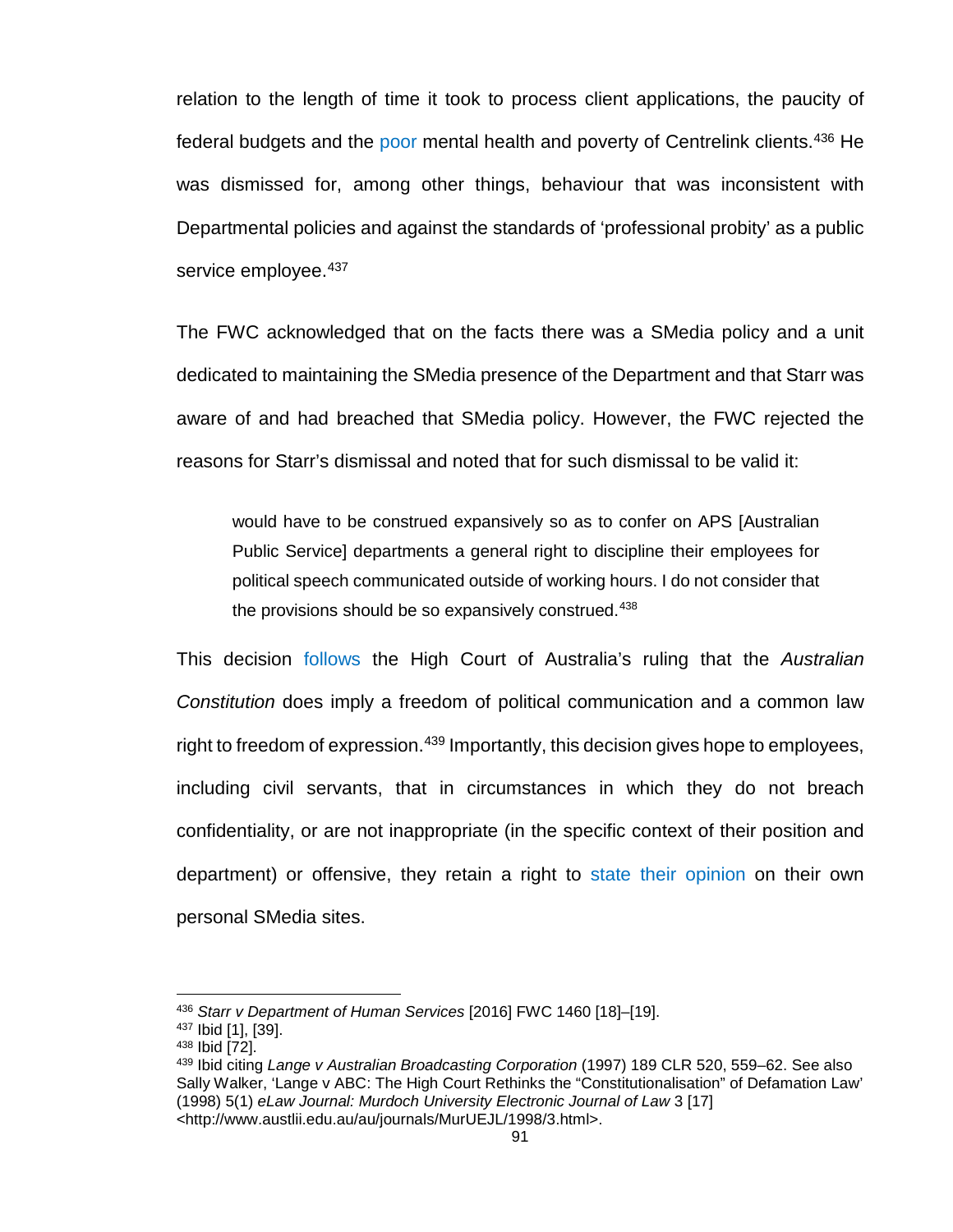Thornthwaite discusses the following two cases as examples of decisions that favour employees in their complaints against unfair dismissals when information has been obtained from their personal SMedia sites without their consent or knowledge.<sup>[440](#page-99-0)</sup> These decisions are indicative that the FWC is, as Thornthwaite points out, leaning towards a concept of '*emerging privacy*' (emphasis added) in relation to an employee's SMedia sites as a personal space.<sup>[441](#page-99-1)</sup>

In the case of *Wilkinson-Reed v Launtoy Pty Ltd* [2014] FWC 644, the employee (Wilkinson-Reed) had been an exemplary employee for 18 years when she was summarily dismissed for an alleged breach of confidentiality in discussing workplace matters with her superior's wife. Allegedly, these communications were both in breach of her superior's specific instructions as well as the company's SMedia policy. Wilkinson-Reed communicated with her superior's wife through private messaging on her Facebook page. The communication was held not to be a breach of confidentiality or a breach of the employer's SMedia policy, because her manager retrieved the communication through an improper access of his wife's Facebook page.<sup>[442](#page-99-2)</sup> The employer would not have had knowledge of the communication without the manager's improper and unauthorised access of his wife's Facebook page and messages.[443](#page-99-3) The FWC considered the fact that the employee had genuinely believed her conversation was private as it was not made through a Facebook post but through a private message and not intended for the public domain of SMedia.<sup>[444](#page-99-4)</sup>

<span id="page-99-0"></span><sup>440</sup> Thornthwaite, above n 401, 8, 10.

<span id="page-99-1"></span><sup>441</sup> Ibid.

<span id="page-99-2"></span><sup>442</sup> *Wilkinson-Reed v Launtoy Pty Ltd* [2014] FWC 644 [63].

<span id="page-99-4"></span><span id="page-99-3"></span><sup>443</sup> Ibid. <sup>444</sup> Ibid [66].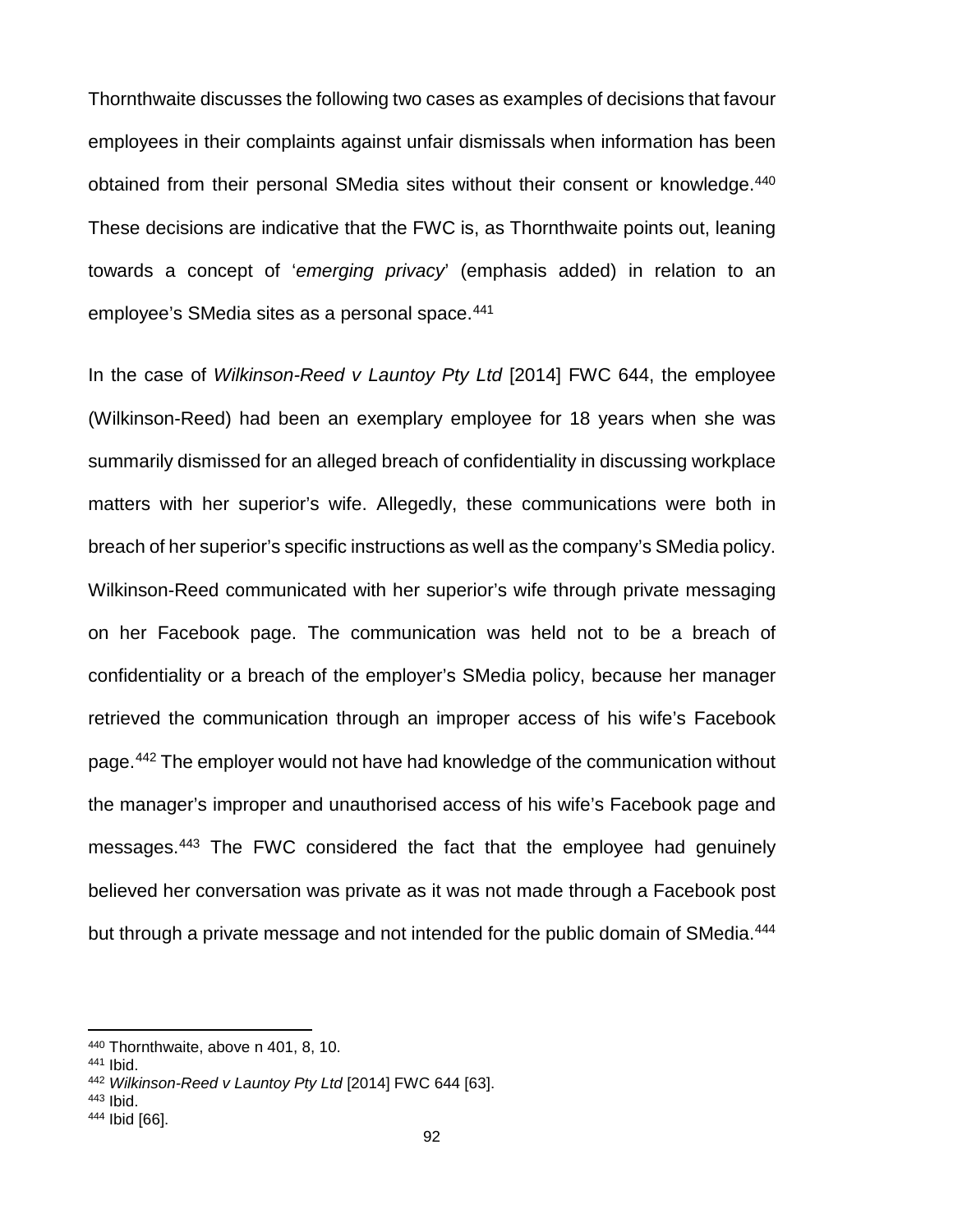In addressing the actual content of the conversation, the FWC held that an employee has a right to discuss their work life.<sup>[445](#page-100-0)</sup> In the absence of something more like an actual breach of confidentiality, mere comments or opinions about an employer or how others view an employer will not be sufficient to uphold a summary dismissal.<sup>[446](#page-100-1)</sup> The fact that this conversation took place on SMedia did not automatically render it a 'public' conversation.<sup>[447](#page-100-2)</sup> In relation to the appropriateness of the company's SMedia policy, Commissioner Deegan also commented on the difficulties with policies that attempt to regulate an employee's private communications regardless of a connection to the employment relationship. He stated:

it is unlikely that a policy that was an attempt by an employer to control the contents of private emails between their employees' third parties, written in their own time and using their own equipment, would be found to have the requisite connection to the employment relationship such that an employee could be terminated for a breach.<sup>[448](#page-100-3)</sup>

Similarly, in *Fallens v Serco Australia Pty Ltd* [2015] FWC 8394 the employer (Serco) obtained access to the employee's (Fallens') SMedia communication through the employee's separated spouse. The FWC found that the employer's acceptance of such communication that included the employee's Facebook messages that were accessed by the estranged spouse from the employee's computer was inappropriate, bearing in mind the estranged nature of their marriage at the time the communications were provided to the employer. $449$  The FWC went on to say 'Impropriety between spouses involving unauthorised access to and distribution of

<span id="page-100-1"></span><sup>446</sup> Ibid.

<span id="page-100-0"></span><sup>445</sup> Ibid [69].

<span id="page-100-2"></span><sup>447</sup> *Wilkinson-Reed v Launtoy Pty Ltd* [2014] FWC 644 [66].

<span id="page-100-3"></span><sup>448</sup> Ibid.

<span id="page-100-4"></span><sup>449</sup> *Fallens v Serco Australia Pty Ltd* [2015] FWC 8394 [20].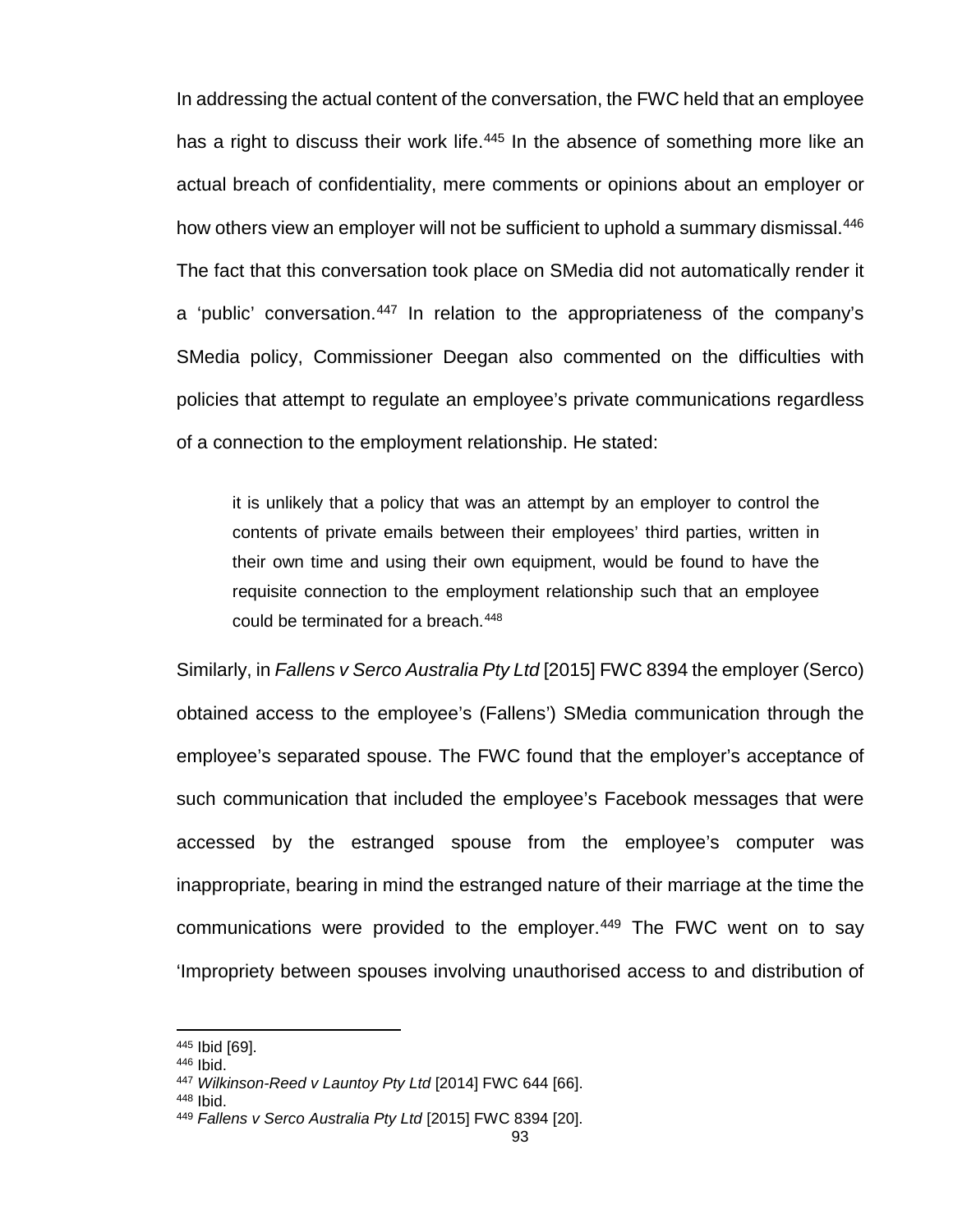private documents should be discouraged. The social consequences of such conduct cannot be positive'.[450](#page-101-0) Again, the Court expressed a clear indication that any employer access to employee SMedia should be done in an ethical manner and that the mere fact of a communication being on SMedia does not mean it is in a public forum. It is not for the employer to access SMedia communications in any manner they see fit.

#### 3.2.2. Analysis of case law

It is worth reviewing five of the cases previously discussed: *Linfox Australia Pty Ltd v Fair Work Commission and Stutsel*, *Vosper v Solibrooke Pty Ltd*, *Starr v Department of Human Services*, *Wilkinson-Reed v Launtoy Pty Ltd* and *Fallens v Serco Australia Pty Ltd*. In these cases, the FWC upheld employee allegations that they had been unfairly dismissed due to communications the employees had posted on their personal SMedia sites. Some of the pertinent factors the FWC will consider in determining such matters include: the privacy settings of the SMedia sites,<sup>[451](#page-101-1)</sup> the characteristics of the dismissed employee (eg, level of digital literacy including knowledge of how SMedia sites operate),<sup>[452](#page-101-2)</sup> the employee's length of service,<sup>[453](#page-101-3)</sup> age, position at work, the possibility of the employee obtaining another position<sup>[454](#page-101-4)</sup> and the ethicality of how the employer obtained the employee's communication on

<span id="page-101-0"></span><sup>450</sup> Ibid.

<span id="page-101-1"></span><sup>451</sup> *Wilkinson-Reed v Launtoy Pty Ltd* [2014] FWC 644 [21] [35]; *Vosper v Solibrooke Pty Ltd* [2016] FWC 1168 [37].

<span id="page-101-2"></span><sup>452</sup> *Linfox Australia Pty Ltd v Fair Work Commission and Stutsel* [2013] FCAFC 157.

<span id="page-101-3"></span><sup>453</sup> Ibid [3],[4]; *Vosper v Solibrooke Pty Ltd* [2016] FWC 1168, [37]; *B, C and D v Australian Postal Corporation* [2013] FWCFB 6191 [88]; *Starr v Department of Human Services* [2016] FWC 1460 [5] (upheld on appeal).

<span id="page-101-4"></span><sup>454</sup> *B, C and D v Australian Postal Corporation* [2013] FWCFB 6191 [88]; *Starr v Department of Human Services* [2016] FWC 1460 [5] (upheld on appeal).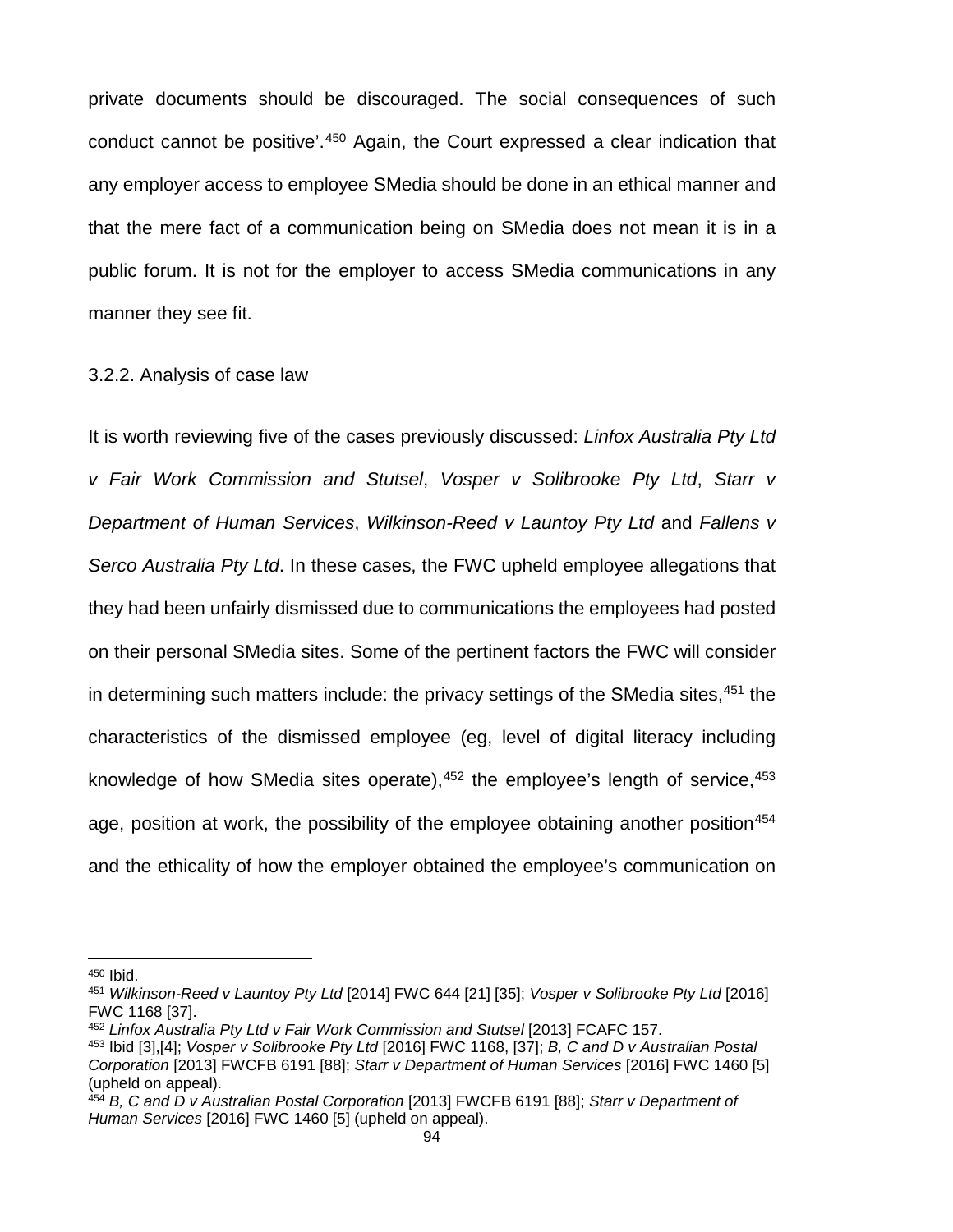SMedia.<sup>[455](#page-102-0)</sup> The FWC also examined whether any harm had been caused to the employer by the communication in dispute. [456](#page-102-1) In all the above cases the FWC held that no harm, or at least no harm sufficient to result in the dismissal of the employee, had ensued. A review of decisions in older cases may well reveal a knee jerk reaction to the sudden and, at that time, unknown phenomena of SMedia for which the courts were ill prepared.<sup>[457](#page-102-2)</sup> These cases are reviewed below in the context of employee duties of fidelity and obedience.

Thornthwaite discusses the newer cases in light of an employer's control of an employee's activities outside work hours (ie, during an employee's private time).<sup>[458](#page-102-3)</sup> In this instance, the discussion in this thesis revolves around SMedia as a sphere caught between the dichotomy of public and private communication. This view follows Nissenbaum's argument that even information accessible in a public forum can still be private to the person it relates to or was created by.<sup>[459](#page-102-4)</sup> The newer cases discussed above reveal a cautious familiarity with SMedia as a contemporary and pervasive mode of social communication for all ages and levels that is not a fad, but is here to stay. The reality is that workplace interaction is no longer confined to breaks at the coffee machine. Social human interaction at work or about work often includes real-time communication on SMedia even as work goes on in open cubicles or shared spaces. The loss of audio and visual spatial privacy has led to online

 $\overline{a}$ 

<span id="page-102-2"></span><sup>457</sup> See *Little v Credit Corporation Group Ltd* [2013] FWC 9642; *Dover-Ray v Real Insurance Pty* (2010) 204 IR 399; *O'Keefe v William Muir's Pty Ltd* [2011] FWA 5311; *Mayberry v Kijani Investments Pty Ltd ATF The Dawe Investments Trust Subway Wallsend* [2011] FWA 3496. <sup>458</sup> Louise Thornthwaite, 'Social Media and Dismissal: Towards a Reasonable Expectation of Privacy?' *Journal of Industrial Relations* 1–18.

<span id="page-102-0"></span><sup>455</sup> *Fallens v Serco Australia Pty Ltd* [2015] FWC 8394 [17] [20]; *Wilkinson-Reed v Launtoy Pty Ltd* [2014] FWC 644 [21] [35].

<span id="page-102-1"></span><sup>456</sup> *Vosper v Solibrooke Pty Ltd* [2016] FWC 1168 [21].

<span id="page-102-4"></span><span id="page-102-3"></span><sup>459</sup> Helen Nissenbaum, *Privacy in Context: Technology, Policy, and the Integrity of Social Life* (Stanford University Press, 2010) 231.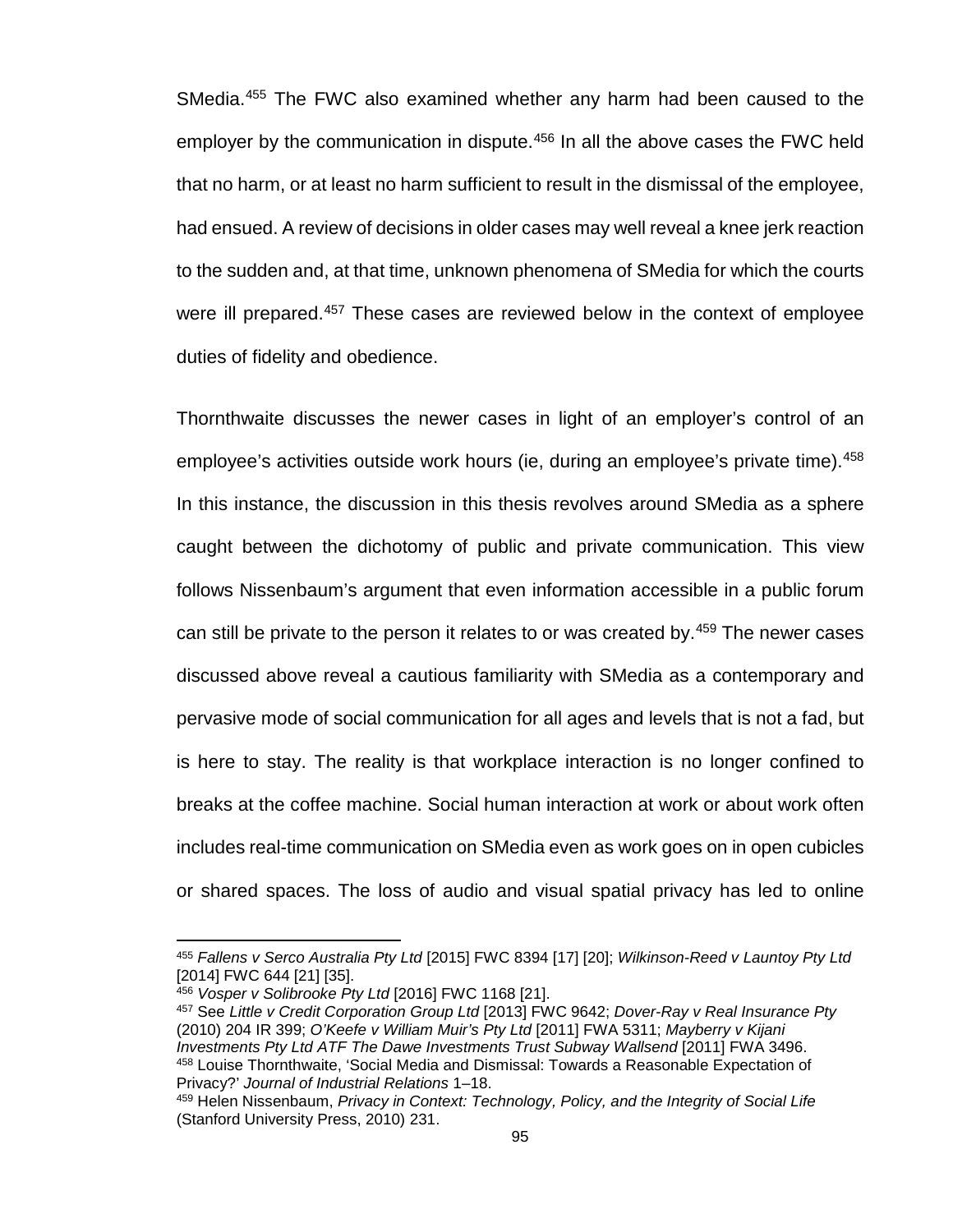'private' messaging on SMedia as an avenue of communication for younger workers and non-senior management who may not have access to individual private offices. Thornthwaite<sup>460</sup> and van Dissel<sup>[461](#page-103-1)</sup> appear to share a common perspective with regards to allegations of unfair dismissal and employee SMedia communication. They consider all such communication as occurring while 'off duty' or resulting from 'conduct outside work' and see restrictions as a form of employer control over employees' freedom of speech 'outside work' hours. Theirs is a legitimate perception.

However, in the cases discussed in Part 3, not all the employee comments that have led to dismissal were made during work hours. For example, in *Starr v Department of Human Services* the comments relating to Starr's dismissal were made during his free time.[462](#page-103-2) However, the disputed comments were made about work-related matters and people on SMedia, a space that is commonly regarded as a public forum.[463](#page-103-3) It would appear that the initial rush to protect employers from malicious, reckless or careless employee comments on SMedia as a public forum is slowing down. This thesis submits that the courts' growing familiarity with technology and the sheer ubiquity of SMedia as a forum of community social interaction is resulting in the courts moving their focus towards finding a fairer balance between protecting employers from harm and employees' individual privacy. This perspective may provide some explanation of the growing trend towards decisions that seem to accept SMedia as a public forum, but which incorporate aspects of protected private

 $\overline{\phantom{a}}$ 

<span id="page-103-0"></span><sup>460</sup> Thornthwaite, above n 401, 8, 9.

<span id="page-103-1"></span><sup>461</sup> van Dissel, above n 118, 222, 224, 228.

<span id="page-103-2"></span><sup>462</sup> *Starr v Department of Human Services* [2016] FWC 1460 [18].

<span id="page-103-3"></span><sup>463</sup> van Dissel, above n 118, 222, 228.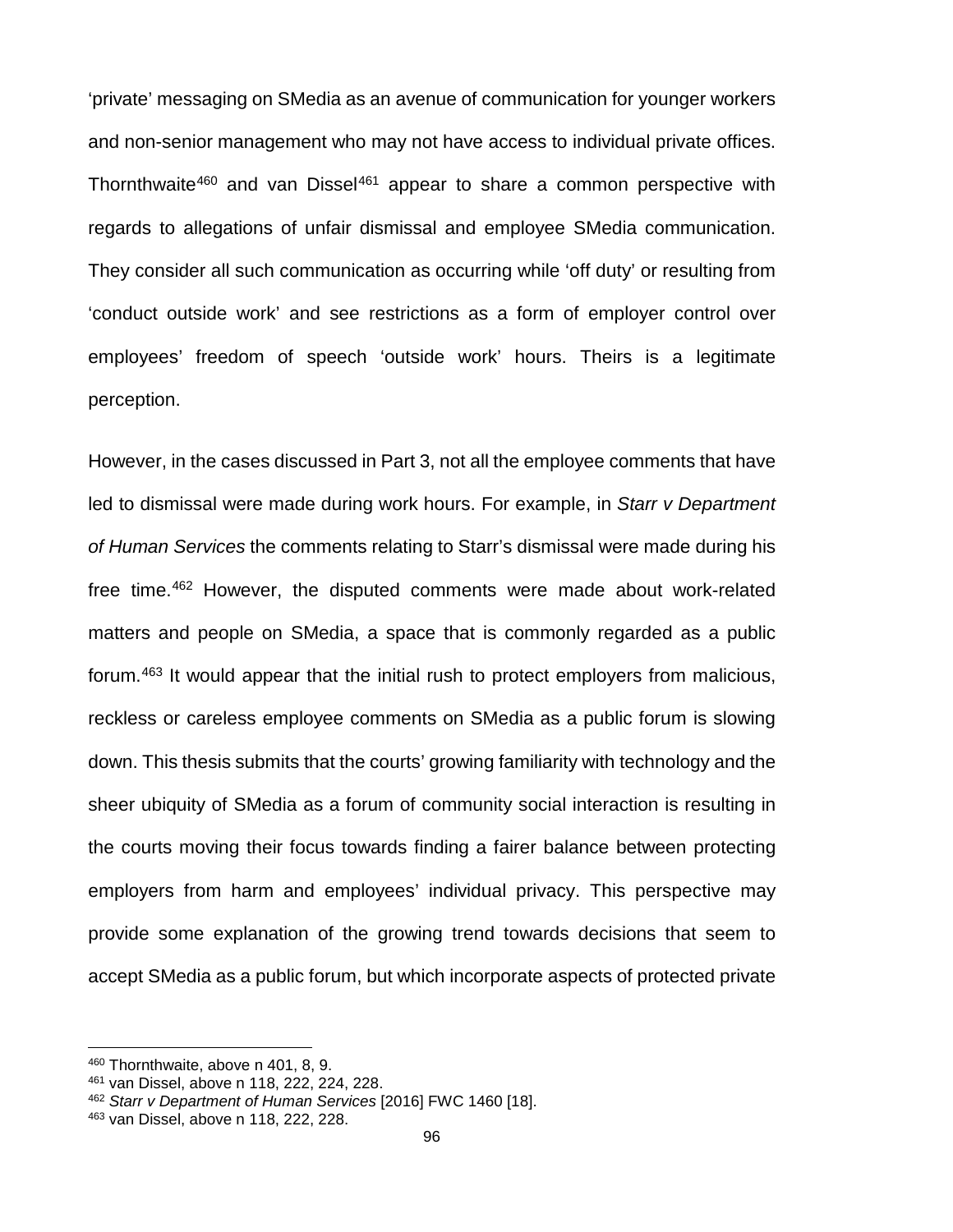communications in relation to employees. This view is supported by Thornthwaite's comments regarding the aforementioned cases in which she states FWC judgments recognise that employees may have a right to a reasonable expectation of privacy.<sup>[464](#page-104-0)</sup>

Most other countries have some form of entrenched legislative protections for freedoms of speech and self-expression. For example, the UK has enacted the *Human Rights Act 1989* (UK) that incorporates Article 8 of the *European Convention of Human Rights* into its domestic law. Article 8 provides a right to a reasonable expectation of privacy in an individual's private life. The *Human Rights Act* 1989 (UK) has had the effect of requiring UK industries, tribunals and employment laws to interpret and apply its laws and decisions in such a way as to give employees a 'reasonable right of privacy'.[465](#page-104-1) Similarly, the Supreme Court of the United States has conclusively established the concept of 'a reasonable right to privacy'.<sup>[466](#page-104-2)</sup> The Court established a two-step test, in which step one is to determine if a person has shown a real expectation of privacy.<sup>[467](#page-104-3)</sup> An example of this could be through managing their SMedia privacy settings. If the first step of the test is met, then it is necessary to determine if that expectation is a reasonable one to have.<sup>[468](#page-104-4)</sup> In the context of individual employee privacy and SMedia, it would seem that controlling privacy settings, managing the people who can view your posts or have access to share them and using private messaging or private groups with trusted members are

<span id="page-104-0"></span><sup>464</sup> Thornthwaite, above 457, 1, 3.

<span id="page-104-2"></span><span id="page-104-1"></span><sup>465</sup> Thornthwaite, above n 457,1, 4.

<sup>466</sup> *Katz v United States* 39 US 347 (1967).

<span id="page-104-3"></span><sup>467</sup> Ibid 361.

<span id="page-104-4"></span><sup>468</sup> Ibid.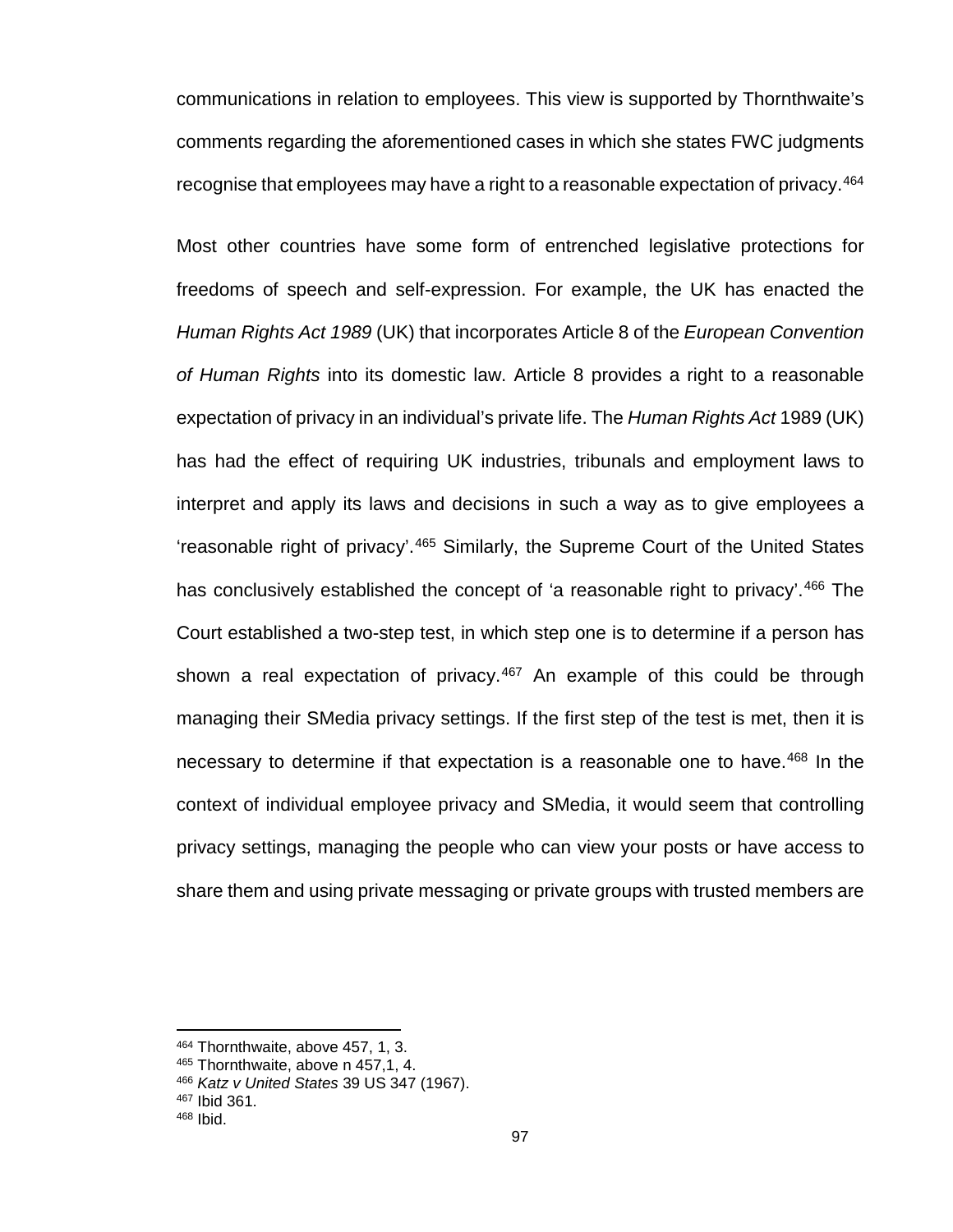some of the ways that an individual may show a reasonable expectation of privacy.[469](#page-105-0)

# 3.3. Scope and Ambit of Duties Employees Owe Employers to Restrain Freedom of Speech

From an employee's expectations in relation to privacy this discussion now proceeds to the second interrelated issue. The task is to determine the scope, if any, of duties that employees owe to their employer to restrain the employees' 'freedom' of speech when communicating opinions about their work, employer or any other work-related matter through SMedia. Various duties owed by employees to employers were discussed in Part 2. Following that discussion, the two duties now discussed are the employees' duty of fidelity and the duty to obey.

### 3.3.1. Duty of fidelity

It has been said that the employee's duty of fidelity encompasses 'loyalty, honesty and confidentiality'.<sup>[470](#page-105-1)</sup> The duty can be described as a duty to act in the best interests of the employer and, in particular, the employee should not act in a manner that is detrimental to the employer or the workplace.<sup>[471](#page-105-2)</sup>

<span id="page-105-0"></span> $\overline{\phantom{a}}$ <sup>469</sup> See, eg, European Union Agency for Law Enforcement, *How to Set Your Privacy Settings on Social Media*, Europol <https://www.europol.europa.eu/how-to-set-your-privacy-settings-socialmedia>; Nahier Aldhafferi, Charles Watson and A S M Sajeev, 'Personal Information Privacy Settings of Online Social Networks and Their Suitability for Mobile Internet Devices' (2013) 2(2) *International Journal of Security, Privacy and Trust Management* 1, 4.

<span id="page-105-1"></span><sup>470</sup> *Concut Pty Ltd v Worrel* (2000) 176 ALR 693, citing *Blyth Chemicals v Bushnell* (1933) 49 CLR 66, 81–82, stating that the duty of fidelity and good faith is a multi-pronged.

<span id="page-105-2"></span><sup>471</sup> *State of South Australia v McDonald* (2009) 104 SASR 344, cited in Beatrix M P van Dissel, 'Social Media and the Employee's Right to Privacy in Australia' (2014) 4(3) *International Data Privacy Law* 222.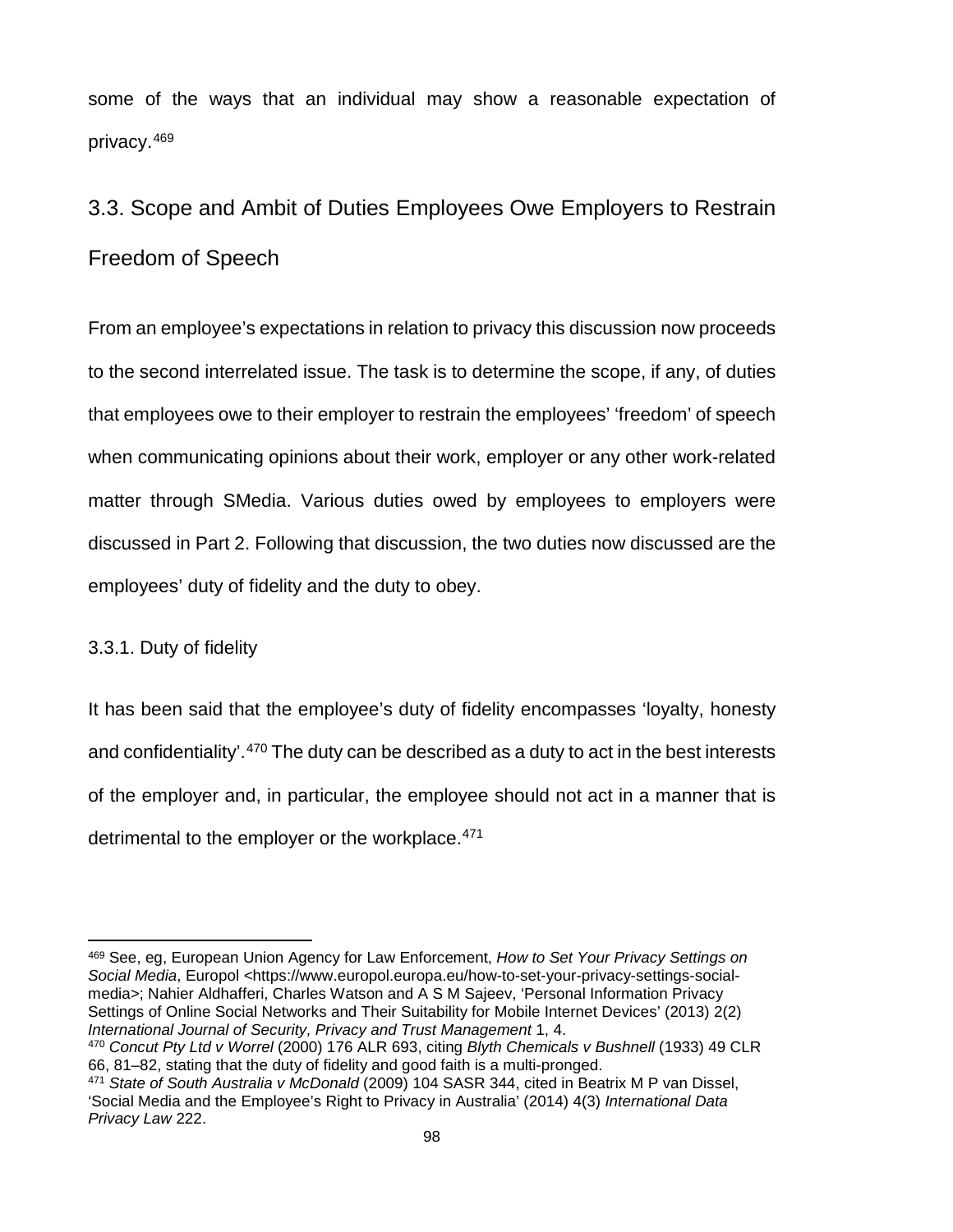Canadian academic Robert Flannigan describes the duty of fidelity as employees entering into a 'limited access' employment relationship for a self-interested purpose.<sup>[472](#page-106-0)</sup> This is the case when they are using their employer's resources and their own labour or skill.<sup>[473](#page-106-1)</sup> Employees circumscribe the use of their employer's resources for the employer's benefit, as with their own labour or skill.<sup>[474](#page-106-2)</sup> Flannigan goes on to note that, as a result of this limited access relationship 'employees must forgo unauthorised conflicts and benefits'.[475](#page-106-3) I interpret this to mean that employees impliedly agree to subordinate their own interests to forward the interests of their employer in return for the employment relationship. It is an iteration of the 'work– wages' bargain.

This raises the question as to what this duty entails from the employee. How much does an employee need to subsume his own freedoms of speech and expression to 'protect' his employer's privacy of workplace conduct, information, confidentiality (ie, secrets and work processes) and reputation from harm?

Case law indicates that the courts framed this duty generously to favour the employee. For example, in *Rose v Telstra Corporation Ltd* [1998] AIRC 1592 the Australian Industrial Relations Commission (AIRC) held that:

employers do not have an unfettered right to sit in judgment on the out-of-work behaviour of their employees. An employee is entitled to a private life. The

<span id="page-106-0"></span><sup>472</sup> Robert Flannigan, 'Constructing an Employee Duty of Fidelity?' (2016) 37(2) *Business Law Review* 50. Robert Flannigan is a Professor of Law at the University of Saskatchewan and a guest contributor to the Oxford Business Law Blog.

<span id="page-106-1"></span><sup>473</sup> Ibid.

<span id="page-106-2"></span><sup>474</sup> Ibid.

<span id="page-106-3"></span><sup>475</sup> Ibid.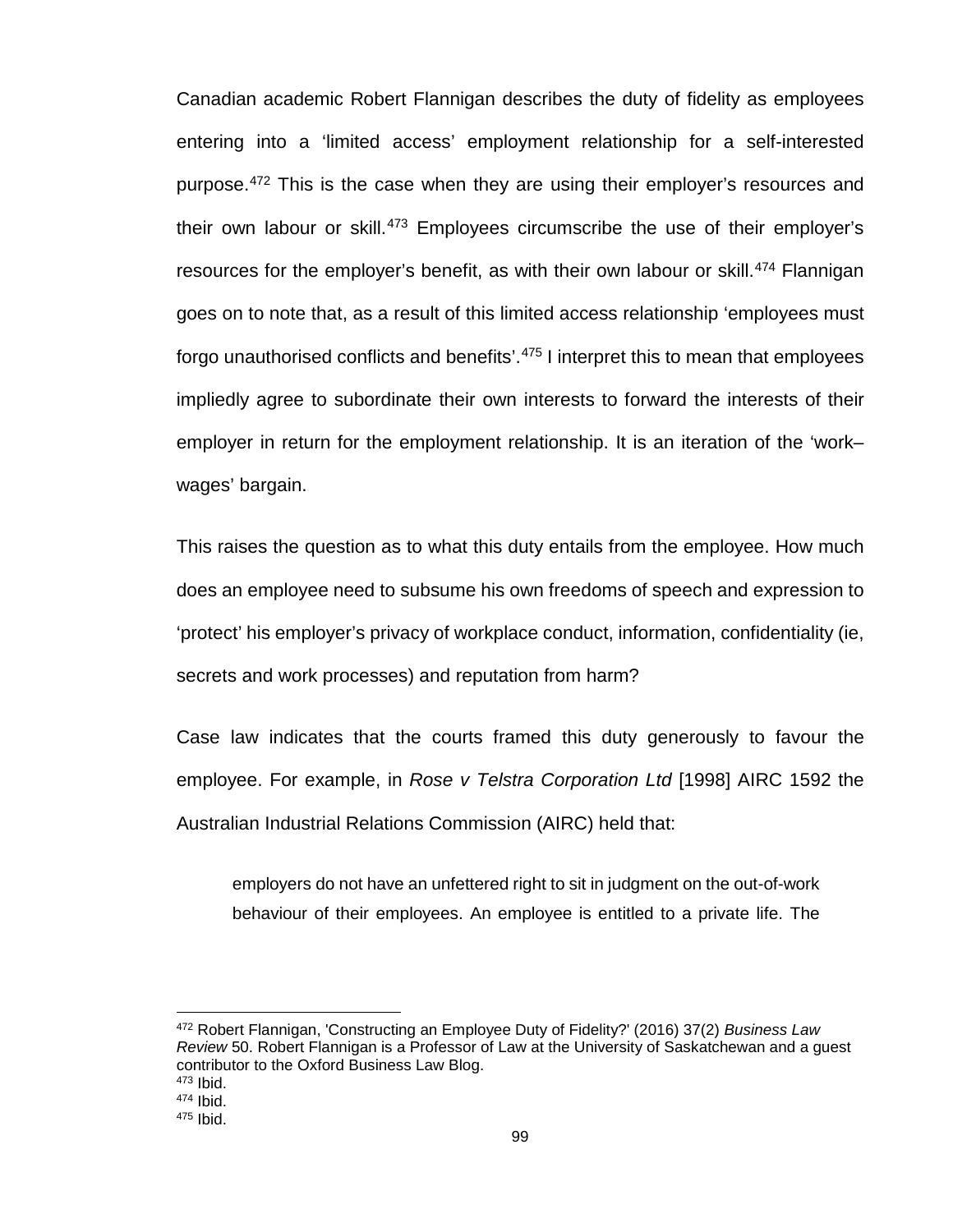circumstances in which an employee may be validly terminated because of their conduct outside work are limited.[476](#page-107-0)

An employee's behaviour may only result in a breach of this duty when such behaviour results in detriment to the employer and is in breach of a contractual term of employment, either expressly or impliedly (eg, through a workplace policy that is incorporated into the contract of employment). [477](#page-107-1) The requirement for a breach of a contractual term is to ensure that employers are able to show the nexus between the employee's improper actions, their dismissal and the employment relationship.[478](#page-107-2)

A key component of this duty, as is recognised in the case law, is that the employee's breach must have caused harm, detriment or some form of negative effect to the employer or the workplace (eg, to other employees, customers' perception of the employer and so forth).<sup>[479](#page-107-3)</sup> This is exemplified in the case of *Blyth Chemicals v Bushnell* (1933) 49 CLR 66 — the benchmark for defining 'harm' in relation to this duty. In this case, the court required 'an actual repugnance between the individual acts and the employment relationship and that it was not enough that grounds for uneasiness as to future conduct arises<sup>', 480</sup> In the context of SMedia, this requirement for harm relates to the second tension described by Brown and Dent, that is, the extent to which SMedia posts may effect the employer.<sup>[481](#page-107-5)</sup> The Court in *Rose v Telstra Corporation Ltd* [482](#page-107-6) explained that for a summary dismissal for an alleged

<span id="page-107-0"></span><sup>476</sup> *Rose v Telstra Corporation Lt*d [1998] AIRC 1592, xx.

<span id="page-107-1"></span><sup>477</sup> Ibid.

<span id="page-107-2"></span><sup>478</sup> Ibid.

<span id="page-107-3"></span><sup>479</sup> *Blyth Chemicals v Bushnell* (1933) 49 CLR 66, 81–82; *Rose v Telstra Corporation Lt*d [1998] AIRC 1592.

<span id="page-107-4"></span><sup>480</sup> *Blyth Chemicals v Bushnell* (1933) 49 CLR 66, 81–82.

<span id="page-107-5"></span><sup>481</sup> Brown and Dent, above n 329, 4.

<span id="page-107-6"></span><sup>482</sup> *Rose v Telstra Corporation Lt*d [1998] AIRC 1592.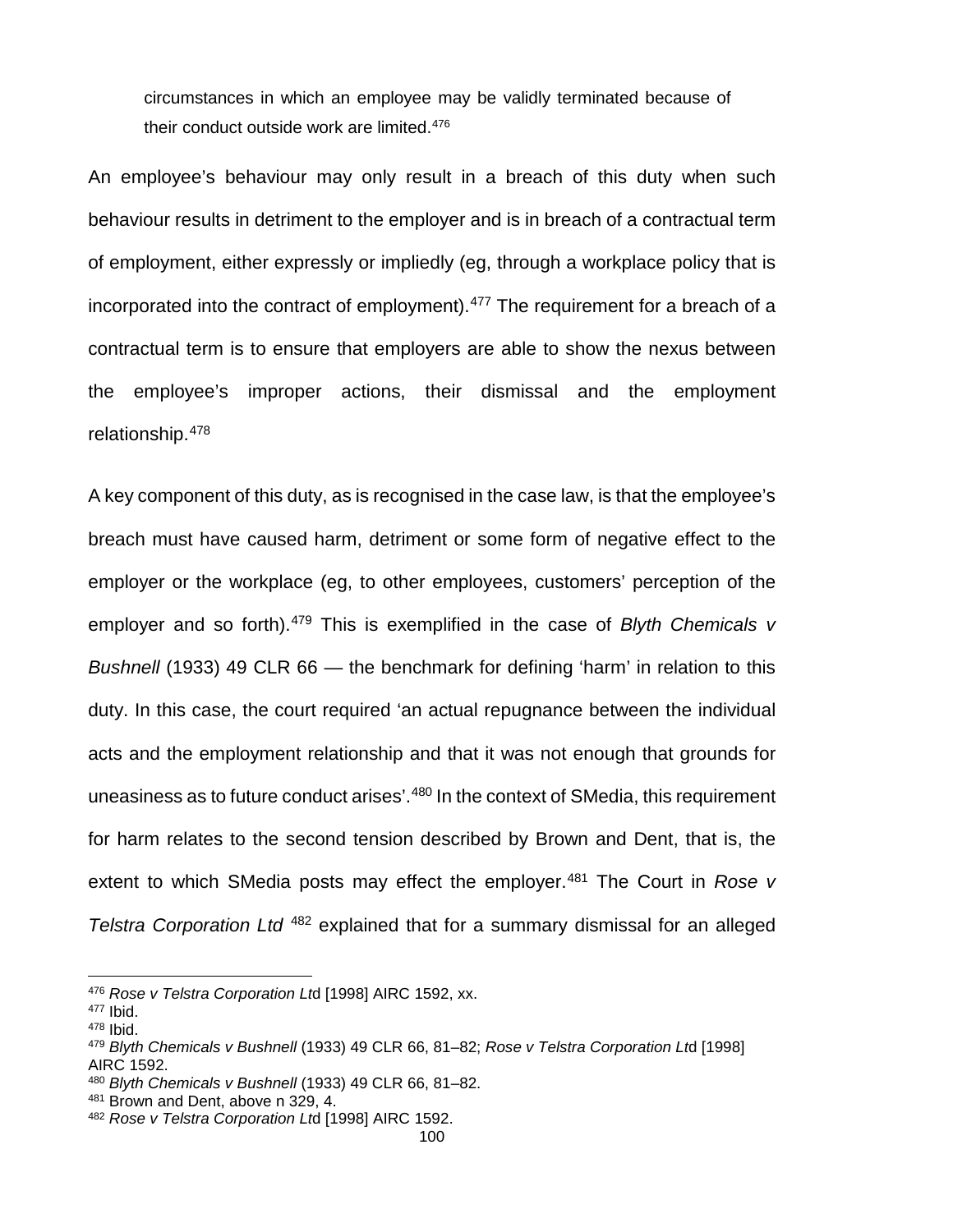breach of duty of fidelity to be upheld the conduct of the employee had to be of such severity that it amounted to a rejection of the contract of service.<sup>[483](#page-108-0)</sup>

In the absence of any contemporary legislation regulating the privacy of employees on SMedia, the doctrine of precedent has resulted in the courts using the existing principles as best as they can in deciding claims of unfair dismissal resulting from employee's after-work communications on personal SMedia.<sup>[484](#page-108-1)</sup>

### *3.3.1.1. Duty of fidelity post-SMedia*

An early example of a court finding that the duty of fidelity had been breached due to communications on SMedia is found in *O'Keefe v William Muir's Pty Ltd* [2011] FWA 5311. In this case, the employee (O'Keefe) posted several comments on his SMedia that he claimed were made on his home computer outside business hours.[485](#page-108-2) O'Keefe also claimed that his posting could not be linked to his employment as there was no mention of the employer by name.<sup>[486](#page-108-3)</sup> O'Keefe admitted that he was aware he had colleagues on SMedia who could see his comments.<sup>[487](#page-108-4)</sup> O'Keefe stated that he did not intend for the comments to be seen by the co-worker he had alluded to in his comments.<sup>[488](#page-108-5)</sup> The court considered it unlikely that O'Keefe was unaware of the consequences of his behaviour.<sup>489</sup> On the facts, O'Keefe was dismissed because his comments constituted sexual harassment and were threatening towards a coworker. Deputy President Swan upheld the dismissal stating that 'the manner in

<span id="page-108-0"></span><sup>483</sup> Thornthwaite, above n 457, 1, 8.

<span id="page-108-1"></span><sup>484</sup> Thornthwaite, above n 457, 1, 7.

<span id="page-108-2"></span><sup>485</sup> *O'Keefe v Williams Muir's Pty Ltd* [2011] FWA 5311 [43].

<span id="page-108-3"></span><sup>486</sup> Ibid [16].

<sup>487</sup> Ibid.

<span id="page-108-5"></span><span id="page-108-4"></span><sup>488</sup> Ibid [35].

<span id="page-108-6"></span><sup>489</sup> Ibid [39].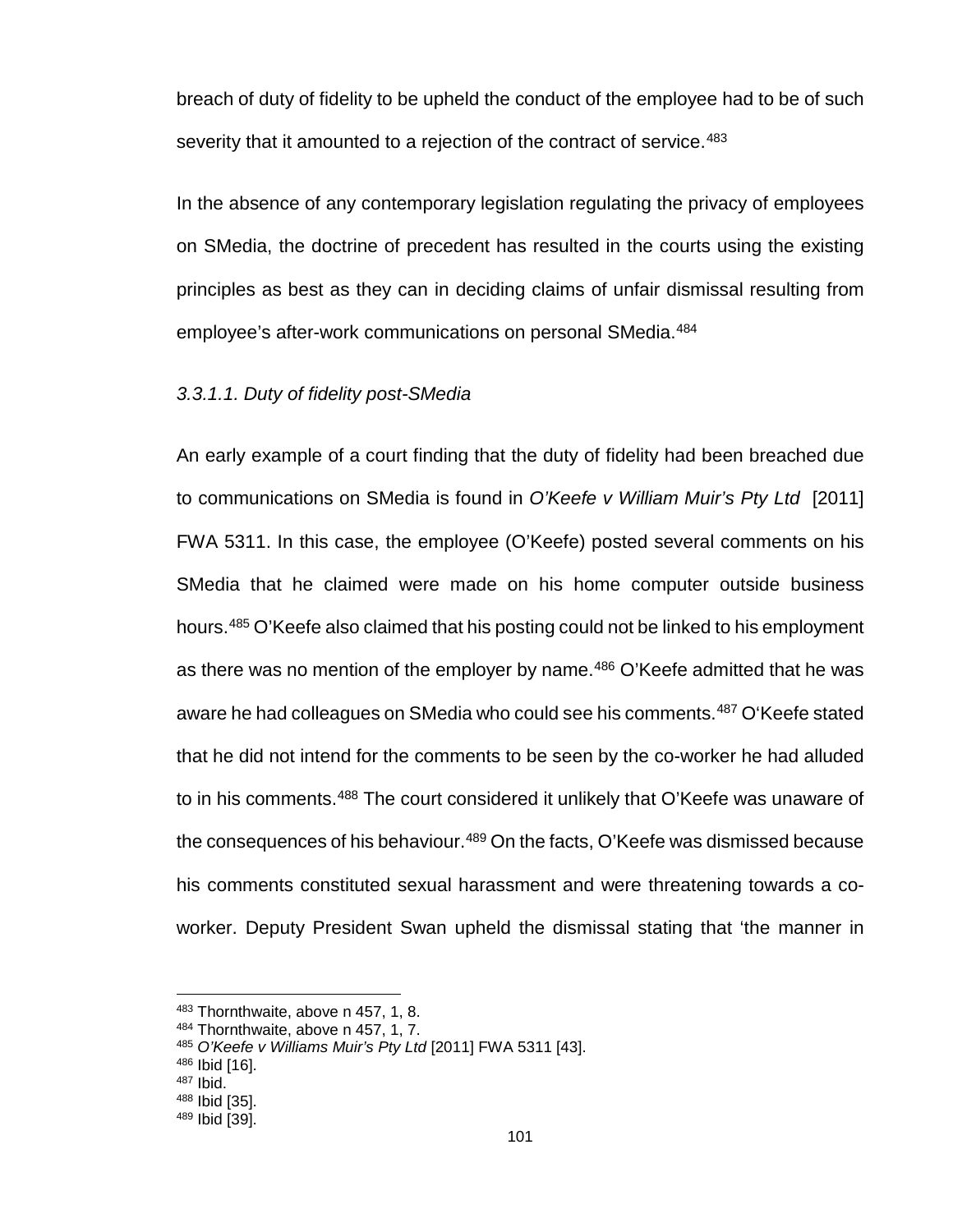which the threat was made and the words used provided sufficient reason for the respondent's dismissal of the applicant on the grounds of serious misconduct'.[490](#page-109-0) Deputy President Swan also stated 'the separation between home and work is now less pronounced than it once used to be'.<sup>[491](#page-109-1)</sup> It did not make a difference that O'Keefe made the comments on his home computer or outside business hours.<sup>[492](#page-109-2)</sup>

In *Dover-Ray v Real Insurance Pty Ltd* (2010) FWA 8544, the employee (Dover-Ray) accused her manager of sexual harassment. After an investigation, the employer (Real Insurance), found her allegation to be unsubstantiated. Dover-Ray criticised her employer's conduct of the investigation on her SMedia account, a MySpace page. She referred to her employer as 'nothing but witch hunters'.[493](#page-109-3) When Dover-Ray was issued with a show cause order, she lodged an unfair dismissal claim with the FWC. Her employer responded by lodging a Notice of Representation in which they stated that Dover-Ray had not been terminated and she was free to return to work at any time, but only if she removed the MySpace post. On the facts, although the employer was not identified by name, the Court found that it did identify Dover-Ray, was dated and related to her workplace experience.<sup>[494](#page-109-4)</sup> This meant it would have been clear to anyone who knew Dover-Ray that she was referring to her employer.[495](#page-109-5) The Court held that the dismissal was valid because Dover-Ray had published the comment on SMedia.[496](#page-109-6) The manner of publication allowed her employer to be identified and resulted in reputational harm to the employer. Her

- <span id="page-109-4"></span><sup>494</sup> Ibid [53].
- <span id="page-109-5"></span><sup>495</sup> Ibid.

<span id="page-109-0"></span><sup>490</sup> *O'Keefe v Williams Muir's Pty Ltd* [2011] FWA 5311 [51].

<span id="page-109-1"></span><sup>491</sup> Ibid [43].

<span id="page-109-2"></span><sup>492</sup> Ibid.

<span id="page-109-3"></span><sup>493</sup> *Dover-Ray v Real Insurance Pty Ltd* (2010) FWA 8544 [22].

<span id="page-109-6"></span><sup>496</sup> Ibid [79].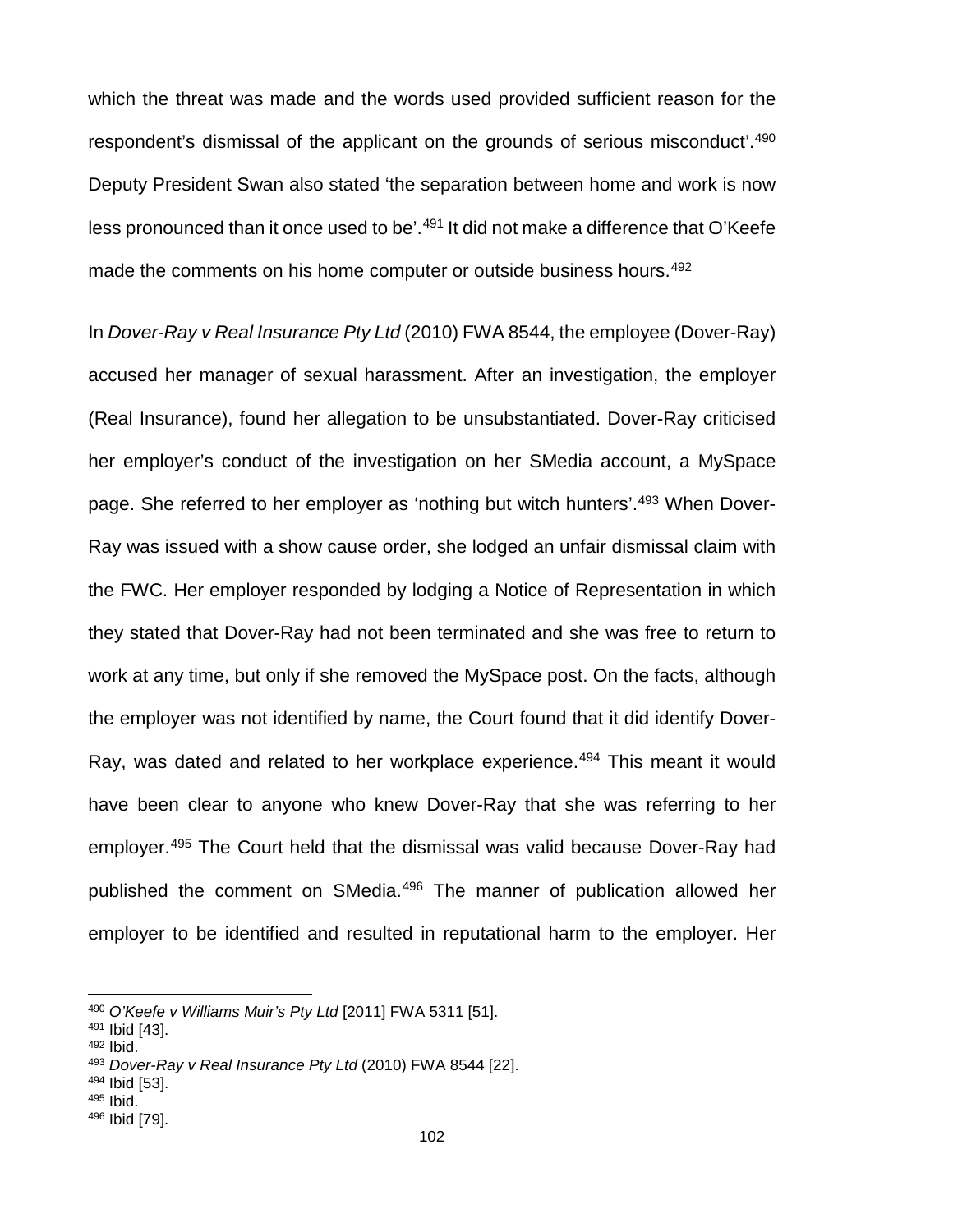refusal to modify or remove it was a breach of her implied contractual obligations. Although the court did not categorically mention the duty of fidelity, Commissioner Thatcher did point out the harm caused to the employer:

The blog is, in effect, an attack on the integrity of the management of Real. The criticism of corruption is of such a nature and degree that it cannot be brushed aside by the submission on behalf of Ms Dover-Ray that Mr Grobler [her manager] was being 'precious' by being personally offended by the criticism within the blog.[497](#page-110-0)

Causing such harm to the employer is a clear breach of the employee's duty to act in the best interests of the employer. Additionally, Commissioner Thatcher found that Dover-Ray's explanation regarding the privacy of her SMedia site was contradictory.[498](#page-110-1) In this instance, the Court held that Dover-Ray had made disparaging comments on SMedia knowing that it would be communicated outside her SMedia friends and spread to her workplace.<sup>[499](#page-110-2)</sup> Commissioner Thatcher went on to highlight that Dover-Ray's 'friends' on SMedia included other employees in the same organisation.<sup>[500](#page-110-3)</sup> This clearly increased the likelihood of Dover-Ray's comments spreading into her employment space which would foreseeably lead to an undesirable effect on her employer's reputation. In this context, it is similar to *O'Keefe v William Muir's Pty Ltd* as it is unlikely Dover-Ray would have not been aware of the consequences of her comments on SMedia.

The Full Bench of the FWC recently upheld a similar dismissal in *Pearse v Viva Energy Refining Pty Ltd* [2017] FWCFB 4701. In this instance, the employee

<span id="page-110-0"></span><sup>497</sup> Ibid [55].

<sup>498</sup> Ibid [50].

<span id="page-110-2"></span><span id="page-110-1"></span><sup>499</sup> Ibid.

<span id="page-110-3"></span><sup>500</sup> Ibid. [51].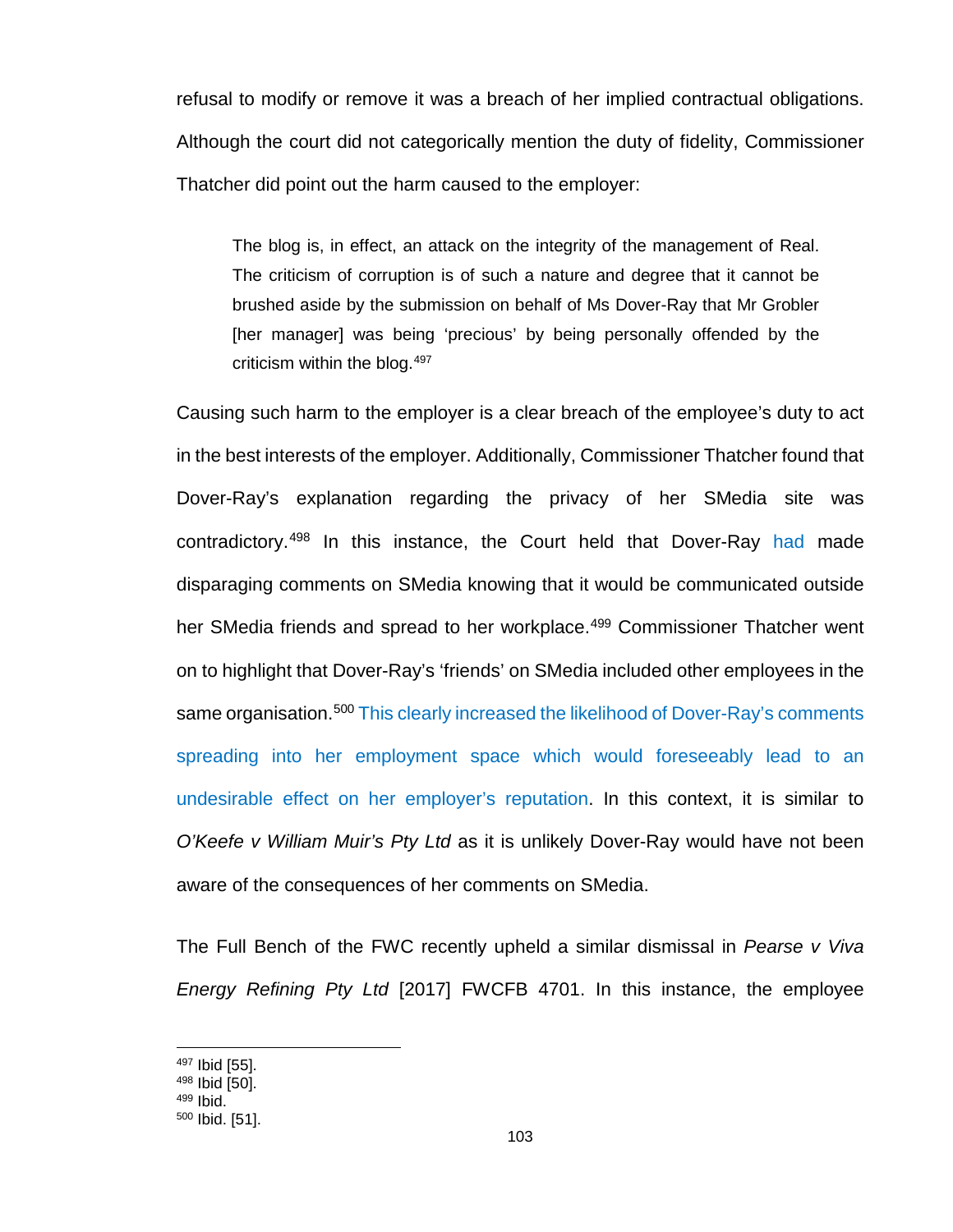(Pearse) sent an email that contained criticisms and allegations to approximately 170 fellow workers.<sup>[501](#page-111-0)</sup> The criticisms and allegations were directed against the 170 fellow workers.[502](#page-111-1) The dismissal was upheld as valid on the grounds that the employee had not 'sought to recall the email, did not seek to reissue it in a less emotive or derogatory form and the email was not remediated when it could have been'.[503](#page-111-2) In both *Dover-Ray v Real Insurance Pty Ltd* and *Pearse v Viva Energy Refining Pty Ltd* the employees breached their duty of fidelity by bringing their employers and fellow employees into disrepute. Both employers alleged a breach of workplace policies, even though neither employer had a SMedia policy in place.

In the above cases, the court appears to have interpreted the duty of fidelity strictly. This seems to be in part because the employees refused to remove or moderate the harm caused by removing their posts or apologising for them. They had caused harm to the employer because the posts could be viewed by other employees.

*Wilkinson-Reed v Launtoy Pty Ltd* discussed above had a different outcome. In that case, an employee's conversation on Facebook messaging regarding a superior being a 'narcissist' occurred outside work hours and was held to be acceptable and not grounds for dismissal.<sup>[504](#page-111-3)</sup> It could be said that Wilkinson-Reed did not breach her duty of fidelity, as her messages were made through private messaging with no intention to circulate outside the confines of her private conversation. In addition, the Court did not find that any harm had occurred to the employer.

<span id="page-111-0"></span><sup>501</sup> *Pearse v Viva Energy Refining Pty Ltd* [2017] FWCFB 4791 [4].

<span id="page-111-1"></span><sup>502</sup> Ibid.

<span id="page-111-2"></span><sup>503</sup> Ibid [17].

<span id="page-111-3"></span><sup>504</sup> *Wilkinson-Reed v Launtoy Pty Ltd* [2014] FWC 644 [69].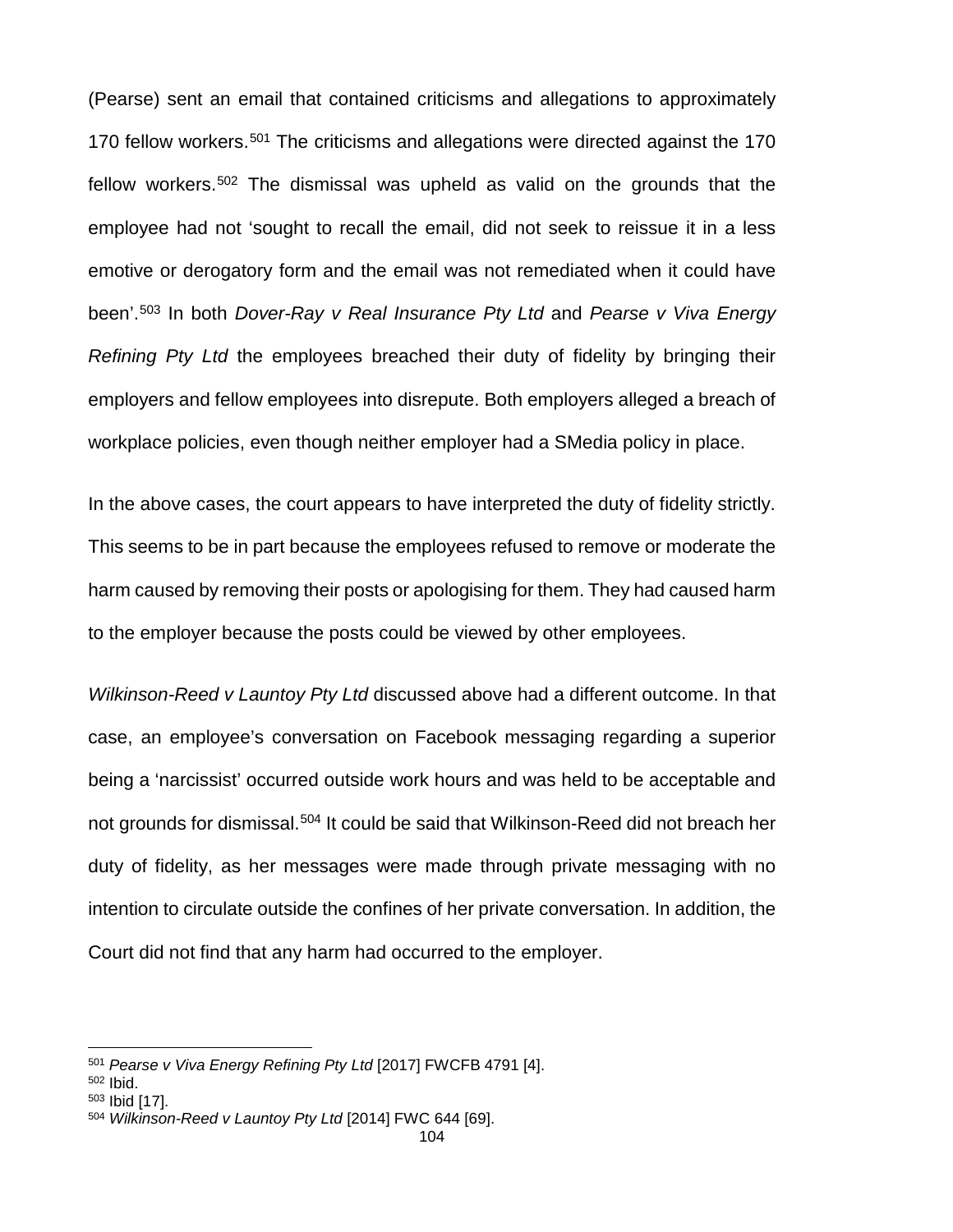In *Fitzgerald v Smith* [2010] FWA 7358, Commissioner Bisset acknowledged the decision in *Rose v Telstra Corporation Ltd*[505](#page-112-0) and agreed that behaviour outside working hours may have an effect on employment 'to the extent that it can be said to breach an express term of [an employee's] contract of employment'.[506](#page-112-1) With specific reference to SMedia, Commissioner Bisset stated that even if it is made outside working hours, a Facebook post does not stop having effect once work resumes.[507](#page-112-2) He went on to categorically state that 'It would be foolish of employees to think they may say as they wish on their Facebook page with total immunity from any consequences'. [508](#page-112-3)

In this instance, the employee (Fitzgerald) posted a sarcastic message on her Facebook page indicating her unhappiness with her Christmas bonus and the arrangements for holiday pay on or about end of December 2009 after she received her pay on 23 December 2009.<sup>[509](#page-112-4)</sup> The employer became aware of the comments through a third party, but did not respond until 9 February 2010 when she terminated Fitzgerald's employment. The Commissioner took the employer's slow response as pointing to a lack of the harm that is required before the right to dismiss an employee arises. In addition, Fitzgerald removed the comments from her Facebook page within a few weeks of posting them.[510](#page-112-5) Her willingness to mitigate any potential harm was unlike the employees' behaviour in the cases of *O'Keefe v William Muir's Pty Ltd* 

<span id="page-112-0"></span><sup>505</sup> *Rose v Telstra Corporation Ltd* [1998] AIRC 1592.

<span id="page-112-1"></span><sup>506</sup> *Fitzgerald v Smith* [2010] FWA 7358 [51].

<sup>507</sup> Ibid [52].

<span id="page-112-3"></span><span id="page-112-2"></span><sup>508</sup> Ibid.

<span id="page-112-4"></span><sup>509</sup> Ibid [19], [21].

<span id="page-112-5"></span><sup>510</sup> Ibid [21].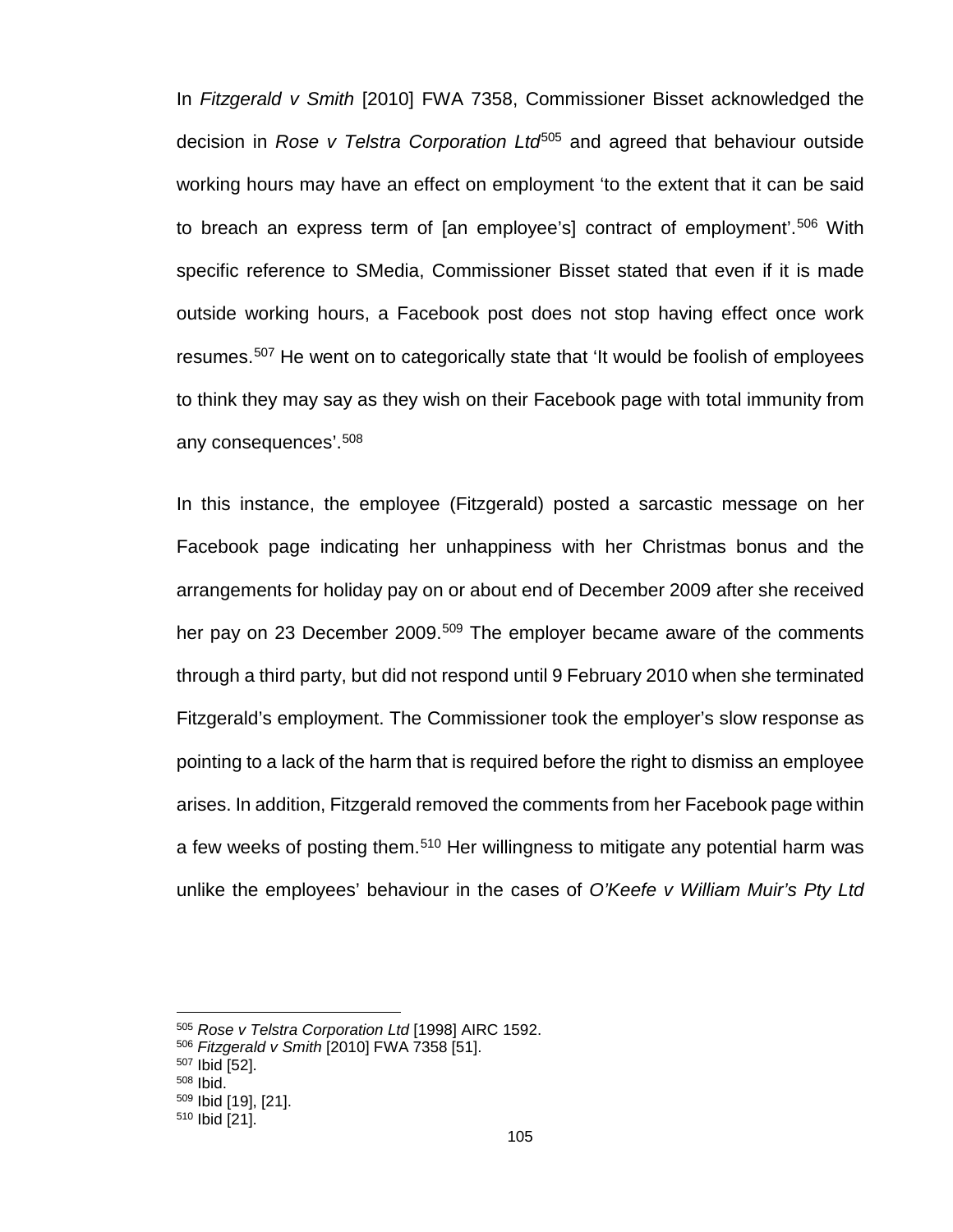and *Dover-Ray v Real Insurance Pty Ltd* and is part of the reason her dismissal was unfair.

Although Fitzgerald had restricted the privacy settings and only intended to post to her Facebook friends, the Commissioner took two factors into account. First that her employer found out about the posts through a third party.<sup>[511](#page-113-0)</sup> Second that the employer's clients were among Fitzgerald's Facebook friends.<sup>[512](#page-113-1)</sup> This led Commissioner Bisset to comment that 'Posting comments about an employer on a website (Facebook) that can be seen by an uncontrollable number of people is no longer a private matter but a public comment'.<sup>[513](#page-113-2)</sup> However, ultimately the Commissioner ruled that Fitzgerald's dismissal was unfair.[514](#page-113-3) His decision was upheld by the Full Bench of the Fair Work Commission.<sup>[515](#page-113-4)</sup>

These above cases underscore the fact that, while employees are allowed to make public comments about their employer, for example, on SMedia, employees will be held responsible for the harm that may ensue to the employer from an indiscreet or careless comment. Employees' implied freedoms of speech and expression must be balanced against their duty of fidelity to protect the employer from harm when making comments about an employer on SMedia. One way to attempt this balance is for employees to ensure their SMedia communication is set to the highest privacy settings, as was noted by the court in *Linfox Australia Pty Ltd v Stutsel*. [516](#page-113-5)

 $\overline{\phantom{a}}$ 

<span id="page-113-2"></span><sup>513</sup> Ibid [50].

<span id="page-113-0"></span><sup>511</sup> Ibid [49].

<span id="page-113-1"></span><sup>512</sup> Ibid [55].

<span id="page-113-3"></span><sup>514</sup> Ibid [66].

<span id="page-113-5"></span><span id="page-113-4"></span><sup>515</sup> *Smith v Fitzgerald* [2011] FWAFB 1422 [16]. The Full Bench of Fair Work Australia quashed the remedy and remitted the case back to Commissioner Bissett for review, see [20]–[21]. <sup>516</sup> *Linfox Australia Pty Ltd v Glen Stutsel* [2012] FWAFB 7097 [33] [19].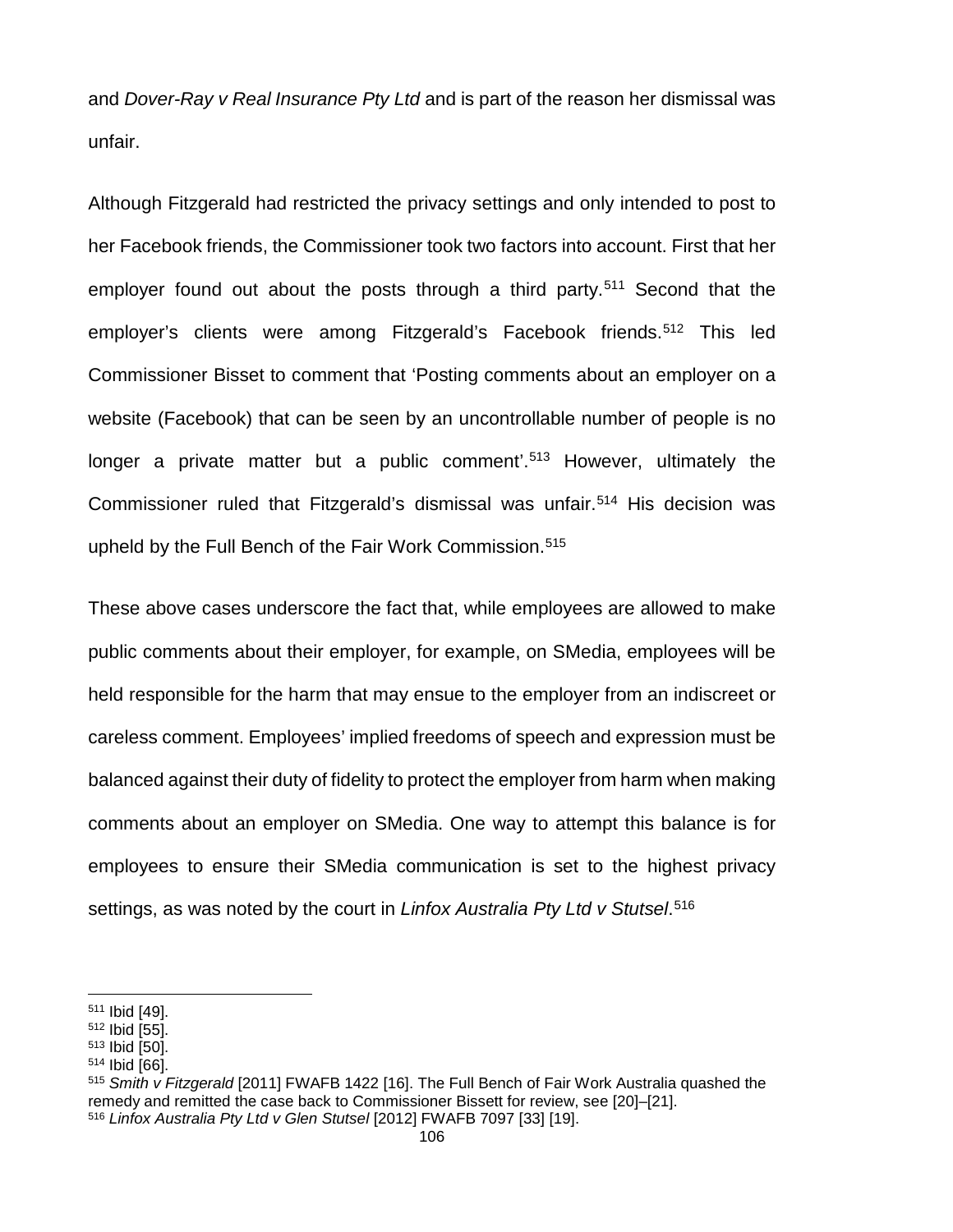#### 3.3.2. Duty to obey

The duty to obey an employer was mentioned in Part 2 and will be discussed now in relation to whether or not employees are required to obey employers' instructions with regard to employees' personal SMedia communications.

Historically, an employee's duty to obey reasonable instructions is a residue of the master–servant relationship in which 'servants' had a duty to 'obey' their masters at all times.[517](#page-114-0) An underlining foundation of the master–servant relationship was that an employer had absolute control over all areas of his employee's life.<sup>[518](#page-114-1)</sup> When a servant's disobedience ceased to be a matter for the criminal law, the relationship between employer and employee became one between supposed equals under common law principles of contract.<sup>[519](#page-114-2)</sup> During this evolution of the employment relationship from master–servant to employer–employee, an employee's duty of fidelity (discussed in section 3.3.1) was considered as merely an aspect of the duty to obey.<sup>[520](#page-114-3)</sup> In 1959, Lord Evershed laid down the two limbs of this duty.<sup>[521](#page-114-4)</sup> His Lordship stated that a wilful disobedience of a lawful and reasonable order would justify summary dismissal, as that disobedience showed a complete disregard of an essential condition of the contract of service.<sup>[522](#page-114-5)</sup> This has been incorporated into

<span id="page-114-1"></span><sup>518</sup> Thornthwaite, above n 16, 164.

<span id="page-114-0"></span><sup>517</sup> Sir Otto Kahn-Freund, 'Blackstone's Neglected Child: The Contract of Employment' (1977) 93 *Law Quarterly Review* 508, 521.

<span id="page-114-2"></span><sup>519</sup> *Emmens v Elderton* (1853) 4 HLC 624; 10 ER 606; see Adrian Merritt, 'The Historical Role of Law in the Regulation of Employment' (1982) 1 *Australian Journal of Law and Society* 56; Simon Deakin and Frank Wilkinson, *The Law of the Labour Market: Industrialization, Employment, and Legal Evolution* (Oxford University Press, 2005) 79, 107, cited in n 14 in Andrew Frazer, *The Employee's Contractual Duty of Fidelity* (2015) University of Wollongong Research Online [<http://ro.uow.edu.au/lhapapers/2057/>](http://ro.uow.edu.au/lhapapers/2057/).

<span id="page-114-3"></span><sup>520</sup> Frazer, above n 109*.*

<span id="page-114-4"></span><sup>521</sup> Ibid 700.

<span id="page-114-5"></span><sup>522</sup> Lord Evershed MR in *Laws v London* [1959] 1 WLR 698 CA 700.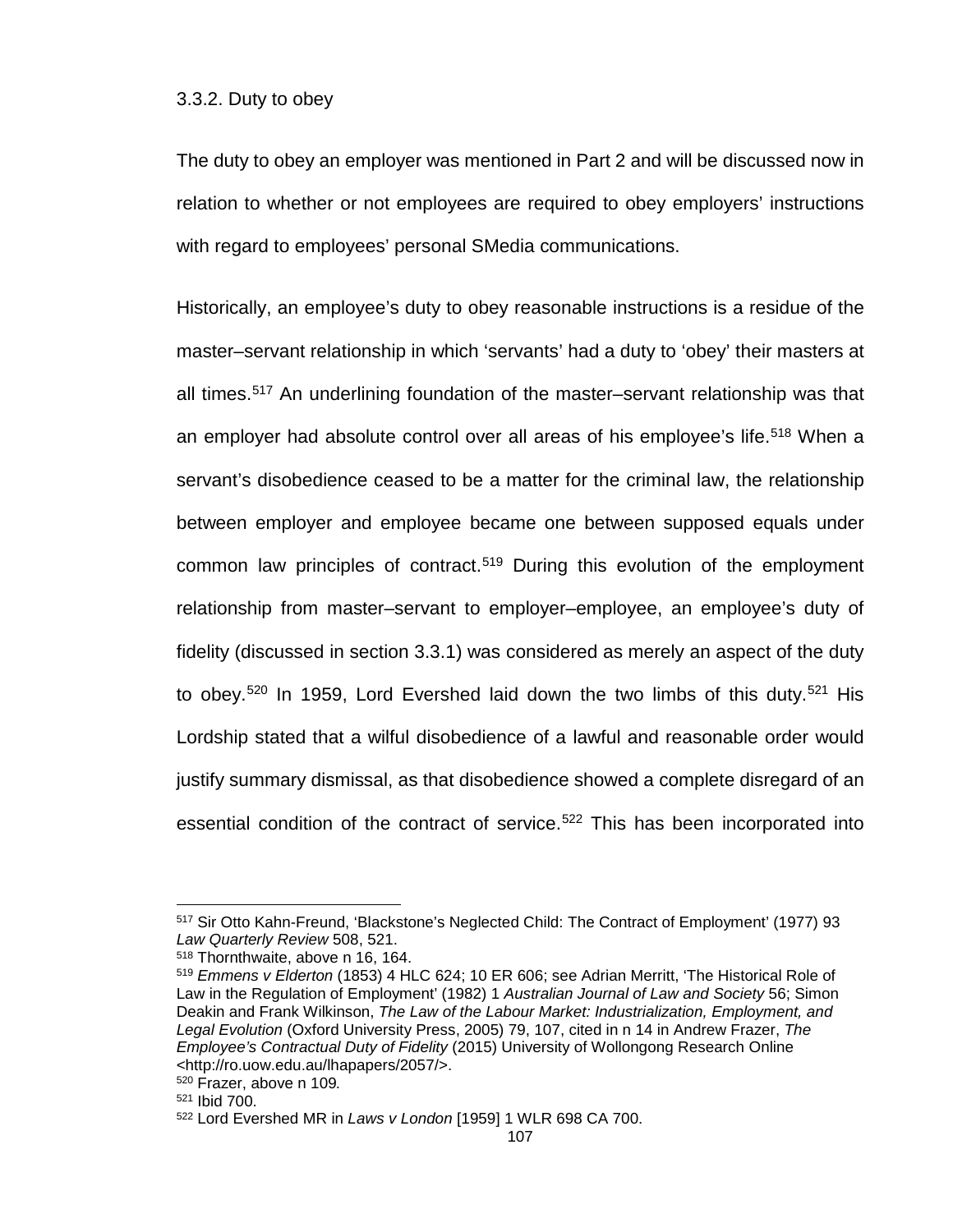Australian employment law in the  $Act<sup>523</sup>$  $Act<sup>523</sup>$  $Act<sup>523</sup>$  and Fair Work Regulations that read together define 'serious misconduct' as conduct that includes the 'wilful or deliberate behaviour by an employee that is inconsistent with the continuation of the contract of employment',<sup>[524](#page-115-1)</sup> or when the employee refuses to carry out a lawful and reasonable instruction that is consistent with the employee's contract of employment.[525](#page-115-2) Such intentional disobedience amounts to a *serious misconduct* and is a ground for summary dismissal. The current law does not elaborate the concept of serious misconduct and does not provide adequate definition. The Act only refers to the concept of 'serious misconduct' in three sections, as detailed in the following excerpt from *Sharp v BCS Infrastructure*. [526](#page-115-3) In that matter, the Full Bench of the Commission said: 'The relevance of the definition of "serious misconduct" in reg.1.07 to the matter is also, with respect, obscure. Section 12 of the Act contains a definition of "serious misconduct" for the purposes of the Act which simply cross-refers to reg.1.07. Apart from s.12 itself, the expression "serious misconduct" is used in only three places in the Act. In s.123(1)(b), a dismissal for serious misconduct is a circumstance in which the notice and redundancy entitlement provisions of Pt 2-2 Div 11 are not applicable; in s.534(1)(b) a dismissal for serious misconduct is one to which the requirements for notification and consultation in Pt 3-6 Div 2 do not apply; and in s.789(1)(b) a dismissal for serious misconduct is one in relation to which the requirements established by Pt 6-4 Div 3 for notification and consultation do not apply. The expression "serious misconduct" is not used anywhere in Pt 3-2, Unfair

l

<span id="page-115-0"></span><sup>523</sup> Section 12 *Fair Work Act 2009* (Cth) provides that 'serious misconduct' has the meaning prescribed by the regulations.

<span id="page-115-1"></span> $524$  Reg 1.07 $(2)(a)$  Fair Work Regulations 2009 (Cth).

<span id="page-115-2"></span><sup>525</sup> Reg 1.07(3(c)) Fair Work Regulations 2009 (Cth).

<span id="page-115-3"></span><sup>526</sup> *Sharp v BCS Infrastructure Support Pty Ltd* [2015] FWCFB 1033.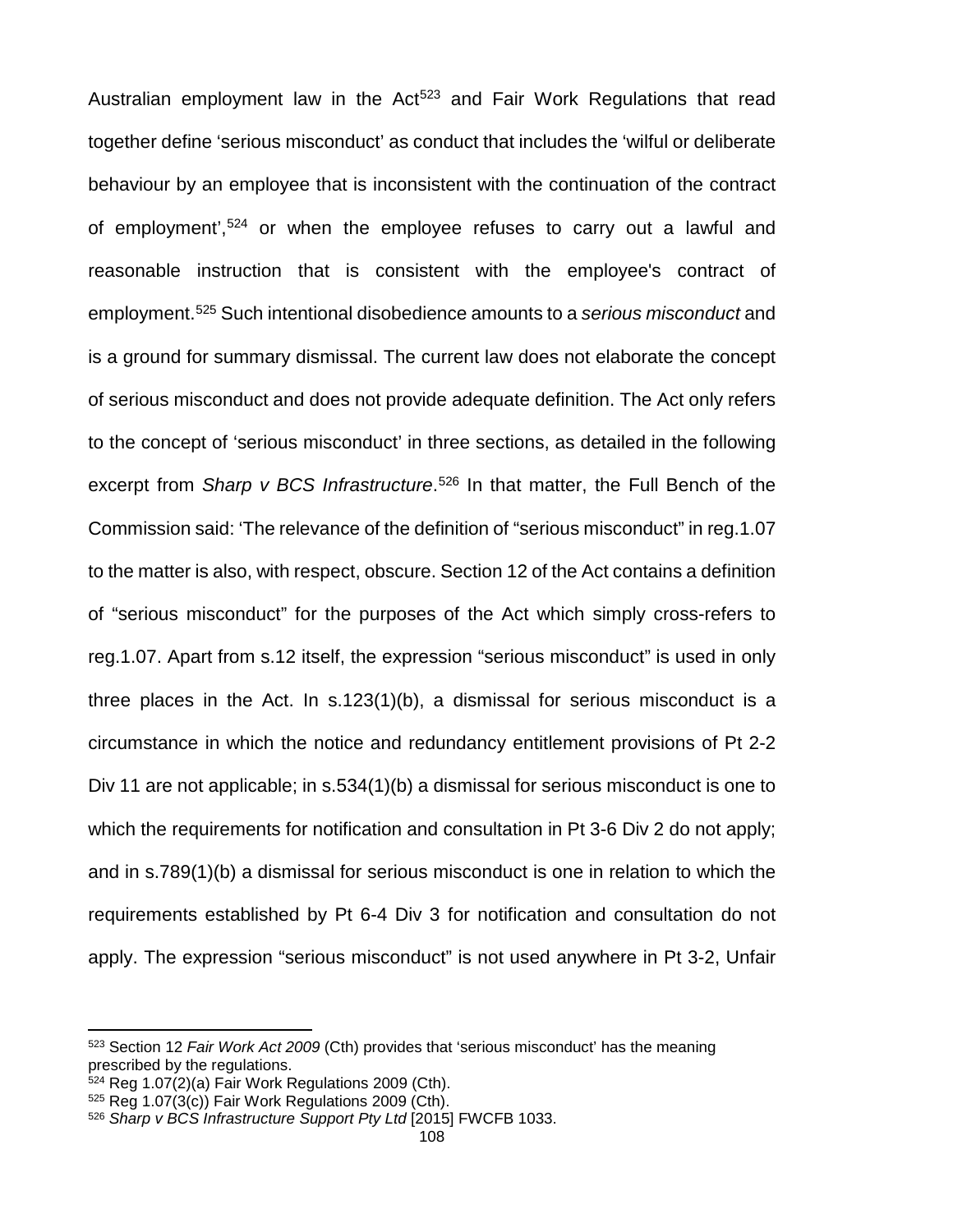Dismissal, of the Act. Section 392(3) requires the Commission, in relation to the award of compensation for an unfair dismissal, to reduce the amount that it would otherwise order by an appropriate amount where it is "satisfied that the misconduct of a person contributed to the employer's decision to dismiss the person". However, it is clear that conduct may constitute "misconduct" for the purpose of s.392(3) without necessarily being "serious misconduct".<sup>'[527](#page-116-0)</sup>

The common law from which this duty derived provides more explanation in relation to the definition and scope of this duty and is discussed below. As stated in Part 2, some of the cases used as examples may not be directly relevant to the specific context of this paper; however, they serve to highlight the salient aspects of this duty. The *lawfulness* of an order is more easily determined than the *reasonableness* of an order. A 'lawful' direction is one in which the employer does not require the employee to contravene a state, territory or Commonwealth law, is in harmony with the employee's contract of service and any applicable award, enterprise agreement or other such instruments.[528](#page-116-1) In addition, the order to the employee must be given from a person who has the authority to do  $\rm{so}^{529}$  $\rm{so}^{529}$  $\rm{so}^{529}$  and must be an order that requires actions that are within the qualifications or skill sets of the employee.<sup>530</sup> Generally, the court will consider all the surrounding circumstances of a case to determine if an employer's order to his employee is reasonable.<sup>[531](#page-116-4)</sup> An example of a case in which the court held that an employer's order to follow a conventional dress code at work

<span id="page-116-0"></span><sup>527</sup> *Sharp v BCS Infrastructure Support Pty Ltd* [2015] FWCFB 1033 [33].

<span id="page-116-1"></span><sup>528</sup> van der Waarden, above n 343, 117 [6.5].

<span id="page-116-2"></span><sup>529</sup> *Australian Telecommunications Commission v Hart* [1982] FCA 197.

<span id="page-116-4"></span><span id="page-116-3"></span><sup>530</sup> *Tran v Callum Textiles Pty Ltd* (1997) 42 AILR 3-553 (No VI 1401 of 1996). In this case, a receptionist who was asked to wash teacups was held to have lawfully refused to do so as washing up was not within the scope of her contract of employment as a receptionist. <sup>531</sup> van der Waarden, above n 343, 116 [6.3].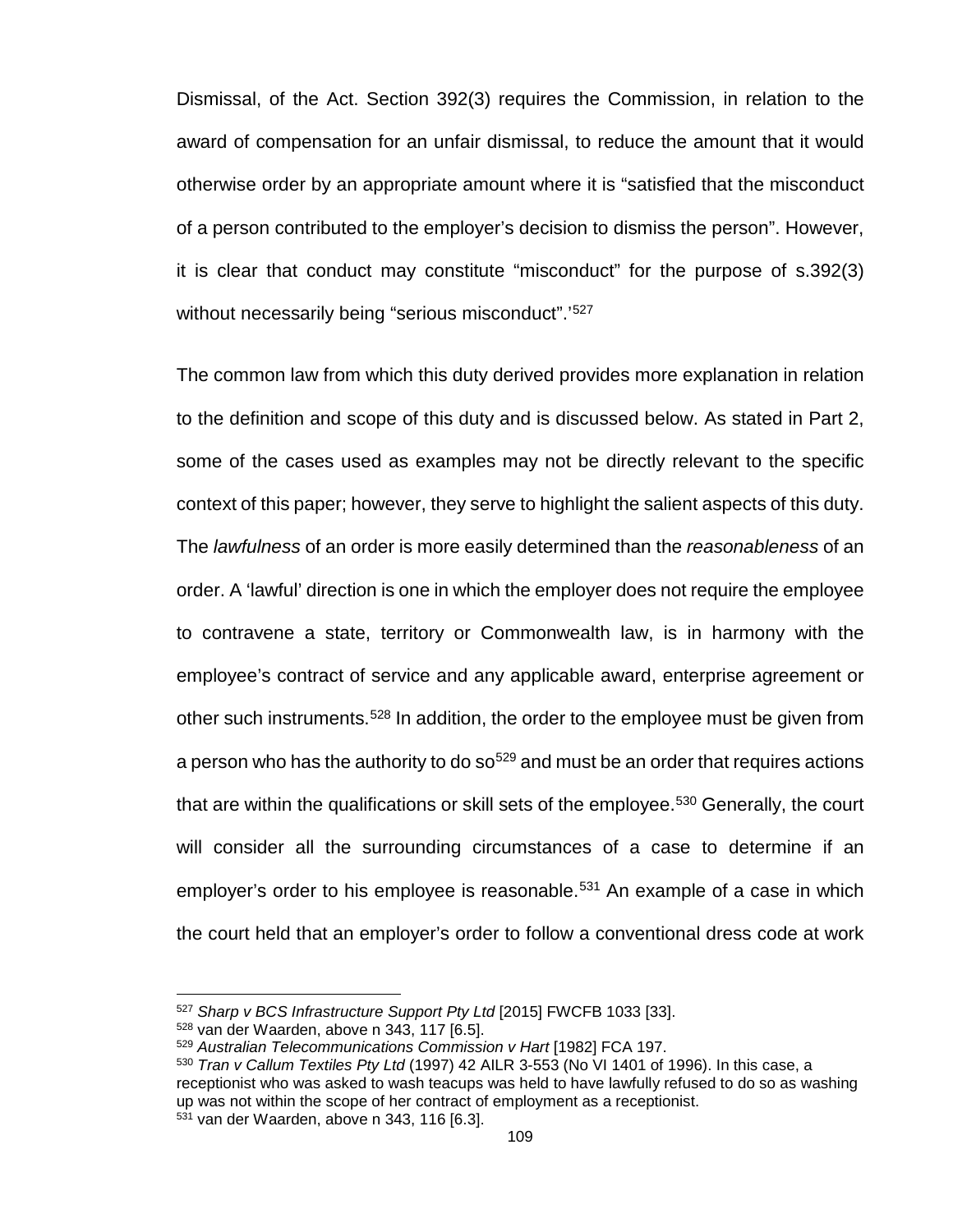was both lawful and reasonable is *Australian Telecommunications Commission v*  Hart [1982] FCA 185.<sup>[532](#page-117-0)</sup> In this instance, the employee (Hart) refused to follow a dress code stipulated by the employer (Telecom) $533$  and so was dismissed. Hart wore a caftan to work.<sup>[534](#page-117-2)</sup> Telecom wanted him to dress more conventionally, as other employees did.[535](#page-117-3) Telecom did not have any policy or by-laws in relation to a dress code.[536](#page-117-4) However, the orders as to a dress code were given to Hart by a person with authority to do so in accordance with the relevant statute regulating Telecom.<sup>[537](#page-117-5)</sup> The majority of the Full Federal Court held that Hart's disobedience resulted in a direct breach of his contract of service.<sup>[538](#page-117-6)</sup> The orders to comply with a prescribed form of conventional dressing in the workplace were held to be both lawful (as it was given to him by an authorised person as prescribed by the statute) and reasonable (in light of Telecom as a public service employer).<sup>[539](#page-117-7)</sup>

In *Woolworths Ltd v Brown* PR 963023 (26 September 2005), the employer (then known as Safeway) terminated the employee (Brown) for an alleged breach of the Safeway dress policy.<sup>[540](#page-117-8)</sup> The alleged breach was in relation to an eyebrow ring he wore but which he covered by a blue bandaid when he was at work.<sup>[541](#page-117-9)</sup> There was

<span id="page-117-0"></span><sup>532</sup> *Australian Telecommunications Commission v Hart* [1982] FCA 185; (1982) 43 ALR 165. <sup>533</sup> Ibid [20].

<span id="page-117-2"></span><span id="page-117-1"></span><sup>534</sup> Australian Telecommunications Commission v Hart [1982] FCA 185.

<span id="page-117-3"></span><sup>535</sup> Ibid.

<span id="page-117-4"></span><sup>536</sup> Ibid.

<span id="page-117-5"></span><sup>537</sup> Section 57 of the Telecommunications Act 1975 creates an offence of failure of an officer to fulfil his duty as an officer and s 58(1) provides that an officer shall be taken to have failed to fulfil his duty as an officer if and only if 'he wilfully disobeys or wilfully disregards a direction given to him as an officer and given by a person having authority to give the direction' as stated in the headnote to *Australian Telecommunications Commission v Hart* [1982] FCA 197.

<span id="page-117-7"></span><span id="page-117-6"></span><sup>538</sup> *Australian Telecommunications Commission v Hart* [1982] FCA 197. <sup>539</sup> Ibid.

<span id="page-117-9"></span><span id="page-117-8"></span>*<sup>540</sup> Woolworths Ltd v Brown* PR 963023 (26 September 2005). A Full Bench of the AIRC gave the order confirming Senior Deputy President Acton's determination. The pinpoint comes from *Brown v Woolworths Ltd* PR958576 [2005] AIRC 498 [9]. <sup>541</sup> Ibid.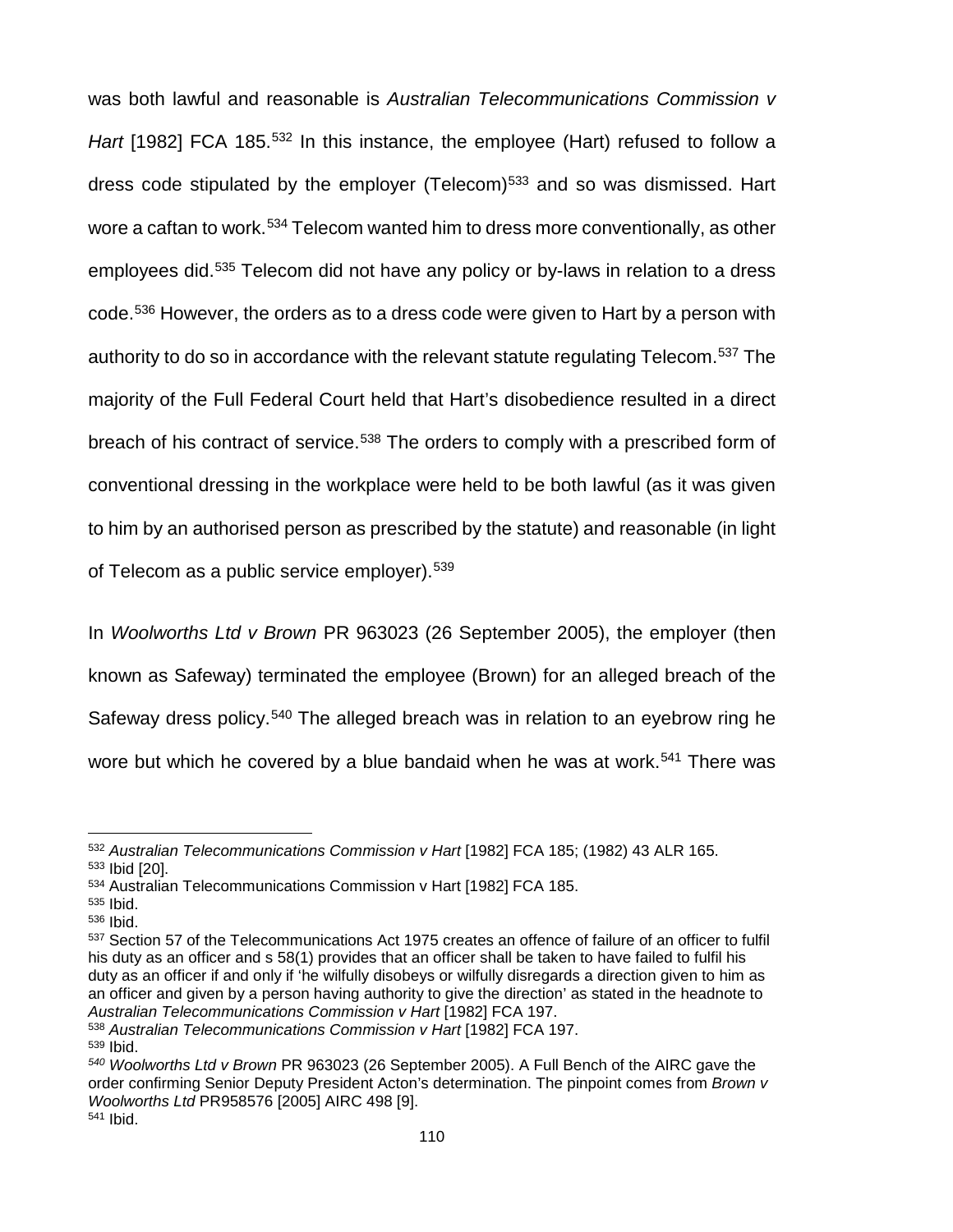conflicting evidence between the employer and the employee as to whether he had permission to wear the eyebrow ring (covered by the blue bandaid) when he was working.[542](#page-118-0) Senior Deputy President Acton accepted the employee's evidence that the employer had granted him permission to wear the eyebrow ring covered by a blue bandaid when he was at work<sup>[543](#page-118-1)</sup> and consequently determined that the employee should not have been dismissed. Among the factors that the court took into consideration were that Brown had worked at Safeway with his eyebrow ring for more than two years without issue and without affecting 'the viability of the undertaking, establishment or service of Safeway' [544](#page-118-2) and the eyebrow ring as it was worn did not breach any health or safety laws.<sup>[545](#page-118-3)</sup> In short, and significantly, apart from the issue of being granted permission, the fact that the employer had suffered no harm as a result of the employee's conduct was a factor in the court's decision.<sup>[546](#page-118-4)</sup> On appeal, the Commissioners acknowledged that workplace policies are a necessity for employers seeking to ensure compliance with various duties, both statutory and at common law.<sup>[547](#page-118-5)</sup>

In *Sharp v BCS Infrastructure Support Pty Ltd* [2015] FWCFB 1033 BCS, the employer (Infrastructure Support Pty Ltd) dismissed the employee (Sharp) for breaching the employer's policies of zero tolerance towards the use of drugs or alcohol in the workplace. The employee acknowledged being aware of the policies and having received requisite training in relation to those policies.<sup>[548](#page-118-6)</sup> On appeal

<span id="page-118-0"></span><sup>542</sup> *Brown v Woolworths Ltd* PR958576 [2005] AIRC 498 [15].

<span id="page-118-1"></span><sup>543</sup> Ibid [16], [19].

<span id="page-118-2"></span><sup>544</sup> Ibid [44].

<span id="page-118-3"></span><sup>545</sup> Ibid [45].

<span id="page-118-4"></span><sup>546</sup> Ibid [45].

<span id="page-118-5"></span><sup>547</sup> Ibid [24].

<span id="page-118-6"></span><sup>548</sup> *Sharp v BCS Infrastructure Support Pty Ltd* [2015] FWCFB [14].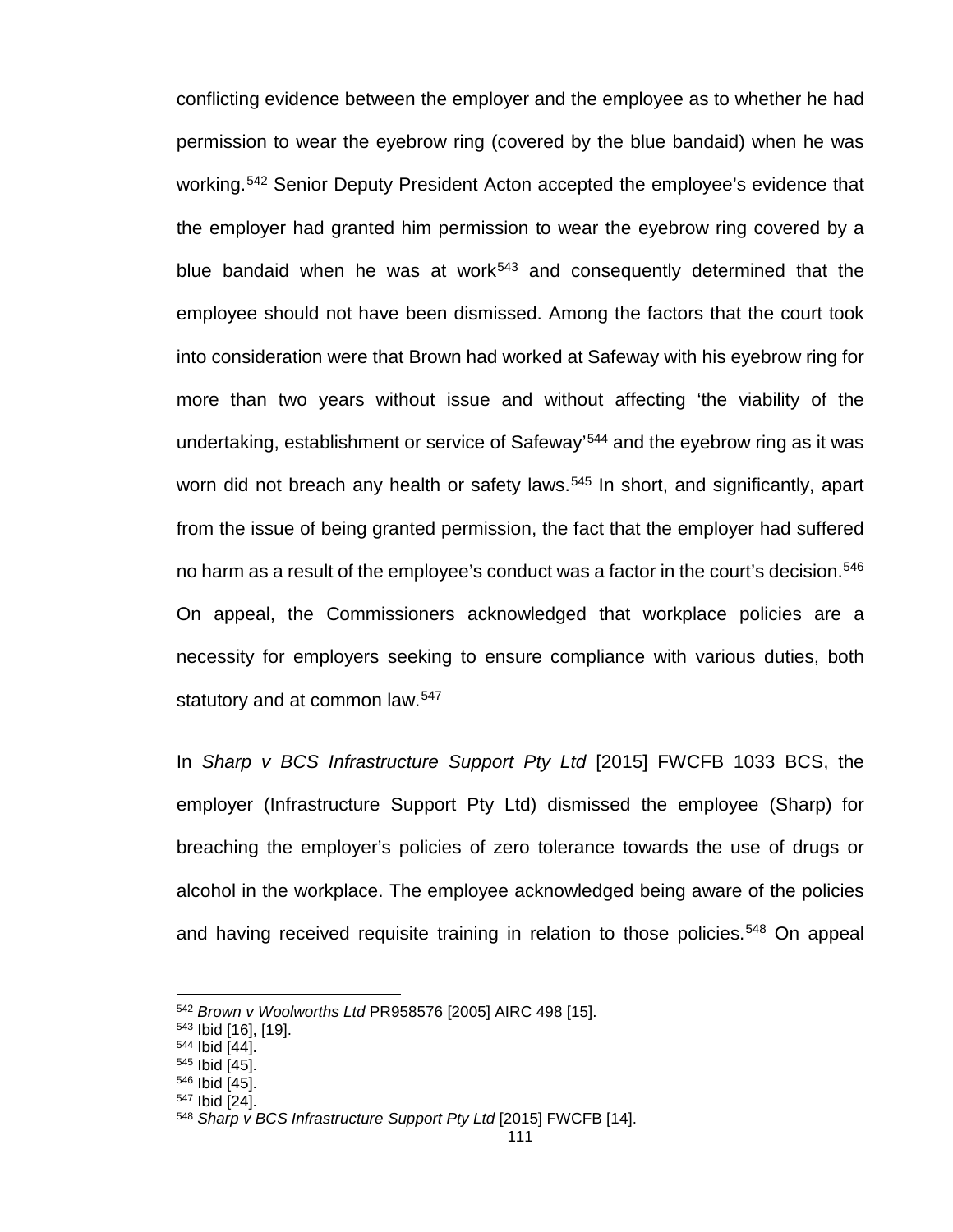against the dismissal, the FWCFB upheld the decision of Vice President Catanzariti that the evidence showed the employee fully understood the gravity of his actions in consuming alcohol and drugs in breach of the employer's zero tolerance policy.<sup>[549](#page-119-0)</sup> Significantly, in this case a mere 'imminent risk' to 'reputation, viability or profitability' was held to be a sufficient breach of policies to warrant a dismissal.<sup>[550](#page-119-1)</sup> This is a broader determination than the previous two cases that obliged a more tangible requirement of harm to be suffered for a dismissal to be upheld.

The above are three examples of pre-SMedia cases. They provide some insight into some of the factors that courts considered when interpreting workplace policies in relation to employee duties to obey such policies within the workplace.

An employer has the power and authority under common law to issue instructions in relation to employee conduct if and when actions of an employee detrimentally affect the performance of work at the workplace.<sup>[551](#page-119-2)</sup> The following statement by Commissioner Bissett is indicative that an employee's actions outside work hours, particularly on personal SMedia, does not remain personal to the employee if it can be shown to detrimentally affect the workplace. Commissioner Bissett notes:

A Facebook posting, while initially undertaken outside working hours, does not stop once work recommences. It remains on Facebook until removed, for anyone with permission to access the site to see. A Facebook posting comes within the scope of a *Rose v Telstra* consideration but may go further. It would be foolish of employees to think they may say as they wish on their Facebook page with total immunity from any consequences.<sup>[552](#page-119-3)</sup>

<span id="page-119-0"></span><sup>549</sup> Ibid [14], [40].

<span id="page-119-1"></span><sup>&</sup>lt;sup>550</sup> Ibid [15].

<span id="page-119-2"></span><sup>551</sup> *McManus v Scott-Charlton* (1996) 70 FCR 16, 33 [B].

<span id="page-119-3"></span><sup>552</sup> *Fitzgerald v Smith* [2010] FWA 7358 [52].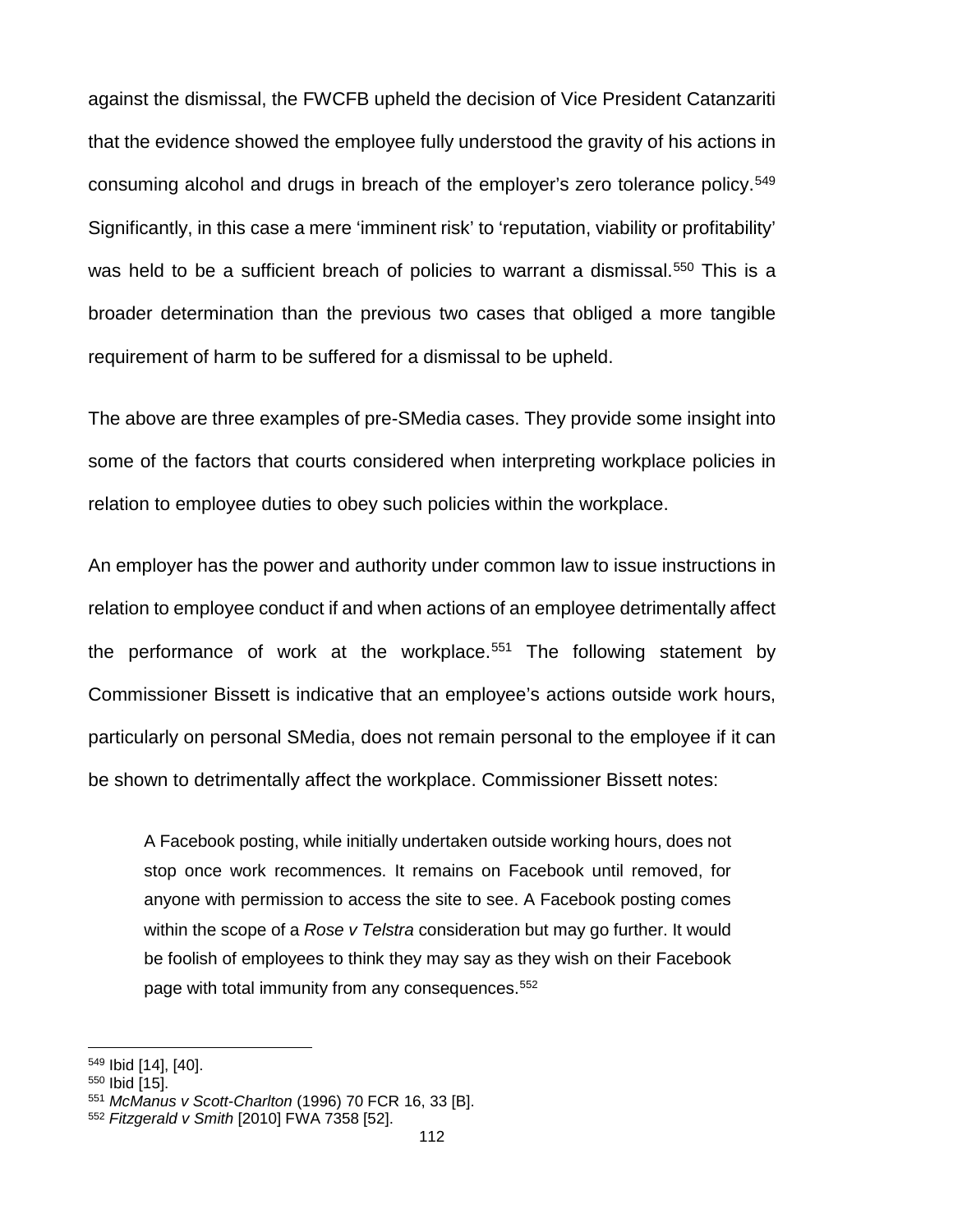This brings us to the next phase of the discussion — the employee's duty to obey and the blurring boundaries of 'within' and 'outside' the workplace.

## *3.3.2.1. Outside the workplace*

### *Pre-SMedia*

The question of whether employees are required to obey norms and rules that the employer sets for conduct *outside the workplace* has been a point of contention from the time the employment relationship began its evolution from master–servant to employer–employee. [553](#page-120-0) It is an established rule that employers may terminate an employee for an employee's conduct outside work.<sup>[554](#page-120-1)</sup> Vice President Ross Melbourne laid down the conditions outlined in *Rose v Telstra* as follows:

- $\circ$  the conduct must be such that, viewed objectively, it is likely to cause serious damage to the relationship between the employer and employee, or
- o the conduct damages the employer's interests, or
- $\circ$  the conduct is incompatible with the employee's duty as an employee.<sup>[555](#page-120-2)</sup>

In essence, the conduct complained about must be of such gravity or importance as to indicate a rejection or repudiation of the employment contract by the employee.<sup>[556](#page-120-3)</sup>

*Rose v Telstra* was discussed in section 3.3.1. On its facts and in relation to the duty to obey, the employee in *Rose v Telstra* was found to have acted 'foolishly and in error of judgment', but had not crossed the line into a breach of the duty to obey the

<span id="page-120-0"></span><sup>553</sup> Frazer, above n 109.

<span id="page-120-1"></span><sup>554</sup> *Rose v Telstra Corporation Ltd* [1998] AIRC 1592.

<span id="page-120-2"></span><sup>555</sup> Ibid.

<span id="page-120-3"></span><sup>556</sup> Ibid.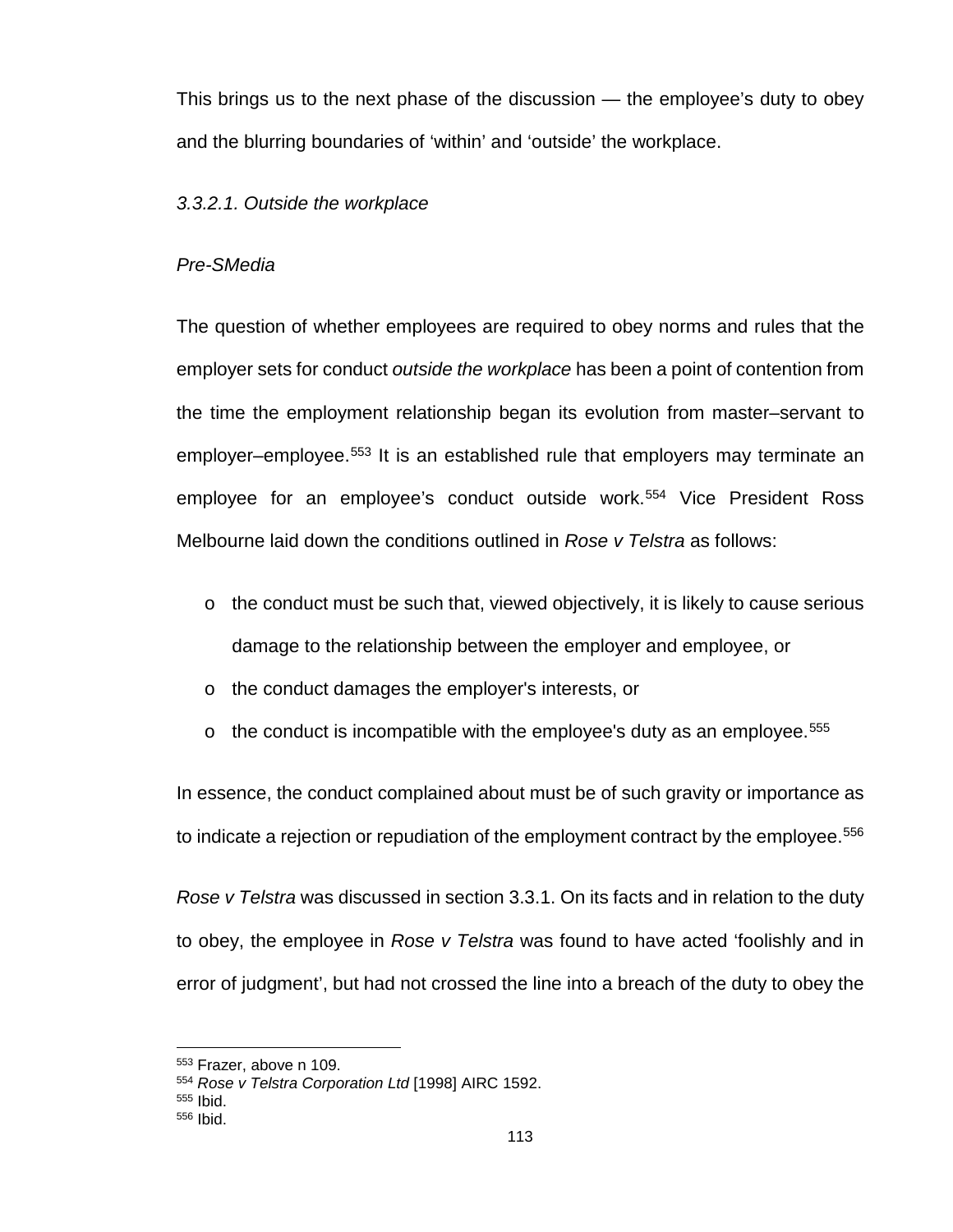workplace policy resulting in a termination.<sup>[557](#page-121-0)</sup> Briefly, the facts of *Rose v Telstra* were that the employee (Rose) became involved in a physical altercation with a fellow employee outside work hours in a hotel in which the two were staying while working for the employer on an outstation assignment. While Telstra disciplined Rose, it did not take any action against the other employee. In a separate criminal prosecution, the other employee was found guilty of maliciously wounding Rose and was sentenced to four months' imprisonment. The employee subsequently resigned. Telstra terminated Rose, alleging that the altercation was a breach of the employer's 'Code of Conduct' (the Code). The Code stated that:

We should avoid outside activity likely to affect adversely either our work or someone else's (eg, in terms of occupational health and safety), or which could discredit either ourselves or our Company, or which could conflict with the Company interests.

The court found that 'neither employee was in their Telstra uniform, nor were they "on call" '. [558](#page-121-1) Rose's foolishness had not detrimentally affected his work or the employer in any significant or even identifiable manner.<sup>[559](#page-121-2)</sup> Therefore, Vice President Ross Melbourne made his decision to hold that Rose should not have been terminated.[560](#page-121-3)

## *Post-SMedia*

In recent years, particularly from 2010, the advent of SMedia led to an initial slew of case decisions that seemed to extend employee obedience to workplace norms to

 $\overline{\phantom{a}}$ <sup>557</sup> Ibid.

<span id="page-121-1"></span><span id="page-121-0"></span><sup>558</sup> Ibid.

<span id="page-121-3"></span><span id="page-121-2"></span><sup>559</sup> Ibid. <sup>560</sup> Ibid.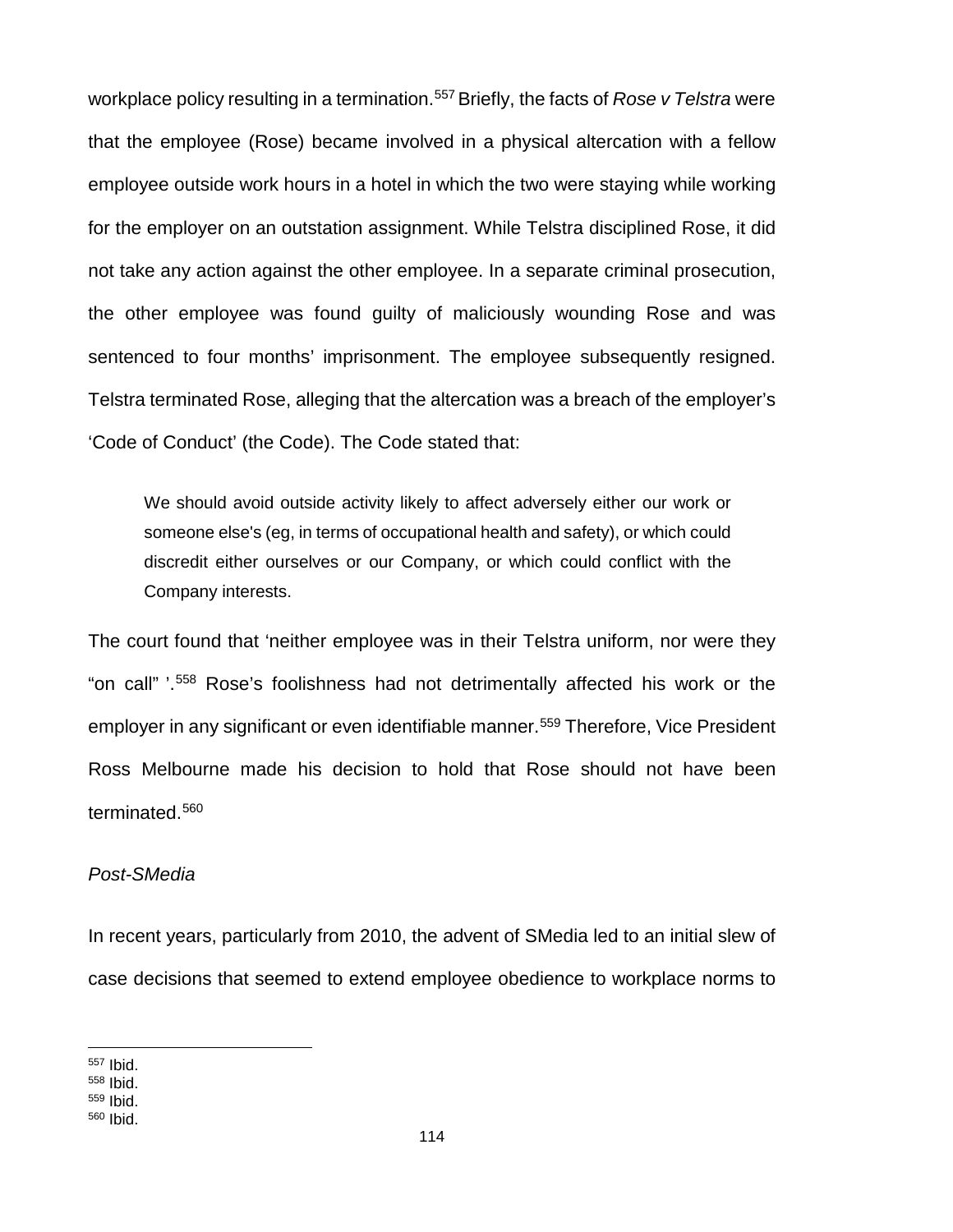conduct that took place outside the workplace. This resulted in fears of a reemergence of the total employer control reminiscent of the master–servant relationship.[561](#page-122-0) One way in which employers sought to incorporate an ability to govern conduct outside the workplace into an employee's contractual obligation was to create workplace policies, in particular SMedia policies.<sup>[562](#page-122-1)</sup> Courts appear to have encouraged employers to implement a clearly articulated and fairly enforced SMedia policy, as discussed earlier. The following cases are precursors of those discussed earlier, except for *Pearson v Linfox Australia Pty Ltd*. [563](#page-122-2) These cases are discussed in relation to an employee's duty to obey the employer outside work hours and, particularly, in relation to the employee's use of personal SMedia accounts.

In *Pearson v Linfox Australia Pty Ltd*, the employer (Linfox) terminated the employee (Pearson) for disobeying four different workplace policies, including an SMedia policy during his employment between the period of July 2012 and May 2013. Ultimately, Commissioner Gregory determined that, despite being warned about the consequences, the employee had demonstrated a consistently repetitive disregard for workplace policies.<sup>564</sup> Thus, his termination was held to be valid.<sup>[565](#page-122-4)</sup> Specifically, in relation to the SMedia policy, the employee had refused to acknowledge the training he had received on two separate occasions. His rationale for such

<span id="page-122-2"></span>*<sup>563</sup> Pearson v Linfox Australia Pty Ltd* [2014] FWCFB 1870. FWCFB dismissed Pearson's application to appeal. Therefore, all pinpoints and discussions refer only to the judgment in the first instance *Pearson v Linfox Australia Pty Ltd* [2014] FWC 446. <sup>564</sup> *Pearson v Linfox Australia Pty Ltd* [2014] FWC 446 [51].

<sup>561</sup> Thornthwaite, above n 16, 1.

<span id="page-122-1"></span><span id="page-122-0"></span><sup>562</sup> Leila Chacko, 'Dismissals Based on Breach of Employer Policy — Searching for the Boundaries of "Reasonable" ' (2015) 6 Wo*rkplace Review* 8. Note, at the time of writing this article, Ms Chacko was a paralegal in the litigation team at WorkCover NSW. The article is an edited version of the speech she delivered as a finalist in the 2014 McCallum Medal annual speaking competition at the Fair Work Commission in Sydney. She is currently employed as a contracting officer at the Department of Defence of Australia.

<span id="page-122-4"></span><span id="page-122-3"></span><sup>565</sup> Ibid.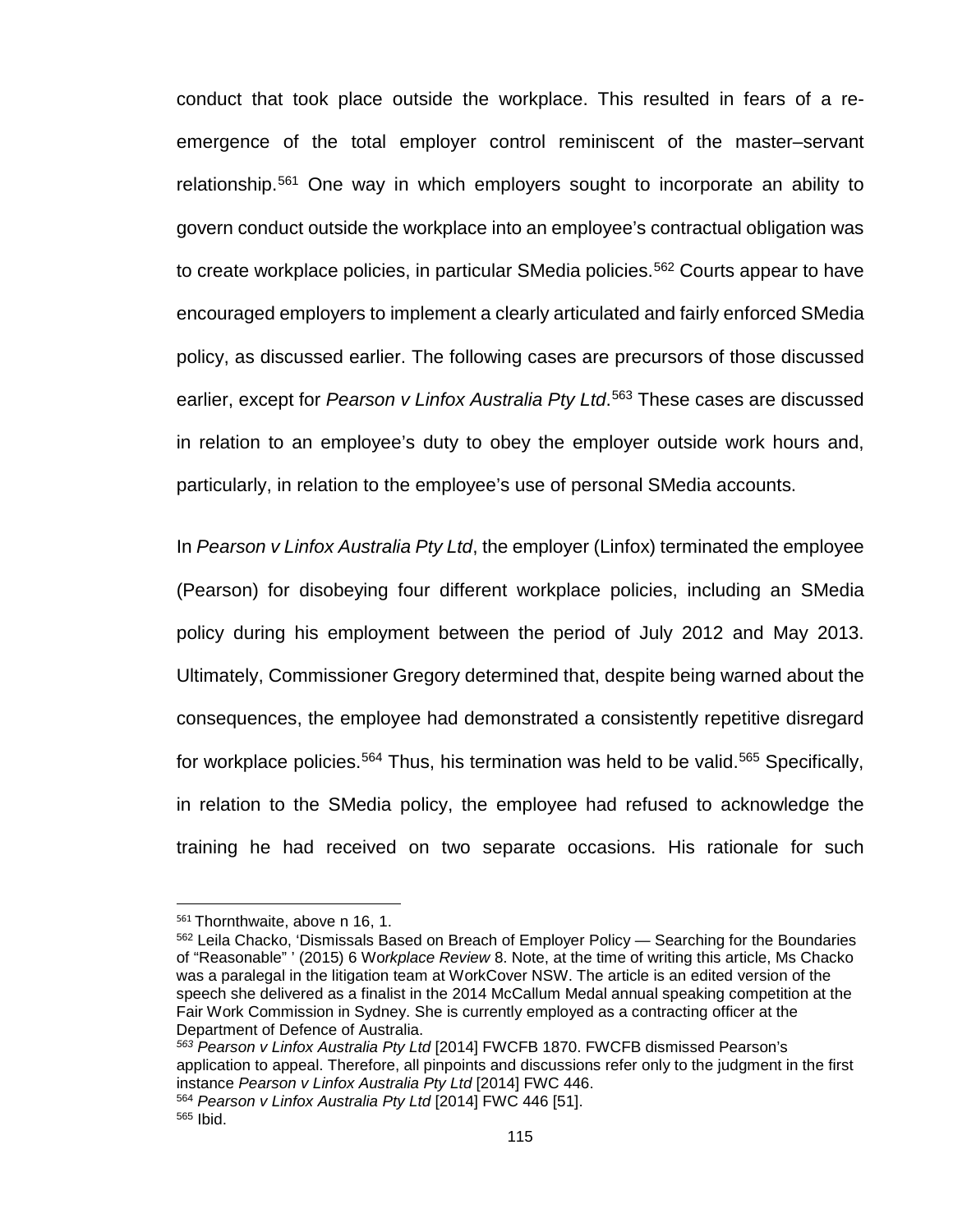disobedience was his protest against what he perceived as an encroachment into his activities outside work.<sup>[566](#page-123-0)</sup> In his determination, Commissioner Gregory went on to make certain observations specifically in relation to the scope and validity of the SMedia policy. He held that a SMedia policy was an appropriate method to protect 'the reputation and security of a business' by setting out employer expectations in relation to employee behaviour on SMedia when it might affect the business negatively — especially as SMedia communication was, in his opinion, not solely intended for 'private consumption'. [567](#page-123-1) Thus, the public nature of an employee's SMedia account was an important consideration for Commissioner Gregory in coming to his decision. This is different from the more recent decisions discussed in sections 3.2.1. and 3.2.2. that appear to accept the existence of a private sphere within the (commonly accepted) public nature of SMedia.

In relation to an employer's control of an employee's activities outside work, Commissioner Gregory accepted that 'there are many situations in which an employer has no right to seek to restrict or regulate an employee's activities away from work'. [568](#page-123-2) However, he went on to distinguish situations covered by SMedia policies, as such policies operate to protect the brand and security of businesses in what the Commissioner perceived as a public forum. He felt that SMedia policies were a practical means to manage employee expectations and obligations to ensure an employer's legitimate interests were protected. He observed that: 'Clearly there are some obligations employees accept as part of their employment relationship that have application whether they are at work or involved in activities outside of working

l <sup>566</sup> Ibid [45].

<span id="page-123-1"></span><span id="page-123-0"></span><sup>567</sup> Ibid [46].

<span id="page-123-2"></span><sup>568</sup> Ibid [47].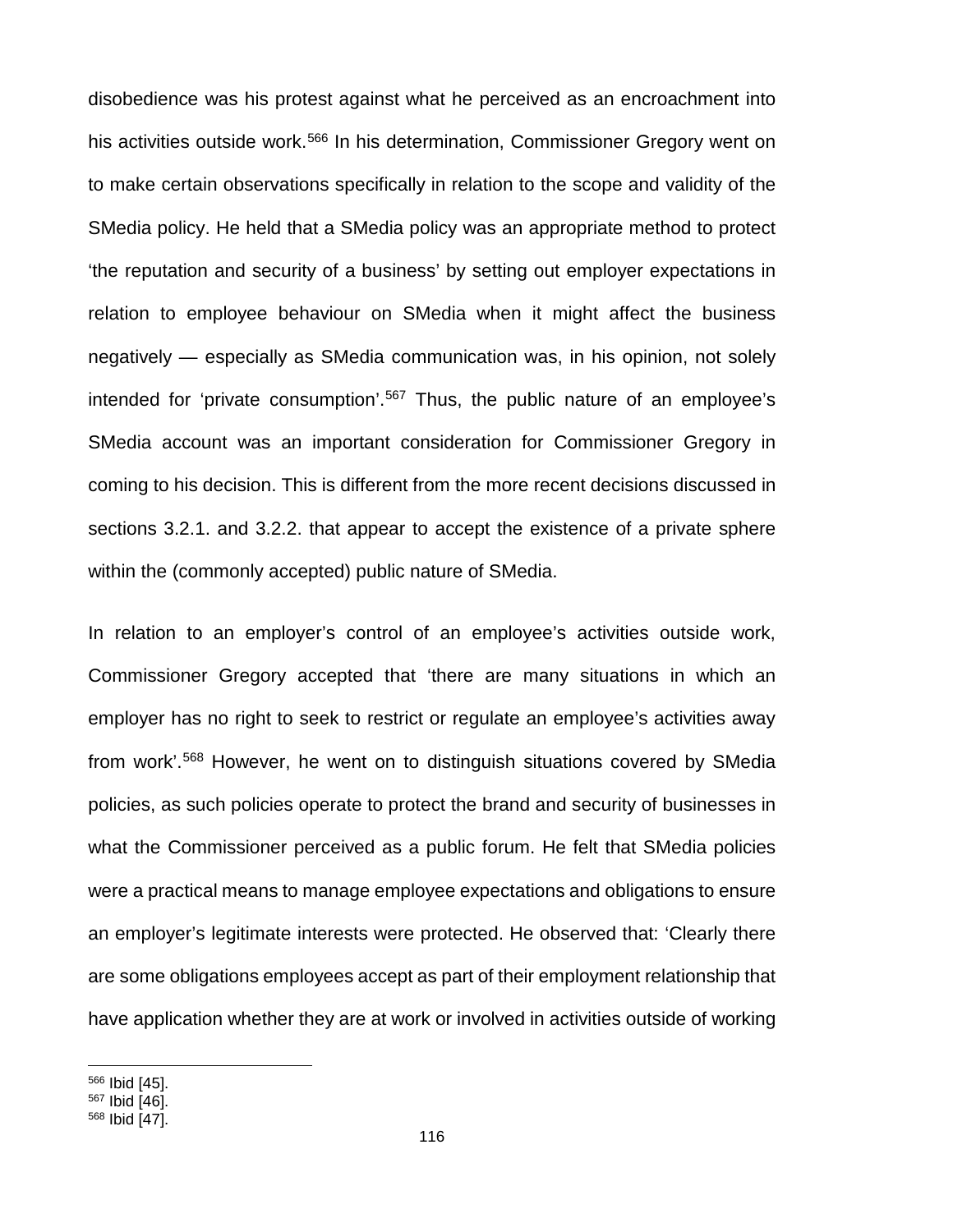hours'. [569](#page-124-0) This seems to indicate that the duty to obey is to be extended outside work hours, particularly in relation to SMedia policies. However, on the facts, Commissioner Gregory did note that the employee's refusal to acknowledge the training he received in relation to the operation of the SMedia policy was 'that the acknowledgement he was asked to sign did not actually commit him to abide by the policy.[570](#page-124-1) The employer merely required Pearson to acknowledge that he had read and understood it'. [571](#page-124-2) In this context, Commissioner Gregory acknowledged that the employer's requirement was both lawful and reasonable in the circumstances.<sup>572</sup> It can be said that the Commissioner found that the employer's request for the employee's acknowledgement not to be a direct assault on his conduct outside work. He noted that the effect of the terms of the SMedia policy may itself have been open to interpretation if disputed at some later time. Again, this can be said to demonstrate that the nexus between the allowable scope for enforcing an SMedia policy and the employee's duty to obey was, and is still, not fixed. The conservative views of Commissioner Gregory hold a slender thread of flexibility.

The above cases provide examples from private sector employment. An early example of a civil servant's obligations to adhere to departmental SMedia policies is found in *Banerji v Bowles* [2013] FCCA 1052. In that case, the employee (Banerji) worked for the Department of Immigration and Citizenship (DIC) as a 'public affairs

<span id="page-124-0"></span><sup>569</sup> Ibid.

<span id="page-124-2"></span><span id="page-124-1"></span><sup>570</sup> *Pearson v Linfox Australia Pty Ltd* [2014] FWC 446 [45].

<sup>571</sup> Ibid.

<span id="page-124-3"></span><sup>572</sup> Ibid [48].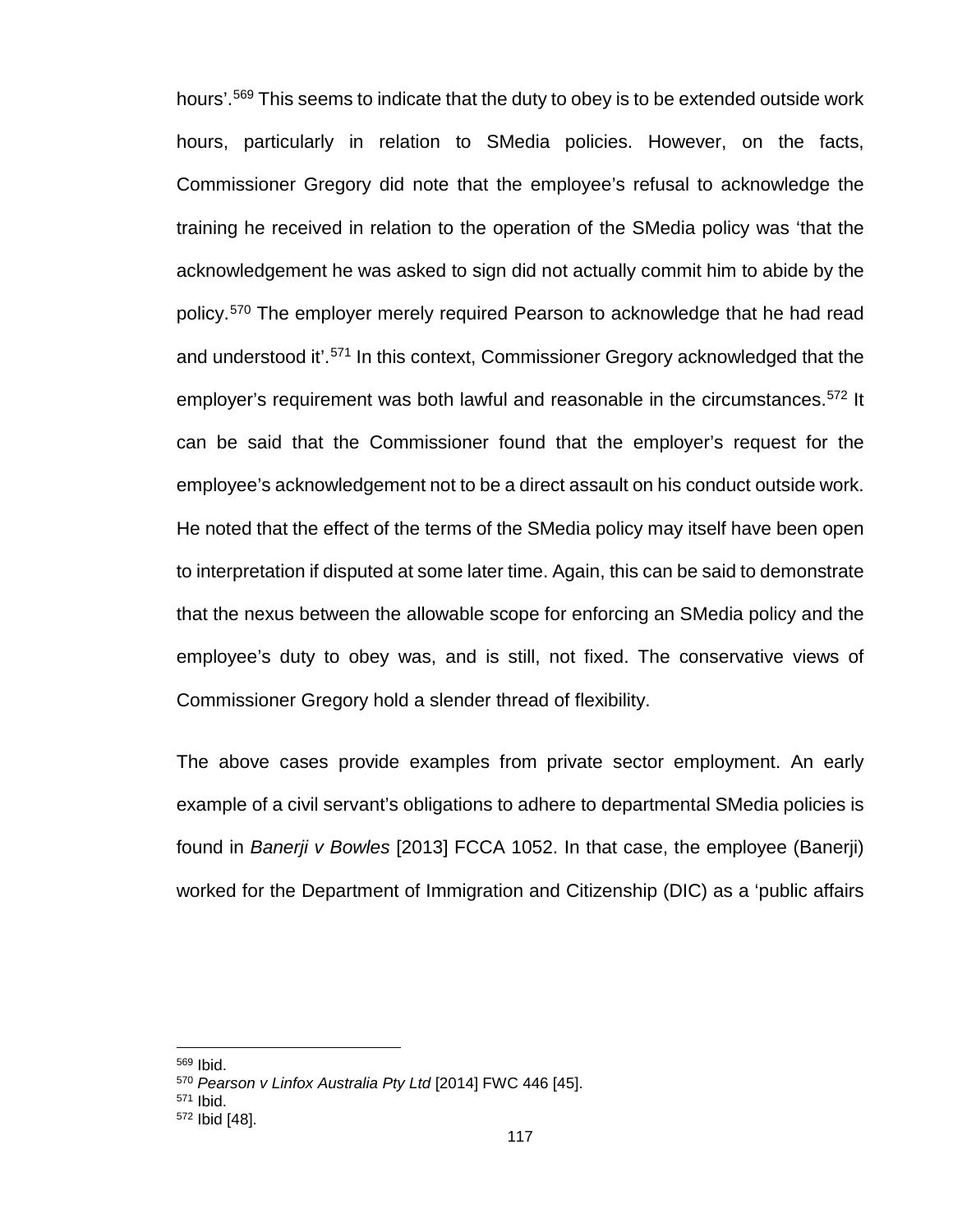officer'.[573](#page-125-0) Banerji acknowledged that she had used her Twitter account to tweet regular comments in relation to:

(sometimes mocking, sometimes critical) on, for example, (a) the practices and policies of the company that provides security services at Commonwealth immigration detention centres, (b) the immigration policies of the Australian Government, (c) information and comment by the Opposition spokesman on immigration (Mr Morrison), (d) the Minister for Foreign Affairs (Senator Carr), (e) the [then] Prime Minister, (f) the Leader of the Opposition and (g) employees of the Department.<sup>[574](#page-125-1)</sup>

The DIC claimed that Banerji's comments were a breach of the APS Code of Conduct that sets out behavioural guidelines for public servants.

In particular, the DIC relied on s 13(11) of the Public Service Act (PS Act) that states that an 'APS employee must at all times behave in a way that upholds the good reputation of Australia'.<sup>[575](#page-125-2)</sup> However, Banerji claimed that her comments were 'protected' by the 'constitutional right/freedom of political communication' as 'it is evident that they are a simple expression of political opinion, made in her own time away from work<sup>'.[576](#page-125-3)</sup> In her application, Banerji alleged that her employment was about to be terminated for her activities on SMedia, namely her Twitter account.<sup>[577](#page-125-4)</sup> She sought an interlocutory injunction to restrain her employer from terminating her.<sup>[578](#page-125-5)</sup> Judge Neville held that there was no 'unfettered or unbridled' right such as that being claimed by Banerji.[579](#page-125-6) In coming to this decision, Judge Neville followed

- <span id="page-125-2"></span><sup>575</sup> Ibid 15 [63].
- <span id="page-125-3"></span><sup>576</sup> Ibid 12 [52]. <sup>577</sup> Ibid 5 [18].
- <span id="page-125-5"></span><span id="page-125-4"></span><sup>578</sup> Ibid.

<span id="page-125-0"></span><sup>573</sup> *Banerji v Bowles* [2013] FCCA 1052, 5 [16].

<span id="page-125-1"></span><sup>574</sup> Ibid 5 [18].

<span id="page-125-6"></span><sup>579</sup> Ibid 23 [102].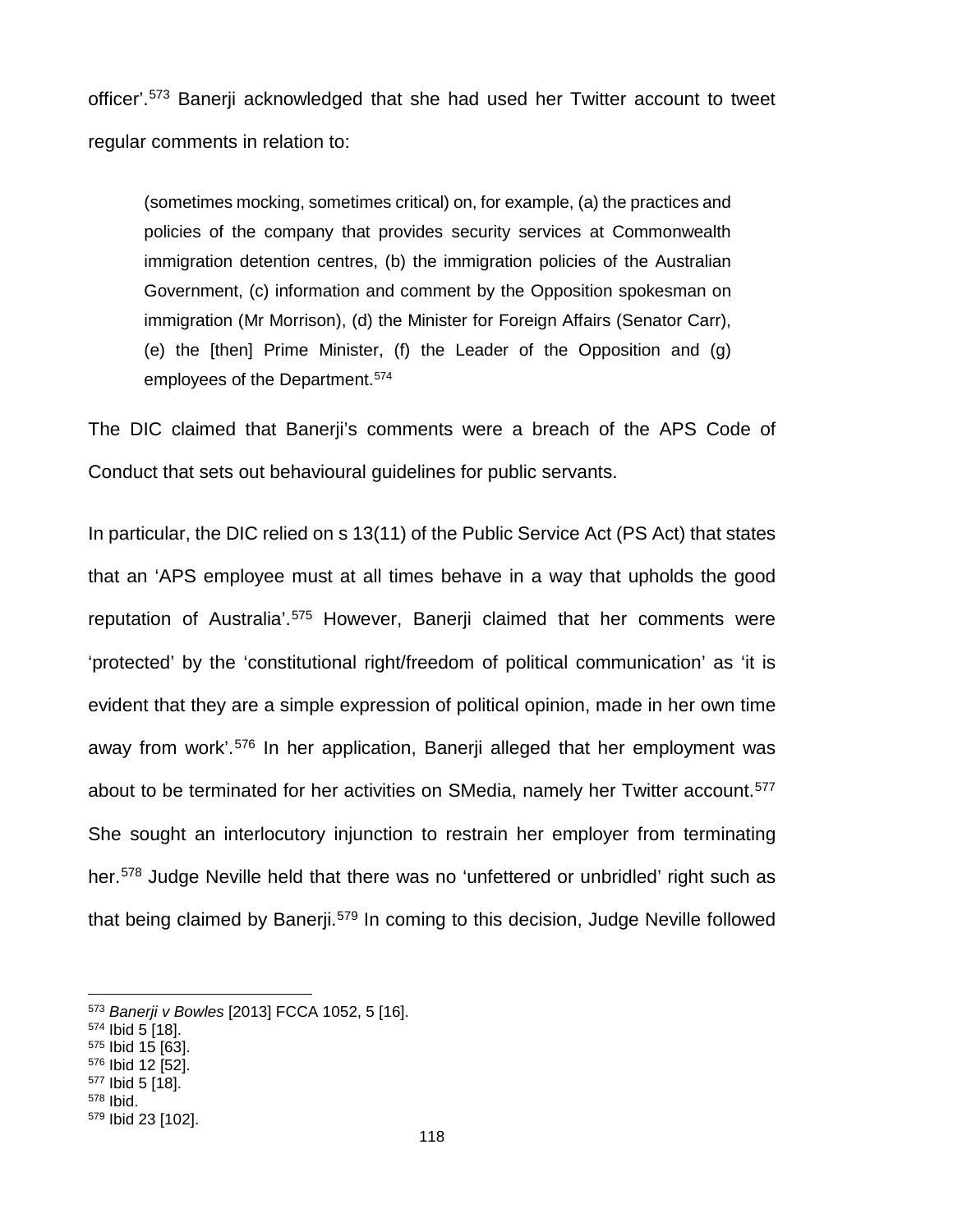the letter and spirit of the law in relation to protecting the freedom of political communication as stated in *ABC v Lenah Game Meats* [\(2001\) 208 CLR 199.](http://www.austlii.edu.au/cgi-bin/LawCite?cit=%282001%29%20208%20CLR%20199) [580](#page-126-0) He confirmed that any implied protection of such a freedom was not as of right but only to be granted or exercised to protect 'the intended operation of the system of government created by the *Constitution*'.[581](#page-126-1) Banerji's application was dismissed.[582](#page-126-2) On the facts, the judgment imposed an obligation upon Banerji to obey her contract of employment, Departmental Codes of Conduct (and SMedia policies) seemingly at the expense of her freedom to communicate outside work hours.<sup>[583](#page-126-3)</sup> One other factor that the court considered was that Banerji had made most of her disputed comments while being employed in a second job without the permission from the DIC — in itself a contravention of the APS and her contract of employment.<sup>[584](#page-126-4)</sup>

A broad view of the decision in *Banerji v Bowles* shows that personal freedoms of conduct and communication outside work are clearly subject to the terms of an individual's contract of employment and any SMedia policies or workplace policies that are contained therein. A slightly narrower construct may limit the application of this judgment to civil servants, as their obedience to their 'master' overrides their freedom of political communication because of their position as civil servants. Their employment may forbid them from detracting from the running of the civil service and good governance as determined by the duly elected constitutional government of the day.

<span id="page-126-0"></span><sup>580</sup> Ibid 23 [101].

<span id="page-126-1"></span><sup>581</sup> Ibid 23 [101], 24 [105], citing *ABC v Lenah Game Meats* (2001) 208 CLR [198] [199].

<sup>582</sup> Ibid 23 [104].

<span id="page-126-2"></span><sup>583</sup> Ibid.

<span id="page-126-4"></span><span id="page-126-3"></span><sup>583</sup> Ibid.

<sup>584</sup> Ibid.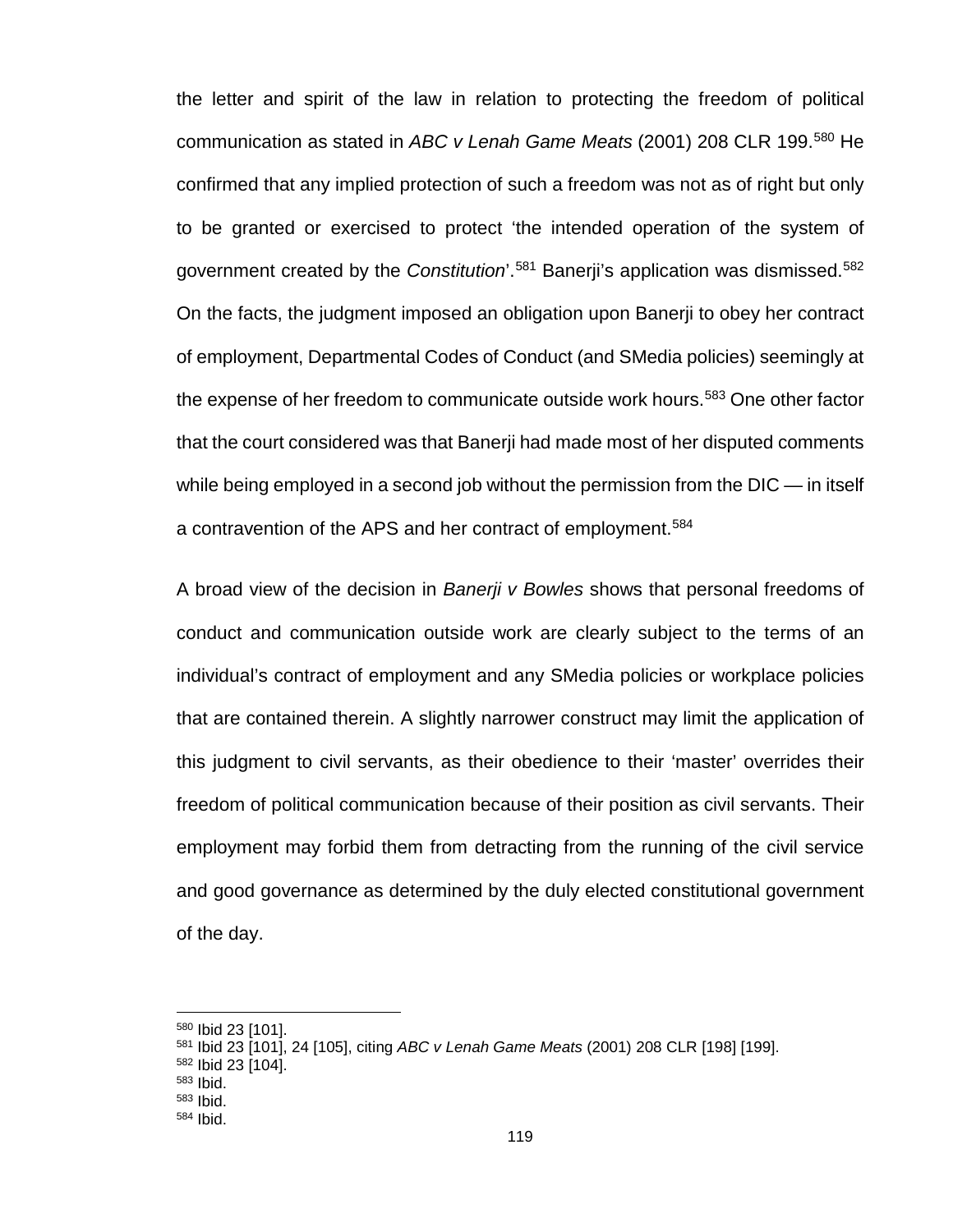In contrast, the recent case of *Starr v Department of Human Services*, as discussed in detail in section 3.2.1, is an example of the changing perspective of the judiciary in relation to SMedia activities outside work.<sup>[585](#page-127-0)</sup> However, a major distinguishing point between the two cases is that Starr's application was for relief from an unfair dismissal, whereas Banerji's application was for a pre-emptive interlocutory injunction against dismissal (the fairness or unfairness of which could have been determined at a later date). It is arguable that, in the absence of other factors such as Banerji's breach of other aspects of the APS (ie, taking on a second job), the court may have granted her application as it was only an interlocutory application and not an application for a final determination or prevention against any other disciplinary measures or outcomes.

The following case is an example of how, despite there being no direct post or commentary made by the employee, the simple act of 'friending' students on her personal SMedia account resulted in the employee being censured and punished for breach of the employer's SMedia policy and related workplace policies. In *Applicant v ACT Department of Education and Training* [2012] FWA, the employee (a teacher at a school in Canberra) appealed a finding of misconduct for allegedly breaching the Department of Education and Training Human Resources Directorate Advice No. 02/2009 'Advice on Using Social Networking Websites' and the Teachers' Code of Professional Practice.[586](#page-127-1) She was said to have breached the policies 'by having students of W School on her Facebook account friends list and contacting them through her Facebook account'.<sup>[587](#page-127-2)</sup> Her defence that her account had been 'hacked

l

<span id="page-127-0"></span><sup>585</sup> *Starr v Department of Human Services* [2016] FWC 1460.

<span id="page-127-1"></span><sup>586</sup> *Applicant v ACT Department of Education and Training* [2012] FWA 2562 [1].

<span id="page-127-2"></span><sup>587</sup> Ibid [1].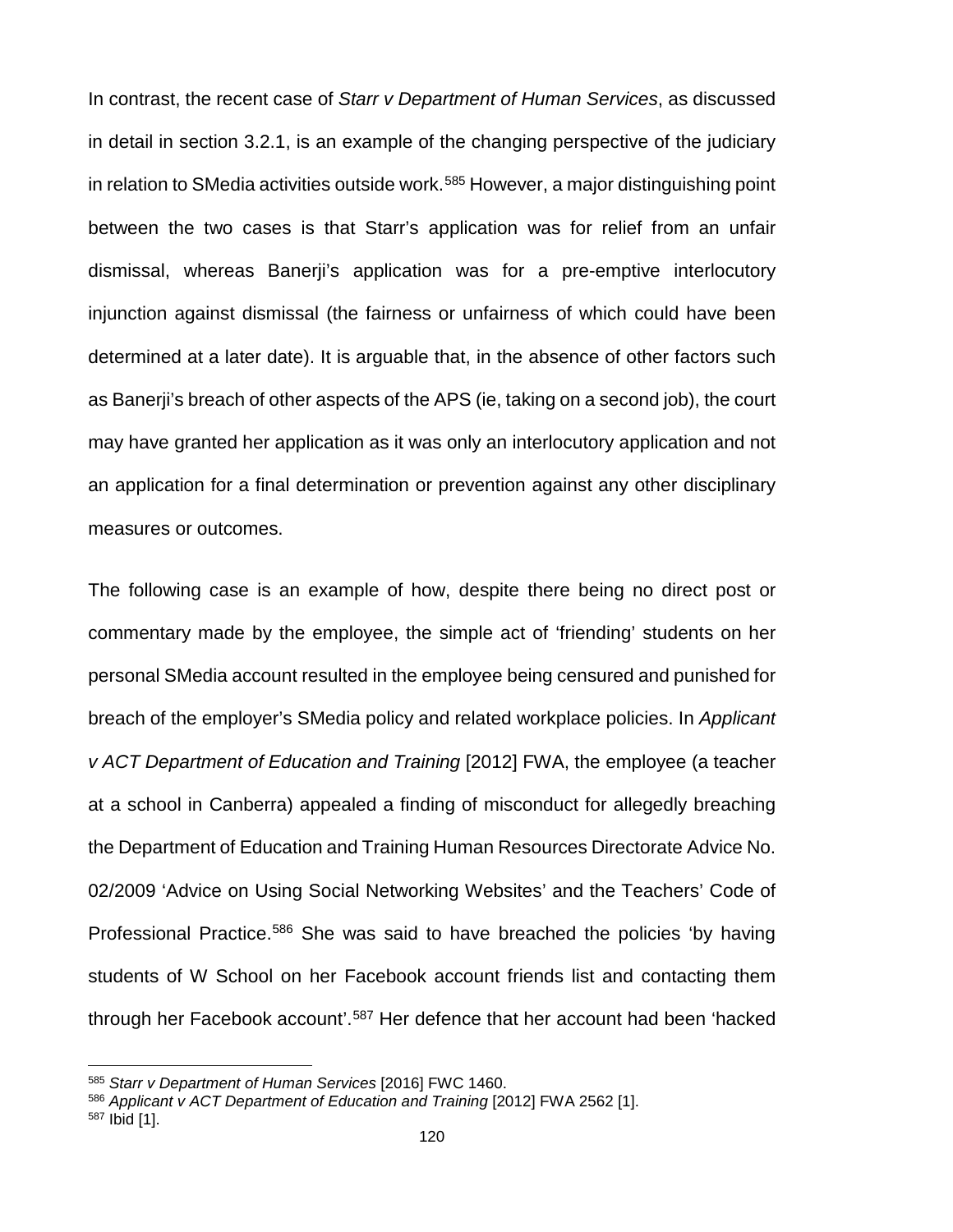into' and that she was not personally befriending her students, but only accepted their requests for friendship was rejected by the FWC and the punishment of a onemonth reduction in her salary upheld.<sup>588</sup>

A review of the cases in relation to the duty to obey show that the traditional tests, namely those of the 'lawfulness and reasonableness' of the contractual term or SMedia policy is still good law.<sup>[589](#page-128-1)</sup> Significantly, rather than demanding blind obedience, the employer must show that any perceived disobedience or breach of duty to obey has caused real harm to the employer before it can take any action against an employee.[590](#page-128-2) In relation to employee activity on personal SMedia, the courts seem to be limitedly supportive of enforcing terms of employment that include SMedia policies, as long as the policies have been incorporated into a contract of employment and the SMedia policy has been brought to the notice of the employee and is enforced fairly and consistently within the workforce.<sup>[591](#page-128-3)</sup> The validity of an employer's action in dismissing an employee for a breach of an SMedia policy is still an open-ended question and much depends on the factual circumstances of each case.[592](#page-128-4) However, recently the courts appear to be adopting the view that while obedience to a valid policy is required, dismissal, especially without any warning or correct processes being followed, as a result of any breach may be held to be unfair.[593](#page-128-5)

<span id="page-128-0"></span><sup>588</sup> Ibid [30] [89]–[90].

<span id="page-128-1"></span><sup>589</sup> *Rose v Telstra Corporation Ltd* [1998] AIRC 1592.

<span id="page-128-2"></span><sup>590</sup> *Woolworths Ltd v Brown* PR 963023.

<span id="page-128-3"></span><sup>591</sup> *Pearson v Linfox Australia Pty Ltd* [2014] FWC 446 [51].

<span id="page-128-4"></span><sup>592</sup> *Banerji v Bowles* [2013] FCCA 1052.

<span id="page-128-5"></span><sup>593</sup> *Starr v Department of Human Services* [2016] FWC 1460.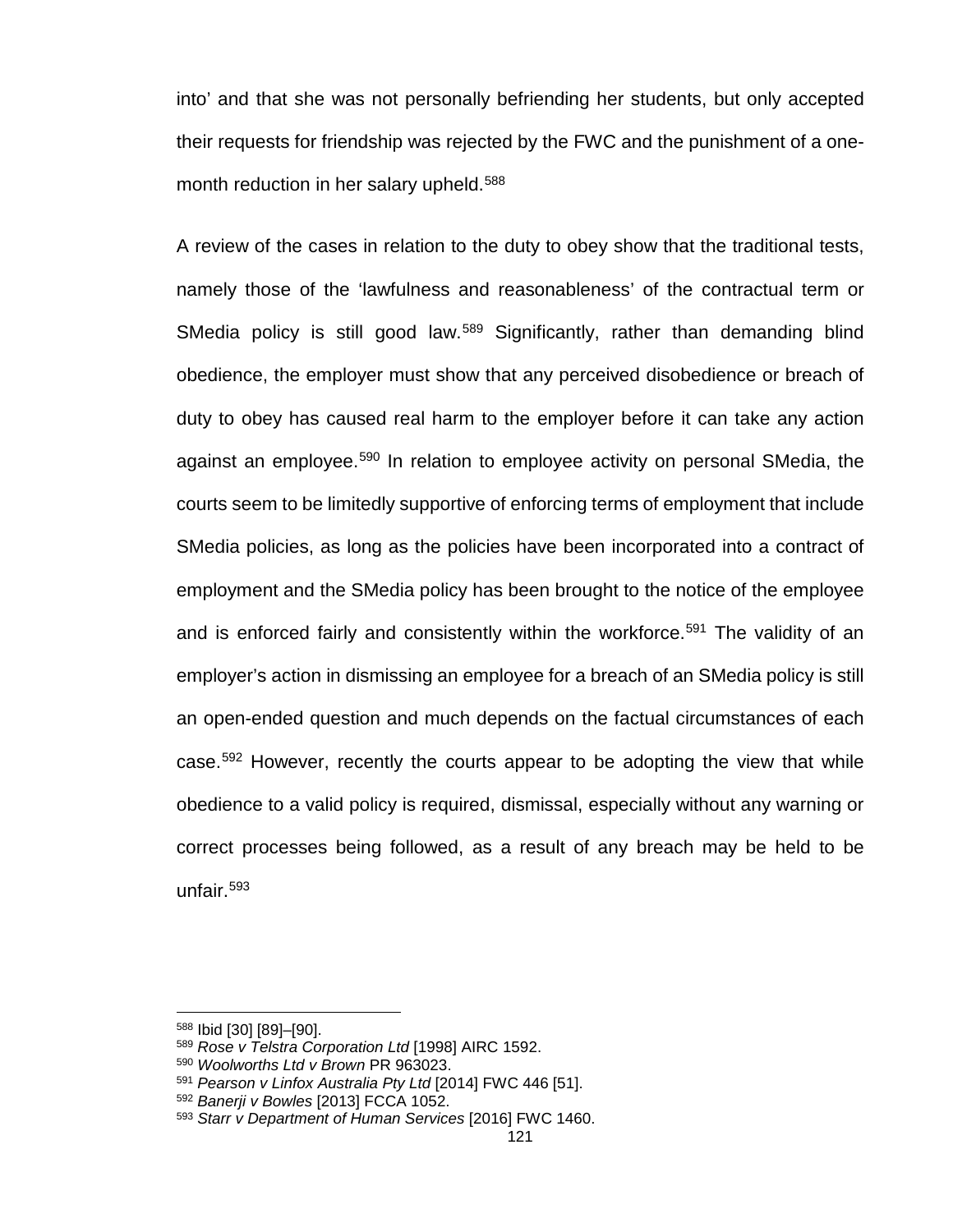The next area to be examined are the rights (if any) that employers have to restrain or monitor employee activity on employees' personal SMedia accounts.

## 3.4. Employers Rights to Restrain or Monitor

Following from the above, the final point to determine is whether employers have any rights to restrain or monitor their employees' personal SMedia communication.

3.4.1. Scope and ambit of an employer's right to restrain or monitor employees' activity on personal SMedia accounts

## *3.4.1.1. Employers' right to restrain*

This discussion may overlap with cases or principles discussed previously, particularly section 3.3.2. Therefore, the focus is more in the form of a statement than a discussion.

## *In the workplace*

So long as the restraint is clearly enunciated in the contract of employment or workplace policies and is definitively connected to employment-related contact or activities, an employer may restrain an employee from certain activities that harm, or have a real possibility to cause harm, to the employer.<sup>[594](#page-129-0)</sup> In addition to the possible harms such as breach of confidential information and reputational harm in the cases

<span id="page-129-0"></span><sup>594</sup> Thornthwaite, above n 105, 19.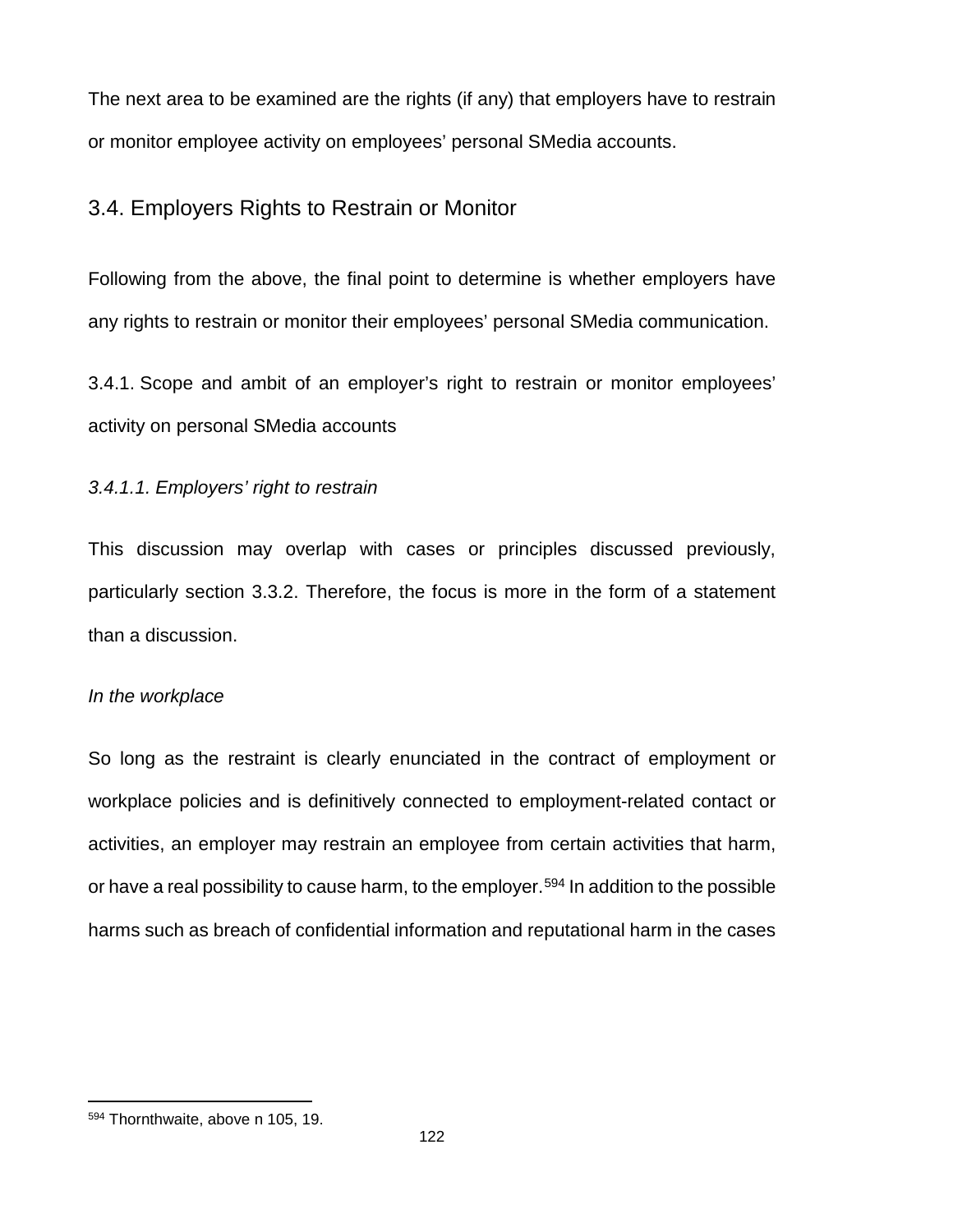discussed in section 3.3.2, such harm may also include a loss of productivity due to excessive use of SMedia. [595](#page-130-0)

#### *Outside the workplace*

It has been long established that employers have a limited right to restrain employee conduct outside the workplace.[596](#page-130-1) However, the limitation on this right to exercise control outside the workplace has been the subject of many decisions. For example, Justice Finn's comment in *McManus v Scott-Charlton* (1996) 70 FCR 16 provided a clear warning that any restraints on an employee's out-of-work activities should not be extended as of right. He said: 'I am mindful of the caution that should be exercised when any extension is made to the supervision allowed an employer over the private activities of an employee. It needs to be carefully contained and fully justified'. [597](#page-130-2) This was reiterated in *Appellant v Respondent* (1999) 89 IR 407, in which the Full Bench of the AIRC said that 'It is only in exceptional circumstances that the employer has a right to extend any supervision over the private activities of the employees'.<sup>[598](#page-130-3)</sup> These statements propose the existence of a necessarily significant connection with an effect upon an employee's work to allow an employer to direct any out-of-hours activity.[599](#page-130-4) In addition, to be a lawful direction such restrictions should only be in respect of an employee's conduct that is clearly within the scope of the employment.<sup>[600](#page-130-5)</sup>

<span id="page-130-0"></span><sup>595</sup> *Pearson v Linfox Australia Pty Ltd* [2014] FWC 446 [46]. 'An employer is also entitled to have a policy in place making clear excessive use of social media at work may have consequences for employees'.

<span id="page-130-1"></span><sup>596</sup> *Blyth Chemicals v Bushnell* (1933) 49 CLR 66, 81– 82.

<span id="page-130-2"></span><sup>597</sup> *McManus v Scott-Charlton* (1996) 70 FCR 16, 29 [C].

<span id="page-130-3"></span><sup>598</sup> *Appellant v Respondent* (1999) 89 IR 407 [416].

<span id="page-130-4"></span><sup>599</sup> *Blyth Chemicals v Bushnell* (1933) 49 CLR 66, 81– 82.

<span id="page-130-5"></span><sup>600</sup> Ibid [74].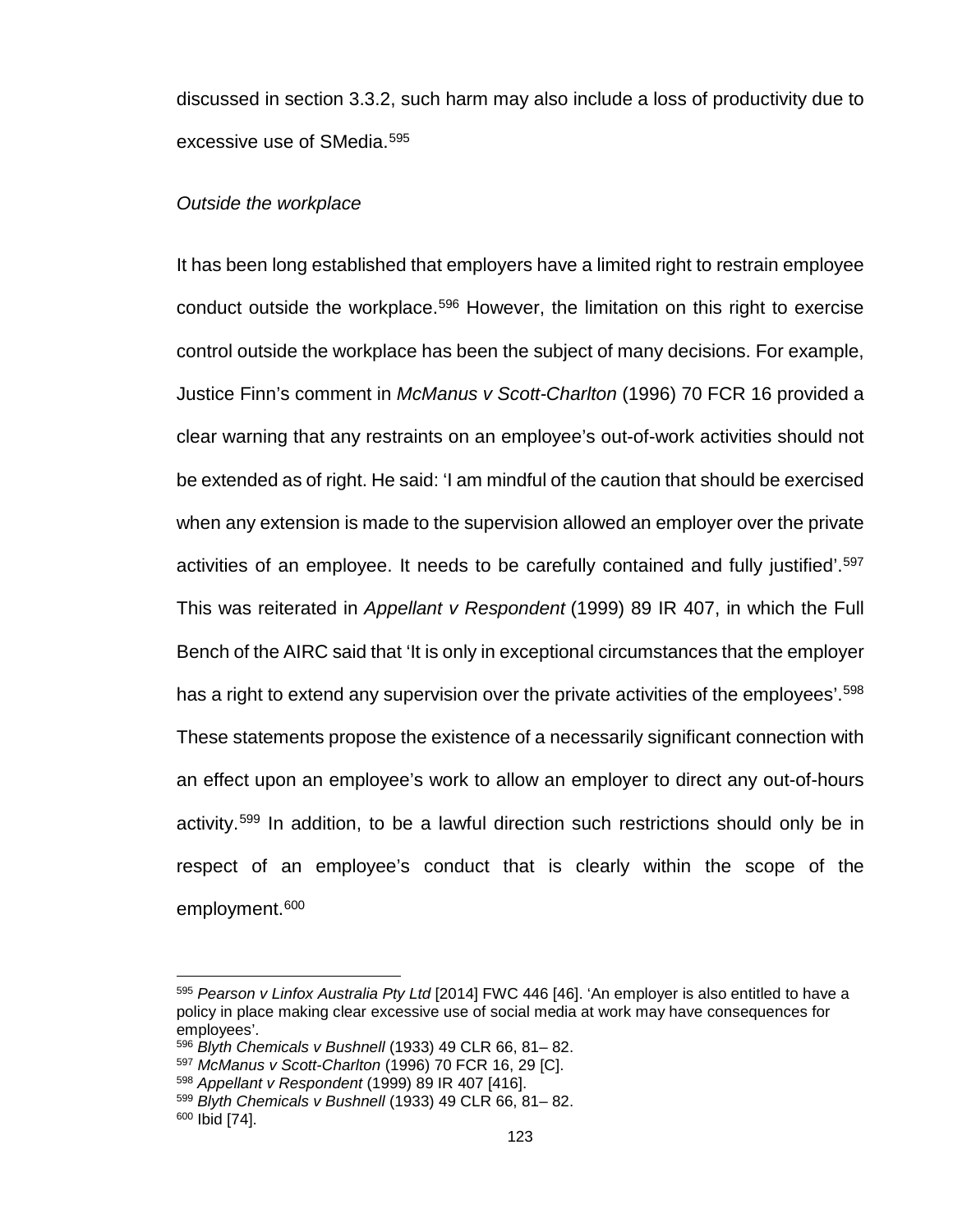The FWC re-examined the law in relation to determining whether dismissal was an appropriate remedy for an employee who moved beyond the lines of restraint set by the employer in the recent case of *Clarkin v Bechtel Construction (Australia) Pty Ltd*  [2017] FWC 1871. Although it does not involve employee conduct on SMedia, this case is particularly relevant as it deals almost exclusively with the applicant's conduct outside work.<sup>[601](#page-131-0)</sup> As established earlier, the general principles of law remain similar even when the conduct involves SMedia activity. In *Clarkin v Bechtel*, Commissioner Williams reiterated:

*Rose v Telstra Corporation Ltd* (Rose v Telstra) is long established authority on this point. It is clear that in certain circumstances an employee's employment may be validly terminated because of out-of-hours conduct. But such circumstances are limited: the conduct must be such that, viewed objectively, it is likely to cause serious damage to the relationship between the employer and the employee or the conduct damages the employer's interests or the conduct is incompatible with the employee's duty as an employee. $602$ 

On the facts, the employee (Clarkin) was involved in a domestic dispute with his partner (also an employee of the same employer) at a hotel.<sup>[603](#page-131-2)</sup> They had checked into the hotel to attend a mutual colleague's birthday together with other colleagues and workmates.<sup>604</sup> The dispute took place inside their private room, but was noisy enough to disturb the occupants of the neighbouring rooms.<sup>[605](#page-131-4)</sup> In addition, the employee physically damaged the shower curtain and objects in the room. These damages were paid for by the employee when he checked out of the hotel.<sup>[606](#page-131-5)</sup> The

<span id="page-131-0"></span><sup>&</sup>lt;sup>601</sup> Clarkin v Bechtel Construction (Australia) Pty Ltd [2017] FWC 1871 [215].

<span id="page-131-1"></span><sup>602</sup> *Rose v Telstra Corporation Ltd* (1998) 45 AIR 3, cited in *Clarkin v Bechtel Construction (Australia) Pty Ltd* [2017] FWC 1871 [130].

<span id="page-131-2"></span><sup>603</sup> Ibid [38], [52].

<span id="page-131-3"></span><sup>604</sup> Ibid [48]. <sup>605</sup> Ibid [86].

<span id="page-131-5"></span><span id="page-131-4"></span><sup>606</sup> Ibid [87].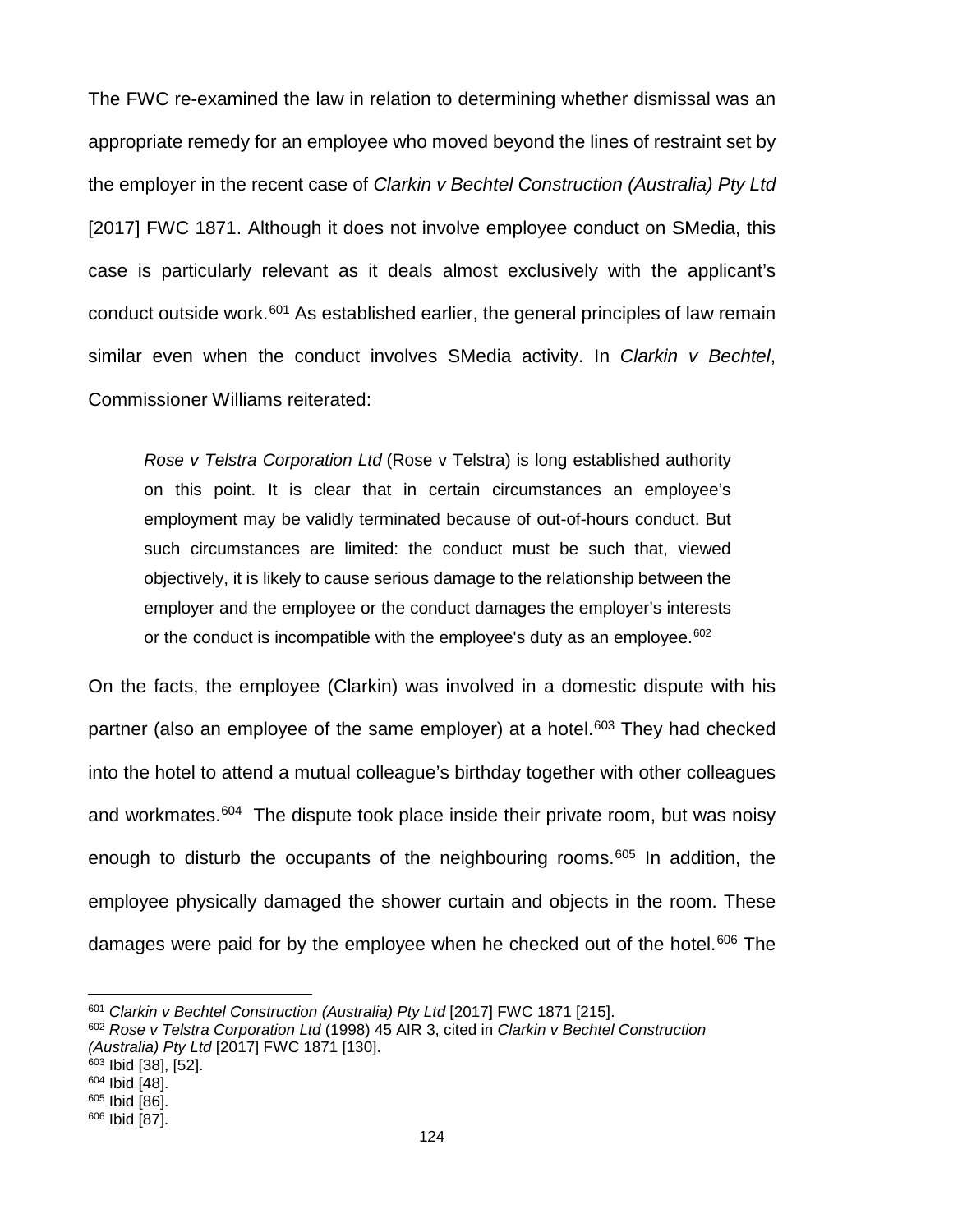employee had, as part of his contract of employment, acknowledged and accepted the employer's various workplace policies that included a code of conduct known as the Community Code.<sup>[607](#page-132-0)</sup> Among others, the Community Code prohibited drunken behaviour that caused a nuisance in public (as misconduct)<sup>[608](#page-132-1)</sup> and causing wilful damage to community property (as serious misconduct).[609](#page-132-2) The reason for the establishment of the Community Code was the employer's sensitivity to maintaining its reputation within the community in the town of Onslow.[610](#page-132-3)

Commissioner Williams found that the employee was guilty of misconduct, not serious misconduct.<sup>[611](#page-132-4)</sup> In addition, the misconduct was not a repetitive or continuing act as it had only occurred once.<sup>[612](#page-132-5)</sup> The treatment meted out to the employee was not consistent or fair as the other employee involved had been punished less severely.<sup>[613](#page-132-6)</sup> Commissioner Williams found that dismissal in this case was inappropriate.

This recent case underscores that courts continue to uphold the tenets set down in earlier cases. Employer intrusion into out-of-work activities will only be acceptable in very limited circumstances. To draw an analogy between public and private, a hotel is a public space. However, a dispute between two employees in a personal relationship within the hotel premises (in a private room) that caused a disturbance to other guests (public) was still adjudged to be a private matter that did not amount

 $\overline{a}$ 

<span id="page-132-2"></span><sup>609</sup> Ibid [30].

<span id="page-132-0"></span><sup>607</sup> Ibid [20], [37].

<span id="page-132-1"></span><sup>608</sup> Ibid [28].

<sup>610</sup> Ibid [22]–[25], [162].

<span id="page-132-4"></span><span id="page-132-3"></span><sup>&</sup>lt;sup>611</sup> Ibid [206].

<span id="page-132-5"></span><sup>612</sup> Ibid [206].

<span id="page-132-6"></span><sup>613</sup> Ibid [209].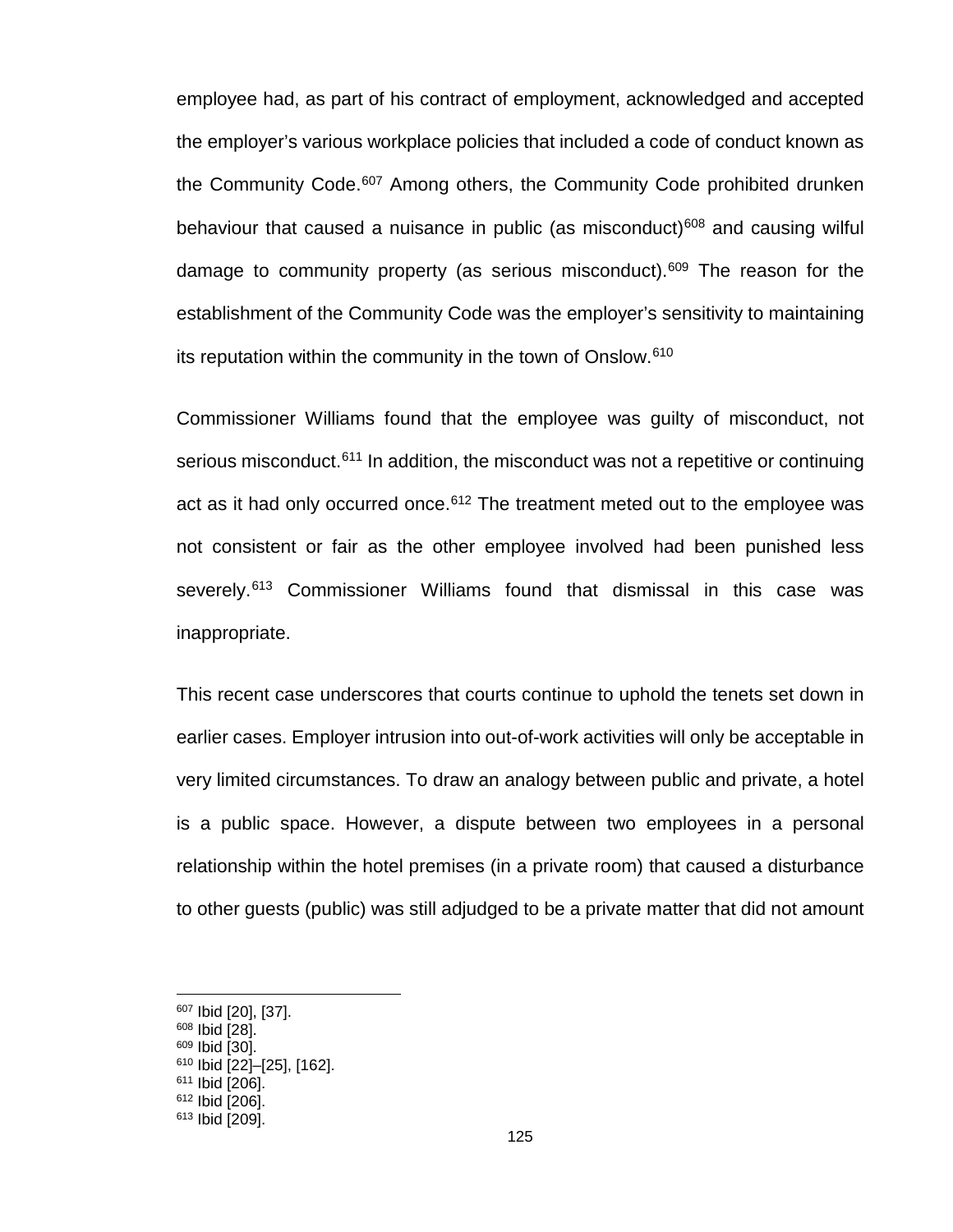to negatively affecting the employer's reputation sufficiently to justify termination. By analogy, while SMedia as such is a public space, an employer has no right to restrain an employee from posting or commenting on their personal SMedia account. Such employee SMedia activity should not be deemed a reason for dismissal without clear harm to the employer or some other cogent reason (eg, the comments being repetitive and or wilful disobedience to an employer's SMedia policy). For example, in *Pedley v IPMS Pty Ltd* [2013] FWC 4282 an employee's dismissal resulting from the use of his LinkedIn account to solicit his employer's clients for his own business was upheld as causing harm to his employer.<sup>[614](#page-133-0)</sup>

## 3.4.2. Monitoring of employees

Svantesson<sup>[615](#page-133-1)</sup> identifies the different types of privacy violations that may result from employer intrusions into employees' privacy in the workplace. These include drug testing (discussed above), geographical monitoring (such as the use of GPS, presumably through employer-supplied vehicles or mobile phones), telephone monitoring, performance monitoring and email and internet monitoring.<sup>[616](#page-133-2)</sup> He states that as technology has revolutionised employment, employee expectations of privacy in the workplace have undergone an equally express shift. His notes that 'while most people would not expect an employer to open a letter addressed to an employee, email monitoring in the workplace raises few eyebrows'.<sup>[617](#page-133-3)</sup>

l

<span id="page-133-0"></span><sup>614</sup> *Pedley v IPMS Pty Ltd [*2013] FWC 4282

<span id="page-133-1"></span><sup>615</sup> Professor Dan Jerker B Svantesson, Law Faculty, Co-Director, Centre for Commercial Law, Bond University, Gold Coast, Australia. <sup>616</sup> Svantesson, above n 202.

<span id="page-133-3"></span><span id="page-133-2"></span><sup>617</sup> Ibid 180.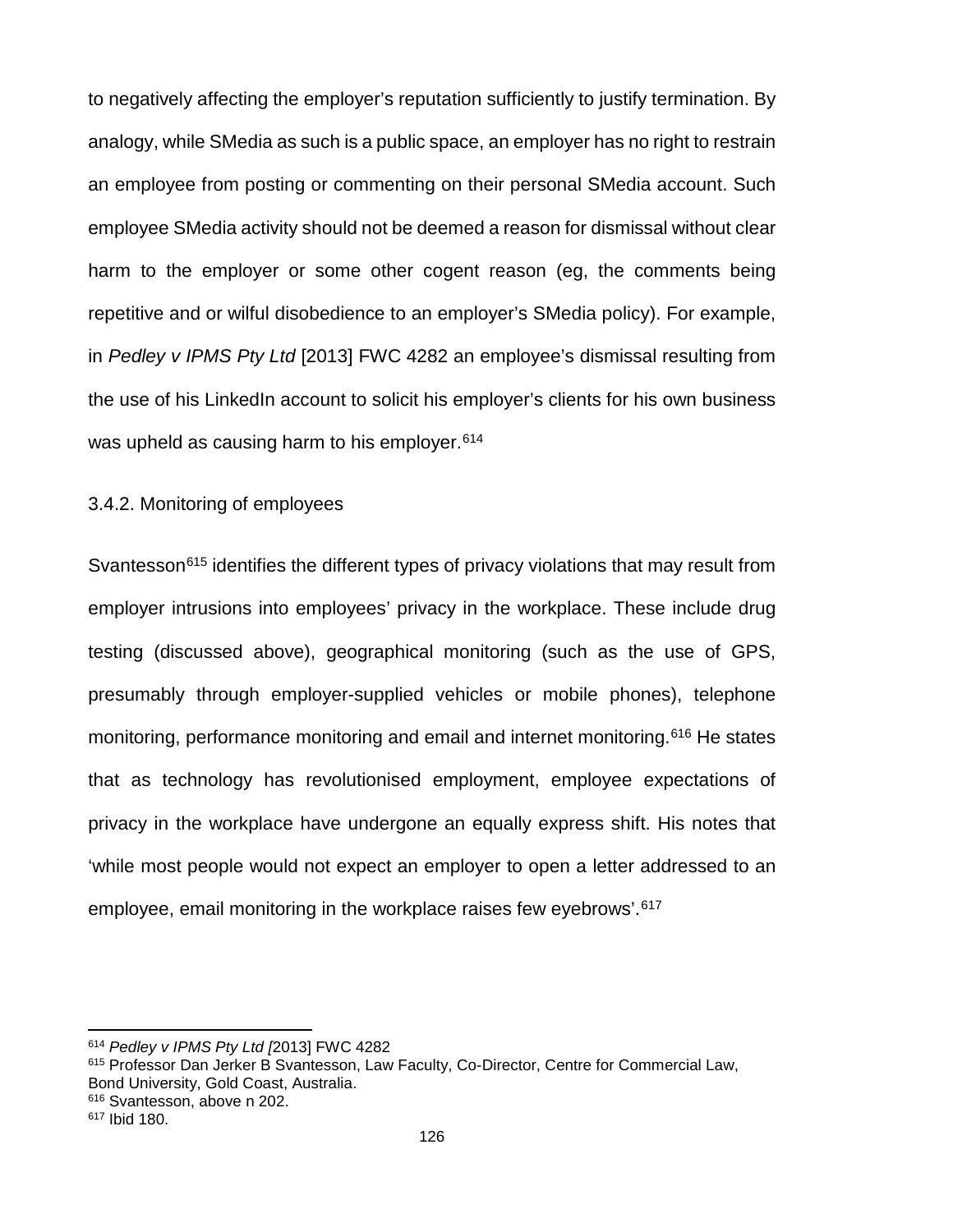As discussed in Part 1, there is no specific legislative barrier to preventing employers from monitoring employees. The primary protection is afforded by the *Act* and the *APPs*. Under the *Act*, any information retrieved from an employee's publicly available SMedia accounts would be deemed to be an employer 'collecting' personal information about the employee[.618](#page-134-0) However, the *Act* requires that any such information be collected through 'fair'[619](#page-134-1) means and, when reasonably practicable, directly from the employee.<sup>[620](#page-134-2)</sup> The information thus collected must also be 'necessary' for the due functioning of the employer's business.  $621$ 

Recent cases such as *Fallens v Serco[622](#page-134-4)* and *Wilkinson-Reed v Launtoy[623](#page-134-5)* discussed in section 3.2.1 indicate that the courts place a certain importance on how information is obtained. When obtained through unscrupulous means such information may not be sufficient to discipline, let alone dismiss, an employee.<sup>[624](#page-134-6)</sup> Therefore, despite the lack of legislative protection against employer monitoring of employees in Australia the courts may well disallow information that is obtained through unsanctioned monitoring to be used against an employee. However, in *Jurecek v Director of Transport Safety Victoria* [2016] VSC 285 the Victorian Supreme Court held that the employer's conduct in obtaining access and information directly from the employee's SMedia account (Facebook) to be proper.<sup>[625](#page-134-7)</sup> Their

<span id="page-134-1"></span><span id="page-134-0"></span><sup>618</sup> Brown and Dent, above n 329, 13.

<sup>619</sup> APP 3.5.

<span id="page-134-2"></span><sup>620</sup> APP 3.6.

<span id="page-134-3"></span><sup>621</sup> APP 3.1.

<span id="page-134-4"></span><sup>622</sup> *Fallens v Serco Australia Pty Ltd* [2015] FWC 8394.

<sup>623</sup> *Wilkinson-Reed v Launtoy Pty Ltd* [2014] FWC 644.

<span id="page-134-7"></span><span id="page-134-6"></span><span id="page-134-5"></span><sup>624</sup> Ibid [69].

<sup>625</sup> Jurecek v Director of Transport Safety Victoria [2016] VSC 285 [154], [166] Note, this case involved the Victorian equivalent of the *Privacy Act 1988* (Cth) and *APPs*, namely the *Information Privacy Act* 2000 (Vic) and *Information Privacy Principles*. This thesis refers to the Commonwealth legislation for consistency.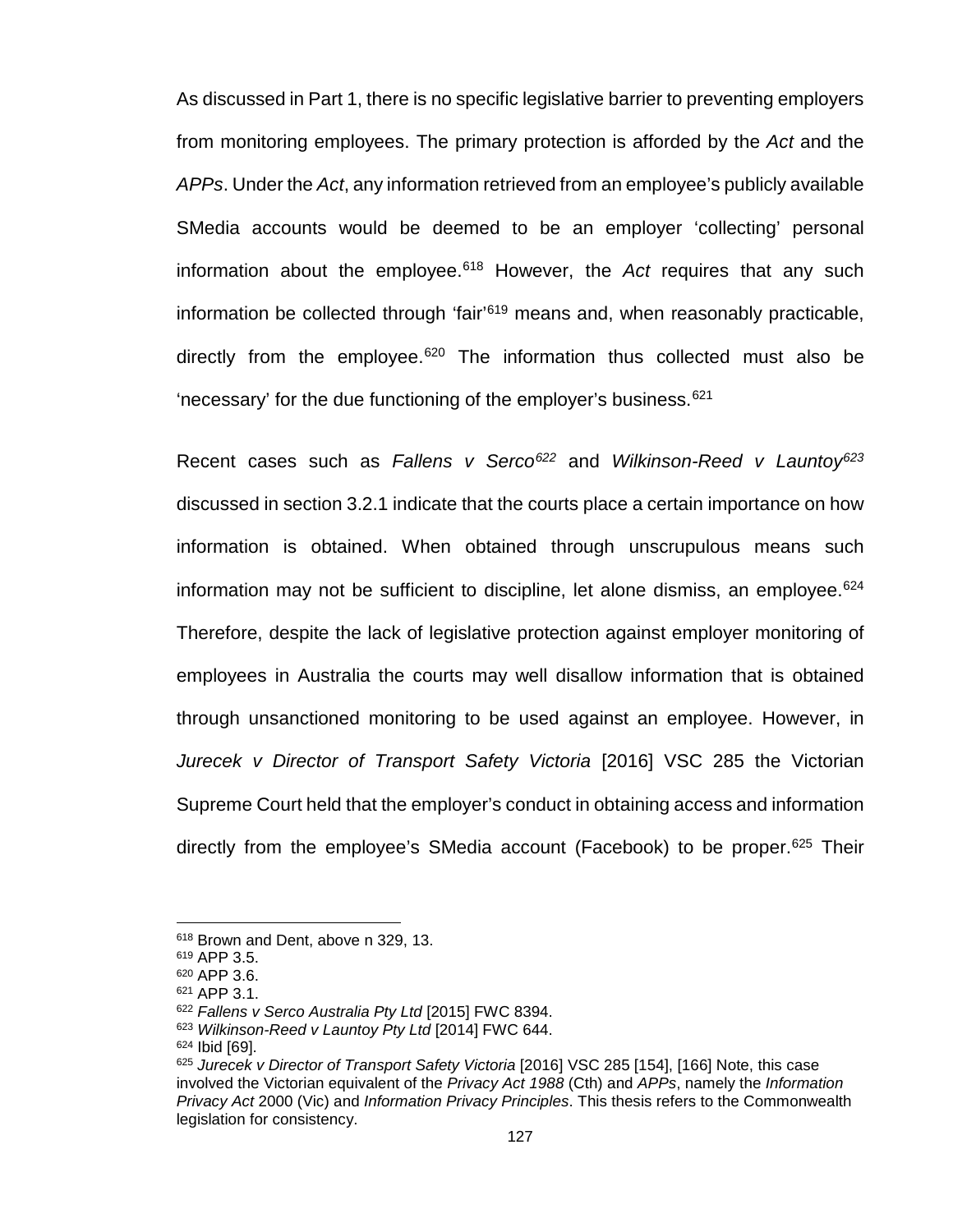rationale was that it would have been impractical to request the said employee for information that might have prejudiced her employment.[626](#page-135-0) The court held that asking the employee directly may have 'undermined the integrity of the disciplinary process'.[627](#page-135-1) As it transpired, the information that was collected from the employee's SMedia account was held to be 'necessary' within the meaning of APP 3.1, as it was information required to carry out the disciplinary investigation.[628](#page-135-2)

This brings us to the significant question: what do courts accept as sanctioned monitoring of an employee's personal SMedia site?

Unofficial monitoring, for example, information that is publicly available on an employee's SMedia site and that is accessed (not directly by the employer as happened in *Jurece[k629](#page-135-3)* above) by another employee, [630](#page-135-4) a client of the employer,[631](#page-135-5) or even anonymously<sup>[632](#page-135-6)</sup> appears to be fair game, as courts seem to accept that information openly available does not constitute 'monitoring'.<sup>[633](#page-135-7)</sup> In fact, one of the first cases involving a successful dismissal as a result of evidence from an employee's SMedia account is *Dekort v Johns River Tavern Pty Ltd* [2010] 3389. In that case, an employee who had said he was unfit for work and claimed payment for sick leave was dismissed after his employer found the employee had posted

<sup>626</sup> Ibid [154].

<span id="page-135-2"></span><span id="page-135-1"></span><span id="page-135-0"></span><sup>627</sup> Ibid.

<sup>628</sup> Ibid [166].

<span id="page-135-3"></span><sup>&</sup>lt;sup>629</sup> Jurecek v Director of Transport Safety Victoria [2016] VSC 285.

<span id="page-135-4"></span><sup>630</sup> *Linfox Australia Pty Ltd v Fair Work Commission and Stutsel* [2013] FCAFC 157. In this case, a manager who was not a friend of employee accessed the employee's Facebook and conveyed the information to the employer resulting in employee's dismissal.

<span id="page-135-5"></span><sup>631</sup> *Pedley v IPMS Pty Ltd* [2013] FWC 4282. A client of the employer who was connected to the employee's LinkedIn account brought the employee's conduct of soliciting clients for his own business to the employer's attention. The employee's dismissal was upheld. <sup>632</sup> *Smith v Fitzgerald* [2011] FWAFB 1422.

<span id="page-135-7"></span><span id="page-135-6"></span><sup>633</sup> Ibid.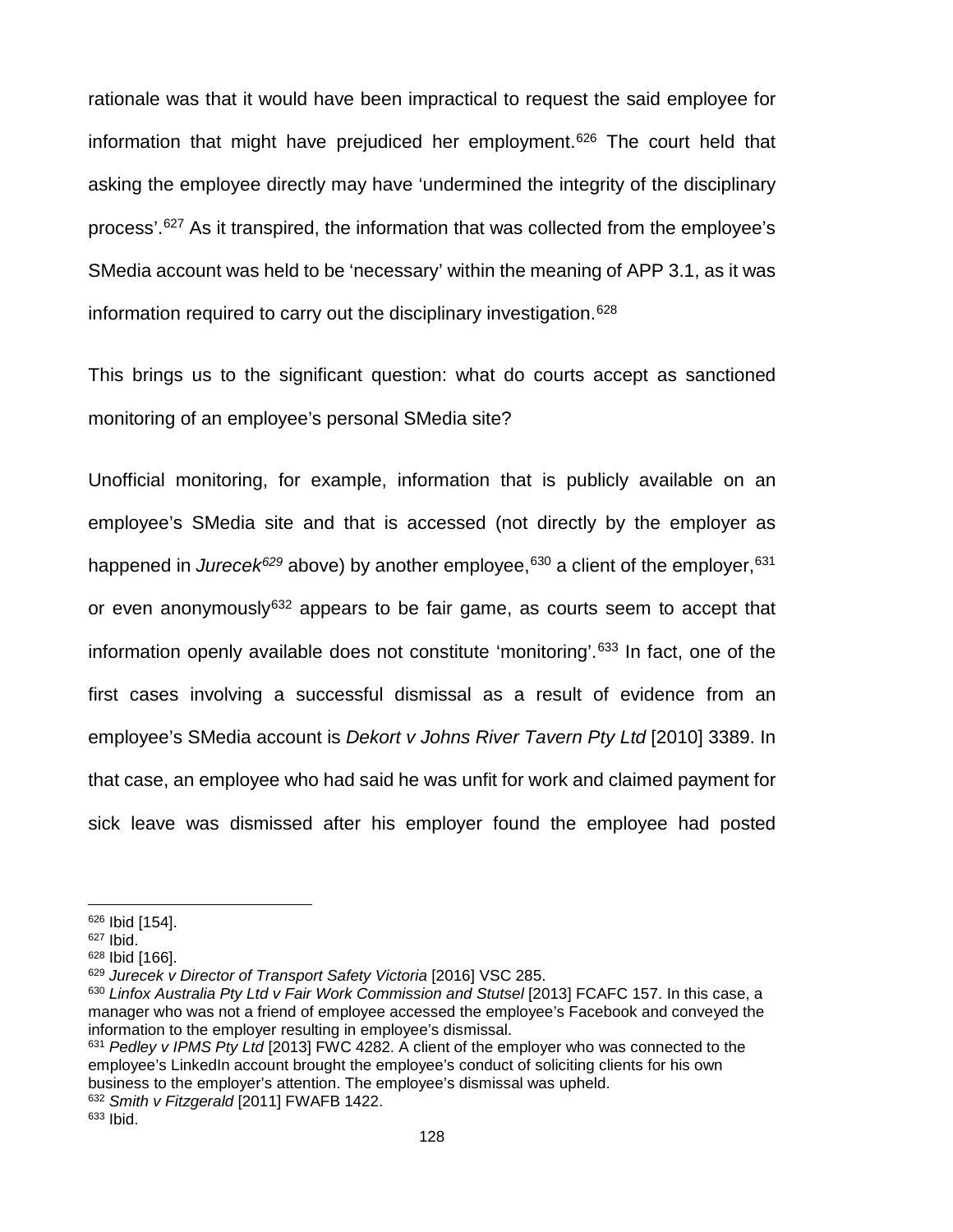photographs of himself at a party. $634$  On the facts, there was no indication as to how the employer obtained the said photograph. On the facts, the employee's lack of response or inability to refute the evidence was held to be a core reason for his dismissal being upheld.[635](#page-136-1) In *Smith v Fitzgerald* (detailed in section 3.3.1.1), the court clearly accepted that an employer who received information from an employee's personal SMedia account through a third person was able to use the information against the employee. $636$  On the facts, the employer's delay in addressing the employee in relation to the information indicated that the employer did not envisage any harm from the post and the dismissal was held to be unfair.<sup>[637](#page-136-3)</sup>

However, the employer's position becomes unclear when the employer obtains information through accessing an employee's communication on employer-held devices. This was briefly discussed in Part 1, using American and European cases as there is no Australian case on point.

## 4.0 Conclusion

This thesis raises the question of whether there is a judicial trend in relation to unfair dismissals resulting from employee use of personal SMedia accounts.

This thesis explored judicial trends in relation to claims of unfair dismissal lodged by employees dismissed for their posts on SMedia. It found that the law is both underdeveloped and under examined. The sudden influence and rapid growth of SMedia has left legislators behind and courts having to stretch old law to fit new

<span id="page-136-0"></span><sup>634</sup> *Dekort v Johns River Tavern Pty Ltd* [2010] FWA 3389 [4]–[6].

<span id="page-136-1"></span><sup>635</sup> Ibid [16].

<span id="page-136-2"></span><sup>636</sup> *Smith v Fitzgerald* [2011] FWAFB 1422 [9]–[10].

<span id="page-136-3"></span> $637$  Ibid [16].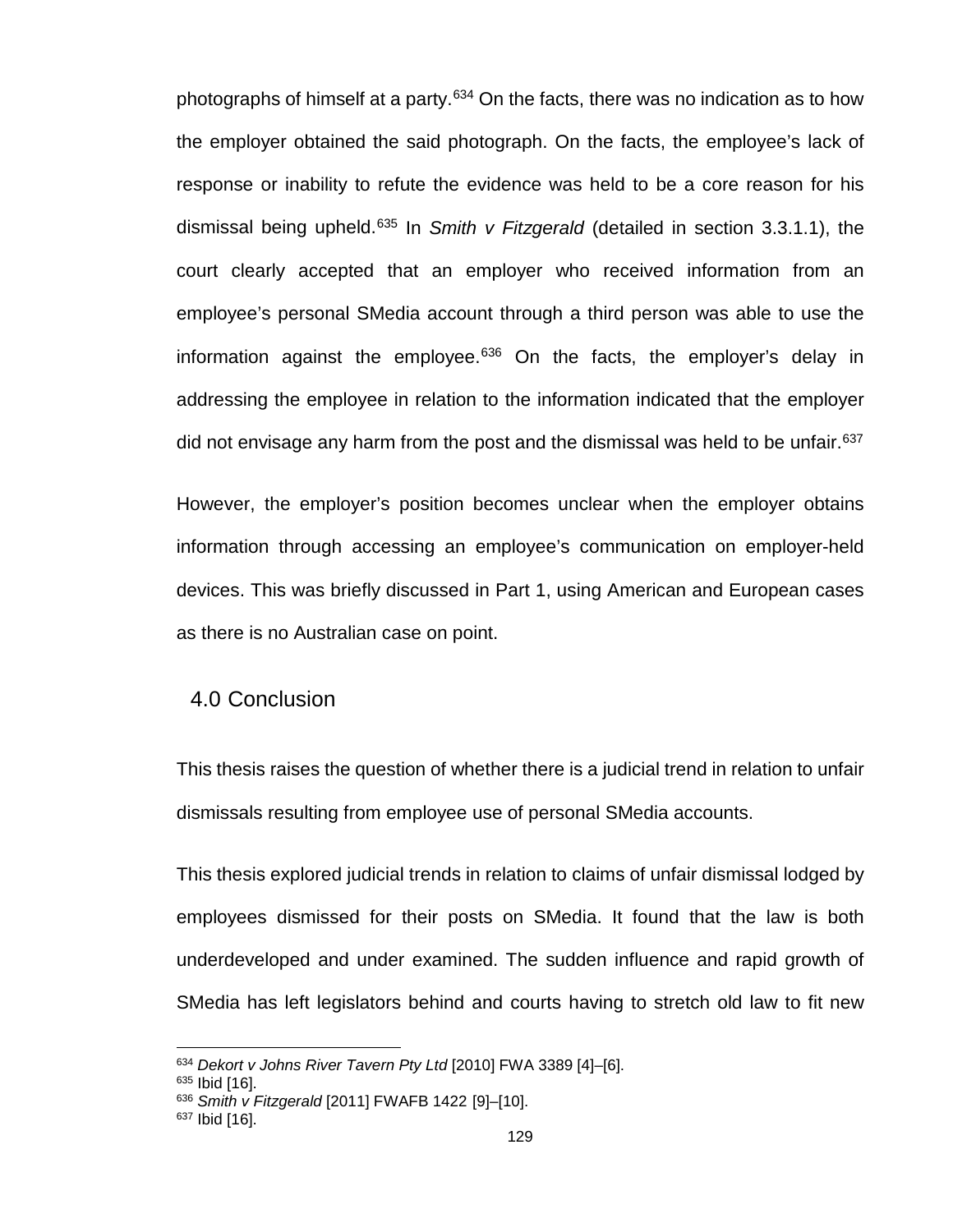circumstance. The historic public–private dichotomy is being recast and it is not clear where the final lines will be drawn.

## 4.1 Overview of Case Trends Within Australia

This is a review of the cases since 2010, the starting point for employees being dismissed for grounds arising from their activities on their personal SMedia sites.<sup>[638](#page-137-0)</sup> Cases such as *Dekort v Johns River Tavern* did not address the issues of employee activity on personal SMedia accounts in relation to being at work, out of work or whether SMedia was a public or private forum.<sup>[639](#page-137-1)</sup> Although the issue in that case involved a photograph of an employee on his personal SMedia account, the law turned on the employee's failure to 'put any case to meet the assertion of misleading conduct, to explain the inconsistency of his actions or to refute the evidence of the respondent' and his dismissal was held to be fair.<sup>[640](#page-137-2)</sup> Thornthwaite has stated that the evolving nature of the common law-based employee duties of fidelity and obedience, negotiated contractual obligations and current legislative protections (or not) as embedded in the employment legislation provided a probable, more than just possible, potential for 'employees' obligations to be expanded without a reciprocal growth in employers' responsibilities'.<sup>[641](#page-137-3)</sup> This conclusion led to fears that employees may never be able to express honest but detrimental views about their workplaces on their personal SMedia accounts, as they would never be off duty.<sup>[642](#page-137-4)</sup>

l

<span id="page-137-0"></span><sup>638</sup> Thornthwaite, above n 16, 164,164 [2].

<span id="page-137-1"></span><sup>639</sup> *Dekort v Johns River Tavern Pty Ltd* [2010] FWA 3389.

<span id="page-137-2"></span><sup>640</sup> Ibid 3389 [16].

<span id="page-137-3"></span><sup>641</sup> Thornthwaite, above n 16, 164, 164 [2].

<span id="page-137-4"></span> $642$  Ibid.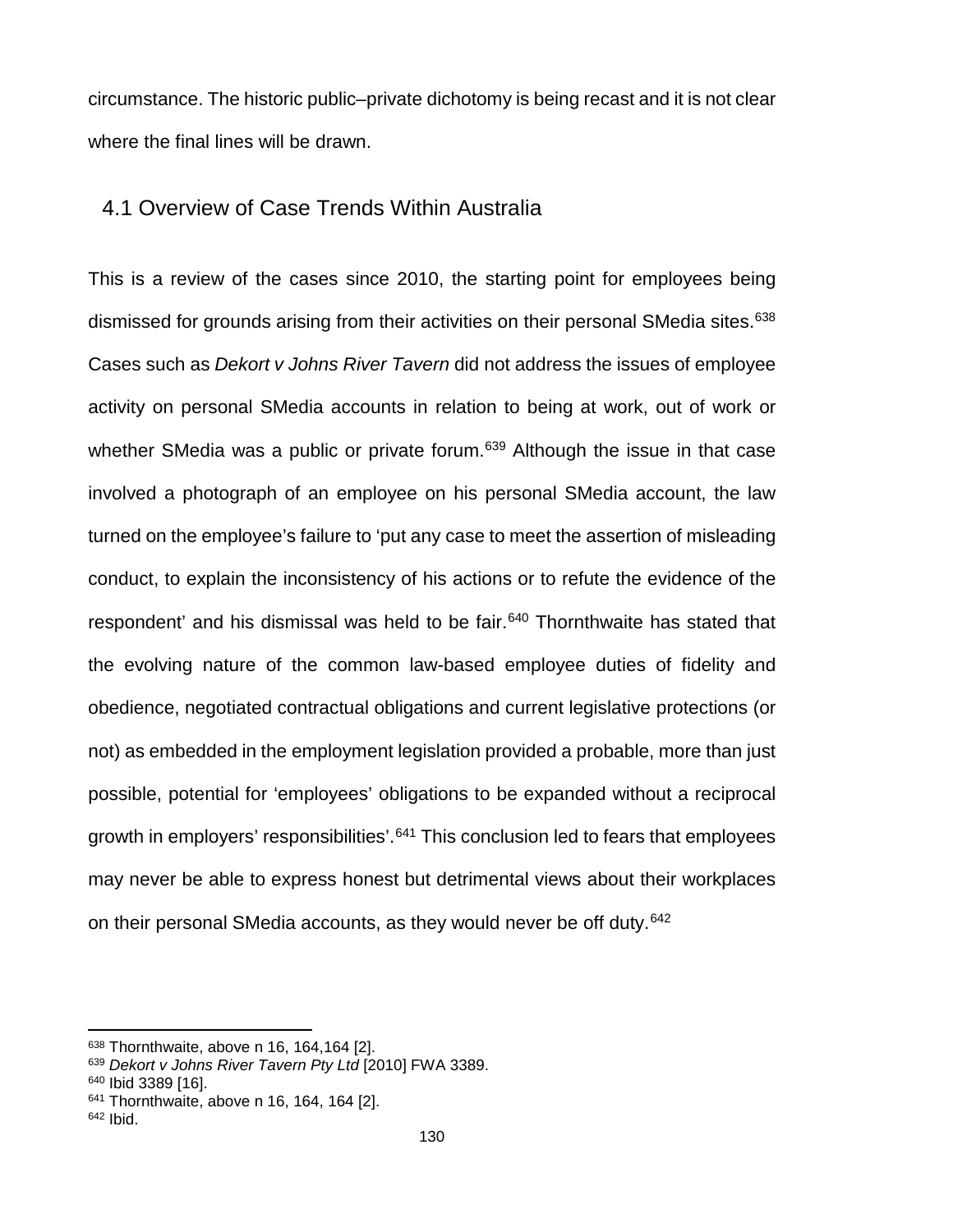This view seemed to be reinforced in the cases following *Dekort v Johns River Tavern.*[643](#page-138-0) For example, in *O'Keefe v William Muir's* [644](#page-138-1) Deputy President Swan observed that 'the separation between home and work is now less pronounced than it once used to be'. [645](#page-138-2)

However, over the last few years there has been an indication that the courts are willing to find that SMedia is a space that can be construed to be public or private, depending on the privacy settings of the individual. This is apparent from the judgment in *Vosper*[646](#page-138-3) and *Starr*. [647](#page-138-4) Thornthwaite also suggests that a reading of *Wilkinson-Reed[648](#page-138-5)* indicates that when an SMedia site is password protected, the FWC will deem it a sphere of discussion private to the employee.<sup>649</sup> In addition, Thornthwaite is of the opinion that the FWC is likely to hold that it is inappropriate to dismiss an employee due to information that is accessed by the employer through unethical means and without the consent of the employee.<sup>[650](#page-138-7)</sup> This is supported by the analysis of the cases in section 3.4.2. Together with the thrust of the decisions in the other cases discussed in section 3.2.2, this thesis argues that there is a tentative but clear departure from the earlier cases that indicated that 'a discussion on SMedia cannot be regarded in the same light as a discussion in a pub or behind

<span id="page-138-0"></span><sup>643</sup> *Dekort v Johns River Tavern Pty Ltd* [2010] FWA 3389

<span id="page-138-1"></span><sup>644</sup> *O'Keefe v Williams Muir's Pty Ltd* [2011] FWA 5311 [43].

<sup>645</sup> Ibid [51].

<span id="page-138-3"></span><span id="page-138-2"></span><sup>646</sup> *Solibrooke Pty Ltd v Vosper* [2016] FWCFB 2421; *Vosper v Solibrooke Pty Ltd* [2016] FWC 1168.

<span id="page-138-4"></span><sup>647</sup> *Starr v Department of Human Services* [2016] FWC 1460.

<span id="page-138-5"></span><sup>648</sup> *Wilkinson-Reed v Launtoy Pty Ltd* [2014] FWC 644.

<sup>&</sup>lt;sup>649</sup> Thornthwaite, above n 401,13.

<span id="page-138-7"></span><span id="page-138-6"></span><sup>650</sup> Ibid.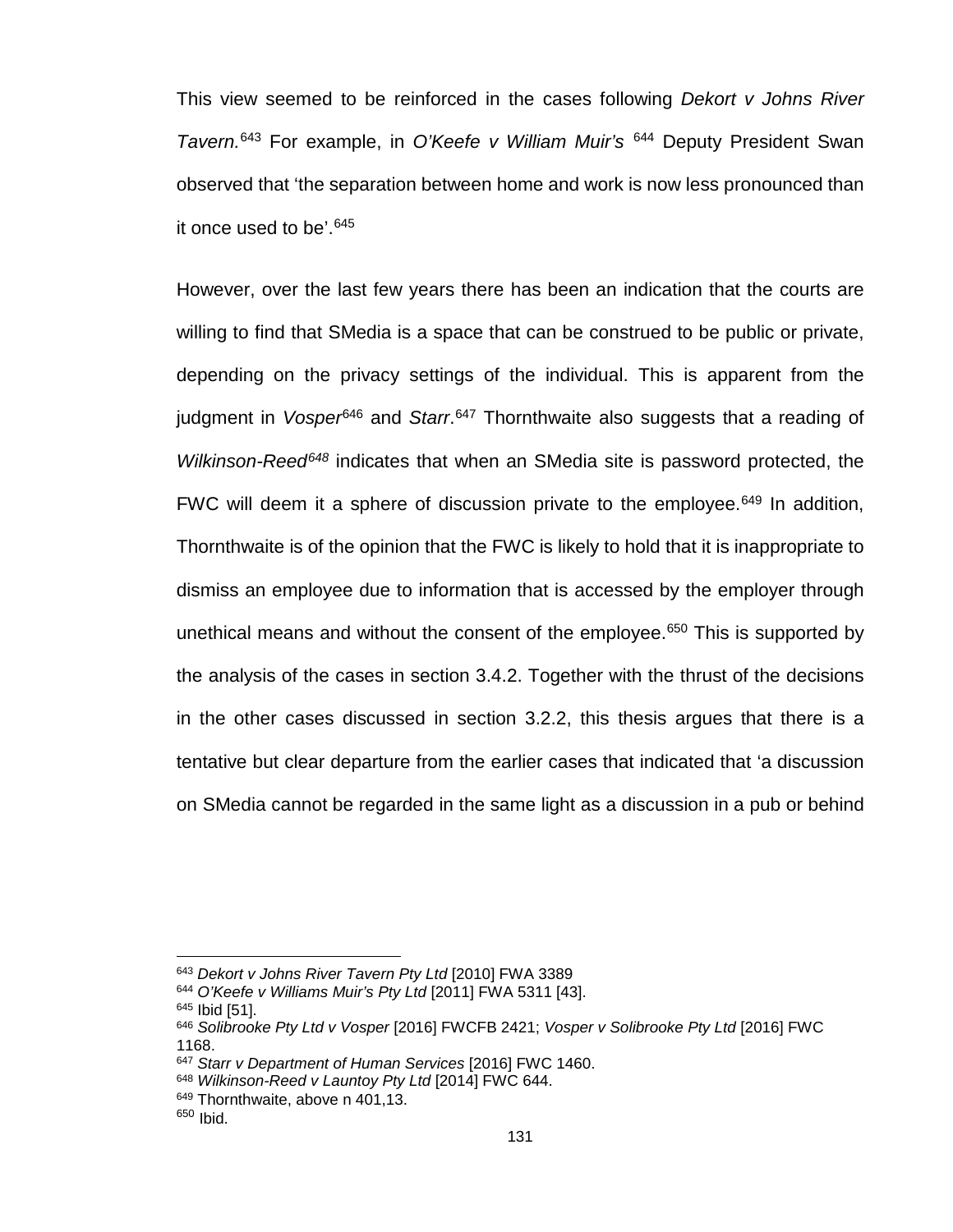closed doors'.[651](#page-139-0) This change in perspective can be traced to *Stutsel v Linfox,* in which Commissioner Roberts observed that within the employee's SMedia activity:

The chains of comments have very much the flavour of a group of friends letting off steam and trying to outdo one another in being outrageous. Indeed it has much of the favour of a conversation in a pub or cafe, although conducted in an electronic format.[652](#page-139-1)

In the same case, on appeal, the FWAFB offered a slightly different characterisation of the employee's SMedia activity as being wider than a 'pub conversation' due to the nature of SMedia as a forum of communication that leaves a permanent and lasting printed commentary that could reach a much wider audience than originally intended by the employee. $653$  However, it did go on to say that to sustain a dismissal of an employee, employers need to consider further factors such as the language used, the nature of comments and the intended audience reachability of the publication.[654](#page-139-3) The FWAFB stated that 'In this regard we are mindful of the need not to impose unrealistic standards of behaviour and discourse about such matters or to ignore the realities of workplaces'.<sup>[655](#page-139-4)</sup> These comments clearly demonstrate that an employee should not be dismissed merely because of a comment or opinion posted on personal SMedia.

Whether an employee who makes comments on SMedia should be dismissed is more likely to depend on whether such comments cause or are reasonably likely to

l

<span id="page-139-0"></span><sup>651</sup> *O'Keefe v William Muir's Pty Ltd* [2011] FWA 5311.

<span id="page-139-1"></span><sup>652</sup> *Stutsel v Linfox Australia Pty Ltd* [2011] FWA 8444 [81].

<span id="page-139-2"></span><sup>653</sup> *Linfox Australia Pty Ltd v Stutsel* [2012] FWAFB 7097 [25]–[26].

<span id="page-139-3"></span><sup>654</sup> Ibid [25]–[26].

<span id="page-139-4"></span><sup>655</sup> Ibid [25].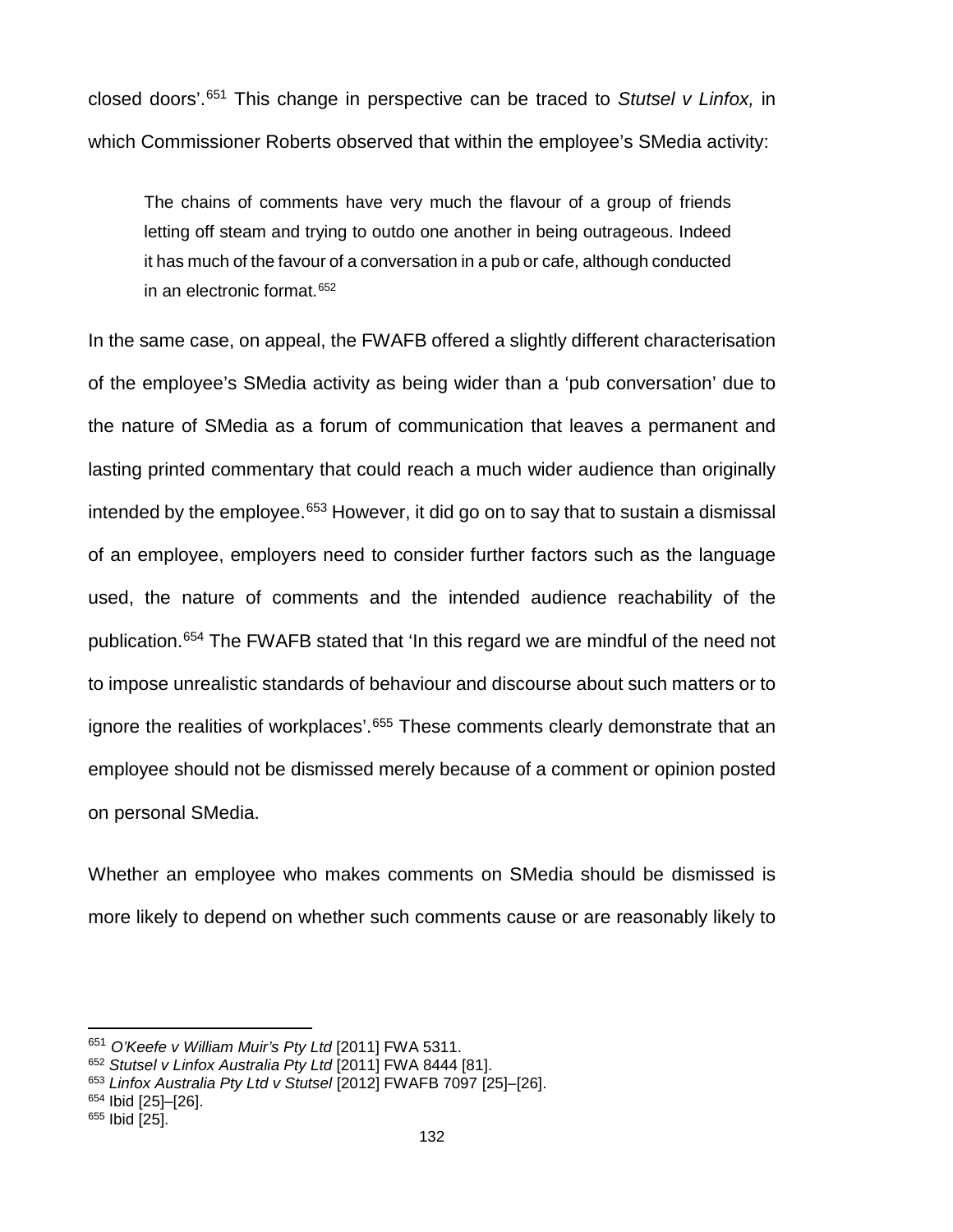cause actual harm or detriment to an employer. This is in line with the employee's duty of fidelity discussed in section 3.3.1.

As Eric Schmidt, former CEO of Google recently said: 'The internet is the first thing that humanity has built that humanity doesn't understand, the largest experiment in anarchy that we have ever had'.<sup>[656](#page-140-0)</sup> Anarchy is defined as chaos or lawlessness.<sup>[657](#page-140-1)</sup> In balancing the context of employee personal SMedia activity against employer control (as required to protect business reputation and business entities), the courts are so far unable to depend on the legislature and have to further develop old common law principles. This they do within the constraints of *stare decisis* to provide consistency which is the oppositional pair for flexibility.[658](#page-140-2)

In discussing the information age and how law should or could cope with technological advancements, Nigel Wilson<sup>[659](#page-140-3)</sup> notes how the courts, experts and the legal profession all have a part to play in effecting a structure to ensure a current and operational regulation of the information age.<sup>[660](#page-140-4)</sup> He quotes Lord Patten (the former European Commissioner for External Relations): 'Successful legal systems are not static. They develop constantly. And they need to, if they are to keep pace with rapid social and economic change'.<sup>[661](#page-140-5)</sup> I feel that this is the position of the courts

 $\overline{a}$ 

<span id="page-140-2"></span><span id="page-140-1"></span>657 Merriam-Webster Dictionary 'Anarchy' [<https://www.merriam-webster.com/dictionary/anarchy>](https://www.merriam-webster.com/dictionary/anarchy) <sup>658</sup> Roger Brownsword, 'What the World Needs Now: Techno-Regulation, Human Rights and Human Dignity' in Roger Brownsword (ed) *Human Rights* (Hart, 2004) vol 4, 224.

<span id="page-140-3"></span>659 Nigel Wilson is an Adjunct Senior Lecturer at the University of Adelaide Law School. This article is a revised and updated version of his paper delivered at the Australasian Institute of Judicial Administration's Law and Technology Conference, Sydney, 27 June 2008.

<span id="page-140-0"></span><sup>656</sup> Eric Schmidt, as quoted by Saxon R Shaw, 'There is No Silver Bullet: Solutions to Internet Jurisdiction' (2017) *International Journal of Law and Information Technology* 1.

<span id="page-140-4"></span><sup>&</sup>lt;sup>660</sup> Nigel Wilson 'Regulating the Information Age — How Will We Cope With Technological Change?' (2010) 33(2) *Australian Bar Review* 119.

<span id="page-140-5"></span><sup>661</sup> Rising Stars over Europe – Selected Dissertations from EU-China Legal and Judicial Co-Operation Programme, Law Press 2003, [Foreword by Lord Patten], cited by Wilson, above n 659, 127 [8.2].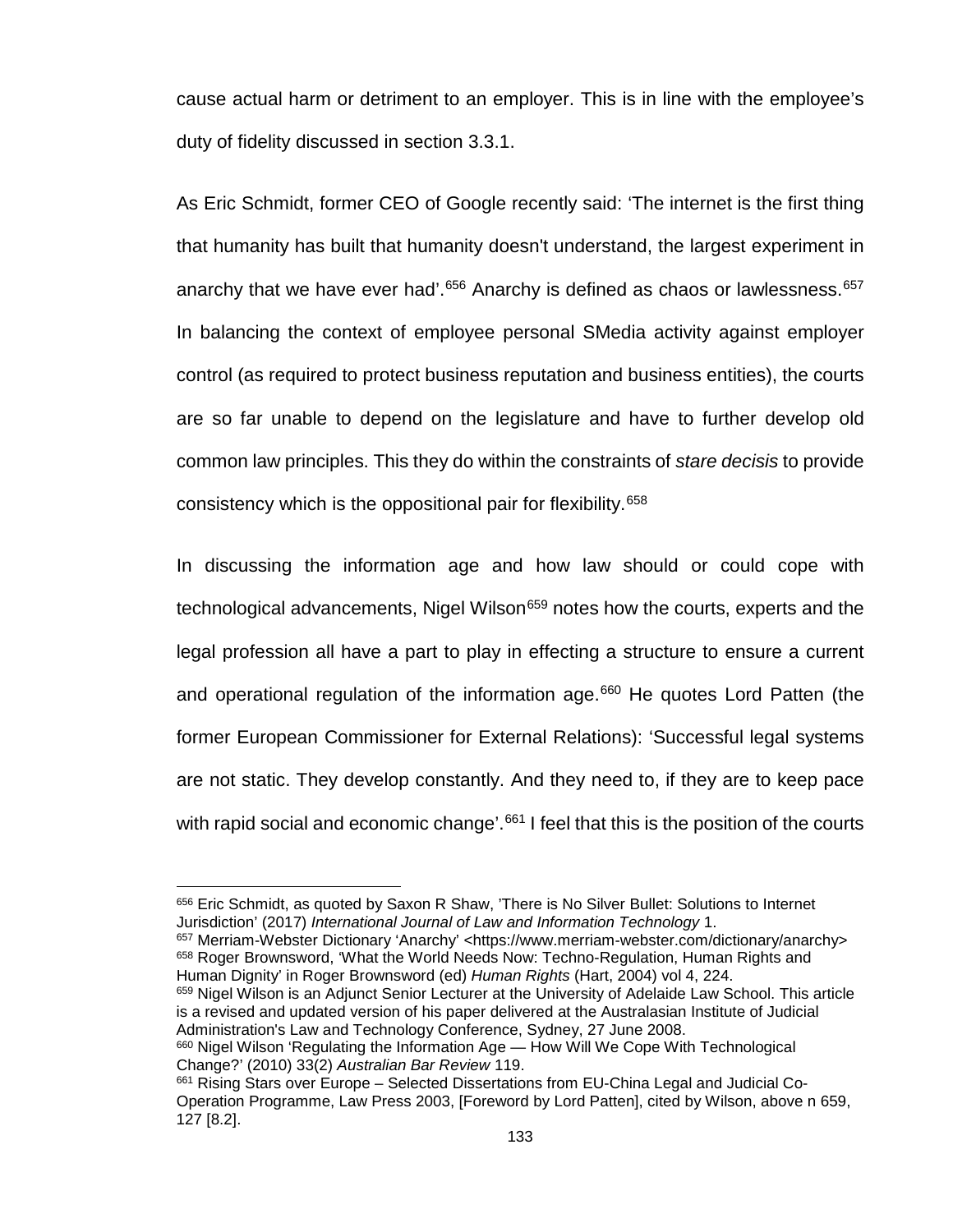in Australia, while they wait for legislation to keep up in relation to employer– employee regulation of (unfair) dismissals due to employee use of SMedia. Whatever the response, 'the law cannot be silent'.<sup>[662](#page-141-0)</sup> In this environment of rapid changes in norms of formal and informal privacy it is heartening to see the tentative thread towards a more balanced outlook from the courts in relation to dismissals that come about as a result of activity on an employee's personal SMedia accounts.

<span id="page-141-0"></span><sup>662</sup> Noel Cox, 'Constitutional Responses to Paradigmatic Shifts in Technology' (6 June 2008) *SSRN Electronic Journal* doi:10.2139/ssrn.1140464

[<sup>&</sup>lt;https://www.researchgate.net/publication/228233694\\_Constitutional\\_Responses\\_to\\_Paradigmatic](https://www.researchgate.net/publication/228233694_Constitutional_Responses_to_Paradigmatic_Shifts_in_Technology) [\\_Shifts\\_in\\_Technology>](https://www.researchgate.net/publication/228233694_Constitutional_Responses_to_Paradigmatic_Shifts_in_Technology).Also cited by Wilson, above n 659, 127. Noel Cox is a priest, barrister and researcher specialising in constitutional law and ecclesiastical law and is affiliated with Aberystwyth University, Department of Law and Criminology.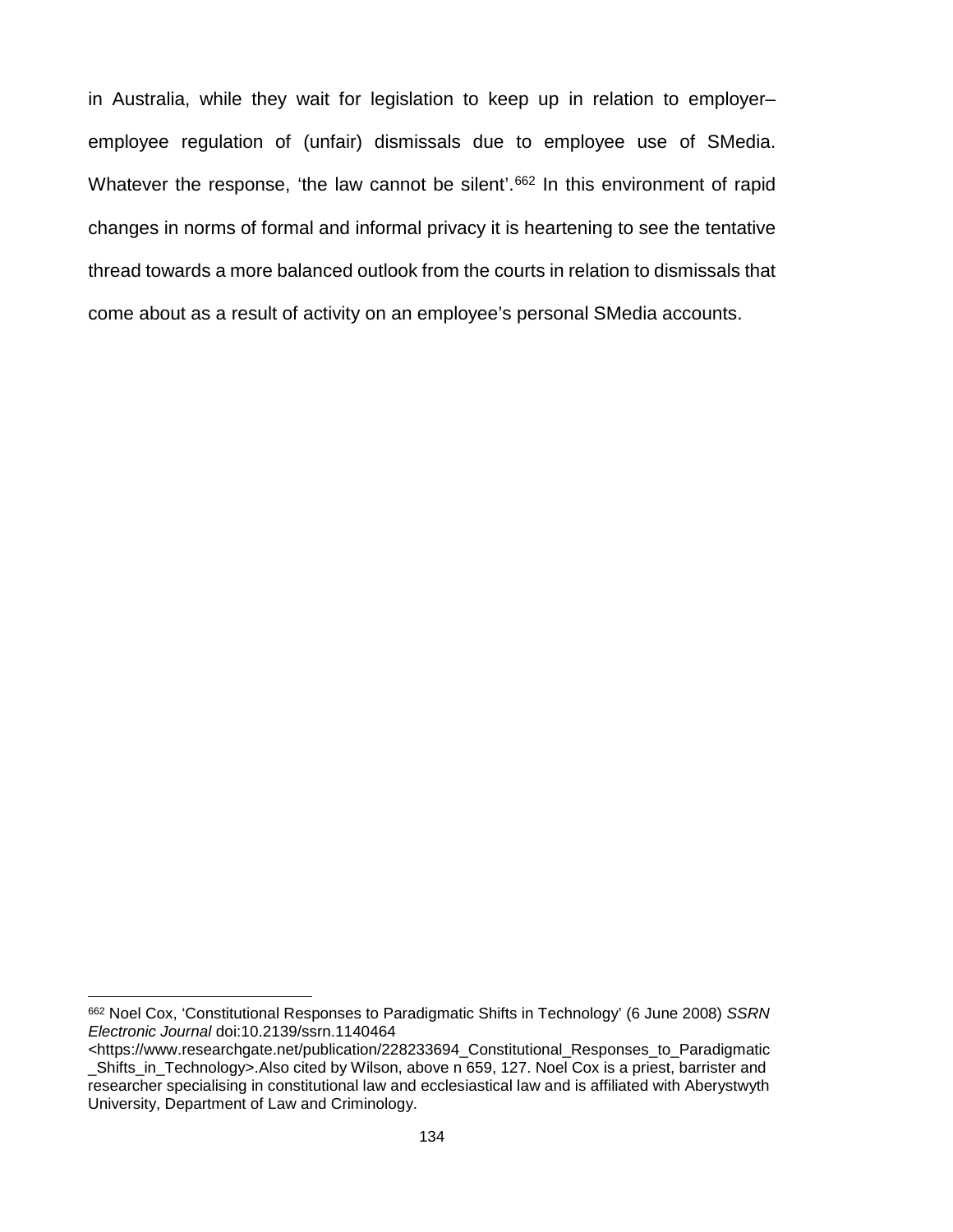# **Bibliography**

## *A. Articles/Books/Reports/Conference Papers*

Abrahams, Nick and Jamie Griffin, 'Privacy Law: The End of a Long Road: Mandatory Data Breach Notification Becomes Law' (2017) 32 *LSJ: Law Society of NSW Journal* 76

Abril, Patricia Sanchez, Avner Levine and Alissa Del Reigo, 'Blurred Boundaries: Social Media Privacy and the Twenty First Century Employee' (2012) 49(1) *American Business Law Journal* 71

Aldhafferi, Nahier, Charles Watson and A S M Sajeev, 'Personal Information Privacy Settings of Online Social Networks and Their Suitability for Mobile Internet Devices' (2013) 2(2) *International Journal of Security, Privacy and Trust Management* 1.

Andrew, Rachel, Marika Tiggemann and Levina Clark, 'Predicting Body Appreciation in Young Women: An Integrated Model of Positive Body Image' (2016) 18 *Body Image* 34

Asterhan, Christa et al, 'Secondary School Teacher-Student Communication in Facebook: Potentials and Pitfalls' (Paper presented at Chair Conference on Instructional Technologies Research 2013: Learning in the Technological Era, Raanana, 19–20 February 2013)

Asterhan, Christa S C and Hananel Rosenberg, 'The Promise, Reality and Dilemmas of Secondary School Teacher-Student Interactions in Facebook: The Teacher Perspective' (2015) 85 *Computers and Education* 134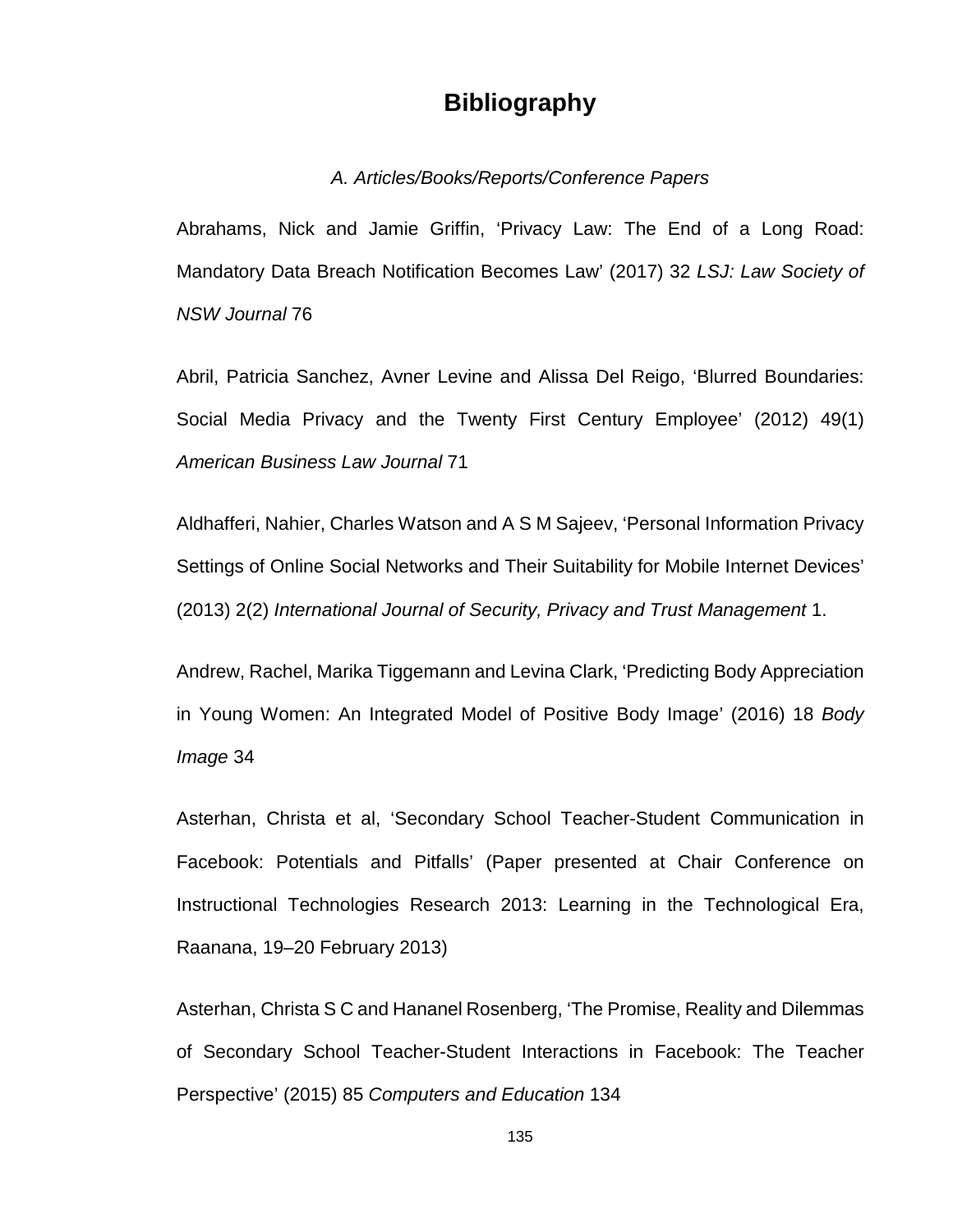Australasian Centre for Policing Research, *Australasian Identity Crime Policing Strategy 2006–2008 of the Australasian and South West Pacific Region Police Commissioners' Conference* (2005)

Australasian Centre for Policing Research and Australian Transaction Reports and Analysis Centre Proof of Identity Steering Committee, *Standardisation of Definitions of Identity Crime Terms: A Step Towards Consistency* (2006)

Australian Law Reform Commission, *Essentially Yours: The Protection of Human Genetic Information in Australia*, Report No 96 (2003)

Australian Law Reform Commission, *Australian Privacy Law and Practice*, Report No 108 (2008)

Australian Law Reform Commission, *Serious Invasions of Privacy in the Digital Era*, Report No 123 (2014)

Bannister, Judith, 'The Public/Private Divide: Personal Information in the Public Domain' (2002) 8(8) *Privacy Law and Privacy Reporter* 157

Barnes, Khaliah and Paige Kowalski, 'Role for Federal Government in Safeguarding Student Data Privacy' (2016) 16(2) *State Education Standard* 18

Bier, William Christian, *Privacy, A Vanishing Value?* (Fordham University Press, 1980), citing Samuel Warran and Louis Brandeis 'The Right to Privacy' (1890) 4 *Harvard Law Review* 193

Brown, Murray, 'Applying for a Job with Big Brother: Is Online Vetting of Job Applicants Lawful in Australia?' (2012) 37(3) *Alternative Law Journal* 186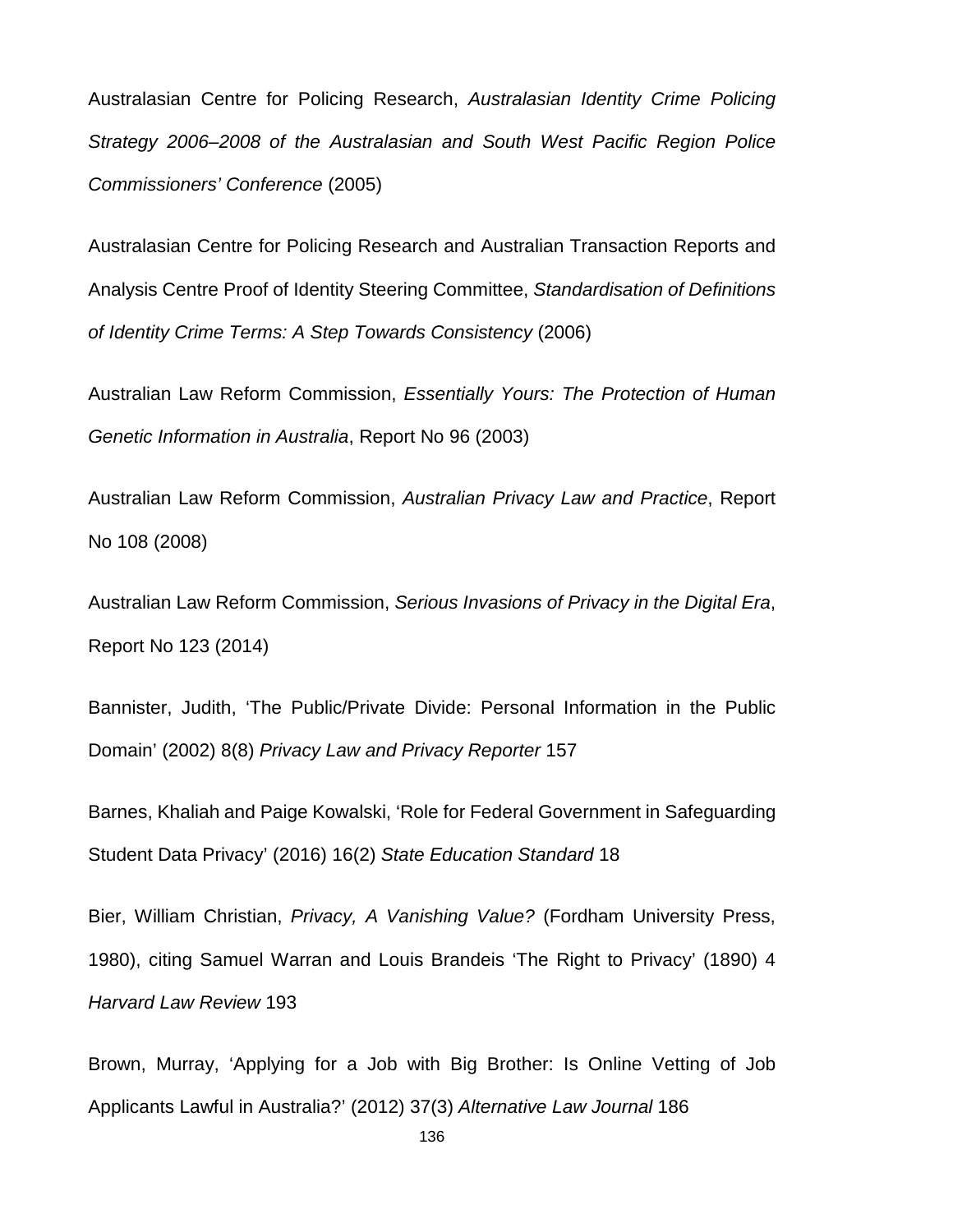Brown, Murray and Chris Dent, '*Employer Access to Employee Social Media — Privacy and Regulations'* (2017) 43(3) Monash Law Review (forthcoming)

Brownsword, Roger, 'What the World Needs Now: Techno-Regulation, Human Rights and Human Dignity' in Roger Brownsword (ed), *Human Rights* (Hart, 2004) vol 4

Buchbach, Jacinta, 'Regulating the Boundary Between Work and Self: Emerging Legal Tensions Around Social Media in the Workplace' (Paper presented at the 15<sup>th</sup> Annual Meeting of the Association of Internet Researchers, Daegu, Korea, 22–24 October 2014)

Butler, Des, 'Protecting Personal Privacy in Australia: Quo Vadis?' (2016) 42(1) *Australian Bar Review* 116

Carney, Andrew, 'Unfair Dismissal Relating to the Use of Social Media — An Analysis of Case History' (2014) 12(1) *Canberra Law Review* 144

Chacko, Leila, 'Dismissals Based on Breach of Employer Policy — Searching for the Boundaries of "Reasonable" '(2015) 6 Wo*rkplace Review* 8

Cilliers, Francois Quintin, 'The Role and Effect Of Social Media In The Workplace' (2013) 40(3) *Northern Kentucky Law Review* 568

Curlewis, Ian, *Commission Confirms That There is No Contractual Right to Dismiss 'At Will' in Australia* (9 November 2017) Lavan <https://www.lavan.com.au/advice/employment\_safety/commission-confirms-thatthere-is-no-contractual-right-to-dismiss-at-will-i>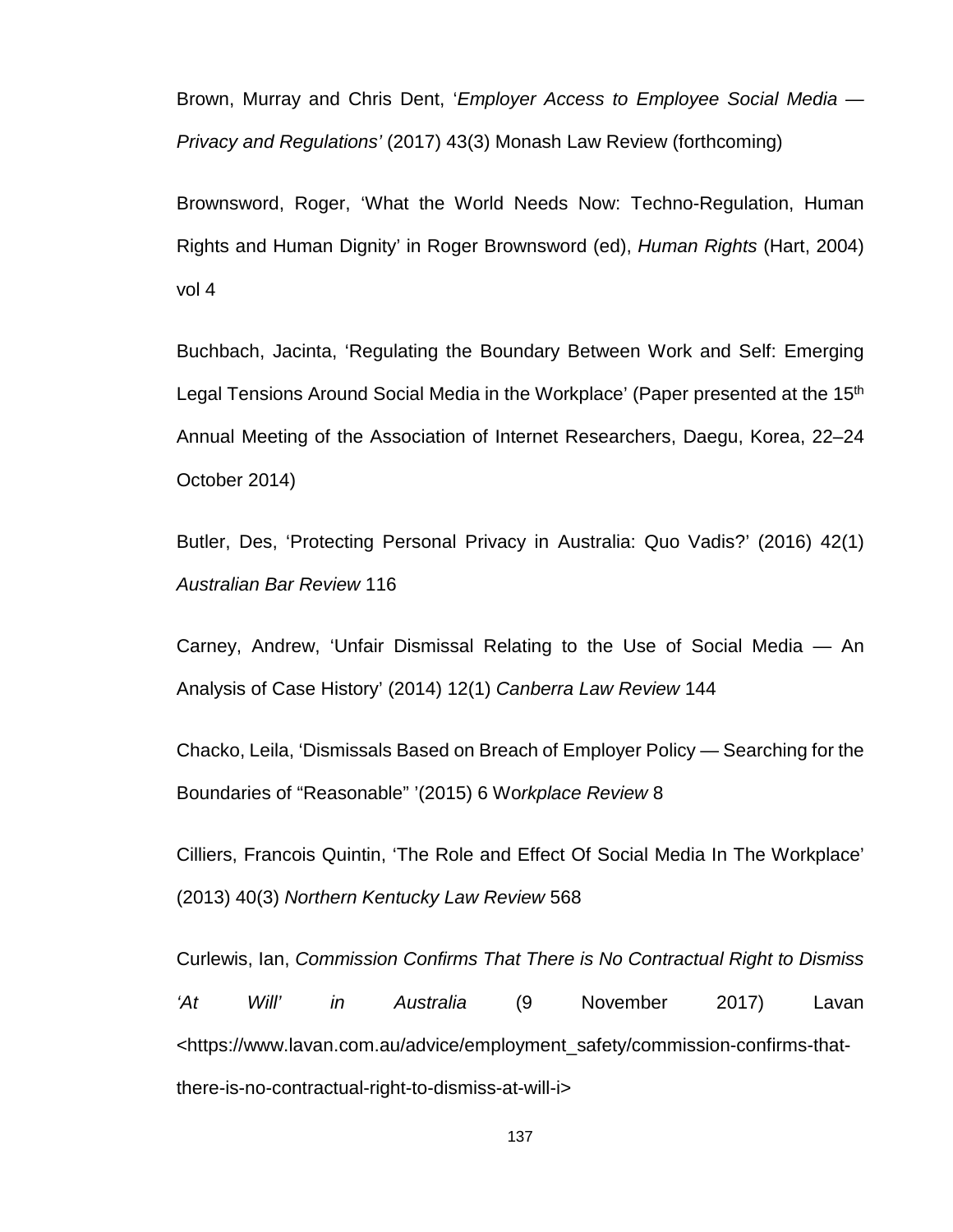Daly, Angela, 'The Law and Ethics of "Self-Quantified" Health Information: An Australian Perspective' (2015) 5(2) *International Data Privacy Law* 144

Deakin, Simon and Frank Wilkinson, *The Law of the Labour Market: Industrialization, Employment, and Legal Evolution* (Oxford University Press, 2005) 79, 107

De Rooy, Julie, 'Workplace Privacy in a Technological Environment' (Paper presented at 6th Computer World Conference, Edinburgh, Scotland, 4–8 September 2006) <http://www.law.ed.ac.uk/ahrc/complaw/papers.asp>

Enker, Arnold N, 'Error Juris in Jewish Criminal Law' (1994–1995) 11 *Journal of Law and Religion* 23

Espelage, Dorothy L and Jun Sung Hong, 'Cyberbullying Prevention and Intervention Efforts: Current Knowledge and Future Directions' (2016) 62(6) *Canadian Journal of Psychiatry* 374

Flannigan, Robert, 'The Boundaries of Fiduciary Accountability' (2004) 83 *Canadian Bar Review* 35

Flannigan, Robert, 'Access or Expectation: The Test For Fiduciary Accountability' (2010) 89 *Canadian Bar Review* 1

Flannigan, Robert, 'Constructing an Employee Duty of Fidelity?' (2016) 37(2) *Business Law Review* 50

Floyd, Louise and Max Spry, 'Four Burgeoning IR Issues for 2013 and Beyond: Adverse Action; Social Media & Workplace Policy; Trade Union Regulation (After the HSU Affair) and the QANTAS Aftermath' (2013) 37 *Australian Bar Review* 153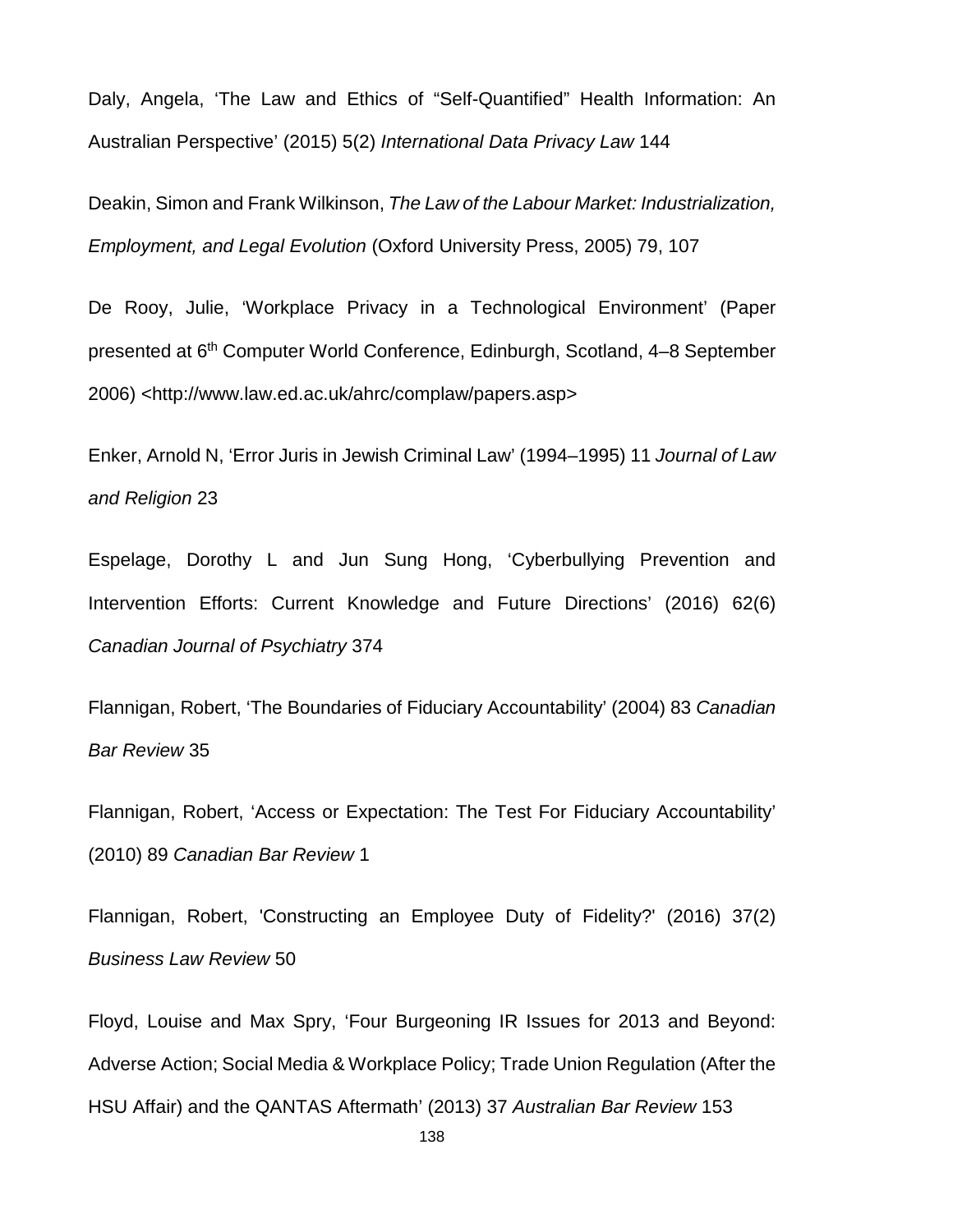Forsyth, Anthony, 'A Thin Wall of Privacy Protection, with Gaps and Cracks: Regulation of Employees' Personal Information and Workplace Privacy in Australia*'* in Roger Blanpain (ed), 'Protection of Employees' Personal Information and Privacy' (2014) 88 *Bulletin of Comparative Labour Relations* 7

Fradella, Henry F et al, 'Quantifying Katz: Empirically Measuring "Reasonableness Expectations of Privacy" in the Fourth Amendment Context' (2011) 38(3) *American Journal of Criminal Law* 289

Frazer, Andrew, *The Employee's Contractual Duty of Fidelity* (2015) University of Wollongong Research Online <http://ro.uow.edu.au/lhapapers/2057/>

Freedland, Mark, *The Personal Employment Contract* (Oxford University Press, 2003)

Froomkin, A Michael, 'The Death of Privacy?' (2000) 52(5) *Stanford Law Review* 1461

Hagedorn, Falk, *Privacy in the Workplace: National Report on Germany* (June 2011) [<http://pawproject.eu/en/sites/default/files/page/web\\_national\\_report\\_germany\\_en.](http://pawproject.eu/en/sites/default/files/page/web_national_report_germany_en.pdf) [pdf>](http://pawproject.eu/en/sites/default/files/page/web_national_report_germany_en.pdf)

Hasday, Jill Elaine, 'Contest and Consent: A Legal History of Marital Rape' (2000) 88(5) *California Law Review* 1373

Hernández, Wilnelia, Yair Levy and Michelle M Ramim, 'An Empirical Assessment of Employee Cyberslacking in the Public Sector: The Social Engineering Threat' (2016) *CEC Faculty Articles* 340 <http://nsuworks.nova.edu/gscis\_facarticles/340>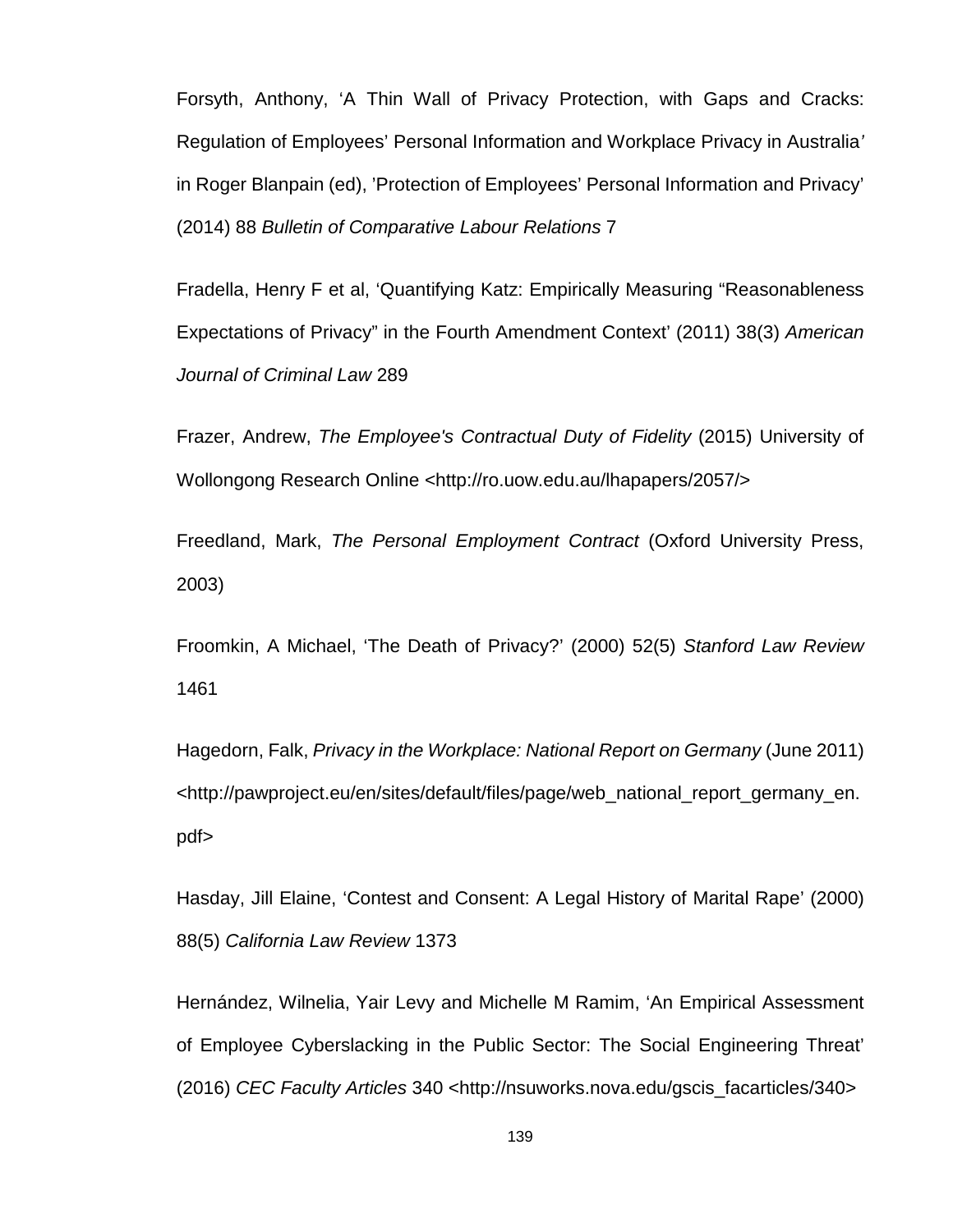Hershkovitz, Arnon and Alona Forkosh-Baruch, 'Student-Teacher Relationship in the Facebook Era: The Student Perspective' (2013) 23(1) *International Journal Continuing Engineering Education and Life-Long Learning* 35

Holland, Peter, 'Drug Testing in the Australian Workplace: Still a Contested Terrain' (2016) 58(5) *Journal of Industrial Relations* 688

Holtfretera, Kirsty et al, 'Risky Remote Purchasing and Identity Theft Victimization Among Older Internet Users' (2015) 21(7) *Psychology, Crime and Law* 681

Joyce, Daniel, 'Privacy in the Digital Era: Human Rights Online?' (2015) 16(1) *Melbourne Journal of International Law* 270

Kahn-Freund, Otto, 'Blackstone's Neglected Child: The Contract of Employment' (1977) 93 *Law Quarterly Review* 508, 521

Kamala, Subramaniam, *Mahabharata* (Bhavan's Book University, 19th ed, 2015)

Kluemper, Donald H, 'Social Network Screening: Pitfalls, Possibilities, and Parallels in Employment Selection', in Tanya Bondarouk and Miguel R Olivas-Luján (eds), *Social Media in Human Resources Management (Advanced Series in Management, Volume 12)* (Emerald Group Publishing Ltd, 2013)

Kolini, Farzan and Lech Janczewski, 'Clustering and Topic Modelling: A New Approach for Analysis of National Cyber Security Strategies' (Paper presented at Pacific Asia Conference on Information Systems (PACIS), Langkawi, Malaysia, 16– 20 July 2017)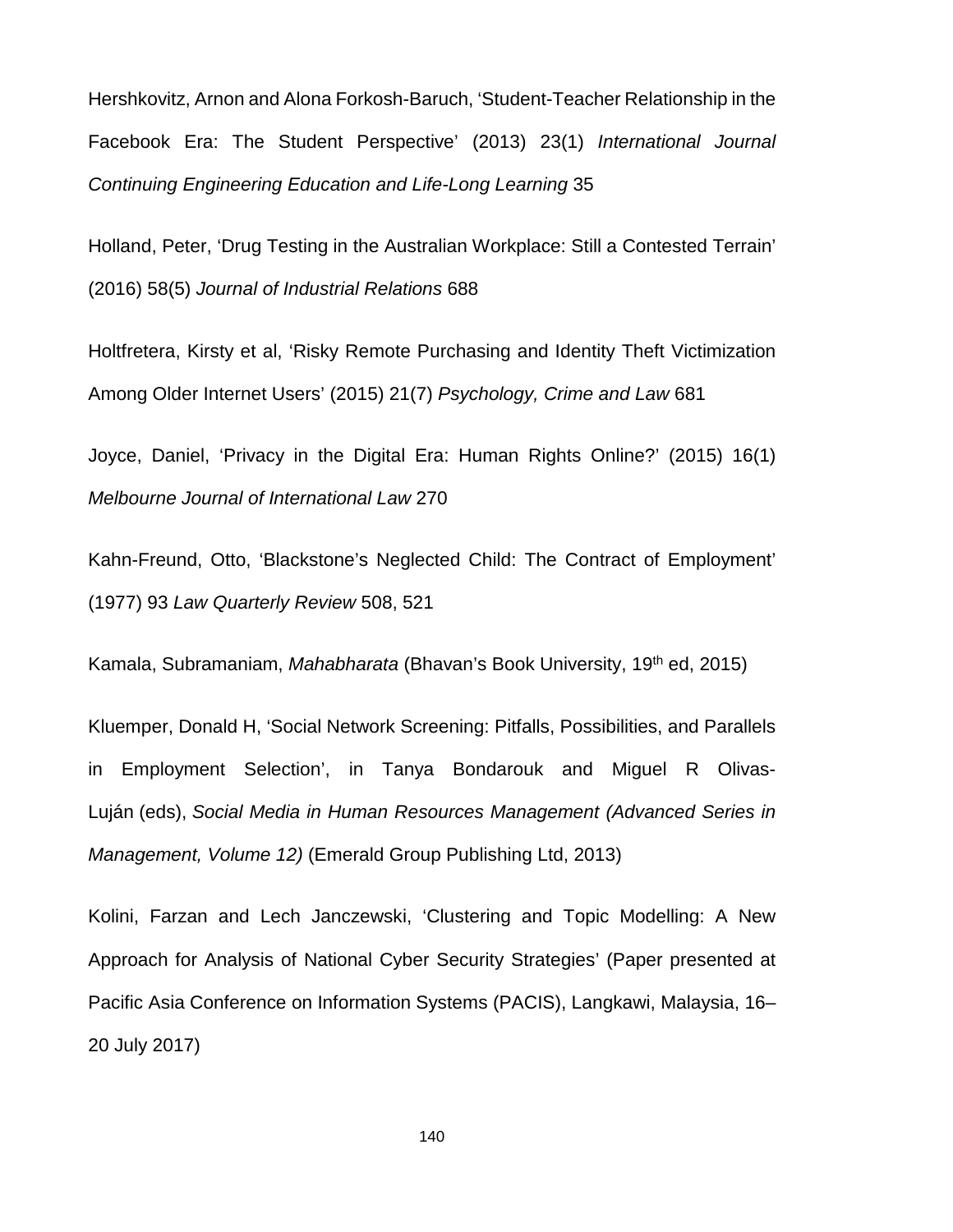Korolova, Aleksandra, 'Privacy Violations Using Microtargeted Ads: A Case Study' (2011) 3(1) *Journal of Privacy and Confidentiality* 27

Kowalski, Robin M and Megan E Morgan, 'Cyberbullying in Schools' in Peter Sturmey (ed), *The Wiley Handbook of Violence and Aggression* (John Wiley & Sons, 2017) vol 3

Lapenta, Gry Hasselbalch and Rikke Frank Jørgensen, 'Youth, Privacy and Online Media: Framing the Right to Privacy in Public Policy-Making' (2015) 20(3) *First Monday* <http://firstmonday.org/ojs/index.php/fm/article/view/5568/4373>

Leonard, Peter, 'An Overview of Privacy Law in Australia: Part 1' (2014) 33(1) *Communication Law Bulletin* 1

Lopez, Ian, 'Happy Holidays — 'Tis the Season for Identity Theft: Consumers and Law Firms Need Increased Vigilance Against More Sophisticated Hackers' (2015) 38(14) *National Law Journal* 18

Lowe-Calverley, Emily and Rachel Grieve, 'Web of Deceit: Relationships Between the Dark Triad, Perceived Ability to Deceive and Cyberloafing' (2017) 11(2) *Cyberpsychology: Journal of Psychosocial Research on Cyberspace* 5

Mair, Victor, 'An Eighteenth-Century Version of "Liand Shanbo and Zhu Yingtai" from Suzhou' in Victor Mair (ed), *The Columbia Anthology of Chinese Folk and Popular Literature* (Columbia University Press, 2011) 503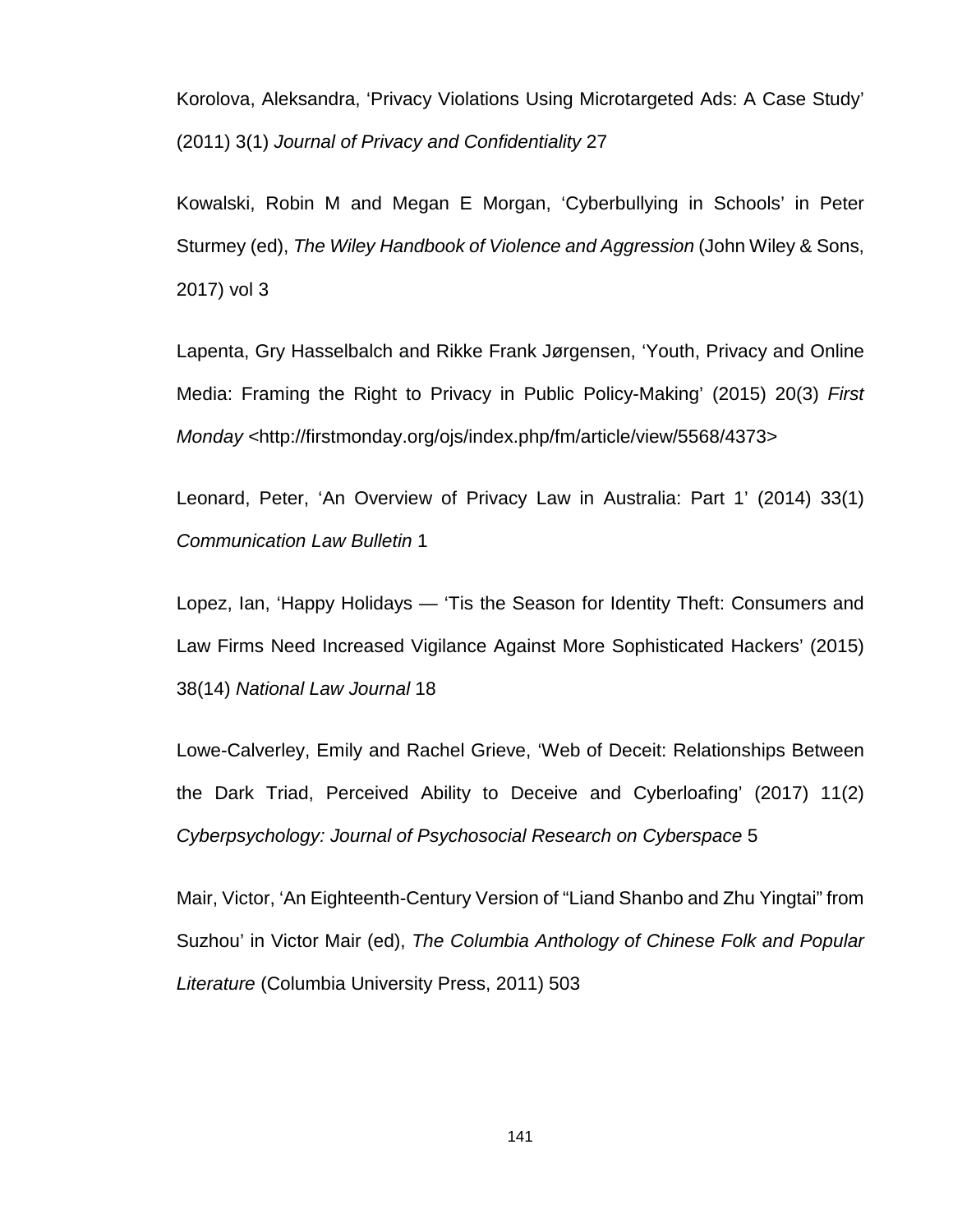Malthouse, Edward C, 'Managing Customer Relationships in the Social Media Era: Introducing the Social CRM House' (2013) 27(4) *Journal of Interactive Marketing* 270

Mathews, Kenneth, *The New American Commentary: Genesis 1–11:26 (New American Commentary)* (B & H Publishing Group, 1996)

McCallum, Ronald and Andrew Stewart, 'The Impact of Electronic Technology On Workplace Disputes in Australia' (2002) 24(19) *Computer Labor Law and Policy Journal* 36

Merritt, Adrian, 'The Historical Role of Law in the Regulation of Employment' (1982) 1 *Australian Journal of Law and Society* 56

Milne, George R, Andrew J Rohm and Shalini Bahl, 'Consumers' Protection of Online Privacy and Identity' (2004) 38(2) *Journal of Consumer Affairs* 217

Montgomery, Kathryn C, Jeff Chester and Tijana Milosevic, 'Children's Privacy in the Big Data Era: Research Opportunities' (2017) 140(2) *Pediatrics*

Moskop, John C et al, 'From Hippocrates to HIPAA: Privacy and Confidentiality in Emergency Medicine Part I: Conceptual, Moral, and Legal Foundations' (2005) 45(1) *Annals of Emergency Medicine* 59

Mukhra, Richa et al, 'Blue Whale Challenge: A Game or Crime?' (2017) *Science and Engineering Ethics* 1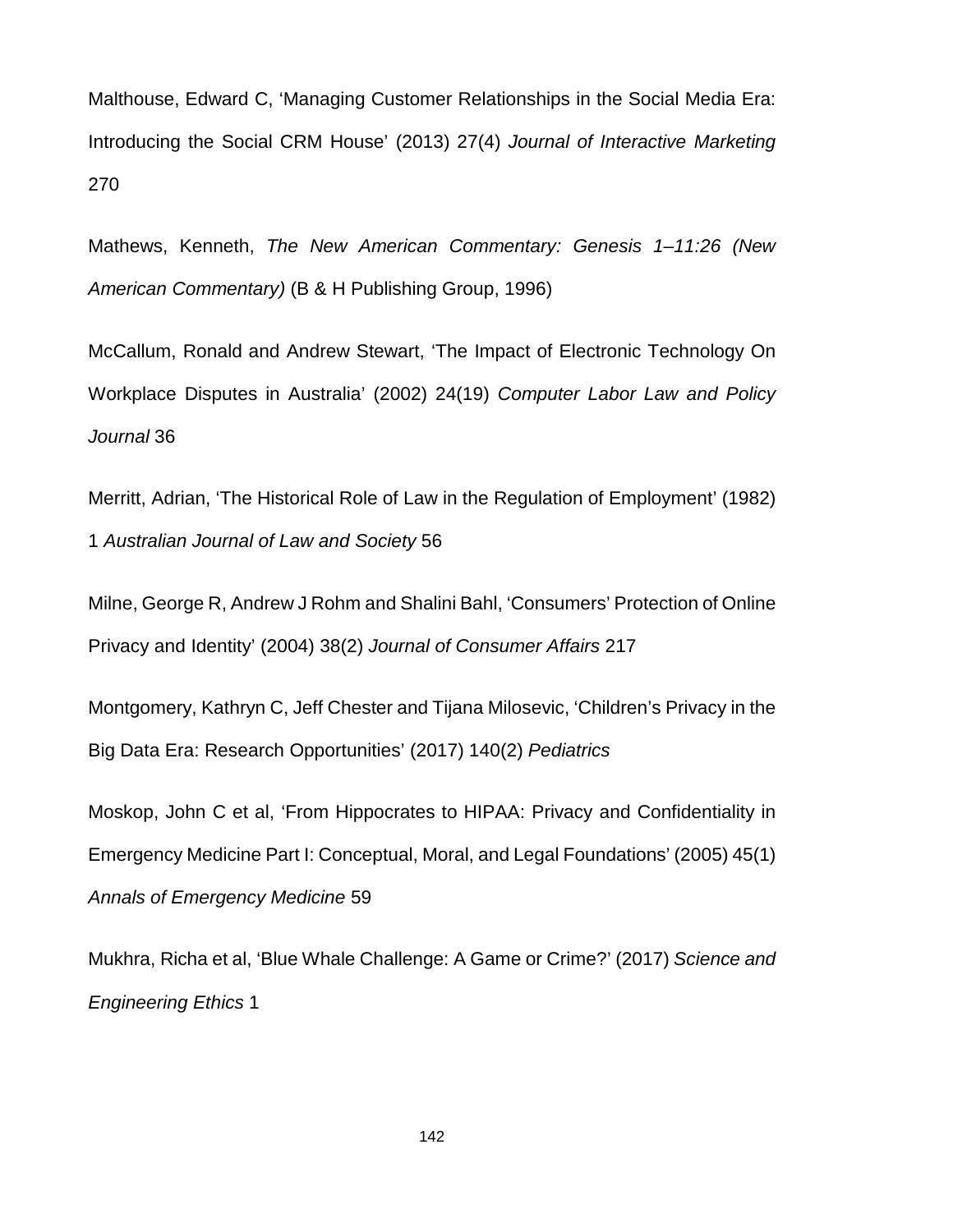Ngyuen, Kenneth D, Heather Rosoff and Richard S John, 'The Effects of Attacker Identity and Individual User Characteristics on the Value of Information Privacy' (2016) 55 *Computers in Human Behaviour* 372

Nissenbaum, Helen, *Privacy in Context: Technology, Policy, and the Integrity of Social Life* (Stanford University Press, 2010)

Ornstein, Daniel, 'Social Media Usage in the Workplace Around the World — Developing Law and Practices' (2012) 13 *Business Law International* 195

O'Rourke, Anne and Sarah Kathryn Antioch, 'Workplace Bullying Laws in Australia — Placebo or Panacea' (2016) 45(1) *Common Law World Review* 3

Owens, Rosemary, Joellen Riley and Jill Murray, *Law of Work* (Oxford University Press,  $2<sup>nd</sup>$  ed,  $2011$ )

Park, Mina, Yao Sun and Margaret L McLaughlin, 'Social Media Propagation of Content Promoting Risky Health Behaviour' (2017) 20(5) *Cyberpsychology, Behaviour, and Social Networking* 278

Pattison, Michael, 'Australia' in Alan Charles Raul (ed), *Privacy, Data Protection and Cybersecurity Law Review* (Law Business Research Ltd, 2nd ed, 2015)

Pidd, Ken and Ann M Roche, 'How Effective is Drug Testing as a Workplace Safety Strategy? A Systematic Review of the Evidence' (2014) 71 *Accident Analysis and Prevention* 154

Prensky, Marc, 'Digital Natives, Digital Immigrants' (2001) 9(5) *On the Horizon* 1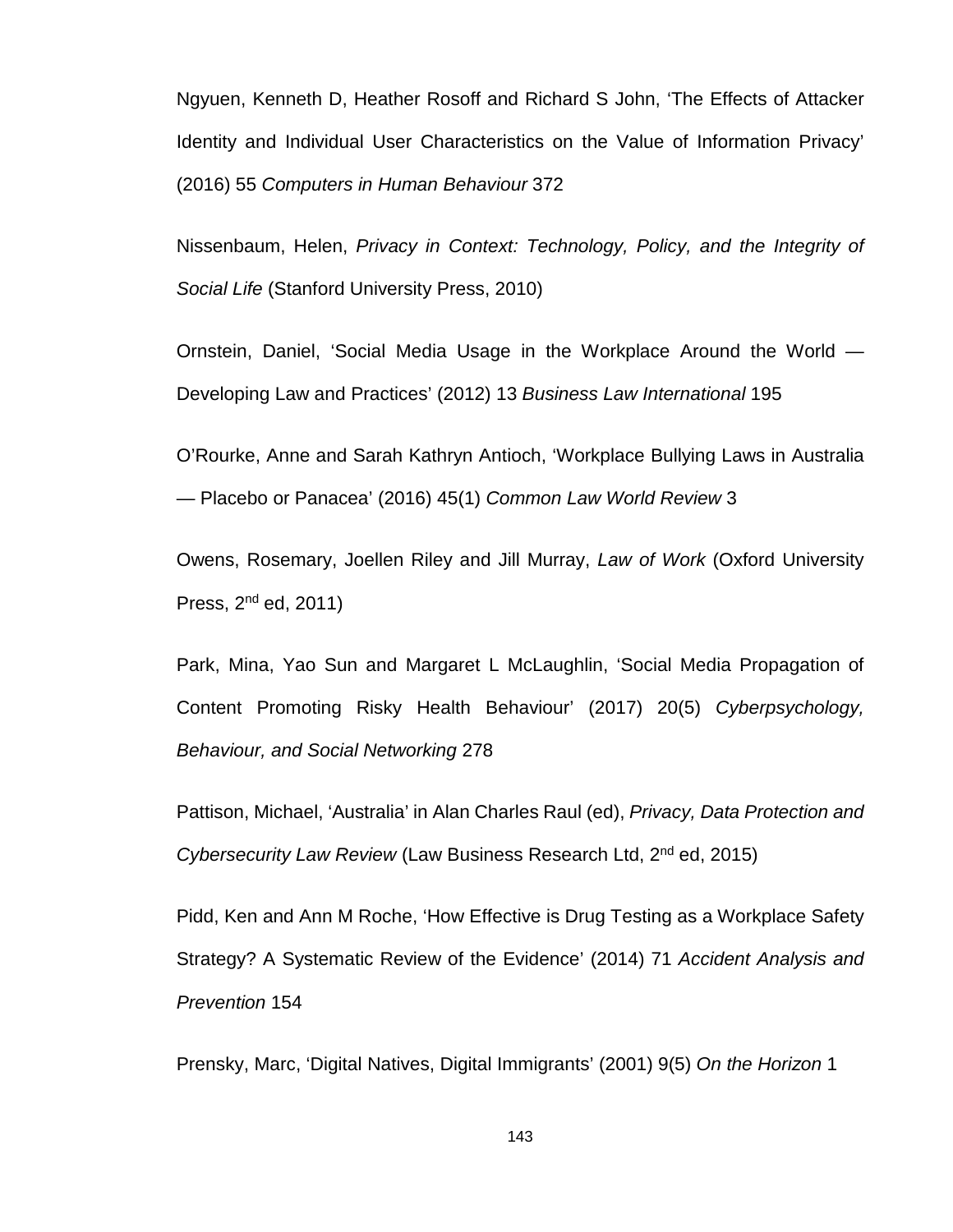Raul, Alan Charles (ed), *Privacy, Data Protection and Cybersecurity Law Review* (Law Business Research Ltd, 3rd ed, 2016)

Raul, Alan Charles (ed), *Privacy, Data Protection and Cybersecurity Law Review* (Law Business Research Ltd, 2<sup>nd</sup> ed, 2015)

Rappaport, Pauline, 'Social Media Policies and Unfair Dismissal' (2013) 18(2) *Media and Arts Law Review* 75

Reich, Warren Thomas, *Encyclopedia of Bioethics*, (Macmillan, rev. ed 1995) vol 5 (2632)

Rigoglioso, Marguerite, 'Civil Liberties and the Law in the Era of Surveillance' (2014) 49(91) *Stanford Lawyer*

Rokka, Joonas, Katariina Karlsson and Janne Tienan, 'Balancing Acts: Managing Employees and Reputation in Social Media' (2014) 30(7–8) *Journal of Marketing Management* 802

Schwartz, Baruch and Galit Caduri, 'Novelties in the Use of Social Networks by Leading Teachers in Their Classes' (2016) 102 *Computers and Education* 35

Selvadurai, Niloufer, Nazzal Kisswani and Yaser Khalaileh, 'Strengthening Data Privacy: The Obligation of Organisations to Notify Affected Individuals of Data Breaches' (2017) *International Review of Law, Computers & Technology* 1

Shakelford, Scott, Scott Russell and Andreas Kuehn, 'Unpacking the International Law on Cybersecurity Due Diligence: Lessons from Public and Private Sectors' (2016) 17(1) *Chicago Journal of International Law* 1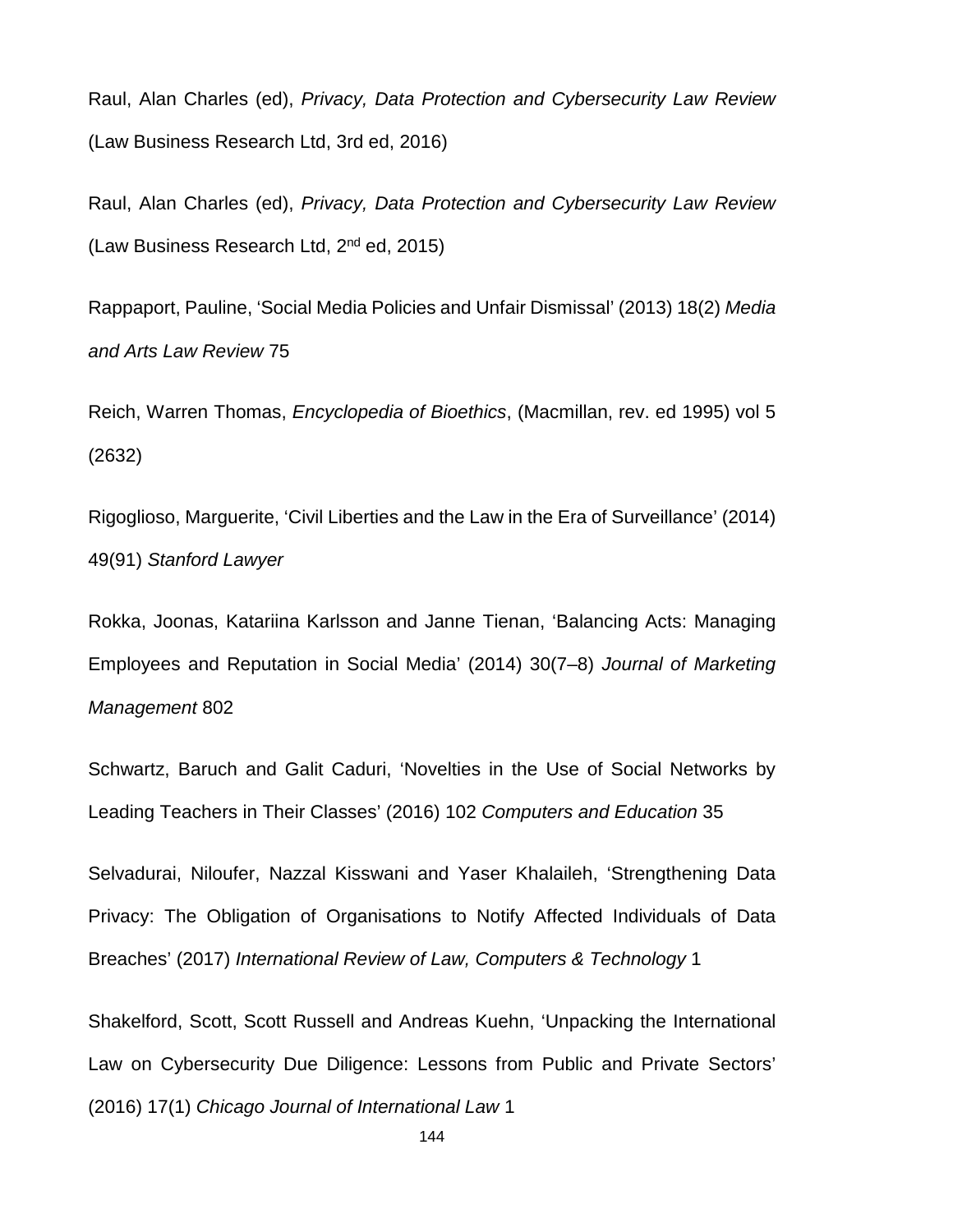Sprague, Robert, 'Invasion of the Social Networks: Blurring the Line Between Personal Life and the Employment Relationship' (2011) 50(1) *University of Louisville Law Review* 4

Stanton, Jeffery M, 'Traditional and Electronic Monitoring from an Organizational Justice Perspective' (2000) 15 *Journal of Business & Psychology* 129

Svantesson, Dan Jerker B, 'Online Workplace Surveillance — The View From Down Under' (2012) 2(3) *International Data Privacy Law* 179–180

The Privacy Committee of New South Wales, *Drug Testing in the Workplace*, Report No 64 (1992)

Thornthwaite, Louise, 'Social Media, Unfair Dismissal, and the Regulation of Employees' Conduct Outside Work' (2013) 26 *Australian Journal of Labour Law* 164

Thornthwaite, Louise, 'Chilling Times: Labour Law and the Regulation of Social Media Policies' (Paper presented at Labour Law Research Network Inaugural Conference, Barcelona, 13–15 June 2013)

Thornthwaite, Louise, 'Chilling Times: Social Media Policies, Labour Law and Employment Relations' (2016) 54 *Pacific Journal of Human Resources* 332

Thornthwaite, Louise, 'Social Media and Work: An Emerging Privacy' (2016) 135 *Precedent* 8

Thornthwaite, Louise, 'Social Media and Dismissal: Towards a Reasonable Expectation of Privacy' (2017) *Journal of Industrial Relations* 1, 3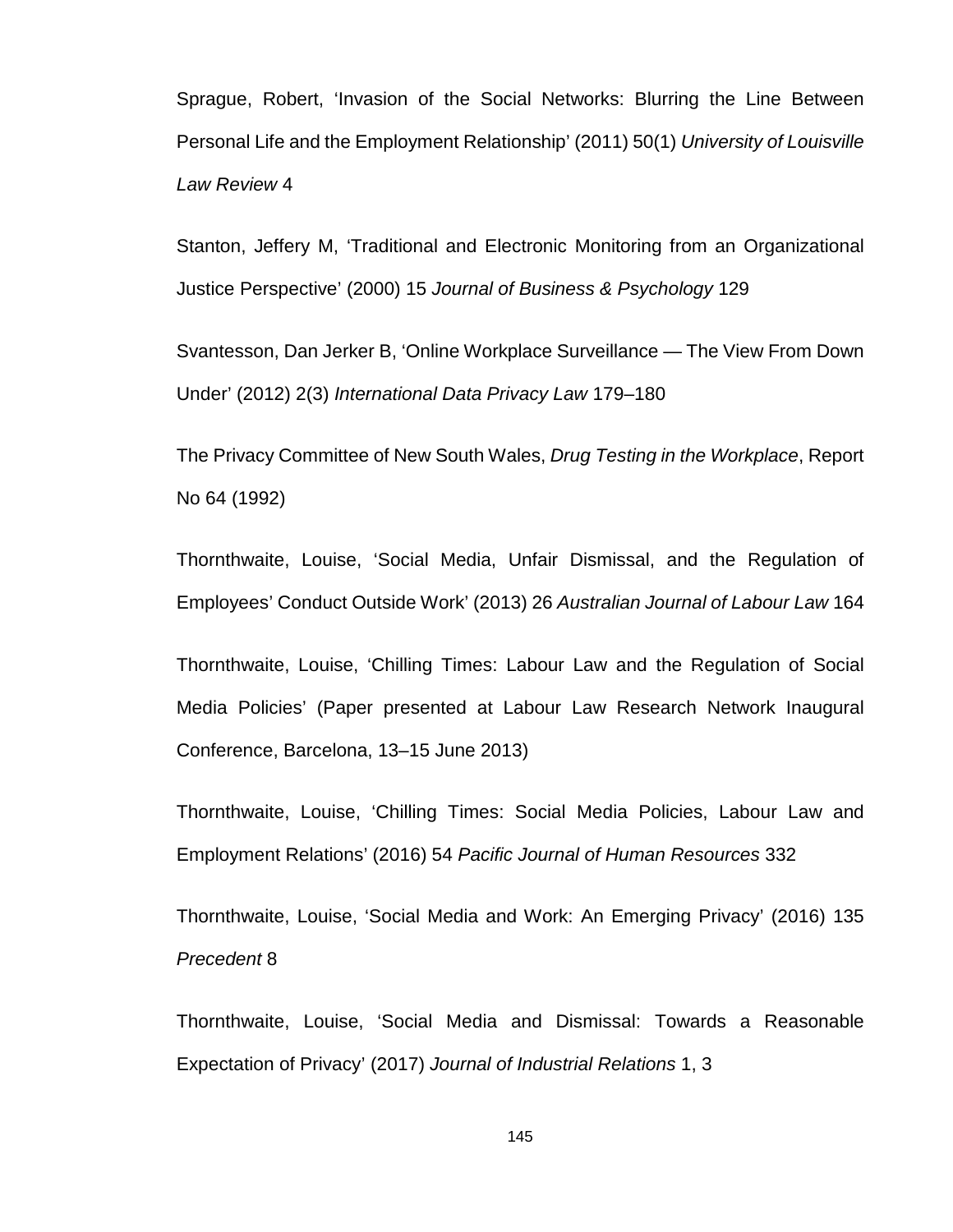Van der Waarden, Natalie, *Understanding Employment Law: Concepts and Cases* (LexisNexis Butterworths, 3rd ed, 2014)

Van Dissel, Beatrix M P, 'Social Media and the Employee's Right to Privacy in Australia' (2014) 4(3) *International Data Privacy Law* 222

Vass, Stephanie, 'The Anti-Social Network? Unfair Dismissal and Facebook' (2011) 2(4) *Workplace Review* 139

Vasu, Norman and Benjamin Ang, *CO16312 — Society, Technology and National Security* (23 December 2016) S Rajaratham School of International Studies, Nanyang Technological University <https://www.rsis.edu.sg/rsispublication/cens/co16312-society-technology-and-national-

security/#.Whkx90xL3BI>

Vranjes, Ivana et al, 'When Workplace Bullying Goes Online: Construction and Validation of the Inventory of Cyberbullying Act at Work (ICA-W)' (2017) *European Journal of Work and Organizational Psychology* 1

Walker, Sally, 'Lange v ABC: The High Court Rethinks the "Constitutionalisation" of Defamation Law' (1998) 5(1) *eLaw Journal: Murdoch University Electronic Journal of Law* 3 <http://www.austlii.edu.au/au/journals/MurUEJL/1998/3.html>

Warren, Samuel D, and Louis D Brandeis, 'The Right to Privacy' (1890) 4(5) *Harvard Law Review* 193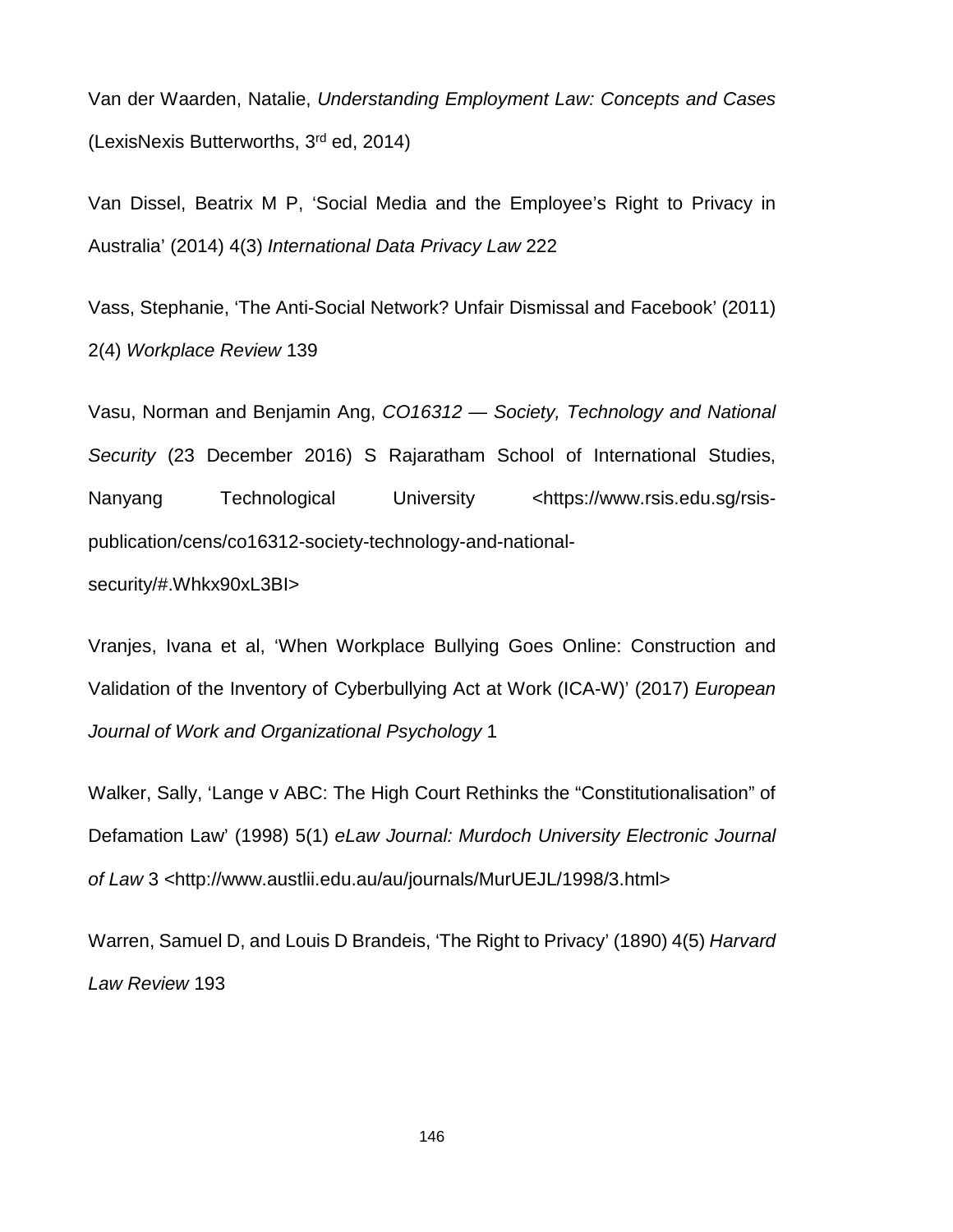Williams, Hawys et al, 'Dynamic Consent: A Possible Solution to Improve Patient Confidence and Trust in How Electronic Patient Records Are Used in Medical Research' (2015) 3(1) *JMIR Medical Informatics* e3

Wilson, Nigel, 'Regulating the Information Age — How Will We Cope With Technological Change?' (2010) 33(2) *Australian Bar Review* 119

Wong, Paul W C, Gilbert K H Wong and Tim M H Li, 'Suicide Communications on Facebook as a Source of Information in Suicide Research: A Case Study' (2017) 8(1) *Suicidology Online* 1

Wright, Aliah D, *Necessary Evil: Managing Employee Activity on Facebook, LinkedIn and the Hundreds of Other Social Media Sites* (Society for Human Resource Managers, 2013)

Young, Kimberly S, 'Internet Addiction: The Emergence of a Clinical Disorder' (1998) 1(3) *Cyberpsychology & Behaviour* 237

## *B. Cases*

*ABC v Lenah Game Meats Pty Ltd* [2001] 208 CLR 199

*Appellant v Respondent* (1999) 89 IR 407

*Applicant v ACT Department of Education and Training* [2012] FWA 2562

*Application by Roberts 1* [2015] FWC 6556

*Australian Postal Corporation v D'Rozario* [2014] FCAFC 89

*Australian Telecommunications Commission v Hart* [1982] FCA 197

*B, C and D v Australian Postal Corporation* [2013] FWCFB 6191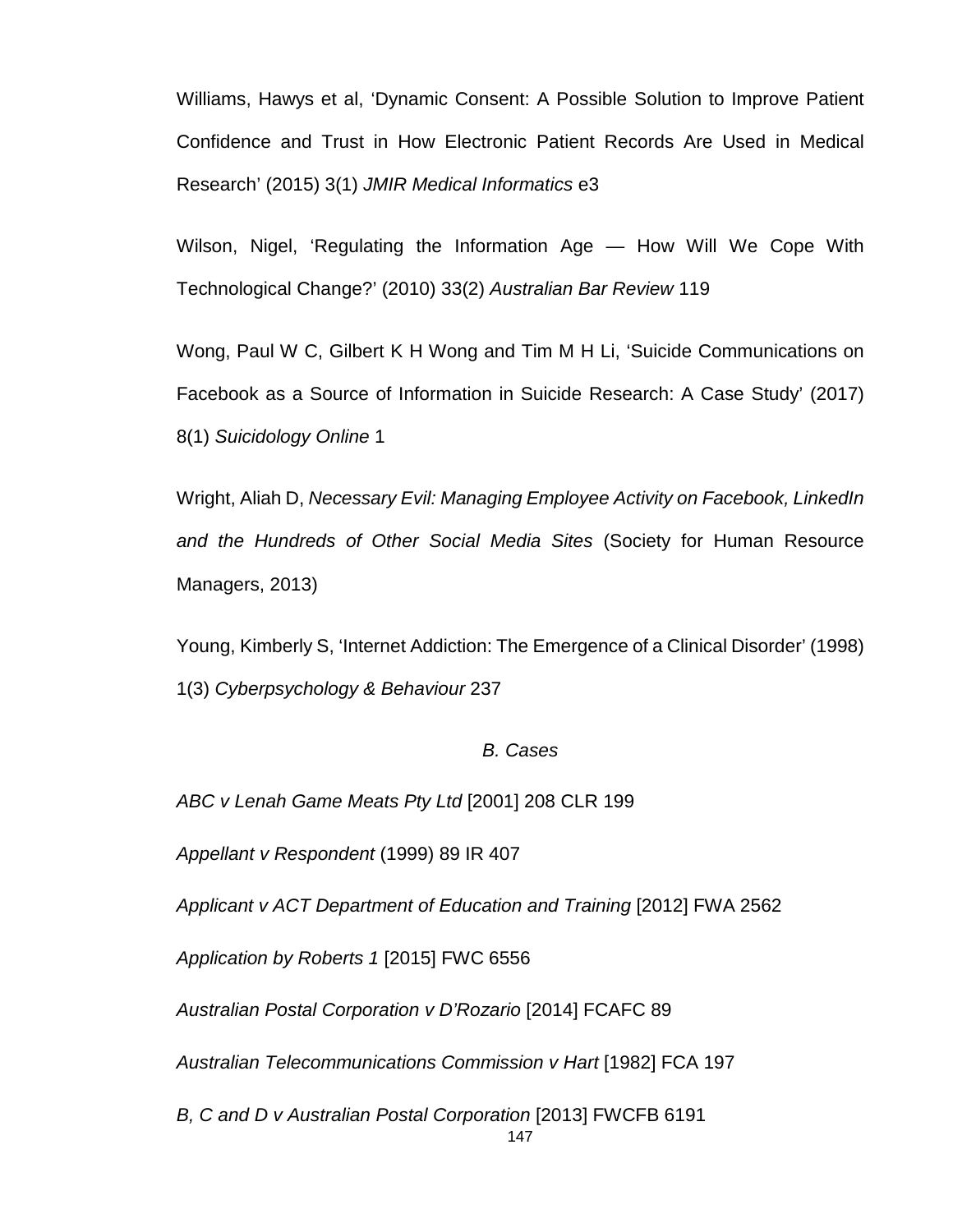*Banerji v Bowles* [2013] FCCA 1052 [104] *Barbulescu v Romania* [2017] ECHR 754 *Blyth Chemicals v Bushnell* (1933) 49 CLR 66 *Bray v Ford* [1896] AC 44 *Brown v Woolworths Ltd* PR 958576 [2005] AIRC *Byrne v Australian Airline* (1995) 185 CLR 410 *CFMEU v Hail Creek Coal Pty Ltd* [2016] FCA 1032 *City of Ontario v Quon 130 (*2010) S Ct 2619 *Clarkin v Bechtel Construction (Australia) Pty Ltd* [2017] FWC 1871 *Colakovski v Australian Telecommunications Corporation* (1991) 100 ALR 111 *Commonwealth Bank of Australia v Barker* (2014) 253 CLR 169 *Concut Pty Ltd v Worrell* (2000) 176 ALR 693 *Construction, Forestry, Mining and Energy Union — Construction and General Division v Port Kembla Coal Terminal (PKCT)* [2015] FWCFB 4075 *Dekort v Johns River Tavern Pty Ltd* [2010] *Dover-Ray v Real Insurance Pty* (2010) 204 IR 399 *Dover-Ray v Real Insurance Pty Ltd* (2010) FWA 8544 *Edwards v Guidice* [1999] FCA 1836 4, 6–7 *Faccenda Chicken Ltd v Fowler* [1986] 1 All ER 617 *Fallens v Serco Australia Pty Ltd* [2015] FWC 8394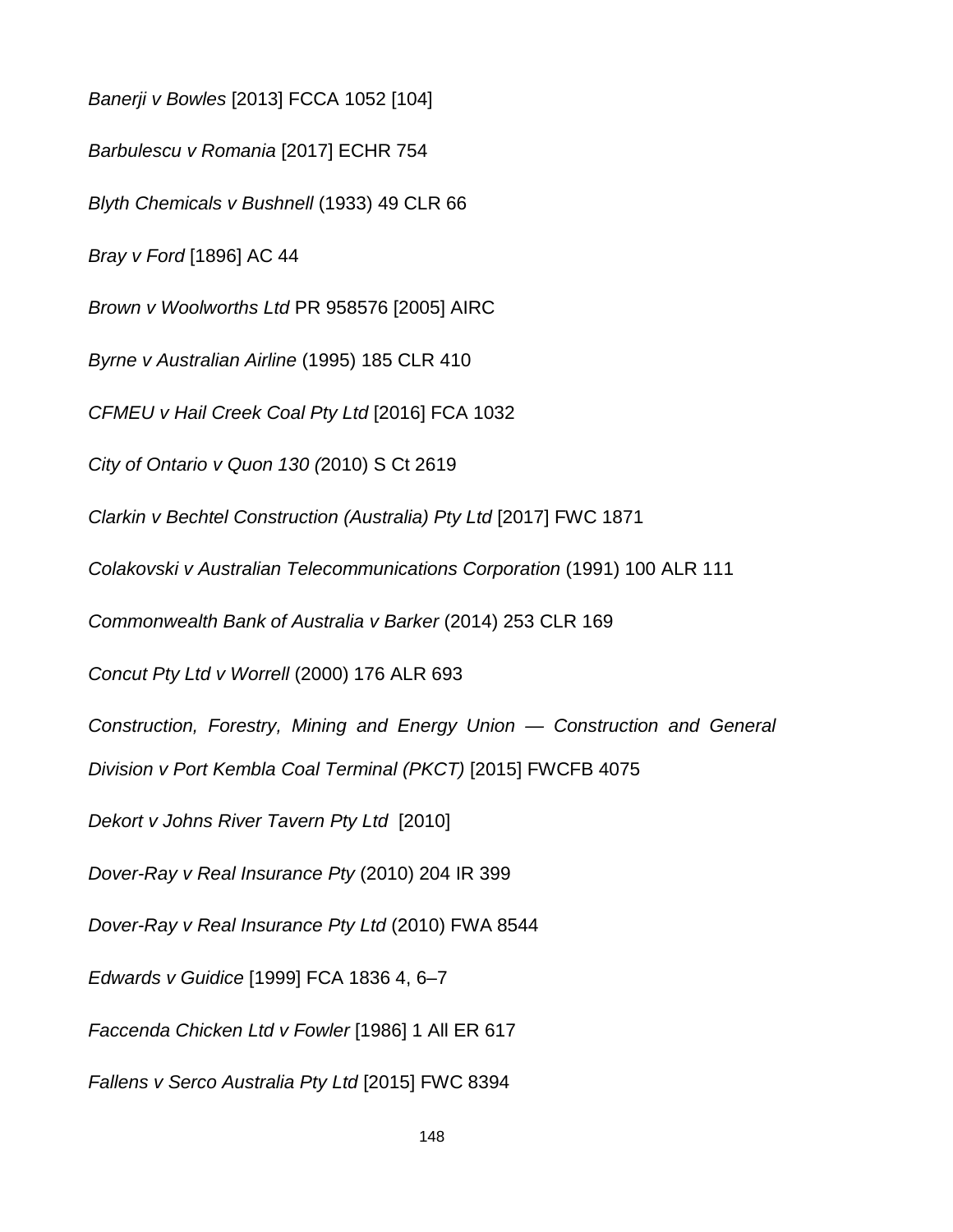*Fitzgerald v Smith* [2010] FWA 7358

*Griffiths v Rose* (2011) 192 FCR 130

*Harbour City Ferries Pty Ltd v Toms* [2014] FWCFB 6249

*Harmer v Cornelius* (1858) 5 CNBC 236

*Hodgson v Amcor* [2012] VSC 94

*Jones v Queensland Tertiary Admissions Centre Ltd* (No 2) (2010) FCA 339

*Jurecek v Director of Transport Safety Victoria* [2016] VSC 285

*Katz v United States 39 US 347* (1967)

*Lange v Australian Broadcasting Corporation* (1997) 189 CLR 520

*Laws v London* [1959] 1 WLR 698 CA 700

*Linfox Australia Pty Ltd v Stutsel* [2012] FWAFB 7097

*Linfox Australia Pty Ltd v Fair Work Commission and Stutsel* [2013] FCAFC 157

*Lister v Romford Ice and Cold Storage Co Ltd* [1957] AC 555

*Little v Credit Corporation Group Ltd* [2013] FWC 9642

*Mahmud v Bank of Credit and Commerce International SA* [1998] AC 20

*Maximillian Schrems v Data Protection Commissioner* (Court of Justice of the European Union, C-362/14, 6 October 2015)

*Mayberry v Kijani Investments Pty Ltd ATF The Dawe Investments Trust Subway Wallsend* [2011] FWA 3496

*McDonald v South Australia; McDonald v Minister for Education and Child Development* [2017] SASCFC 146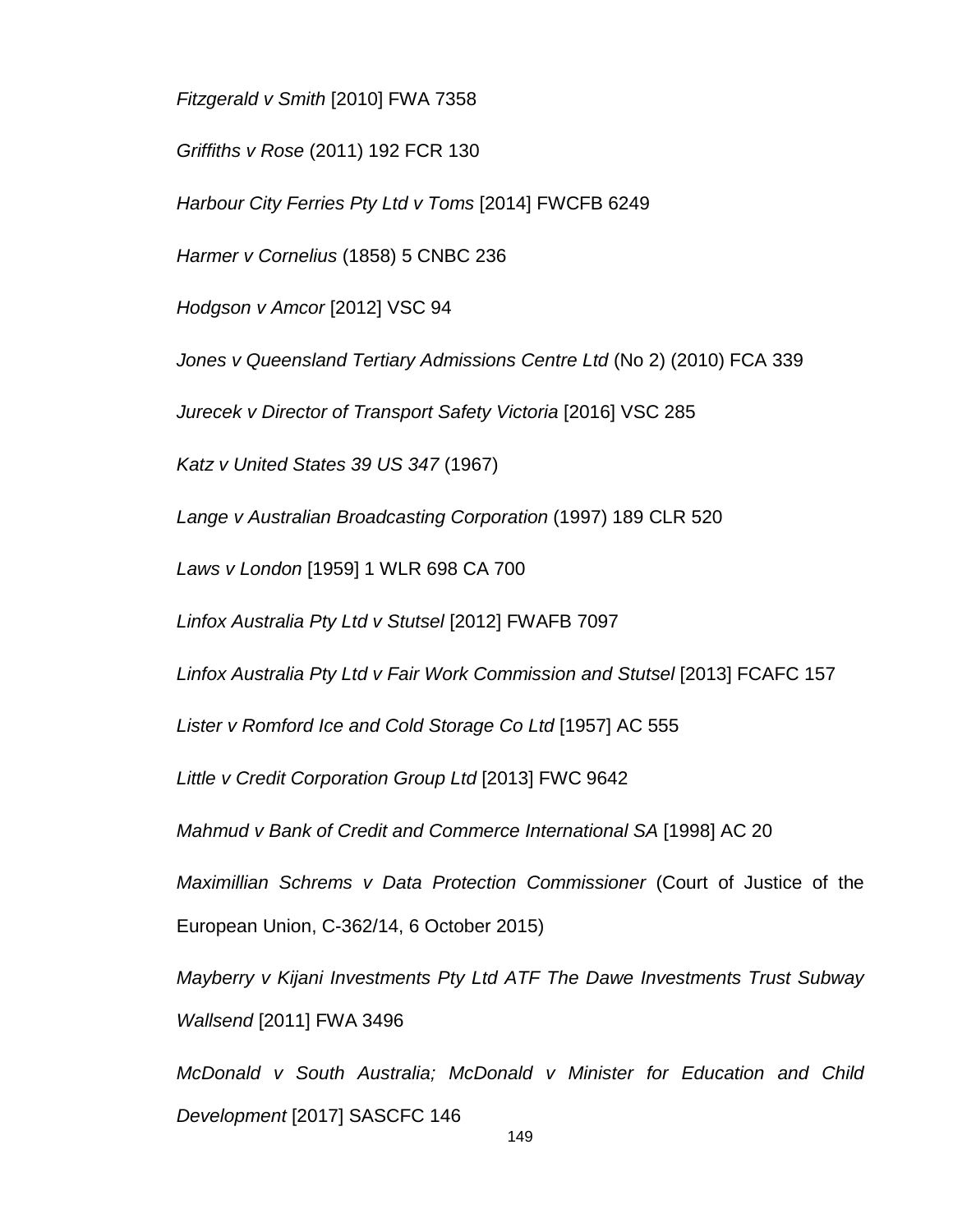*McIntyre v Special Broadcasting Services Corporation* [2015] FWC 6768 *McManus v Scott-Charlton* (1996) 70 FCR 16 *Millar v Taylor* (1769) 98 ER 201 *Ms SB* [2014] FWC 2104 *Neat Holdings Pty Ltd v Karajan Holdings Pty Ltd* (1992) HC 67 ALJR 170 *NSW AG Department v Miller* [2007] NSWIRComm 33 [113]–[123] *O'Connor v Outdoor Creations Pty Ltd* [2011] FWA 3081 *O'Keefe v William Muir's Pty Ltd* [2011] FWA 5311 *Owen Sharp v BCS Infrastructure Support Pty Ltd* [2015] FWCFB 1033 *Orr v University of Tasmania* (1957) 100 CLR 526 *[Parmalat Food Products Pty Ltd v Wililo](https://www.fwc.gov.au/documents/decisionssigned/html/2011fwafb1166.htm)* [2011] FWAFB 1166 *Pearse v Viva Energy Refining Pty Ltd* [2017] FWCFB 4701 *Pearson v Linfox Australia Pty Ltd* [2014] FWC 446 *Pearson v Linfox Australia Pty Ltd* [2014] FWCFB 1870 *Pedley v IPMS Pty Ltd* [2013] FWC 4282 *Privacy Commissioner v Telstra Corporation Ltd* [2017] FCAFC 4 *Re Ms SW* [2014] FWC 3288 *Rose v Telstra Corporation Ltd* [1998] AIRC 1592 *Selvachandran v Peteron Plastics Pty Ltd* (1995) 62 IR 371 [373] reg 1.07 Fair Work Regulations 2009 (Cth)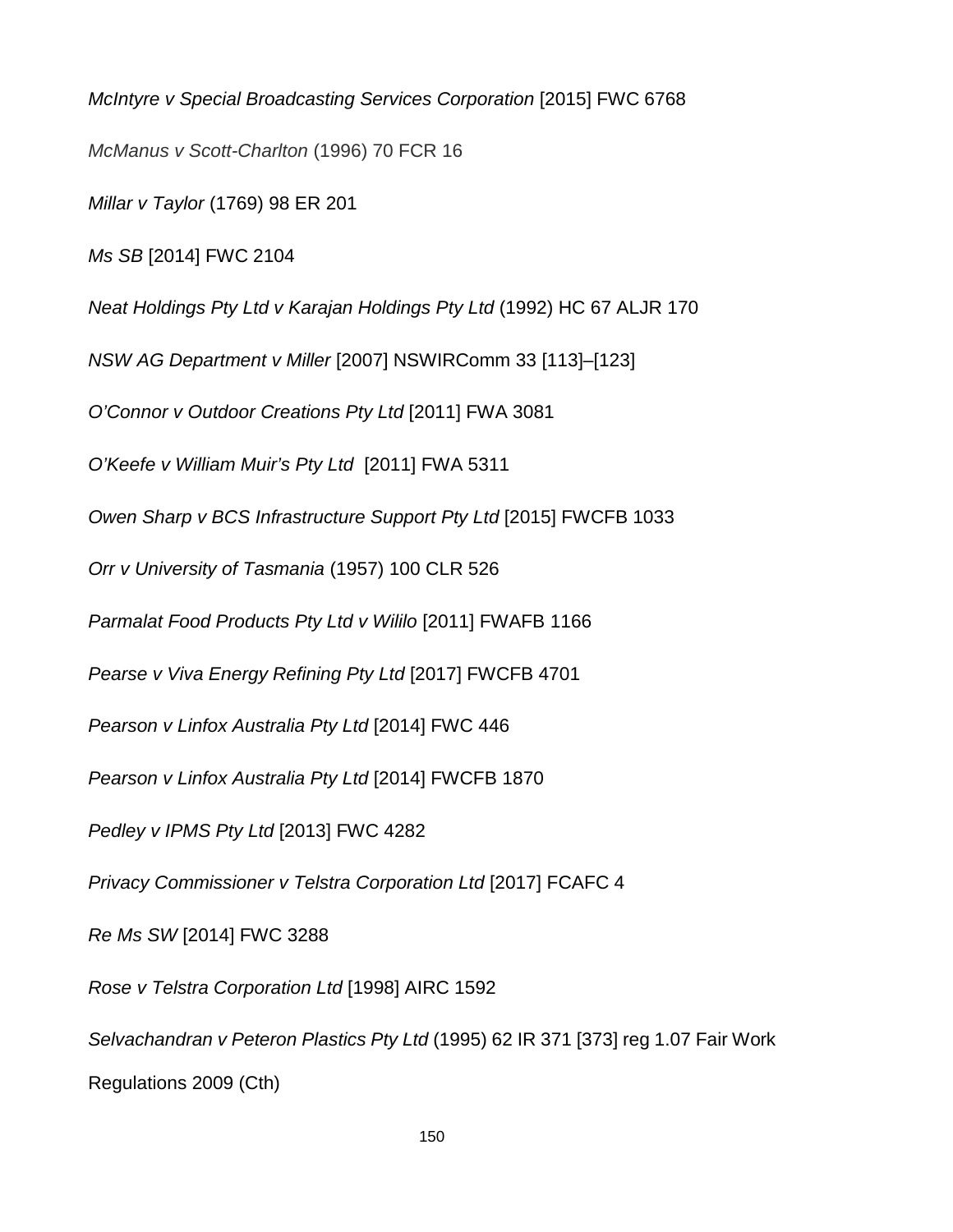*Smith v Fitzgerald* [2011] FWAFB 1422

*Solibrooke Pty Ltd v Vosper* [2016] FWCFB 2421

*South Australia v McDonald* (2009) 104 SASR 344

*Starr v Department of Human Services* [2016] FWC 1460

*Stutsel v Linfox Australia Pty Ltd* [2011] FWA 8444

*Tao Sun* [2014] FWC 3839

*Toms v Harbour City Ferries Pty Ltd* [2014] FWC 2327

*Tran v Callum Textiles Pty Ltd* (1997) 42 AILR 3-553 (No VI 1401 of 1996)

*Vestergaard Frandsen A/S v Bestnet Europe Ltd* [2013] UKSC 31

*Vosper v Solibrooke Pty Ltd* [2016] FWC 1168

*Wilkinson-Reed v Launtoy Pty Ltd* [2014] FWC 644

*Willmott v Woolworths Ltd* [2014] QCAT 601

*Wilson v Ferguson* [2015] WASC 15

*Woolworths Ltd v Brown* PR 963023

*C. Legislation*

*Anti-Discrimination Act 1991* (Qld)

*Age Discrimination Act 2004* (Cth)

*Australian Constitution*

*Australian Human Rights Commission Act 1986* (Cth)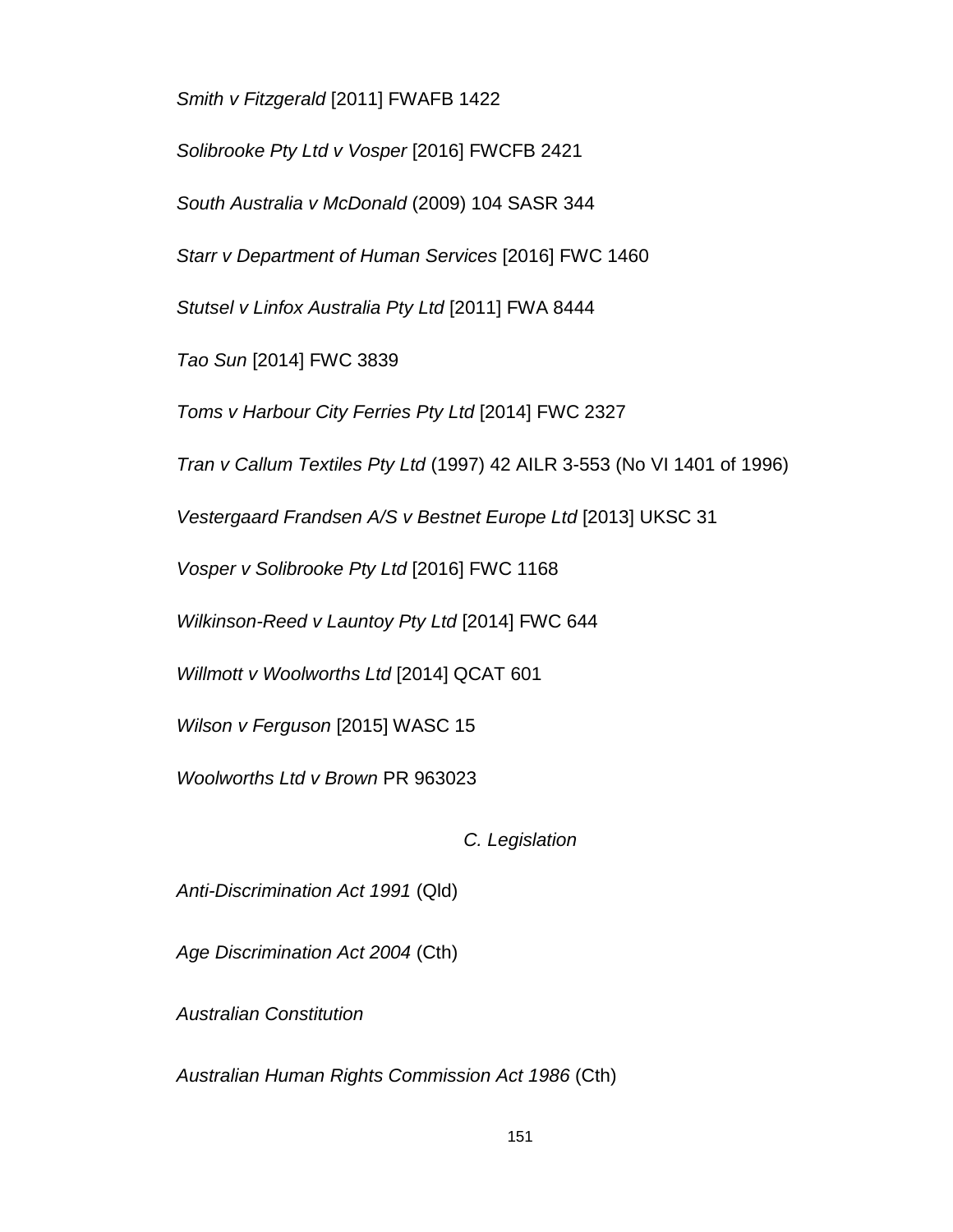*Bundesdatenschutzgesetz* [Federal Data Protection Act] (Germany) 14 August 2009, BDSG, 2009, 2814

*Civil Rights Act 1964* (USA)

*Council Directive 95/46/EC of the European Parliament and of the Council of the 24 October 1995 on the protection of individuals with regard to the processing of personal data and on the free movement of such data* [1995] OJ L 281/31

*Crimes Amendment (Intimate Images) Act* (NSW)

*Disability Discrimination Act 1992* (Cth)

*Fair Work Act 2009* (Cth)

*Freedom of Information Act 1982* (Cth)

*Freedom of Information Amendment (Reform) Act 2010* (Cth)

*Human Rights Act 1989* (UK)

*Industrial Relations Act 1979* (WA)

*Privacy Act 1988* (Cth)

*Privacy Amendment (Enhancing Privacy Protection) Act 2012* (Cth)

*Privacy Amendment (Notifiable Data Breaches) Act 2017* (Cth)

*Racial Discrimination Act 1975* (Cth)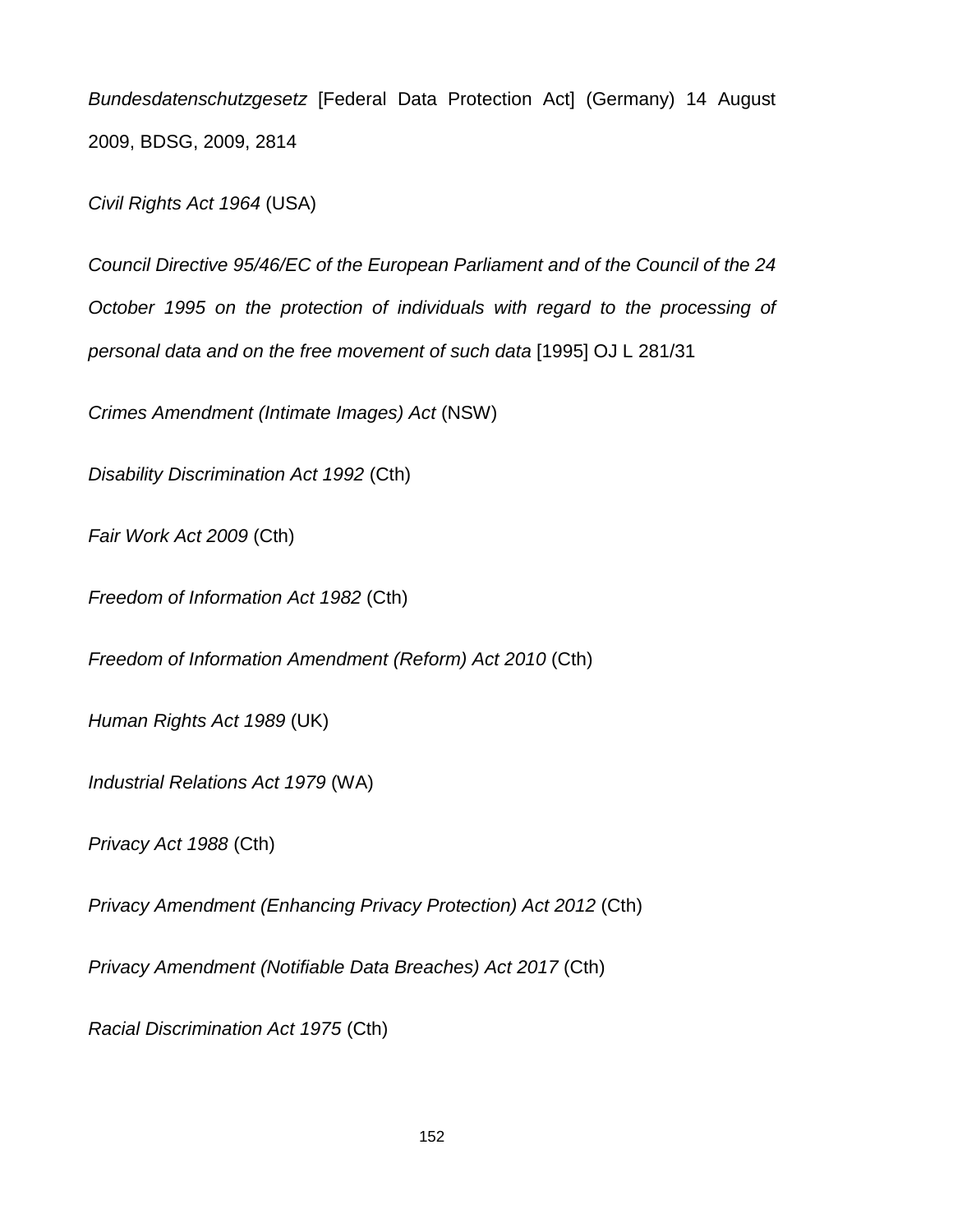*Regulation (EC) No 45/2001 of the European Parliament and of the Council of 18 December 2000 on the protection of individuals with regard to the processing of personal data by the Community institutions and bodies and on the free movement of such data* [2001] OJ L 8/1

*Sex Discrimination Act 1984* (Cth)

*Summary Offences Act 1966* (Vic)

*Summary Offences (Filming and Sexting Offences) Amendment Act 2016* (SA)

*Telecommunications (Interception and Access) Act 1979* (Cth)

*Telecommunications (Interception and Access) Amendment (Data Retention) Act 2015* (Cth)

## *D. Treaties*

*European Convention on Human Rights*

## *E. Other*

9News, *Nurses Removed From Duty After Making Newborn Dance for Video* (20 September 2017) <http://www.9news.com.au/world/2017/09/20/07/54/nursesremoved-from-duty-after-making-newborn-dance-for-video>

Angwin, Julia, 'The Web's New Gold Mine: Your Secrets', *Wall Street Journal* (online), 30 July 2010 <https://www.wsj.com/articles/SB100014240527487039409045753950735129894  $04>$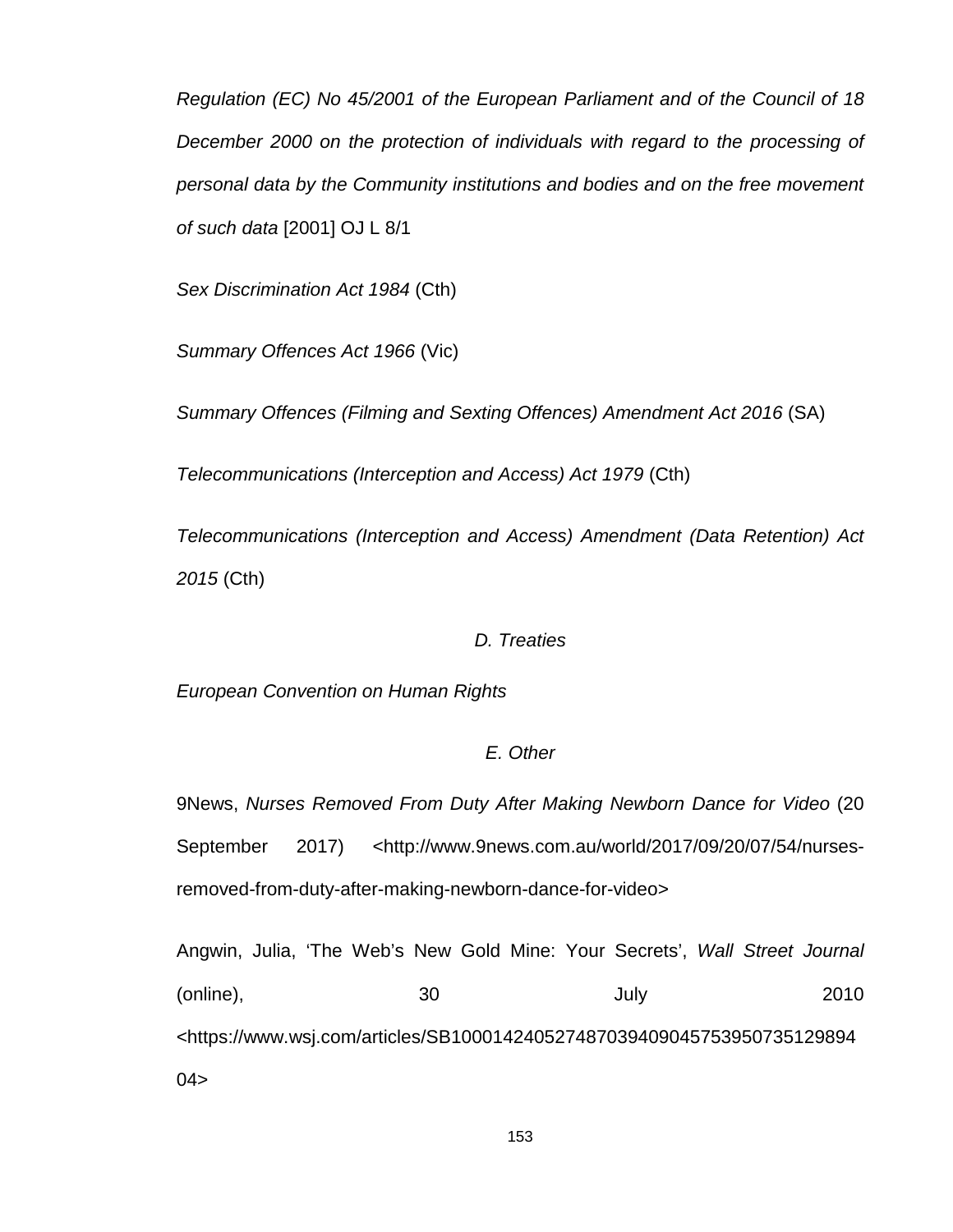Apple Inc, *A Bold Way To Look at Your Health* (2017) <https://www.apple.com/au/ios/health/>

Apple Inc, *iCloud Security Overview* (7 November 2017) <https://support.apple.com/en-sg/HT202303>

AppleInsider Staff, *Apple Music Passes 11M Subscribers and iCloud Hits 782M Users* (12 February 2016) AppleInsider <http://appleinsider.com/articles/16/02/12/apple-music-passes-11m-subscribersas-icloud-hits-782m-users>

Arnold, Bruce Baer, 'Care Don't Share: What Medvet Breach Says About Australian Privacy Laws', *The Conversation*, 8 August 2011 <http://theconversation.com/caredont-share-what-medvet-breach-says-about-australian-privacy-laws-2594>

Australian Bureau of Statistics, *8146.0 — Household Use of Information Technology, Australia, 2012–13: Patterns of Home Internet Use* (25 February 2014) <http://www.abs.gov.au/ausstats/abs@.nsf/Lookup/8A12E6E0D07D36A0CA257C8 9000E3FB7>

Australian Bureau of Statistics, *8146.0 — Household Use of Information Technology, Australia, 2010-11: Personal Internet Use* (15 December 2011) <http://www.abs.gov.au/ausstats/abs@.nsf/0/D11394A54F8B9ED1CA2579660015 2C62>

Australian Human Rights Commission, *A Quick Guide to Australian Discrimination Laws* (October 2016) <https://www.humanrights.gov.au/employers/good-practicegood-business-factsheets/quick-guide-australian-discrimination-laws>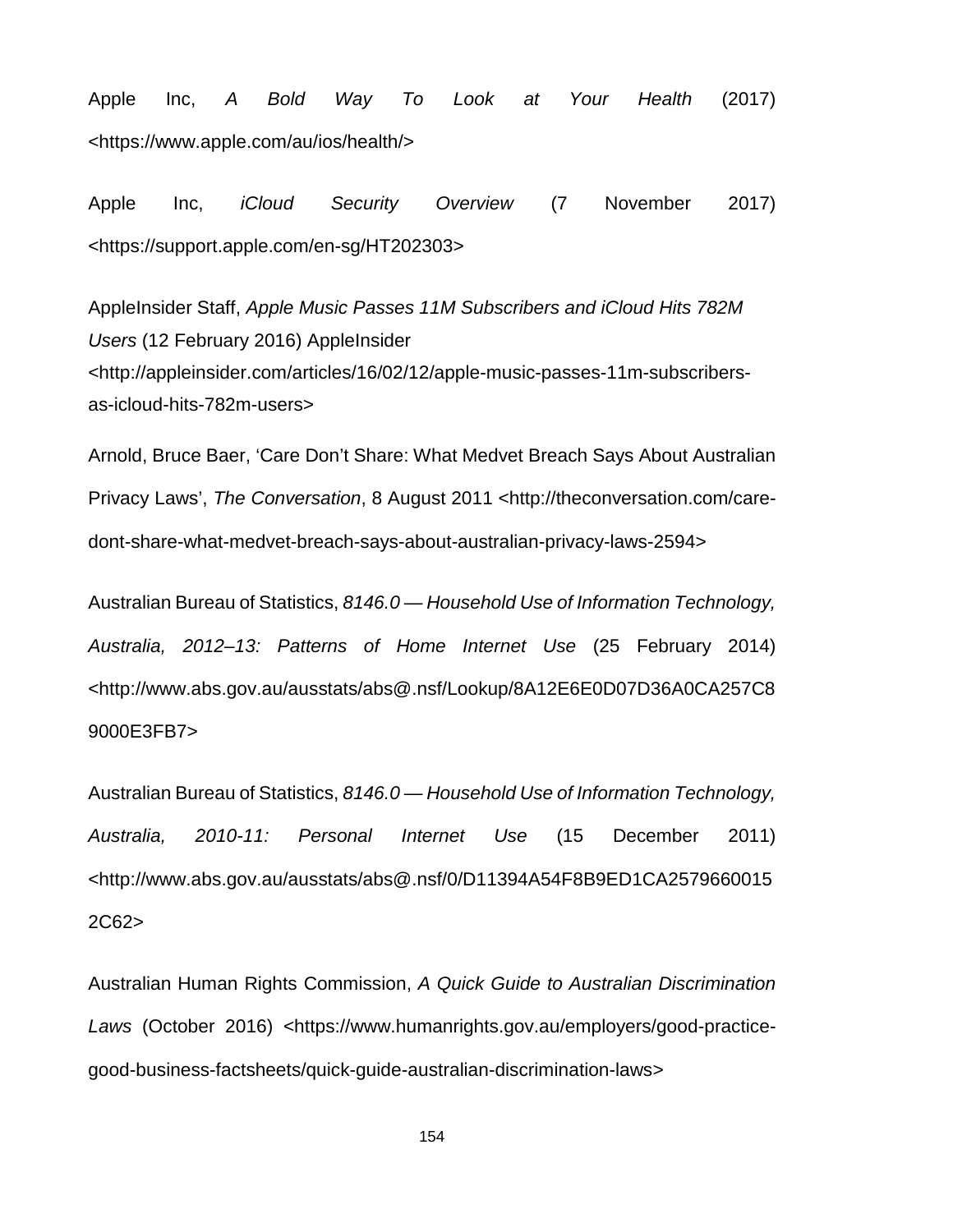British Standards Institution, *BS 7858:2012 Security Screening of Individuals Employed in a Security Environment. Code of Practice* (31 October 2012) <https://shop.bsigroup.com/ProductDetail?pid=000000000030237324>

Cambridge Dictionary, (2018) accessed 17 January 2018

Carlson, Nicholas, 'Larry Page Just Tied ALL Employees' Bonuses to the Success of Google's Social Strategy', *Business Insider* (online), 7 April 2011 <http://www.businessinsider.com/larry-page-just-tied-employee-bonuses-to-thesuccess-of-the-googles-social-strategy-2011-4>

Centre for the Protection of National Infrastructure, *Pre-Employment Screening: A*  Good Practice Guide (5<sup>th</sup> ed, 2015) <https://www.cpni.gov.uk/system/files/documents/61/e9/pre-employmentscreening-A-good-practice-guide-edition-5.pdf>

Hern, Alex, 'Former Microsoft employee arrested over Windows 8 leaks', *The Guardian (International Edition)* (online), 20 March 2014 10.49 GMT [<https://www.theguardian.com/technology/2014/mar/20/former-microsoft](https://www.theguardian.com/technology/2014/mar/20/former-microsoft-employee-arrested-over-windows-8-leaks)[employee-arrested-over-windows-8-leaks>](https://www.theguardian.com/technology/2014/mar/20/former-microsoft-employee-arrested-over-windows-8-leaks)

Chabad Sola – South Cienega, CA (Jewish.tv) Home page, Talmud, Bava Metzia 113, Video, 8:35–49.16 <http://dot\_netorigin.chabad.org/dailystudy/talmud\_cdo/aid/3446486/jewish/Talmud-Bava-Metzia-113.htm>

155 Christensson, P, 'Metadata' (2006) *TechTerms <*[https://techterms.com/definition/metadata>](https://techterms.com/definition/metadata)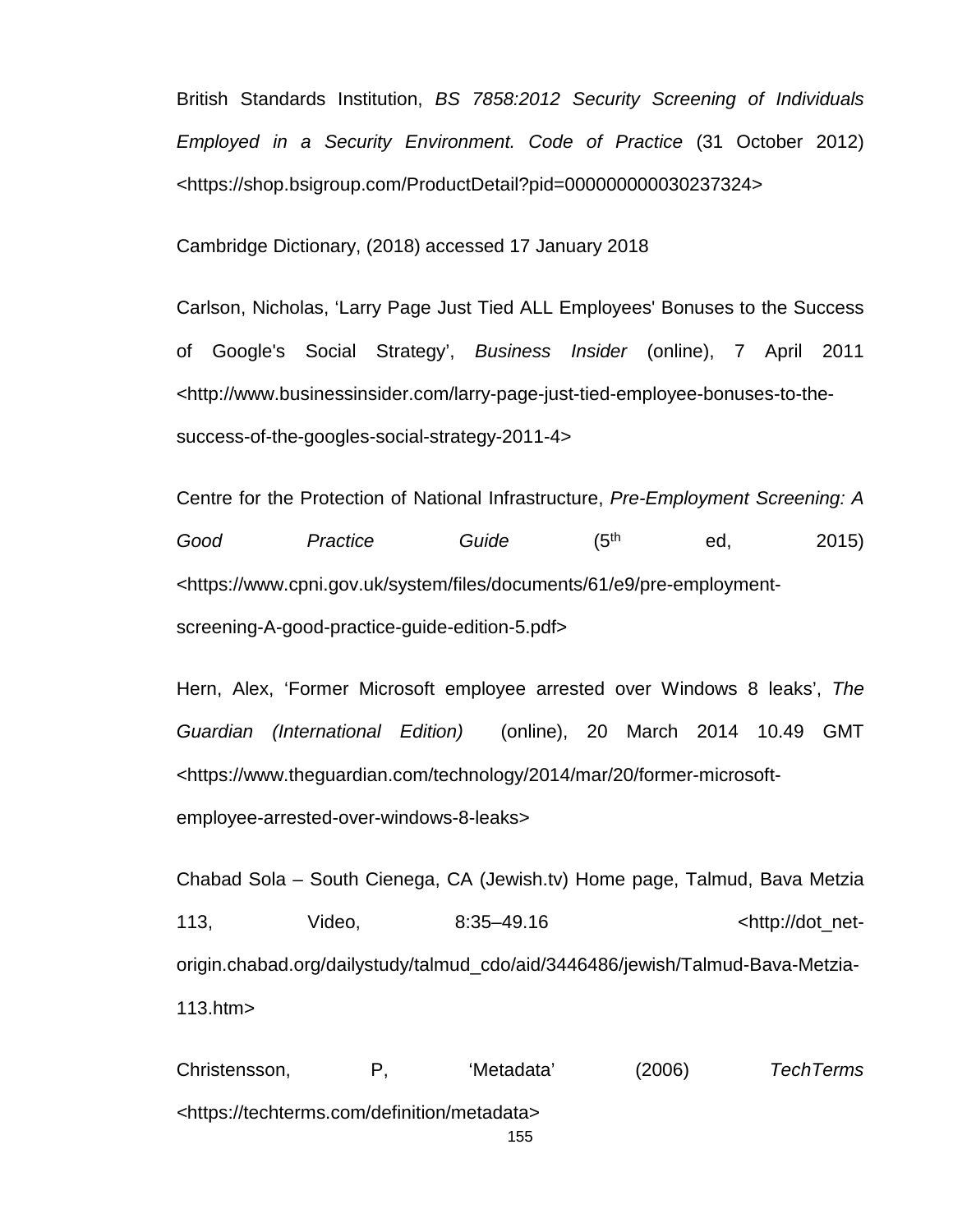Commonwealth Bank of Australia, *CBA Social Media Policy* (1 December 2010) <https://www.google.com.au/url?sa=t&rct=j&q=&esrc=s&source=web&cd=1&ved= 0ahUKEwiW7ZiZ8cnXAhUCy7wKHRuXCTkQFggoMAA&url=http%3A%2F%2Fco mmetrics.com%2Fdownload%2F37%2F&usg=AOvVaw1QPkYpp3H4Oa-JV0u0wTJB>

Court of Justice of the European Union, 'The Court of Justice Declares that the Commission's US Safe Harbour Decision is Invalid' (Press Release, 117/15, 6 October 2015)

Cox, Noel 'Constitutional Responses to Paradigmatic Shifts in Technology' pg 6 June 2008 (updated / as at 17 October 2017) SSRN Electronic Journal DOI10.2139/ssrn.1140464

<https://www.researchgate.net/publication/228233694\_Constitutional\_Responses\_ to Paradigmatic Shifts in Technology>

Cross-tab, 'Online Reputation in a Connected World' (27 January 2010) <download.microsoft.com/.../dpd\_online%20reputation%20research\_overview.doc > Accessed on 17 January 2018 Alternative site: Braak, Nick, 'Online Reputation in a Connected World' LinkedIn Slideshare 27 January 2010 [<https://www.slideshare.net/nickbraak/online-reputation-in-a-connected-world>](https://www.slideshare.net/nickbraak/online-reputation-in-a-connected-world)

Department of Education and Training, The Department, (accessed 14 November 2017) [<https://www.education.gov.au>](https://www.education.gov.au/)

Department of Education and Training, *Privacy Policy* (accessed 9 August 2017) <https://www.education.gov.au/privacy-policy>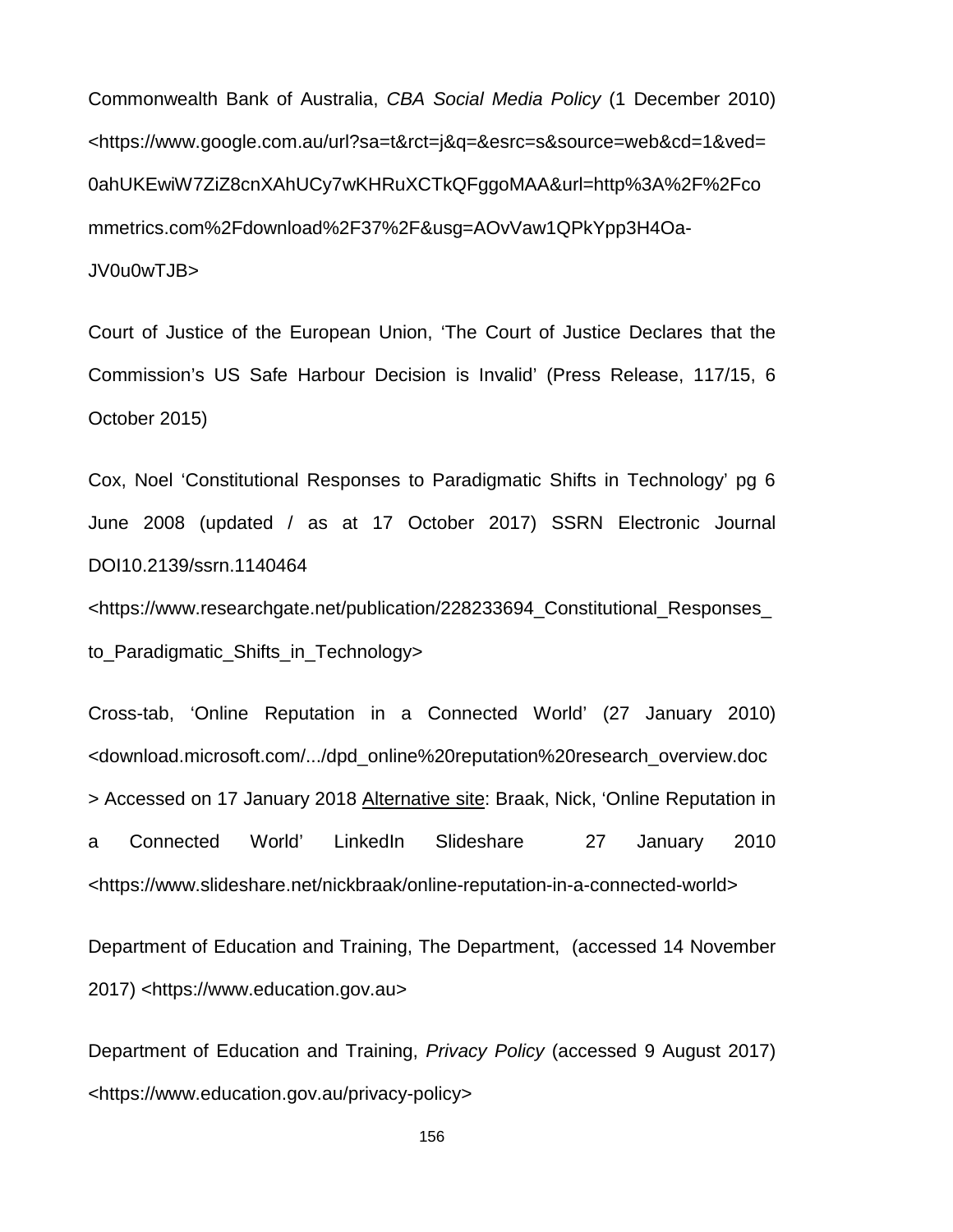Homepage Australian Government Department of Education and Training, *The*  **Department** (Accessed 17 January 2018) [<https://www.education.gov.au/department>](https://www.education.gov.au/department)

Dharshini, Mary Pascaline, 'Vitality: Internet Addiction May Lead To More Mental Health Problems Study Finds', *Medical Daily* (online), 19 September 2016 <http://www.medicaldaily.com/internet-addiction-internet-usage-mental-healthdepression-and-anxiety-398216>

Dunbar, Robin, *How Many Friends Does One Person Need? Dunbar's Number and Other Evolutionary Quirks* (Harvard University Press, 2010)

Dunbar, Robin, 'You've Got to Have (150) Friends', *New York Times* (online), 25 December 2010 <http://www.nytimes.com/2010/12/26/opinion/26dunbar.html>

European Commission, *Communication from the Commission to the European Parliament and the Council: Rebuilding Trust in EU–US Data Flows* (27 November 2013) <http://ec.europa.eu/justice/data-protection/files/com\_2013\_846\_en.pdf>

European Union Agency for Fundamental Rights, *Data Protection* (2017) <http://fra.europa.eu/en/data-protection>

European Union Agency for Law Enforcement, 'How To Set Your Privacy Settings on Social Media', *Europol* (Accessed 17 January 2018) <https://www.europol.europa.eu/how-to-set-your-privacy-settings-social-media>

Explanatory Memorandum, Fair Work Bill 2008 (Cth)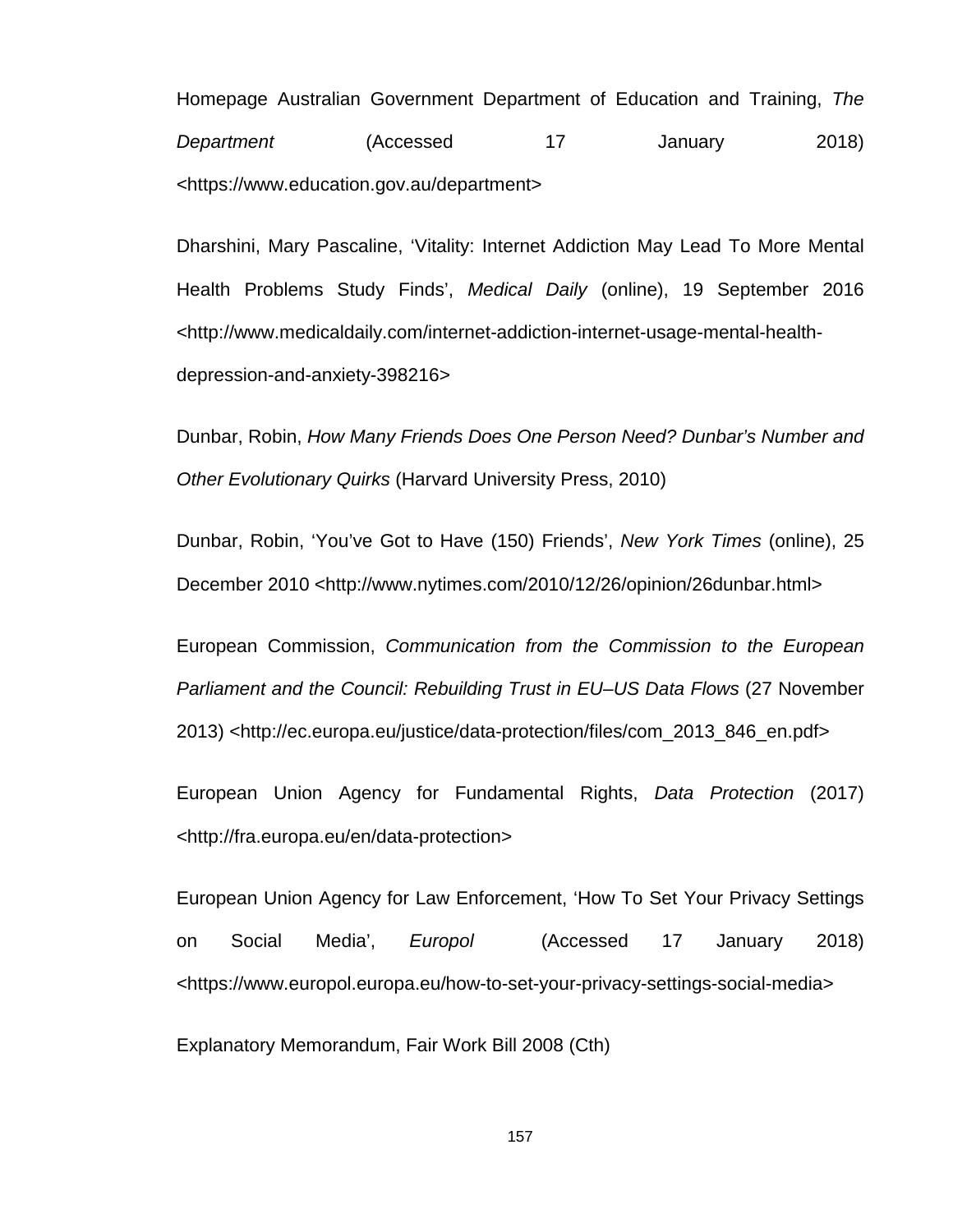Explanatory Memorandum, Privacy Amendment (Notifiable Data Breaches) Bill 2016 (Cth)

Facebook, *Company Info-Stats* (2017) Facebook Newsroom <https://newsroom.fb.com/company-info/>

Federal Trade Commission, *Privacy Enforcement and Safe Harbor: Comments of FTC Staff to European Commission Review of the US–EU Safe Harbor Framework* (12 November 2013) <https://www.ftc.gov/sites/default/files/documents/public\_statements/privacyenforcement-safe-harbor-comments-ftc-staff-european-commission-review-u.s.eusafe-harbor-framework/131112europeancommissionsafeharbor.pdf>

Fitbit Inc, *How Do I Connect With Friends With Fitbit?* (2017) <https://help.fitbit.com/articles/en\_US/Help\_article/1858>

Flannery, Angela, *Grubb's Case and the Meaning of Personal Information* (3 March 2017) Mondaq <http://www.mondaq.com/australia/x/573252/Data+Protection+Privacy/Grubbs+cas e+and+the+meaning+of+personal+information>

Friedman, Lindsay, *The 12 Worst Social-Media Fails of 2016* (22 September 2016) Entrepreneur <https://www.entrepreneur.com/slideshow/272286#0>

Harben, Saul and Steve Bowler, *Drug and Alcohol Use: When Zero Tolerance is Tolerable* (2 April 2015) Clayton Utz <https://www.claytonutz.com/knowledge/2015/april/drug-and-alcohol-use-whenzero-tolerance-is-tolerable>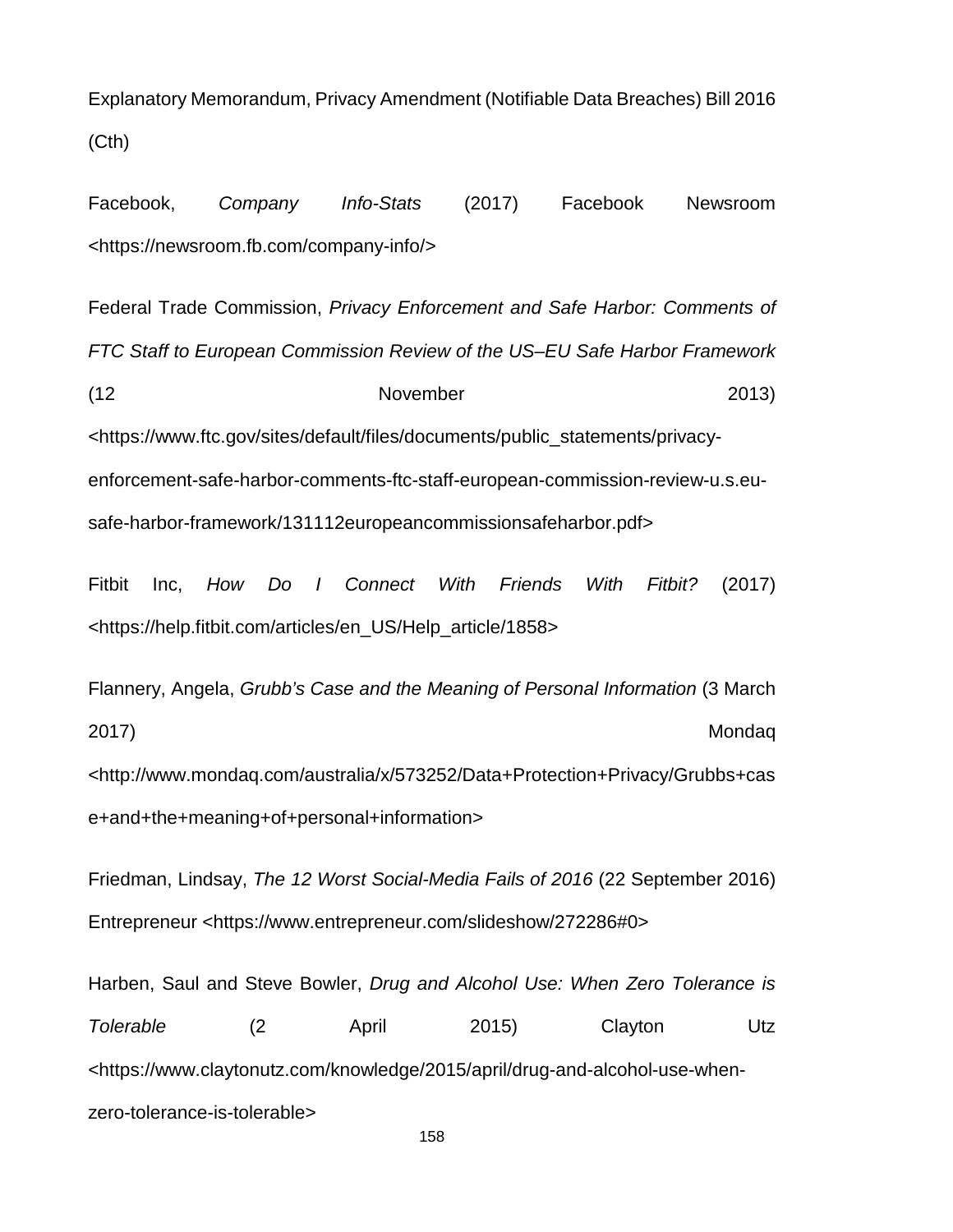Harrel, Erika, *Victims of Identity Theft, 2014* (27 September 2015) Bureau of Justice Statistics <https://www.bjs.gov/index.cfm?ty=pbdetail&iid=5408>

Hern, Alex, 'Windows 10: Microsoft Under Attack Over Privacy', *Guardian* (online) 1 August 2015 <https://www.theguardian.com/technology/2015/jul/31/windows-10 microsoft-faces-criticism-over-privacy-default-settings>

Homepage Instagram, [https://www.instagram.com](https://www.instagram.com/) Accessed 17 January 2018

Homepage, WhatsApp Inc, <https://www.whatsapp.com> (Accessed 17 January 2018)

Homepage, End-to-End Encryption (2018) WhatsApp Inc, WhatsApp Web <https://faq.whatsapp.com/en/general/28030015> (Accessed 17 January 2018)

Israel Internet Association, *That's How the Internet Looks to Your Children,* <https://www.isoc.org.il/sts-data/23150>

Israeli Ministry of Education, *Director General Communication, Instruction 9.4–1: Education to Protectedness, to Ethic Keeping and to Appropriate and Wise Behaviour on the Web* [In Hebrew] < ttps://www.researchgate.net/publication/264821418\_Studentteacher\_relationship\_in\_the\_Facebook\_era\_the\_student\_perspective> Accessed 17 January 2018

KPMG, *Process Review of Fair Work Australia's Investigations into the Health Services Union* (17 August 2012) Fair Work Commission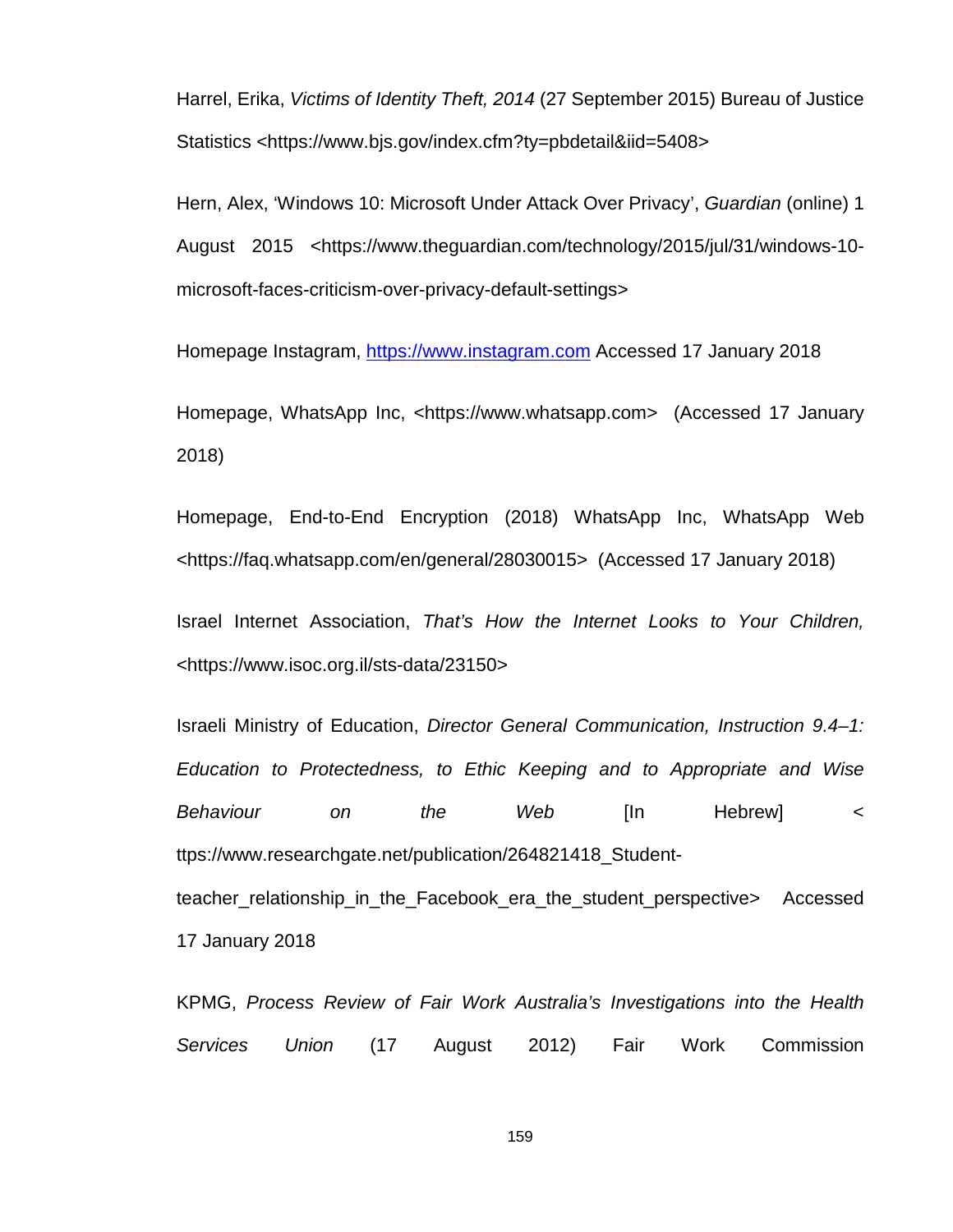[<https://www.fwc.gov.au/documents/documents/organisations/reports/kpmg\\_revie](https://www.fwc.gov.au/documents/documents/organisations/reports/kpmg_review.pdf) [w.pdf>](https://www.fwc.gov.au/documents/documents/organisations/reports/kpmg_review.pdf)

Kroll Intelligence Center, *Cyber Due Diligence: Pre-Transaction Assessments Can Uncover Costly Risks* (28 January 2015) <http://blog.kroll.com/2015/cyber-duediligence-pre-transaction-assessments-can-uncover-costly-risks/>

Lavoipierre, Angela, 'National Revenge Porn Legislation to Impose Fines for Abusers Slated for this Year' *ABC News* (online), 10 November 2017 <http://www.abc.net.au/news/2017-11-10/new-revenge-porn-legislation-to-imposecivil-penalties/9138040>

Lord, Nate, 'What is Data Encryption?' on *Data Insider* (27 July 2017) <https://digitalguardian.com/blog/what-data-encryption>

Lum, Selina, 'S'porean Fugitive Lived a Lie in US as a "Lawyer" for Years', *Straits Times* (online), 19 May 2016 [<http://www.straitstimes.com/singapore/courts](http://www.straitstimes.com/singapore/courts-crime/sporean-fugitive-lived-a-lie-in-us-as-lawyer-for-years)[crime/sporean-fugitive-lived-a-lie-in-us-as-lawyer-for-years>](http://www.straitstimes.com/singapore/courts-crime/sporean-fugitive-lived-a-lie-in-us-as-lawyer-for-years)

Merriam-Webster Dictionary, extending the Dictionary of the Dictionary of the Merriam[webster.com/dictionary/anarchy>](https://www.merriam-webster.com/dictionary/anarchy)

Meyer, David, 'Here's Why France's Demands Could Hammer Facebook's Business Model', *Fortune,* 9 February 2016 <http://fortune.com/2016/02/09/france-facebookadvertising/>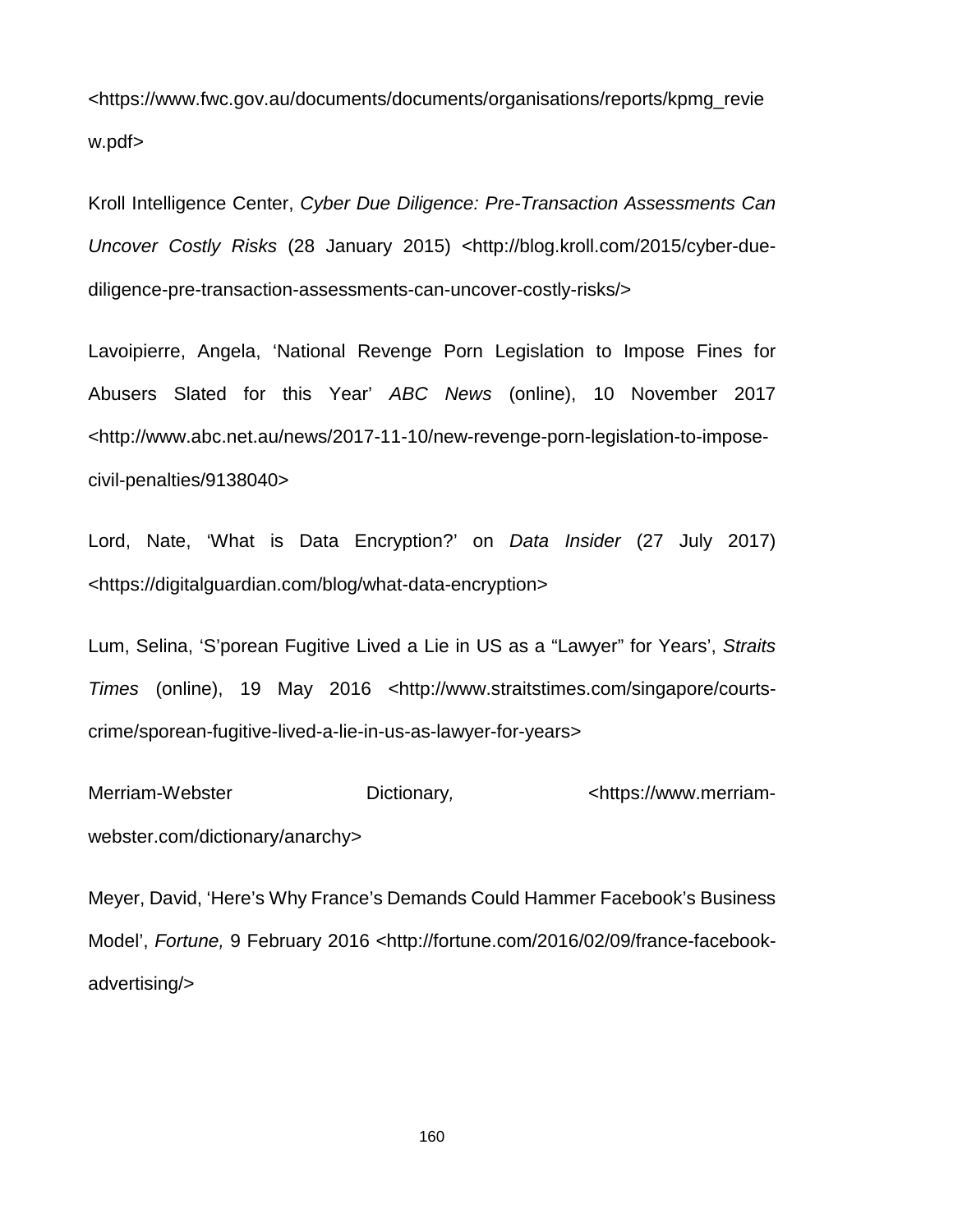Meyer, David, 'Belgian Police Say Facebook Reactions Could Be Dangerous', *Time*  (online), 12 May 2016 <http://time.com/4327641/belgian-police-facebook-reactionsdangerous>

Newman, Rima, Kristopher Cook and Zoe Brick, 'The Risks of Using Social Media to Screen Job Candidates', *Lexology*, 17 May 2016 <https://www.lexology.com/library/detail.aspx?g=5e6172ce-f5f5-471a-ab1f-2a6f12ff0ca4>

Office of the Information Commissioner, *Chapter 1: APP 12.1 — Open and Transparent Management of Personal Information* (February 2014) <https://www.oaic.gov.au/agencies-and-organisations/app-guidelines/chapter-1 app-1-open-and-transparent-management-of-personal-information>

Pelish, Jason, '10 Different Types of Fake Facebook Accounts' on Jason Pelish, *The Click Whisperer* (4 April 2014) <https://www.clickwhisperer.com/2014/04/04/the-10types-of-fake-facebook-accounts/>

Pilcher, Jeffry, 'Bank's Social Media Policy Says Snitch & Spy on Your Friends or You're Fired', *The Financial Brand,* 7 February 2011 <https://thefinancialbrand.com/16718/commonwealth-bank-social-media-policy/>

Pilgrim, Timothy, 'The Value of Public Sector Information' (Speech delivered at the AGS FOI and Privacy Forum, Canberra, 4 May 2016) <https://www.oaic.gov.au/media-and-speeches/speeches/the-value-of-publicsector-information>

Pipl, Home page [<https://pipl.com>](https://pipl.com/)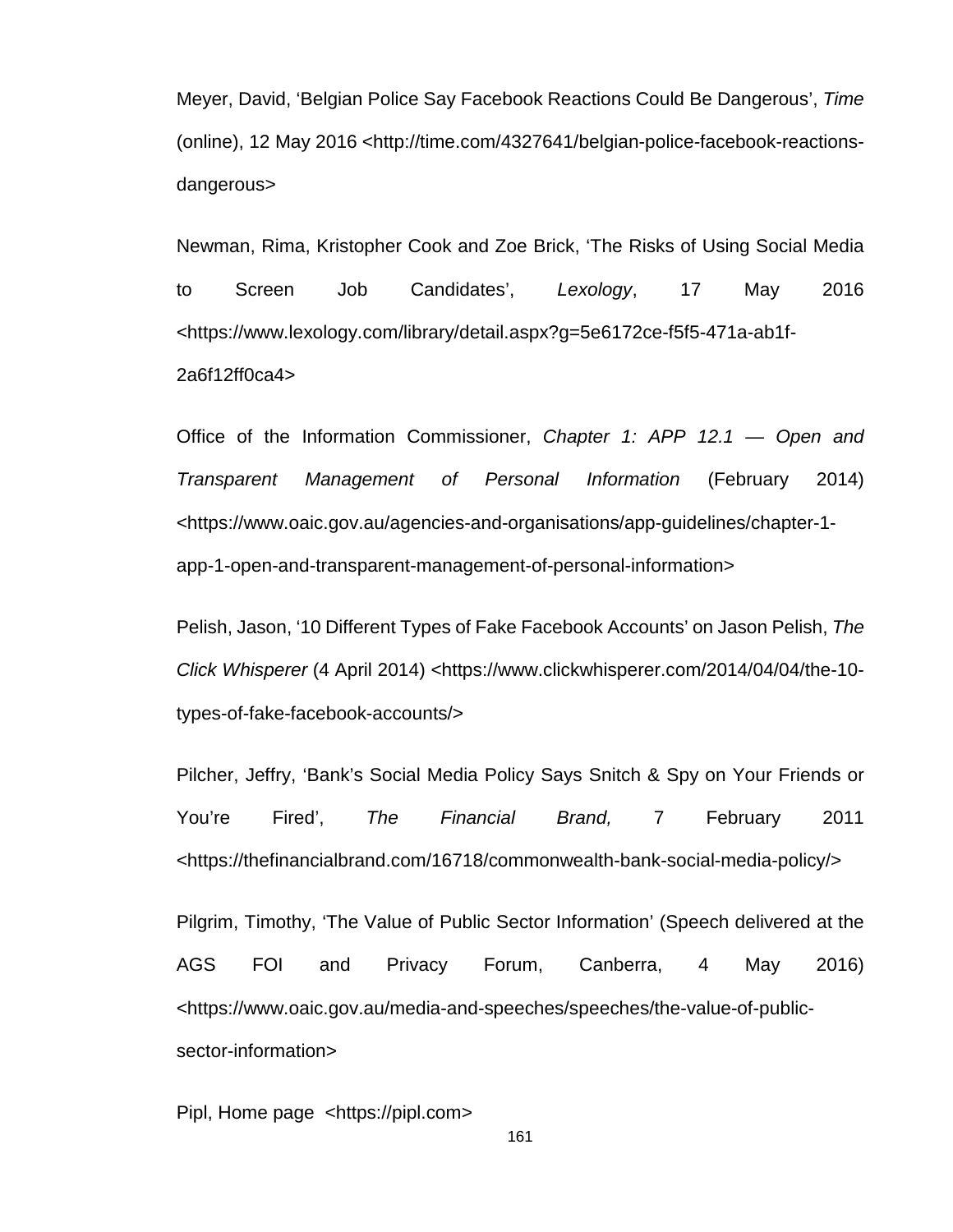Ritualize, Home page <https://ritualize.com/main/?>

Powering Employee Engagement – Investing in your employees health and wellbeing is really an investment in your company's bottom line> *Homepage, Wellteq* <wellteq.co> (Accessed 17 January 2018) and previously known as Globetrekker, <http://www.globetrekkerchallenge.com>

Press Trust of India, 'Corporate Business Secrets Getting Leaked on Social Media Websites', *Economic Times* (online), 21 November 2011 <https://economictimes.indiatimes.com/tech/internet/corporate-business-secretsgetting-leaked-on-social-media-websites/articleshow/10816341.cms>

Price, David, *How to Use iCloud* (16 May 2017) Macworld <https://www.macworld.co.uk/how-to/mac-software/how-use-icloud-3659150/>

PrivacyTrust, *PrivacyTrust Safe Harbor Program*, <https://www.privacytrust.com/safeharbor/>

Quran Al-Nur, 24:27–28 < https://quran.com/24/27-28> Accessed 17 January 2018.

Rouse, Margaret, *Metadata* (July 2014) TechTarget [<http://whatis.techtarget.com/definition/metadata>](http://whatis.techtarget.com/definition/metadata) Accessed 17 January 2018

Ryoo, Jungwoo, 'Big Data Security Problems Threaten Consumers' Privacy', *The Conversation*, 23 March 2016 [<https://theconversation.com/big-data-security](https://theconversation.com/big-data-security-problems-threaten-consumers-privacy-54798)[problems-threaten-consumers-privacy-54798>](https://theconversation.com/big-data-security-problems-threaten-consumers-privacy-54798)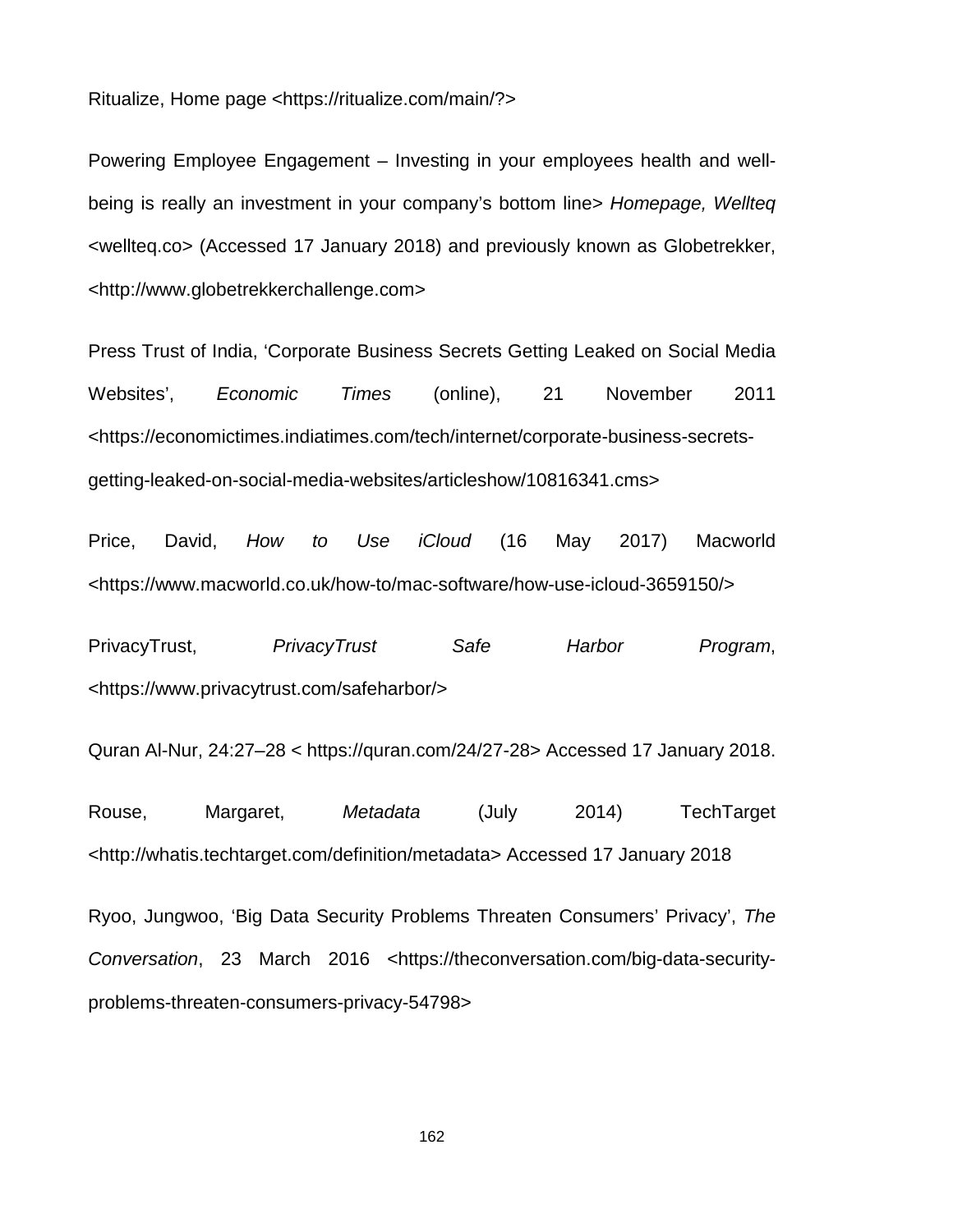Schmidt, Eric, as quoted by Saxon R Shaw, 'There is No Silver Bullet: Solutions to Internet Jurisdiction' (2017) *International Journal of Law and Information Technology* 1–26

Snap Inc, Home page, <https://www.snapchat.com>

Sun, Carolyn, 'These Social Media Fails Got People Fired', *Entrepreneur*, 18 March 2016 <https://www.entrepreneur.com/article/271823>

Trindale, Dan, 'Employees' Duty to Report Misconduct of Themselves or Others' on Clayton Utz, *Knowledge* (26 April 2012) [<https://www.claytonutz.com/knowledge/2012/april/employees-duty-to-report](https://www.claytonutz.com/knowledge/2012/april/employees-duty-to-report-misconduct-of-themselves-or-others)[misconduct-of-themselves-or-others>](https://www.claytonutz.com/knowledge/2012/april/employees-duty-to-report-misconduct-of-themselves-or-others)

United States Department of Justice, *Child Pornography* (25 July 2017) <https://www.justice.gov/criminal-ceos/child-pornography>

Van den Hoven, Jeroen et al, 'Privacy and Information Technology' *Stanford Encyclopedia of Philosophy Archive* (online, 21 March 2016) <https://plato.stanford.edu/archives/win2014/entries/it-privacy/>

Wood, Sally, 'Statistics for Social Media Usage in Australia: What They Mean for Your Online Marketing Efforts', *Marketing.com.au*, 3 July 2015 <https://marketing.com.au/statistics-for-social-media-usage-in-australia/>

Yadron, Danny, 'Edward Snowden: "I'm Not an Unhappy Ending" for Future Whistleblowers', *Guardian* (online), 3 April 2016 <https://www.theguardian.com/usnews/2016/apr/01/edward-snowden-whistleblower-russia-exile>